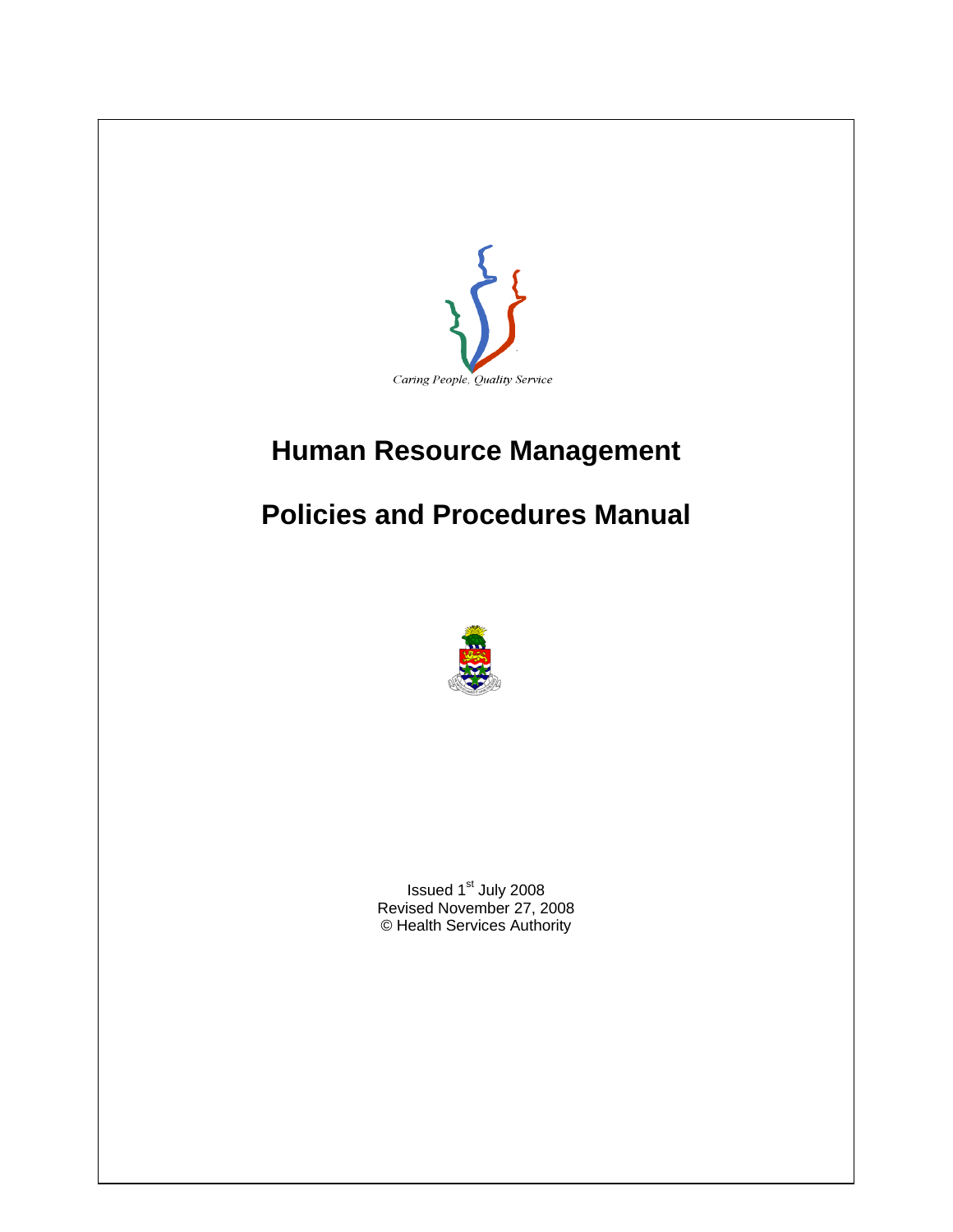### **Contents**  *Page*

| 1.<br>2.<br>3.<br>4.<br>5.<br>6.<br>7.<br>8.<br>9.<br>10.<br>11.<br>12.<br>13<br>14.<br>15.<br>16.<br>17. | <b>Part A: Purpose and Responsibilities</b><br>Introduction<br>HR Roles and Responsibilities within the Authority<br>The Authority's HR Management Philosophy<br>Respect in the Workplace<br>Terms and Conditions of Employment in the Authority<br>Work Hours and Attendance<br>Pay Periods and Method<br>Performance Management in the Authority<br>Training and Capability Development in the Authority<br>Induction of Staff New to the Authority<br>Health and Safety in the Authority<br>Promotion of Values, Code of Conduct and Workplace Rules in the Authority<br>Employee's responsibilities during a natural disaster/emergency<br>Substance abuse policy<br>Gainful activity with organisations outside the Authority<br>Grievances<br><b>Compensation and Overtime</b> | 5<br>6<br>$\overline{7}$<br>9<br>9<br>10<br>11<br>11<br>11<br>12<br>13<br>13<br>13<br>14<br>14<br>14<br>15<br>16 |
|-----------------------------------------------------------------------------------------------------------|--------------------------------------------------------------------------------------------------------------------------------------------------------------------------------------------------------------------------------------------------------------------------------------------------------------------------------------------------------------------------------------------------------------------------------------------------------------------------------------------------------------------------------------------------------------------------------------------------------------------------------------------------------------------------------------------------------------------------------------------------------------------------------------|------------------------------------------------------------------------------------------------------------------|
| 18.                                                                                                       | <b>Authority Workplace Rules</b>                                                                                                                                                                                                                                                                                                                                                                                                                                                                                                                                                                                                                                                                                                                                                     | 17                                                                                                               |
|                                                                                                           | <b>Part B: Specific HR Procedures and Related Policies</b>                                                                                                                                                                                                                                                                                                                                                                                                                                                                                                                                                                                                                                                                                                                           | 24                                                                                                               |
| 19.<br>20.<br>21.<br>22.                                                                                  | <b>Appointment Processes</b><br>Recruitment and Appointment of Staff to Positions within the Authority<br>Reappointment of Staff on Fixed-Term Employment Agreements<br>Reappointment of Staff Who Have Reached Retirement Age<br>Appointment of Staff to Acting Positions within the Authority<br>Performance Management Processes                                                                                                                                                                                                                                                                                                                                                                                                                                                  | 25<br>32<br>34<br>36                                                                                             |
| 23.<br>24.<br>25.                                                                                         | Preparation of Annual Performance Agreements<br><b>Conduct of Interim Performance Assessments</b><br><b>Conduct of Annual Performance Assessments</b>                                                                                                                                                                                                                                                                                                                                                                                                                                                                                                                                                                                                                                | 38<br>40<br>42                                                                                                   |
| 26.<br>27.<br>28.<br>29.<br>30.<br>31.<br>32.                                                             | <b>Discipline and Termination Processes</b><br>Disciplining Staff for Minor Misconduct or Inadequate Performance<br>Disciplining Staff for Serious Misconduct or Significant Inadequate Performance<br>Disciplining Staff for Gross Misconduct<br>Retiring Staff Early on Medical Grounds<br><b>Making Staff Redundant</b><br>Terminating Staff Who Lose their Qualification, License or Certification<br>Staff Resigning from the Authority                                                                                                                                                                                                                                                                                                                                         | 44<br>54<br>65<br>75<br>81<br>87<br>91                                                                           |
| 33.<br>34.                                                                                                | <b>Capability Development Processes</b><br><b>Staff Training &amp; Development Procedures</b><br>Approval of Staff Training Involving Study Leave                                                                                                                                                                                                                                                                                                                                                                                                                                                                                                                                                                                                                                    | 93<br>97                                                                                                         |
| 35.<br>36.                                                                                                | <b>Induction Training</b><br><b>Succession Planning</b>                                                                                                                                                                                                                                                                                                                                                                                                                                                                                                                                                                                                                                                                                                                              | 104<br>109                                                                                                       |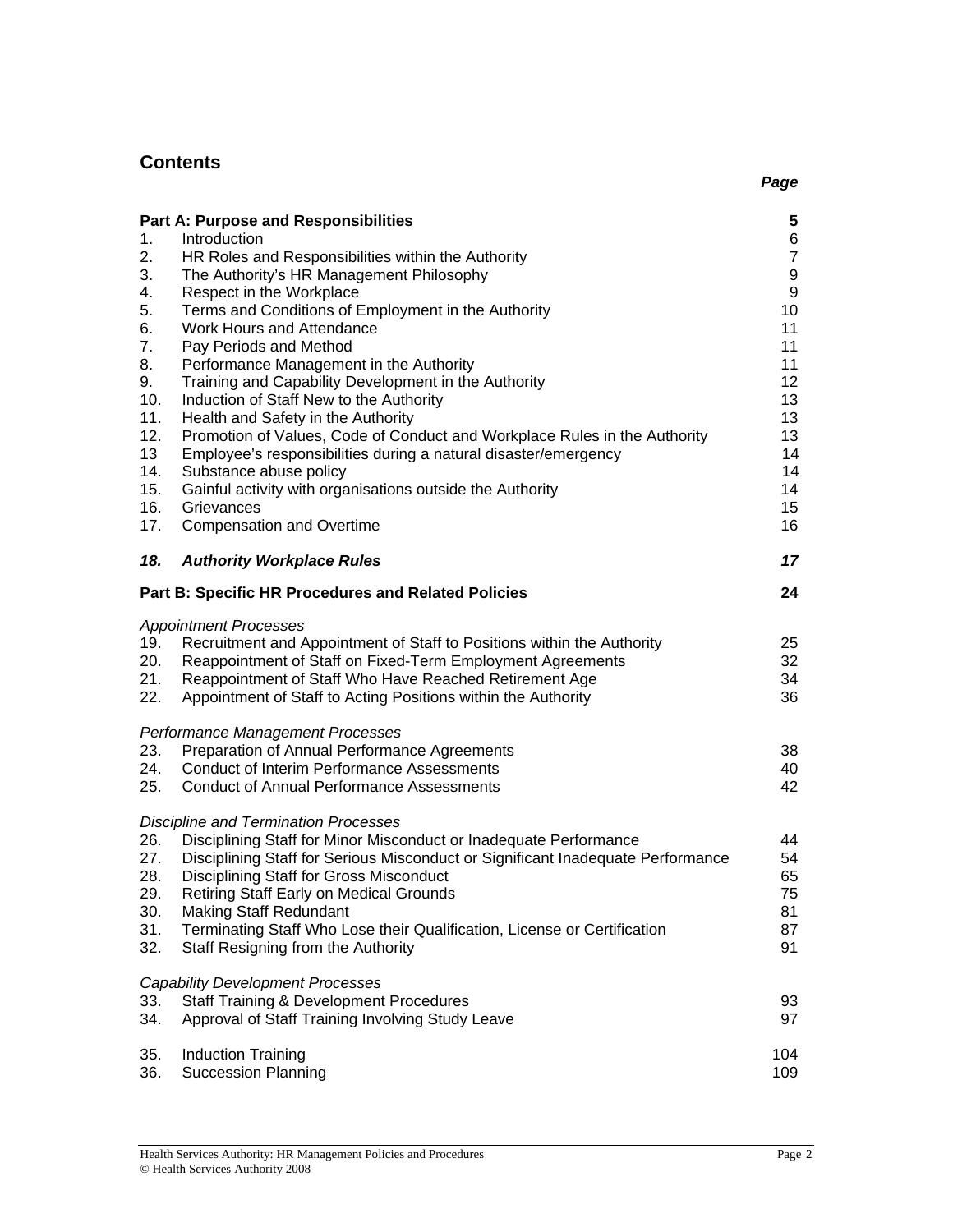|     |                                                           | Page |
|-----|-----------------------------------------------------------|------|
|     | Grievance and Appeals Processes                           |      |
| 37. | Grievance Procedure                                       | 114  |
| 38. | Appeals to the Chief Executive Officer                    | 117  |
|     | Administrative HR Processes                               |      |
| 39. | <b>Personnel Records</b>                                  | 121  |
| 40. | Leave Management and Recording                            | 126  |
| 41. | Maintenance of Employee & Payroll Data in HR IRIS         | 128  |
| 42. | <b>Payroll Processes</b>                                  | 130  |
| 43. | Administration of Health Benefits/CINICO Health Insurance | 131  |
| 44. | Provision of Employee-Related Information                 | 132  |
| 45. | Management of Work Place Injuries                         | 133  |
| 46. | Management of Extended Sick Leave                         | 136  |
|     | Annex 1: Authority Standard Terms and Conditions          | 137  |
|     | Annex 2: Definitions used in this Manual                  | 148  |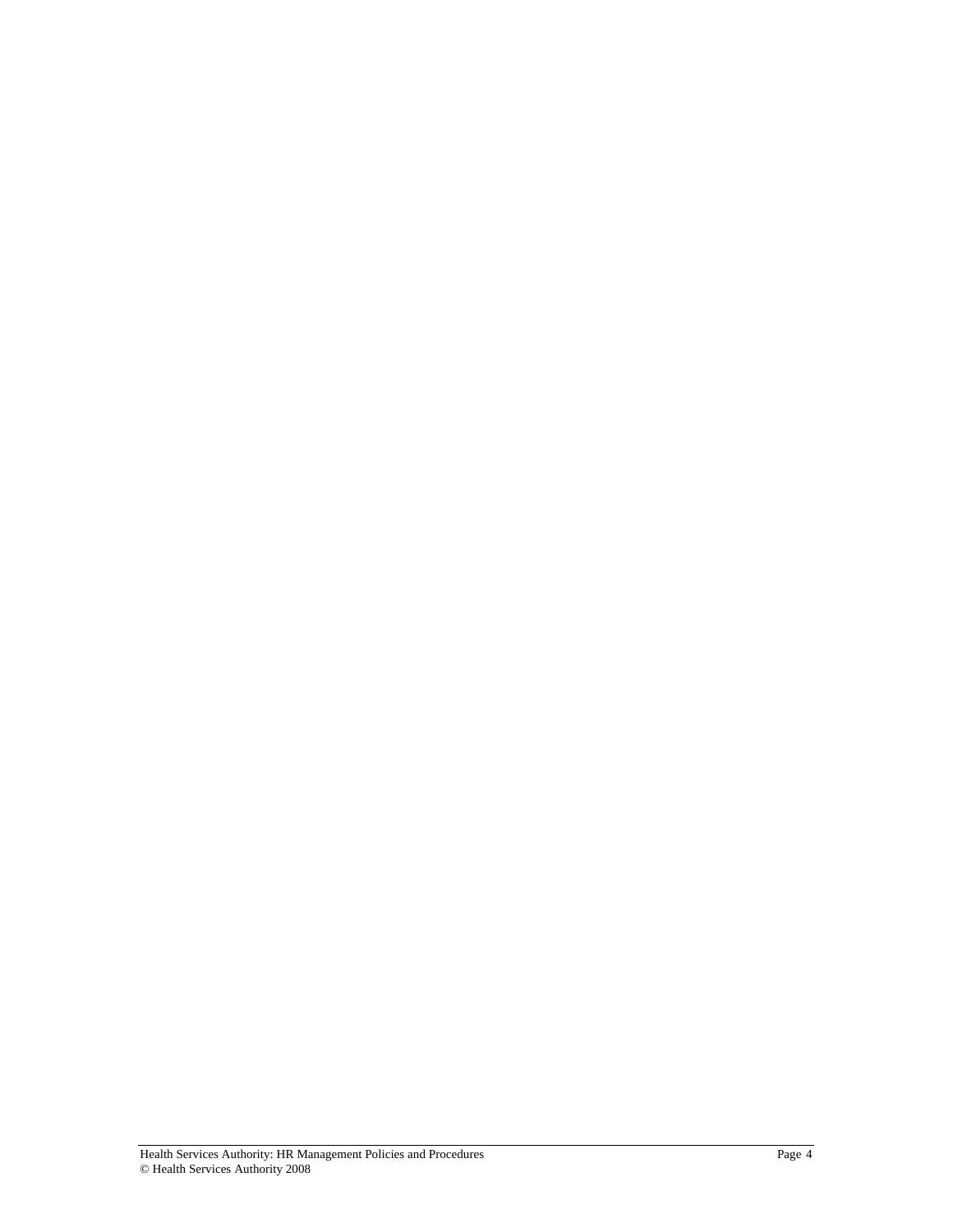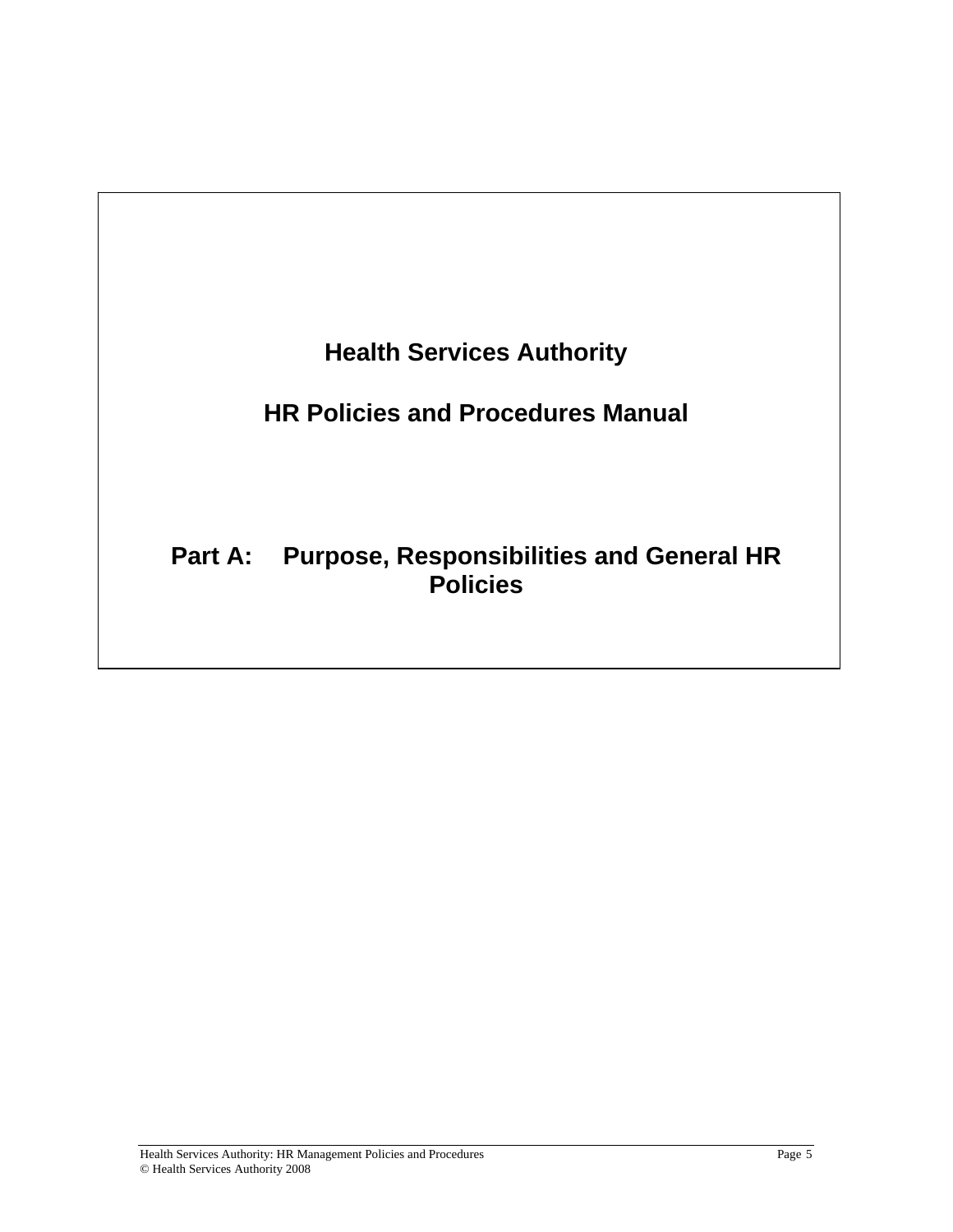### **1. Introduction**

### *Purpose of Manual*

The Health Services Authority (HSA) is responsible for human resource (HR) management within the parameters established by the Laws of the Cayman Islands.

This manual establishes the specific HR management policies and procedures approved by the Chief Executive Officer and adopted by the HSA Board for use within the Authority. In doing so it:

- specifies human resource policies applying to staff of the Authority; and
- establishes the procedures to be used in managing human resource and personnel matters relating to Authority staff.

The manual caters to the large majority of HR activities that take place within the HSA; however, it does not cover every possible circumstance that might occur. In the event of any doubt as to what policies or procedures apply, then the HR section of the HSA should be consulted.

The manual should be read in conjunction with the Labour Law.

### *Compliance*

All employees within the Authority are expected to comply with the policies and procedures specified in this manual.

Other persons within the Authority who have responsibility for, or involvement with, Authority HR matters are similarly expected to comply with the policies and procedures specified in this manual.

### *Queries and Assistance*

While the Chief Executive Officer has overall responsibility for HR management within the Authority, day-to-day HR matters are the responsibility of the HR section. The HR section is responsible for advising the Chief Executive Officer on strategic HR issues relating to the Authority, overseeing internal HR activity, and providing HR advice, assistance and support to Delegated Officers and managers in the Authority. Queries about the application of this manual or assistance with internal Authority HR matters should therefore be addressed to the HR section.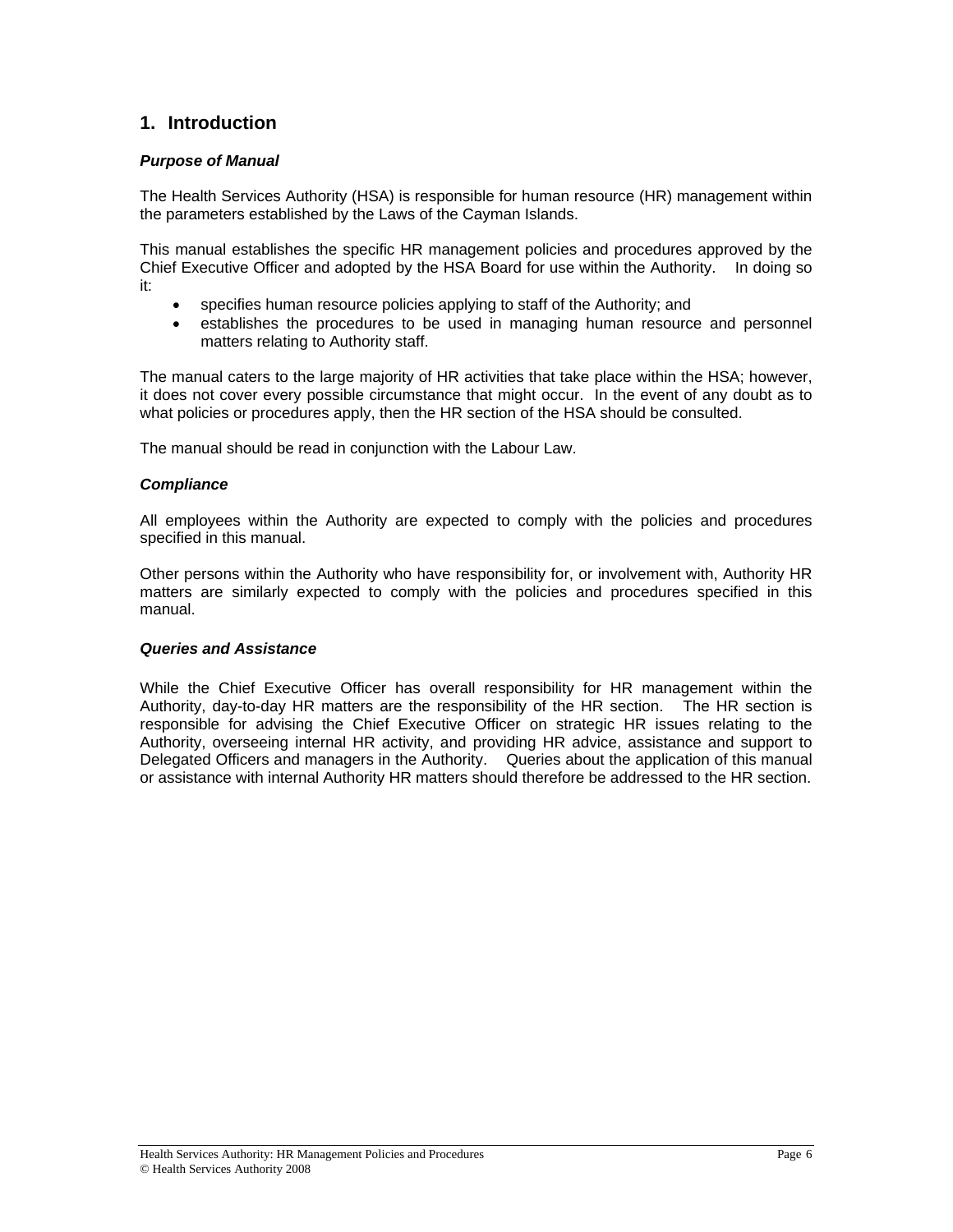# **2. HR Roles and Responsibilities within the Authority**

### *General Roles*

### The Authority

In this manual the phrases 'The Authority' or the "HSA" refers to the Cayman Islands Health Services Authority and the manual itself is the property of the Authority. It retains all rights to its duplication and amendment.

### Board of the Health Service Authority

The final decision making authority for all HR matters rests with the Board of the Authority. They may delegate HR decisions as they see fit to the Chief Executive Officer and Human Resources Director. The board will deal with all employment matters relating to the Chief Executive Officer's position.

### Chief Executive Officer

The Chief Executive Officer (CEO) has overall responsibility for all HR management activity within the Authority. This results from their appointment to the position of CEO authorised by the Board of the HSA. The CEO is required by the Board to manage personnel arrangements for staff in the Authority in accordance any written instructions issued from time to time by the Chair of the HSA Board.

### Senior Managers

The CEO has issued delegations to the Senior Managers of the Authority both as Delegated Officers (see below) but also as those with oversight of the Departments and Sections for which they are responsible (and the Delegated Officers therein). This includes delegations to carry out certain actions in regards to the recruitment, discipline and the management of the performance of the employees in those areas.

### Human Resources Director

The HR Director is responsible for:

- strategic HR advice to the Chief Executive Officer including in relation to HR policies for the Authority, staff training and capability development within the Authority, and succession planning within the Authority;
- providing guidance, assistance and support to the Delegated Officers and other managers;
- overseeing and administrating performance agreements and performance assessments within the Authority;
- payroll, leave and recruitment administration for Authority staff.

A number of these function will be delegated to employees I the HR section on a day to day basis.

### Delegated Officers

In the case of this manual, the role of the Delegated Officers may include any HSA employee who has Delegated Officer responsibilities and a delegation of authority regarding HR matters from the Chief Executive Officer. They maybe subject to the to the oversight and direction of a Senior Manager, the Chief Executive Officer, or the HR Sub-committee of the board and are responsible for:

• the assignment of duties and the monitoring of their achievement;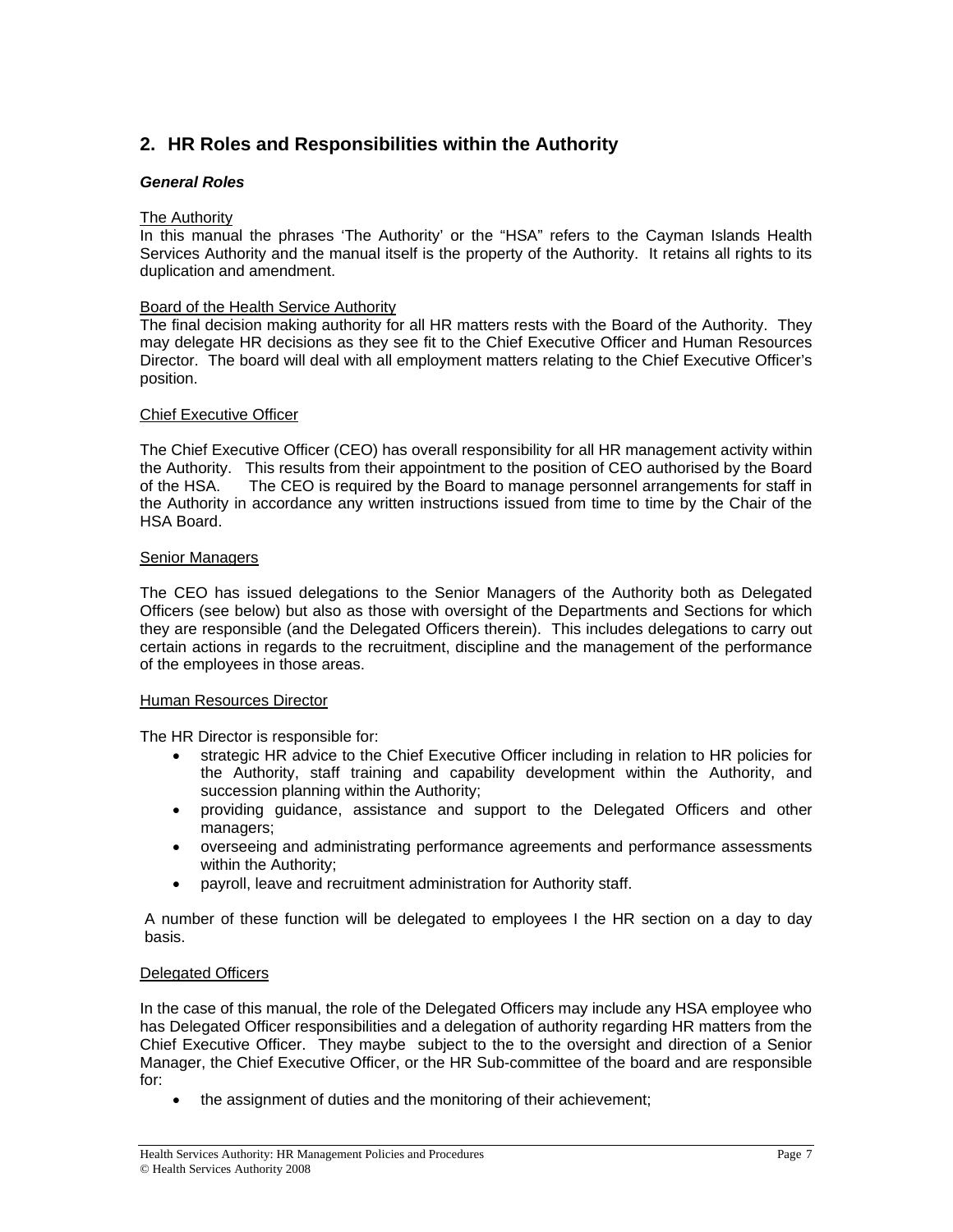- establishing performance agreements with, and undertaking performance assessments for, each employee in their section;
- taking a proactive role to create and maintain a respectful workplace that is free of harassment and discrimination;
- handling all complaints in a professional, responsible, timely, empathetic, and problem solving manner.
- attendance and time management
- approving annual leave or sick leave up to 10 days for staff within their section;
- ensuring that Health and Safety procedures and practices are complied with;
- developing the skills and capabilities of staff within their section through training and onthe-job support relevant to the employee's duties;
- motivating and encouraging staff to deliver timely, high quality work in a highly productive manner;
- encouraging compliance with the Public Service Values, the Public Servant's Code of Conduct, and Authority of Civil Service workplace rules amongst staff within the section.

Recruitment, discipline or dismissal of staff in the section is to be undertaken by the Delegated Officer only if they are in possession of a delegation specifically giving them those authorities. Such authorities are to be exercised in the manner prescribed in this manual and may include the requirement to consult with other employees of the Authority before undertaking certain actions.

All HR duties carried out by Delegated Officers under a delegation from the Chief Executive Officer must be carried out without patronage or favour.

### Training and Development Committee

The committee is responsible for reviewing the training and development needs of the HSA to best determine how to develop groups and individual employees within the various section/units to achieve organisational goals and objectives.

In normal circumstances the committee shall comprise:

- Human Resources Director, Chair
- **Medical Director**
- Chief Dental Officer
- Chief Nursing Officer
- Chief Financial Officer
- **Chief Executive Officer**
- Faith Hospital Administrator

#### *Specific Responsibilities*

#### Payroll

All payroll related matters are to be referred by Delegated Officers to the HR Section who are responsible for ensuring they get actioned in a timely manner in accordance with policy and procedure 42 on page 130.

#### Personnel Files and Leave Records

The HR Section is to maintain a central personnel file and the leave records for Authority in accordance with procedures on pages 121 and 126. This is the official record the HR matters relating to the employment of Authority employees. The HR Section is responsible for keeping these files and records secure at all times and for ensuring they are adequately protected in case of hurricane warnings or other emergency situation.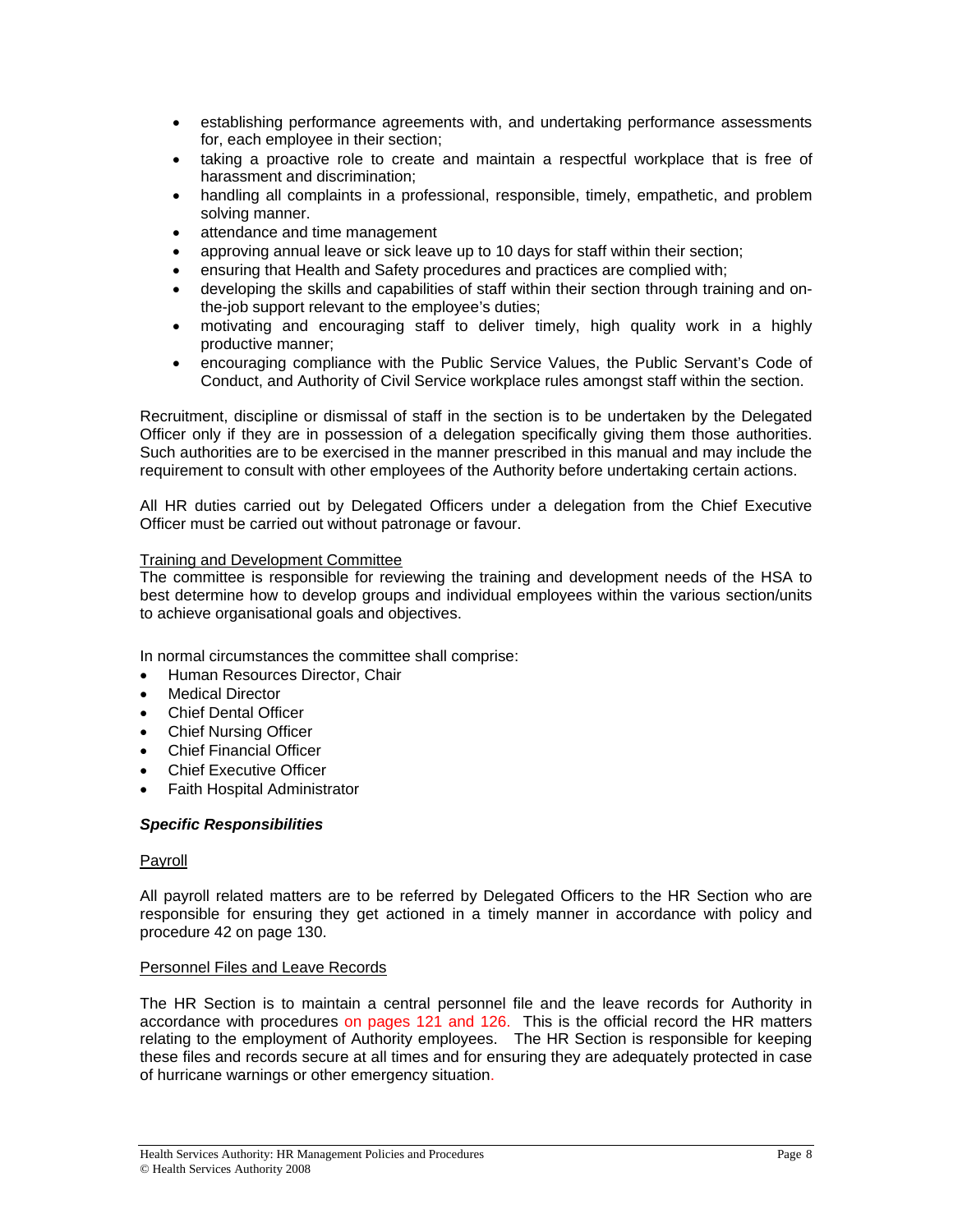# **3. The Authority's HR Management Philosophy**

The Authority is fully committed to being the type of organisation reflected in the Public Service Values and in particular an organisation that:

- services diligently the government of the day in an apolitical, impartial and courteous manner;
- delivers high quality policy advice and services;
- adheres to the highest ethical, moral and professional standards at all times;
- encourages creativity and innovation and recognises the achievement of results;
- is non-discriminatory, makes employment decisions on the basis of merit, and recognises the aims and aspirations of its staff;
- values communication, consultation and co-operation in the workplace;
- provides a safe and healthy working environment;
- strives continuously for efficiency, effectiveness and value for money in all its activities; and
- is committed to ensuring that staff have a balanced work life.

With this in mind, the Authority *will be an employer that expects high levels of performance, recognises and values that performance, and actively supports its staff in achieving it*.

The Authority recognises that its staff is its primary resource and will act in a manner which recognises the needs of individual employees while still expecting high levels of performance. The Authority will deal with HR matters in a flexible and common sense manner that recognises an employee's commitment to the work of the Authority and the Authority's support for its staff.

In this context, the Authority is in the business of delivering health services and will operate a professional work environment commensurate with that existing in any professional health services organisation. This "professional" approach should be reflected in all aspects of the Authority's activities, including the behaviour of staff who are expected to behave in a respectful and professional manner.

### **4. Respect in the Workplace**

The employees of the Health Services Authority are entitled to work in an environment that is respectful, courteous, fair and equitable. To achieve this goal everyone, regardless of role or position in the organisation must conduct himself or herself accordingly.

The Health Services Authority will strive to create and maintain a work environment free from harassment and discrimination by anyone within or associated with the organization. No form of harassment, discrimination or divisive behaviour will be tolerated. Where harassment has been determined to have occurred, the employee will be subject to disciplinary action, up to and including dismissal (see Workplace Rules ).

The Authority views harassment as including any:

- inappropriate behaviour directed at, or offensive to any employee, or any inappropriate behaviour that endangers any employee's job, undermines any employee's performance, or threatens the economic livelihood of any employee;
- any offensive behaviour of a sexual nature, related to a persons gender which creates an intimidating, unwelcome or hostile work environment, or that could reasonably be thought to put sexual conditions on a person's job or employment opportunities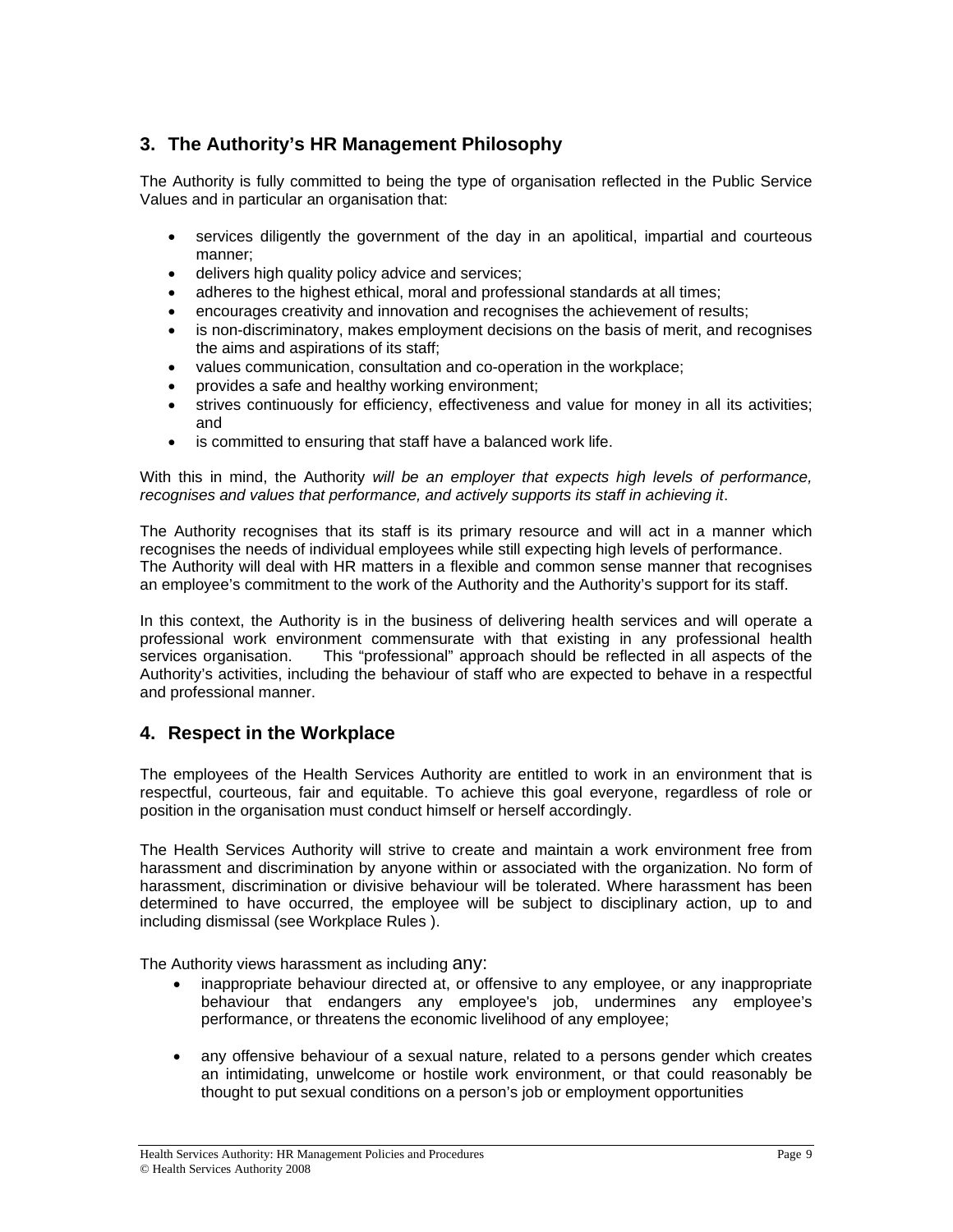- any objectionable conduct, comments or displays made either on a one-time basis or on a continuous basis that demeans or belittles an employee
- any inappropriate use of power and authority by a Delegated Officer/manager that endangers, undermines, threatens, interferes with or influences an employee's job, the performance of that job, the economic livelihood of the employee or the employee's career.

Note: Add bullet to reflect posters, cartoons, etc that may be offensive to staff, clients or patients.

However, it does not include the legitimate and proper exercise of Delegated Officers responsibilities such as:

- distribution of work assignments or training opportunities;
- performance evaluation;
- disciplinary measures taken for any valid reason; and/or
- staffing decisions

The Authority views discrimination as making a distinction between, behaving differently or giving an advantage or disadvantage to employees on the basis of:

- race, religion or religious creed;
- sex, sexual orientation or marital status;
- physical or mental disability;
- political opinion; and/or

:

• colour, ethnic, national or social origin

The Authority also views making unwelcome verbal and written remarks, jokes, activities or other inappropriate behaviour on the basis of the above as being discriminatory.

Where a employee believes that they are being harassed or discriminated against then may either advise the individual concerned personally that their behaviour is offensive and request that the behaviour cease, and/or pursue matters through the grievance procedure (P&P Section 37 , page 114)

# **5. Terms and Conditions of Employment in the Authority**

The standard terms and conditions of employment for all staff of the Authority are the minimum terms and conditions specified in Annex 1 of this manual. As a matter of policy, the Authority does not appoint staff on terms and conditions in excess of those specified in Annex 1 unless there are exceptional reasons to do so, and those situations are expected to be rare. Accordingly, all and every variation from the standard terms and conditions requires the explicit written approval of the Chief Executive Officer.

In relation to remuneration, the Authority recognises that different staff have different needs and is therefore open to negotiating a remuneration package for staff that reflects the employee's needs. In particular the Authority will consider staff taking a portion of their remuneration "in kind" (e.g. as additional leave) rather than salary or wages provided that it:

- falls within the remuneration level set for the position; and
- does not impede the Authority's ability to deliver its outputs in a high quality and timely manner.

### **6. Work Hours and Attendance**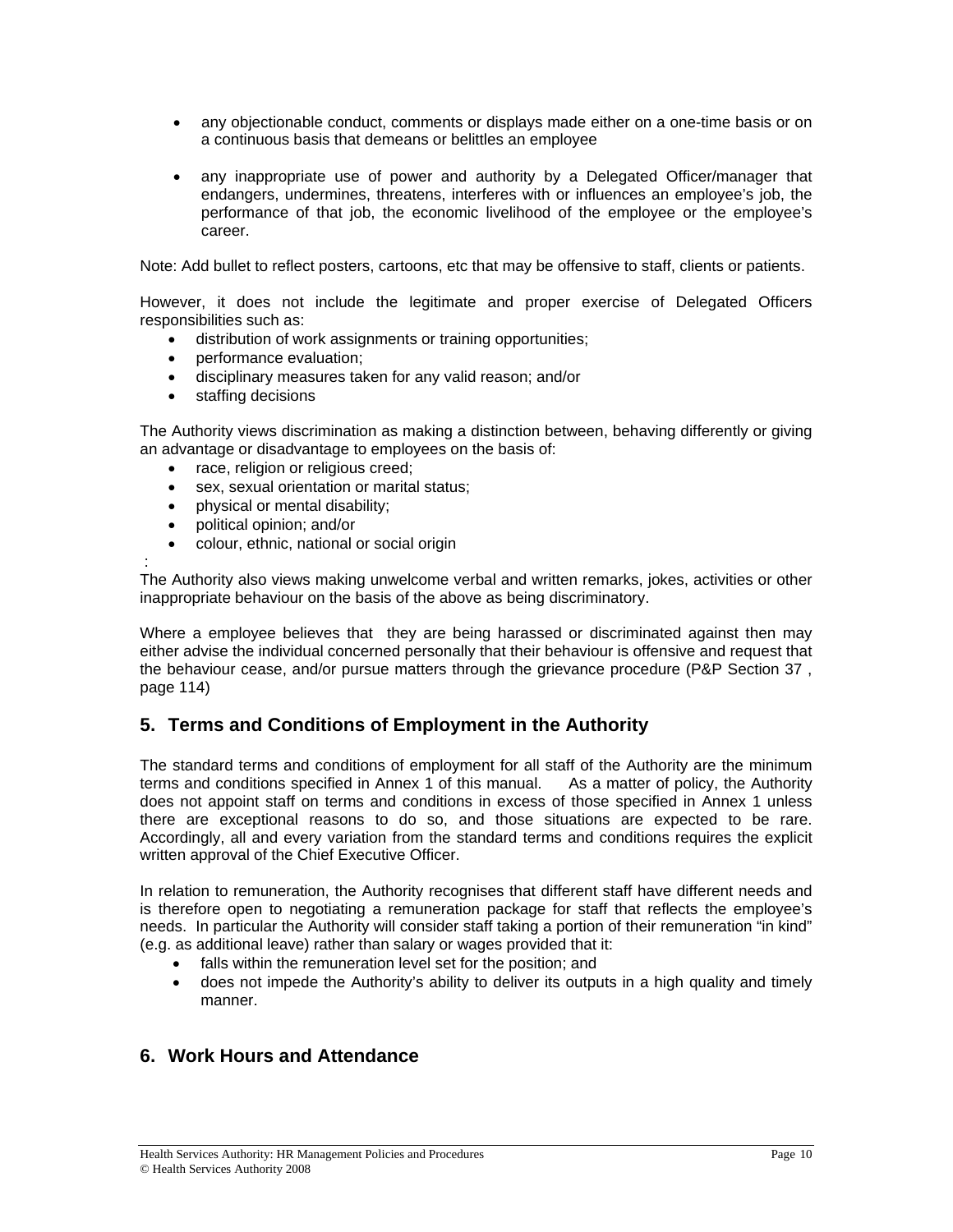The Health Services Authority operates a 24-hour a day operation, 365 days of the year. Employees are required to work a shift pattern, which is designed to comply with the law, and to ensure top quality service is provided at all times.:

Based on the operational needs of each department, full- time employees will be assigned one of the following hours of work categories:

- i) Office 37.5 hours per week Monday to Friday
- ii) Office 40 hour per week Monday to Friday
- iii) Modified shift 40 hours Monday to Friday with some Saturday Sunday rotation days
- iv) shift rotation 40 hours per week or equivalent across pay period;
- v) shift rotation 37  $\frac{1}{2}$  hours per week or equivalent across pay period;
- vi) shift rotation 44 hours per week or equivalent across pay period.

The master schedules of each category will allow an unpaid meal break of at least 30 minutes in each 7.5-hour shift and at least one day off in every seven-day stretch.

Except for exceptional circumstances, staff on 12 hour shifts will work a maximum of five (5) shifts with a minimum of two days off before their return to duty.

Employees on a 44-hour shift rotation are paid in lieu of meal breaks.

If a employee can not attend their workplace when scheduled to, they must contact their Delegated Officer as soon as possible, but at least four (4) hours before the start of the scheduled shift where possible..

Sick leave is to be applied only to illness of staff and does not extend to illness of family members or relatives.

### **7. Pay Periods and Method**

All Authority staff will be paid on a monthly or bi-weekly basis by direct deposit into their bank account. Cheques will only be issued for employees if it is their first pay period or if they did not received any payment into their bank account due to incorrect bank details.

Salary advances are issued only in exceptional circumstances in compliance with the salary advance policy (Appendix 3).

### **8. Performance Management in the Authority**

All Delegated Officers are required to enter into a performance agreement (using the prescribed format) with their staff no later than 30 June each year. The procedure to be followed in preparing these agreements is specified in policy and procedure 23 on page 38.

As a reflection of the Authority's HR management philosophy, Delegated Officers are expected to provide employees with regular feedback on their performance. This should occur on a day-today basis as part of the normal supervision of staff.

# **9. Training and Capability Development in the Authority**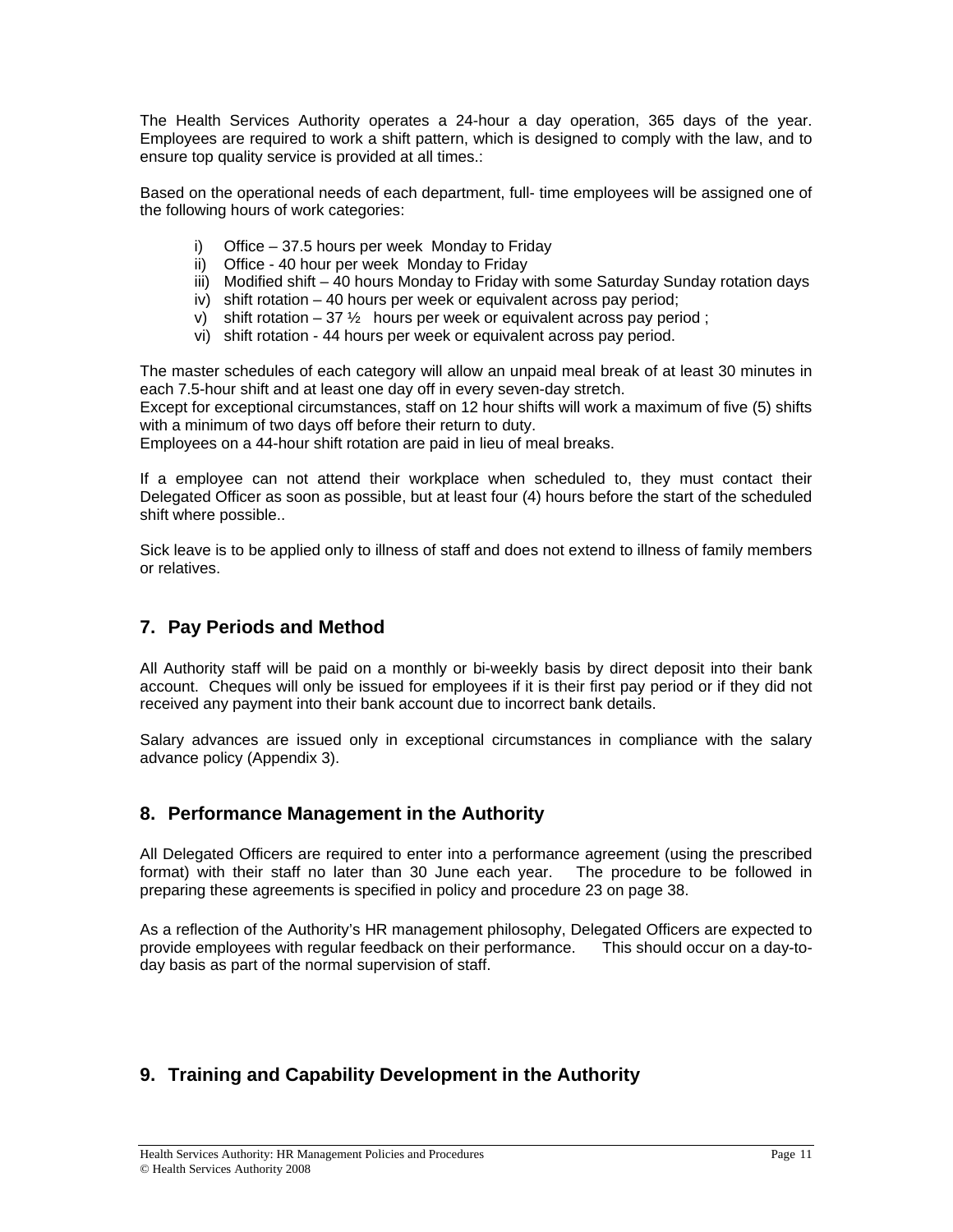Maintaining and/or enhancing the skills and abilities of Authority staff is essential to ensuring that the Authority has the capability it needs to produce its outputs now and in the future. Maintaining this capability is a mandatory ownership performance requirement of the Authority.

The Authority also recognises that capability development is also important for a employee's own personal growth, and for succession planning purposes.

In light of these perspectives, the Authority's training and development policy is to provide and/or support training opportunities that will enhance the skills, knowledge and abilities of individual employees for:

- 1. Any training or development required by the Authority whether for the job they are currently doing or to support their development within succession plan within the Authority
- 2. Training or development to support their wider personal development.

In order to ensure that training and development is proactively considered, the Authority requires a training and development plan to be developed annually for each employee as part of the performance assessment process for that employee. The Training and Development Committee will consolidate these requirements together with the overall needs of the Authority in order to produce an annual Training and Development plan. The committee will prioritise the development needs based on relevance, benefit to the organisation and compliance with legal and professional requirements; and will work to ensure that adequate budgetary provision is made for planned training and development needs.

The Authority encourages employees to consider ways in which their own skills, knowledge and abilities can be developed and provide these suggestions to their manager, either as part of the performance agreement and assessment processes or at any other time. In line with the above policy, the Authority will, subject to budget constraints:

- Fully support individual development in category 1 (above), or any other development undertaken at the Authority's request.
- Assist with examinations by providing time off to sit exams and a day per subject to study for exams in category 2 (above),

The Authority will require all employees to enter into Training Support Agreements. The failure to provide proof of the successful completion of courses under a Training Support Agreement or the resignation from the Authority within the timescale specified in the Agreement will result in the employee having to repay all expenditures the HSA has incurred. For external training, the Training Committee will determine the timescale on a case-by-case basis with the general understanding that the higher the training cost incurred, the longer the timescale will be set.

For training or education as part of a program leading to an additional qualification or degree the following timescale is set:

| Less than one $(1)$ year $-$ | Two (2) years after completion of training   |
|------------------------------|----------------------------------------------|
| One (1) year<br>$-$          | Three (3) years after completion of training |
| Two (2) years<br>$-$         | Four (4) years after completion of training  |
| In excess of two (2) years   | Five (5) years after completion of training  |

### **10. Induction of Staff New to the Authority**

The Authority recognises the importance of helping staff who are new to the Authority understand their new role, how the Authority operates, and what it expects of them. Accordingly, as a matter of policy the Delegated Officer is to develop and provide induction training to **all** new, transferred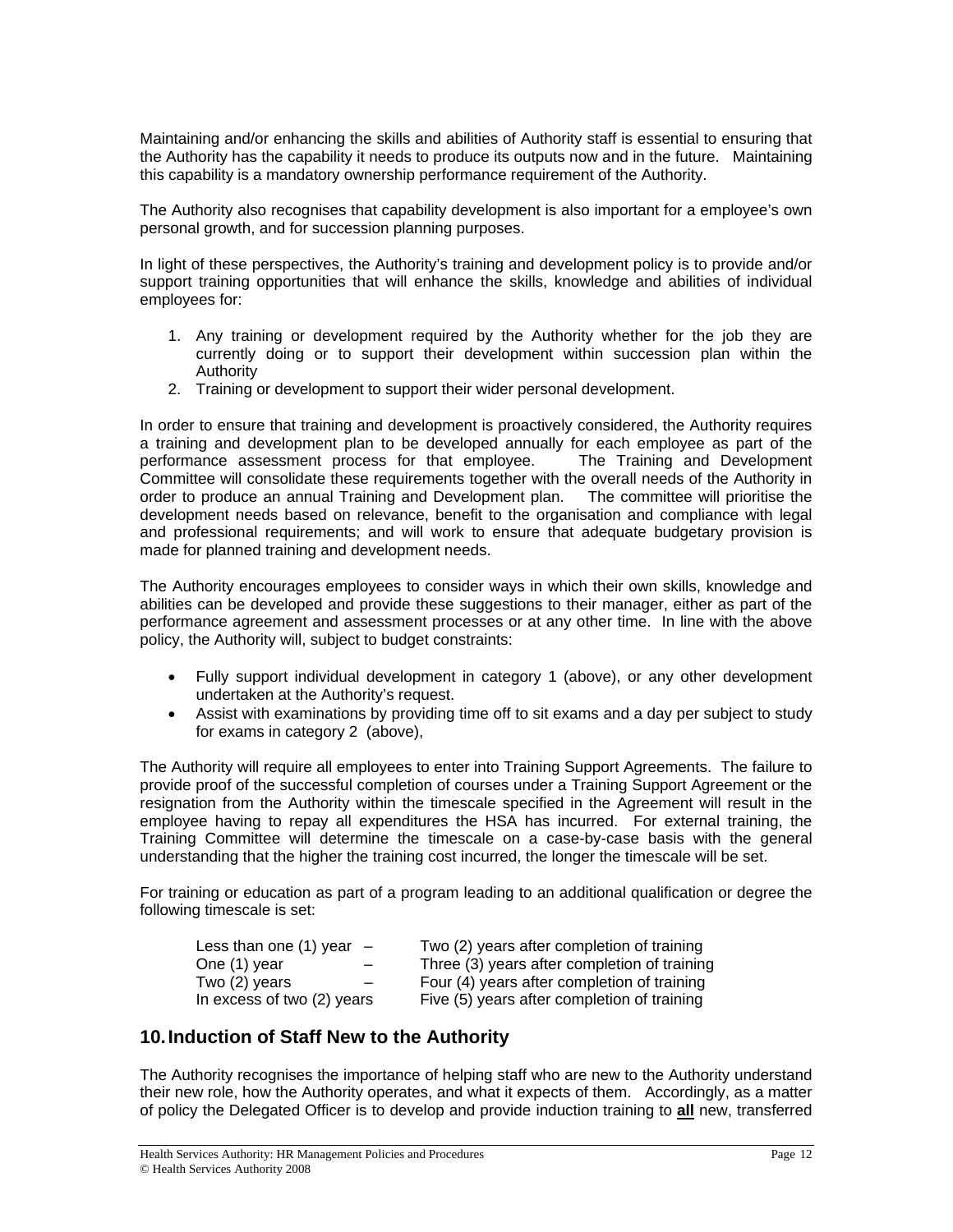or promoted staff in the Authority. All new employees will attend the hospital-wide orientation training.

The objective of the induction is to integrate the employee into the Authority and/or their new role as quickly as possible by:

- providing sufficient, relevant information in a creative and informative manner that addresses the employee's immediate and short-term needs;
- removing 'unknowns' and ease any worries and anxieties a employee may experience; and
- equipping and enabling the employee to adequately carry out their role.

The specific policies and procedures relating to staff induction are specified in section 35 on page 104.

### **11. Health and Safety in the Authority**

The Authority operates in an environment where health and safety is paramount for staff, patients and visitors. A number of high risk activities take place within the various workplaces of the Authority. Each section of the Authority will be inspected periodically as a means of determining where health and safety improvements can be made. These inspections will involve discussions with some or all Authority staff about the workplace environment and work practices. Staff are encouraged to present their views to the inspectors in a free and frank, but professional, manner.

Staff of the Authority are expected to be cognizant of workplace health and safety issues to prevent and mitigate risks. The Delegated Officer of each section has the authority to issue health and safety instructions for their section. Failure to comply with such instructions is misconduct and will be dealt with accordingly.

Employees are encouraged to discuss any health and safety issues with their Delegated Officer.

The specific policies and procedures relating to management of injuries in the work place are specified in section 45 on page 133.

### **12. Promotion of Values, Code of Conduct and Workplace Rules in the Authority**

As members of the Authority management team, Delegated Officers, Senior Managers and HR professionals are expected to lead by example by managing their sections in a manner consistent with the Public Service Values specified in the Public Service Management Law and the Authority's HR management philosophy as outlined in section 3 above.

In relation to their own personal behaviour, Delegated Officers, Senior Managers and HR professionals are expected to behave in a manner that is demonstrably consistent with the Public Servant's Code of Conduct and the Authority's workplace rules.

Delegated Officers Senior Managers and HR professionals are also expected to promote the workplace rules (and the Public Servant's Code of Conduct) amongst their staff and to encourage compliance.

### **13. Employee's responsibilities during a natural disaster/emergency**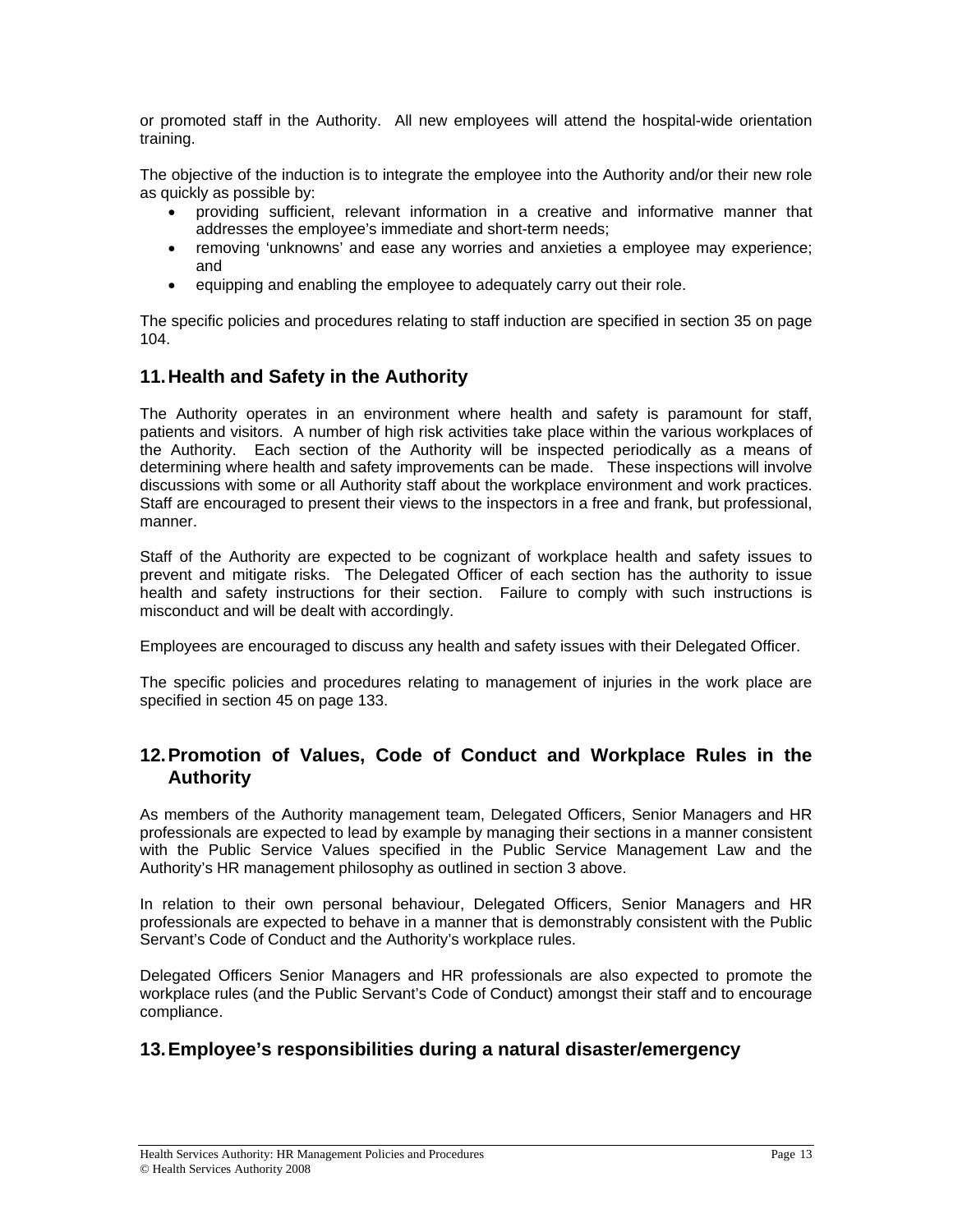All employees of the H.S.A. must be available for duty, during and after a tropical storm, hurricane or other disaster and must report when required. Specific guidelines are set out in the workplace rules on page 19.

### **14. Substance abuse policy**

The Authority is committed to providing a safe, healthy work place that promotes high quality and safe patient care, employee health and well-being, and patient confidence. Consistent with the spirit and intent of this commitment, the Authority has developed this policy (and the workplace rules on page 18) regarding the sale, use, possession and distribution of drugs and alcohol by any employee.

Consumption of alcohol, smoking or the use, possession, sale, or distribution of illicit drugs is prohibited in the workplace at all times. Illegal substances will be confiscated and the appropriate law enforcement agencies will be notified.

Staff are not to report for duty under the influence of alcohol or illicit drugs. If a Delegated Officer suspects that a member of staff is under the influence of alcohol or illicit drugs then they shall consult with the relevant senior manager and may require the employee to take a blood test or other medical procedure to ascertain whether this situation exists.

Employees will not be subject to punitive actions for voluntarily acknowledging substance abuse problems. However, this will not excuse violations of other policies for which the employee is subject to disciplinary actions. The Authority encourages them to seek medical help/assistance & professional counselling

It is each employee's responsibility to immediately report unsafe working conditions or hazardous activities caused by possible substance abuse of a colleague that may jeopardize his/her safety, the safety of Authority employees, or the safety of patients and visitors. This includes the responsibility to immediately report a colleague that the employee knows or has reason to believe, has a substance abuse problem. Reports should be made to the HR Section who will keep the report confidential. An employee who fails to report such violation may be subject to disciplinary action.

Information related to drug and alcohol abuse will become part of the employee's permanent file. Upon request (and when needed, with appropriate authorization for release), this information will be made available to regulatory agencies as required for, among other things, credentialing and licensing purposes.

# **15. Gainful activity with organisations outside the Authority**

Prior to accepting any additional employment with any other employer or going into private business of any kind, an employee must get written approval from the HSA. The application must include the details surrounding the contract or arrangement, including the nature of the work, the anticipated hours of work, and the name of the employer. As a general principle, no requests for full time employees to work more than 20 hours outside of their HSA employment will be entertained.

The HSA will not normally withhold permission for any employee to undertake additional lawful employment outside of their normal working hours provided the employee's commitment to the HSA is not compromised in any way, that the role will not bring the Authority into disrepute, or that there is no conflict of interest between the two roles. The Authority will review the permission annually.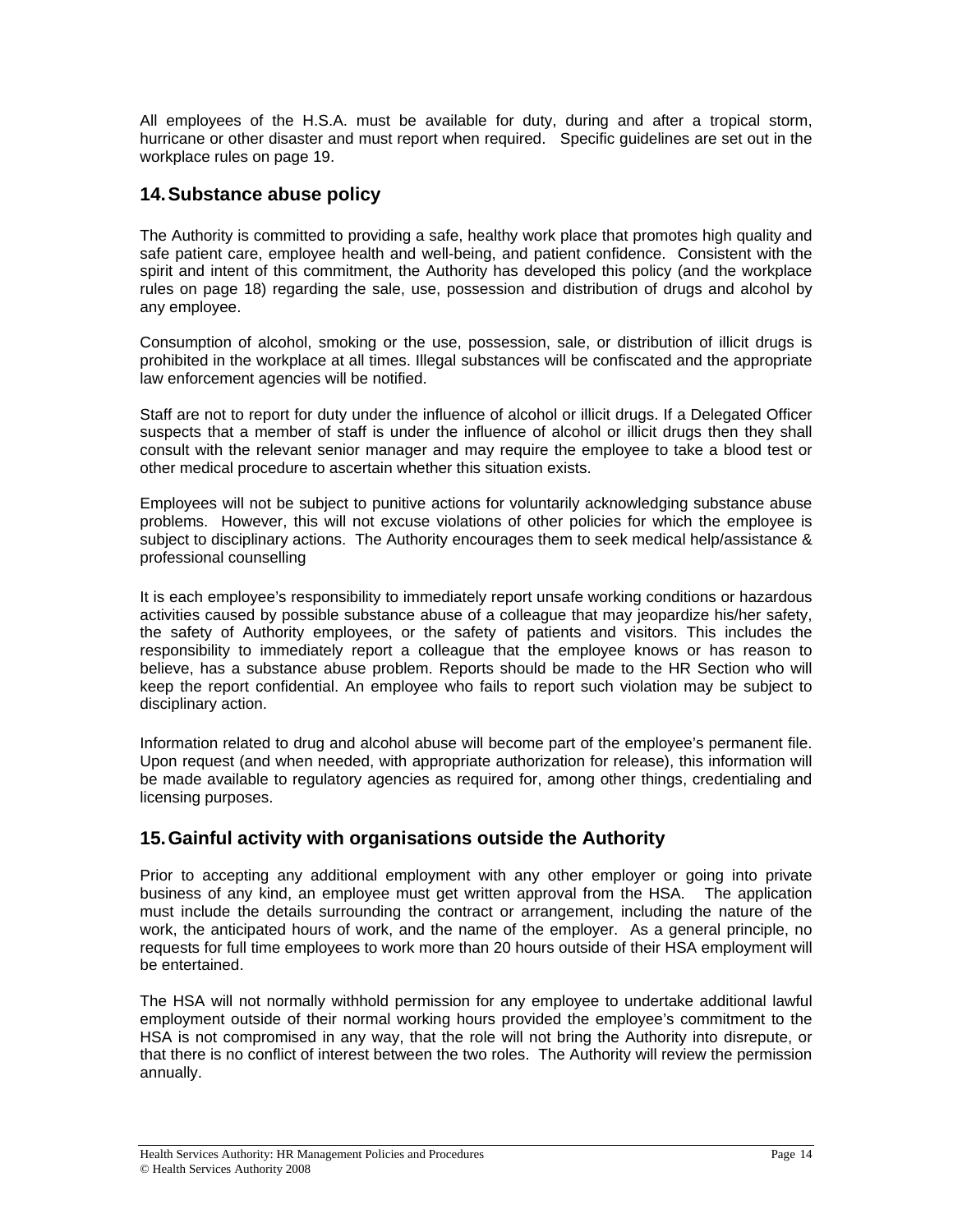The Authority will not be liable for any complaints or claims, which may arise from the outside employment: however, any employees must advise the HSA of any such complaints or claims within 30 days of the complaint or claim being filed.

Employees who do not obtain permission to work or employees whose additional employment adversely affects the employee's performance or the reputation or operation of the HSA will be required to either discontinue the additional employment or resign their position with the HSA.

Employees who fail to disclose, to obtain permission or who conduct other business during assigned hours of work will be subject to disciplinary action up to and including termination dismissal for gross misconduct.

### **16. Grievances**

The Health Services Authority is committed to creating and maintaining a working environment that is professional, healthy, respectful and free of conflict. Employees are invited to raise complaints, issues and concerns and to actively participate in the constructive resolution of these matters. It is the Health Services Authority's view that early resolution of conflict and difficulties will foster enhanced job satisfaction as outlined in the HSA strategic plan.

The grievance process is not to be used to address employee's disputes with HR decisions already made; those should be addressed through the appeals process (page xx).

Employees are expected to:

- a) raise issues or file complaints in an honest, forthright and constructive manner. Staff making the complaint will be asked to bring the other person where applicable.
- b) attend any meetings to discuss complaints made which involves them in a positive, professional and problem solving manner; and
- c) not participate in gossip, slander or libel. These are not acceptable behaviour and staff who engages in such behaviour may be subject to disciplinary action. Complaints are to be kept confidential between the parties involved.

Delegated Officers are expected to :

- a) handle all complaints in a professional, responsible, confidential, timely, empathetic, and problem solving manner;
- b) encourage employees to proactively raise issues for early resolution;
- c) be open and listen to the employee's view without being defensive, accusatory, judgmental or demeaning;
- d) make every effort to identify and resolve workplace issues by employing effective, proactive, fair and unbiased managerial practices; and
- e) investigate complaints thoroughly without jumping to early conclusions or dismissing the complaint.

Under no circumstances will an employee be subject to ridicule, intimidation, threat or retaliation for raising and issue or complaint. Any person proven to violate this principle will be subject to disciplinary action. Similarly, any employee who maliciously or falsely files a complaint will be subject to disciplinary action.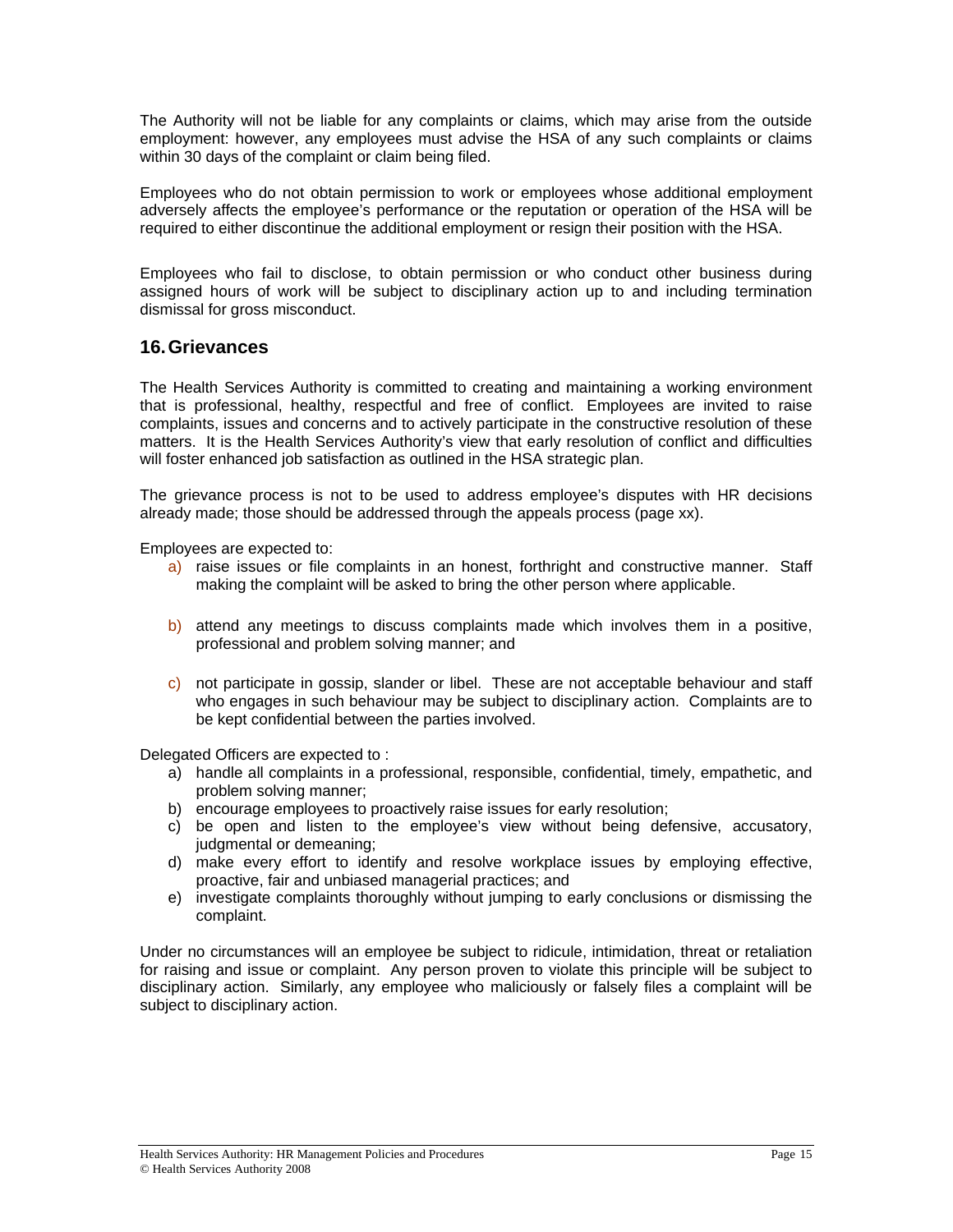### **17. Compensation and Overtime**

All overtime must be pre-approved by the Delegated Officer of the employee concerned and paid at the rate set out in the Annex 1 to this manual, or at the rate agreed in their Employment Agreement. Overtime is not available to managerial or physician level staff.

Time in lieu (Comp time) must be pre-approved by the Delegated Officer of the employee concerned on a one hour on to one hour off basis. Time in lieu can only be allowed in excess of normal hours of work. Comp time in excess of 15 hours of may not be carried over at the end of any month and Comp time can not operate at a deficit at any point.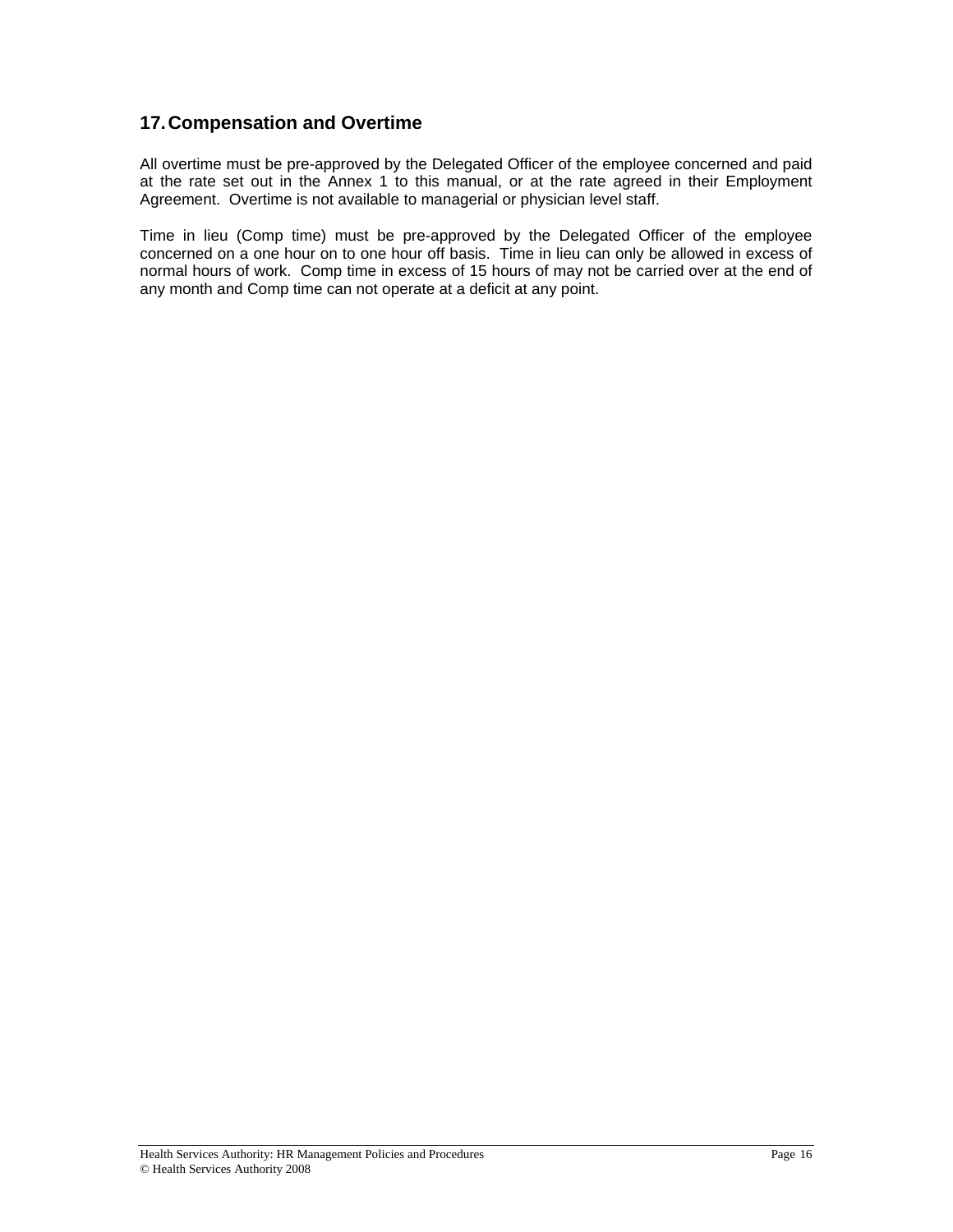### **18. Authority Workplace Rules**

### **Personal Behaviour**

All staff are required to behave in a manner consistent with the professional work environment desired for the Authority and with the Civil Servant's code of conduct from the Public Service Management Law (2005).

Staff are expected to be:

- courteous and display a helpful attitude to clients, visitors and customers of the Authority;
- courteous and respectful to each other and not behave in a manner that could be viewed by their colleagues as inappropriate or as a form of harassment; and

### **Health and Safety**

In relation to workplace conditions, Delegated Officers must ensure that the workplace:

- ( i ) is clean and not overcrowded;
- ( ii ) has reasonable temperatures, if the workplace is indoors;
- ( iii ) has adequate ventilation and lighting;
- ( iv ) has adequate drainage, restrooms and sanitary conveniences;
- ( v ) has adequate electrical infrastructure;
- ( vi ) has sanitary drinking facilities with an adequate supply of drinking water;
- ( vii ) implements fire hazard rules and procedures as may be instituted from time to time;
- ( viii ) has, in the event of emergencies, adequate means and avenues of escape;
- ( ix ) has adequate and well-maintained facilities for employees to sit, when appropriate, during their work day;
- ( x ) has readily accessible, adequate and well-maintained on-site first aid equipment;
- ( xi ) has appropriate waste disposal procedures and storage facilities for hazardous materials; and
- ( xii ) has such other facilities as are reasonably necessary for the health, safety and welfare of employees in that civil service entity's line of business.

In relation to workplace safety, Delegated Officers must ensure that:

- (i) machinery used in the workplace is operated and maintained in a manner consistent with safety and in compliance with the standards and guidelines recommended by the manufacturer;
- (ii) employees are protected from poisonous, noxious or toxic substances used or present in the workplace, including-
	- (a) that food and drink are not consumed in areas where such substances are used or are present; and
	- (b) ensuring that there are emergency wash-down facilities;
- (iii) suitable safety gear is provided when employees are using or are around machines or processes in relation to which the use of such gear is recommended;
- (iv) suitable goggles or other protective gear is provided when there is a risk of eye injury;
- (v) suitable protective equipment is provided when there is a reasonable risk of bodily injury from any process or equipment used;
- (vi) where employees are involved in a process involving injurious or offensive substances or to conditions exposing them to wet or cold conditions, suitable protective gear and clothing are provided;
- (vii) where a process involves exposure to heat or steam, facilities to protect workers appropriately are provided and maintained; and
- ( xiii ) warning signs prohibit the misuse of equipment or space within the workplace.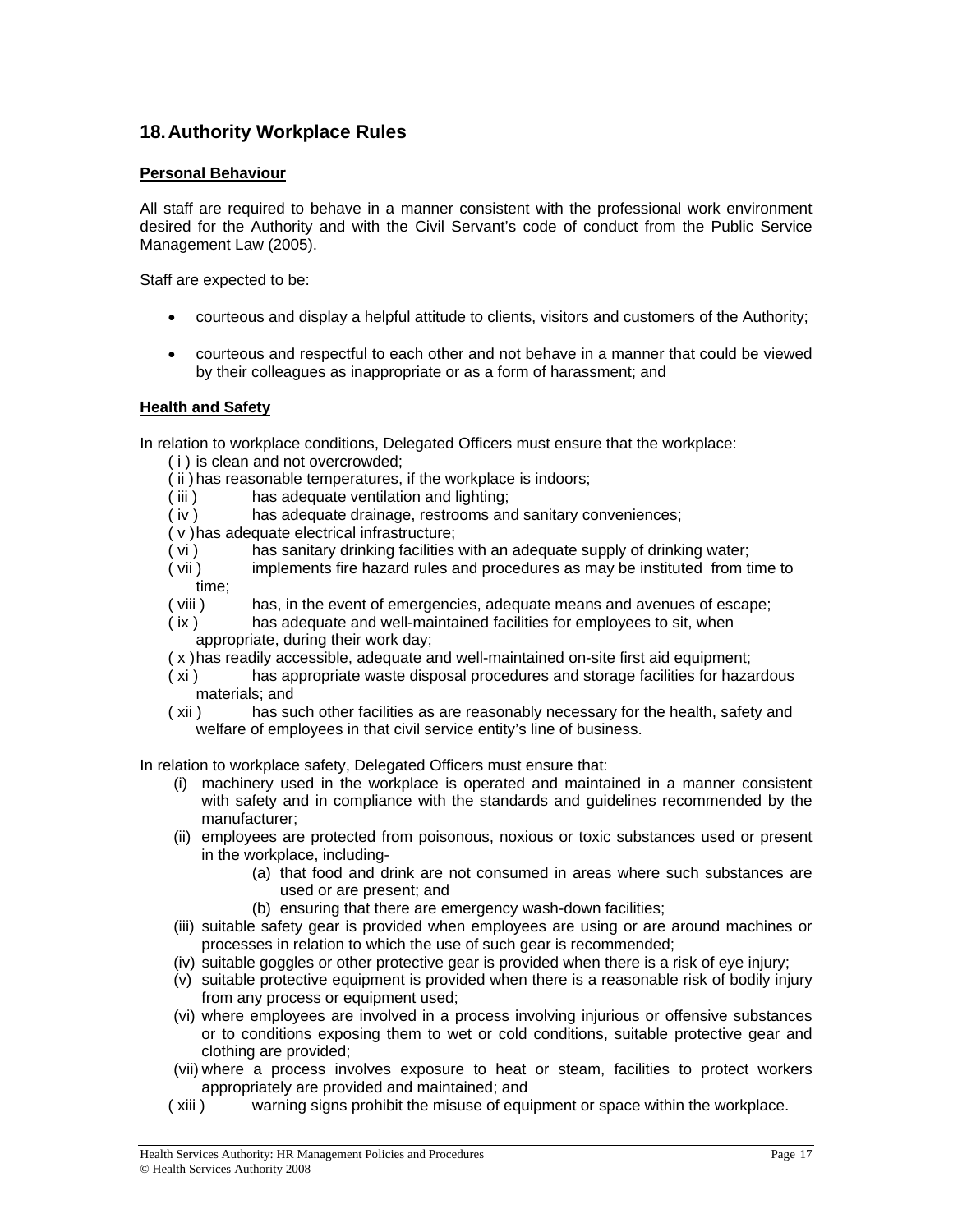Where workplace health and safety standards are not, met the Delegated Officer is responsible for completing the relevant work request and following up to ensure work is completed.

In relation to personal safety, Delegated Officers must take reasonable measures to ensure that employees are protected from physical attack, harassment or abuse from other employees or customers of the Authority.

#### **Substance abuse**

Consumption of alcohol, smoking or the use, possession, sale, or distribution of illicit drugs is prohibited in the workplace at all times. Illegal substances will be confiscated and the appropriate law enforcement agencies will be notified.

Staff are not to report for duty under the influence of alcohol or illicit drugs and may be required to take a blood test or other medical procedure to ascertain whether this situation exists. This decision is to be made at the discretion of a Senior Manager in consultation with their manager.

#### **Dress code/uniforms**

Uniforms included in the policy are any garments including scrubs suits, gowns, white coats, and jackets that are purchased by the employee or provided by the hospital.

All employees must dress in a professional, business-like manner with properly displayed identification badges, and clean clothing in good repair which is appropriate for their area of work.

All employees must maintain personal hygiene; fingernails should be neat and clean, of reasonable length. Men should be either cleanly shaven or have neatly trimmed beards and/or moustaches.

In areas where uniforms and other work wear are required, employees must dress in the specified garments at all times. Employees are expected to properly care for uniforms supplied by the Authority to ensure the need for replacements are kept to a minimum. On the last day of employment, employees are expected to return any such uniforms.

Non-uniformed staff must be dressed to the standards required by the HSA and with due consideration for personal and patient safety. This will normally be business attire with appropriately ironed trousers, shirt and tie for male employees and ironed suit/dress, or smart blouse with ankle length trousers or skirts for female employees.

The following are not acceptable in any part of the workplace:

- Shorts
- T-shirts
- Form-fitting/revealing clothing (including leggings, low cut tops or see through clothing)
- Mini skirts
- Jeans
- Jewellery/body adornments that impact on the safety or effectiveness of treatment.
- High-top sneakers, sandals, open toes shoes or other footwear that may impact on safety or effectiveness of treatment
- Hats of any kind

Any member of staff wishing to wear a particular type of clothing or jewellery for religious, creed or cultural reasons will be asked to discuss this with their Delegated Officer who will not unreasonably withhold approval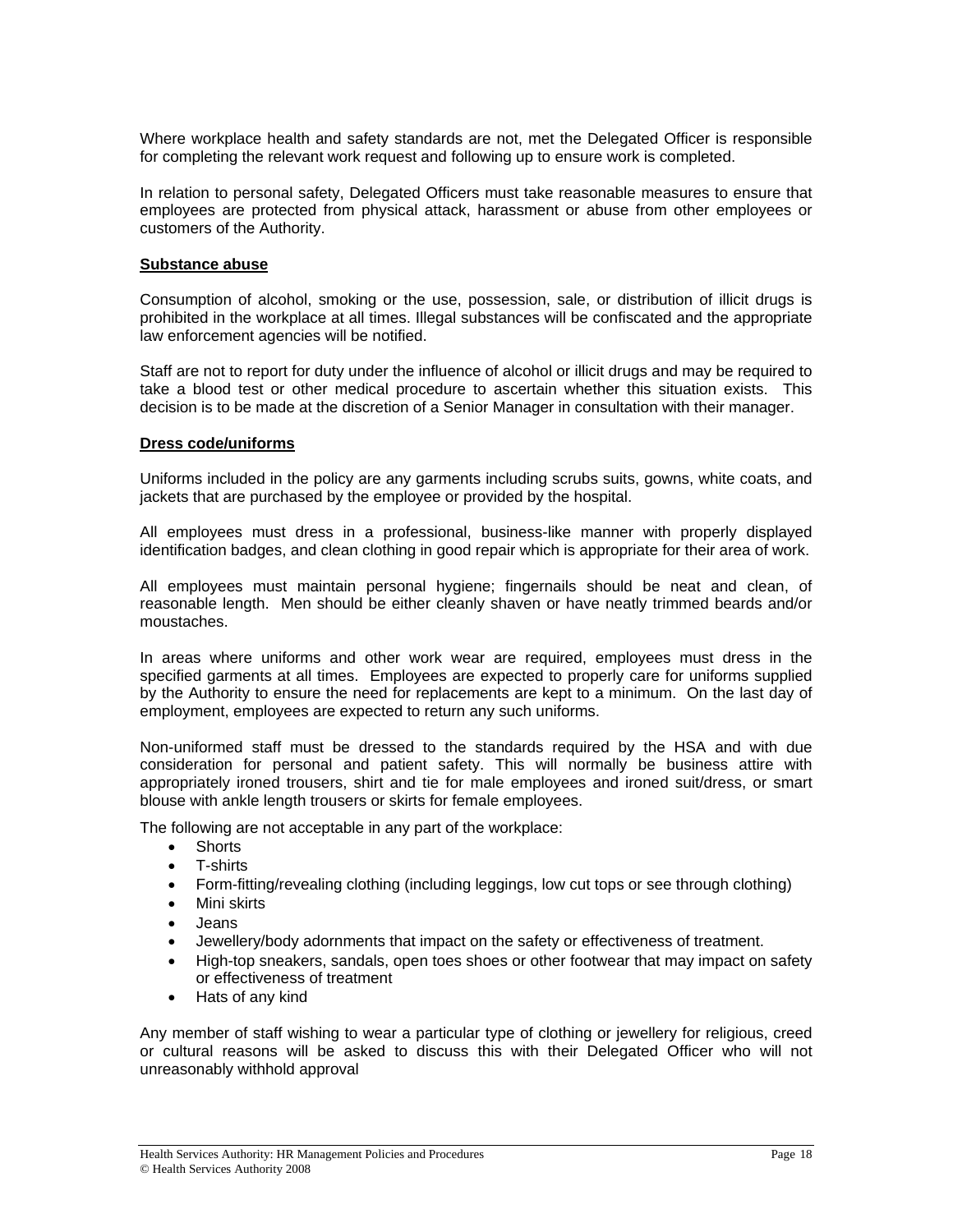### **Employees on call**

Employees who are on call and not otherwise compensated must be available at all times and must respond to calls promptly. Such employees must refrain from alcohol or any behaviour which may impair their good judgement if called upon at anytime during the period being on call.

Any member of the on call staff who fails to respond to calls will be subject to disciplinary action up to and including termination.

Employees who arrive at work under the influence of alcohol or any other illegal substance will be subject to disciplinary action up to and including termination.

Employees who are on call and who are able to provide adequate service by phone must maintain a log of the calls including the length of call, the name of the caller, the nature of the problem and the advice given. If approved, the employee will be reimbursed for the time spent providing advice

### **Use of Workplace Resources**

Staff are not to use workplace resources (including stationery, computers, internet, photocopiers, and phones) for personal or private purposes except in an emergency.

Workplace email is not to be used for other than *minimal* private email and is not to be used to send or forward chain letters, spam or junk mail.

The internet is to be used only if necessary for work purposes and not for private browsing during normal working hours. Under no conditions are inappropriate websites to be accessed.

#### **Employees responsibilities during a natural disaster or an emergency**

Employees on vacation or other approved leave who are on island at the time of a hurricane are expected to make contact with their immediate manager/supervisor to fulfil their roles as soon as possible after a hurricane alert has been issued unless otherwise instructed by their Manager/Supervisor.

This policy applies to all other disasters and mass casualty events.

All requests for personal leave during any immediately before or after a hurricane must be submitted in writing (Personal Leave Request form) by the said employee or the Senior Manager via the Section Manager.

**Pre-Disaster Evacuation**. Any employee falling within the following categories shall inform Human Resources of his/her need to travel as soon as a hurricane alert is issued and no later than the declaration of a hurricane watch:-

- a. An employee who is the sole, primary provider of care for an elderly or handicapped immediate relative, who cannot care for themselves, or
- b. **In exceptional circumstances**, where an employee will need to travel off island prior to a hurricane making landfall to transfer care of a family member.

These employees will be given no more than 36 hours to return to the H.S.A. and be ready for duty.

H.S.A. staff evacuating children and families shall be allowed unused vacation time. If no vacation time is available, the time used while evacuating may be worked back or borrowed against the next year's vacation entitlement or taken as unpaid leave.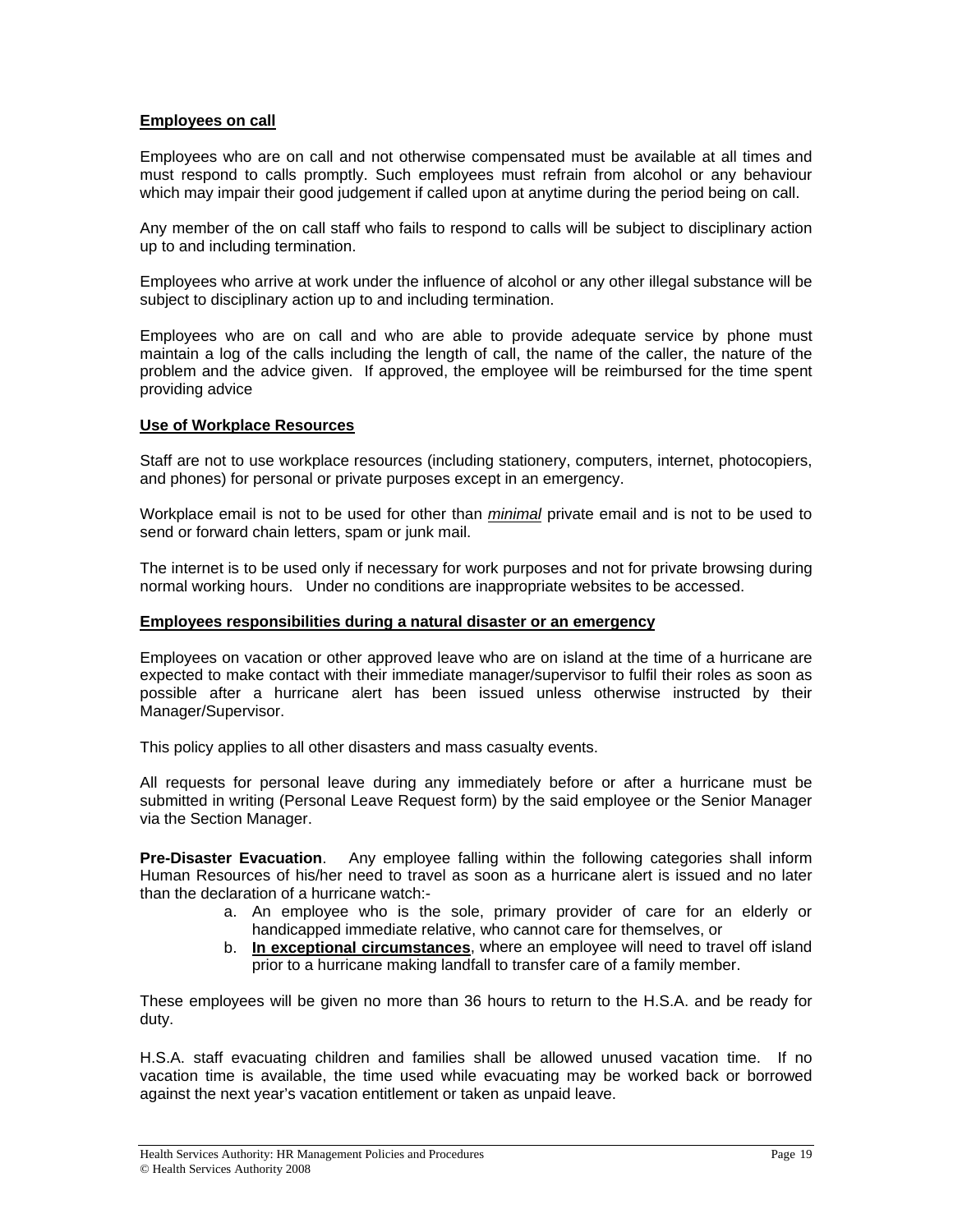Any member of staff who fails to contact the HSA following a hurricane without prior approval from his/her immediate Delegated Officer will be subject to disciplinary action.

Managers must report all absences (no-shows and approved leave) to the Human Resources Department.

**Exemption from Duty during a Hurricane.** If both parents with a child under the age of two years are employed by the HSA., or one parent works for the HSA. and the other parent is required to work as part of another essential service (National Hurricane sub- Committee) the parent employed by the HSA may seek exemption from duty from their Manager/Senior Manager. An exemption may also be sought by an employee who is the sole, primary provider of care for an elderly or handicapped immediate relative, who cannot care for themselves. The employee will be required to work pre and/or post-storm.

**Post-Disaster Evacuation.** Employees evacuating children and families after the storm are expected to return to work within 48 hours; this may vary depending on the destination to which they must travel. Prior approval must be sought by the employee.

Employees, who work consecutive days, including a weekend, may be granted special leave once the situation stabilizes. An allocation of up to **five working days a**s determined by the CEO "respite leave" will be given in addition to any vacation time requested, providing it can be accommodated by the organization.

### **Media Relations**

The Public Relations Officer is mainly responsible for the distribution of all press releases respecting the Health Services Authority. Employees who are expected to prepare press releases as part of their normal job duties should collaborate with the Public Relations Officer who will coordinate the distribution of the release via the CEO.

Unless the CEO has specifically delegated authority otherwise, all calls from the media should be directed to him/her or the Public Relations Officer.

Where for professional reasons, or for any other purpose, any article, letter, interview or presentation is to be given to the Media, or is to be given in their presence, by any Employee, referring to the services, activity, strategy or direction of the Authority, it shall first be approved by the Chief Executive Officer or relevant Senior Manager.

Prior to accepting an invitation to speak or provide written information at a meeting, conference or other gathering, employees must submit a request to act in an official capacity. The Chief Executive Officer will review the request and grant approval.

### **Children in the Workplace**

Employees are prohibited from bringing children and minors (anyone under the age of 18) into the workplace – including in HSA support vehicles – other than for medical treatment, or other exceptional circumstances. . Babysitting is strictly prohibited.

Exemptions may be allowed at the discretion of Delegated Officers for work experience, one-off unforeseen emergencies or special event days: as long as the children/minors are supervised at all times. At no time should any child exhibiting symptoms of potentially contagious illness be brought into the workplace

The HSA does not accept any liability for illnesses or injuries to children/minors incurred at any time.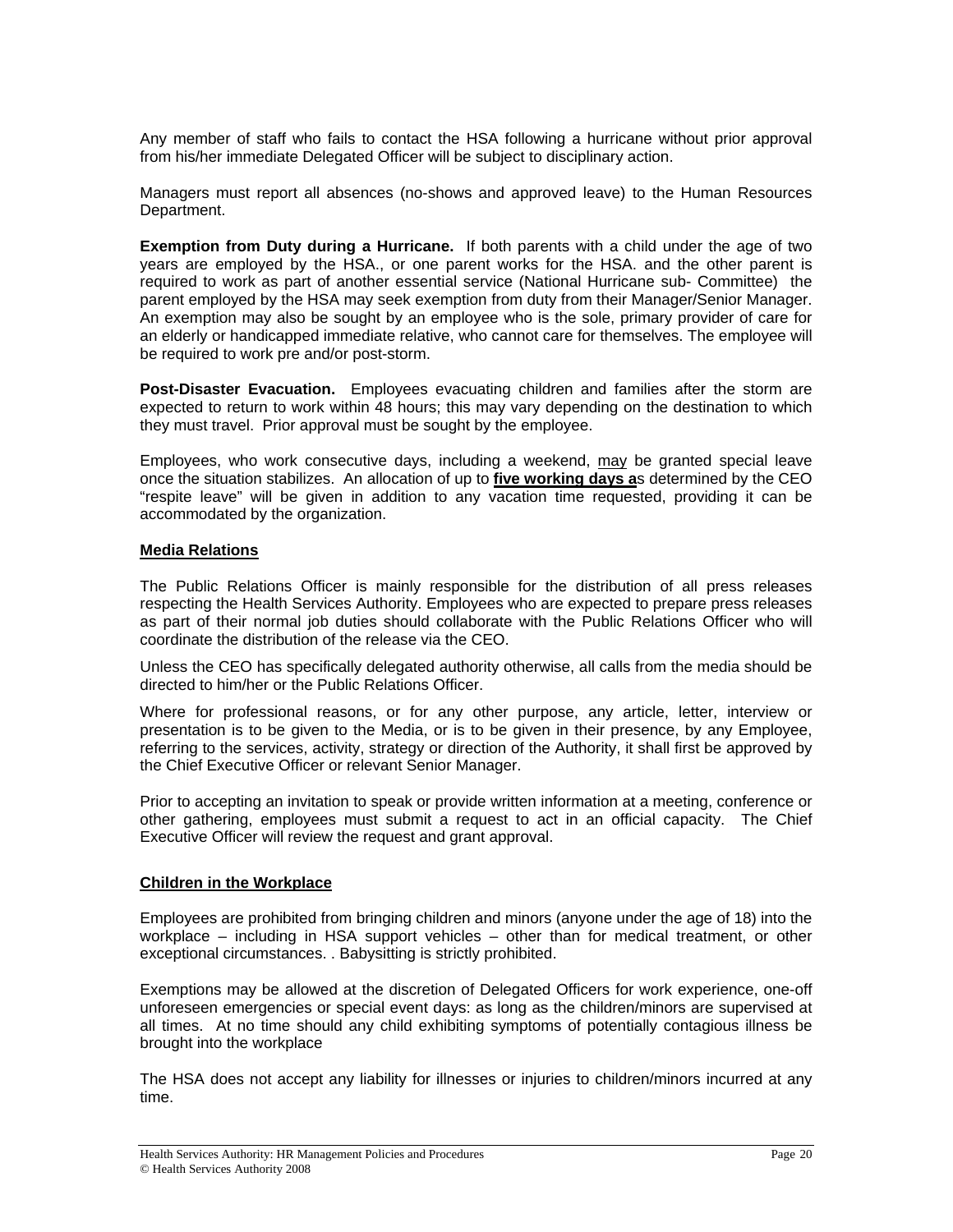### **Confidentiality**

All employees are required to sign a confidentiality agreement at the commencement of their employment. It is gross misconduct for any employee to violate the terms of the confidentiality agreement. Staff are required to keep the specific elements of their duties confidential.

Staff are to take care that sensitive or confidential documents are put away from sight when absent from their desk for anything other than a short period of time.

As a general rule work files (both hard and electronic) should not leave the workplace. If, in order to achieve work deadlines it is necessary to take documents from the work place (e.g. home to work on them) staff are required to safeguard the security and confidentiality of those documents.

Staff should not discuss matters relating to the specific elements of their duties with any persons other than with relevant employees directly related to their job functions. .

### **Receipt of Gifts**

Employees may not solicit or accept gifts or money from patients or families of patients except where the gift is small (i.e. cards or flowers etc.) and is clearly being offered as a gesture of thanks for providing service. Under no circumstances are employees allowed to solicit or take money from patients or their families. Soliciting money or gifts from patients, other employees or families of patients is gross misconduct which will lead to immediate termination.

### **Fund-Raising or Collections**

The HSA encourages the employees to be involved in community charitable causes which may at times require fundraising by an employee on the HSA premises. The following applies:

- a) The Authority will not officially sponsor one charitable cause over another. Therefore at no time may the HSA's name be used in the promotion of fund-raising other than for recognized events or promotions related to health care and health improvement.
- b) Employees should limit fundraising on the HSA premises as much as is possible since it may place other employees under pressure to contribute. Large sums of money should not be kept at the workplace and the HSA accepts no responsibility for the loss or theft.
- c) Individual solicitation is not allowed within the Authority.
- d) Events that are to take place on Health Services Authority property must be pre-approved by the CEO.

### **Use of Vehicles**

- a) All lease vehicles which will be in the custody of any section for more than a month, must be covered under an insurance policy.
- b) All drivers who operate an HSA vehicle must possess a valid driver's license and a copy be placed in their employee file.
- c) Any accidents will be reported immediately to the Police and to the HSA Security Delegated Officer.
	- i. A written Motor Vehicle Accident Report Form will be completed within twenty-four (24) hours, and copies submitted to Risk Management, via the Delegated Officer/manager and Senior Manager.
	- ii. Drivers who are found responsible for accidents may be required to pay damages.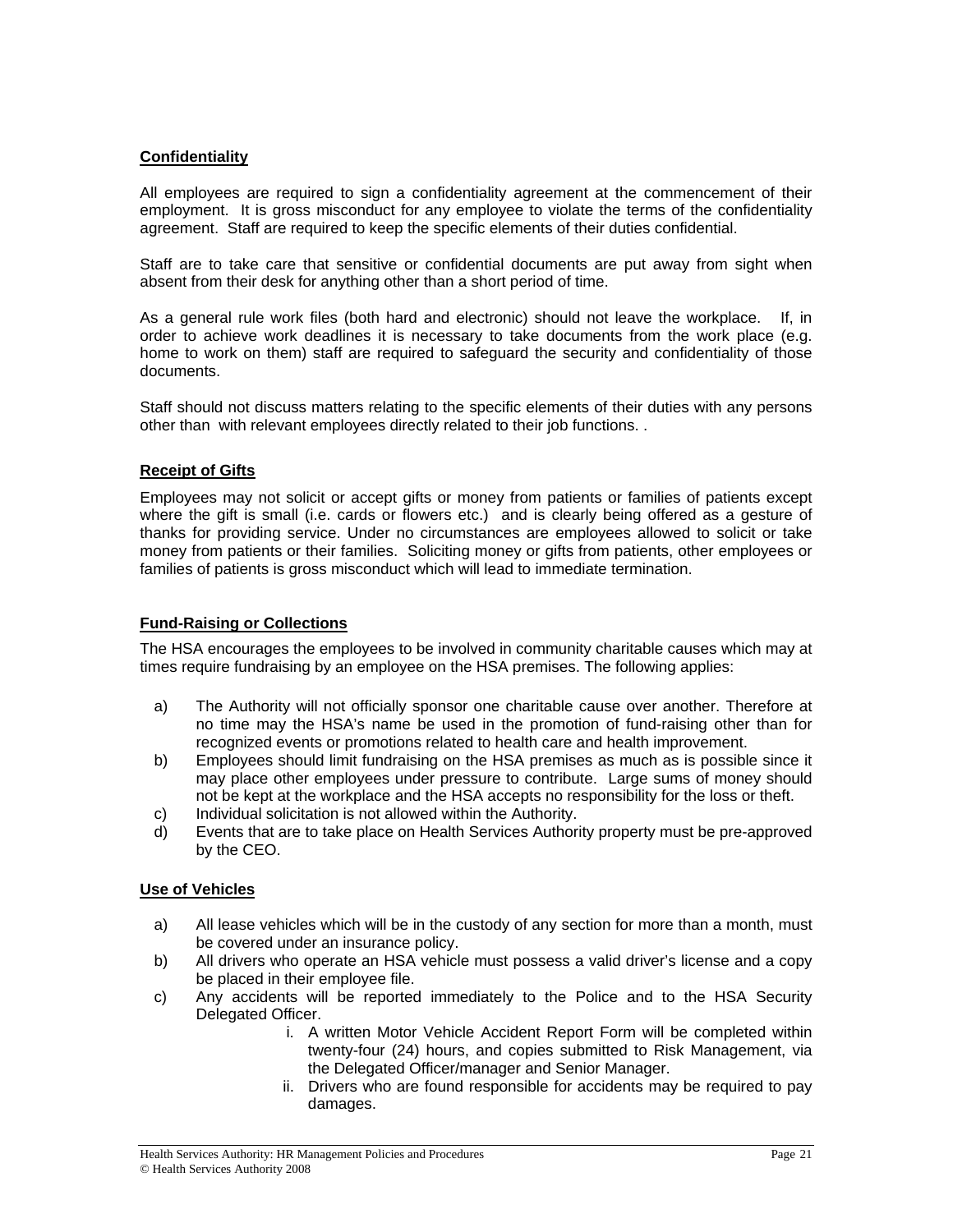- d) Traffic Rules must be obeyed. The HSA will not be responsible for paying fines.
- e) Renting of vehicles for HSA business must be pre-approved by the HR Director.
- f) Security officers will ensure that vehicles are secured at night and that they are checked while on rounds
- g) Security officers will issue vehicle keys to drivers who are authorized to use HSA vehicles. A valid driver's license must be presented to security prior to the issuing of keys. Security officers will ensure that drivers sign in the logbook when vehicles are issued and returned.
- h) HSA employees who use their own private vehicles for official business may submit mileage claims to Finance via their Delegated Officers/managers.

### **Staff Meetings**

The following regular meetings will be convened to discuss important, timely issues:

- a) Senior Management team will ensure that full staff meetings are convened at least quarterly;
- b) Each Delegated Officer will ensure there are regularly scheduled staff meetings for their section. All employees will be invited to attend meetings. Senior Managers will attend to answer questions regarding the Strategic Direction of the organization, the terms and conditions of employment or any other matter of concern to the staff;
- c) The HR Section will convene meetings with Delegated Officers on a regular basis to discuss the implementation and application of any new HR policies & procedures. Attendance by all managers is important to ensure the fair and consistent application of the policies throughout the organization.

Minutes of all meetings will be prepared and distributed to ensure that employees who were not able to attend the meetings have the information. The meetings will be designed to openly share and exchange information. Employees are encouraged to raise issues, ask questions and make suggestions to improve the organization.

### **Electronic File Storage**

Only copies of work files should be kept on personal access drives. All originals should be kept on network drives. See the IT policy set out in Appendix E.

### **Time Management and Recording**

It is the requirement that all employees accurately record their time of arrival and departure each time they leave or enter the HSA premises. Failure to do so or falsification of attendance records is a violation of the terms and conditions of employment and may lead to disciplinary action.

All requests for flex-time must be requested and approved by the employee's Delegated Officer in writing in accordance with the needs of their department.

Employees are required to report for duty and be ready to assume the duties of their jobs at the scheduled start time. An employee who is not able to report for duty on time or will not be able to work the shift must call the Manager/Shift Coordinator four (4) hours prior to the start of the shift where possible.

Where no other arrangement is possible, employees may apply to the Manager for time off from work to attend to personal business. Depending upon operational requirements, the Manager may grant the time off, however, this time must be taken as vacation, time off in lieu, public holiday bank or unpaid leave (Reference the leave provisions in Appendix 1)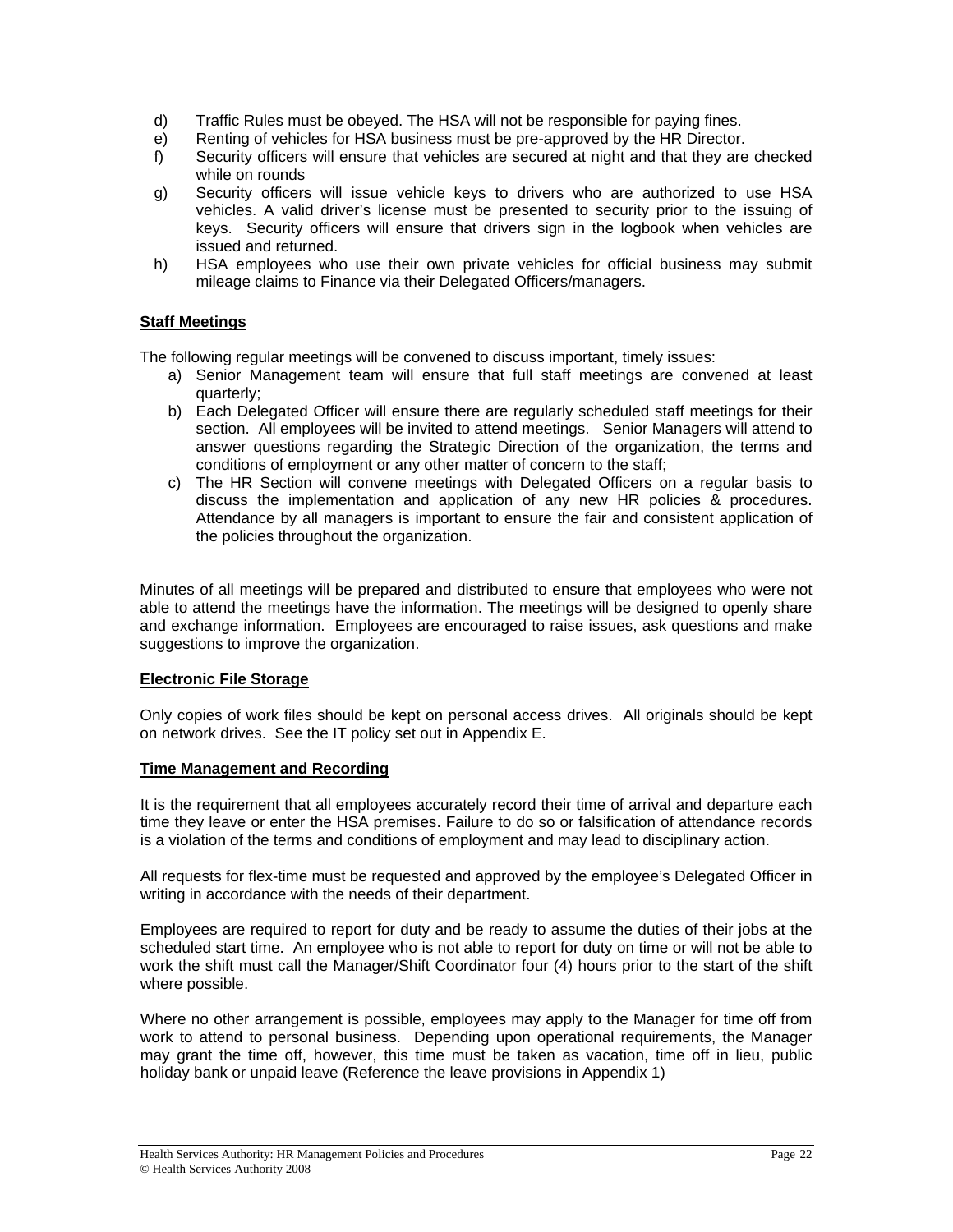Employees who are late for work or who do not call the Manager/Shift Coordinator to report absences or who leave the workplace during the day without permission may be subject to disciplinary action.

An employee who is late or who is absent from work without approval from his Manager will not receive pay for the period of absence and may also be subject to disciplinary action.

Employees who fail to report for work or who fail to report the absence will be considered to have abandoned their position and will be subject to disciplinary action up to termination after two (2) days. Human Resources will be notified if all efforts to contact the individual fail or if the reasons given for the absence are unacceptable the employee may be terminated for gross misconduct.

### **Security**

At no time are offices or other workspaces to be left unlocked and unattended.

The last person to leave an office or other workspaces at the end of a working day is to ensure that all appliances and equipment are turned off, the lights are turned off and the door is locked.

Duplicates of all office keys are to be held by Security Services.

With the exception of the janitorial staff, if non-Authority staff are working in an office or other workspace for any reason (e.g. workers undertaking renovations) the Delegated Officer responsible for organizing those persons is to ensure they are supervised. At no time are non-Authority staff to be left un-supervised.

### **Absence from Office**

Staff are to obtain approval from their Delegated Officer before being absent from the office for any reason, for example to visit the doctor.

### **Other**

All users of common areas (such as the kitchen facilities) are required to assist with maintaining the cleanliness of those areas by ensuring they leave them tidy after each use.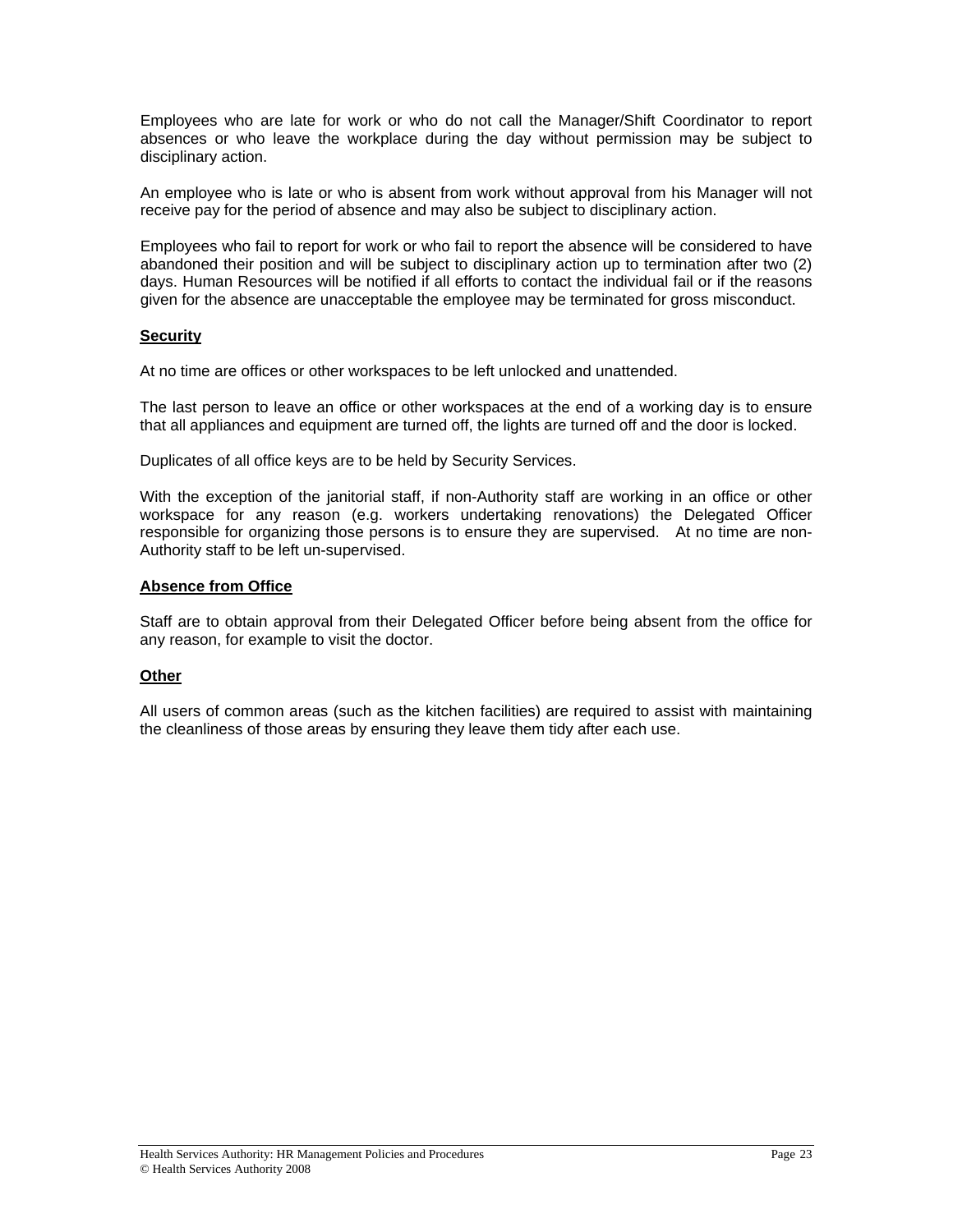**Health Services Authority** 

**HR Policies and Procedures Manual** 

# **Part B: Specific HR Procedures and Related Policies**

 $\overline{a}$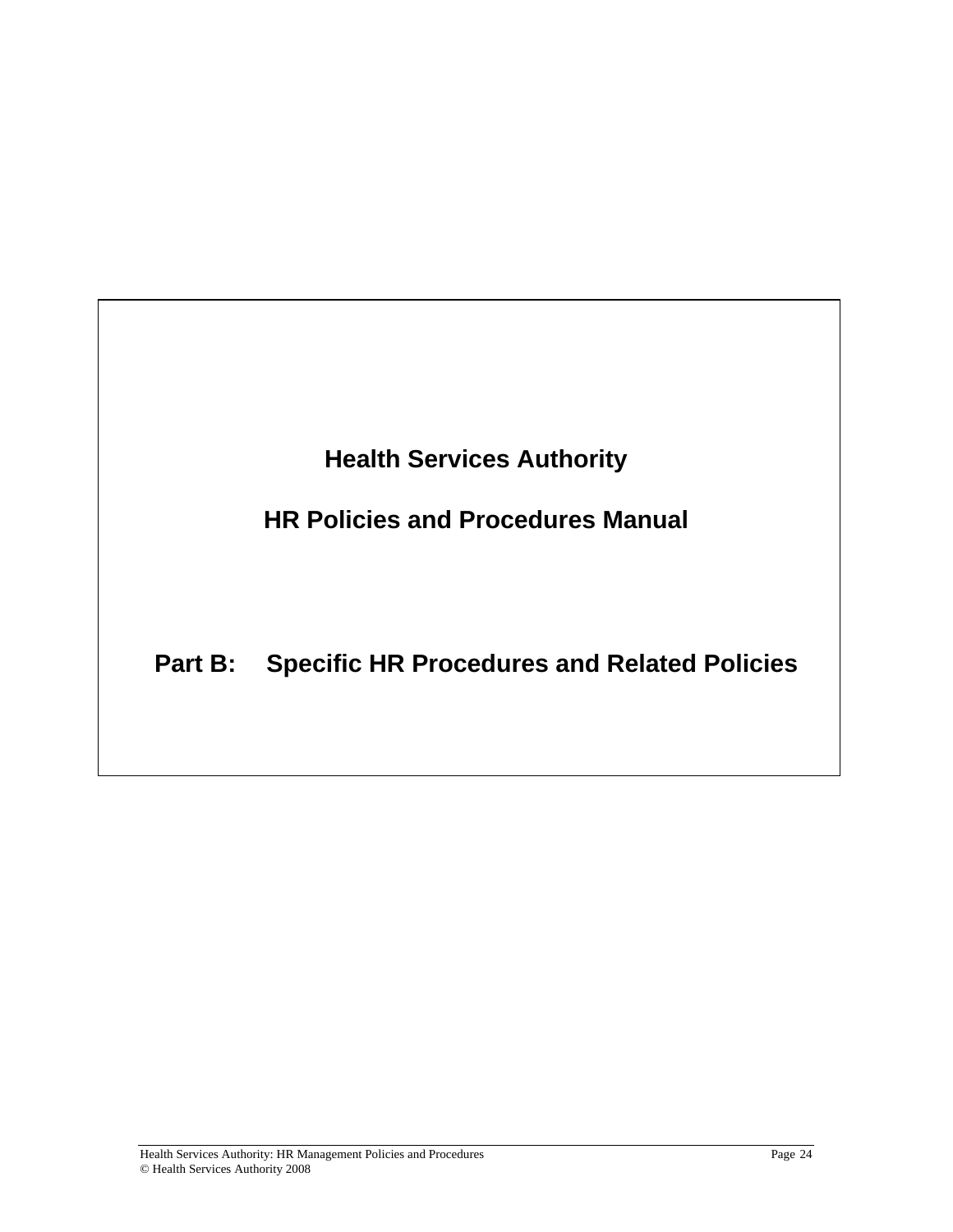# **19. Recruitment and Appointment of Staff to Positions within the Authority**

This policy and procedure applies to the recruitment and appointment of staff within the Authority. It applies to all appointments in the Authority including those involving: the recruitment of new staff from within the Cayman Islands; the recruitment of new staff from overseas; the appointment of existing staff to significantly new roles by way of promotion or transfer; the appointment of staff to short-term roles; and the appointment of staff on fixed-term employment agreements. All steps of the process should be completed as quickly as practicable, preferably within 8 weeks. Schedule 1 specifies the minimum procedures that are to be used and the minimum employment terms and conditions that are to apply.

| <b>Process Step</b>                                        | <b>Procedure to be Followed</b>                                                                                                                                                                                                                                                           | <b>Policy to be Applied</b>                                                                                                                                                                                                                |
|------------------------------------------------------------|-------------------------------------------------------------------------------------------------------------------------------------------------------------------------------------------------------------------------------------------------------------------------------------------|--------------------------------------------------------------------------------------------------------------------------------------------------------------------------------------------------------------------------------------------|
| 1. Identify Requirement<br>If replacement<br>go to step 5. | Delegated Officer / Senior Manager identifies a<br>staffing requirement within his/her section.                                                                                                                                                                                           | appropriate<br>short-term<br>lf.<br>part-time<br>or<br>appointments are to be considered.<br>Where it is known that a requirement will occur<br>in the future, the role is to be filled before the<br>requirement arises (where possible). |
| 2. Prepare or Update Job Description                       | Delegated Officer prepares and/or updates (if $\cdot$<br>necessary) the Job Description for the position,<br>the selection methodology & criteria.<br>Job Description approved and signed by the<br>senior manager.                                                                       | Job description is to follow the template<br>circulated by the HR Section.                                                                                                                                                                 |
| 3. Confirm Funding                                         | Delegated Officer checks with the budget holder   •<br>$\bullet$<br>the appropriate remuneration package that is<br>available to offer for the vacancy.<br>If a new post, Delegated Officer sends via<br>Senior Manager the appropriate request for<br>funding via the budgeting process. | Remuneration for all employees is to fall within<br>the parameters established by the budget<br>holder's budget unless compensatory savings or<br>additional revenue has been found and agreed<br>by the Chief Executive Officer.          |
| <b>4. Remuneration Banding</b>                             | Delegated Officer submits signed and electronic<br>copies of Job Description to the HR section for<br>evaluation.<br>the JD<br>HR.<br>section evaluates<br>into a<br>remuneration band.                                                                                                   |                                                                                                                                                                                                                                            |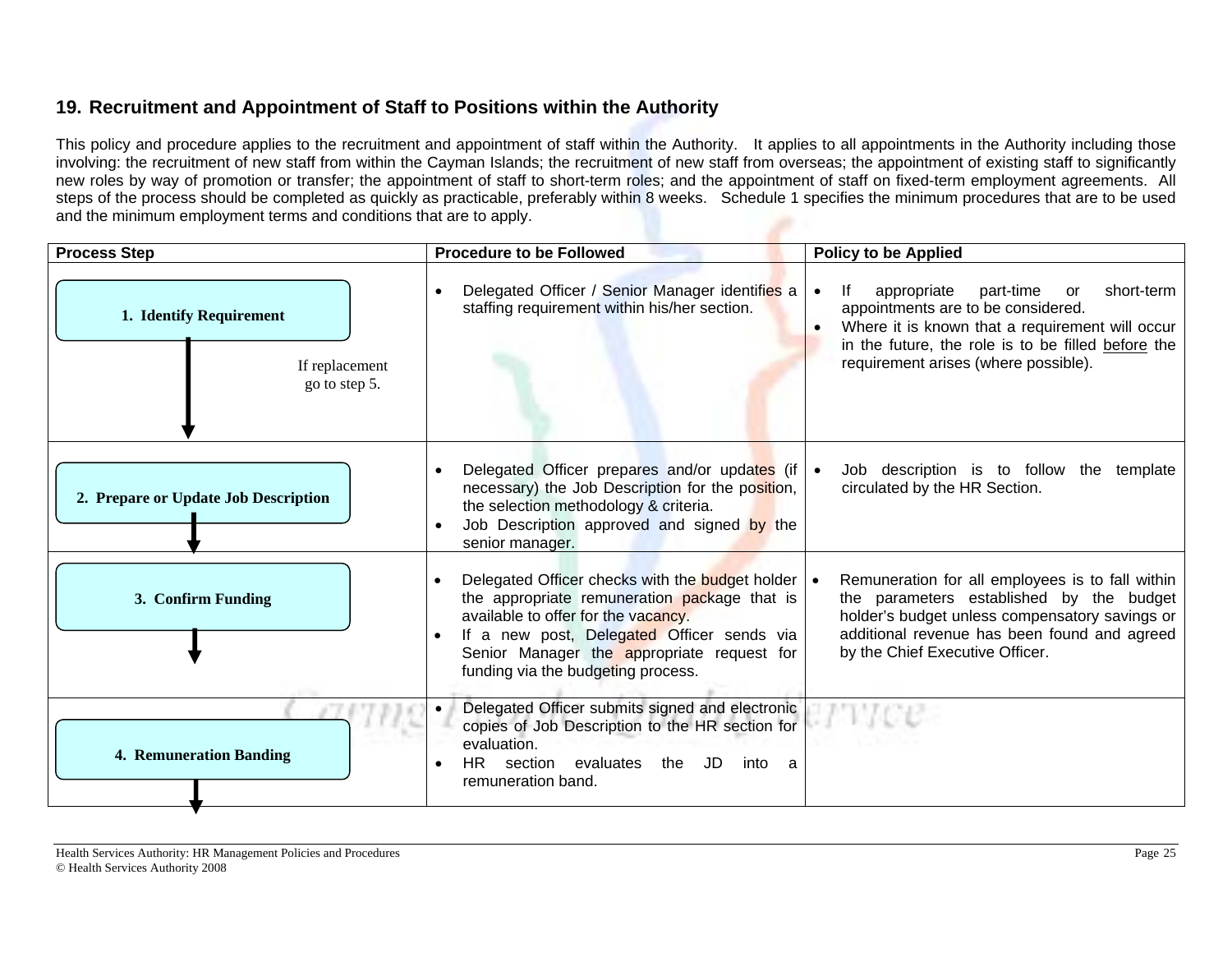| <b>Process Step</b>                                                                           | <b>Procedure to be Followed</b>                                                                                                                                                                                                                  | <b>Policy to be Applied</b>                                                                                                                                                                                                                                                                                                                                                                                                                                                                                                                                                                                                                                                                                                                           |
|-----------------------------------------------------------------------------------------------|--------------------------------------------------------------------------------------------------------------------------------------------------------------------------------------------------------------------------------------------------|-------------------------------------------------------------------------------------------------------------------------------------------------------------------------------------------------------------------------------------------------------------------------------------------------------------------------------------------------------------------------------------------------------------------------------------------------------------------------------------------------------------------------------------------------------------------------------------------------------------------------------------------------------------------------------------------------------------------------------------------------------|
| 5. Establish Whether Exemption from<br><b>Normal Process Applies</b>                          | Delegated Officer determines whether the role<br>to be filled is one exempted from an open<br>competitive appointment process under HR<br>Policies.                                                                                              | In accordance with the Authority's HR philosophy,<br>open appointment processes are to apply unless<br>there are exceptional circumstances (see above).<br>A presumption of normal appointment processes will<br>apply.                                                                                                                                                                                                                                                                                                                                                                                                                                                                                                                               |
| If exemption<br>If exemption<br>applies: go to<br>does not apply:<br>step 6.<br>go to step 7. | If Chief Executive Officer agrees exemption<br>applies: go to step 6.<br>If exemption does not apply: go to step 7.                                                                                                                              | The express agreement of the CEO is required<br>before a decision to follow an exempted process is<br>made.<br>A person to be appointed without following the<br>normal open and competitive process if:<br>The person is returning from study on a<br>Government scholarship and is being appointed<br>to the public service for the first time;<br>The person is being appointed to a position<br>lasting 6 months or less not immediately<br>preceeded by a similar appointment.<br>The<br>appointment is so urgent complying with the<br>normal processes is not feasible or practical.<br>A employee is to be transferred to another position<br>without the normal open and competitive process<br>applying where it is in the public interest. |
| <b>6. Exemption Report</b><br>If declined:<br>If approved:<br>go to step 7.<br>go to step 17. | Delegated Officer prepares an appointment process<br>exemption report and submits it to the Chief<br>Executive Officer.<br>If the report is approved, proceed to step 17. If the $\vert \bullet \vert$<br>report is declined, proceed to step 7. | Exemption report to outline:<br>The position to be filled;<br>Which of the criteria from the above policy<br>applies and how it applies;<br>The person to be appointed;<br>How the appointment will not unreasonably<br>prejudice the ability of other persons to be<br>considered for the position.                                                                                                                                                                                                                                                                                                                                                                                                                                                  |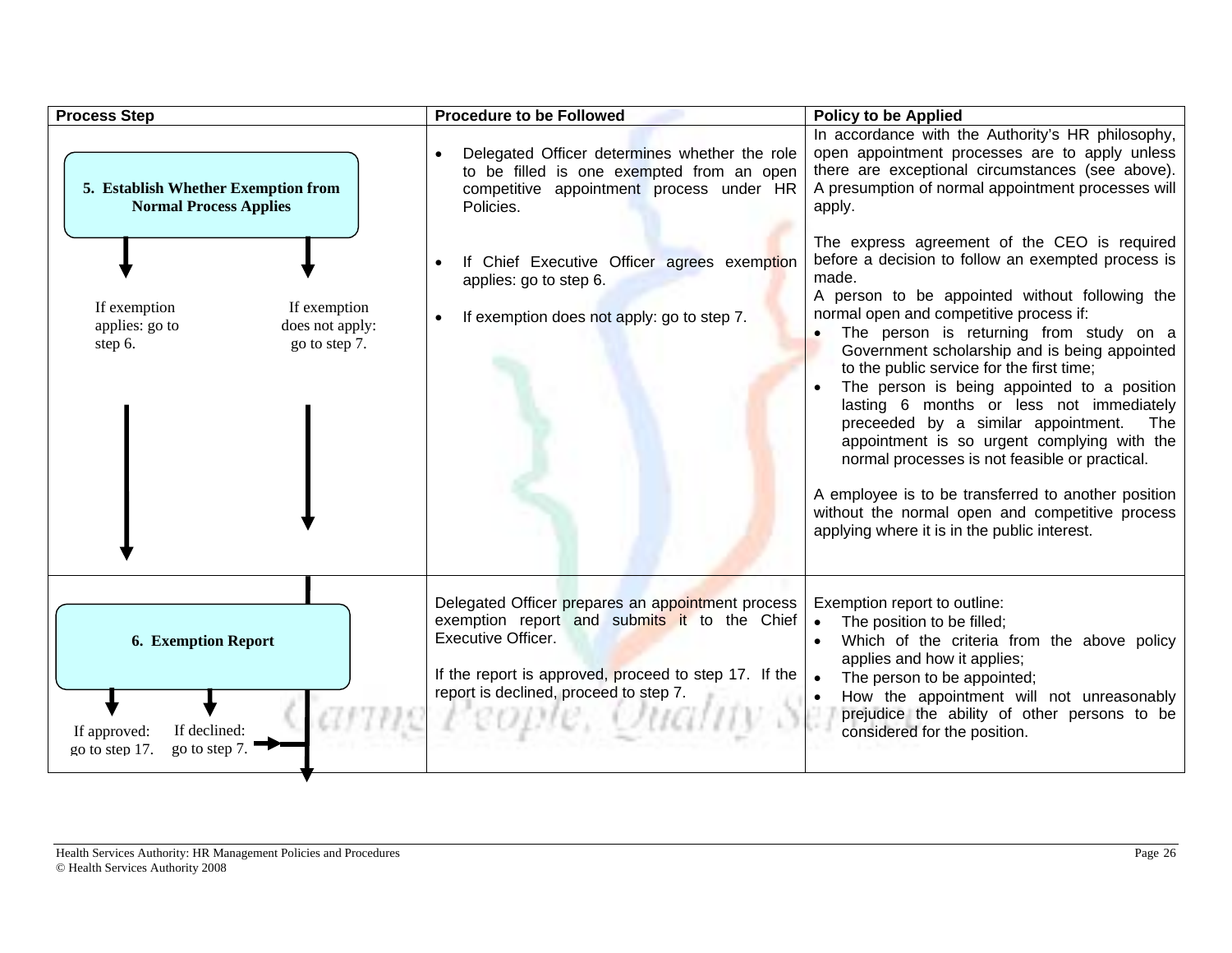| <b>Process Step</b>                                                    | <b>Procedure to be Followed</b>                                                                                                                                                                                                                                                                              | <b>Policy to be Applied</b>                                                                                                                                                                                                                                                                                                                                                                                                                                                                                                                                                                                                                                                                                                            |  |
|------------------------------------------------------------------------|--------------------------------------------------------------------------------------------------------------------------------------------------------------------------------------------------------------------------------------------------------------------------------------------------------------|----------------------------------------------------------------------------------------------------------------------------------------------------------------------------------------------------------------------------------------------------------------------------------------------------------------------------------------------------------------------------------------------------------------------------------------------------------------------------------------------------------------------------------------------------------------------------------------------------------------------------------------------------------------------------------------------------------------------------------------|--|
| 7. Advertise Vacancy                                                   | The Delegated Officer advises the HR section<br>that the position is ready to be advertised and<br>agrees the wording for the advert.<br>HR Section advertises the position.<br>$\bullet$                                                                                                                    | All vacancies are to be advertised within the<br>HSA and maybe advertised elsewhere at the<br>discretion of the Delegated Officer.<br>The advertising media used is to be selected so<br>as to maximise coverage and minimise cost.<br>All advertisements should encourage the<br>submission of electronic applications and must<br>include:<br>Job title<br>$\circ$<br>Remuneration<br>$\circ$<br>A summary of the duties<br>$\circ$<br>Qualifications/experience/competencies<br>required for the position<br>Closing date/time for applications<br>Indication that only candidates<br>for<br>$\Omega$<br>interview will be contacted.<br>At least fourteen days should be allowed<br>between the first appearance of the advert and |  |
| 8. Receipt & Recording of Applications<br>9. Collation of Applications | HR Section receives applications.<br>HR Section logs applications received.<br>HR Section collates applications and provides   •<br>them to the Delegated Officer.<br>Where required, HR Section will screen<br>applications against the requirements in the JD<br>HR Section retains original applications. | the closing date<br>All applications to be logged without exception<br>Date and time of receipt must be noted for each<br>application.<br>This step is to be completed within 2 working<br>days of application deadline.                                                                                                                                                                                                                                                                                                                                                                                                                                                                                                               |  |
| commu                                                                  |                                                                                                                                                                                                                                                                                                              |                                                                                                                                                                                                                                                                                                                                                                                                                                                                                                                                                                                                                                                                                                                                        |  |

Caring People, Quality Service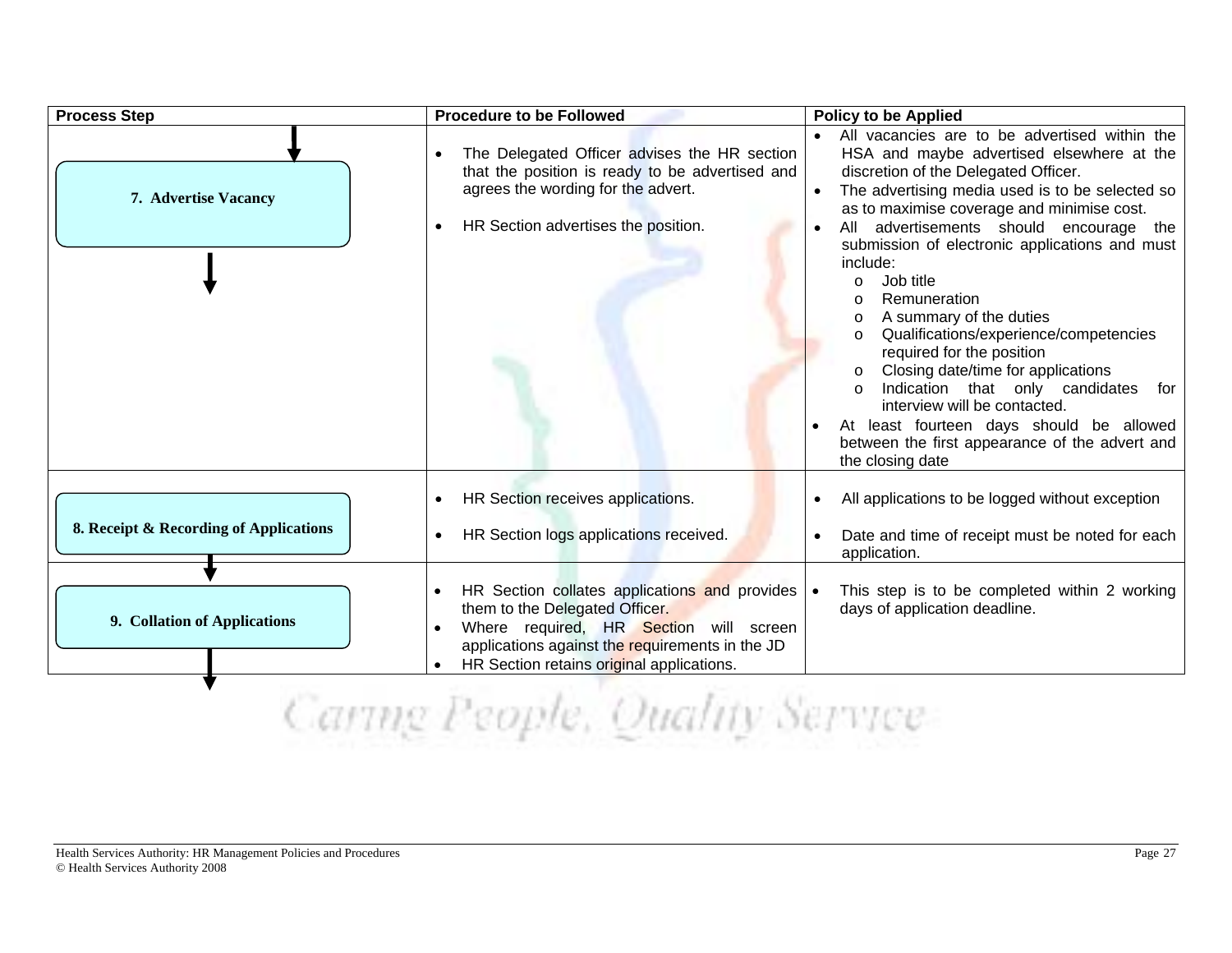| <b>Process Step</b>                                     | <b>Procedure to be Followed</b>                                                                                                                                                                                                                                                                       | <b>Policy to be Applied</b>                                                                                                                                                                                                                                                                                                                                 |
|---------------------------------------------------------|-------------------------------------------------------------------------------------------------------------------------------------------------------------------------------------------------------------------------------------------------------------------------------------------------------|-------------------------------------------------------------------------------------------------------------------------------------------------------------------------------------------------------------------------------------------------------------------------------------------------------------------------------------------------------------|
| 10. Short listing                                       | Delegated Officer and or Senior Manager review<br>$\bullet$<br>applications, applying the selection methodology<br>& criteria.<br>If no (or insufficient) suitable applications: re-                                                                                                                  | The applicants must only be placed on the<br>shortlist if<br>they<br>have<br>the necessary<br>qualifications/competencies/experience.<br>Qualified applicants should be placed on the<br>shortlist based on merit; and where two<br>applicants have similar qualification<br>and                                                                            |
| If no suitable<br>If sufficient suitable                | advertise (return to step 7).                                                                                                                                                                                                                                                                         | experience, a Caymanian applicant should be<br>short listed in preference to a non-Caymanian<br>applicant.                                                                                                                                                                                                                                                  |
| applicants, proceed<br>applicants:<br>return to step 7. | If suitable applicants: establish a shortlist.<br>A shortlist of candidates must be completed two<br>weeks after the closing date of the application.                                                                                                                                                 | If the Delegated Officer considers it appropriate<br>candidates may be pre-screened by phone<br>conversations or other means to reduce the<br>travel costs associated with interviews.<br>Consideration must be given to the Immigration<br>guidelines on the number of dependants an<br>applicant can be expected to support.                              |
| 11. Appoint Assessment Panel                            | HR Section appoints an assessment panel<br>consisting of:<br><b>HR Representative</b><br>$\circ$<br><b>Delegated Officer</b><br>Senior Manager<br>$\circ$<br>Other persons as appropriate<br>$\Omega$                                                                                                 | The Panel is to consist of at least two persons<br>and unless exceptional circumstances apply<br>should be no more than four persons.<br>The members of the Panel must have an<br>appropriate understanding of the job, no conflict<br>of interest, and must be able to act<br>independently in relation to the assessment.                                 |
| 12. Interviews/Assessments Arranged                     | HR Section establishes the date and location for<br>interviews/assessments<br>to<br>be<br>held<br>in<br>conjunction with the panel.<br>HR Section notifies applicants of relevant dates<br>and agrees times with them.<br>HR Section organises logistics including venue,<br>refreshments and travel. | In-person interview is preferred when recruiting<br>for any position within the Health Services<br>Authority<br>Wherever possible assessments are to be in<br>Grand Cayman. Where it is more cost-effective<br>for assessments to be held elsewhere, (eg.<br>large volume of interviews) travel overseas may<br>be approved by the Chief Executive Officer. |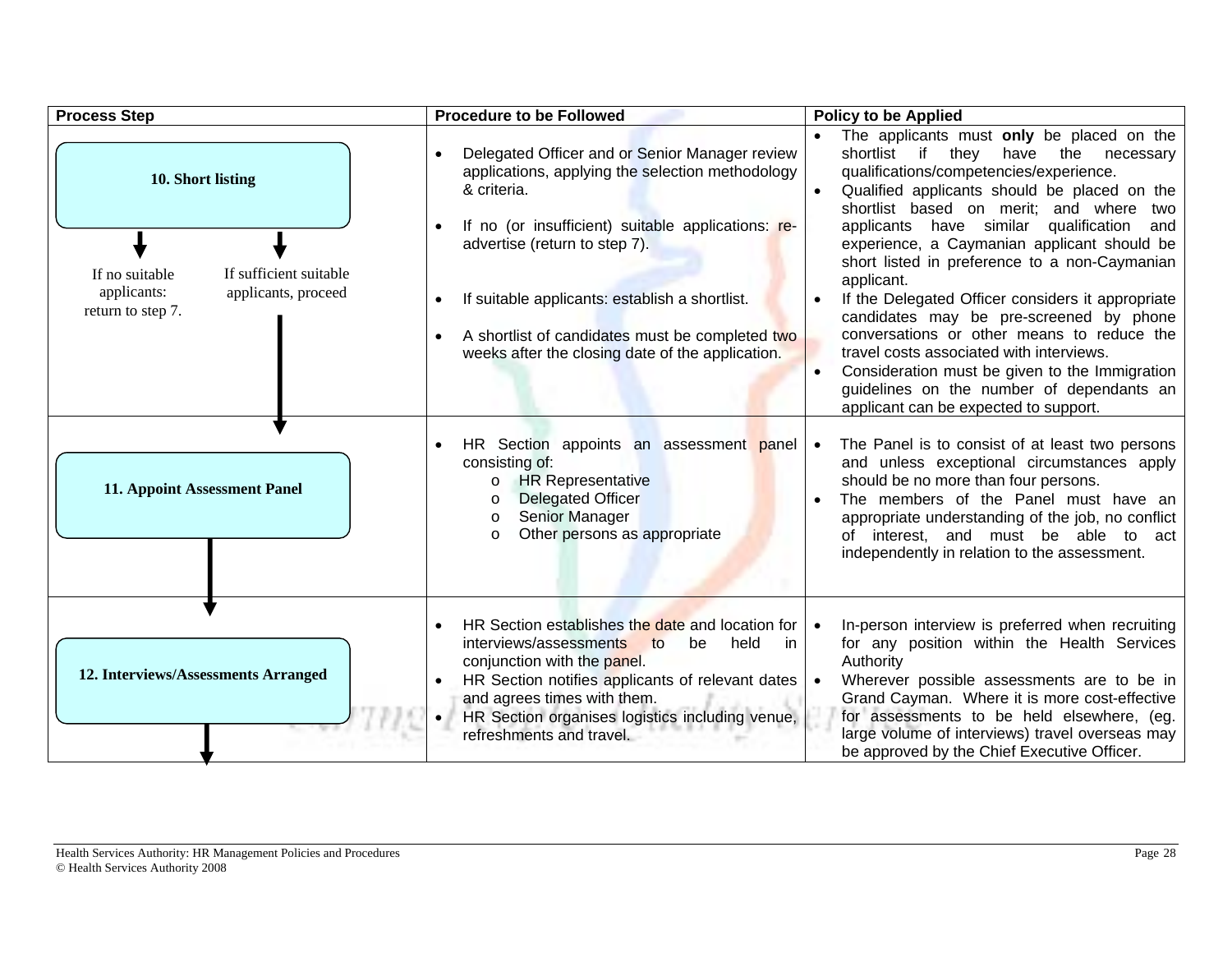| <b>Process Step</b>                                                                                                         | <b>Procedure to be Followed</b>                                                                                                                                                                                                                                                                                                                             | <b>Policy to be Applied</b>                                                                                                                                                                                                                                                                                                                                                                                                                                                                                                             |
|-----------------------------------------------------------------------------------------------------------------------------|-------------------------------------------------------------------------------------------------------------------------------------------------------------------------------------------------------------------------------------------------------------------------------------------------------------------------------------------------------------|-----------------------------------------------------------------------------------------------------------------------------------------------------------------------------------------------------------------------------------------------------------------------------------------------------------------------------------------------------------------------------------------------------------------------------------------------------------------------------------------------------------------------------------------|
| <b>13. Selection Panel Preparation</b>                                                                                      | Assessment panel agrees the approach and the<br>basis for assessing applicants (see step 3).                                                                                                                                                                                                                                                                | If logistics require it and all panel members<br>agree, this step may be undertaken immediately<br>prior to the first assessment, but the HR Section<br>are to ensure it occurs as a specific step.                                                                                                                                                                                                                                                                                                                                     |
| 14. Assessments Conducted                                                                                                   | Panel conducts interviews/assessments<br>Detailed records of the how the candidates<br>perform against the criteria must be kept                                                                                                                                                                                                                            | Assessments must use a comparable approach<br>for each candidate.                                                                                                                                                                                                                                                                                                                                                                                                                                                                       |
| 15. Preferred Candidate Selected<br>If suitable candidate:<br>If no suitable<br>candidates:<br>proceed<br>return to step 7. | suitability<br>Assessment<br>panel analyses<br>$of \bullet$<br>applicants<br>based<br>on<br>the<br>interviews/assessments.<br>Panel selects preferred and second choice   •<br>candidate (where there is a suitable second<br>choice candidate).<br>If no candidate has the required qualifications/<br>skills/experience, re-advertise (return to step 7). | Candidates to be ranked objectively, and<br>preferred candidate selected with the best mix<br>of qualifications, competencies, knowledge and<br>experience<br>Caymanians are to be given preference only<br>when ranked similarly.<br>This assessment can only be based on:<br>Information provided by the applicants<br>$\circ$<br>Results of the assessments<br>$\Omega$<br>Personal knowledge of the assessors<br>$\circ$<br>where this is disclosed to the panel<br>Any other information the interview<br>panel considers relevant |
| <b>16. Appointment Report Prepared</b>                                                                                      | Appointment report drafted by HR Section<br>Panel Members agree & sign report<br>Delegated Officer signs report as approved.<br>Panel analysis and appointment reports must<br>be retained by the HR Section following the<br>completion of Step 16                                                                                                         | The appointment report to contain:<br>For each short-listed candidate:<br>$\bullet$<br>Brief biographical details<br>$\circ$<br>qualifications,<br>Assessment of<br>skills,<br>$\Omega$<br>knowledge and experience compared to job<br>description<br>Conduct at interview<br>$\circ$<br>Other information relevant to the panel<br>$\circ$<br>recommendation<br>Recommendation for appointment.                                                                                                                                        |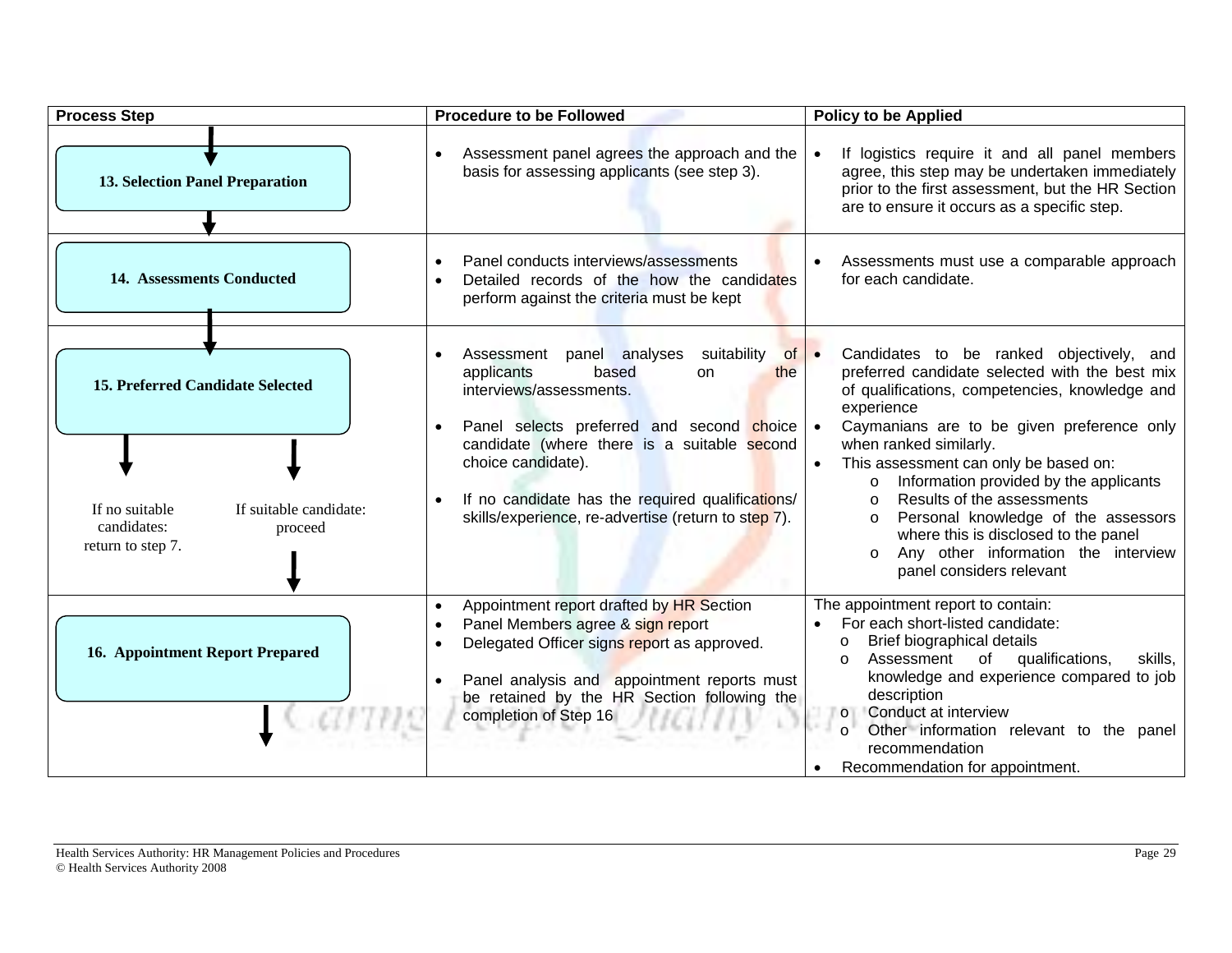| <b>Process Step</b>                                                           | <b>Procedure to be Followed</b>                                                                                                                                                                                                                                                                                                                                                             | <b>Policy to be Applied</b>                                                                                                                                                                                                                                                                                            |
|-------------------------------------------------------------------------------|---------------------------------------------------------------------------------------------------------------------------------------------------------------------------------------------------------------------------------------------------------------------------------------------------------------------------------------------------------------------------------------------|------------------------------------------------------------------------------------------------------------------------------------------------------------------------------------------------------------------------------------------------------------------------------------------------------------------------|
| 17. Reference and Background Checks                                           | <b>HR Section:</b><br>decide with the manager which background<br>checks are appropriate/ required given the risks<br>associated with the position.<br>undertake reference checks if applicable &<br>background checks (if required).<br>obtain medical certificate, proof of qualification<br>and Declaration of Secrecy from the candidate,<br>photos, copy of passports (if applicable). | Two (2) professional references from previous<br>employers and one (1) character reference are<br>to be obtained in all cases required<br>Background checks and other information are to<br>be obtained.<br>Full registration from the Health Practice Council<br>must be obtained where applicable.                   |
|                                                                               | discus with the candidate any existing additional<br>employment and any potential conflicts of<br>interest.                                                                                                                                                                                                                                                                                 |                                                                                                                                                                                                                                                                                                                        |
| From step 6.<br>18. Offer Preparation                                         | Delegated Officer in consultation with HR Section:<br>establish remuneration package to offer to<br>preferred candidate; and                                                                                                                                                                                                                                                                | Offered package must comply with:<br>Authority's terms and conditions & remuneration<br>policies;<br>The budgetary limit established in step 2; and<br>The remuneration band established in step 4.                                                                                                                    |
| 19. Conditional Offer<br>If not accepted:<br>If accepted<br>return to step 17 | HR Section contacts preferred candidate and<br>makes/negotiates conditional oral offer and<br>confirms this in writing (preferably electronically)<br>If preferred candidate accepts conditional offer<br>proceed to step 19.<br>If preferred candidate rejects conditional offer<br>then return to step 17 for second choice<br>candidate.                                                 | Conditional offers should:<br>specify the remuneration & other terms and<br>$\bullet$<br>conditions being offered;<br>be conditional on the signing of a Declaration of<br>Secrecy, obtaining registration with the Health<br>Practice Council (where applicable) and a<br>medical certificate (new staff only).       |
| 20. Conditionality Review<br>If not met:<br>If met<br>return to step 17       | HR Section advises Delegated Officer whether   •<br>all conditions for appointment have been met.<br>If met, Delegated Officer approves that the<br>appointment process be completed.<br>• If not met:<br>HR Section advise candidate in writing that<br>conditions have not been met and the<br>conditional offer is therefore withdrawn;<br>Return to step 17 with second choice $\cdot$  | Appointments are not to be finalised unless all<br>conditionality requirements specified in step 17<br>are met.<br>Specifically, candidates recruited from overseas<br>$\bullet$<br>are not to be brought to the Cayman Islands<br>before all conditions have been met.<br>Candidate must indicate acceptance of offer |
|                                                                               | candidate.                                                                                                                                                                                                                                                                                                                                                                                  | within two weeks of notification.                                                                                                                                                                                                                                                                                      |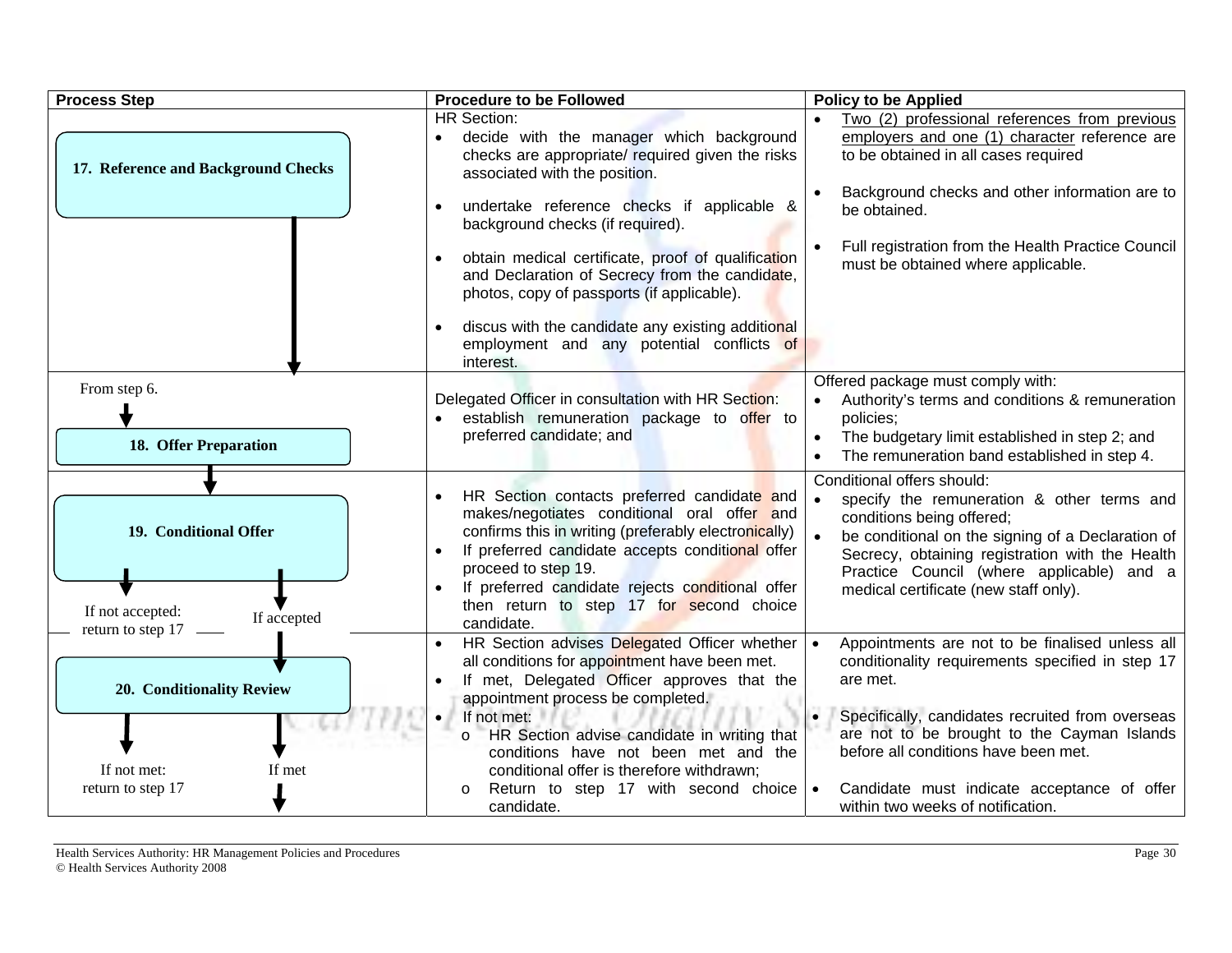| <b>Process Step</b>                | <b>Procedure to be Followed</b>                                                                                                                                                                                                                                                                                                                                                                                                                 | <b>Policy to be Applied</b>                                                                                                                                                                                                                                    |
|------------------------------------|-------------------------------------------------------------------------------------------------------------------------------------------------------------------------------------------------------------------------------------------------------------------------------------------------------------------------------------------------------------------------------------------------------------------------------------------------|----------------------------------------------------------------------------------------------------------------------------------------------------------------------------------------------------------------------------------------------------------------|
| 21. Contract                       | HR Section prepare employment agreement   •<br>reflecting remuneration and terms & conditions<br>agreed with candidate.<br>HR Director signs employment agreement.<br><b>HR Section:</b><br>o sends signed employment agreement to<br>candidate;<br>obtains signed copy in return;<br>$\Omega$<br>agrees starting date with employee in<br>$\Omega$<br>conjunction with Delegated Officer<br>arranges any travel and accommodation<br>required. | The employment agreement is to reflect the<br>template issued by HR Section.<br>The employee is not to take up the appointment,<br>commence any of the duties involved in the<br>appointment or begin work in the work place<br>before this step is completed. |
| 22. Notify Unsuccessful Candidates | HR Section notifies unsuccessful interviewed<br>candidates in writing (email where possible).                                                                                                                                                                                                                                                                                                                                                   | All unsuccessful candidates must be advised of<br>their non-selection to the advertised post within<br>two weeks after interviews are concluded.                                                                                                               |
| <b>23. Induction Process</b>       | HR Section arranges and carries out Island .<br>orientation (if applicable).<br>Delegated Officer and/or Senior manager<br>arrange and carry out Government, Authority<br>and Section induction.                                                                                                                                                                                                                                                | See induction section of manual (section 35)                                                                                                                                                                                                                   |
| 24. Load HR IRIS                   | HR Section loads data for the employee into HR $\vert \bullet \vert$<br>$\bullet$<br>IRIS and sets up payroll.<br>HR Section informs I.T. of new staff and arrange<br>for set-up<br>• Section Manager prepares and submits new<br>$\cdot$ First request $\uparrow$ in $\mathcal{N}(HCHH)$                                                                                                                                                       | This step is to be completed no later than 5<br>working days before the employee's first payroll.                                                                                                                                                              |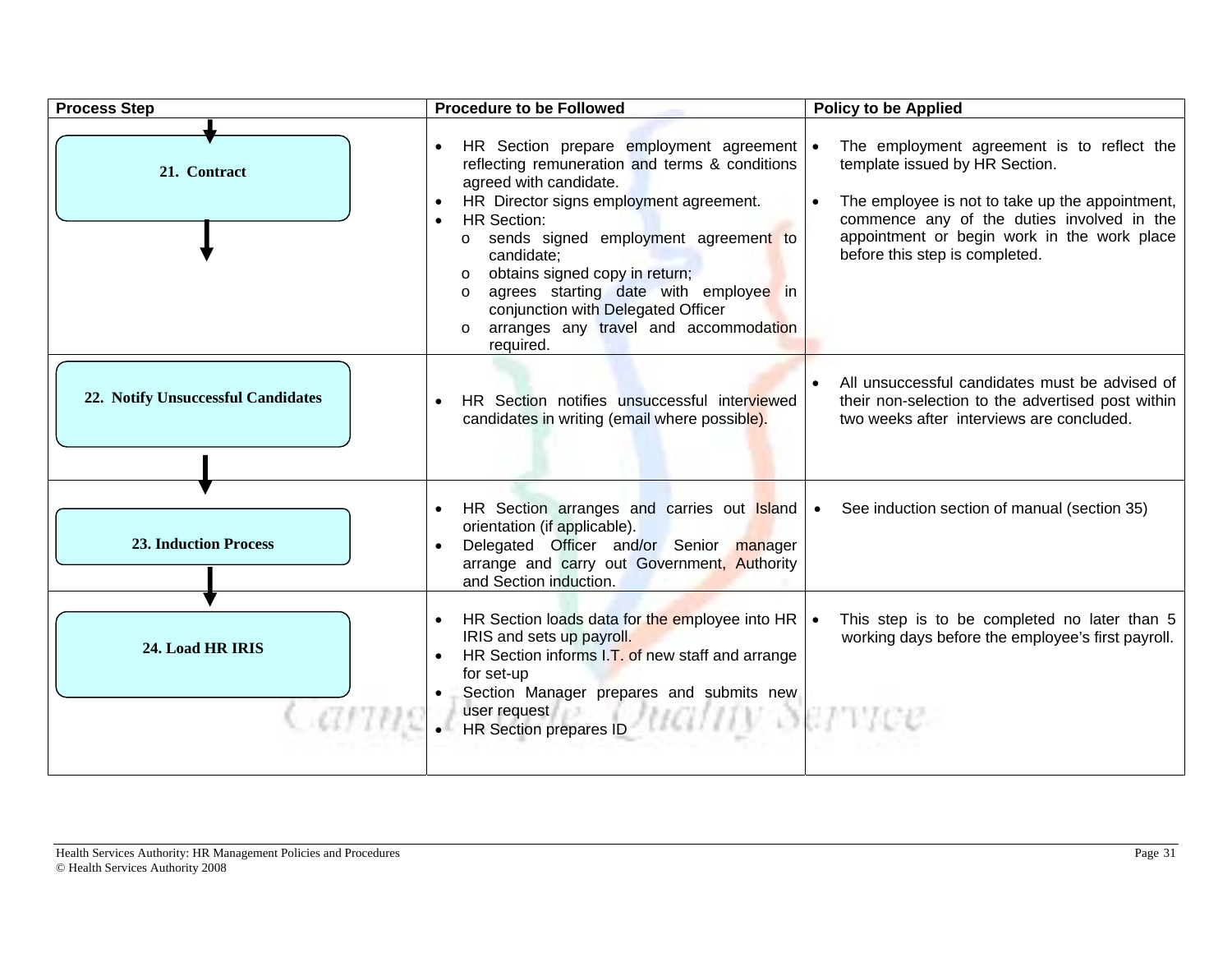# **20. Reappointment of Staff on Fixed-Term Employment Agreements**

This policy and procedure applies to the reappointment of existing staff who have reached the end of a fixed-term employment agreement.

| <b>Process Step</b>                                                                                                        | <b>Procedure to be Followed</b>                                                                                                                                                                                                                                                                                                       | <b>Policy to be Applied</b>                                                                                                                                                                                                                                                                                                                                                                                                                                                                  |
|----------------------------------------------------------------------------------------------------------------------------|---------------------------------------------------------------------------------------------------------------------------------------------------------------------------------------------------------------------------------------------------------------------------------------------------------------------------------------|----------------------------------------------------------------------------------------------------------------------------------------------------------------------------------------------------------------------------------------------------------------------------------------------------------------------------------------------------------------------------------------------------------------------------------------------------------------------------------------------|
| 1. Data Maintained in IRIS                                                                                                 | HR Section ensures the information held in HR<br>IRIS is up-to-date and accurate, particularly that<br>relating to the date on which the fixed-term<br>expires.                                                                                                                                                                       | Data about fixed-term appointments is held in HR<br>IRIS along with all other employee data.<br>HR Section is to ensure that it accurately records<br>data for all persons on fixed-term employment<br>agreements including:<br>Non-Caymanians;<br>$\bullet$<br>Caymanians past the normal retirement age;<br>$\bullet$<br>Other Caymanians holding positions with a finite<br>life or for which the Delegated Officer has<br>determined there are good reasons to appoint<br>on fixed-term. |
| 2. Expiration Notification                                                                                                 | <b>HR Section:</b><br>Runs "employment agreement expiry report"<br>from HR IRIS on a monthly basis;<br>notifies/reminds<br>Officer<br>Delegated<br>and<br>employee of impending expiration of any fixed-<br>term employment agreements.<br>Employee formally requests that their contract<br>be renewed (submitted to their Manager). | This step is to be completed no later than 6 months<br>before the employment agreement expires.                                                                                                                                                                                                                                                                                                                                                                                              |
| 3. Reappointment Consideration<br>If $no$<br><b>If</b><br>reappointment:<br>reappointment:<br>go to step 5<br>go to step 4 | Delegated Officer, in consultation with the HR<br>Section and Senior manager if appropriate,<br>considers whether he/she wishes to reappoint<br>the employee for a further fixed-term.<br>If decide not to reappoint: proceed to step 4.<br>If decide to reappoint: proceed to step 5.<br>L'EODIE.                                    | Consideration to take into account:<br>Whether the position is still required<br>$\circ$<br>Performance to date<br>$\circ$<br>Other possible candidates<br>$\circ$<br>Requirement that Caymanians be given<br>$\circ$<br>preference<br>Other relevant factors.<br>$\Omega$<br>This step is to be completed no later than four (4)<br>months before the employment agreement expires.<br>If the employee does not wish to renew their<br>contract - then go to P&P Section 32 Page 91         |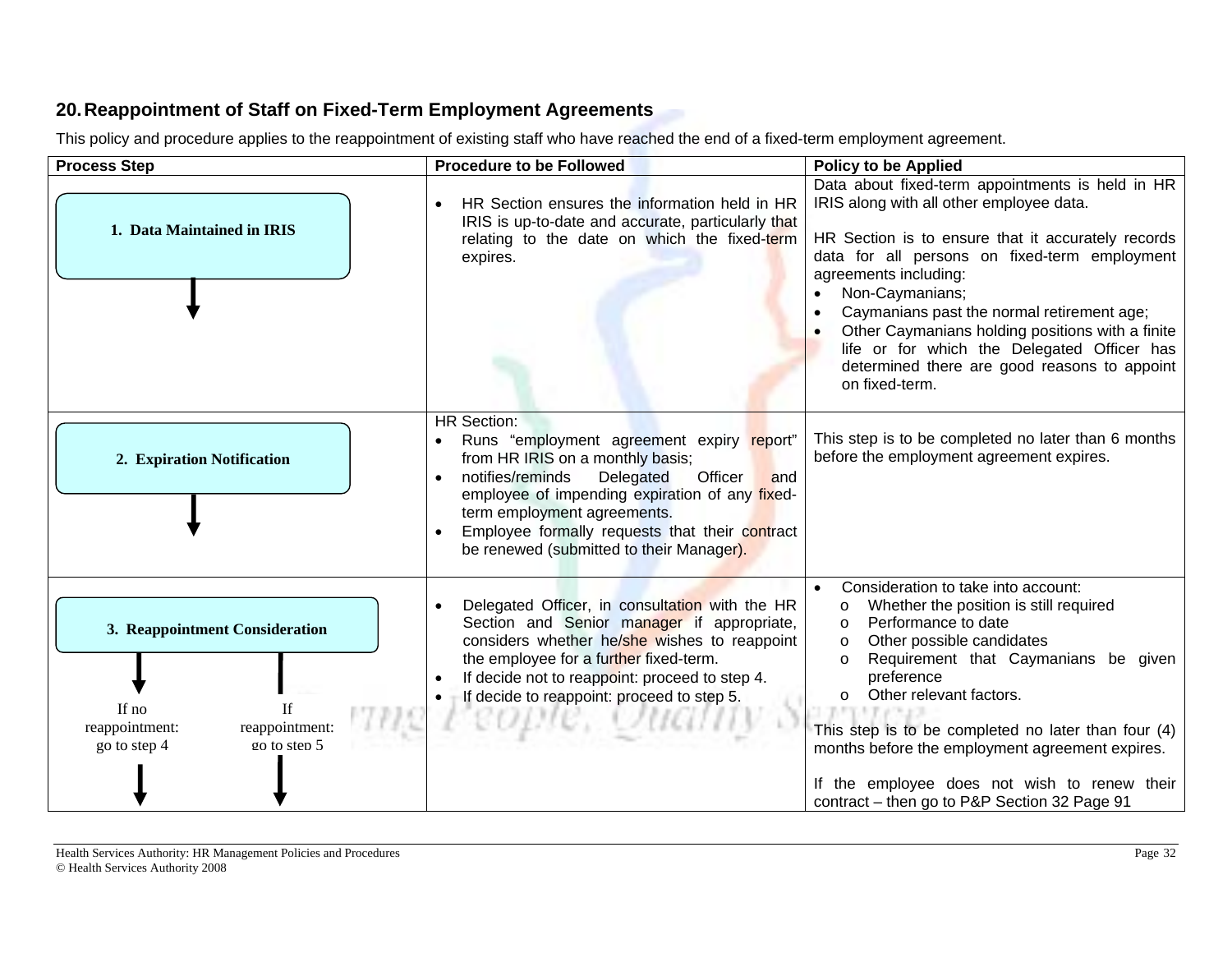| <b>Process Step</b>                                                          | <b>Procedure to be Followed</b>                                                                                                                                                                                                                                                                                                                                                                                                                                                                                                   | <b>Policy to be Applied</b>                                                                                                                                                                                                                                                                                                                                                                                       |
|------------------------------------------------------------------------------|-----------------------------------------------------------------------------------------------------------------------------------------------------------------------------------------------------------------------------------------------------------------------------------------------------------------------------------------------------------------------------------------------------------------------------------------------------------------------------------------------------------------------------------|-------------------------------------------------------------------------------------------------------------------------------------------------------------------------------------------------------------------------------------------------------------------------------------------------------------------------------------------------------------------------------------------------------------------|
| 4. Non-Reappointment Actions<br>If to be filled when<br>vacant: go to P&P 16 | If decide not to reappoint, Delegated Officer:<br>meets with employee and discusses non-<br>$\circ$<br>reappointment and then confirms in writing.<br>Delegated Officer may involve HR Section in<br>$\circ$<br>the meeting if appropriate.<br>Delegated Officer prepares & signs a "Non-<br>$\Omega$<br>reappointment Report" & submits it to HR<br>Section.<br>If the role is to be filled when it becomes vacant,<br>commence recruitment and appointment actions<br>in accordance with the procedures specified in<br>P&P 19. | Non-reappointment Report to document:<br>The factors taken into account in step 3 in<br>$\circ$<br>deciding not to reappoint and<br>the<br>assessment of these factors in the case of<br>the employee; and<br>The process followed.<br>$\circ$<br>appointment processes should<br>New<br>be<br>commenced in time to have the replacement<br>employee in place before the employee's fixed-<br>term expires.       |
| <b>5. Reappointment Actions</b>                                              | If decide to reappoint, Delegated Officer:<br>establish remuneration package to offer the<br>employee (in consultation with HR Section);<br>meets with employee,<br>and<br>discusses<br>reappointment and agrees new remuneration   •<br>package;<br>prepares & signs a reappointment report &<br>submits it to HR Section.                                                                                                                                                                                                       | Offered package must comply with:<br>conditions<br>Authority's terms<br>and<br>&<br>$\circ$<br>remuneration policies;<br>The budgetary limits established by the<br>$\circ$<br>budget holder.<br>As a general policy, there is a presumption that<br>the new package will be similar to the old<br>package.<br>This step is to be completed no later than 2<br>months before the employment agreement<br>expires. |
| 6. Employment Agreement                                                      | <b>HR</b><br>Section<br>employment<br>prepares<br>new<br>$\bullet$<br>agreement reflecting remuneration and terms &<br>conditions agreed with employee.<br>HR Director & employee sign new employment<br>agreement.                                                                                                                                                                                                                                                                                                               | Employment agreement is to reflect the<br>template contained in Regulations.                                                                                                                                                                                                                                                                                                                                      |
| 7. Load HR IRIS                                                              | HR Section loads data for the employee into HR  <br>IRIS and sets up payroll.                                                                                                                                                                                                                                                                                                                                                                                                                                                     | This step is to be completed no later than 5<br>working days before the employee's first payroll<br>under the new employment agreement.                                                                                                                                                                                                                                                                           |

.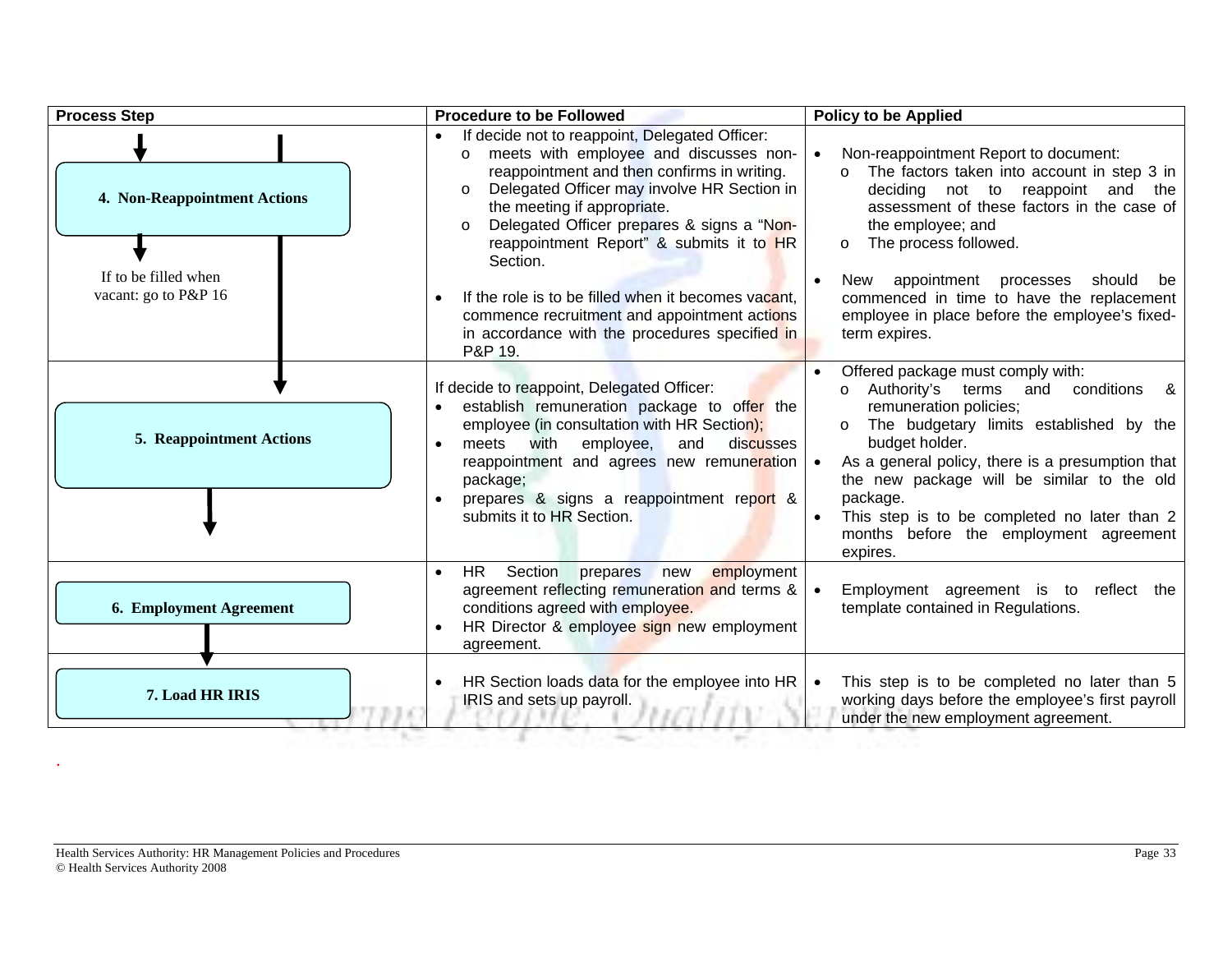# **21. Reappointment of Staff Who Have Attained Retirement Age**

This policy and procedure applies to the reappointment of existing staff who, having attained the compulsory retirement age, have retired or are about to retire.

| <b>Process Step</b>                                                                                         | <b>Procedure to be Followed</b>                                                                                                                                                                                                                                                                                                                                                                                                                                                   | <b>Policy to be Applied</b>                                                                                                                                                                                                                                                                                                                                                                                                                                         |
|-------------------------------------------------------------------------------------------------------------|-----------------------------------------------------------------------------------------------------------------------------------------------------------------------------------------------------------------------------------------------------------------------------------------------------------------------------------------------------------------------------------------------------------------------------------------------------------------------------------|---------------------------------------------------------------------------------------------------------------------------------------------------------------------------------------------------------------------------------------------------------------------------------------------------------------------------------------------------------------------------------------------------------------------------------------------------------------------|
| 1. Retirement Data Maintained in IRIS                                                                       | HR Section ensures the information held in HR<br>IRIS is up-to-date and accurate, particularly that<br>relating to the age of staff on open-tenure<br>employment.<br>HR Section advises<br>Delegated<br>Officer of<br>$\bullet$<br>imminent retirements.<br>HR Section advises employee of requirement to<br>$\bullet$<br>apply for re-employment in writing.<br>HR Section ensures that employee has<br>$\bullet$<br>attended a retirement workshop by the Pensions<br>Authority | Employee data, including that about the age of<br>Employees, is held in HR IRIS<br>HR Section is to:<br>ensure that it accurately records data for all<br>persons on open-ended tenure; and<br>periodically interrogate IRIS data to identify staff<br>who are reaching the compulsory retirement<br>age.<br>Notification to occur at least 12 months prior to<br>retirement date.                                                                                  |
| 2. Application for Re-employment                                                                            | Existing employee who is nearing<br>the<br>compulsory retirement age notifies his/her<br>Delegated Officer of his/her desire to continue in<br>his/her position after reaching that age.<br>Employee obtains a certificate of medical fitness<br>Review latest performance appraisal<br>$\bullet$                                                                                                                                                                                 | Request for re-employment on a fixed term<br>$\bullet$<br>contract must be submitted at least $6\frac{1}{2}$ months<br>prior to retirement.<br>Applications for re-employment after retirement<br>are only to be considered where they are<br>provided in writing.<br>If the employee gives written notification of<br>his/her intention to cease being a member of the<br>Authority's workforce beyond the mandatory<br>retirement age, proceed as for retirement. |
| 3. Reappointment Consideration<br>If no<br>reappointment:<br>reappointment:<br>go to step 5<br>go to step 4 | Delegated Officer in consultation with Senior   •<br>$\bullet$<br>Manager and HR Section if<br>appropriate,<br>considers whether he/she wishes to reappoint<br>the employee for a fixed-term.<br>If decide not to reappoint: proceed to step 4.<br>If decide to reappoint: proceed to step 5.                                                                                                                                                                                     | Consideration to take into account:<br>Whether the position is still required<br>$\circ$<br><b>Medical fitness</b><br>$\circ$<br>Performance to date<br>$\circ$<br>$\circ$<br>Capability<br>Whether reappointment will inappropriately<br>$\circ$<br>impede younger Caymanian employees.                                                                                                                                                                            |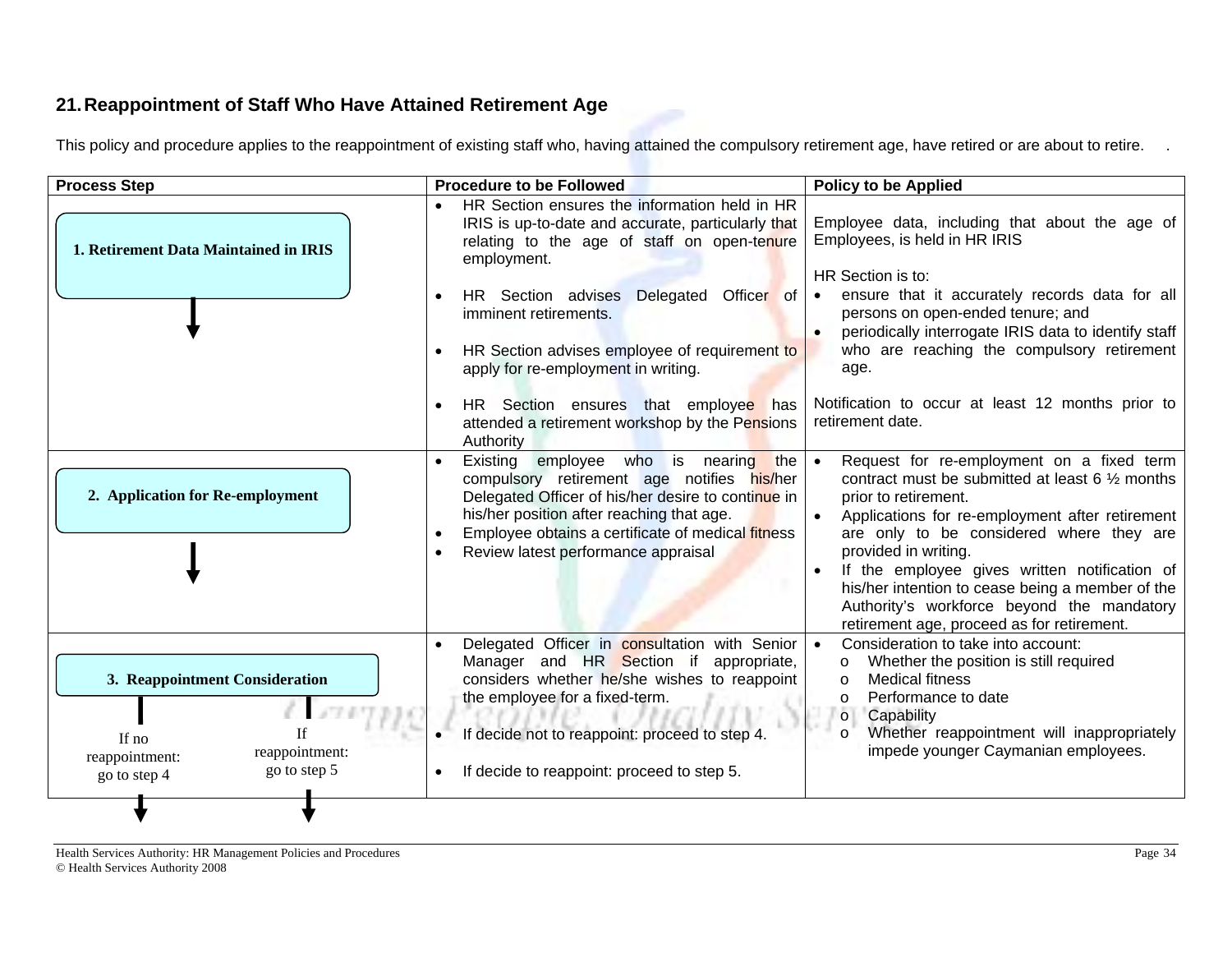| <b>Process Step</b>                                                          | <b>Procedure to be Followed</b>                                                                                                                                                                                                                                                                                                                                                                                                                                                                   | <b>Policy to be Applied</b>                                                                                                                                                                                                                                                                                                                                                                                                                                                     |
|------------------------------------------------------------------------------|---------------------------------------------------------------------------------------------------------------------------------------------------------------------------------------------------------------------------------------------------------------------------------------------------------------------------------------------------------------------------------------------------------------------------------------------------------------------------------------------------|---------------------------------------------------------------------------------------------------------------------------------------------------------------------------------------------------------------------------------------------------------------------------------------------------------------------------------------------------------------------------------------------------------------------------------------------------------------------------------|
| 4. Non-Reappointment Actions<br>If to be filled when<br>vacant: go to P&P 16 | If decide not to reappoint, Delegated Officer:<br>meets with employee and discusses non-<br>$\Omega$<br>reappointment and then confirms in writing<br>Delegated Officer may involve HR Section in<br>$\circ$<br>the meeting if appropriate.<br>prepares & signs a Non-reappointment<br>$\circ$<br>Report & submits it to HR Section.<br>If role to be filled when it becomes vacant,<br>commence recruitment and appointment actions<br>in accordance with the procedures specified in<br>P&P 19. | Non-reappointment Report to document:<br>The factors taken into account in step 3 in<br>deciding not to reappoint and<br>the<br>assessment of these factors in the case of<br>the employee; and<br>The process followed.<br>$\circ$<br>appointment processes should<br>New<br>be<br>$\bullet$<br>commenced in time to have the replacement<br>employee in place before the employee's term<br>expires.                                                                          |
| <b>5. Reappointment Actions</b>                                              | If decide to reappoint, Delegated Officer:<br>establish remuneration package to offer to<br>preferred candidate (in consultation with HR<br>Section)<br>employee,<br>meets<br>with<br>and<br>discusses   •<br>reappointment and agrees new remuneration<br>package<br>prepares & signs a reappointment report &<br>submits it to HR Section.                                                                                                                                                      | Offered package must comply with:<br>Authority's terms<br>conditions<br>and<br>&<br>$\circ$<br>remuneration policies;<br>The budgetary limits established by the<br>$\circ$<br>budget holder.<br>As a general policy, there is a presumption that<br>the new package will be similar to the existing.<br>The term of the employment agreement is to be<br>no more than one year<br>This step is to be completed no later than 3<br>month before the employee's retirement date. |
| 6. Employment Agreement                                                      | employment<br>HR.<br>Section<br>prepares<br>new<br>agreement reflecting remuneration and terms &<br>conditions agreed with employee.<br>Delegated Officer & employee sign new<br>employment agreement.                                                                                                                                                                                                                                                                                            | Employment agreement is to reflect the<br>template contained in Regulations                                                                                                                                                                                                                                                                                                                                                                                                     |
| 7. Load HR IRIS                                                              | HR Section loads data for the employee into HR  <br>IRIS and sets up payroll.                                                                                                                                                                                                                                                                                                                                                                                                                     | This step is to be completed no later than 5<br>working days before the employee's first payroll<br>under the new employment agreement.                                                                                                                                                                                                                                                                                                                                         |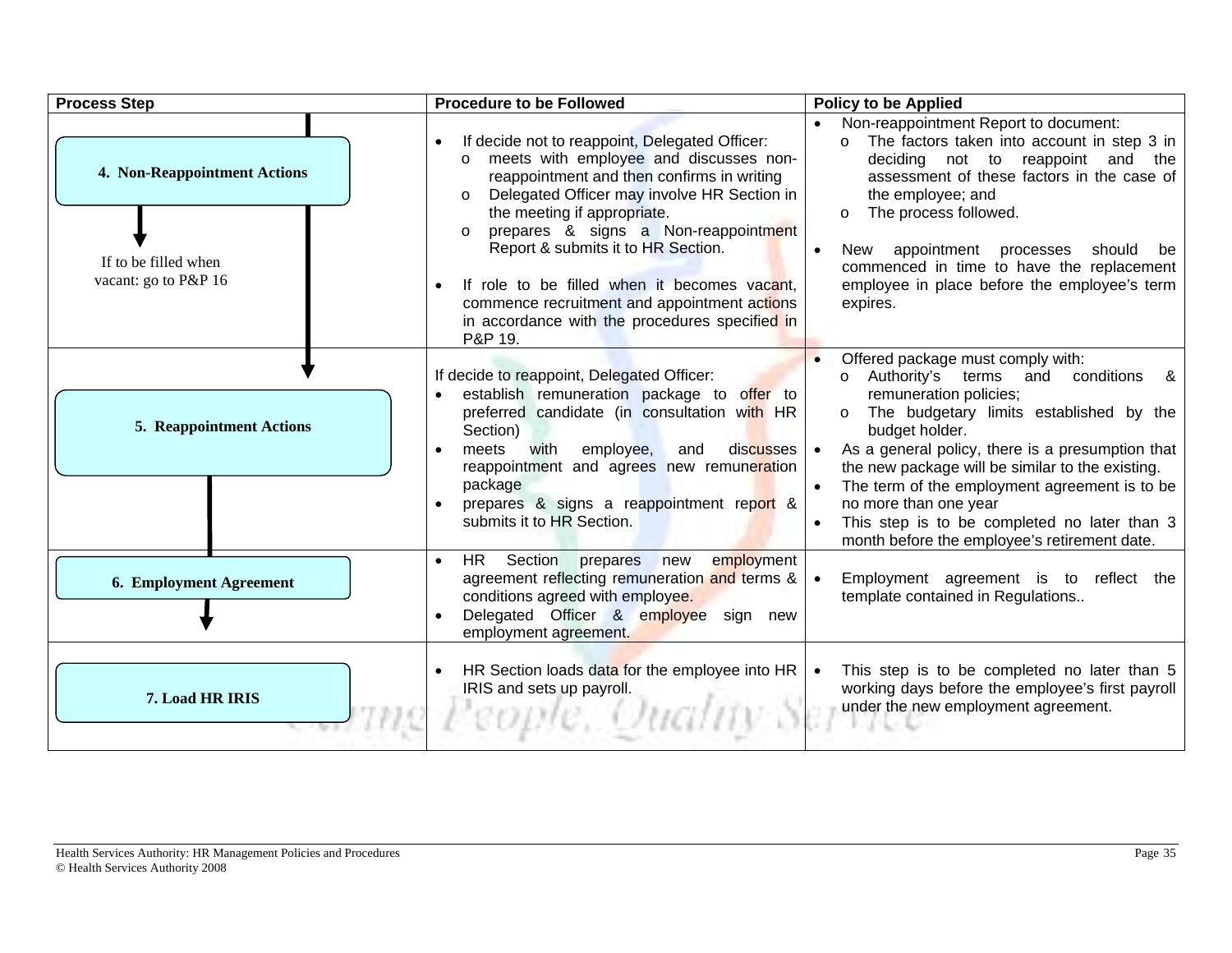# **22. Appointment of Staff to Acting Positions within the Authority**

This policy and procedure applies to the appointment of staff to acting positions at a higher grade than their substantive position.

- • Normally acting assignments should not exceed 8 months; however, there may be extenuating circumstances that require a longer term not to exceed 12 months. At the end of 12 months, the employee should be confirmed or reverted back to their original position.
- •If the delegated officer or employee requests to be reverted back to their original position, a notice of least 30 days must be given.

| <b>Process Step</b>                                  | <b>Procedure to be Followed</b>                                                                                                                                                                                                                                                                                                                                                                                                                                                  | <b>Policy to be Applied</b>                                                                                                                                                                                                                                                                                                                                                                                                                                                                                                                                                                             |
|------------------------------------------------------|----------------------------------------------------------------------------------------------------------------------------------------------------------------------------------------------------------------------------------------------------------------------------------------------------------------------------------------------------------------------------------------------------------------------------------------------------------------------------------|---------------------------------------------------------------------------------------------------------------------------------------------------------------------------------------------------------------------------------------------------------------------------------------------------------------------------------------------------------------------------------------------------------------------------------------------------------------------------------------------------------------------------------------------------------------------------------------------------------|
| 1. Identification of Acting or Interim Role          | Delegated Officer:<br>identifies role that needs to be filled on an<br>$\Omega$<br>acting or interim basis;<br>establish the likely period for which the<br>$\Omega$<br>position needs to be filled                                                                                                                                                                                                                                                                              | Role may be filled on acting basis only where:<br>incumbent is absent for a period greater<br>than one month: or<br>the role is temporarily vacant.<br>$\circ$<br>Where the position is vacant, then a<br>$\circ$<br>permanent replacement should be pursued<br>as quickly as possible                                                                                                                                                                                                                                                                                                                  |
| 2. Identification of Best Acting<br><b>Candidate</b> | Delegated Officer:<br>identifies potential candidates from within<br>$\Omega$<br>existing Authority staff; and<br>selects the best candidate to act in the<br>$\Omega$<br>position.<br>Delegated Officer establishes whether the<br>selected candidate will carry out existing as well<br>as acting duties, or whether someone else will<br>carry out their existing duties.<br>If someone else to carryout existing duties,<br>begin process again at step 1 for that position. | Candidates are to be identified and selected who<br>are the person from within the Authority that has the<br>best mix of qualifications, skills, knowledge and<br>experience to act in the position: along with any<br>other factors that the Delegated Officer may<br>consider relevant.<br>A employee may only carry out both existing and<br>acting duties where:<br>the workload is such that both sets of duties<br>can be carried out satisfactorily; or<br>there are no other practical options; and<br>$\circ$<br>the employee expressly agrees to carry out<br>$\circ$<br>both sets of duties. |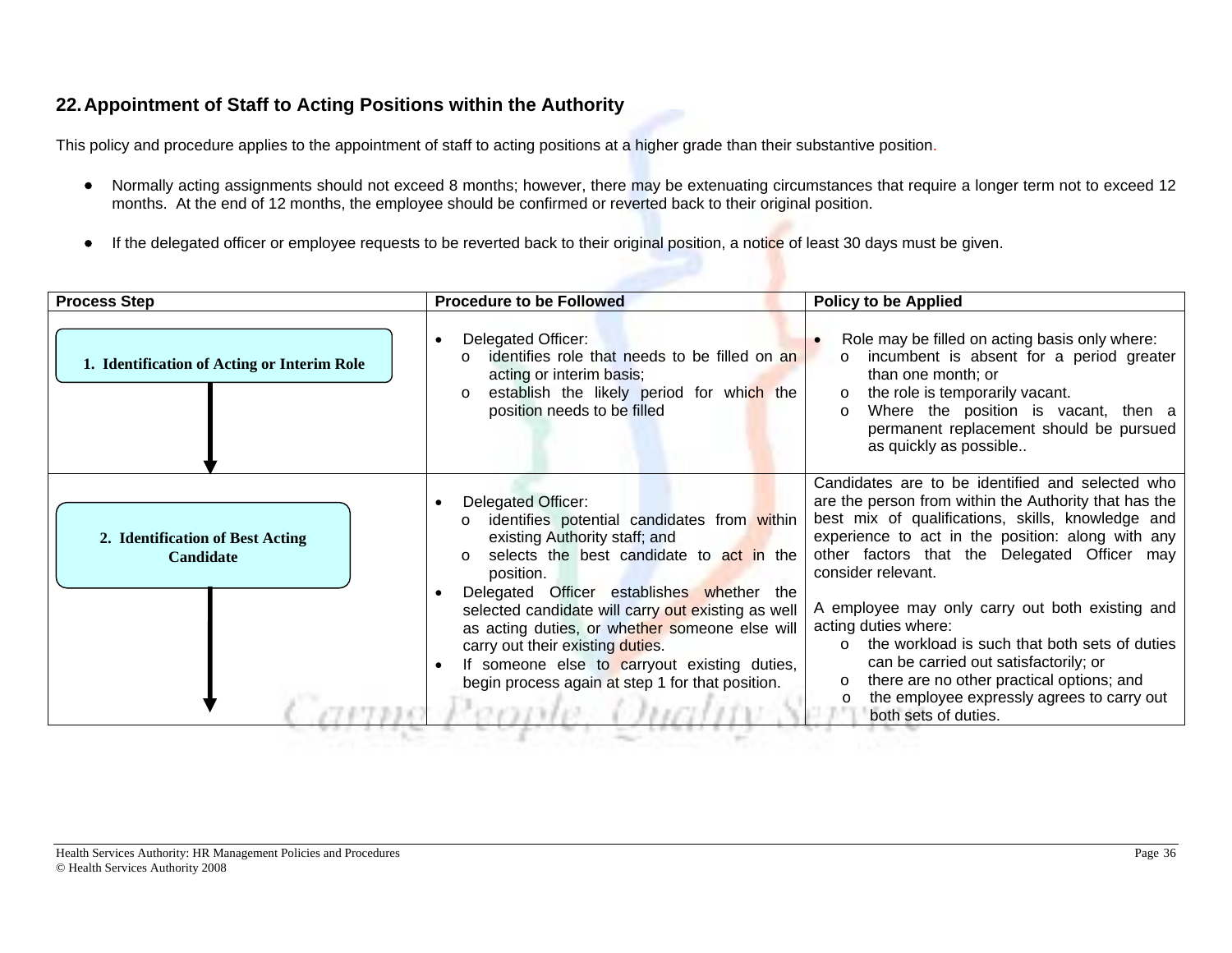| <b>Process Step</b>               | <b>Procedure to be Followed</b>                                                                                                                                                                                                                                                      | <b>Policy to be Applied</b>                                                                                                                                                                                                                                                                                                                      |
|-----------------------------------|--------------------------------------------------------------------------------------------------------------------------------------------------------------------------------------------------------------------------------------------------------------------------------------|--------------------------------------------------------------------------------------------------------------------------------------------------------------------------------------------------------------------------------------------------------------------------------------------------------------------------------------------------|
| 3. Appointment to Acting Position | Delegated Officer meets with selected candidate<br>and discusses/ agrees the:<br>acting appointment<br>period of acting<br>$\Omega$<br>acting duties<br>$\circ$<br>carrying out of normal duties as well (where<br>$\Omega$<br>applicable)<br>acting allowance to be paid<br>$\circ$ | An acting allowance of \$500 per month will be<br>paid and prorated if necessary for periods less<br>than one month.<br>Acting Appointment report to document:<br>$\bullet$<br>The employees considered for the acting<br>$\circ$<br>appointment<br>The justification for selecting the candidate<br>$\circ$<br>based on the criteria in step 2. |
|                                   | Delegated Officer prepares and signs an Acting<br>Appointment Report and submits to HR Section.                                                                                                                                                                                      |                                                                                                                                                                                                                                                                                                                                                  |
| 4. Document Acting Appointment    | HR Section prepares letter of appointment to<br>employee.<br>Delegated Officer signs and transmits letter of   •<br>appointment to employee.                                                                                                                                         | Letter of appointment to cover:<br>period of appointment<br>$\circ$<br>duties and responsibilities<br>$\circ$<br>acting allowance.<br>$\circ$<br>This step to be completed before the employee<br>begins acting in the position unless there are                                                                                                 |
| 5. Load HR IRIS                   | HR Section loads data for the employee into HR  <br>IRIS and sets up payroll.                                                                                                                                                                                                        | extenuating circumstances.<br>This step is to be completed no later than 5<br>working days after the employee commences<br>acting duties.                                                                                                                                                                                                        |
| 6. Recruitment to fill position   | If the appointment is to a vacant position, the<br>Officer<br>Delegated<br>commences recruitment<br>process.                                                                                                                                                                         |                                                                                                                                                                                                                                                                                                                                                  |
|                                   |                                                                                                                                                                                                                                                                                      |                                                                                                                                                                                                                                                                                                                                                  |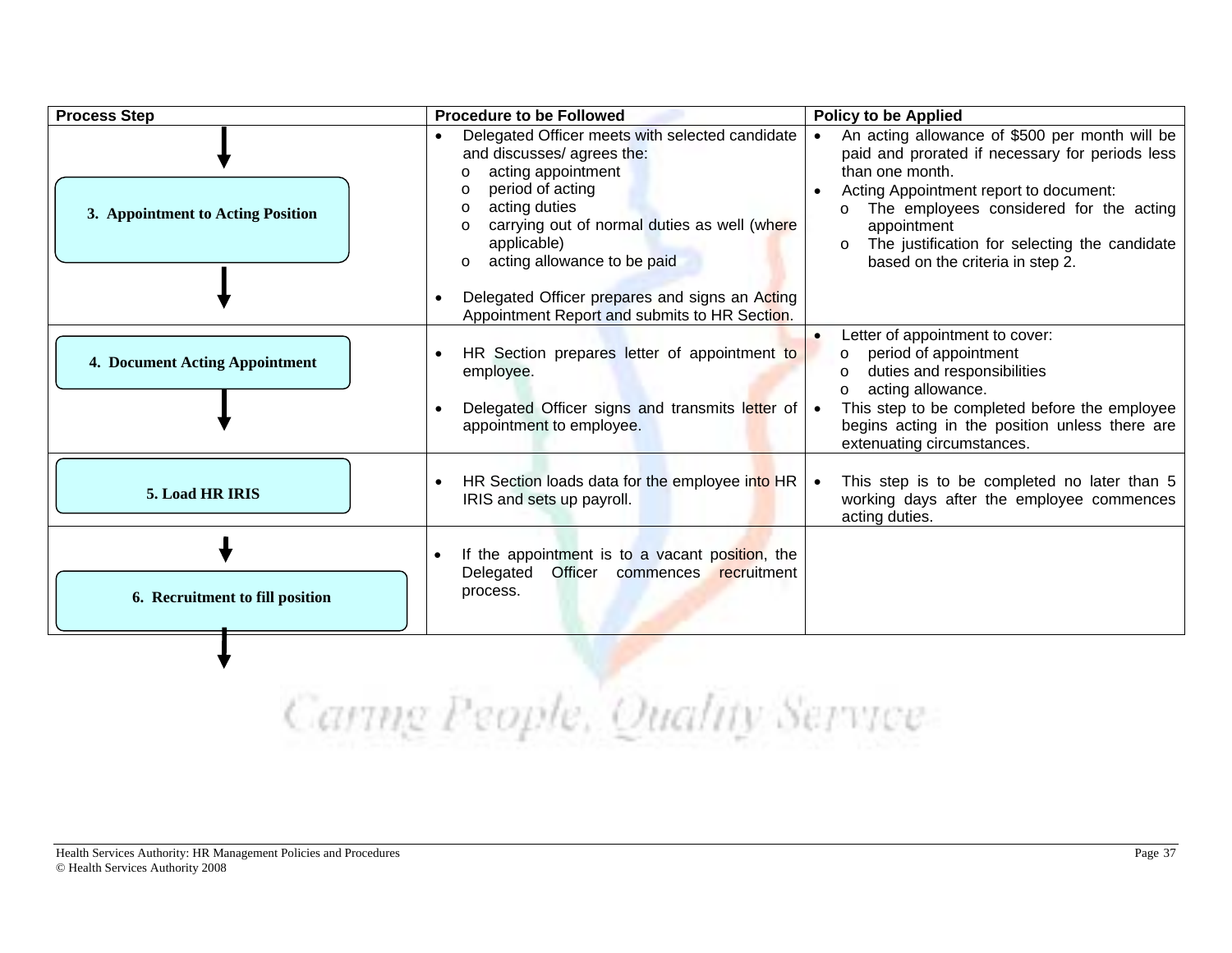### **23. Preparation of Annual Performance Agreements**

| <b>Process Step</b>                               | <b>Procedure to be Followed</b>                                                                                                                         | <b>Policy to be Applied</b>                                                                                                                                                                                                                                                                      |
|---------------------------------------------------|---------------------------------------------------------------------------------------------------------------------------------------------------------|--------------------------------------------------------------------------------------------------------------------------------------------------------------------------------------------------------------------------------------------------------------------------------------------------|
| 1. Draft Performance Agreement<br><b>Prepared</b> | Delegated Officers prepare drafts of their own<br>performance agreement and for their staff.                                                            | Delegated Officer presents department goals for<br>the year.                                                                                                                                                                                                                                     |
|                                                   | Senior managers prepare draft of their own   •<br>performance agreement.                                                                                | Performance agreements are to be prepared<br>using the standard template distributed by the<br>HR Section.                                                                                                                                                                                       |
|                                                   | Note: If a employee joins the Authority during the                                                                                                      |                                                                                                                                                                                                                                                                                                  |
|                                                   | year or is promoted to a new position within the $\bullet$<br>Authority during the year, a new performance<br>agreement is to be prepared at that time. | The performance agreement for a Senior<br>Manager is to reflect that portion of the Chief<br>Executive Officer's performance agreement for<br>which they are responsible (i.e. it should link to                                                                                                 |
|                                                   | Include phrase "in conjunction with HR"                                                                                                                 | the budget and strategic plan of the HSA),<br>together with internal outputs and personal<br>behaviours specific to the Senior Manager.                                                                                                                                                          |
|                                                   |                                                                                                                                                         | The performance agreement for a Delegated<br>Officer is to reflect that portion of the Chief<br>Officer/Senior<br>Executive<br>Manager's<br>performance agreement for which they are<br>responsible together with internal outputs and<br>personal behaviours specific to the Senior<br>Manager. |
|                                                   |                                                                                                                                                         | The performance agreement for all other staff is<br>to reflect that portion of the Delegated Officer's<br>performance agreement for which they are<br>responsible together with internal outputs and<br>personal behaviours specific to the Senior                                               |
|                                                   | Cartng People, Quality Se                                                                                                                               | Manager.                                                                                                                                                                                                                                                                                         |
|                                                   |                                                                                                                                                         | This step is to be completed no later than 10<br>June each year.                                                                                                                                                                                                                                 |

This policy and procedure applies to the preparation and agreement of annual performance agreements with Authority staff.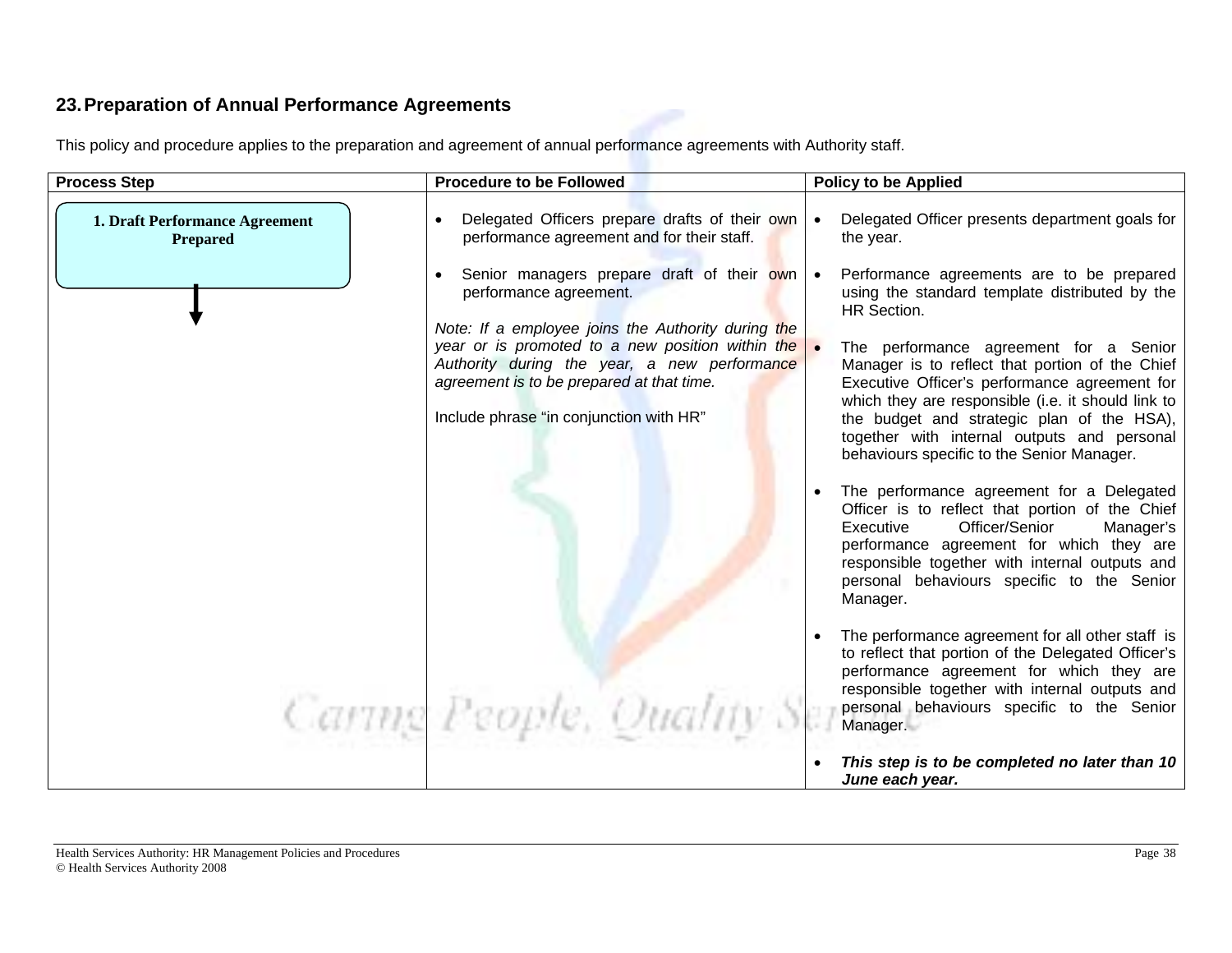| <b>Process Step</b>                                             | <b>Procedure to be Followed</b>                                                                                                                                                                                                                                                                                                                                                                                                                                      | <b>Policy to be Applied</b>                                                                                                                                                                                                                                                                                                            |
|-----------------------------------------------------------------|----------------------------------------------------------------------------------------------------------------------------------------------------------------------------------------------------------------------------------------------------------------------------------------------------------------------------------------------------------------------------------------------------------------------------------------------------------------------|----------------------------------------------------------------------------------------------------------------------------------------------------------------------------------------------------------------------------------------------------------------------------------------------------------------------------------------|
| 2. Draft Performance Agreement<br><b>Discussed &amp; Agreed</b> | The draft performance agreement is discussed<br>and agreed between the employee and his/her<br>Delegated Officer.                                                                                                                                                                                                                                                                                                                                                    | The discussion is to be an open-one designed to:<br>get clarity as to what performance is expected of<br>the employee;<br>agreement as to the reasonableness &<br>acceptability of the Agreement.                                                                                                                                      |
| 3. Performance Agreement Finalised &<br><b>Signed</b>           | The draft performance agreement is amended<br>(where applicable) to reflect the results of the<br>discussion.<br>The finalised performance agreement is signed<br>by the employee and by their Delegated Officer.                                                                                                                                                                                                                                                    |                                                                                                                                                                                                                                                                                                                                        |
| 4. Signed Performance Agreement<br><b>Submitted</b>             | Signed agreement submitted to the HR Section<br>who will keep all agreements on file<br>Delegated Officers and staff should each also<br>retain a copy of the signed agreement                                                                                                                                                                                                                                                                                       | This step is to be completed no later than 25<br>June each year.                                                                                                                                                                                                                                                                       |
| 5. Performance Agreement Amended,<br>Discussed, Agreed & Signed | Revisions to performance agreement should be<br>prepared based on revised Chief Executive<br>Officer performance agreement<br>or other<br>changes in circumstances.<br>Revisions discussed and agreed between<br>employee and manager concerned<br>Revision signed by same persons signing<br>original agreement.<br>Signed revision submitted to HR Section who<br>appends revision to original agreement;<br>Manager & employees do likewise with their<br>copies. | Performance agreements are to be amended<br>whenever:<br>the Chief Executive Officers performance<br>$\bullet$<br>agreement is amended and that affects the<br>performance of the person concerned; or<br>there is a change to the responsibilities or<br>$\bullet$<br>duties of the person concerned resulting<br>from other factors. |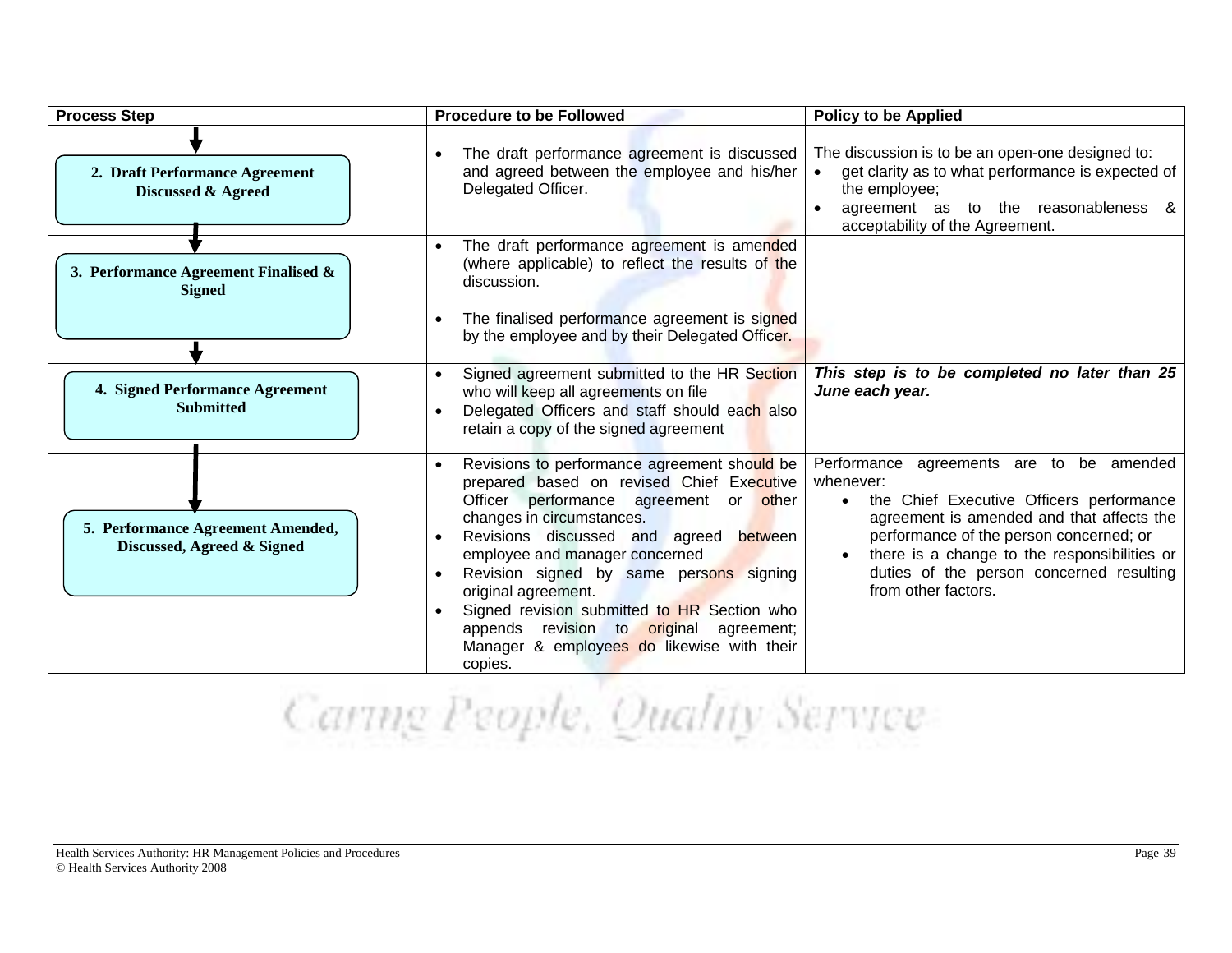### **24. Conduct of Interim Performance Assessments**

This policy and procedure applies to the conducting of interim performance assessments for Authority staff. Interim assessments are encouraged as a matter of policy in the Authority at least half-yearly or more often at the discretion of the Delegated Officer. However, they are good management practice and the Authority requires Delegated Officers to carry out at least one during the year on each employee.

| 1. Draft Interim Performance                                |                                                                                                                                                                      |                                                                                                                                                                                                                                                                                                                                                                                                                                                                                                                   |
|-------------------------------------------------------------|----------------------------------------------------------------------------------------------------------------------------------------------------------------------|-------------------------------------------------------------------------------------------------------------------------------------------------------------------------------------------------------------------------------------------------------------------------------------------------------------------------------------------------------------------------------------------------------------------------------------------------------------------------------------------------------------------|
| <b>Assessment Prepared</b>                                  | A draft interim performance assessment is<br>prepared by the employee's Delegated Officer.                                                                           | The interim assessment is to be prepared using<br>the template provided by the HR Section<br>Performance is to be assessed against the<br>$\bullet$<br>agreed performance agreement (as revised) on<br>the basis of actual performance achieved in that<br>period.<br>The interim assessment is to have a significant<br>forward looking component that focuses on the<br>performance to be achieved in the remainder of<br>the year.<br>This step is to be completed no later than<br>28 <sup>th</sup> February. |
| 2. Interim Self Assessment Prepared                         | Employee prepares his/her own<br>interim self   •<br>assessment of his/her performance for the<br>period and the performance focus for the<br>remainder of the year. | The<br>self<br>assessment<br>is<br>personal<br>and<br>confidential<br>to the employee<br>concerned.<br>Employees are not to be required to provide a<br>copy to their Delegated Officer.                                                                                                                                                                                                                                                                                                                          |
| 3. Draft Interim Performance<br><b>Assessment Discussed</b> | Delegated Officer and employee meet and $\bullet$<br>discuss interim assessment                                                                                      | Assessment discussion is to be conducted in an<br>open manner which allows the employee as well<br>as the manager to discuss his/her point of view.                                                                                                                                                                                                                                                                                                                                                               |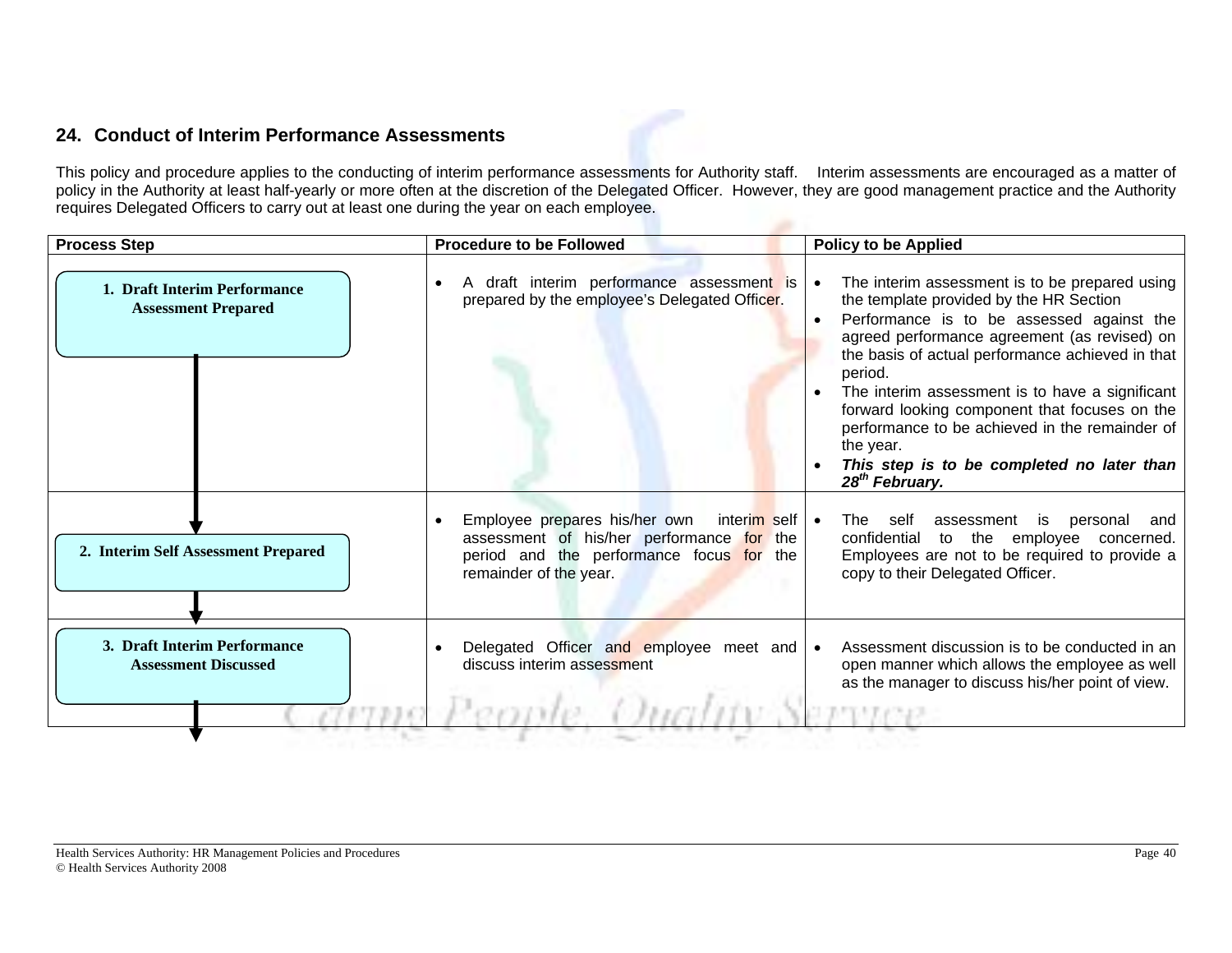| <b>Process Step</b>                                        | <b>Procedure to be Followed</b>                                                                                                                                                                          | <b>Policy to be Applied</b>                                                                              |
|------------------------------------------------------------|----------------------------------------------------------------------------------------------------------------------------------------------------------------------------------------------------------|----------------------------------------------------------------------------------------------------------|
| 5. Interim Assessment Finalised $\&$<br><b>Signed</b>      | The draft interim performance assessment is<br>amended (where applicable) to reflect the<br>results of the discussion.                                                                                   |                                                                                                          |
|                                                            | The finalised performance agreement is signed<br>by the employee and by their Delegated Officer.                                                                                                         |                                                                                                          |
| <b>5. Finalised Interim Assessment</b><br><b>Submitted</b> | Signed interim assessments submitted to the<br>HR Section who will keep all interim<br>assessments on file<br>Delegated Officers and staff should also retain a<br>copy of the signed interim assessment | This step is to be completed no later than 28<br>working days after the end of the quarter<br>concerned. |

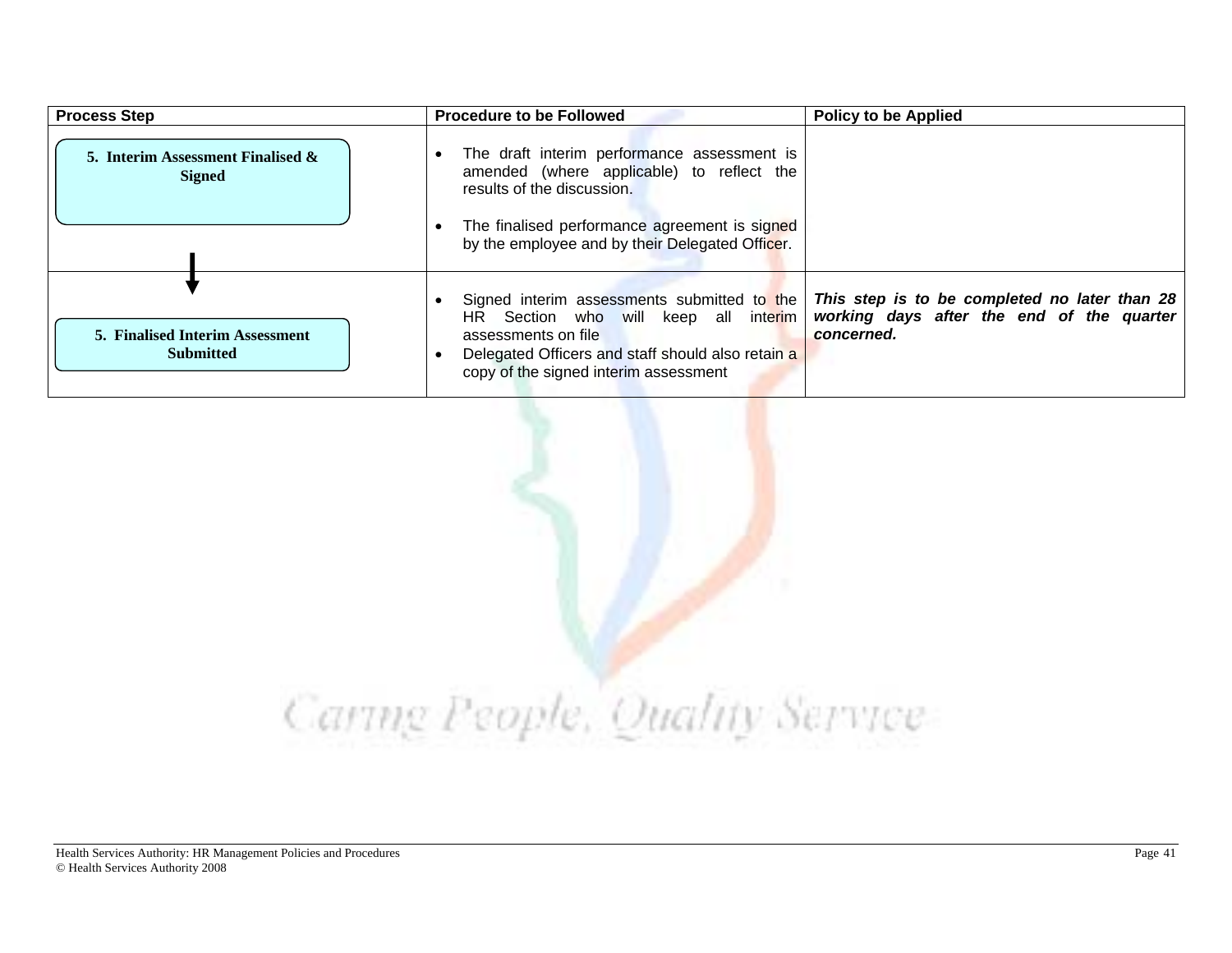#### **25. Conduct of Annual Performance Assessments**

This policy and procedure applies to the annual performance assessment process with Authority staff.

| <b>Process Step</b>                                                                 | <b>Procedure to be Followed</b>                                                                                          | <b>Policy to be Applied</b>                                                                                                                                                                                                                                                                                                                                                                                                                                                               |
|-------------------------------------------------------------------------------------|--------------------------------------------------------------------------------------------------------------------------|-------------------------------------------------------------------------------------------------------------------------------------------------------------------------------------------------------------------------------------------------------------------------------------------------------------------------------------------------------------------------------------------------------------------------------------------------------------------------------------------|
| 1. Department/Section Annual Report<br><b>Prepared &amp; Finalised (internally)</b> | Report prepared as part of normal management<br>& budgeting reporting                                                    |                                                                                                                                                                                                                                                                                                                                                                                                                                                                                           |
| 2. Draft Annual Performance<br><b>Assessment Prepared</b>                           | A draft annual performance assessment for $\bullet$<br>each employee is prepared by the employee's<br>Delegated Officer. | The annual assessment is to be prepared using<br>the template provided by the HR Section<br>Performance for the year is to be assessed<br>against the agreed performance agreement (as<br>revised) on the basis of performance achieved<br>in that period.<br>Elements of the employee's performance are to<br>be based on objective evidence gathered by the<br>Delegated Officer and shared with the<br>employee.<br>This step is to be completed no later than 31<br>August each year. |
| 3. Self Assessment Prepared                                                         | his/her<br>Employee<br>self $\cdot$<br>prepares<br>own<br>$\bullet$<br>assessment of his/her performance for the year.   | self<br>The<br>assessment<br>personal<br>is<br>and<br>confidential<br>to the employee<br>concerned.<br>Employees are not to be required to provide a<br>copy to their Delegated Officer.                                                                                                                                                                                                                                                                                                  |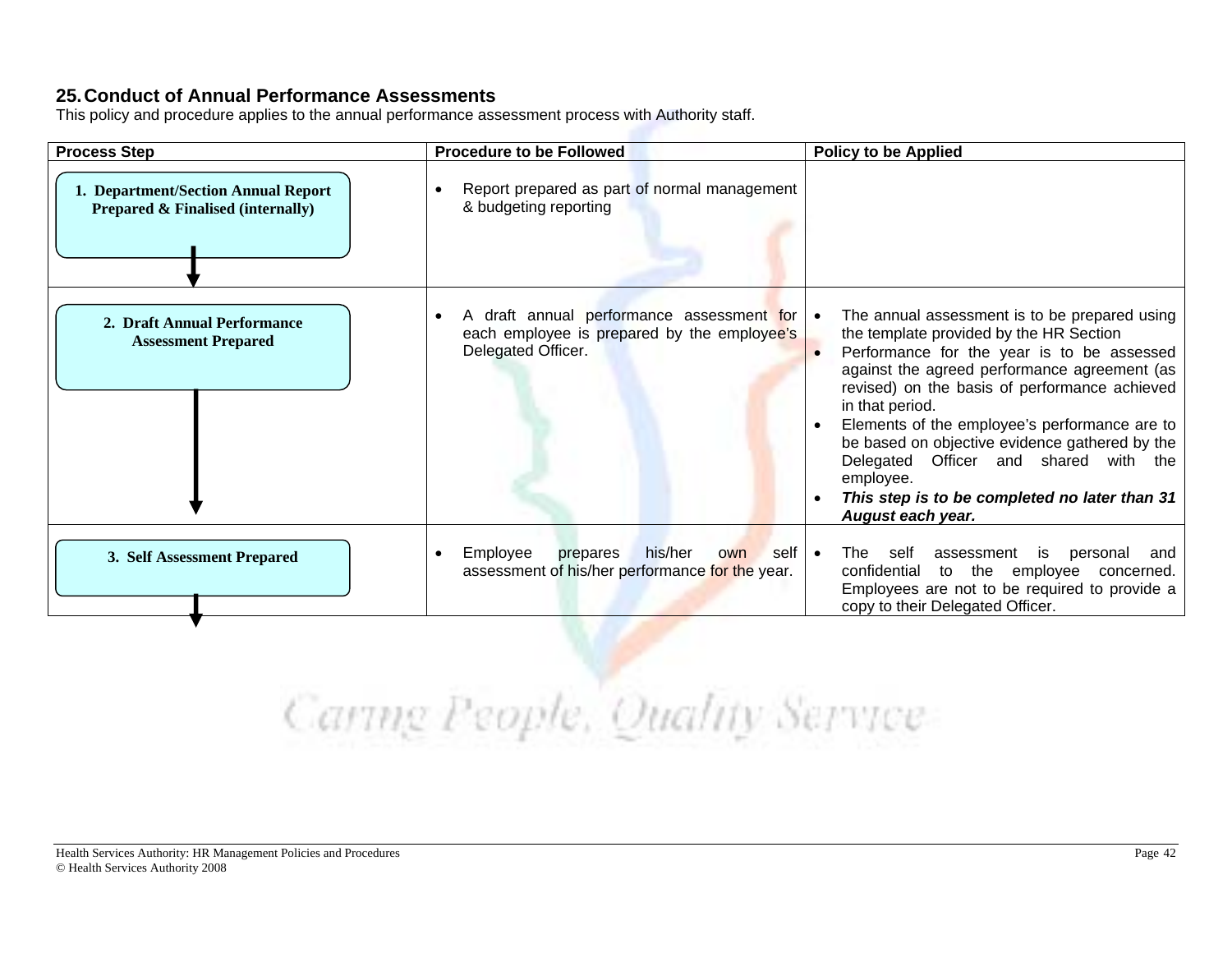| <b>Process Step</b>                                       | <b>Procedure to be Followed</b>                                                                                                                                                                                              | <b>Policy to be Applied</b>                                                                                                                                                                                                                                                            |
|-----------------------------------------------------------|------------------------------------------------------------------------------------------------------------------------------------------------------------------------------------------------------------------------------|----------------------------------------------------------------------------------------------------------------------------------------------------------------------------------------------------------------------------------------------------------------------------------------|
| 4. Draft Annual Assessment Discussed                      | Delegated Officer and employee meet and .<br>discuss draft assessment                                                                                                                                                        | Assessment discussion is to be conducted in an<br>open manner which allows the employee as well<br>as the Delegated Officer to discuss his/her point<br>of view.                                                                                                                       |
| 5. Annual Assessment Finalised &<br><b>Signed</b>         | The draft annual performance assessment is<br>amended (where applicable) to reflect the<br>results of the discussion.<br>The finalised performance agreement is signed<br>by the employee and by their Delegated Officer.    |                                                                                                                                                                                                                                                                                        |
| <b>6. Finalised Annual Assessment</b><br><b>Submitted</b> | Signed annual assessments submitted to the  <br>HR Section via the Sr. Manager who will keep<br>all annual assessments on file<br>Delegated Officers and staff should also retain a<br>copy of the signed interim assessment | This step is to be completed no later than 15<br>September each year.<br>If a employee leaves the Authority during the<br>year, or is promoted or transferred to a new<br>position within the Authority during the year, an<br>"annual assessment" is to be completed at that<br>time. |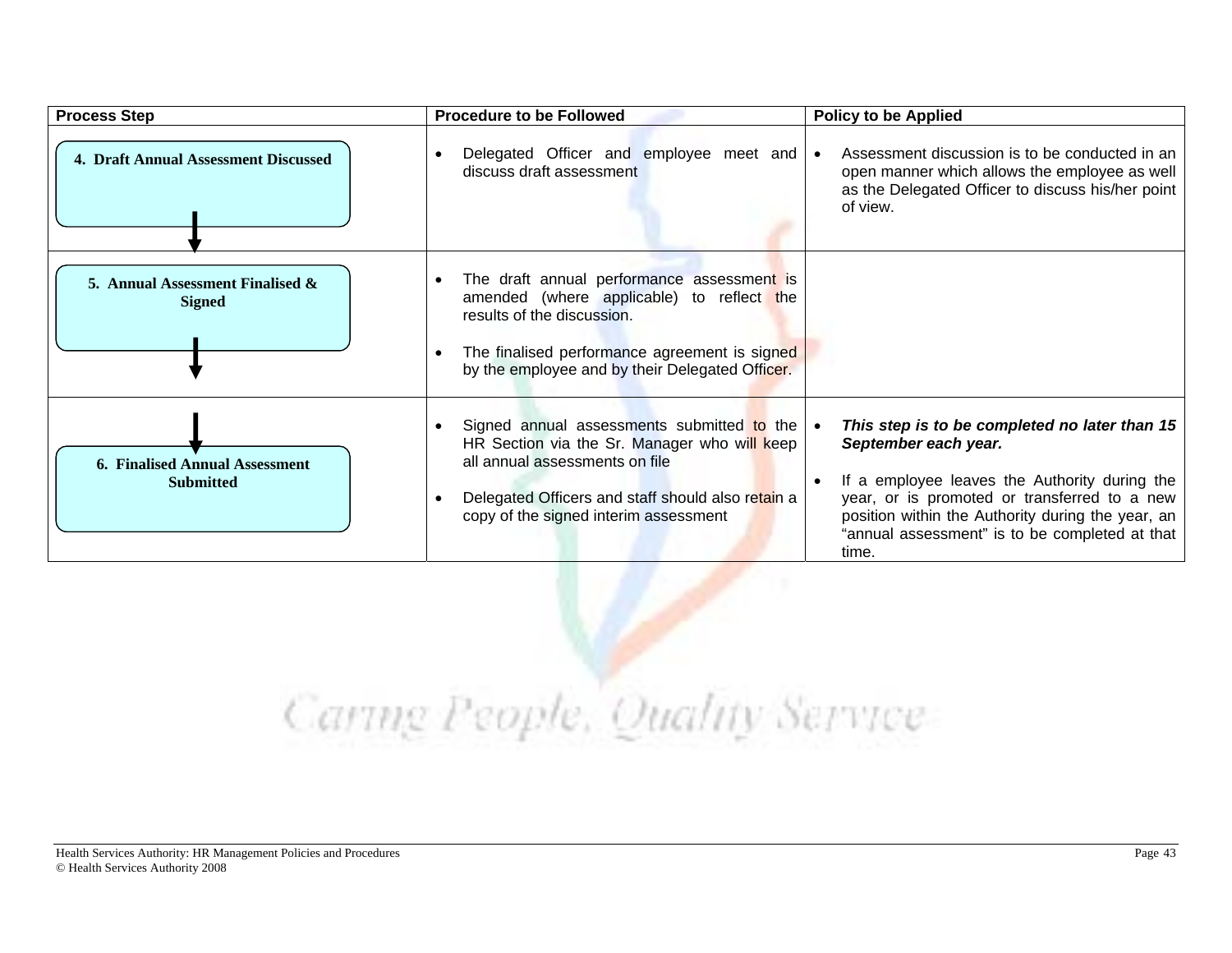### **26. Disciplining Staff for Minor Misconduct or Inadequate Performance**

This policy and procedure applies to the discipline of staff on the grounds of misconduct or inadequate performance.

*Misconduct* is acting in a dishonest or illegal manner, failing to comply with the Public Servant's Code of Conduct, failing to comply with conditions of employment or failing to comply with workplace rules.

*Minor misconduct* is misconduct other than gross or serious misconduct. Most acts of misconduct will fall into this category, for example regular lateness or failing to perform specified tasks. However, continued and repeated minor misconduct after a reasonable period of warnings could progress to serious misconduct.

For the purposes of this policy and procedure a "workplace" is any physical location where a employee is required to carry out his/her duties.

The Delegated Officer and HR Director are to ensure that the steps followed are consistent with the principles of natural justice.

| <b>Process Step</b>       | <b>Procedure to be Followed</b>                                                                                                                                                                                                           | <b>Policy to be Applied</b>                                                                                                                                                                                                                                                                               |
|---------------------------|-------------------------------------------------------------------------------------------------------------------------------------------------------------------------------------------------------------------------------------------|-----------------------------------------------------------------------------------------------------------------------------------------------------------------------------------------------------------------------------------------------------------------------------------------------------------|
| 1. Collection of evidence | Delegated Officer collects evidence to establish<br>whether there is a case of poor performance or<br>misconduct<br>Delegated Officer reviews evidence and satisfies<br>them self that inadequate performance<br>or<br>misconduct exists. | Evidence must:<br>$\bullet$<br>o be either written or documented in writing; and<br>o relate directly to the performance or misconduct<br>issue and the period in which it occurred.<br>The approval of the HR Director is required before any<br>action is taken in relation to suspension or dismissal. |
|                           | Delegated Officer consults with the HR Director and<br>obtains specific approval to move to step 2.                                                                                                                                       |                                                                                                                                                                                                                                                                                                           |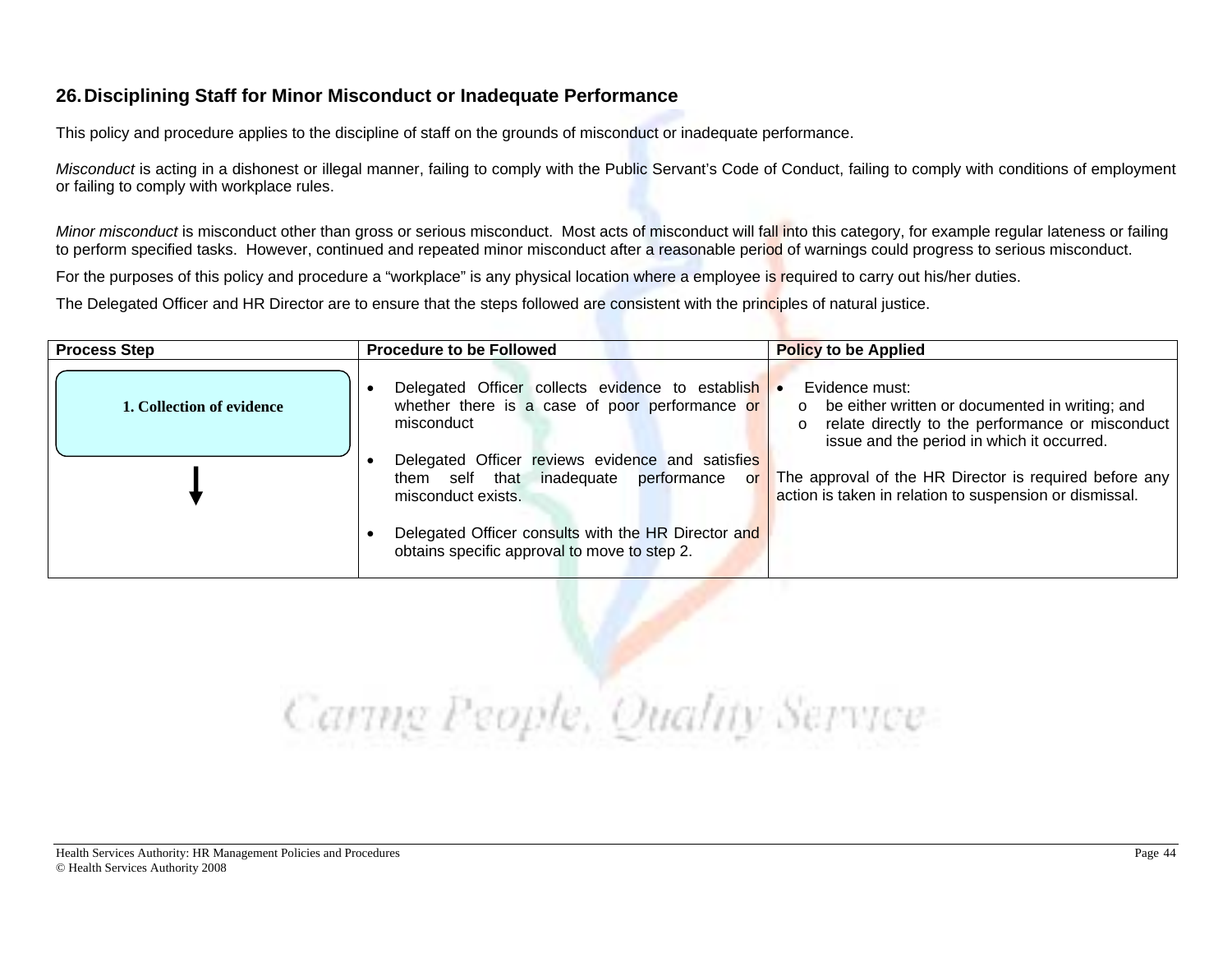| <b>Process Step</b>                | <b>Procedure to be Followed</b>                                                                                                                                                                                                                                                                                                                                                                                                                                        | <b>Policy to be Applied</b>                                                                                                                                                                                                                                                                                                                                                                                                                         |
|------------------------------------|------------------------------------------------------------------------------------------------------------------------------------------------------------------------------------------------------------------------------------------------------------------------------------------------------------------------------------------------------------------------------------------------------------------------------------------------------------------------|-----------------------------------------------------------------------------------------------------------------------------------------------------------------------------------------------------------------------------------------------------------------------------------------------------------------------------------------------------------------------------------------------------------------------------------------------------|
| 2. Inform the Employee             | Delegated Officer verbally advises the employee of<br>the concerns:                                                                                                                                                                                                                                                                                                                                                                                                    | The Delegated Officer should:<br>Outline the concerns;<br>$\circ$<br>Outline the potential disciplinary action may<br>$\circ$<br>result;<br>Indicate a meeting location and time to discuss<br>the concerns;                                                                                                                                                                                                                                        |
|                                    |                                                                                                                                                                                                                                                                                                                                                                                                                                                                        | Provide copies of any documents/evidence to be<br>$\circ$<br>discussed at the meeting.<br>The meeting date and time should be established in<br>liaison with the employee and should allow<br>reasonable preparation time for the employee                                                                                                                                                                                                          |
|                                    |                                                                                                                                                                                                                                                                                                                                                                                                                                                                        | In setting the meeting time, the nature of the<br>misconduct may necessitate dealing with the matter<br>quickly (possibly on the same day).                                                                                                                                                                                                                                                                                                         |
| 3. Meeting to Discuss the Concerns | Delegated Officer holds meeting with employee to:<br>discuss the performance or misconduct concerns<br>and the evidence that supports those concerns;<br>inform the employee of the ultimate disciplinary<br>action that will be taken against them if the case is<br>proven;<br>allow the employee to provide an explanation, ask<br>questions and present evidence of his/her own.<br>provide the employee with a letter advising the<br>employee of their concerns. | An HR representative must be present at the<br>meeting<br>The employee should be given every opportunity to<br>express his/her views in a non-threatening<br>environment.<br>The Delegated Officer is to remain unbiased in the<br>meeting and be open to the employees explanation<br>The letter should:<br>$\bullet$<br>Outline the concerns;<br>$\circ$<br>Outline the potential disciplinary action or<br>$\circ$<br>dismissal that may result; |
|                                    |                                                                                                                                                                                                                                                                                                                                                                                                                                                                        | No final decision will be made at this meeting until all<br>representation has been considered                                                                                                                                                                                                                                                                                                                                                      |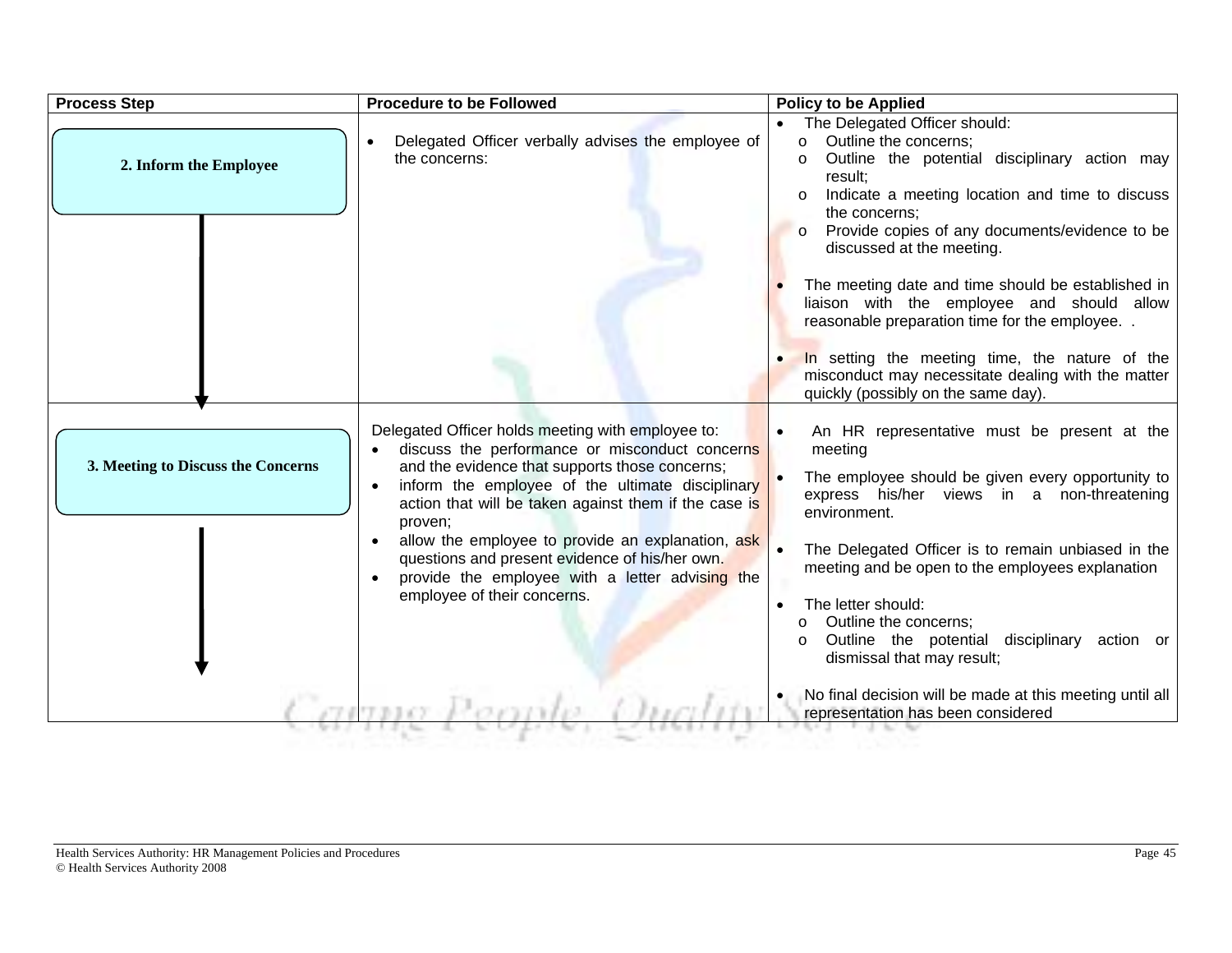| <b>Process Step</b>                                                                                                                                                                                                   | <b>Procedure to be Followed</b>                                                                                                                                                                                                                                                                                                                                                                                                                                                                                                                                                                                                                                                                                                                                         | <b>Policy to be Applied</b>                                                                                                                                                                                                                                                                                                                        |
|-----------------------------------------------------------------------------------------------------------------------------------------------------------------------------------------------------------------------|-------------------------------------------------------------------------------------------------------------------------------------------------------------------------------------------------------------------------------------------------------------------------------------------------------------------------------------------------------------------------------------------------------------------------------------------------------------------------------------------------------------------------------------------------------------------------------------------------------------------------------------------------------------------------------------------------------------------------------------------------------------------------|----------------------------------------------------------------------------------------------------------------------------------------------------------------------------------------------------------------------------------------------------------------------------------------------------------------------------------------------------|
| <b>4. Delegated Officer Decision</b><br>No case: go<br>Case: go to<br>Serious<br>to step 5<br>step 6<br>misconduct<br>case, got to<br>procedure 27<br>Gross<br>Misconduct<br>Case $/$ : go to<br>step Procedure<br>28 | The Delegated Officer is to:<br>consider the explanation provided by the<br>$\Omega$<br>employee in light of the concerns and evidence<br>established in step 1; and<br>decide whether the concern about misconduct or<br>poor performance is justified.<br>If the Delegated Officer considers the employee's<br>explanation is satisfactory, then proceed to step 5.<br>If the Delegated Officer considers that minor<br>misconduct or poor performance has occurred, then<br>proceed to step 6.<br>If the Delegated Officer considers that serious<br>misconduct or significantly inadequate performance<br>has occurred, then proceed to procedure 27.<br>If the Delegated Officer considers that gross<br>misconduct has occurred, then proceed to<br>procedure 28. | In making this decision the Delegated Officer is to<br>act as independently as possible and is to avoid<br>underweighting the employee's explanations merely<br>because the Delegated Officer was involved in step<br>If the Delegated Officer feels he/she is unable to<br>make the decision objectively he should consult with<br>an HR Officer. |
| <b>5. Finalisation Meeting</b>                                                                                                                                                                                        | Delegated Officer meets with the employee and:<br>advises him/her that the explanation is accepted<br>and the matter is now at an end; and<br>provides the employee with a letter confirming<br>this decision.                                                                                                                                                                                                                                                                                                                                                                                                                                                                                                                                                          | An HR representative must be present at the meeting<br>The letter to the employee is to:<br>outline the process followed;<br>$\bullet$<br>outline the employee's given explanation;<br>$\bullet$<br>outline the Delegated Officer's decision;<br>thank the employee for his/her cooperation.                                                       |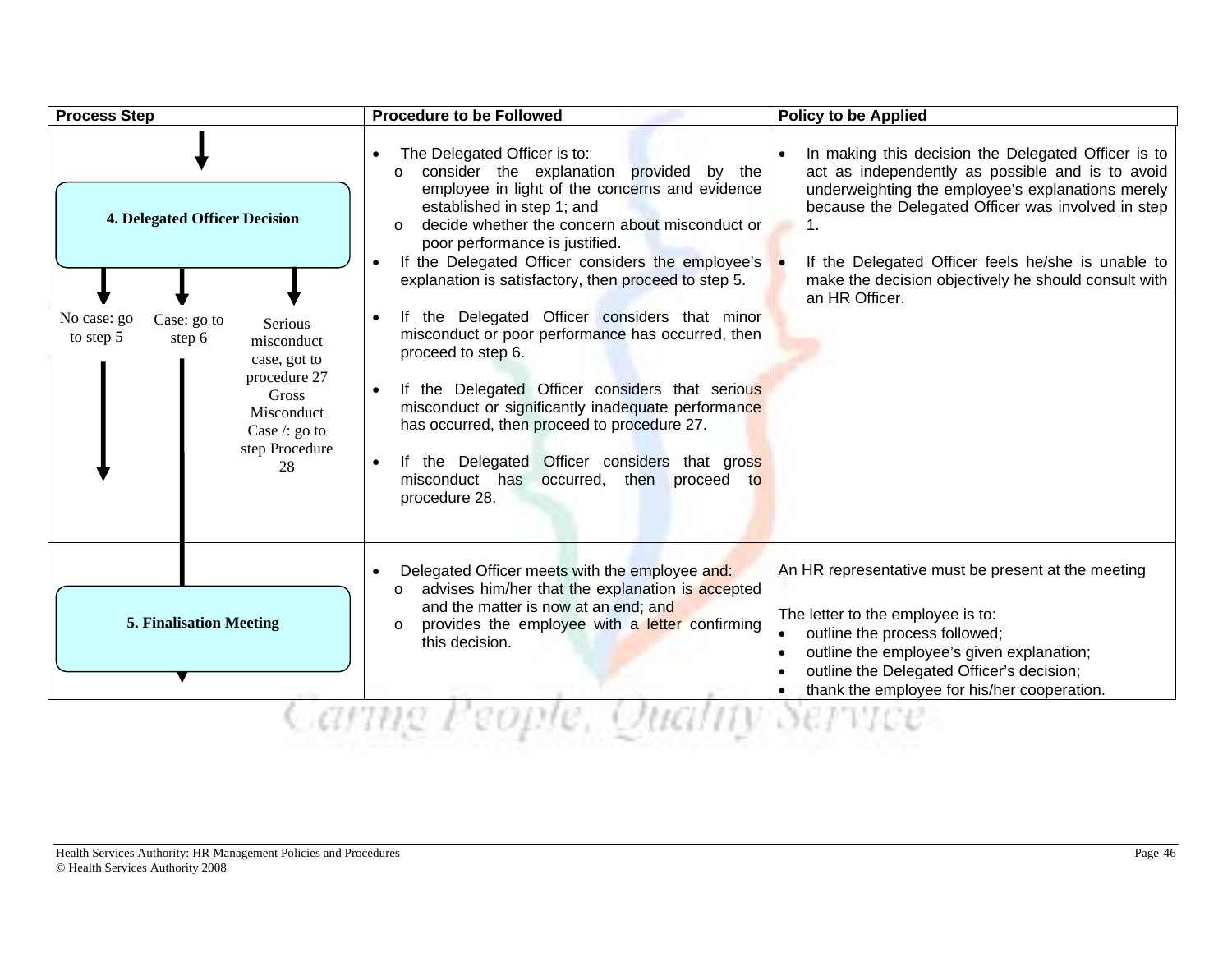| <b>Process Step</b>                  | <b>Procedure to be Followed</b>                                                                                                                                                                                                                                                                                                                                                                                                                                                                                                                                                                                                                                                                                                                                                                                                                                                                                                                                                                                                                                                                               | <b>Policy to be Applied</b>                                                                                                                                                                                                                                                                                                                                                                                                                                                                                                                                                                                                                                                                                                                                                                                                                                                                                                                                                                                                                                                                                            |
|--------------------------------------|---------------------------------------------------------------------------------------------------------------------------------------------------------------------------------------------------------------------------------------------------------------------------------------------------------------------------------------------------------------------------------------------------------------------------------------------------------------------------------------------------------------------------------------------------------------------------------------------------------------------------------------------------------------------------------------------------------------------------------------------------------------------------------------------------------------------------------------------------------------------------------------------------------------------------------------------------------------------------------------------------------------------------------------------------------------------------------------------------------------|------------------------------------------------------------------------------------------------------------------------------------------------------------------------------------------------------------------------------------------------------------------------------------------------------------------------------------------------------------------------------------------------------------------------------------------------------------------------------------------------------------------------------------------------------------------------------------------------------------------------------------------------------------------------------------------------------------------------------------------------------------------------------------------------------------------------------------------------------------------------------------------------------------------------------------------------------------------------------------------------------------------------------------------------------------------------------------------------------------------------|
| <b>6. Issue First Formal Warning</b> | The Delegated Officer prepares a first warning letter<br>The Delegated Officer then meets with the<br>employee and advises him/her:<br>that the Delegated Officer is satisfied<br>that $\vert \bullet \vert$<br>$\circ$<br>misconduct or inadequate performance<br>has<br>occurred;<br>that this meeting constitutes a first warning that if<br>$\circ$<br>corrective action is not taken on the part of the<br>employee, disciplinary action could be taken;<br>that a employee will be provided with a<br>$\circ$<br>reasonable amount of time and a reasonable<br>amount of support to take corrective action, and<br>exactly what that time and resources are;<br>of the disciplinary action that will be taken if<br>corrective action does not occur<br>Following the meeting the Delegated Officer issues<br>the first warning letter confirming the discussion at<br>the meeting.<br>Employee to sign copy of the letter to confirm<br>receipt. If the employee refuses to sign, then this<br>fact should be noted by the Delegated Officer, and<br>the employee informed that this is still taken as | The first warning letter is to set out:<br>the nature of the misconduct or performance<br>$\bullet$<br>problem;<br>the improvement that is required;<br>the timescale for achieving the improvement and the<br>review date;<br>the nature of the support that will be provided to<br>$\bullet$<br>assist the employee achieve the improvement;<br>outline the employee's given explanation;<br>$\bullet$<br>the disciplinary action that will be taken if there is<br>inadequate improvement<br>The disciplinary options include:<br>issue a written reprimand;<br>$\circ$<br>re-assign the employee to alternate duties;<br>suspend the employee either without pay, or up<br>to half pay, for a period of no more than one<br>month<br>The meeting date and time should be established in<br>liaison with the employee and should allow<br>reasonable preparation time for the employee<br>An HR representative must be present at the<br>meeting<br>Any training needs identified as being required to<br>$\bullet$<br>support the employee should be delivered in line<br>with the Authority's training procedure. |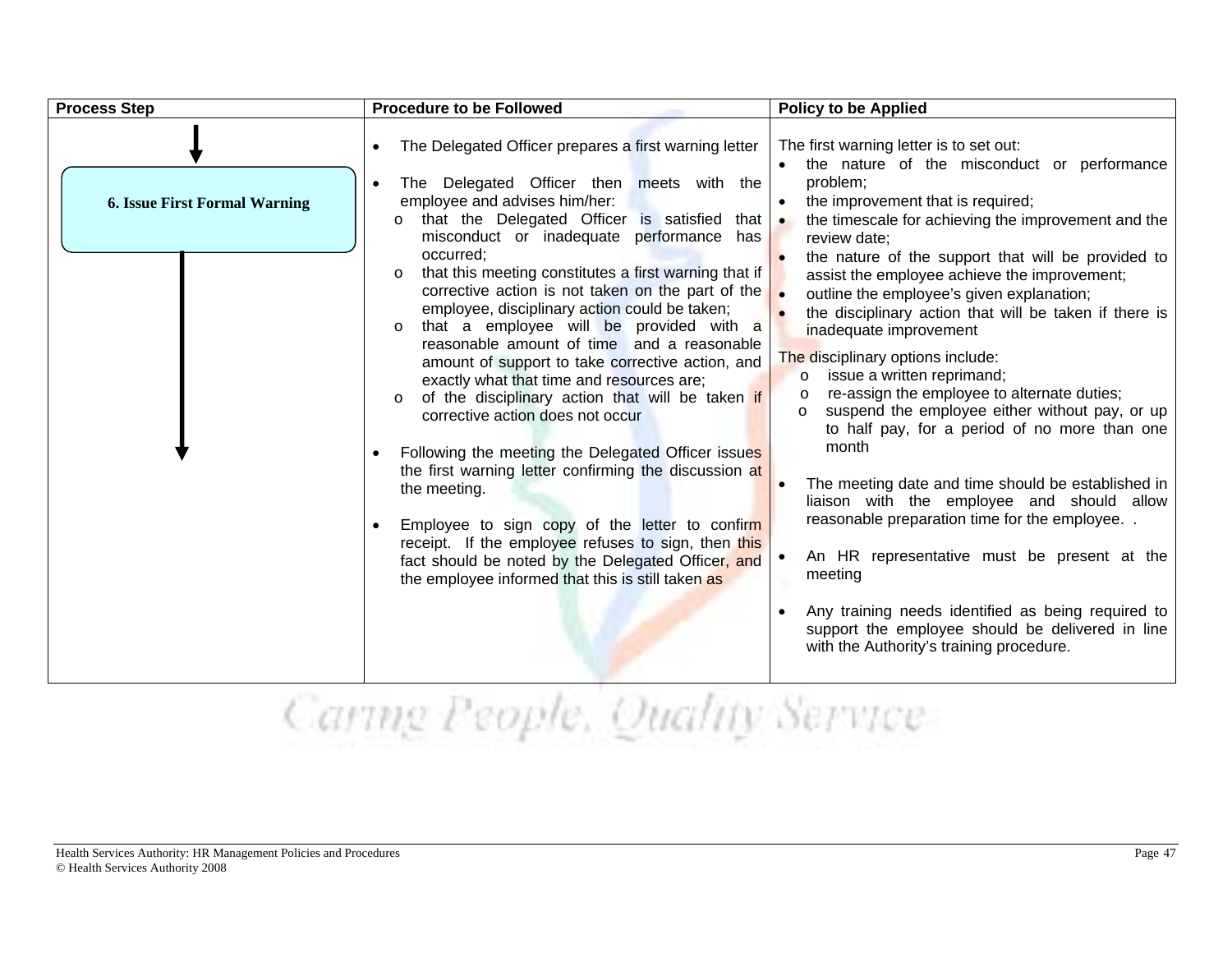| <b>Process Step</b>                                                                                                 | <b>Procedure to be Followed</b>                                                                                                                                                                                                                                                                                                                                                                                                                                                                                                                                                                                                     | <b>Policy to be Applied</b>                                                                                                                                                                                                                                                                                                                                                                                                                                                                                                                                                                                                                                                                                                                                             |
|---------------------------------------------------------------------------------------------------------------------|-------------------------------------------------------------------------------------------------------------------------------------------------------------------------------------------------------------------------------------------------------------------------------------------------------------------------------------------------------------------------------------------------------------------------------------------------------------------------------------------------------------------------------------------------------------------------------------------------------------------------------------|-------------------------------------------------------------------------------------------------------------------------------------------------------------------------------------------------------------------------------------------------------------------------------------------------------------------------------------------------------------------------------------------------------------------------------------------------------------------------------------------------------------------------------------------------------------------------------------------------------------------------------------------------------------------------------------------------------------------------------------------------------------------------|
| 7. First Warning Review and Decision                                                                                | The Delegated Officer (in consultation with the<br>Senior Manager) is to:<br>consider the conduct/performance of the<br>$\circ$<br>employee over the review period in light of the<br>concerns documented in step 6; and<br>decide whether sufficient improvement has<br>$\circ$<br>occurred.                                                                                                                                                                                                                                                                                                                                       | In making this decision the Delegated Officer is to act<br>as independently as possible.<br>The Delegated Officer should consult with the senior<br>manager; however, if the Delegated Officer still feels<br>unable to make the decision objectively they should<br>consult with an HR manager.                                                                                                                                                                                                                                                                                                                                                                                                                                                                        |
| Sufficient<br>Insufficient<br>improvement:<br>improvement:<br>go to step 8<br>go to step 9                          | If the Delegated Officer considers sufficient<br>improvement has occurred, then proceed to step 8.<br>If the Delegated Officer considers that insufficient<br>improvement has occurred, then proceed to step 9.                                                                                                                                                                                                                                                                                                                                                                                                                     | The review should take place within 2 weeks of the<br>completion of the period of time allowed for<br>improvement.                                                                                                                                                                                                                                                                                                                                                                                                                                                                                                                                                                                                                                                      |
| 8. Finalisation Meeting with Employee<br>If no further<br>If further<br>warning: stop<br>warning: go<br>to step 16. | Delegated Officer meets with the employee and<br>advises him/her that there has been sufficient<br>improvement during the warning period and that<br>either:<br>the warning period has expired; or<br>$\circ$<br>the warning will remain in force for a further<br>$\circ$<br>period (specify the period and review date) and<br>that further instances during this time will result<br>in disciplinary action being re-commenced from<br>this point.<br>Following the meeting the Delegated Officer is to<br>provide the employee with a letter confirming this<br>decision.<br>If a further warning period is set, go to step 16. | An HR representative must be present at the meeting<br>A further warning period is only to be used if the<br>Delegated Officer has reasonable grounds to believe the<br>improvement during the warning period was an<br>aberration and the employee is likely to revert to<br>misconduct or poor performance as soon as the warning<br>is removed.<br>The confirmation letter to the employee is to:<br>outline the process followed;<br>outline the Delegated Officer's decision and the<br>basis for it;<br>confirm whether or not the warning will remain in<br>force for a further period (specify the period and<br>review date) and that further instances during this<br>time will result in disciplinary action.<br>thank the employee for his/her cooperation. |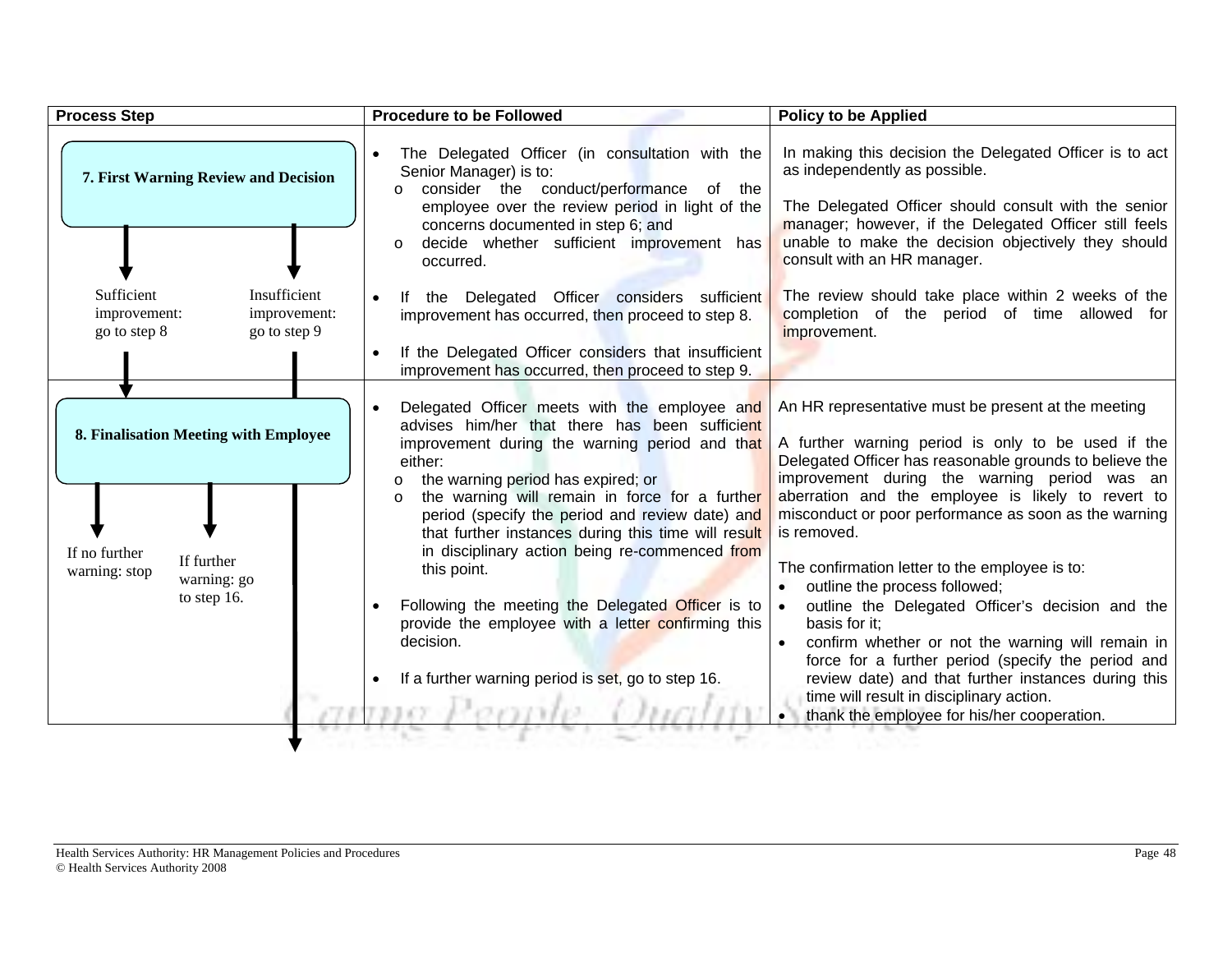| <b>Process Step</b>               | <b>Procedure to be Followed</b>                                                                                                                                                                                                                                                                                                                                                                                                                                                                                                                                                                                                                                                                                                                                                                                                                                                                                                                                                                                                                                                                                                                                                                                                                                                         | <b>Policy to be Applied</b>                                                                                                                                                                                                                                                                                                                                                                                                                                                                                                                                                                                                                                                                                                                                                                                                                                                                                                                                                                                                                                 |
|-----------------------------------|-----------------------------------------------------------------------------------------------------------------------------------------------------------------------------------------------------------------------------------------------------------------------------------------------------------------------------------------------------------------------------------------------------------------------------------------------------------------------------------------------------------------------------------------------------------------------------------------------------------------------------------------------------------------------------------------------------------------------------------------------------------------------------------------------------------------------------------------------------------------------------------------------------------------------------------------------------------------------------------------------------------------------------------------------------------------------------------------------------------------------------------------------------------------------------------------------------------------------------------------------------------------------------------------|-------------------------------------------------------------------------------------------------------------------------------------------------------------------------------------------------------------------------------------------------------------------------------------------------------------------------------------------------------------------------------------------------------------------------------------------------------------------------------------------------------------------------------------------------------------------------------------------------------------------------------------------------------------------------------------------------------------------------------------------------------------------------------------------------------------------------------------------------------------------------------------------------------------------------------------------------------------------------------------------------------------------------------------------------------------|
|                                   | The Delegated Officer prepares a draft final warning<br>letter and provides a copy to the employee together<br>with details of the meeting to discuss the letter.                                                                                                                                                                                                                                                                                                                                                                                                                                                                                                                                                                                                                                                                                                                                                                                                                                                                                                                                                                                                                                                                                                                       | The meeting date and time should be established in<br>liaison with the employee and should allow<br>reasonable preparation time for the employee                                                                                                                                                                                                                                                                                                                                                                                                                                                                                                                                                                                                                                                                                                                                                                                                                                                                                                            |
| 9. Issue Second and Final Warning | The Delegated Officer then meets with the $\bullet$<br>employee and<br>advises him/her:<br>$\Omega$<br>that the Delegated Officer is not satisfied<br>$\Omega$<br>that adequate improvement has occurred<br>during the first warning period;<br>that this meeting constitutes a second and<br>final warning that if corrective action is not<br>taken immediately, disciplinary action will be<br>taken:<br>that the employee will be provided with a<br>$\circ$<br>reasonable amount of time and a<br>reasonable amount of support to take<br>corrective action, and exactly what that time<br>and resources are;<br>of the disciplinary action that will be taken if<br>$\circ$<br>corrective action does not occur<br>Allows the employee to provide an explanation and ask<br>questions.<br>Employee to sign copy of the letter to confirm<br>receipt. If the employee refuses to sign, then this<br>fact should be noted by the Delegated Officer, and<br>the employee informed that this is still taken as<br>Following the meeting the Delegated Officer issues<br>the second warning letter confirming the discussion<br>at the meeting.<br>en compositor de la compositor de la compositor de la compositor de la compositor de la compositor de<br>the control and control of | An HR representative must be present at the<br>meeting<br>The second and final warning letter is to set out:<br>the nature of the misconduct or performance<br>problem;<br>the failure to improve over the first warning period<br>and the evidence to support this conclusion;<br>the fact that this is a second and final warning;<br>$\bullet$<br>the improvement that is required immediately;<br>$\bullet$<br>the timescale for achieving the improvement and the<br>second & final review date;<br>outline the employee's given explanation;<br>the nature of the support that will be provided to<br>assist the employee achieve the improvement;<br>a reminder of the disciplinary action that will be<br>taken if there is inadequate improvement.<br>The planned disciplinary action is to be the same as<br>that advised with the first warning.<br>The length of the second warning period is to be<br>sufficient to allow the improvement but in general<br>should be shorter than the first warning period.<br>A 21 YEAR OLD A 20 A 210 A 220 |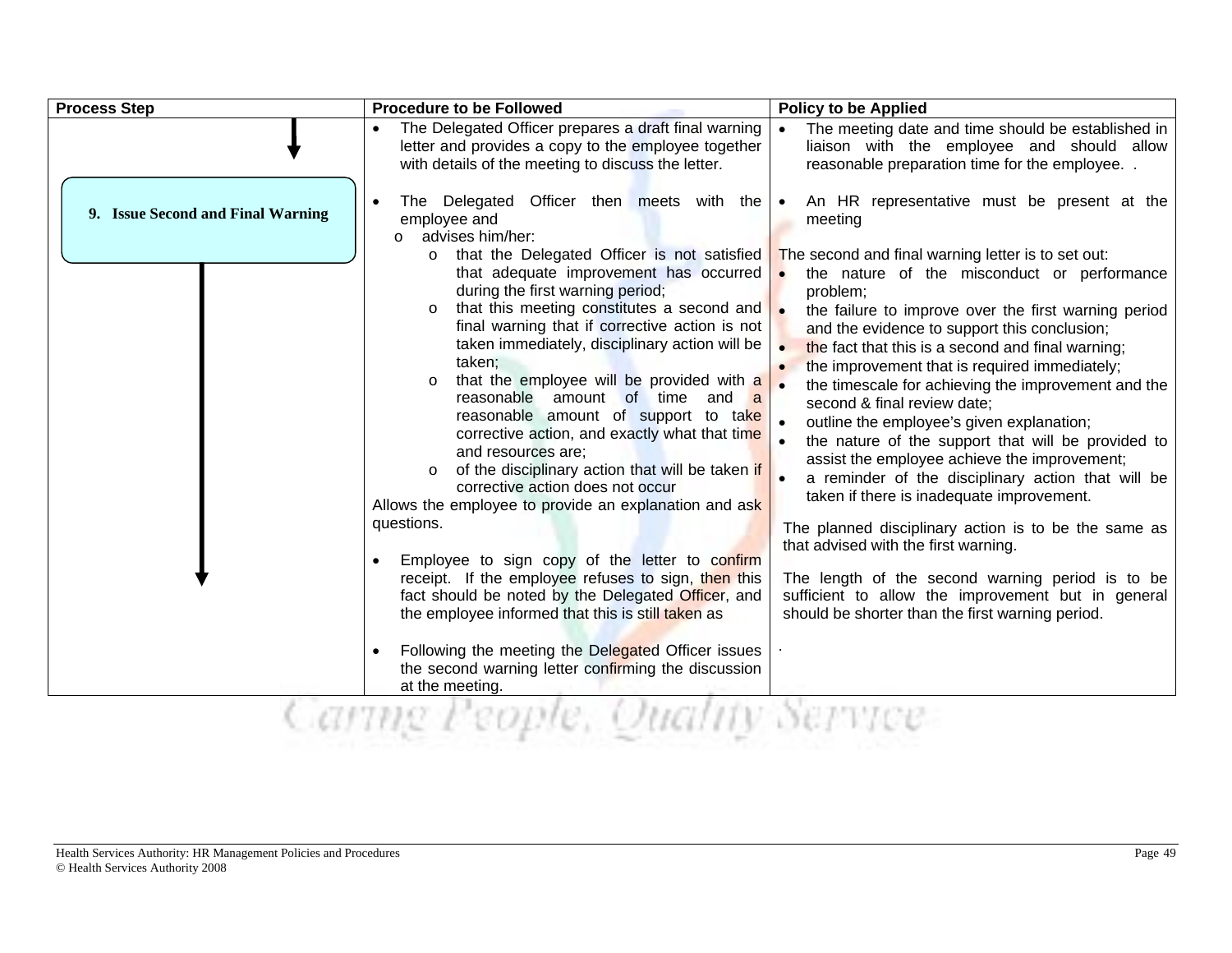| <b>Process Step</b>                                                                                                     | <b>Procedure to be Followed</b>                                                                                                                                                                                                                                                                                                                                                                                                                                                                                                                                                                                        | <b>Policy to be Applied</b>                                                                                                                                                                                                                                                                                                                                                                                                                                                                                                                                                                                                                                                                                                                                    |
|-------------------------------------------------------------------------------------------------------------------------|------------------------------------------------------------------------------------------------------------------------------------------------------------------------------------------------------------------------------------------------------------------------------------------------------------------------------------------------------------------------------------------------------------------------------------------------------------------------------------------------------------------------------------------------------------------------------------------------------------------------|----------------------------------------------------------------------------------------------------------------------------------------------------------------------------------------------------------------------------------------------------------------------------------------------------------------------------------------------------------------------------------------------------------------------------------------------------------------------------------------------------------------------------------------------------------------------------------------------------------------------------------------------------------------------------------------------------------------------------------------------------------------|
| 10. Second Warning Review and<br><b>Decision</b><br>Sufficient<br>Insufficient<br>improvement:<br>improvement:          | The Delegated Officer (in consultation with the<br>Senior Manager) is to:<br>consider the conduct/performance of the<br>$\Omega$<br>employee over the second review period in light<br>of the concerns documented in steps 6 & 9; and<br>decide whether sufficient improvement has<br>$\circ$<br>occurred.<br>If the Delegated Officer considers sufficient<br>improvement has occurred, then proceed to step 11.                                                                                                                                                                                                      | In making this decision the Delegated Officer is to act<br>as independently as possible.<br>If the Delegated Officer feels he/she is unable to make<br>the decision objectively he should consult with an HR<br>Officer.<br>The review should take place within 2 weeks of the<br>completion of the period of time allowed for<br>improvement.                                                                                                                                                                                                                                                                                                                                                                                                                 |
| go to step 11<br>go to step 12                                                                                          | If the Delegated Officer considers that insufficient<br>improvement has occurred, then proceed to step 12.                                                                                                                                                                                                                                                                                                                                                                                                                                                                                                             |                                                                                                                                                                                                                                                                                                                                                                                                                                                                                                                                                                                                                                                                                                                                                                |
| 11. Finalisation Meeting with Employee<br>If further<br>If no further<br>warning: go<br>warning: stop<br>to step $16$ . | Delegated Officer meets with the employee and<br>advises him/her that there has been sufficient<br>improvement during the second warning period and<br>that either:<br>the warning periods have now expired; or<br>the warning will remain in force for a further<br>$\circ$<br>period (specify the period and review date) and<br>that further instances during this time will result<br>in disciplinary action.<br>Following the meeting the Delegated Officer is to<br>provide the employee with a letter confirming this $\bullet$<br>decision.<br>If a further warning period is set, go to step 16.<br>$\bullet$ | An HR representative must be present at the meeting<br>A further warning period is only to be used if the<br>Delegated Officer has reasonable grounds to believe the<br>improvement during the warning period was an<br>aberration and the employee is likely to revert to<br>misconduct/poor performance when the warning is<br>removed.<br>The confirmation letter to the employee is to:<br>outline the process followed;<br>outline the Delegated Officer's decision and the<br>basis for it:<br>confirm whether or not the warning will remain in<br>force for a further period (specify the period and<br>review date) and that further instances during this<br>time will result in disciplinary action;<br>thank the employee for his/her cooperation. |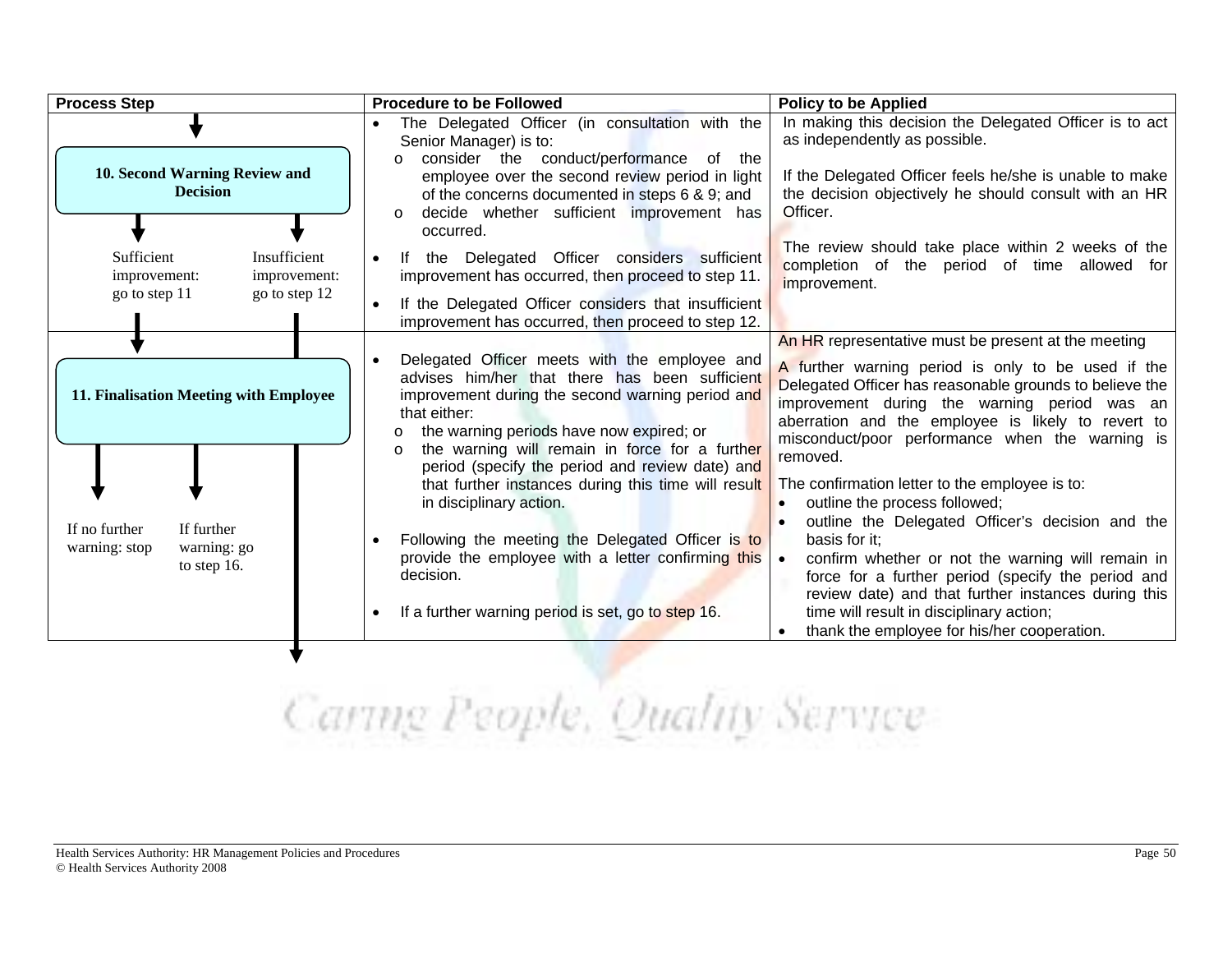| <b>Process Step</b>                                                                                | <b>Procedure to be Followed</b>                                                                                                                                                                                                                                                                                                                                                                                                                                                                                                | <b>Policy to be Applied</b>                                                                                                                                                                                                                                                                                                                                                                                                                                            |
|----------------------------------------------------------------------------------------------------|--------------------------------------------------------------------------------------------------------------------------------------------------------------------------------------------------------------------------------------------------------------------------------------------------------------------------------------------------------------------------------------------------------------------------------------------------------------------------------------------------------------------------------|------------------------------------------------------------------------------------------------------------------------------------------------------------------------------------------------------------------------------------------------------------------------------------------------------------------------------------------------------------------------------------------------------------------------------------------------------------------------|
| 12. Disciplinary Meeting with<br><b>Employee</b>                                                   | The HR Director then meets with the Delegated<br>Officer/manager employee and<br>advises him/her:<br>that the Delegated Officer is not satisfied<br>$\circ$<br>that adequate improvement has occurred<br>during the second warning period together<br>with the evidence to support that opinion;<br>of the disciplinary action that will be taken if                                                                                                                                                                           | The planned disciplinary action is to be the same as<br>that advised with the first and second warnings.<br>In making the final disciplinary decision after hearing<br>the employee's explanation the Delegated Officer is to<br>act as independently as possible. This may require an<br>adjournment of the meeting to allow an objective<br>consideration.                                                                                                           |
| If disciplinary<br>If no<br>action: go to<br>disciplinary<br>step 14.<br>action: go to<br>step 13. | the employee cannot provide an adequate<br>explanation.<br>Allows the employee to provide an explanation<br>$\circ$<br>and ask questions.<br>After considering the employee's explanation, the<br>Delegated Officer then decides whether to<br>undertake disciplinary action or not.<br>If action is not to be taken, go to step 13, if action is<br>to be taken go to step 14.                                                                                                                                                |                                                                                                                                                                                                                                                                                                                                                                                                                                                                        |
| 13. Finalisation Meeting with Employee<br>If no further<br>If further                              | If disciplinary action is not to be taken, the<br>Delegated Officer continues or reconvenes the<br>meeting with the employee and:<br>advises the employee of his decision and the<br>reason for it; and<br>that either:<br>$\circ$<br>the warning has now expired; or<br>$\circ$<br>the warning will remain in force for a further<br>period (specify the period and review date)  <br>and that further instances during this time<br>will result in disciplinary action.<br>Following the meeting the Delegated Officer is to | An HR representative must be present at the meeting<br>The confirmation letter to the employee is to:<br>outline the process followed;<br>outline the Delegated Officer's decision and the<br>basis for it:<br>outline the employee's given explanation;<br>confirm whether or not the warning will remain in<br>force for a further period (specify the period and<br>review date) and that further instances during this<br>time will result in disciplinary action. |
| warning: go<br>warning: stop<br>to step 16                                                         | provide the employee with a letter confirming this<br>decision<br>If a further warning period is set, go to step 16.                                                                                                                                                                                                                                                                                                                                                                                                           | thank the employee for his/her cooperation.                                                                                                                                                                                                                                                                                                                                                                                                                            |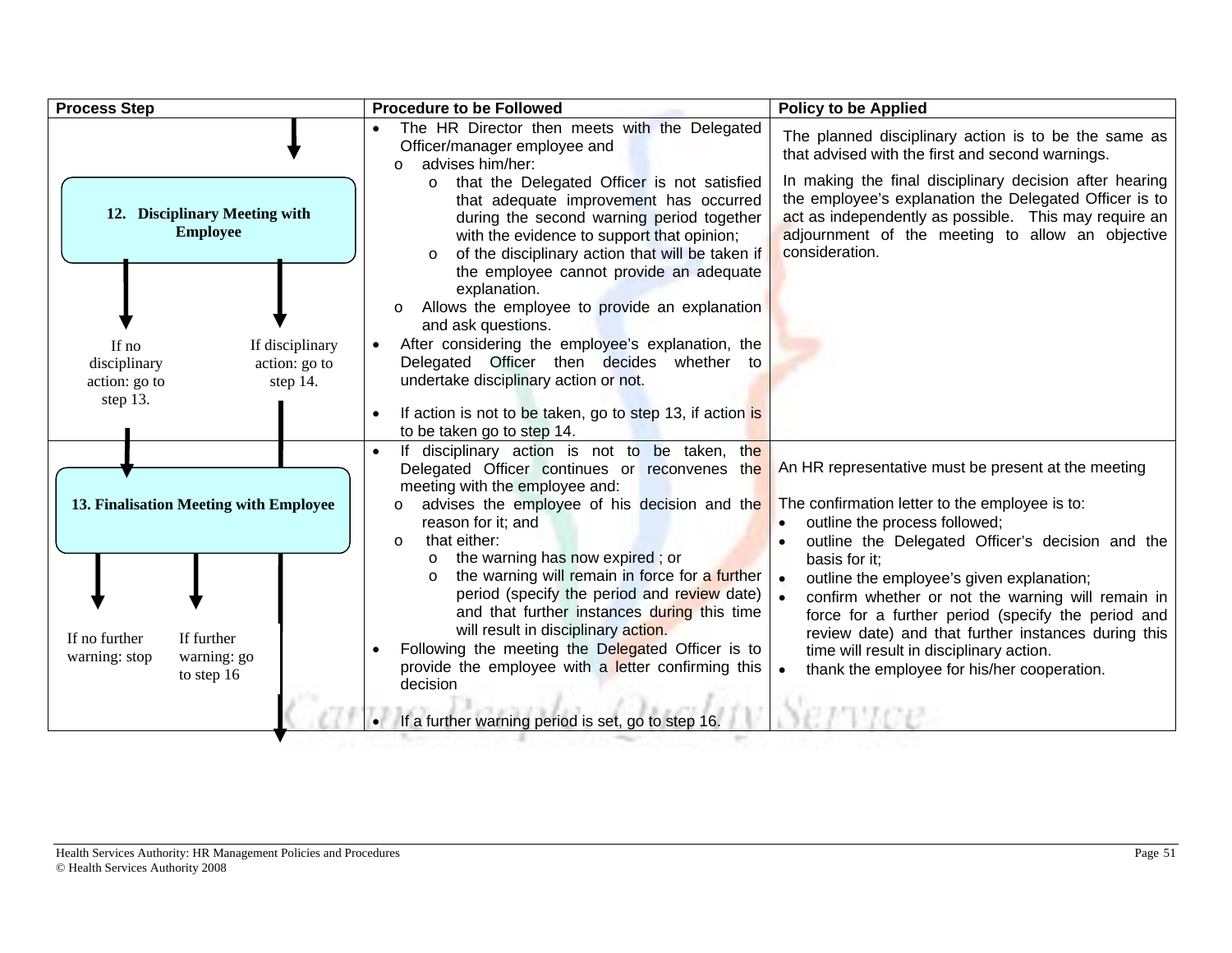| <b>Process Step</b>                                    | <b>Procedure to be Followed</b>                                                                                                                                                                                                                                                                                                                                                                                                                                                                                                                                                                                                                                                                                                                                                               | <b>Policy to be Applied</b>                                                                                                                                                                                                                                                                                                                                                                                                                                                                                                                                                                                                                                                                                         |
|--------------------------------------------------------|-----------------------------------------------------------------------------------------------------------------------------------------------------------------------------------------------------------------------------------------------------------------------------------------------------------------------------------------------------------------------------------------------------------------------------------------------------------------------------------------------------------------------------------------------------------------------------------------------------------------------------------------------------------------------------------------------------------------------------------------------------------------------------------------------|---------------------------------------------------------------------------------------------------------------------------------------------------------------------------------------------------------------------------------------------------------------------------------------------------------------------------------------------------------------------------------------------------------------------------------------------------------------------------------------------------------------------------------------------------------------------------------------------------------------------------------------------------------------------------------------------------------------------|
| 14. Final Disciplinary Meeting with<br><b>Employee</b> | If disciplinary action is to be taken the HR Director<br>and Delegated Officer continue or reconvene the<br>meeting with the employee and advise the<br>employee of:<br>his decision and the reason for it; and<br>$\circ$<br>the disciplinary action that will be taken, the<br>details of that action and the effective date.<br>any administrative procedures that will now be<br>$\circ$<br>instituted to give effect to the decision<br>Employee to sign copy of the letter to confirm<br>receipt. If the employee refuses to sign, then this<br>fact should be noted by the Delegated Officer, and<br>the employee informed that this is still taken as<br>The Delegated Officer is to provide the employee<br>with a disciplinary or dismissal letter in the course of<br>the meeting. | The disciplinary letter is to set out:<br>the nature of the misconduct or performance<br>problem;<br>the process followed<br>$\bullet$<br>the failure to improve over the first and second<br>warning period and the basis for/evidence to<br>support this conclusion;<br>the disciplinary action that will be taken and the<br>specific details of that action, for example:<br>o for a reassignment of duties: the new<br>Officer<br>duties,<br>Delegated<br>and<br>commencement date.<br>for a suspension: the dates of suspension,<br>$\circ$<br>and applicable pay rates.<br>Ssuch other disciplinary actions as are<br>$\circ$<br>provided for under Orders or Rules issued<br>under the Health Services Law. |
| <b>15. Take Administrative Action</b><br>Stop          | The HR Director undertakes the administrative actions<br>necessary to give effect to the disciplinary decision e.g.:<br>• For re-assignment of duties: arrange the change in<br>duties.<br>For suspension: arrange the suspension and<br>implement the change in pay.<br>Inform the Health Practice Council if appropriate.<br>$\bullet$<br>HR section ensures that the disciplinary actions are<br>documented and recorded on the employee's personal<br>file.                                                                                                                                                                                                                                                                                                                               | No administrative action to effect the disciplinary or<br>dismissal action is to be undertaken before step 14 is<br>completed. Once step 14 has been completed the<br>administrative actions should occur a quickly as<br>possible.                                                                                                                                                                                                                                                                                                                                                                                                                                                                                 |
|                                                        |                                                                                                                                                                                                                                                                                                                                                                                                                                                                                                                                                                                                                                                                                                                                                                                               |                                                                                                                                                                                                                                                                                                                                                                                                                                                                                                                                                                                                                                                                                                                     |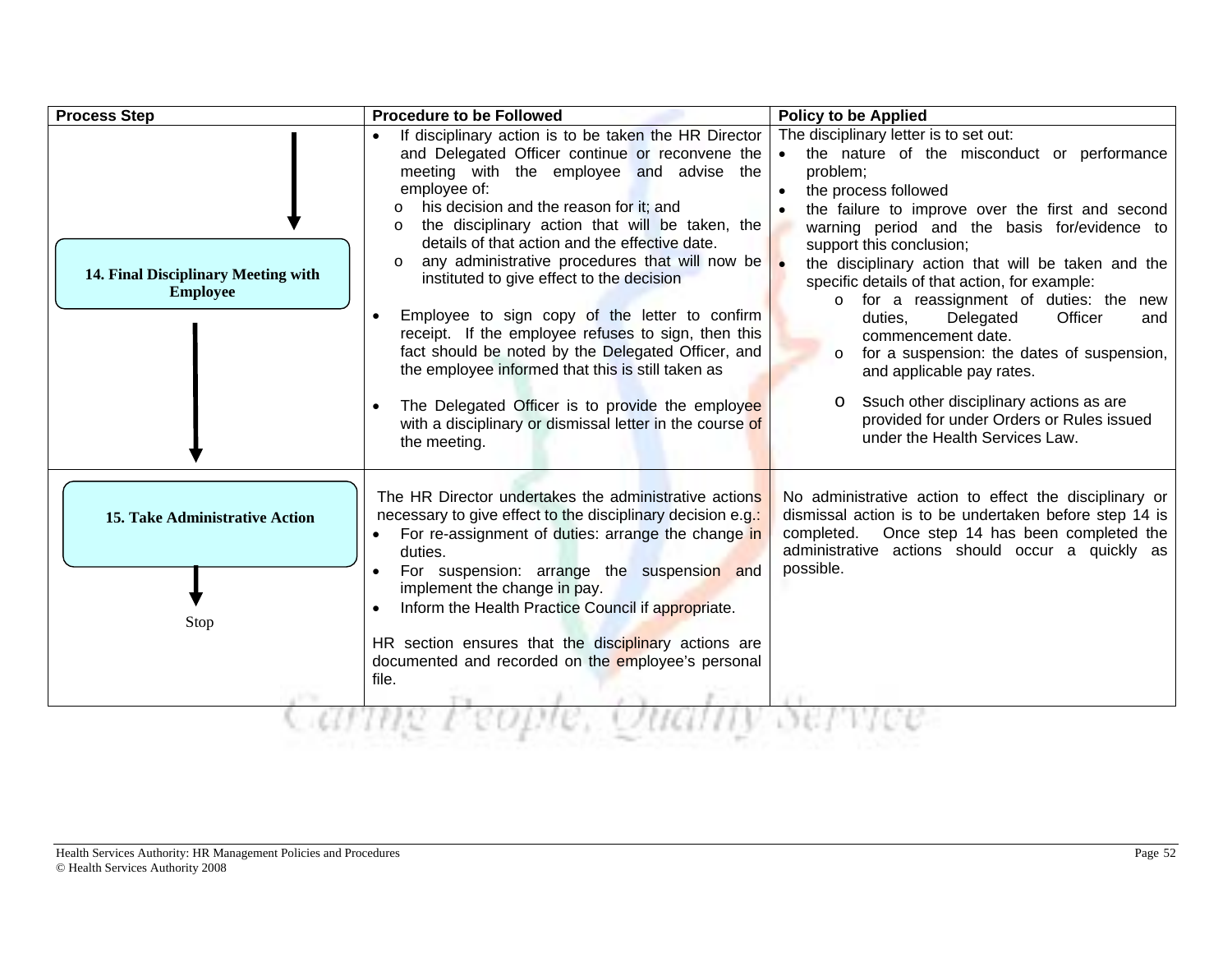| <b>Process Step</b>                                                                                | <b>Procedure to be Followed</b>                                                                                                                                                                         | <b>Policy to be Applied</b>                                                                                    |
|----------------------------------------------------------------------------------------------------|---------------------------------------------------------------------------------------------------------------------------------------------------------------------------------------------------------|----------------------------------------------------------------------------------------------------------------|
| From steps 8,<br>11 & 213                                                                          | Delegated Officer collects evidence to establish that<br>a further instance of inadequate performance or<br>misconduct has occurred during the further warning<br>period.                               | This step only applies to employees who have been<br>advised of a further warning period in steps 8, 11 or 13. |
| <b>16 Delegated Officer Considers Further</b><br><b>Instances</b>                                  | Delegated Officer reviews evidence and satisfies<br>them self that a further instance has occurred and<br>that this justifies disciplinary action.<br>If not a disciplinary offence: no further action. |                                                                                                                |
| If a<br>If not a<br>disciplinary<br>disciplinary<br>offence: go to<br>offence: stop<br>step $12$ . | If a disciplinary offence and action to be taken: go to<br>step 12                                                                                                                                      |                                                                                                                |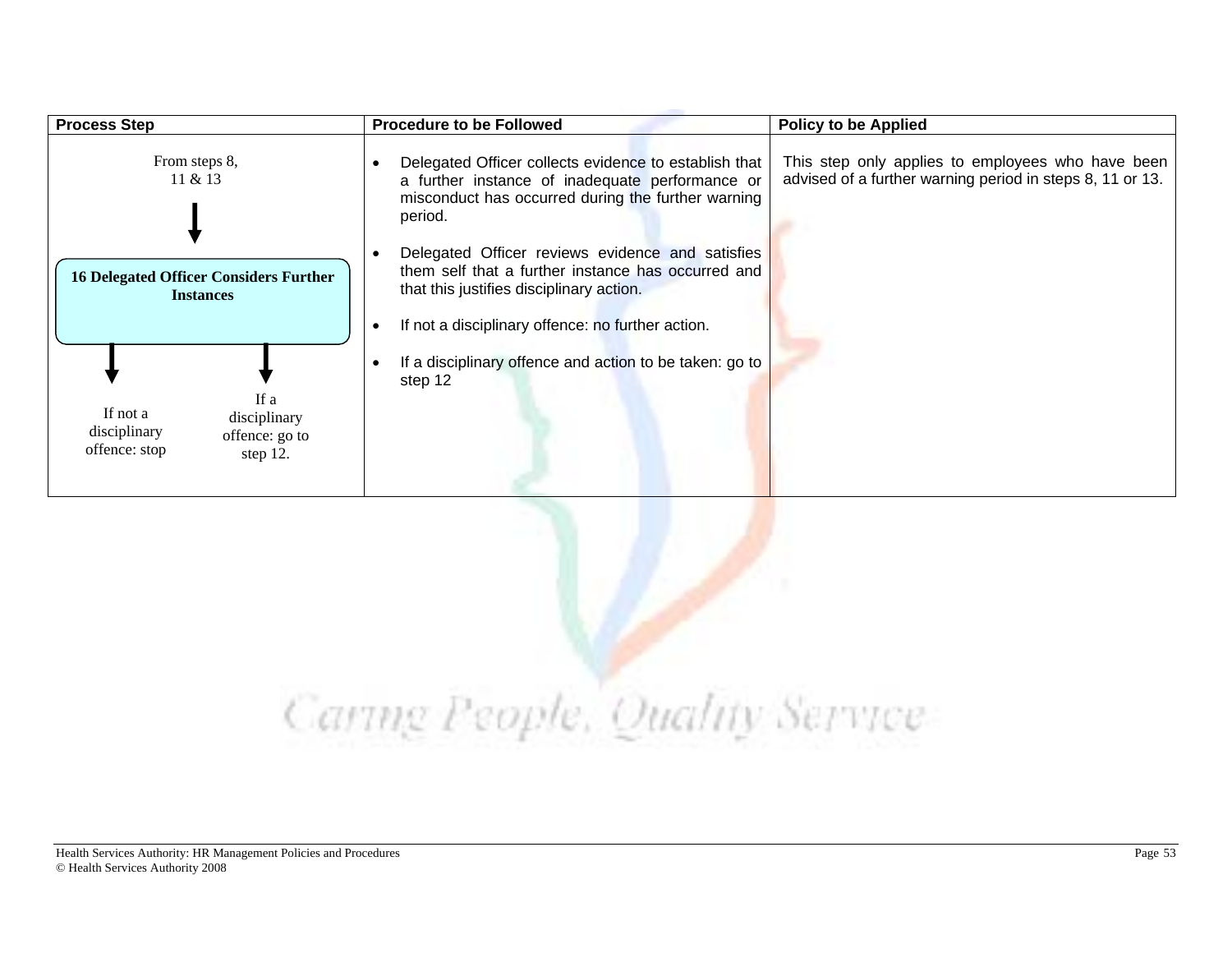### **27. Disciplining Staff for Serious Misconduct or Significant Inadequate Performance**

This policy and procedure applies to the discipline and potential dismissal of staff on the grounds of serious misconduct or significant inadequate performance

Serious misconduct is misconduct that is serious in nature or magnitude, but falls short of gross misconduct in that it is, in the opinion of the Delegated Officer, conduct for which there exists a reasonable prospect of immediate correction without lasting damage to the employment relationship.

For the purposes of this policy and procedure a "workplace" is any physical location where a employee is required to carry out his/her duties.

The Delegated Officer and HR Director are to ensure that the steps followed are consistent with the principles of natural justice.

Employees should note that they are required to inform the HR Director of any police investigation or arrest or filing of Criminal Charges against them, whether related directly to their employment or not.

| <b>Process Step</b>       | <b>Procedure to be Followed</b>                                                                                               | <b>Policy to be Applied</b>                                                                                                                                                                             |
|---------------------------|-------------------------------------------------------------------------------------------------------------------------------|---------------------------------------------------------------------------------------------------------------------------------------------------------------------------------------------------------|
| 1. Collection of evidence | Delegated Officer collects evidence to establish .<br>whether:<br>there is a case of poor performance or<br>misconduct        | Evidence must:<br>$\circ$ be either written or documented in writing; and<br>relate directly to the performance or misconduct<br>$\circ$<br>issue and the period in which it occurred.                  |
|                           | Delegated Officer reviews evidence and satisfies<br>him/herself that inadequate performance<br>or<br>misconduct exists.       | The approval of the HR Director is required before any<br>action is taken in relation to dismissal.<br>The HR Director and Delegated Officer are to<br>consider whether legal or professional HR advice |
|                           | Delegated Officer consults with the HR Director via<br>the Senior Manager and obtains specific approval to<br>move to step 2. | should be sought before proceeding to step 2.                                                                                                                                                           |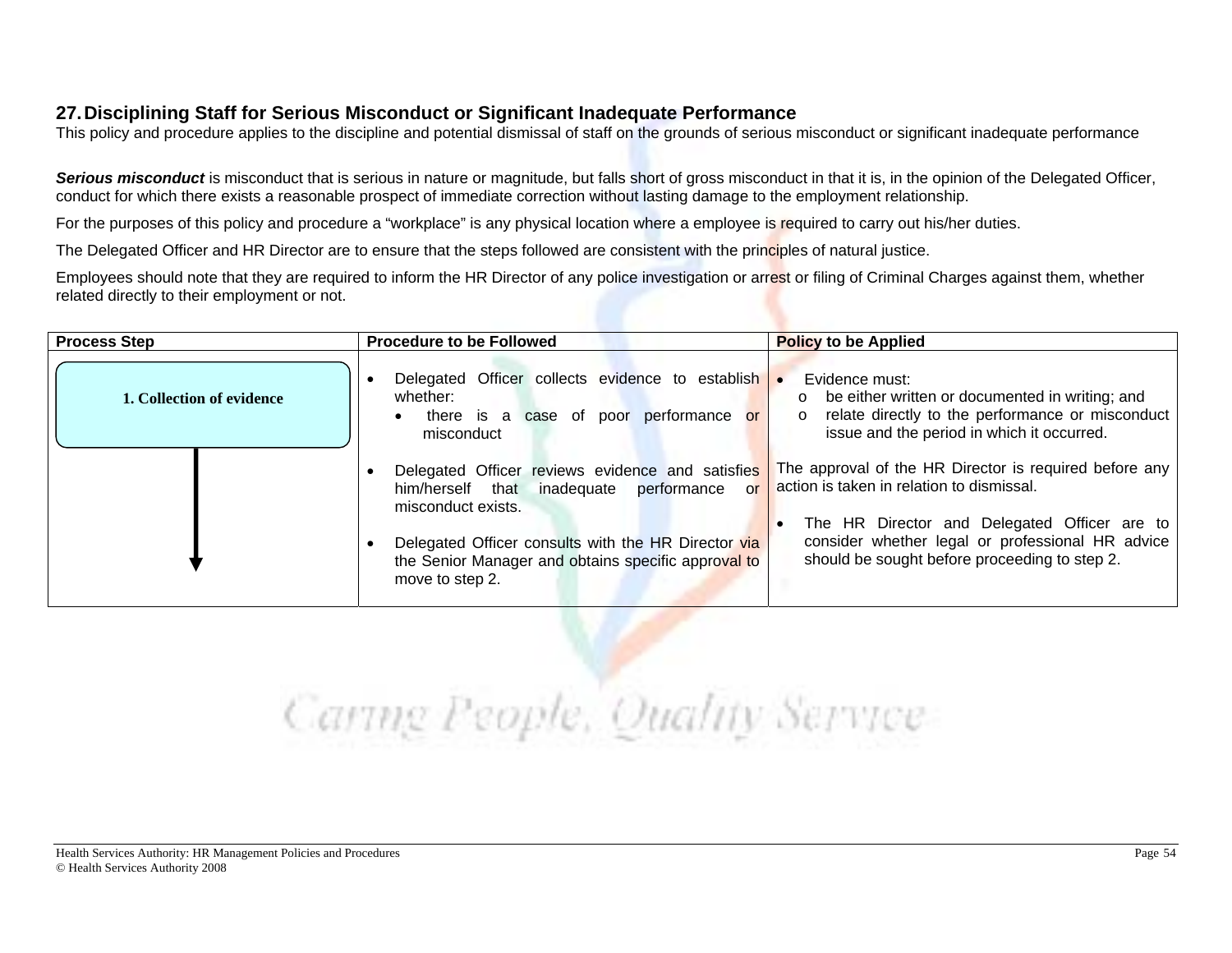| <b>Process Step</b>                | <b>Procedure to be Followed</b>                                                                                                                                                                                                                                                                                                                             | <b>Policy to be Applied</b>                                                                                                                                                                                                                                                                                                                                                                                                                                                                         |
|------------------------------------|-------------------------------------------------------------------------------------------------------------------------------------------------------------------------------------------------------------------------------------------------------------------------------------------------------------------------------------------------------------|-----------------------------------------------------------------------------------------------------------------------------------------------------------------------------------------------------------------------------------------------------------------------------------------------------------------------------------------------------------------------------------------------------------------------------------------------------------------------------------------------------|
| 2. Inform the Employee             | Delegated Officer verbally advises the employee of<br>$\bullet$<br>the concerns:                                                                                                                                                                                                                                                                            | The Delegated Officer should:<br>Outline the concerns:<br>$\Omega$<br>Outline the potential dismissal that may result;<br>$\circ$<br>Indicate a meeting location and time to discuss<br>the concerns:<br>Provide copies of any documents/evidence to be                                                                                                                                                                                                                                             |
|                                    |                                                                                                                                                                                                                                                                                                                                                             | discussed at the meeting.<br>The meeting date and time should be established in<br>liaison with the employee and should allow<br>reasonable preparation time for the employee<br>In setting the meeting time, the nature and severity<br>of the misconduct may necessitate dealing with the<br>matter quickly (possibly on the same day).                                                                                                                                                           |
| 3. Meeting to Discuss the Concerns | Delegated Officer holds meeting with employee to:<br>discuss the performance or misconduct concerns<br>and the evidence that supports those concerns;<br>allow the employee to provide an explanation, ask<br>$\bullet$<br>questions and present evidence of his/her own.<br>provide the employee with a letter advising the<br>employee of their concerns. | An HR representative must be present at the<br>meeting<br>The employee should be given every opportunity to<br>express his/her views in a non-threatening<br>environment.<br>The Delegated Officer is to remain unbiased in the<br>meeting and be open to the employees explanation<br>The letter should:<br>Outline the concerns;<br>$\circ$<br>Outline the potential dismissal that may result;<br>No final decision will be made at this meeting until all<br>representation has been considered |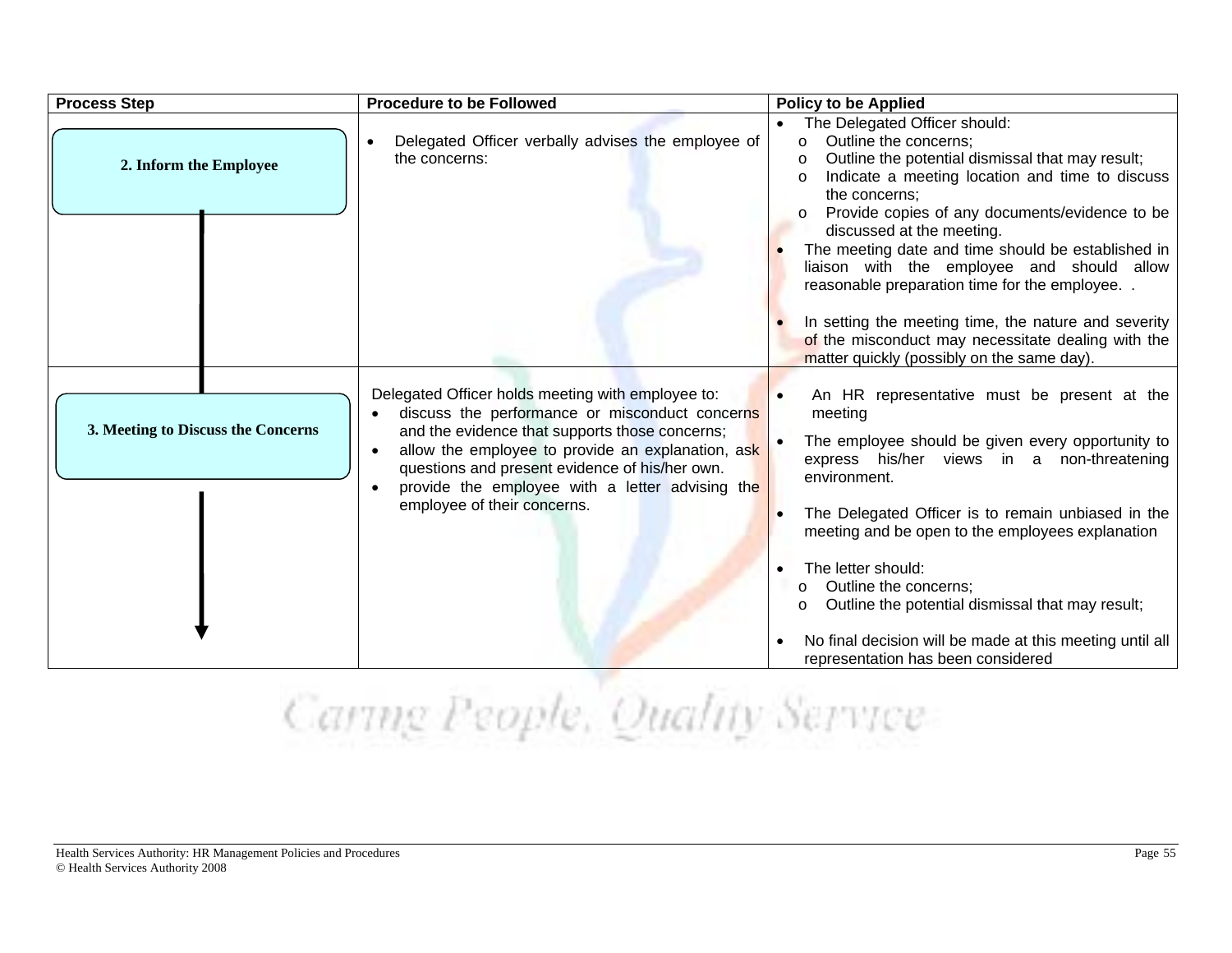| <b>Process Step</b>                                                                                                                                                                                     | <b>Procedure to be Followed</b>                                                                                                                                                                                                                                                                                                                                                                                                                                                                                                                                                                                                                                          | <b>Policy to be Applied</b>                                                                                                                                                                                                                                                                                                                                                                                                                |
|---------------------------------------------------------------------------------------------------------------------------------------------------------------------------------------------------------|--------------------------------------------------------------------------------------------------------------------------------------------------------------------------------------------------------------------------------------------------------------------------------------------------------------------------------------------------------------------------------------------------------------------------------------------------------------------------------------------------------------------------------------------------------------------------------------------------------------------------------------------------------------------------|--------------------------------------------------------------------------------------------------------------------------------------------------------------------------------------------------------------------------------------------------------------------------------------------------------------------------------------------------------------------------------------------------------------------------------------------|
| <b>4. Delegated Officer Decision</b><br>Minor misconduct<br>Case: go to<br>No case: go<br>case, got to<br>to step 5<br>step 6<br>procedure 26<br>Gross Misconduct<br>Case /: go to step<br>Procedure 28 | The Delegated Officer is to:<br>consider the explanation provided by the<br>$\circ$<br>employee in light of the concerns and evidence<br>established in step 1; and<br>decide whether the concern about misconduct or<br>$\Omega$<br>significantly inadequate performance is justified.<br>If the Delegated Officer considers the employee's<br>explanation is satisfactory, then proceed to step 5.<br>If the Delegated Officer considers that minor $\bullet$<br>$\bullet$<br>misconduct, or inadequate performance<br>has<br>occurred, then go to procedure 26.<br>If the Delegated Officer considers that gross<br>misconduct has occurred, then go to procedure 28. | In making this decision the Delegated Officer is to<br>act as independently as possible and is to avoid<br>underweighting the employee's explanations merely<br>because the Delegated Officer was involved in step<br>If the Delegated Officer feels he/she is unable to<br>make the decision objectively he should consult with<br>an HR Officer.<br>The HR Director should notify the Chief Executive<br>Officer and the Senior. Manager |
| <b>5. Finalisation Meeting</b>                                                                                                                                                                          | Delegated Officer meets with the employee and:<br>advises him/her that the explanation is accepted<br>$\circ$<br>and the matter is now at an end; and<br>provides the employee with a letter confirming<br>this decision.                                                                                                                                                                                                                                                                                                                                                                                                                                                | An HR representative must be present at the meeting<br>The letter to the employee is to:<br>outline the process followed;<br>outline the employee's given explanation;<br>outline the Delegated Officer's decision;<br>thank the employee for his/her cooperation.                                                                                                                                                                         |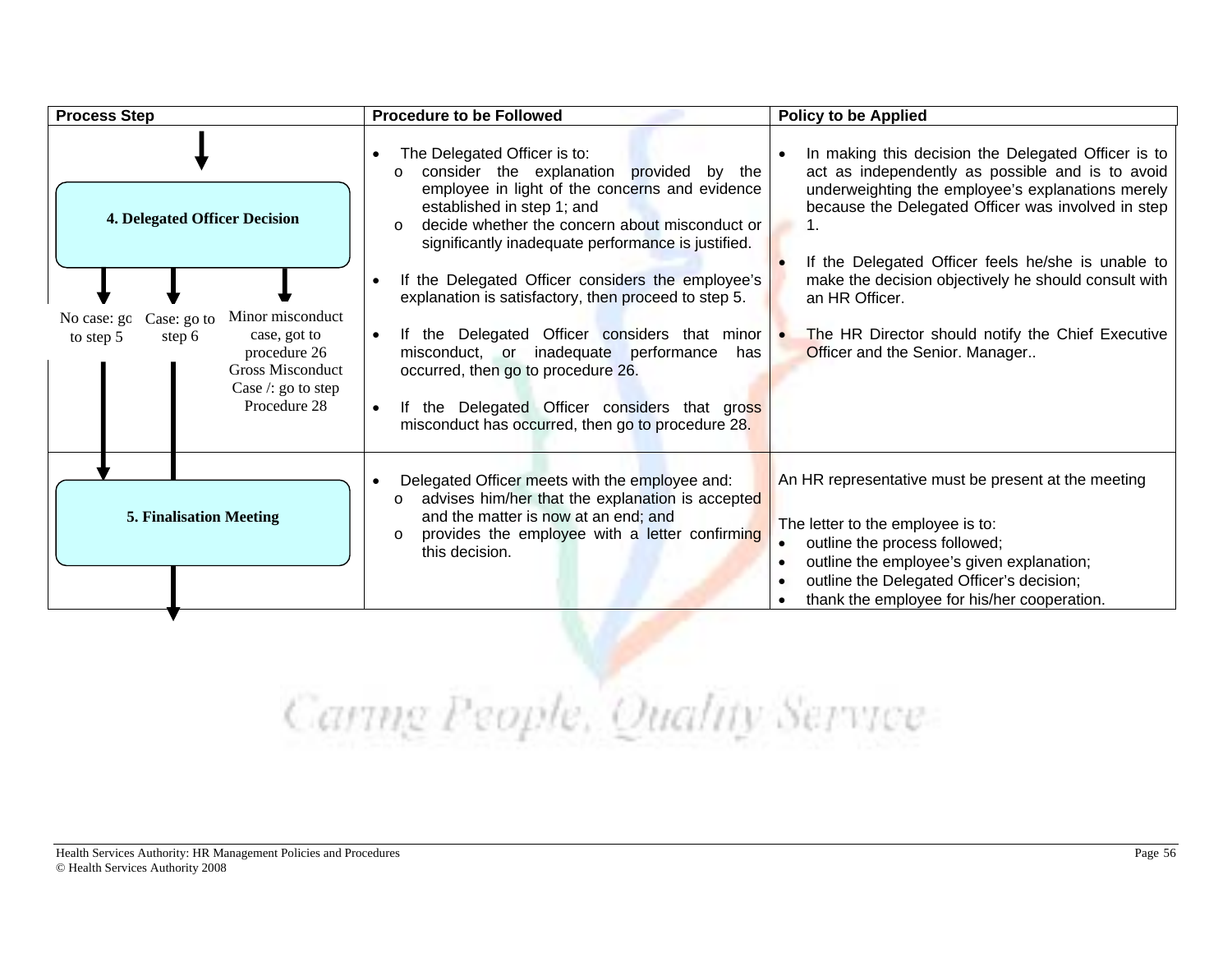| <b>Process Step</b>            | <b>Procedure to be Followed</b>                                                                                                                                                                                                                                                                                                                                                                                                                                                                                                                                                                                                                                                                                                                  | <b>Policy to be Applied</b>                                                                                                                                                                                                                                                                                                                                                                                                                                                                                                                                                                                                                                                |
|--------------------------------|--------------------------------------------------------------------------------------------------------------------------------------------------------------------------------------------------------------------------------------------------------------------------------------------------------------------------------------------------------------------------------------------------------------------------------------------------------------------------------------------------------------------------------------------------------------------------------------------------------------------------------------------------------------------------------------------------------------------------------------------------|----------------------------------------------------------------------------------------------------------------------------------------------------------------------------------------------------------------------------------------------------------------------------------------------------------------------------------------------------------------------------------------------------------------------------------------------------------------------------------------------------------------------------------------------------------------------------------------------------------------------------------------------------------------------------|
| <b>6. Issue Formal Warning</b> | The HR Director prepares a first warning letter<br>$\bullet$<br>The HR Director then meets with the Delegated<br>Officer and employee and advises him/her:<br>that the Delegated Officer is satisfied that serious<br>$\circ$<br>misconduct<br>or<br>significantly<br>inadequate<br>performance has occurred;<br>that this meeting constitutes a warning that if<br>$\circ$<br>employee dismissal will occur;<br>that a employee will be provided with a<br>$\circ$<br>reasonable amount of time and a reasonable<br>amount of support to take corrective action, and<br>exactly what that time and resources are;<br>of the dismissal that will be taken if corrective<br>action does not occur, and that there will be no<br>further warnings. | The first warning letter is to set out:<br>the nature of the misconduct or performance<br>problem;<br>the improvement that is required;<br>$\bullet$<br>the timescale for achieving the improvement and the<br>review date:<br>the nature of the support that will be provided to<br>assist the employee achieve the improvement;<br>outline the employee's given explanation;<br>the dismissal action that will be taken if there is<br>inadequate improvement<br>The meeting date and time should be established in<br>liaison with the employee and should allow reasonable<br>preparation time for the employee<br>An HR representative must be present at the meeting |
|                                | Following the meeting the Delegated Officer issues<br>the warning letter confirming the discussion at the<br>meeting.                                                                                                                                                                                                                                                                                                                                                                                                                                                                                                                                                                                                                            | Any training needs identified as being required to<br>support the employee should be delivered in line with<br>the Authority's training procedure.                                                                                                                                                                                                                                                                                                                                                                                                                                                                                                                         |
|                                | Employee to sign copy of the letter to confirm<br>receipt. If the employee refuses to sign, then this<br>fact should be noted by the Delegated Officer, and<br>the employee informed that this is still taken as<br>official notification.                                                                                                                                                                                                                                                                                                                                                                                                                                                                                                       |                                                                                                                                                                                                                                                                                                                                                                                                                                                                                                                                                                                                                                                                            |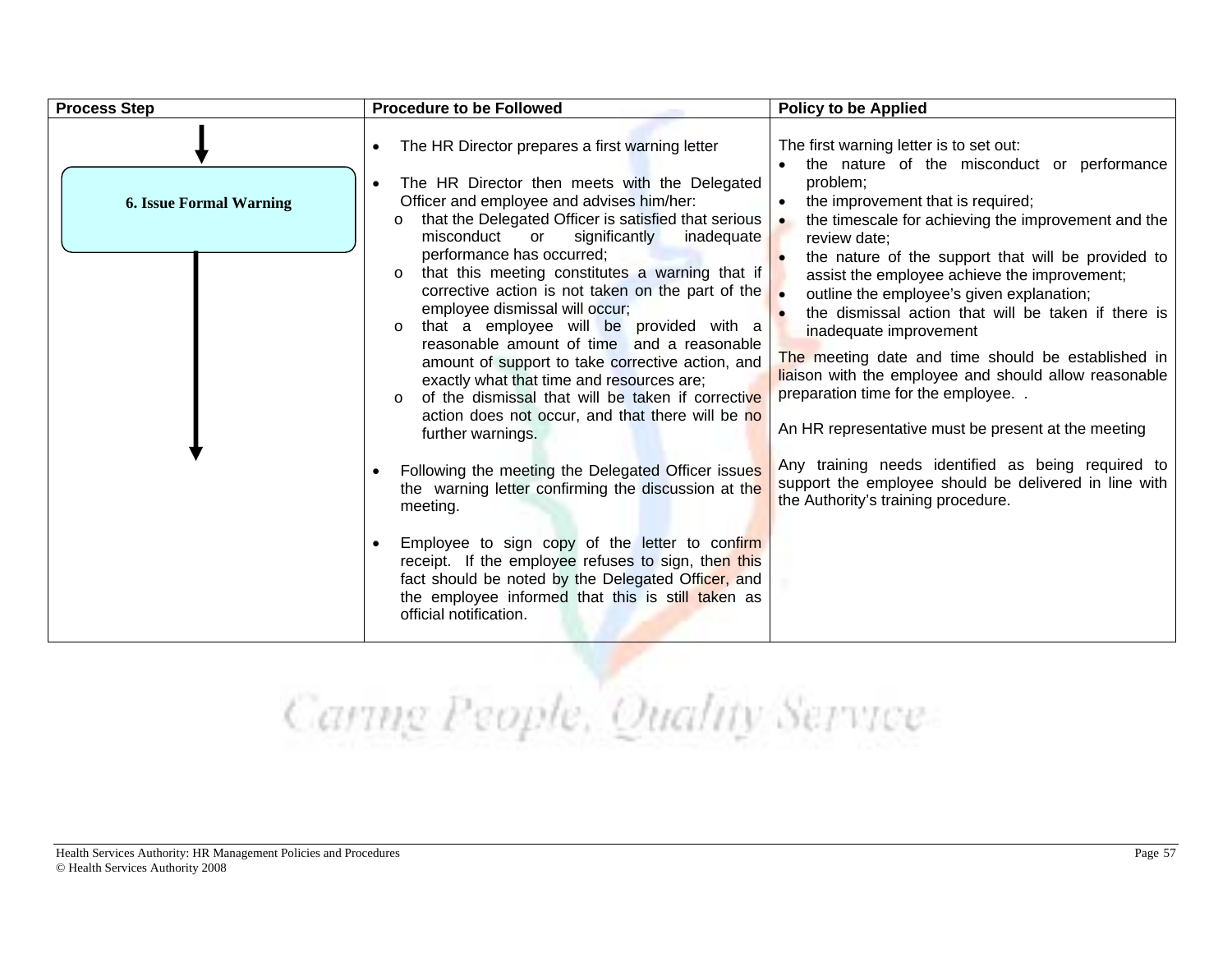| <b>Process Step</b>                                                                                                 | <b>Procedure to be Followed</b>                                                                                                                                                                                                                                                                                                                                                                                                                                                                                                                                                                                                                                             | <b>Policy to be Applied</b>                                                                                                                                                                                                                                                                                                                                                                                                                                                                                                                                                                                                                                                                                                                                                                           |
|---------------------------------------------------------------------------------------------------------------------|-----------------------------------------------------------------------------------------------------------------------------------------------------------------------------------------------------------------------------------------------------------------------------------------------------------------------------------------------------------------------------------------------------------------------------------------------------------------------------------------------------------------------------------------------------------------------------------------------------------------------------------------------------------------------------|-------------------------------------------------------------------------------------------------------------------------------------------------------------------------------------------------------------------------------------------------------------------------------------------------------------------------------------------------------------------------------------------------------------------------------------------------------------------------------------------------------------------------------------------------------------------------------------------------------------------------------------------------------------------------------------------------------------------------------------------------------------------------------------------------------|
| 7. Warning Review and Decision                                                                                      | The Delegated Officer (in consultation with the<br>Senior Manager) is to:<br>consider the conduct/performance of the<br>employee over the review period in light of the<br>concerns documented in step 6; and<br>decide whether sufficient improvement has<br>occurred.                                                                                                                                                                                                                                                                                                                                                                                                     | In making this decision the Delegated Officer is to act<br>as independently as possible.<br>The Delegated Officer should consult with the senior<br>manager; however, if the Delegated Officer still feels<br>unable to make the decision objectively they should<br>consult with an HR manager.                                                                                                                                                                                                                                                                                                                                                                                                                                                                                                      |
| Insufficient<br>Sufficient<br>improvement:<br>improvement:<br>go to step 9<br>go to step 8                          | the Delegated Officer considers sufficient<br>lf.<br>improvement has occurred, then proceed to step 8.<br>If the Delegated Officer considers that insufficient<br>improvement has occurred, then proceed to step 9.                                                                                                                                                                                                                                                                                                                                                                                                                                                         | The review should take place within 2 weeks of the<br>completion of the period of time allowed for<br>improvement.                                                                                                                                                                                                                                                                                                                                                                                                                                                                                                                                                                                                                                                                                    |
| 8. Finalisation Meeting with Employee<br>If no further<br>If further<br>warning: stop<br>warning: go<br>to step 20. | Delegated Officer meets with the employee and<br>advises him/her that there has been sufficient<br>improvement during the warning period and that<br>either:<br>the warning period has expired; or<br>$\circ$<br>the warning will remain in force for a further<br>$\Omega$<br>period (specify the period and review date) and<br>that further instances during this time will result<br>in the dismissal process being re-commenced<br>from this point.<br>Following the meeting the Delegated Officer is to<br>provide the employee with a letter confirming this<br>decision.<br>If a further warning period is set, go to step 20.<br>$\bullet$<br>armg People, Quality | An HR representative must be present at the meeting<br>A further warning period is only to be used if the<br>Delegated Officer has reasonable grounds to believe the<br>improvement during the warning period was an<br>aberration and the employee is likely to revert to serious<br>misconduct or significantly inadequate performance as<br>soon as the warning is removed.<br>The confirmation letter to the employee is to:<br>outline the process followed;<br>outline the Delegated Officer's decision and the<br>basis for it;<br>confirm whether or not the warning will remain in<br>force for a further period (specify the period and<br>review date) and that further instances during this<br>time will result in dismissal<br>$\bullet$<br>thank the employee for his/her cooperation. |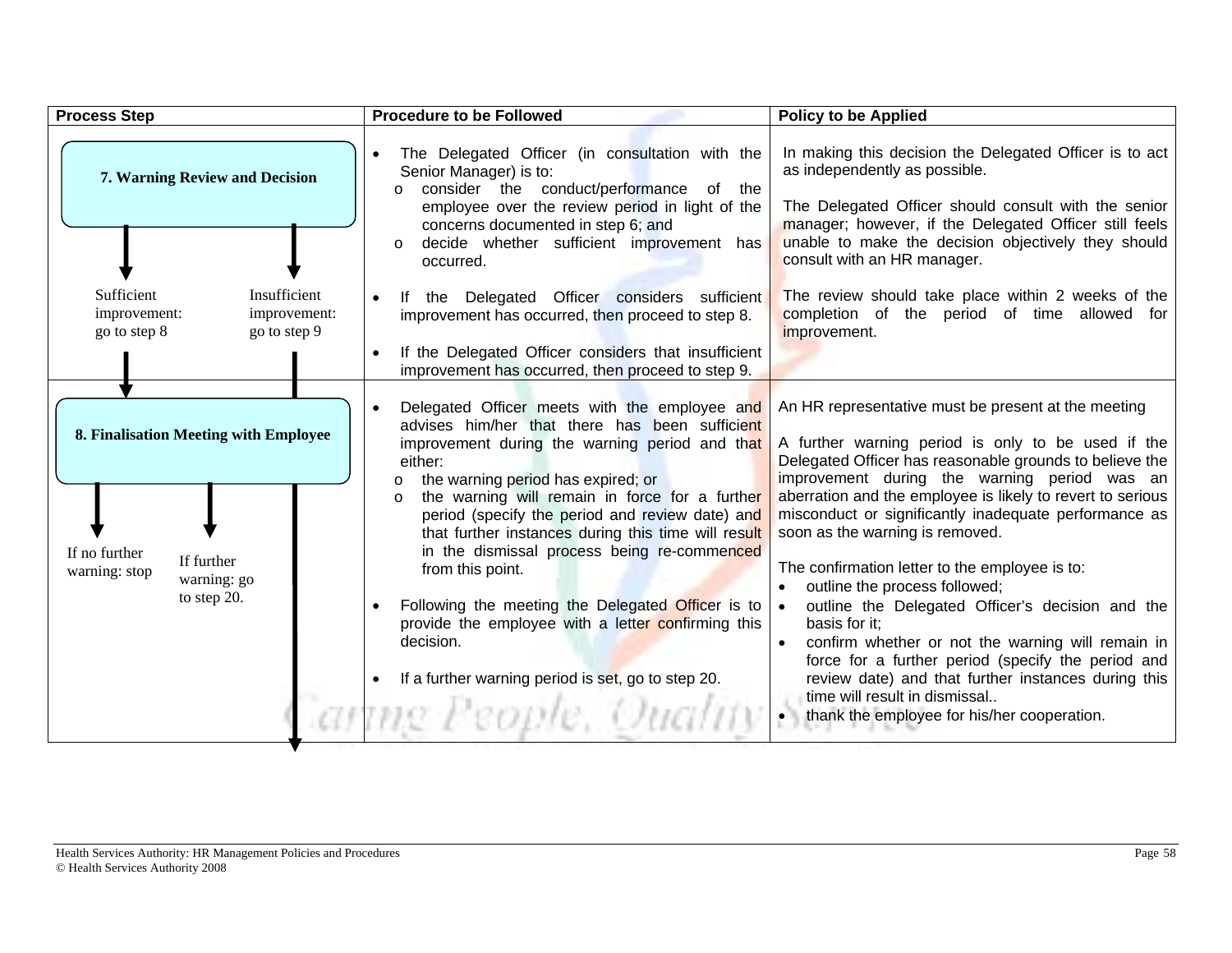| <b>Process Step</b>                                                                                                                    | <b>Procedure to be Followed</b>                                                                                                                                                                                                                                                                                                                                                                                                                                                                                                                                                                                                                                                                                                                     | <b>Policy to be Applied</b>                                                                                                                                                                                                                                                                                                                                                                                                                                                                                        |
|----------------------------------------------------------------------------------------------------------------------------------------|-----------------------------------------------------------------------------------------------------------------------------------------------------------------------------------------------------------------------------------------------------------------------------------------------------------------------------------------------------------------------------------------------------------------------------------------------------------------------------------------------------------------------------------------------------------------------------------------------------------------------------------------------------------------------------------------------------------------------------------------------------|--------------------------------------------------------------------------------------------------------------------------------------------------------------------------------------------------------------------------------------------------------------------------------------------------------------------------------------------------------------------------------------------------------------------------------------------------------------------------------------------------------------------|
| 9. Inform the Employee                                                                                                                 | Delegated Officer verbally advises the employee of<br>the Disciplinary meeting to take place under step<br>10.                                                                                                                                                                                                                                                                                                                                                                                                                                                                                                                                                                                                                                      | The Delegated Officer should:<br>Outline the concerns;<br>$\circ$<br>Outline the potential dismissal that may result;<br>$\Omega$<br>Indicate a meeting location and time to discuss<br>$\Omega$<br>the concerns:<br>Provide copies of any documents/evidence to be<br>discussed at the meeting.<br>The meeting date and time should be established in<br>liaison with the employee and should allow<br>reasonable preparation time for the employee. .<br>In setting the meeting time, the nature and severity of |
|                                                                                                                                        |                                                                                                                                                                                                                                                                                                                                                                                                                                                                                                                                                                                                                                                                                                                                                     | the misconduct may necessitate dealing with the matter<br>quickly (possibly on the same day).                                                                                                                                                                                                                                                                                                                                                                                                                      |
| 10. Disciplinary Meeting with<br><b>Employee</b><br>If dismissal<br>If no<br>action: go to<br>dismissal: go<br>step 12.<br>to step 11. | The HR Director then meets with the Delegated<br>Officer/manager employee and<br>advises him/her:<br>$\circ$<br>that the Delegated Officer is not satisfied<br>$\Omega$<br>that adequate improvement has occurred<br>during the warning period together with the<br>evidence to support that opinion;<br>of the dismissal action that will be taken if<br>$\cap$<br>the employee cannot provide an adequate<br>explanation.<br>Allows the employee to provide an explanation<br>$\circ$<br>and ask questions.<br>After considering the employee's explanation, the<br>Delegated Officer then decides whether to<br>undertake disciplinary action or not.<br>If action is not to be taken, go to step 11.<br>If action is to be taken go to step 12. | In making the final dismissal decision after hearing the<br>employee's explanation the HR Director and Delegated<br>Officer are to act as independently as possible. This<br>may require an adjournment of the meeting to allow an<br>objective consideration.<br>If the decision is for dismissal, the Chief Executive<br>Officer is to be consulted before proceeding past this<br>step.                                                                                                                         |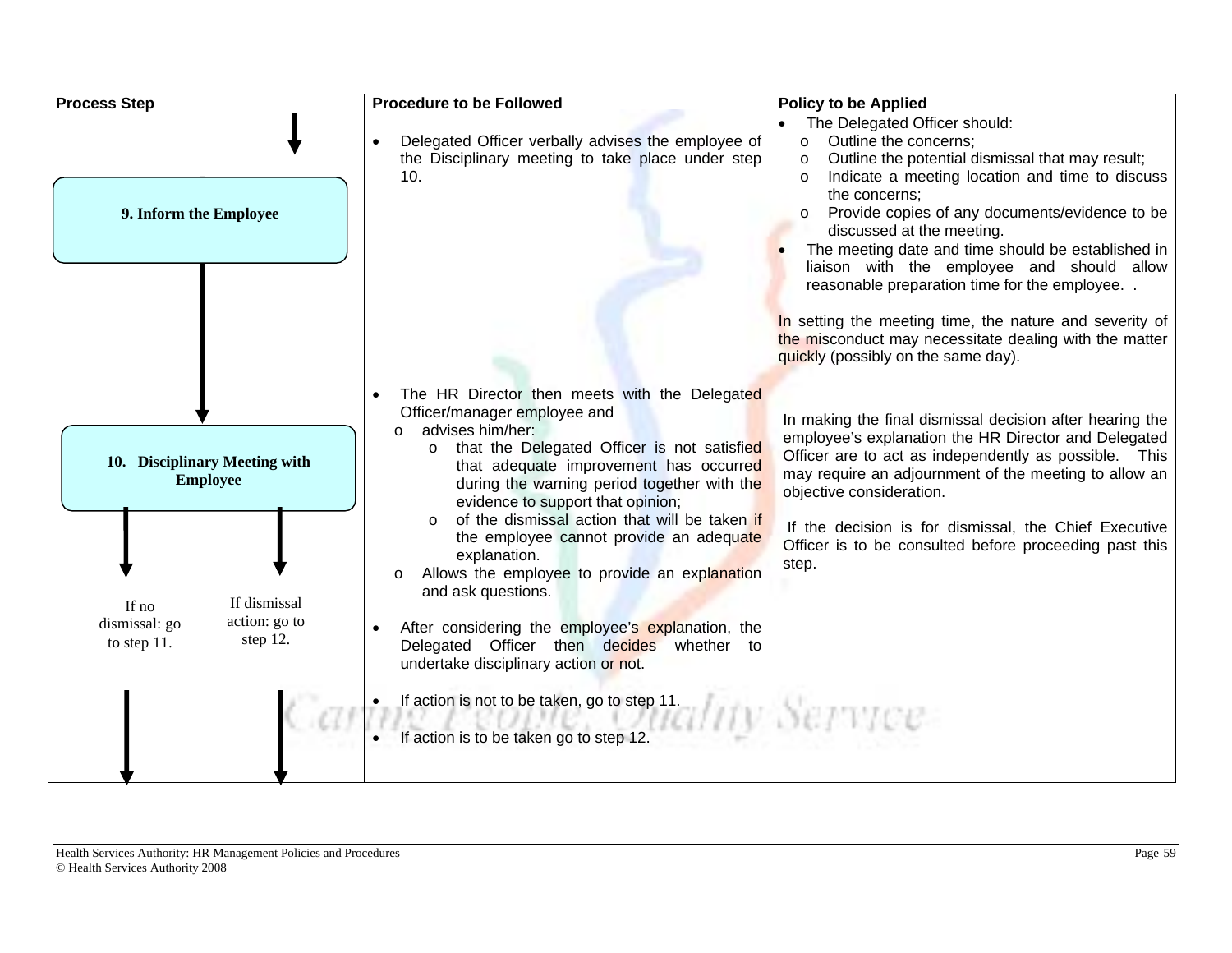| <b>Process Step</b>                                                       | <b>Procedure to be Followed</b>                                                                                                                                                                                                                                                                                                                                                                              | <b>Policy to be Applied</b>                                                                                                                                                                                                                     |
|---------------------------------------------------------------------------|--------------------------------------------------------------------------------------------------------------------------------------------------------------------------------------------------------------------------------------------------------------------------------------------------------------------------------------------------------------------------------------------------------------|-------------------------------------------------------------------------------------------------------------------------------------------------------------------------------------------------------------------------------------------------|
| 11. Finalisation Meeting with Employee                                    | If dismissal action is not to be taken, the HR<br>$\bullet$<br>Director continues or reconvenes the meeting with<br>the Delegated Officer and employee and:<br>advises the employee of their decision and the $\vert \bullet \vert$<br>$\Omega$<br>reason for it; and<br>that either:<br>$\circ$                                                                                                             | The confirmation letter to the employee is to:<br>outline the process followed;<br>$\bullet$<br>outline the Delegated Officer's decision and the<br>basis for it:<br>outline the employee's given explanation;                                  |
| If further<br>If no further<br>warning: stop<br>warning: go<br>to step 20 | the warning has now expired; or<br>the warning will remain in force for a further<br>$\circ$<br>period (specify the period and review date)<br>and that further instances during this time<br>will result in dismissal action.<br>Following the meeting the Delegated Officer is to<br>provide the employee with a letter confirming this<br>decision.<br>If a further warning period is set, go to step 20. | confirm whether or not the warning will remain in<br>force for a further period (specify the period and<br>review date) and that further instances during this<br>time will result in dismissal.<br>thank the employee for his/her cooperation. |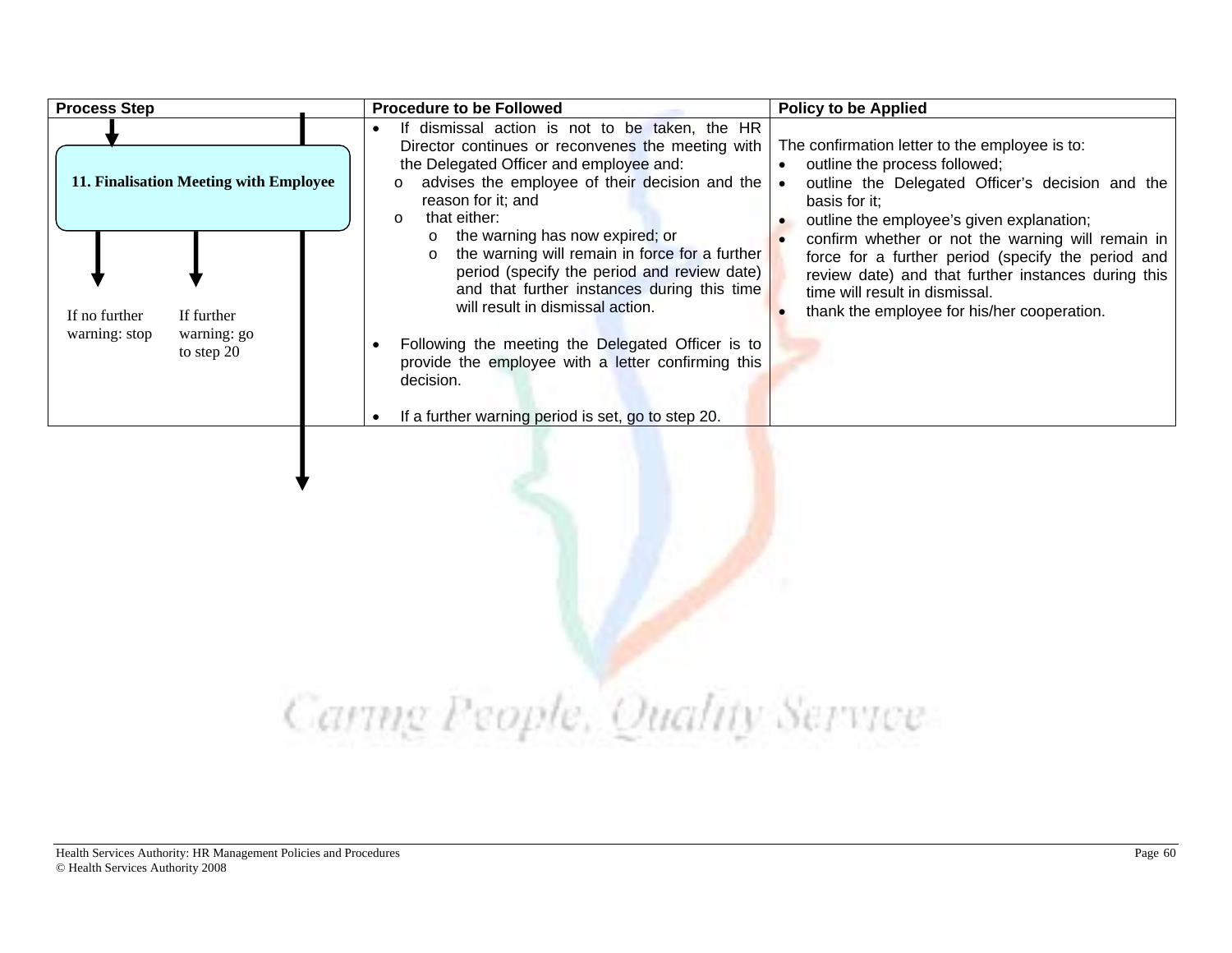| <b>Process Step</b>                                    | <b>Procedure to be Followed</b>                                                                                                                                                                                                                                                                                                                                                                                                                                                                                              | <b>Policy to be Applied</b>                                                                                                                                                                                                                                                                                                                                                                                                                                           |
|--------------------------------------------------------|------------------------------------------------------------------------------------------------------------------------------------------------------------------------------------------------------------------------------------------------------------------------------------------------------------------------------------------------------------------------------------------------------------------------------------------------------------------------------------------------------------------------------|-----------------------------------------------------------------------------------------------------------------------------------------------------------------------------------------------------------------------------------------------------------------------------------------------------------------------------------------------------------------------------------------------------------------------------------------------------------------------|
| 12. Final Disciplinary Meeting with<br><b>Employee</b> | If dismissal action is to be taken the HR Director<br>and Delegated Officer continue or reconvene the<br>meeting with the employee and advise the<br>employee of:<br>their decision and the reason for it; and<br>the dismissal action that will be taken, the details<br>of that action and the effective date.<br>any administrative procedures that will now be<br>instituted to give effect to the decision<br>The Delegated Officer is to provide the employee<br>with a dismissal letter in the course of the meeting. | The dismissal letter is to set out:<br>the nature of the serious misconduct or significantly<br>inadequate performance problem;<br>the process followed<br>the failure to improve over the warning period and<br>the basis for/evidence to support this conclusion;<br>the dismissal action that will be taken and the<br>specific details of that action:<br>The effective date for dismissal is to be as soon as is<br>practical, preferably with immediate effect. |
| 13. Take Administrative Action                         | The HR Director undertakes the administrative actions<br>necessary to give effect to the dismissal decision e.g.:<br>Arrange for immediate removal from the payroll,<br>removal of computer and workplace access, inform<br>the pensions board etc;<br>HR section ensures that the dismissal is documented<br>and recorded on the employee's personal file.                                                                                                                                                                  | No administrative action to effect the disciplinary or<br>dismissal action is to be undertaken before step 12 is<br>completed. Once step 12 has been completed the<br>administrative actions should occur a quickly as<br>possible.                                                                                                                                                                                                                                   |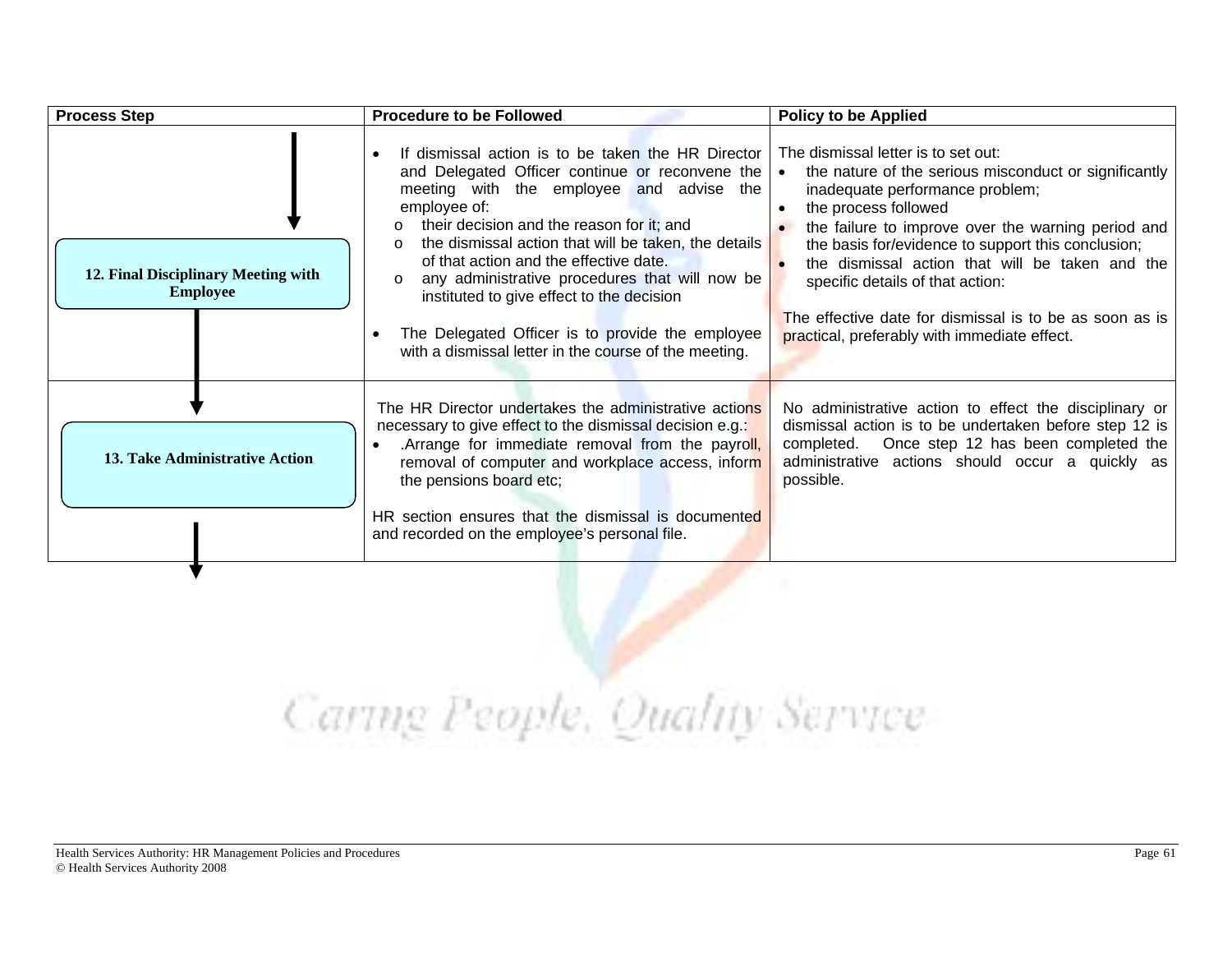| <b>Process Step</b>                                                                                                          | <b>Procedure to be Followed</b>                                                                                                                                                                                                                                                                                                                                                                                                                                                                                                       | <b>Policy to be Applied</b>                                                                                                                                                                                                                                                                                                                                                                                                                                                                                                                                                                                                    |
|------------------------------------------------------------------------------------------------------------------------------|---------------------------------------------------------------------------------------------------------------------------------------------------------------------------------------------------------------------------------------------------------------------------------------------------------------------------------------------------------------------------------------------------------------------------------------------------------------------------------------------------------------------------------------|--------------------------------------------------------------------------------------------------------------------------------------------------------------------------------------------------------------------------------------------------------------------------------------------------------------------------------------------------------------------------------------------------------------------------------------------------------------------------------------------------------------------------------------------------------------------------------------------------------------------------------|
| 14. Notification of dismissal to<br>statutory bodies<br>Employee decides to appeal<br>Stop<br>against the dismissal decision | The HR Director prepares a report to the Chair of the<br>HR sub-committee of the HSA board documenting the<br>dismissal, the grounds for this dismissal and the process<br>followed.<br>Depending on the position held by the employee and<br>their immigration status, the fact of their dismissal<br>should be communicated to the Health Practice Council<br>and/or the Immigration Department<br>These reports are to be forwarded via the Chief<br>Executive Officer.                                                            |                                                                                                                                                                                                                                                                                                                                                                                                                                                                                                                                                                                                                                |
| 15. Compile complaint and submit to<br>the Chief Executive Officer                                                           | If the employee wishes to appeal, he or she submits<br>the appeal, in writing and signed, to the Chief Executive<br>Officer, including the reason why they believe the result<br>of the fist appeal was incorrect. The employee may<br>seek assistance in compiling the appeal.                                                                                                                                                                                                                                                       | An appeal must be made within 20 days of written<br>$\circ$<br>notification of the decision (which is the decision<br>now being disputed)                                                                                                                                                                                                                                                                                                                                                                                                                                                                                      |
| <b>16. Appeal Hearing</b>                                                                                                    | The Chief Executive Officer appoints an HR Appeals<br>Committee made up of a member of the HSA Board<br>and two senior managers who where not involved at<br>any point in the dismissal process and have no conflict<br>of interest.<br>The HR Appeals Committee meets with the appellant<br>and the managers of the HSA to hear the appeal and<br>the evidence that supports it.<br>A comprehensive record of the discussion is to be<br>taken by a member of the HR Section who has had no<br>involvement in the dismissal process. | The employee is to be advised in writing of the time and<br>date of the meeting, given sufficient advance warning to<br>allow them to prepare, and advised that they are entitled<br>to be accompanied by a HSA Colleague<br>The meeting is to be held in an open and constructive<br>manner with the employee given every opportunity to<br>explain his/her appeal and say how they think it should<br>be settled. The Managers of the HSA are to be<br>provided with a similar opportunity. If necessary, the<br>HR Appeals Committee may adjourn the meeting (to<br>seek advice or for further investigation, for example). |
| <b>Process Step</b>                                                                                                          | <b>Procedure to be Followed</b>                                                                                                                                                                                                                                                                                                                                                                                                                                                                                                       | <b>Policy to be Applied</b>                                                                                                                                                                                                                                                                                                                                                                                                                                                                                                                                                                                                    |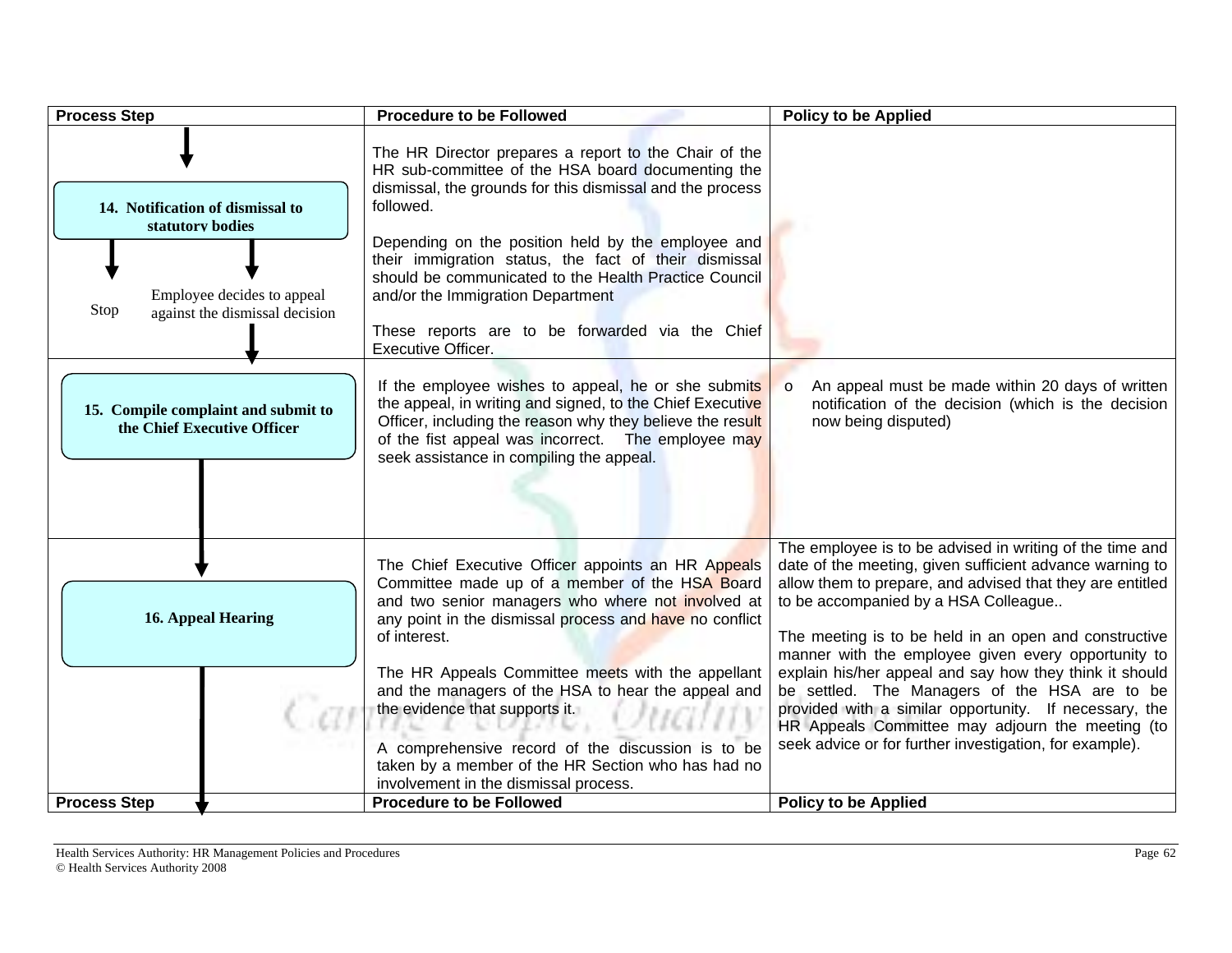| 17. Consideration of Appeal                | The Appeals Committee considers the appeal and the<br>evidence and decides whether to confirm the dismissal<br>decision, overturn it or take some other appropriate<br>action.                                                                                                                                     | The Appeals Committee is to take into consideration<br>the information provided by:<br>The appellant;<br>$\circ$<br>The HR Director<br>$\Omega$<br>The Delegated Officer; and Senior Manager<br>$\circ$<br>Any other information the Appeals Committee<br>considers relevant.<br>The Appeals Committee is to make their decision on the<br>basis of the facts presented to them in the appeal<br>process. |
|--------------------------------------------|--------------------------------------------------------------------------------------------------------------------------------------------------------------------------------------------------------------------------------------------------------------------------------------------------------------------|-----------------------------------------------------------------------------------------------------------------------------------------------------------------------------------------------------------------------------------------------------------------------------------------------------------------------------------------------------------------------------------------------------------|
|                                            | The HR Appeals Committee notifies the appellant, the                                                                                                                                                                                                                                                               | The decision, and the basis for it, is to be documented.<br>The HR Appeals Committee is to render a decision<br>within 30 days                                                                                                                                                                                                                                                                            |
| <b>18. Notify Appeal Decision</b>          | Chief Executive Officer and the HR Director of their<br>decision in writing.                                                                                                                                                                                                                                       | The decision of the HR Appeals Committee is final as<br>far as the Authority is concerned.                                                                                                                                                                                                                                                                                                                |
|                                            |                                                                                                                                                                                                                                                                                                                    | The suspension/dismissal letter is to set out:<br>The decision of the HR Appeals Committee<br>the nature of the appeal made<br>$\bullet$<br>the process followed<br>$\bullet$<br>the basis for/evidence to support the decision;<br>the action that the HR Appeals Committee have<br>ordered.                                                                                                             |
| <b>19. Documentation of Appeal Process</b> | The HR Appeals Committee, with the support of the HR<br>Section if necessary, ensures that the complete<br>appeals process is documented though an appeal<br>report signed by the members of the HR Appeals<br>Committee who have dealt with the appeal.<br>A copy of this report is to be given to the appellant. | The appeal report is to document:<br>o The process;<br>Meetings held, their dates & times and<br>$\Omega$<br>attendees;<br>Arguments & evidence presented<br>$\circ$<br>The decision of the HR Sub-Committee and the<br>$\circ$<br>rationale for it:<br>Communications with the appellant.                                                                                                                |

### **Process Step Procedure to be Followed Procedure to be Applied**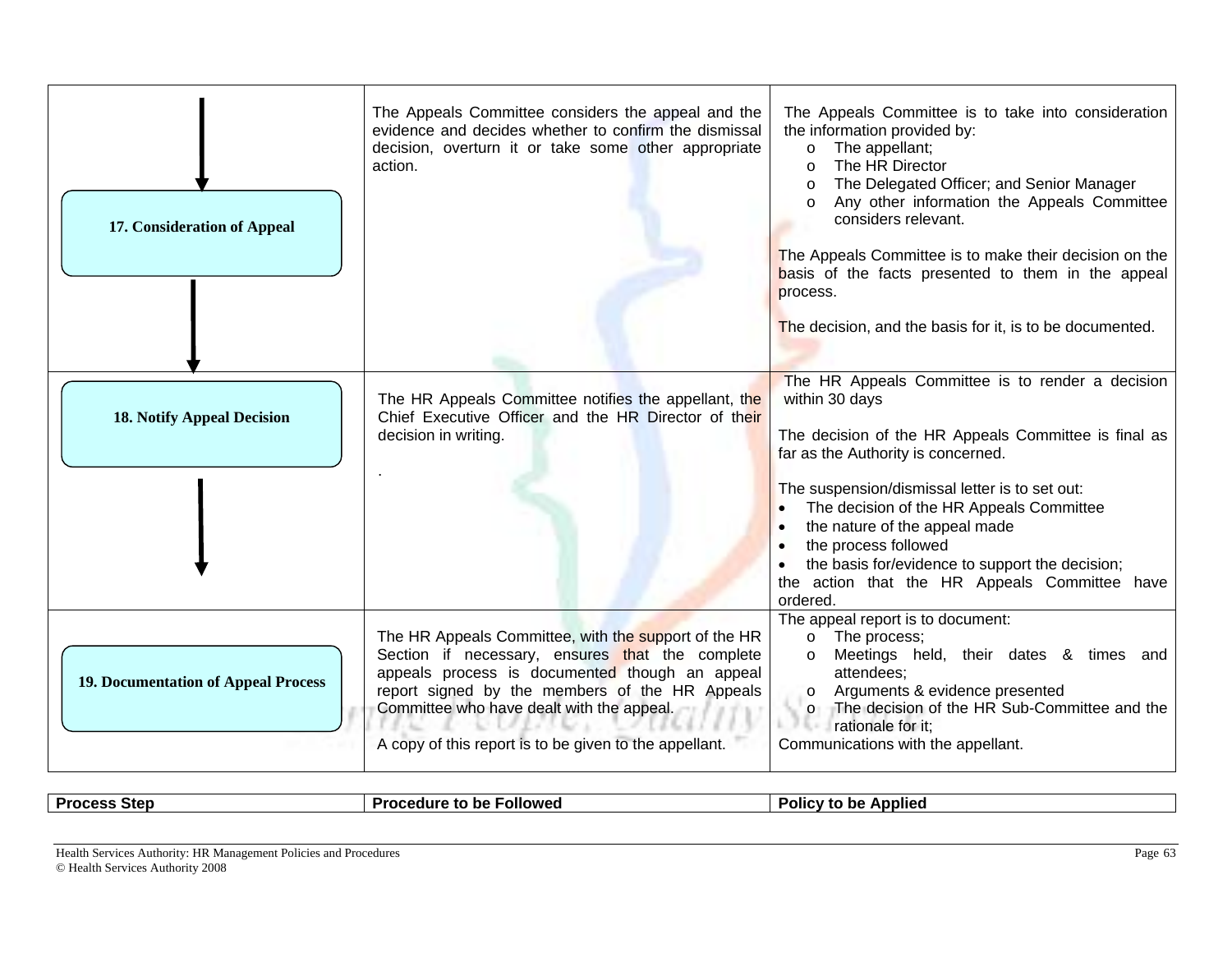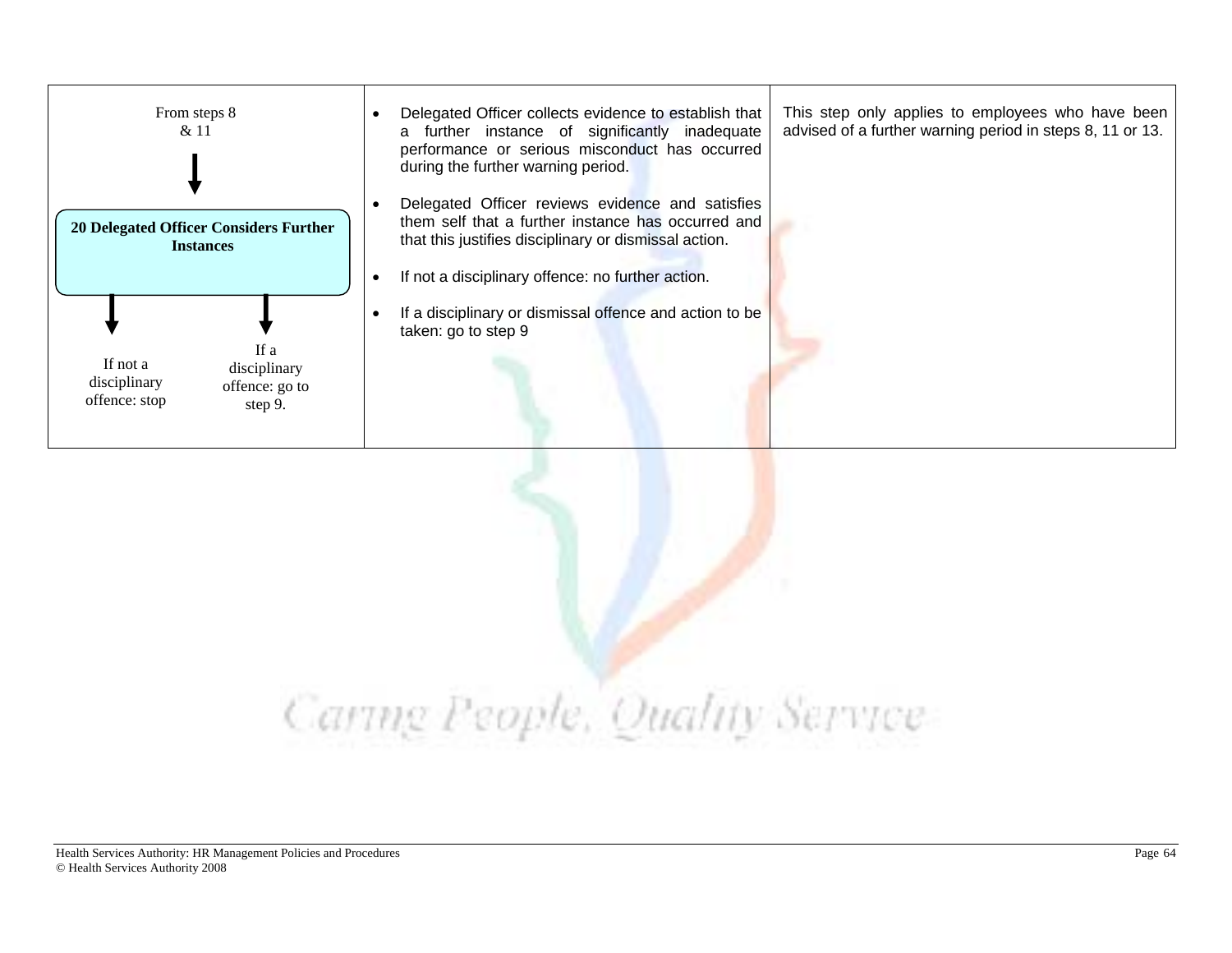### **28. Disciplining Staff for Gross Misconduct**

This policy and procedure applies to the dismissal of staff on the grounds of gross misconduct. It includes:

- Dismissal on the grounds of gross misconduct not involving criminal activity
- Dismissal on the grounds of gross misconduct involving criminal activity within the workplace
- Dismissal on the grounds of gross misconduct involving criminal activity outside the workplace

**Gross misconduct** is misconduct that is of such a serious nature or magnitude that, in the opinion of the Delegated Officer, the employee should be dismissed with immediate effect. Gross misconduct includes (but is not limited to) theft; patient abuse; falsification of documents; breach of confidentiality; violent behaviour (verbal or physical); sexual harassment; uttering threats; professional misconduct; jeopardizing the health or safety of H.S.A. employees, patients or visitors; lewd behaviour in the course of employment; being under the influence of alcohol or a controlled substance (other than one lawfully prescribed by a health practitioner) during working hours; and/or any conduct which demonstrates that the employment relationship cannot reasonably be expected to continue.

*Criminal activity* means any act that is contrary to a Law or Regulation – and can be a disciplinary/dismissal issue whether occurring inside or outside of the workplace.

For the purposes of this policy and procedure a "workplace" is any physical location where a employee is required to carry out his/her duties.

The Delegated Officer and HR Director are to ensure that the steps followed are consistent with the principles of natural justice.

Employees should note that they are required to inform the HR Director of any police investigation, arrest or filing of Criminal Charges against them, whether related directly to their employment or not.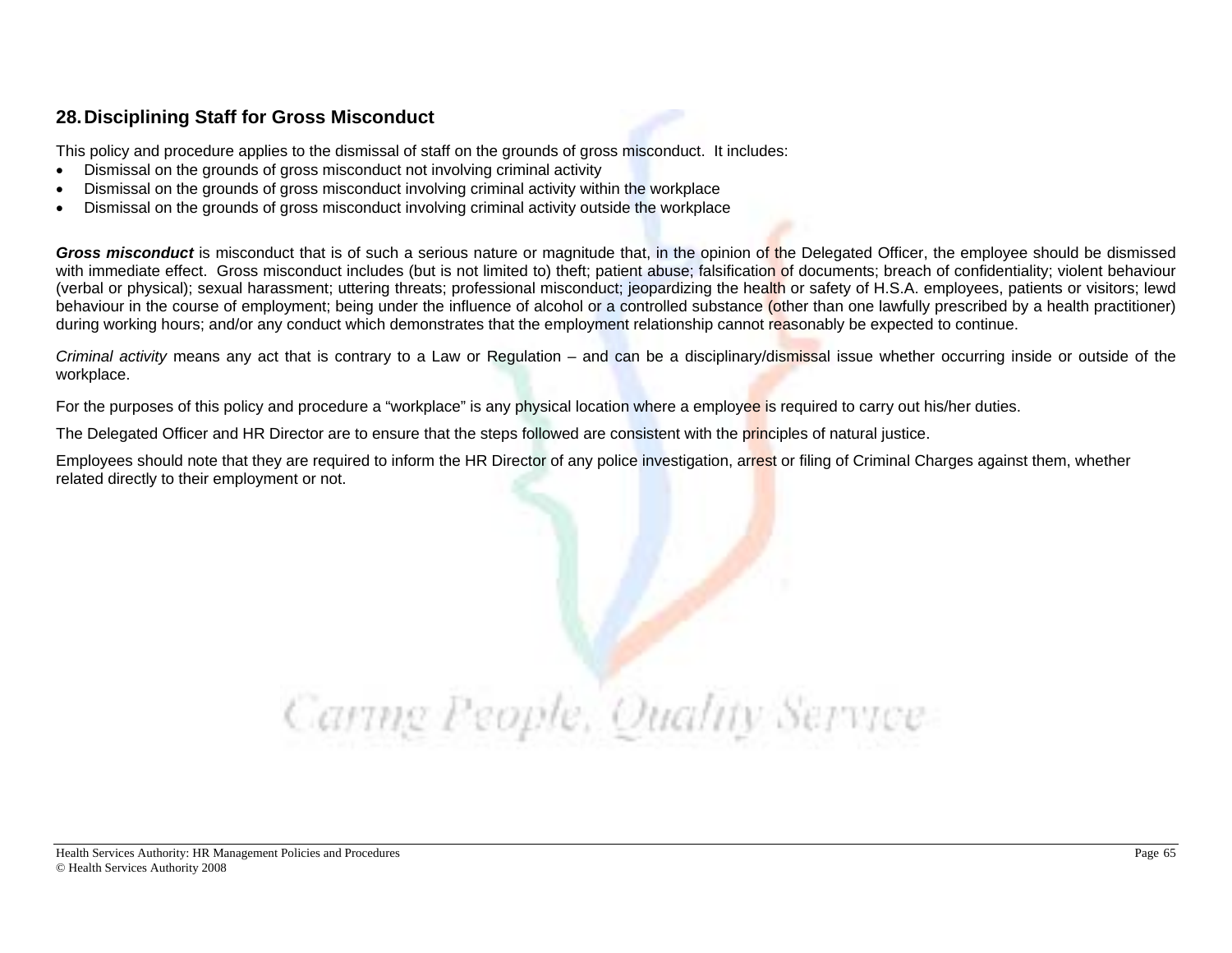| <b>Process Step</b>       | <b>Procedure to be Followed</b>                                                                                                                                                                                                                                                                                                                                                                                             | <b>Policy to be Applied</b>                                                                                                                                                                                                                                                                                                                                                                                                                                                                                                                            |
|---------------------------|-----------------------------------------------------------------------------------------------------------------------------------------------------------------------------------------------------------------------------------------------------------------------------------------------------------------------------------------------------------------------------------------------------------------------------|--------------------------------------------------------------------------------------------------------------------------------------------------------------------------------------------------------------------------------------------------------------------------------------------------------------------------------------------------------------------------------------------------------------------------------------------------------------------------------------------------------------------------------------------------------|
| 1. Collection of evidence | Delegated Officer collects evidence to establish<br>whether:<br>there is a case of misconduct;<br>criminal activity occurred and if so,<br>whether or not it took place in the workplace.<br>Delegated Officer reviews evidence and satisfies<br>him/herself that gross misconduct exists.<br>Delegated Officer consults with the HR Director via<br>the Senior Manager and obtains specific approval to<br>move to step 2. | Evidence must:<br>$\bullet$<br>be either written or documented in writing; and<br>$\circ$<br>relate directly to the misconduct issue.<br>$\Omega$<br>As soon as it becomes apparent that criminal activity<br>may have taken place the police (or other<br>appropriate enforcement authority) should be<br>consulted immediately and their advice on how to<br>proceed with the rest of the process should be<br>followed throughout.<br>If criminal activity takes place outside the workplace,<br>then action is only to be taken if the employee is |
|                           |                                                                                                                                                                                                                                                                                                                                                                                                                             | charged by the Police/enforcement body and if it<br>brings the service into disrepute.<br>The approval of the HR Director is required before any<br>action is taken in relation to dismissal.                                                                                                                                                                                                                                                                                                                                                          |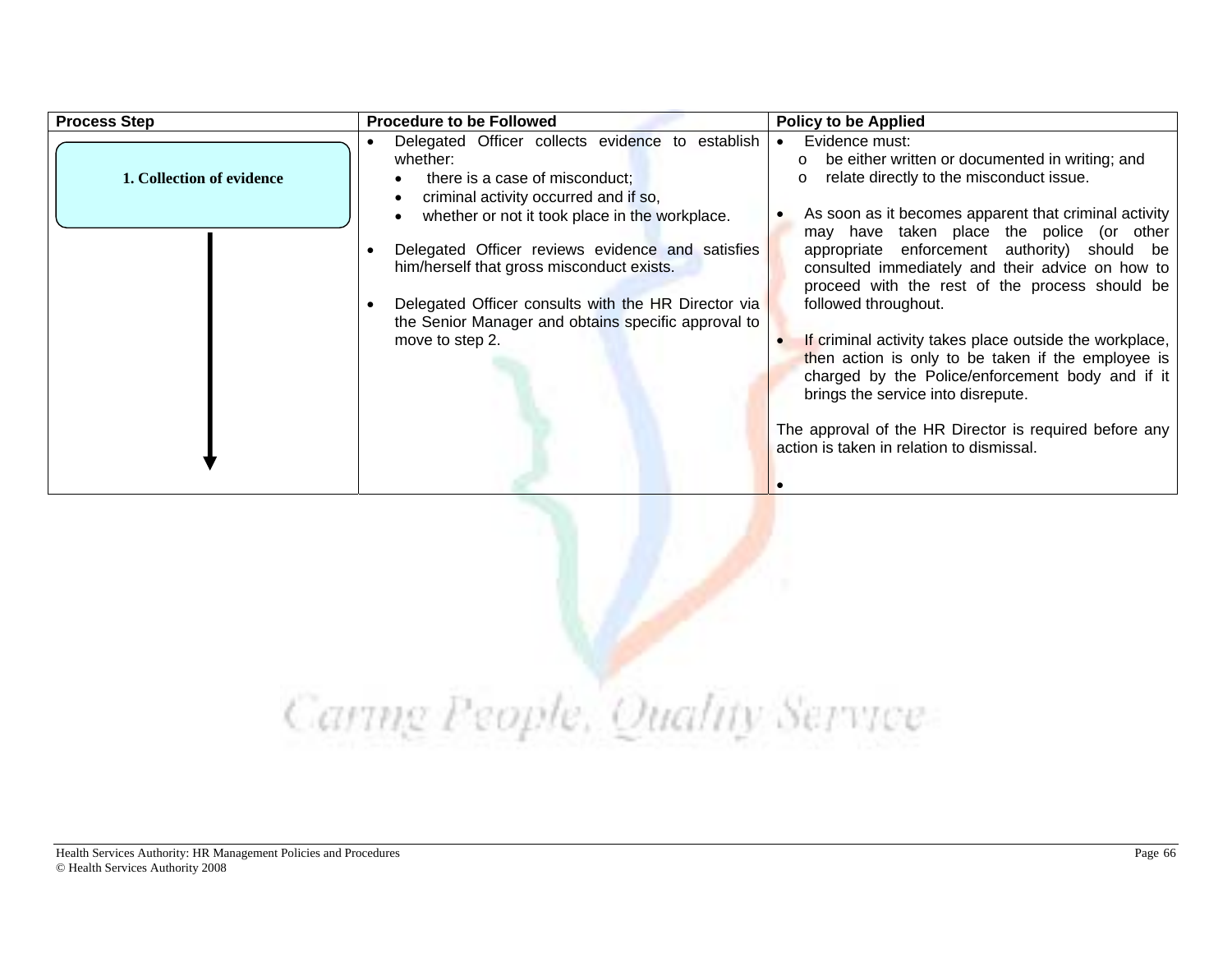| <b>Process Step</b>                | <b>Procedure to be Followed</b>                                                                                                                                                                                                                                                                                                                                                                                                                                            | <b>Policy to be Applied</b>                                                                                                                                                                                                                                                                                                                                                                                                                                                                                                                                                                                       |
|------------------------------------|----------------------------------------------------------------------------------------------------------------------------------------------------------------------------------------------------------------------------------------------------------------------------------------------------------------------------------------------------------------------------------------------------------------------------------------------------------------------------|-------------------------------------------------------------------------------------------------------------------------------------------------------------------------------------------------------------------------------------------------------------------------------------------------------------------------------------------------------------------------------------------------------------------------------------------------------------------------------------------------------------------------------------------------------------------------------------------------------------------|
| 2. Inform the Employee             | Delegated Officer verbally advises the employee of<br>the concerns:<br>appropriate in a case of suspected<br>lf.<br>gross<br>$\bullet$<br>misconduct, Delegated Officer removes<br>the<br>employee from current duties and/or the workplace<br>until the matter is resolved.                                                                                                                                                                                               | The Delegated Officer should:<br>$\bullet$<br>Outline the concerns:<br>$\Omega$<br>Outline the potential dismissal that may result;<br>Indicate a meeting location and time to discuss<br>the concerns:<br>Provide copies of any documents/evidence to be<br>$\circ$<br>discussed at the meeting.<br>The meeting date and time should be established in<br>liaison with the employee and should allow<br>reasonable preparation time for the employee<br>In setting the meeting time, the nature and severity<br>of the misconduct may necessitate dealing with the<br>matter quickly (possibly on the same day). |
| 3. Meeting to Discuss the Concerns | The HR Director and Delegated Officer holds meeting .<br>with employee to:<br>discuss the misconduct concerns and the evidence<br>that supports those concerns;<br>inform the employee of the ultimate dismissal action<br>that will be taken against them if the case is proven;<br>allow the employee to provide an explanation, ask<br>questions and present evidence of his/her own.<br>provide the employee with a letter advising the<br>employee of their concerns. | The employee should be given every opportunity to<br>express his/her views in a non-threatening<br>environment.<br>The HR Director and Delegated Officer are to remain<br>unbiased in the meeting and be open to the<br>employees explanation<br>The letter should:<br>Outline the concerns;<br>$\circ$<br>Outline the potential dismissal that may result;<br>O<br>No final decision will be made at this meeting.                                                                                                                                                                                               |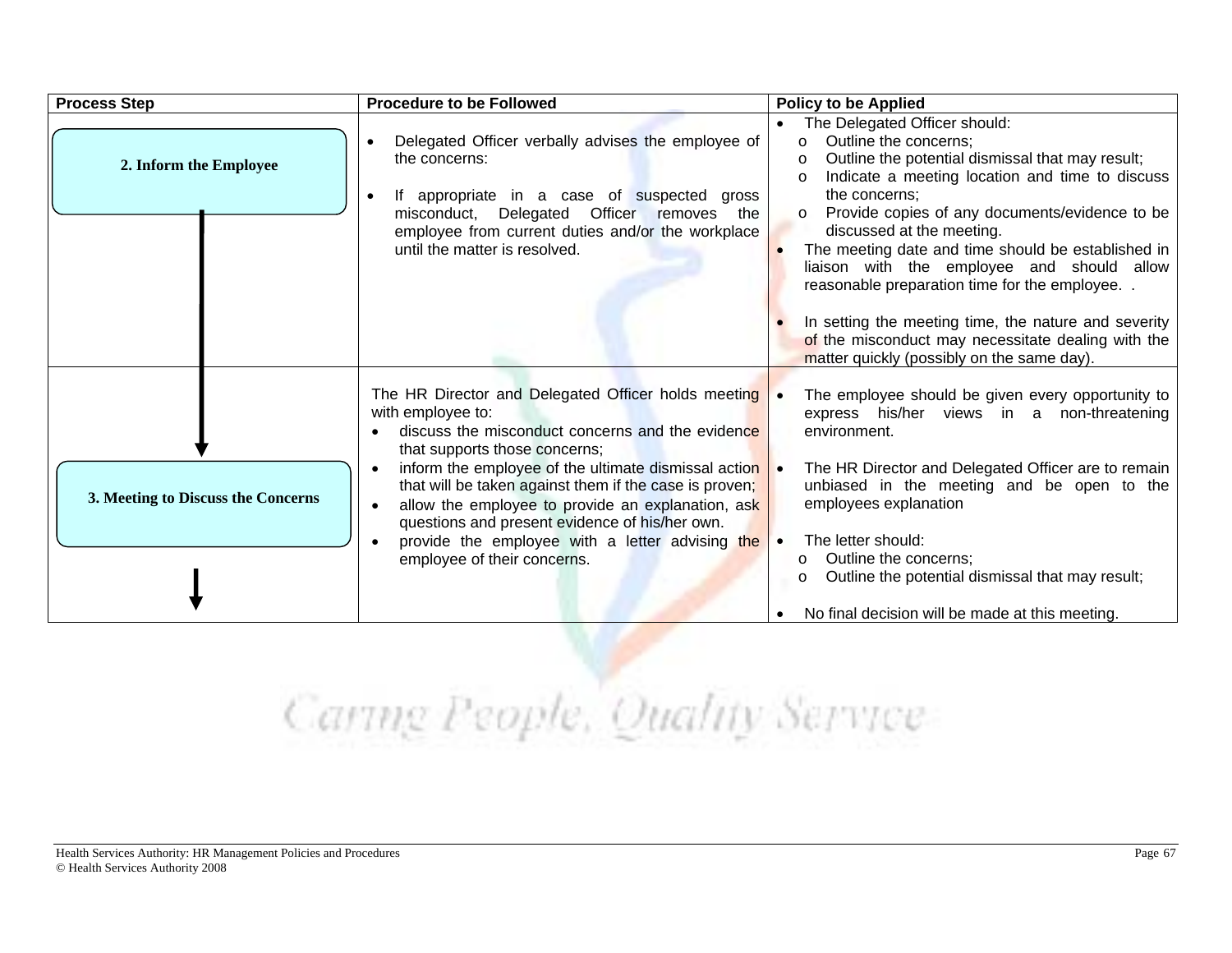| <b>Process Step</b>                                                                                                                                                                                        | <b>Procedure to be Followed</b>                                                                                                                                                                                                                                                                                                                                                                                                                                                                                                                                                                                                                                           | <b>Policy to be Applied</b>                                                                                                                                                                                                                                                                                                                                                                                                                                                                                                                                                                                                                                                                                                                                                                                                                                                                                                                   |
|------------------------------------------------------------------------------------------------------------------------------------------------------------------------------------------------------------|---------------------------------------------------------------------------------------------------------------------------------------------------------------------------------------------------------------------------------------------------------------------------------------------------------------------------------------------------------------------------------------------------------------------------------------------------------------------------------------------------------------------------------------------------------------------------------------------------------------------------------------------------------------------------|-----------------------------------------------------------------------------------------------------------------------------------------------------------------------------------------------------------------------------------------------------------------------------------------------------------------------------------------------------------------------------------------------------------------------------------------------------------------------------------------------------------------------------------------------------------------------------------------------------------------------------------------------------------------------------------------------------------------------------------------------------------------------------------------------------------------------------------------------------------------------------------------------------------------------------------------------|
| <b>4. Delegated Officer Decision</b><br>Minor misconduct<br>Case: go to<br>No case: go<br>case, got to<br>step 6<br>to step 5<br>procedure 26<br>Serious<br>Misconduct Case:<br>go to step<br>Procedure 27 | The Delegated Officer and HR Director are to:<br>consider the explanation provided by the<br>employee in light of the concerns and evidence<br>established in step 1; and<br>decide whether the concern about misconduct is<br>$\circ$<br>justified.<br>If the employee's explanation is satisfactory, then<br>proceed to step 5.<br>If the Delegated Officer considers that gross<br>$\bullet$<br>misconduct, has occurred, then proceed to step 6.<br>If the Delegated Officer considers that minor<br>$\bullet$<br>misconduct has occurred, then go to process 26.<br>If the Delegated Officer considers that minor<br>misconduct has occurred, then go to process 27. | In making this decision the Delegated Officer and<br>HR Director are to act as independently as possible<br>and is to avoid underweighting the employee's<br>explanations merely because the Delegated Officer<br>was involved in step 1.<br>If Criminal activity is alleged to have taken place<br>outside the workplace, then the employee may be<br>suspended on full-pay until either (a) charges are<br>not proceeded with or (b) if charges are proceeded<br>with, and a verdict is rendered<br>If criminal activity has taken place, and the<br>employee has been charged, then they may be<br>suspended on full-pay until the case is decided<br>If the Delegated Officer feels he/she is unable to<br>make the decision objectively he should consult with<br>an HR Officer.<br>The Delegated Officer should notify the Chief<br>Executive Officer via the Senior. Manager.<br>In making this decision, a zero tolerance to criminal |
|                                                                                                                                                                                                            |                                                                                                                                                                                                                                                                                                                                                                                                                                                                                                                                                                                                                                                                           | activity in the workplace is to be applied                                                                                                                                                                                                                                                                                                                                                                                                                                                                                                                                                                                                                                                                                                                                                                                                                                                                                                    |
| <b>5. Finalisation Meeting</b>                                                                                                                                                                             | HR Director and Delegated Officer meets with the<br>employee and:<br>advises him/her that the explanation is accepted<br>and the matter is now at an end; and<br>provides the employee with a letter confirming<br>this decision.                                                                                                                                                                                                                                                                                                                                                                                                                                         | The letter to the employee is to:<br>outline the process followed;<br>outline the employee's given explanation;<br>outline the Delegated Officer's decision;<br>• thank the employee for his/her cooperation.                                                                                                                                                                                                                                                                                                                                                                                                                                                                                                                                                                                                                                                                                                                                 |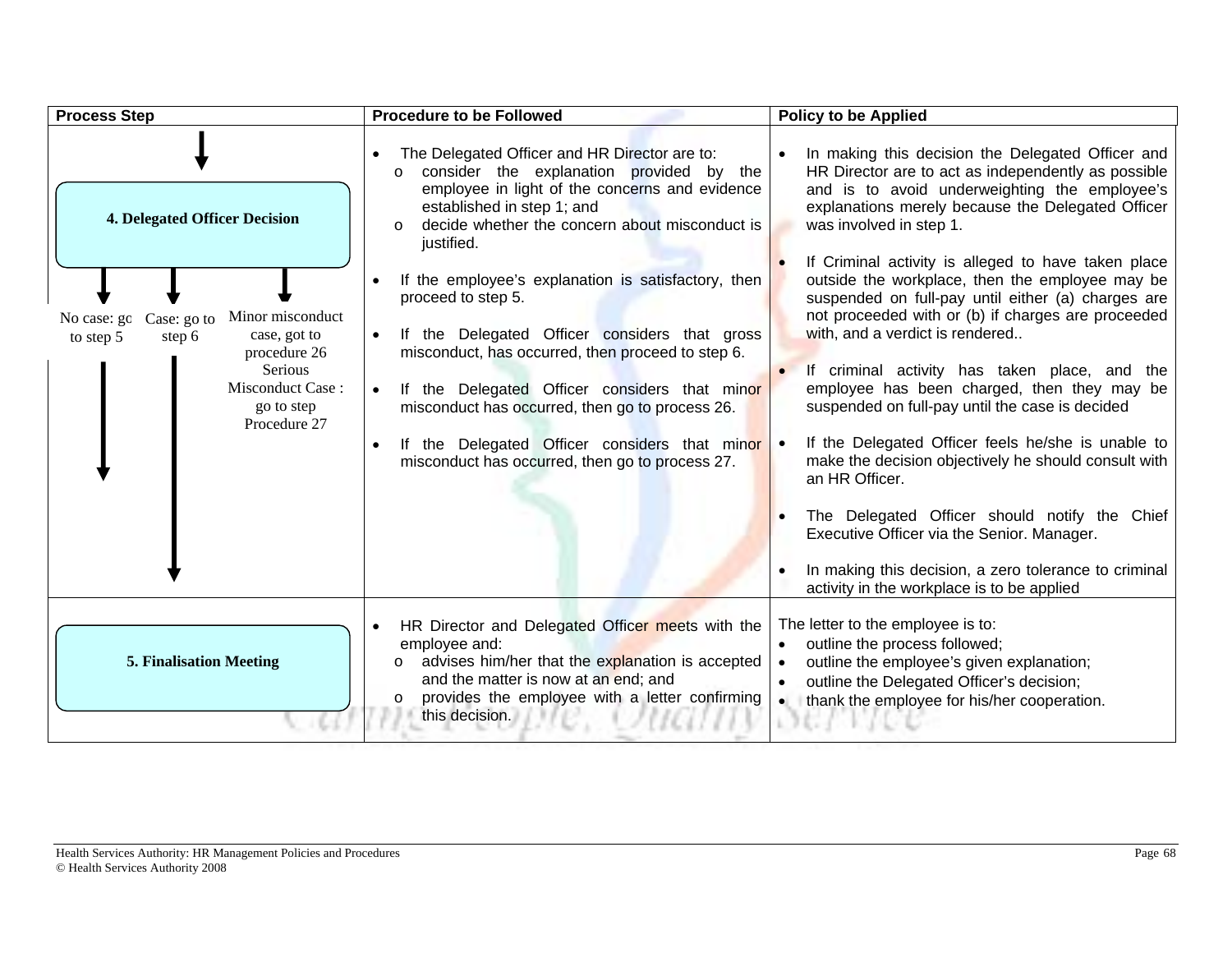| <b>Process Step</b>                                                                                                                                                                                                                                                | <b>Procedure to be Followed</b>                                                                                                                                                                                                                                                                                                                                                                                                                                                                                                                                                                                                                                                                                                                                                                                                                                                                                                         | <b>Policy to be Applied</b>                                                                                                                                                                                                                                                                                                                                                                                                                            |
|--------------------------------------------------------------------------------------------------------------------------------------------------------------------------------------------------------------------------------------------------------------------|-----------------------------------------------------------------------------------------------------------------------------------------------------------------------------------------------------------------------------------------------------------------------------------------------------------------------------------------------------------------------------------------------------------------------------------------------------------------------------------------------------------------------------------------------------------------------------------------------------------------------------------------------------------------------------------------------------------------------------------------------------------------------------------------------------------------------------------------------------------------------------------------------------------------------------------------|--------------------------------------------------------------------------------------------------------------------------------------------------------------------------------------------------------------------------------------------------------------------------------------------------------------------------------------------------------------------------------------------------------------------------------------------------------|
| 6. Inform the Employee                                                                                                                                                                                                                                             | Delegated Officer verbally advises the employee of<br>the Disciplinary meeting to take place under step 7.                                                                                                                                                                                                                                                                                                                                                                                                                                                                                                                                                                                                                                                                                                                                                                                                                              | The Delegated Officer should:<br>Outline the concerns;<br>$\circ$<br>Outline the potential dismissal that may result;<br>$\Omega$<br>Indicate a meeting location and time to discuss<br>$\circ$<br>the concerns;<br>Provide copies of any documents/evidence to be<br>discussed at the meeting.<br>The meeting date and time should be established in<br>liaison with the employee and should allow<br>reasonable preparation time for the employee. . |
|                                                                                                                                                                                                                                                                    |                                                                                                                                                                                                                                                                                                                                                                                                                                                                                                                                                                                                                                                                                                                                                                                                                                                                                                                                         | In setting the meeting time, the nature and severity of<br>the misconduct may necessitate dealing with the matter<br>quickly (possibly on the same day).                                                                                                                                                                                                                                                                                               |
| 7. Disciplinary Meeting with<br><b>Employee</b><br>If no<br>Minor<br>If<br>dismissal<br>misconduct<br>dismissal<br>: go to<br>case, got to<br>action:<br>step 8.<br>procedure 26<br>go to step<br>Serious<br>9.<br>Misconduct<br>Case : go to step<br>Procedure 27 | The HR Director then meets with the Delegated<br>Officer/manager employee and<br>advises him/her:<br>$\circ$<br>that the they are satisfied that gross<br>$\circ$<br>misconduct has occurred together with the<br>evidence to support that opinion;<br>of the suspension/dismissal action that will<br>$\circ$<br>be taken if the employee cannot provide an<br>adequate explanation.<br>Allows the employee to provide an explanation<br>$\circ$<br>and ask questions.<br>After considering the employee's explanation, the<br>Delegated Officer then decides whether to<br>undertake suspension/dismissal or not.<br>If suspension/dismissal is not to be taken, go to step<br>8, if dismissal is to be taken go to step 9.<br>If the Delegated Officer considers that minor<br>misconduct has occurred, then go to process 26.<br>If the Delegated Officer considers that Serious<br>misconduct has occurred, then go to process 27. | In making the final suspension/dismissal decision after<br>hearing the employee's explanation the Delegated<br>Officer is to act as independently as possible.<br>This<br>may require an adjournment of the meeting to allow an<br>objective consideration.<br>If the decision is for suspension/dismissal, the Chief<br>Executive Officer is to be consulted before proceeding<br>past this step.                                                     |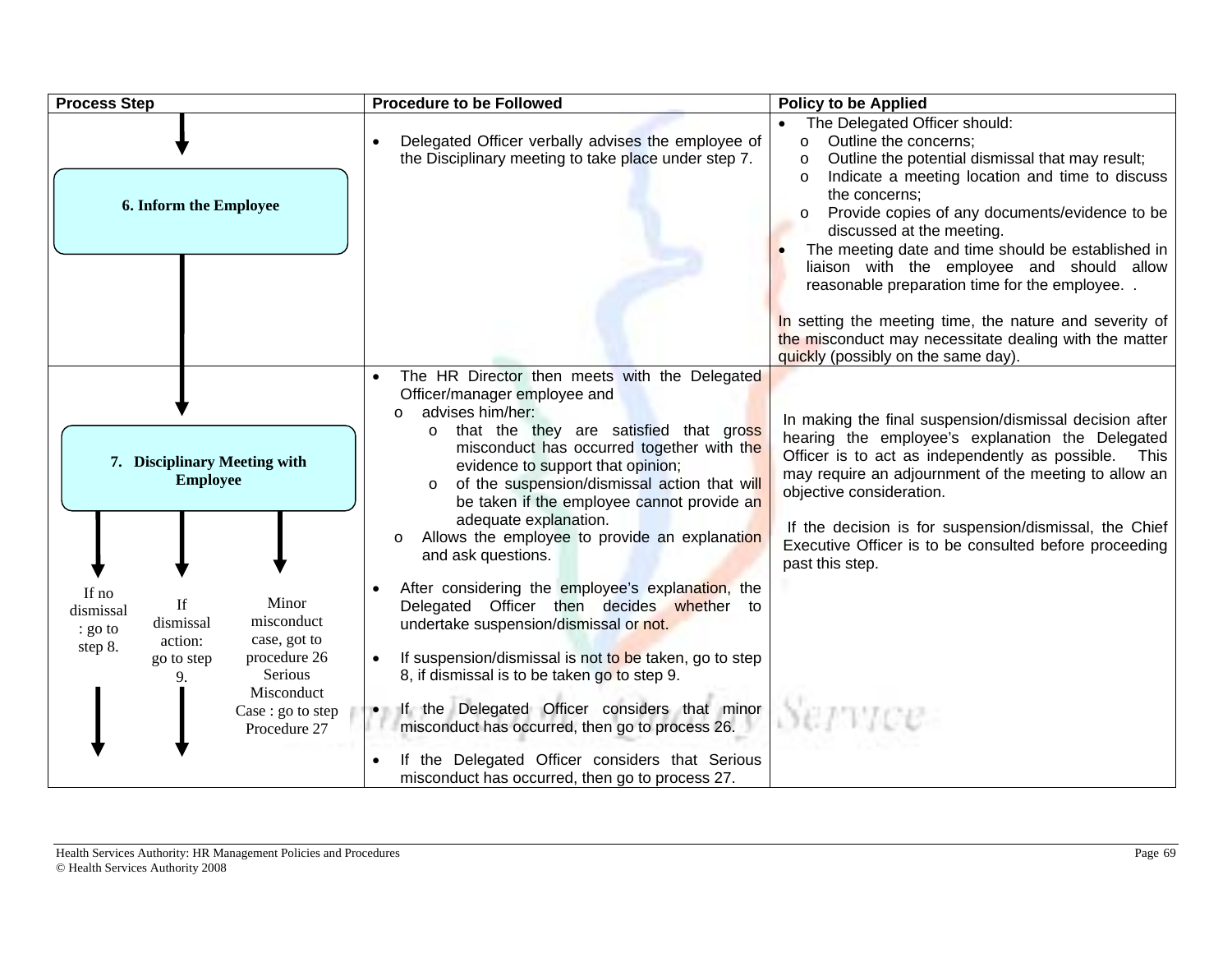| <b>Process Step</b>                                   | <b>Procedure to be Followed</b>                                                                                                                                                                                                                                                                                                                                                                                                                                                                                                                                                                 | <b>Policy to be Applied</b>                                                                                                                                                                                                                                                                                                                                                                                                                                                                                                                                                                                                                                                                                                                   |
|-------------------------------------------------------|-------------------------------------------------------------------------------------------------------------------------------------------------------------------------------------------------------------------------------------------------------------------------------------------------------------------------------------------------------------------------------------------------------------------------------------------------------------------------------------------------------------------------------------------------------------------------------------------------|-----------------------------------------------------------------------------------------------------------------------------------------------------------------------------------------------------------------------------------------------------------------------------------------------------------------------------------------------------------------------------------------------------------------------------------------------------------------------------------------------------------------------------------------------------------------------------------------------------------------------------------------------------------------------------------------------------------------------------------------------|
| 8. Finalisation Meeting with Employee                 | If suspension/dismissal action is not to be taken, the<br>HR Director and Delegated Officer continue or<br>reconvene the meeting with the employee and<br>advises the employee of the decision and the<br>reason for it.                                                                                                                                                                                                                                                                                                                                                                        | The confirmation letter to the employee is to:<br>outline the process followed;<br>$\bullet$<br>outline the decision and the basis for it;<br>$\bullet$<br>outline the employee's given explanation;<br>$\bullet$<br>thank the employee for his/her cooperation.<br>$\bullet$                                                                                                                                                                                                                                                                                                                                                                                                                                                                 |
| Stop                                                  | Following the meeting the Delegated Officer is to<br>provide the employee with a letter confirming this<br>decision.                                                                                                                                                                                                                                                                                                                                                                                                                                                                            |                                                                                                                                                                                                                                                                                                                                                                                                                                                                                                                                                                                                                                                                                                                                               |
| 9. Final Disciplinary Meeting with<br><b>Employee</b> | If suspension/dismissal action is to be taken the HR<br>Delegated Officer continue or<br>Director and<br>reconvene the meeting with the employee and<br>advise the employee of:<br>his decision and the reason for it; and<br>$\circ$<br>the suspension/dismissal action that will be<br>$\circ$<br>taken, the details of that action and the effective<br>date.<br>any administrative procedures that will now be<br>$\circ$<br>instituted to give effect to the decision<br>The HR Director is to provide the employee with a<br>suspension/dismissal letter in the course of the<br>meeting. | The suspension/dismissal letter is to set out:<br>the nature of the misconduct<br>$\bullet$<br>the process followed<br>$\bullet$<br>the basis for/evidence to support this decision;<br>the action that will now be taken and the specific<br>details of that action.<br>Where the final letter is to suspend a employee after<br>gross misconduct it should also include a firm but<br>courteous instruction to remain away from the<br>workplace, and the reminder that if convicted they will<br>be dismissed.<br>The effective date for suspension/dismissal is to be as<br>soon as is practical. Unless extenuating circumstance<br>apply, dismissal or suspension for gross misconduct<br>should be immediate and take effect that day. |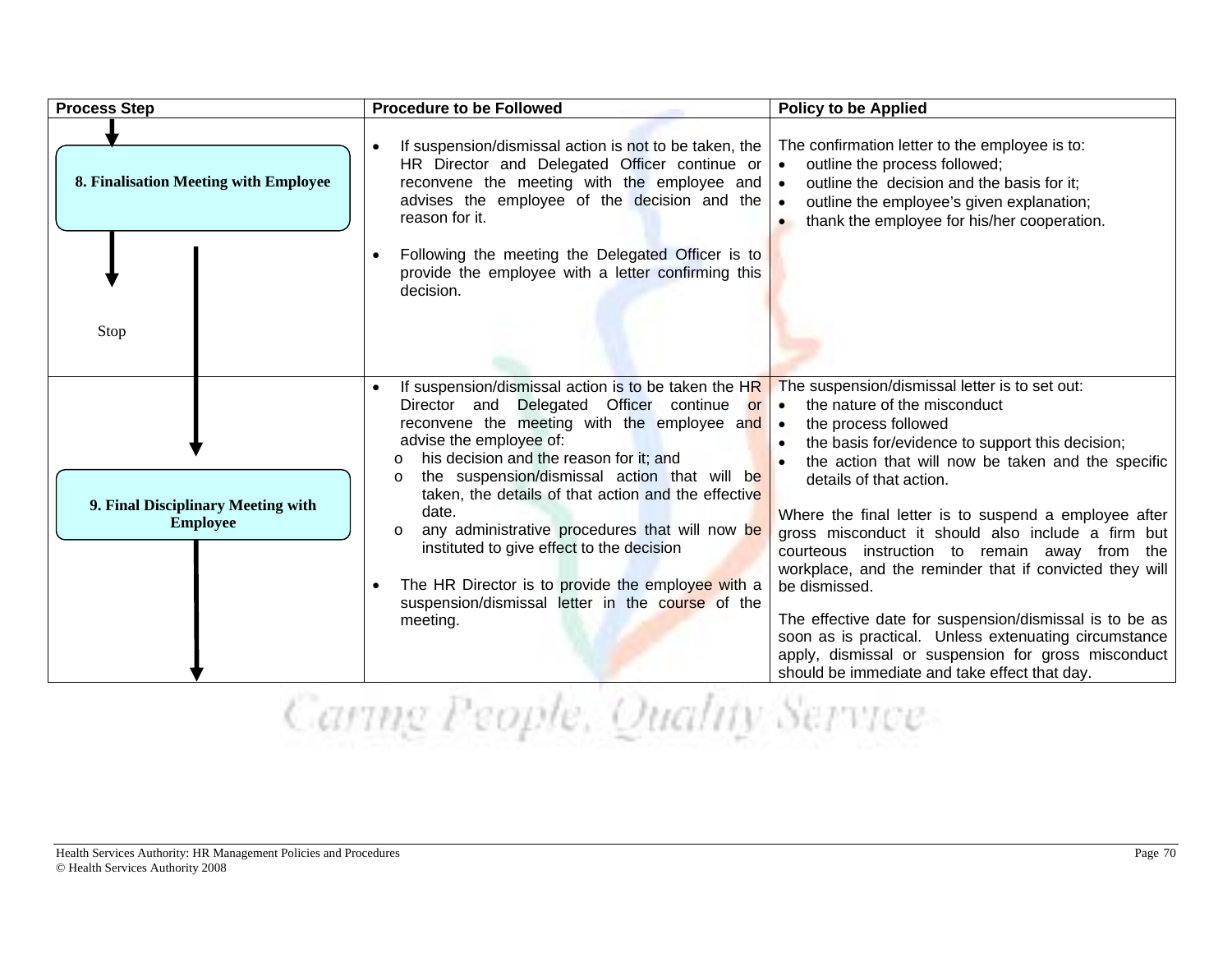| <b>Process Step</b>                                                                                                                                                                                                                       | <b>Procedure to be Followed</b>                                                                                                                                                                                                                                                                                                                                                                                                                                                                                                                           | <b>Policy to be Applied</b>                                                                                                                                                                                                        |
|-------------------------------------------------------------------------------------------------------------------------------------------------------------------------------------------------------------------------------------------|-----------------------------------------------------------------------------------------------------------------------------------------------------------------------------------------------------------------------------------------------------------------------------------------------------------------------------------------------------------------------------------------------------------------------------------------------------------------------------------------------------------------------------------------------------------|------------------------------------------------------------------------------------------------------------------------------------------------------------------------------------------------------------------------------------|
| 10. Take Administrative Action                                                                                                                                                                                                            | The HR Director undertakes the administrative actions<br>necessary to give effect to the suspension or dismissal<br>decision e.g.:<br>For suspension: arrange the suspension and<br>implement the change in pay.<br>For dismissal, arrange for immediate removal from<br>the payroll, removal of computer and workplace<br>access, inform the pensions board etc;<br>Inform the Health Practice Council if appropriate.<br>HR section ensures that the suspension or dismissal<br>actions are documented and recorded on the<br>employee's personal file. | No administrative action to effect the suspension or<br>dismissal action is to be undertaken before step 9 is<br>Once step 9 has been completed the<br>completed.<br>administrative actions should occur a quickly as<br>possible. |
| 11. Notification of dismissal to<br>statutory bodies<br>If criminal<br>If no<br>If criminal<br>criminal<br>activity in<br>activity not in<br>activity -<br>the workplace<br>the workplace<br>go to step 13.<br>go to step<br>Stop.<br>12. | The HR Director prepares a report to the Chair of the<br>HR sub-committee of the HSA board documenting the<br>dismissal, the grounds for this suspension/dismissal and<br>the process followed.<br>Depending on the position held by the employee and<br>their immigration status, the fact of<br>their<br>suspension/dismissal should be communicated to the<br>Health Practice Council and/or the Immigration<br>Department<br>These reports are to be forwarded via the Chief<br>Executive Officer.                                                    |                                                                                                                                                                                                                                    |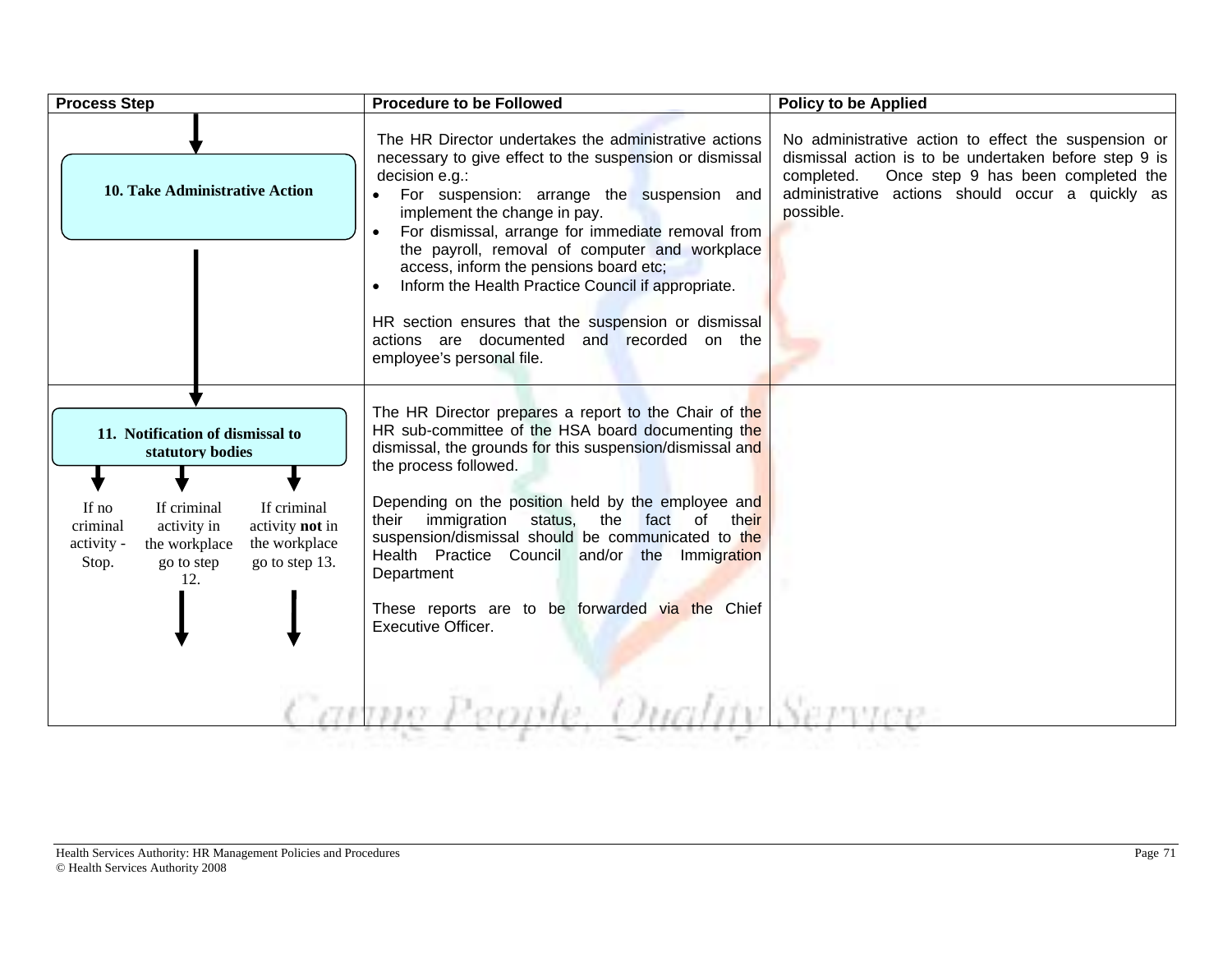| <b>Process Step</b>                                                                      | <b>Procedure to be Followed</b>                                                                                                                                                                                                                                                                                                                                                                                             | <b>Policy to be Applied</b>                                                                                                                                                         |
|------------------------------------------------------------------------------------------|-----------------------------------------------------------------------------------------------------------------------------------------------------------------------------------------------------------------------------------------------------------------------------------------------------------------------------------------------------------------------------------------------------------------------------|-------------------------------------------------------------------------------------------------------------------------------------------------------------------------------------|
| <b>12. Police Action</b><br>If not<br>If charged: go<br>charged:<br>to step 13.<br>Stop. | The Police will have conducted their investigations and<br>decided whether to lay criminal charges or not at this<br>step.<br>If the employee is charged: proceed to step 13.<br>If the employee is not charged: proceed to step 21.                                                                                                                                                                                        | HSA staff are to provide full cooperation and assistance<br>to the Police during their investigation.                                                                               |
| 13. Suspension with Pay                                                                  | If the employee is charged:<br>the HR Director:<br>$\bullet$<br>o advises the employee in writing that he/she is<br>being suspended with pay from the date the<br>charges were laid;<br>o advises the Delegated Officer of the employee's<br>suspension with pay.<br>the HR Director takes the appropriate payroll action<br>and ensures that the suspension is documented and<br>recorded on the employee's personal file. | The employee is to be suspended with pay as soon as<br>the Police decision to charge the employee is known.<br>The employee is to be advised before the payroll action<br>is taken. |
| 14. Conviction or Acquittal<br>If convicted:<br>If acquitted:<br>go to step 15.<br>Stop  | The Court convicts or acquits the employee of the<br>criminal offence. This step maybe delayed in the case<br>of appeals through the courts by the employee.                                                                                                                                                                                                                                                                |                                                                                                                                                                                     |
|                                                                                          |                                                                                                                                                                                                                                                                                                                                                                                                                             |                                                                                                                                                                                     |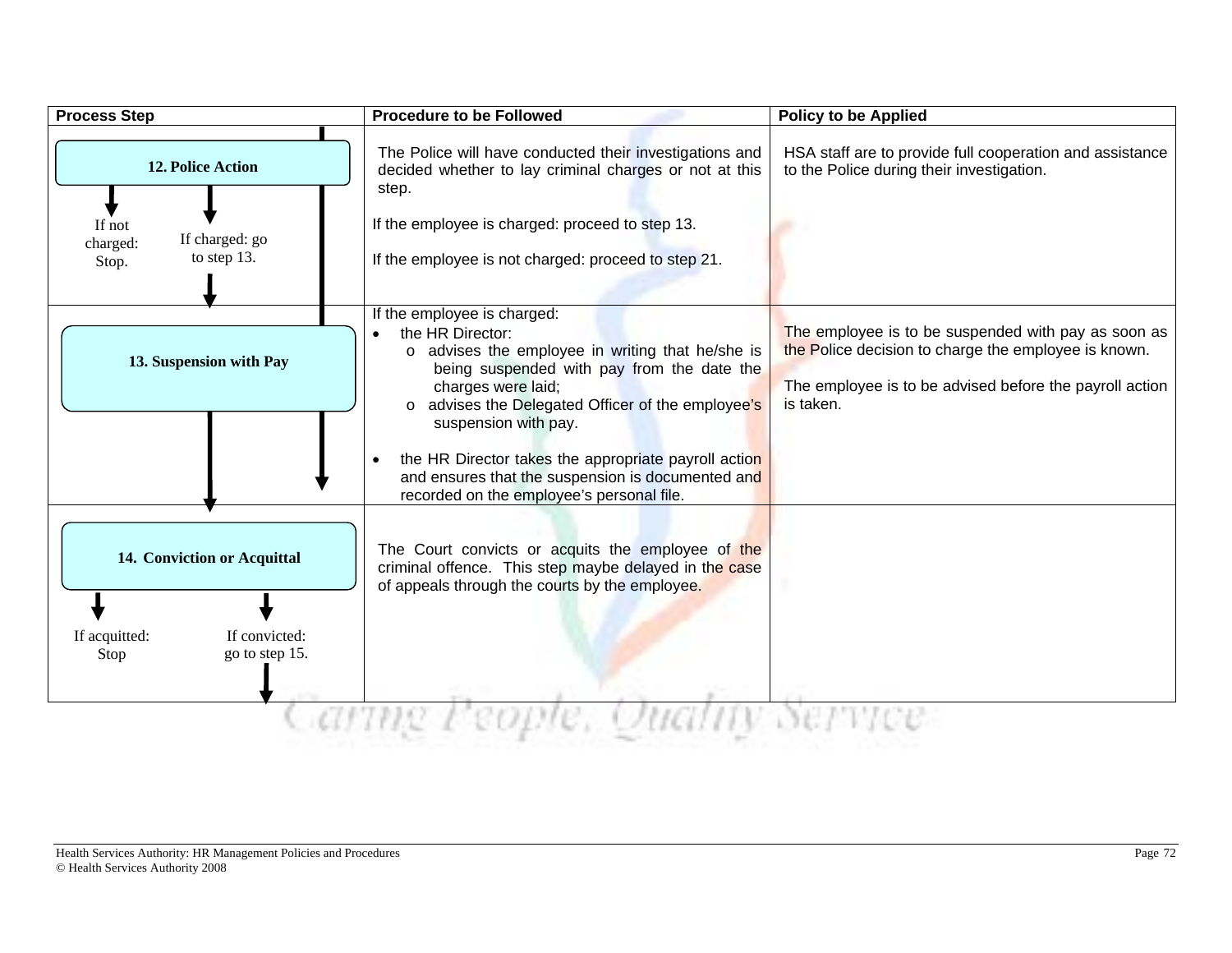| <b>Process Step</b>                                                | <b>Procedure to be Followed</b>                                                                                                                                                                                                                                                                                                                                                                                                                                                                                                       | <b>Policy to be Applied</b>                                                                                                                                                                                                                                                                                                                                                                                                                                                                                                                                                                                                                 |
|--------------------------------------------------------------------|---------------------------------------------------------------------------------------------------------------------------------------------------------------------------------------------------------------------------------------------------------------------------------------------------------------------------------------------------------------------------------------------------------------------------------------------------------------------------------------------------------------------------------------|---------------------------------------------------------------------------------------------------------------------------------------------------------------------------------------------------------------------------------------------------------------------------------------------------------------------------------------------------------------------------------------------------------------------------------------------------------------------------------------------------------------------------------------------------------------------------------------------------------------------------------------------|
| 15. Dismissal                                                      | If the employee is convicted the HR Director advises:<br>the employee in writing that he/she is being<br>$\circ$<br>dismissed from the date of the conviction in<br>accordance with the<br>terms of his/her<br>employment agreement;<br>Depending on the position held by the employee<br>$\circ$<br>and their immigration status, the fact of their                                                                                                                                                                                  | The dismissal letter to the employee is to:<br>advise that consequent to the conviction, the<br>employee is being dismissed in accordance with the<br>terms of his/her employment agreement;<br>Specify the date of the dismissal as the date of<br>$\bullet$<br>conviction.                                                                                                                                                                                                                                                                                                                                                                |
| Employee decides to appeal<br>against the dismissal decision       | dismissal should be communicated to the<br>Health Practice Council and/or Immigration;<br>the Delegated Officer.<br>$\circ$<br>the HR Director takes the appropriate payroll action<br>and ensures that the dismissal is documented and<br>recorded on the employee's personal file.                                                                                                                                                                                                                                                  |                                                                                                                                                                                                                                                                                                                                                                                                                                                                                                                                                                                                                                             |
| 16. Compile complaint and submit to<br>the Chief Executive Officer | If the employee wishes to appeal, he or she submits<br>the appeal in writing and signed, to the Chief Executive<br>Officer.                                                                                                                                                                                                                                                                                                                                                                                                           | An appeal must be made within 20 days of written<br>$\circ$<br>notification of the decision I (which is the decision<br>now being disputed); and<br>$\circ$                                                                                                                                                                                                                                                                                                                                                                                                                                                                                 |
| 17. Appeal Hearing                                                 | The Chief Executive Officer appoints an HR Appeals<br>Committee made up of a member of the HSA Board<br>and two senior managers who where not involved at<br>any point in the dismissal process and have no conflict<br>of interest.<br>The HR Appeals Committee meets with the appellant<br>and the managers of the HSA to hear the appeal and<br>the evidence that supports it.<br>A comprehensive record of the discussion is to be taken<br>by a member of the HR Section who has had no<br>involvement in the dismissal process. | The employee is to be advised in writing of the time and<br>date of the meeting, given sufficient advance warning to<br>allow them to prepare, and advised that they are entitled<br>to be accompanied by a HSA colleague.<br>The meeting is to be held in an open and constructive<br>manner with the employee given every opportunity to<br>explain his/her appeal and say how they think it should<br>be settled. The Managers of the HSA are to be<br>provided with a similar opportunity. If necessary, the<br>HR Appeals Committee may adjourn the meeting (to<br>seek advice or for further investigation, for example).<br>2 S.C. 1 |
| <b>Process Step</b>                                                | <b>Procedure to be Followed</b>                                                                                                                                                                                                                                                                                                                                                                                                                                                                                                       | <b>Policy to be Applied</b>                                                                                                                                                                                                                                                                                                                                                                                                                                                                                                                                                                                                                 |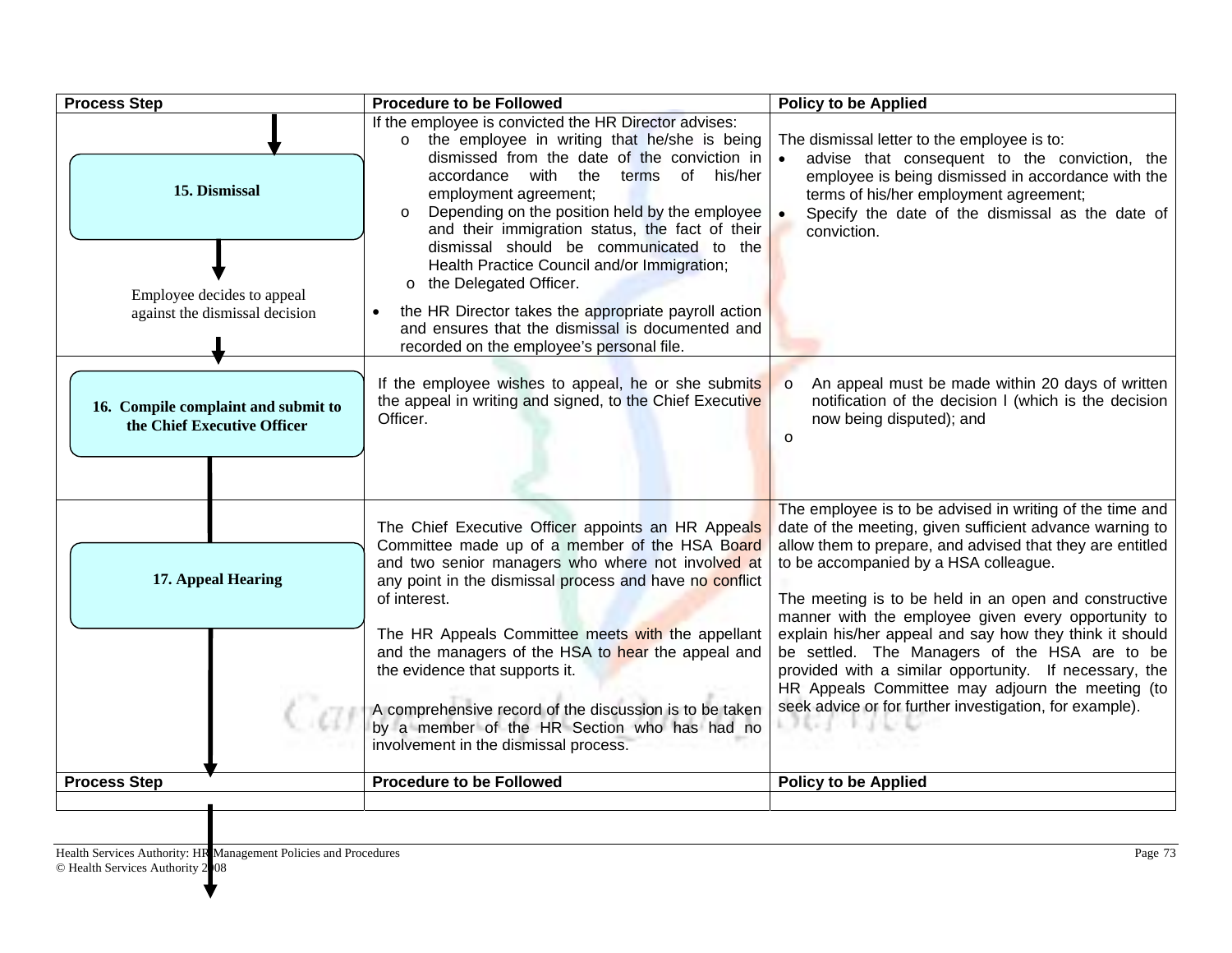| <b>18. Consideration of Appeal</b>         | The HR Appeals Committee considers the appeal and<br>the evidence and decides whether to confirm the<br>dismissal decision, overturn it or take some other<br>appropriate action.                                                                                                                                  | The HR Appeals Committee is to<br>take<br>into<br>consideration the information provided by:<br>The appellant;<br>$\circ$<br>The HR Director<br>$\circ$<br>The Delegated Officer; and Senior Manager<br>$\circ$<br>Any other information the HR Appeals<br>$\circ$<br>Committee considers relevant.<br>The HR Appeals Committee is to make their decision on<br>the basis of the facts presented to them in the appeal<br>process. |
|--------------------------------------------|--------------------------------------------------------------------------------------------------------------------------------------------------------------------------------------------------------------------------------------------------------------------------------------------------------------------|------------------------------------------------------------------------------------------------------------------------------------------------------------------------------------------------------------------------------------------------------------------------------------------------------------------------------------------------------------------------------------------------------------------------------------|
| <b>19. Notify Appeal Decision</b>          | The HR Appeals Committee notifies the appellant, the<br>Chief Executive Officer and the HR Director of their<br>decision in writing.                                                                                                                                                                               | The decision, and the basis for it, is to be documented.<br>The HR Appeals Committee is to render a decision<br>within 30 days<br>The decision of the HR Appeals Committee is final as<br>far as the Authority is concerned.                                                                                                                                                                                                       |
|                                            |                                                                                                                                                                                                                                                                                                                    | The suspension/dismissal letter is to set out:<br>The decision of the HR Appeals Committee<br>the nature of the appeal made<br>the process followed<br>the basis for/evidence to support the decision;<br>the action that the HR Appeals Committee have<br>ordered.                                                                                                                                                                |
| <b>20. Documentation of Appeal Process</b> | The HR Appeals Committee, with the support of the HR<br>Section if necessary, ensures that the complete<br>appeals process is documented though an appeal<br>report signed by the members of the HR Appeals<br>Committee who have dealt with the appeal.<br>A copy of this report is to be given to the appellant. | The appeal report is to document:<br>The process;<br>$\circ$<br>Meetings held, their dates & times and<br>$\circ$<br>attendees;<br>Arguments & evidence presented<br>$\circ$<br>The decision of the HR Appeals Committee and<br>$\circ$<br>the rationale for it:<br>Communications with the appellant.<br>$\Omega$                                                                                                                 |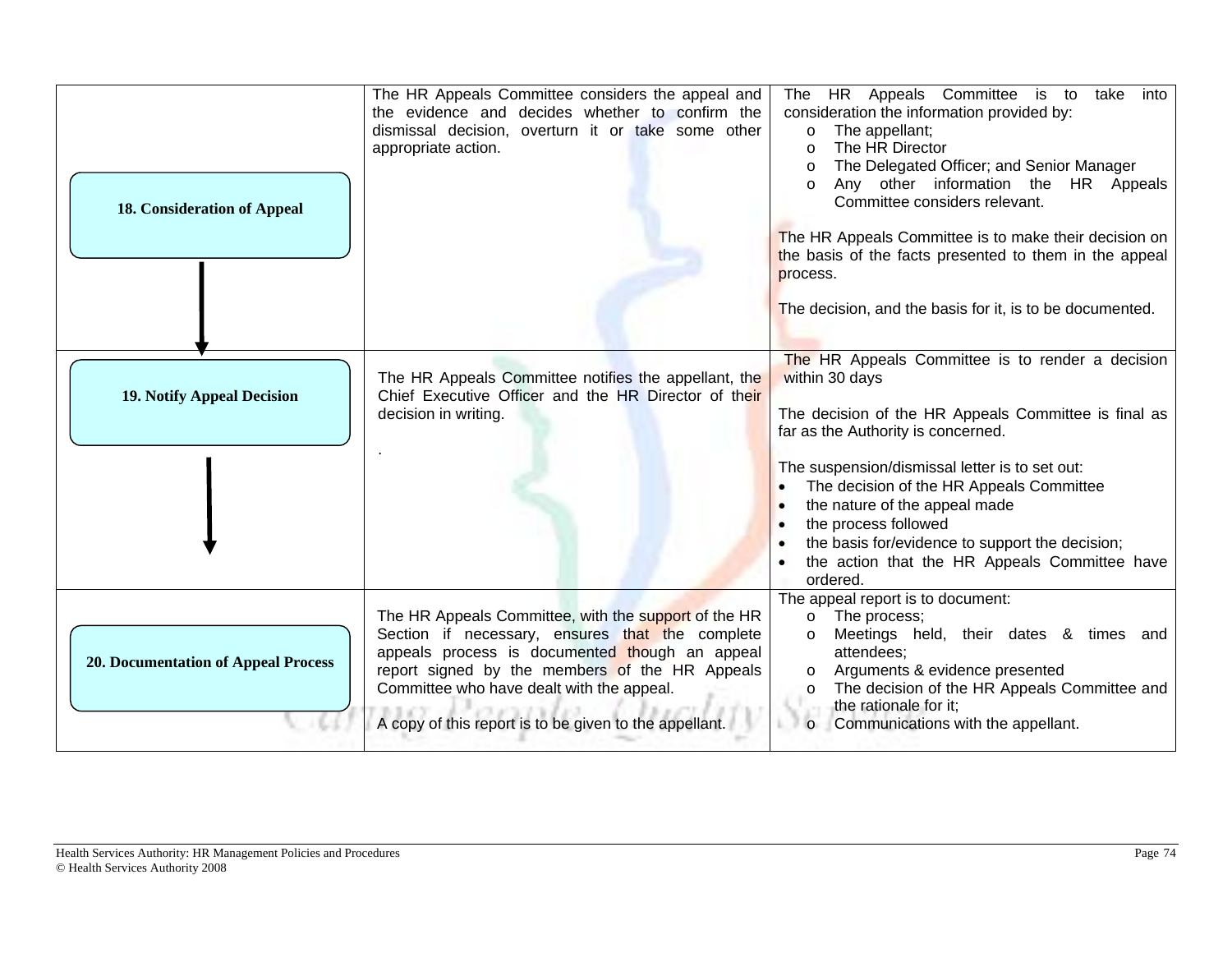### **29. Retiring Staff Early on Medical Grounds**

This policy and procedure applies to the compulsory retirement of staff early on medical grounds where the employee has a permanent disability.

*Permanent disability* is a disability which is likely to render a participant incapable by means of infirmity of mind or body of discharging the duties of his office, which infirmity is certified by the Chief Medical Officer as is likely to be permanent.

*It is likely that a employee who is being considered for early retirement on medical grounds, is sufficiently ill or disabled to be taking significant amounts of sick leave. In this case, sick leave provisions are covered in the employee's terms and conditions.* 

*This process may be initiated by either the employee or the management of the Authority* 

| The Delegated Officer:<br>collects evidence concerning the employee's<br><b>1. Collect Evidence</b><br>disability and their performance.<br>relation to the job requirement. | <b>Process Step</b> | <b>Procedure to be Followed</b> | <b>Policy to be Applied</b>                                                                                                                                                                                                                                                                                                                                                                                                                                          |
|------------------------------------------------------------------------------------------------------------------------------------------------------------------------------|---------------------|---------------------------------|----------------------------------------------------------------------------------------------------------------------------------------------------------------------------------------------------------------------------------------------------------------------------------------------------------------------------------------------------------------------------------------------------------------------------------------------------------------------|
|                                                                                                                                                                              |                     |                                 | Early retirement on medical grounds can only occur<br>when the disability is preventing the employee<br>performing duties in a substantial way. The<br>evidence must therefore show which duties are not<br>being performed and how significant this is in<br>Depending on the nature of the illness/disability,<br>not all of the steps in this process maybe<br>appropriate. Sensitivity and compassion should be<br>employed throughout whilst still allowing due |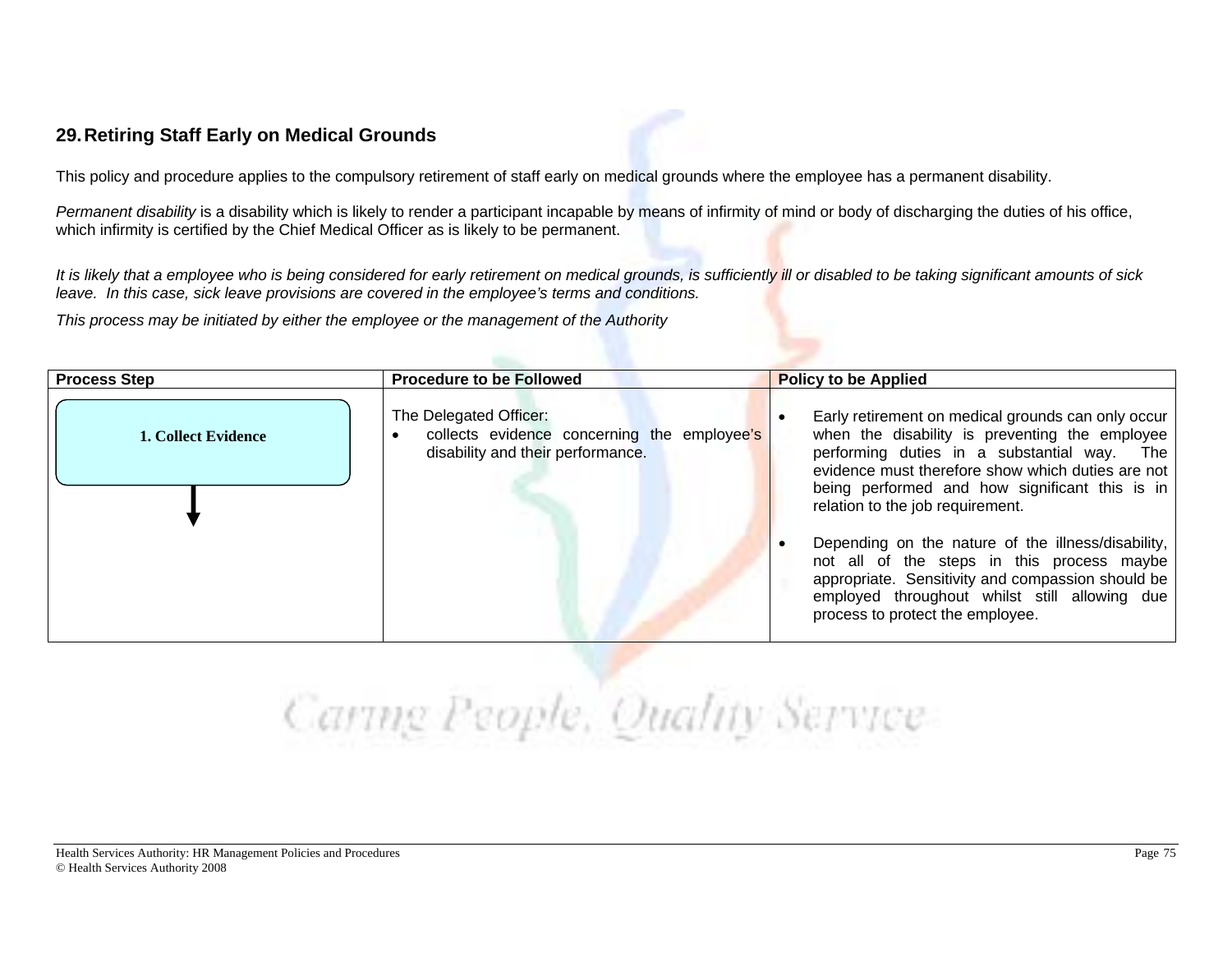| <b>Process Step</b>            | <b>Procedure to be Followed</b>                                                                                                                                                                                                                                                                                                                                                                                                                                                                      | <b>Policy to be Applied</b>                                                                                                                                                                                                                                                                                                                                                                                                                                                                                                                                                                                                                                                                                                      |
|--------------------------------|------------------------------------------------------------------------------------------------------------------------------------------------------------------------------------------------------------------------------------------------------------------------------------------------------------------------------------------------------------------------------------------------------------------------------------------------------------------------------------------------------|----------------------------------------------------------------------------------------------------------------------------------------------------------------------------------------------------------------------------------------------------------------------------------------------------------------------------------------------------------------------------------------------------------------------------------------------------------------------------------------------------------------------------------------------------------------------------------------------------------------------------------------------------------------------------------------------------------------------------------|
| 2. Inform Employee             | Delegated Officers informs employee of consultation<br>with HR re Medical Board<br>Delegated Officer advises the employee of the<br>concerns as follows:<br>Delegated Officer in consultation with HR<br>$\circ$<br>prepares a letter outlining the concerns and<br>advising of a meeting to discuss them.<br>Delegated Officer gives the employee the letter<br>$\circ$<br>in a short face-to-face meeting with the<br>employee, and advises the employee of its<br>contents.                       | The letter should:<br>Outline the impact the disability is having on the<br>employee's ability to carry out his/her duties;<br>Advise that early retirement on medical grounds is<br>being considered but that the employee will be<br>provided with an opportunity to show that they can<br>perform the duties before any action is taken;<br>Propose a meeting location and time to discuss<br>these matters:<br>Advise the employee that he/she may be<br>accompanied by a HSA colleague.<br>Provide copies of any documents/evidence to be<br>discussed at the meeting.<br>The meeting date and time should be established in<br>liaison with the employee and should allow reasonable<br>preparation time for the employee. |
| <b>3. Consultation Meeting</b> | Delegated Officer holds meeting with employee to:<br>consult with the employee and allow him/her an<br>adequate opportunity to state his/her position.<br>Offer the employee an opportunity to perform the<br>required duties satisfactorily.<br>Following the meeting the Delegated Officer provides<br>the employee with a letter confirming:<br>the discussion:<br>the period for the employee to show he is able to<br>perform the duties; and<br>the support to be provided during that period. | A 2 <sup>nd</sup> person from the Management team and an HR<br>representative must be present at the meeting<br>Consultation meetings should be in private.<br>The employee should be given every opportunity to<br>express his/her views in a non-threatening environment.<br>The Delegated Officer is to maintain an open mind<br>and be open to the employee's explanation.<br>The meeting is to agree the period of time for the<br>employee to show that they are able to carry out the<br>duties and the support to be provided by the<br><b>Delegated Officer</b>                                                                                                                                                         |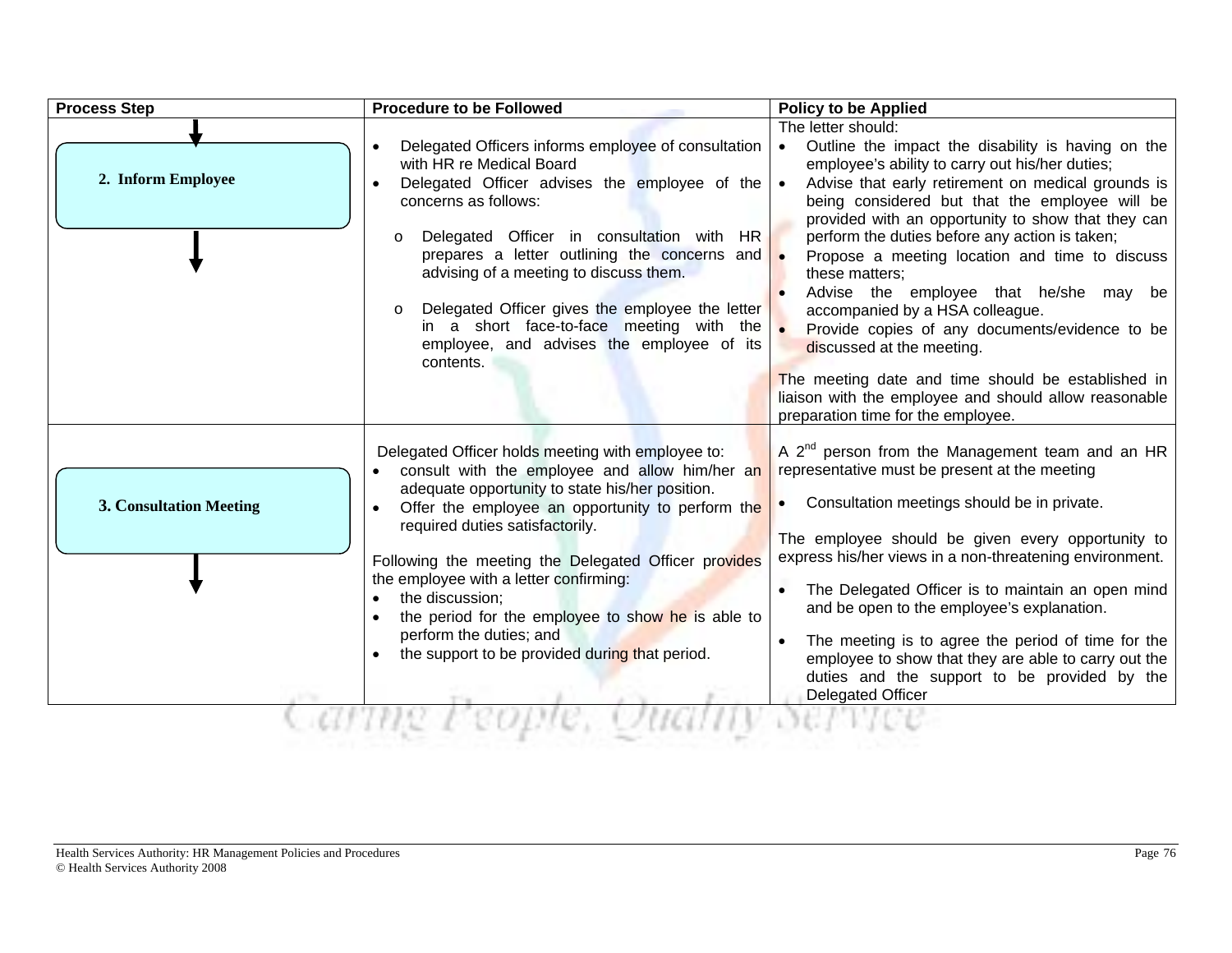| <b>Process Step</b>                                                                                        | <b>Procedure to be Followed</b>                                                                                                                                                                                                                                                                                                                                                                                                                                          | <b>Policy to be Applied</b>                                                                                                                                                                                                                                                                                                              |
|------------------------------------------------------------------------------------------------------------|--------------------------------------------------------------------------------------------------------------------------------------------------------------------------------------------------------------------------------------------------------------------------------------------------------------------------------------------------------------------------------------------------------------------------------------------------------------------------|------------------------------------------------------------------------------------------------------------------------------------------------------------------------------------------------------------------------------------------------------------------------------------------------------------------------------------------|
| <b>4. Delegated Officer Decision</b><br>If $no$<br>If grounds:<br>grounds: go<br>go to step 6<br>to step 5 | The Delegated Officer (always in consultation with<br>the relevant Senior Manager):<br>considers the performance of the employee<br>since step 3 and whether the disability has<br>allowed the duties to be performed adequately;<br>and<br>decide whether early retirement on medical<br>$\circ$<br>grounds is justifiable.<br>If performance is satisfactory, then proceed to step<br>٠<br>5.<br>If there are grounds for early retirement, then<br>proceed to step 6. | In making this decision the Delegated Officer is to act<br>as independently as possible. If the Delegated Officer<br>feels he/she is unable to make the decision objectively<br>he should consult with an HR Officer.                                                                                                                    |
| <b>Finalisation Meeting</b><br>5.                                                                          | Delegated Officer meets with the employee and:<br>advises him/her that his/her performance over<br>$\circ$<br>the review period has been acceptable and<br>provided that it continues like that the matter is<br>now at an end; and<br>provides the employee with a letter confirming<br>$\circ$<br>this decision.                                                                                                                                                       | A 2 <sup>nd</sup> person from the Management team and an HR<br>representative must be present at the meeting<br>The letter to the employee is to:<br>outline the process followed;<br>$\bullet$<br>outline the employee's given explanation;<br>outline the Delegated Officer's decision;<br>thank the employee for his/her cooperation. |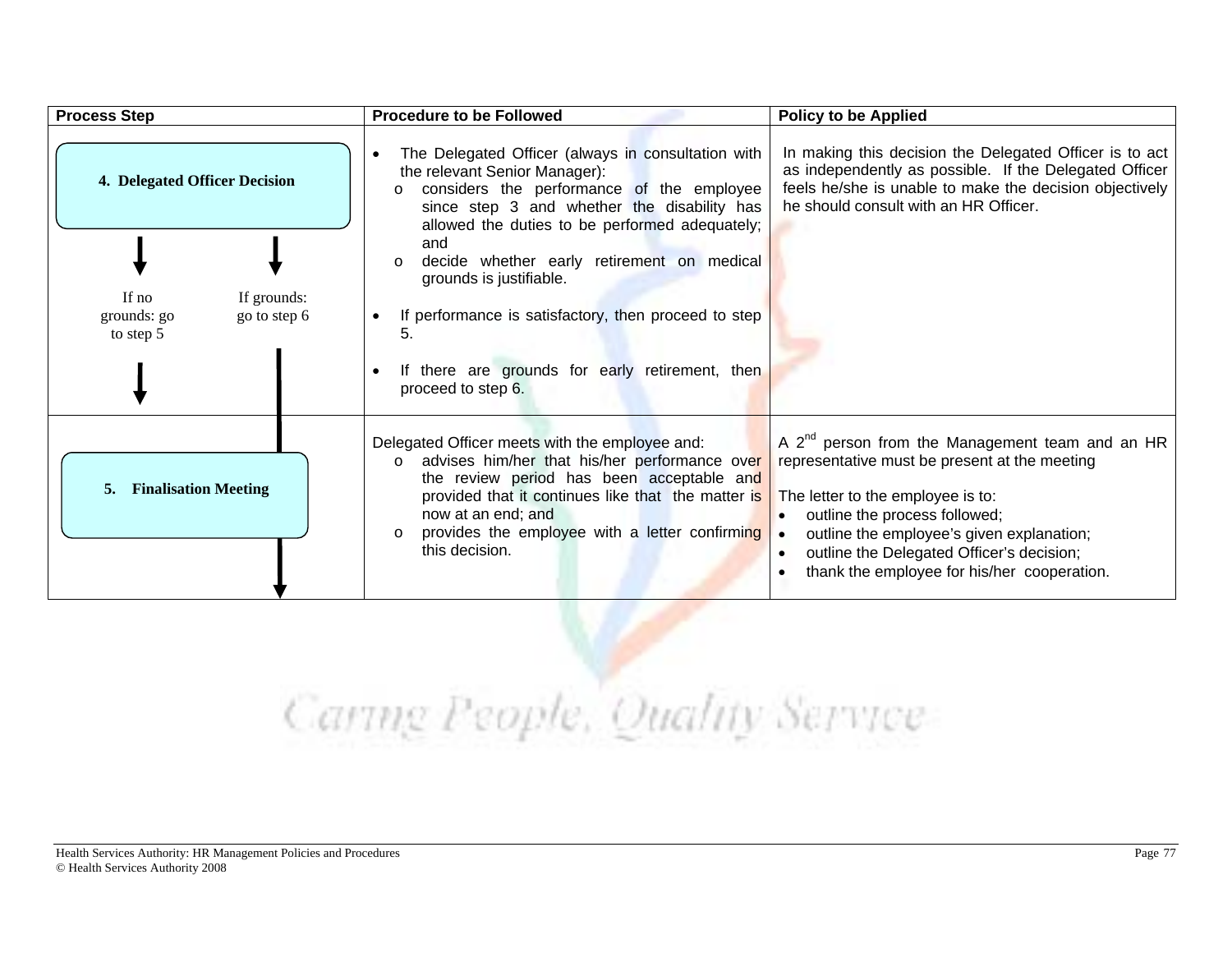| <b>Process Step</b>                   | <b>Procedure to be Followed</b>                                                                                                                                                                                                                                                                                                                                                                                                                                                                                                                                                                                                                                                                                                                                        | <b>Policy to be Applied</b>                                                                                                                                                                                                                                                                                                                                                                                                                                                            |
|---------------------------------------|------------------------------------------------------------------------------------------------------------------------------------------------------------------------------------------------------------------------------------------------------------------------------------------------------------------------------------------------------------------------------------------------------------------------------------------------------------------------------------------------------------------------------------------------------------------------------------------------------------------------------------------------------------------------------------------------------------------------------------------------------------------------|----------------------------------------------------------------------------------------------------------------------------------------------------------------------------------------------------------------------------------------------------------------------------------------------------------------------------------------------------------------------------------------------------------------------------------------------------------------------------------------|
| <b>6. Second Consultation Meeting</b> | The Delegated Officer meets with the employee and<br>advises him/her:<br>that the performance during the review period<br>$\circ$<br>has not been satisfactory and that in the<br>Delegated Officer's opinion the disability is<br>affecting the employee's ability to perform the<br>required duties;<br>that the employee is required to appear before a<br>$\circ$<br>medical board to have the disability assessed;<br>and.<br>that if the medical board confirms the disability is<br>$\circ$<br>permanent, the employee will be required to take<br>early retirement.<br>Following the meeting the Delegated Officer<br>provides the employee with a letter confirming the<br>discussion at the meeting and outlining the<br>arrangements for the medical board. | Before an employee can be early retired on medical<br>grounds a medical board must confirm that the disability<br>is permanent and likely to prevent the employee from<br>satisfactorily carrying out his duties. The employee is<br>to be made fully aware of this provision at the meeting.<br>A second person from the management team is <i>always</i><br>also to attend the meeting. This should be the same<br>person who attended earlier meetings (normally an HR<br>Officer). |
| 7. Medical Board                      | The HR Section:<br>arranges with the Medical Director to convene a<br>medical board to assess the employee;<br>A medical board shall be made up of the Medical<br>Director and at least two other registered medical<br>doctors:<br>advises the employee in writing of the date and time<br>of the medical board assessment.                                                                                                                                                                                                                                                                                                                                                                                                                                           | An employee who refuses or delays appearing before<br>the medical board will be placed on an unpaid leave of<br>absence until such time as the employee appears<br>before the board or if the unpaid leave of absence has<br>continued for more than 3 months, the employee will be<br>terminated                                                                                                                                                                                      |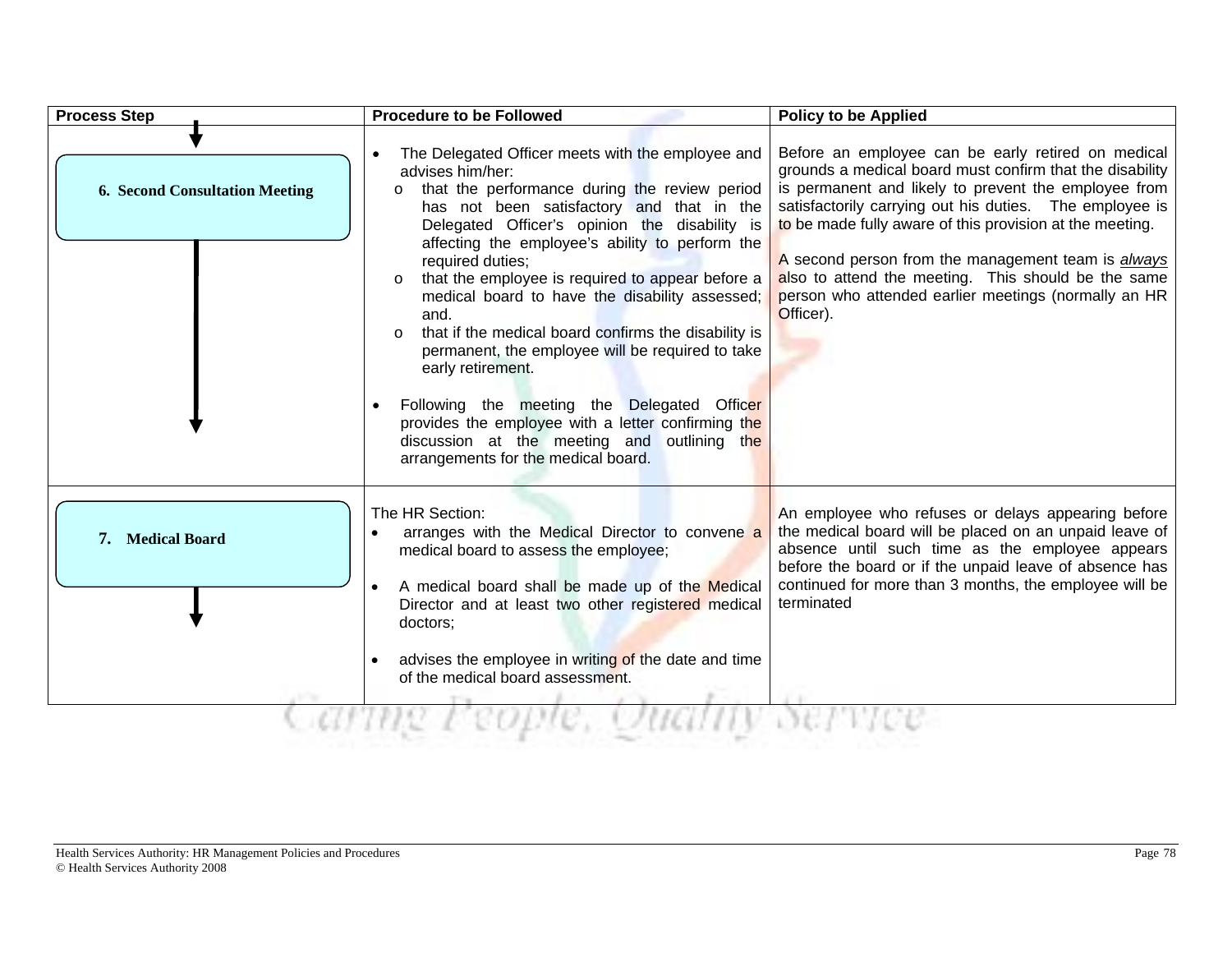| Upon receipt of the medical board results, the HR<br>The employee is advised in writing of the results of the<br>medical board, in a timely manner. Accordingly, a copy<br>Director and Delegated Officer/manager are to meet<br>8. Advise Medical Board Results<br>with the employee and:<br>of the medical board report is to be provided to the<br>employee within 24 hours of receipt by HR of the<br>provide him/her with a copy of the medical board<br>decision.<br>report;<br>advise him/her of the next steps.<br>If the medical board report states that the disability is not<br>If no<br>permanent or doesn't prevent the duties being<br>If disability: go<br>disability:<br>performed, proceed to step 9.<br>to step $10$<br>go to step 9<br>If the medical board confirms the disability, proceed to<br>step 10.<br>A $2^{nd}$ person from the Management team and an HR<br>Delegated Officer meets with the employee and:<br>representative must be present at the meeting<br>advises him/her that in light of the medical board<br>$\Omega$<br>report, no further action will be taken to retire the<br>9. Finalisation Meeting<br>The letter to the employee is to:<br>employee on medical grounds and that the<br>outline the process followed;<br>matter is now at an end; and<br>outline the employee's given explanation;<br>the medical board's decision and the Delegated<br>provides the employee with a letter confirming<br>$\circ$<br>Officer's consequent decision;<br>this decision.<br>thank the employee for his/her cooperation.<br>The process may need to be revisited if the employee's<br>condition deteriorates further in the future. | <b>Process Step</b> | <b>Procedure to be Followed</b> | <b>Policy to be Applied</b> |
|------------------------------------------------------------------------------------------------------------------------------------------------------------------------------------------------------------------------------------------------------------------------------------------------------------------------------------------------------------------------------------------------------------------------------------------------------------------------------------------------------------------------------------------------------------------------------------------------------------------------------------------------------------------------------------------------------------------------------------------------------------------------------------------------------------------------------------------------------------------------------------------------------------------------------------------------------------------------------------------------------------------------------------------------------------------------------------------------------------------------------------------------------------------------------------------------------------------------------------------------------------------------------------------------------------------------------------------------------------------------------------------------------------------------------------------------------------------------------------------------------------------------------------------------------------------------------------------------------------------------------------------------------------------------------|---------------------|---------------------------------|-----------------------------|
|                                                                                                                                                                                                                                                                                                                                                                                                                                                                                                                                                                                                                                                                                                                                                                                                                                                                                                                                                                                                                                                                                                                                                                                                                                                                                                                                                                                                                                                                                                                                                                                                                                                                              |                     |                                 |                             |
|                                                                                                                                                                                                                                                                                                                                                                                                                                                                                                                                                                                                                                                                                                                                                                                                                                                                                                                                                                                                                                                                                                                                                                                                                                                                                                                                                                                                                                                                                                                                                                                                                                                                              |                     |                                 |                             |
|                                                                                                                                                                                                                                                                                                                                                                                                                                                                                                                                                                                                                                                                                                                                                                                                                                                                                                                                                                                                                                                                                                                                                                                                                                                                                                                                                                                                                                                                                                                                                                                                                                                                              |                     |                                 |                             |
|                                                                                                                                                                                                                                                                                                                                                                                                                                                                                                                                                                                                                                                                                                                                                                                                                                                                                                                                                                                                                                                                                                                                                                                                                                                                                                                                                                                                                                                                                                                                                                                                                                                                              |                     |                                 |                             |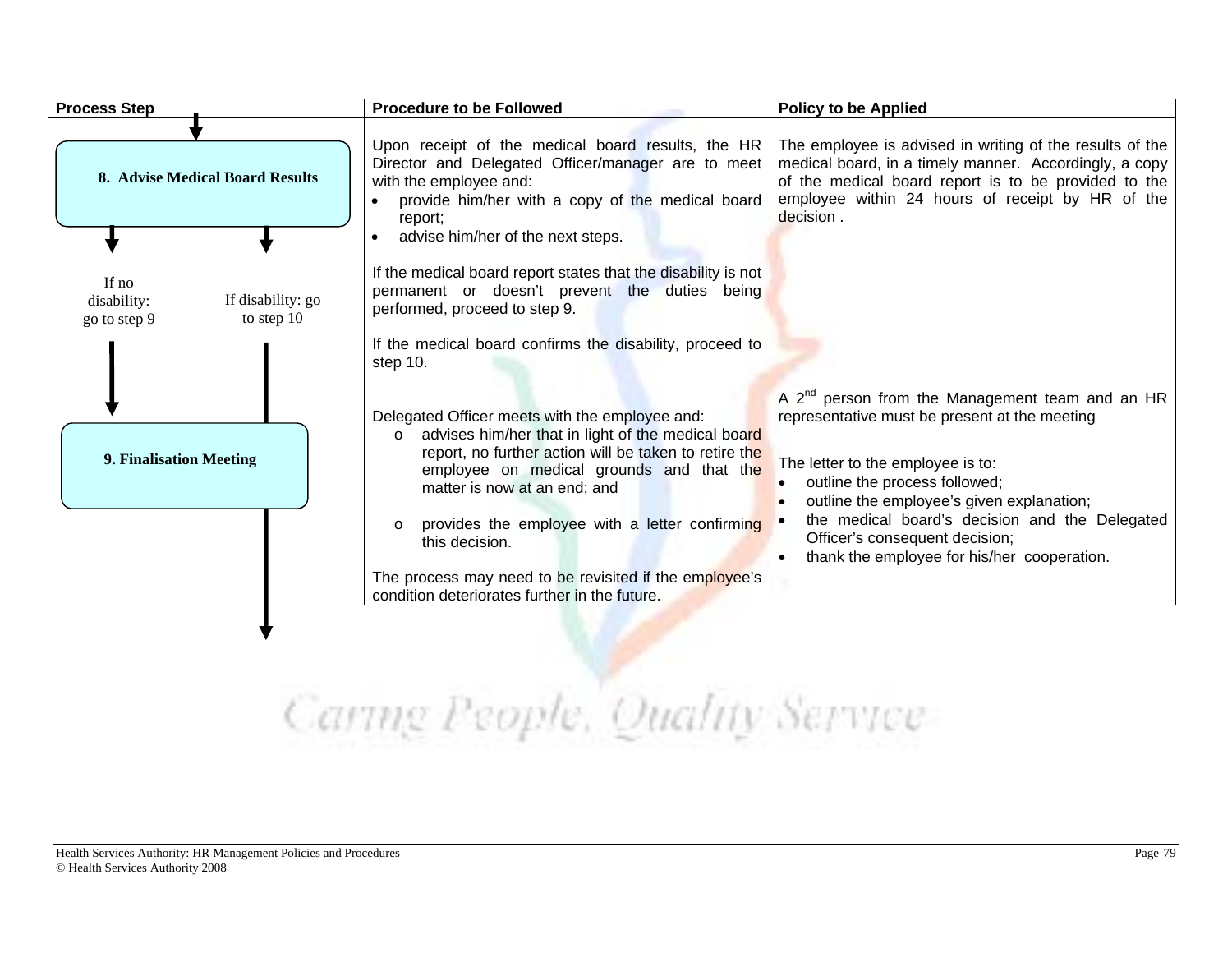| <b>Process Step</b>             | <b>Procedure to be Followed</b>                                                                                                                                                                                                                                                                                             | <b>Policy to be Applied</b>                                                                                                                                                                                                                                                                                                                                                                                                                                                                                            |
|---------------------------------|-----------------------------------------------------------------------------------------------------------------------------------------------------------------------------------------------------------------------------------------------------------------------------------------------------------------------------|------------------------------------------------------------------------------------------------------------------------------------------------------------------------------------------------------------------------------------------------------------------------------------------------------------------------------------------------------------------------------------------------------------------------------------------------------------------------------------------------------------------------|
| 10. Early Retirement Meeting    | HR Director and Delegated Officer meets with the<br>employee and:<br>confirms that in light of the Medical Board Report,<br>early retirement action on medical grounds is being<br>considered;<br>provides the employee with a letter confirming the<br>early retirement as part of the meeting.                            | The early retirement letter is to set out:<br>That the employee is being retired early on medical<br>grounds in terms of his/her employment agreement;<br>outline the employee's given explanation;<br>The date the early retirement will take effect,<br>providing three month's notice.<br>Severance payment arrangements and<br>any<br>administration requirements<br>A employee who is retired early on medical grounds is<br>entitled to severance pay.<br>The period of notice for early retirement is 3 months. |
|                                 | The HR Section takes the appropriate administrative<br>actions relating to payroll, pensions, workplace and<br>computer access etc.<br>The Delegated Officer arranges for the employee to                                                                                                                                   | Staff are to be provided with the opportunity to leave the<br>Authority in a dignified manner.<br>Access cards, keys, any government owned property                                                                                                                                                                                                                                                                                                                                                                    |
| 11. Administrative Arrangements | leave the workplace.<br>The HR Section ensures that the actions are<br>recorded on the employee's personal file.<br>Depending on the position held by the employee<br>and their immigration status, the fact of their<br>retirement should be communicated to the Health<br>Practice Council and/or Immigration Department. | (such as cell phone, blackberries, laptops, vehicles),<br>and all Authority files or records (in any media) are to be<br>surrendered before the employee's departure.                                                                                                                                                                                                                                                                                                                                                  |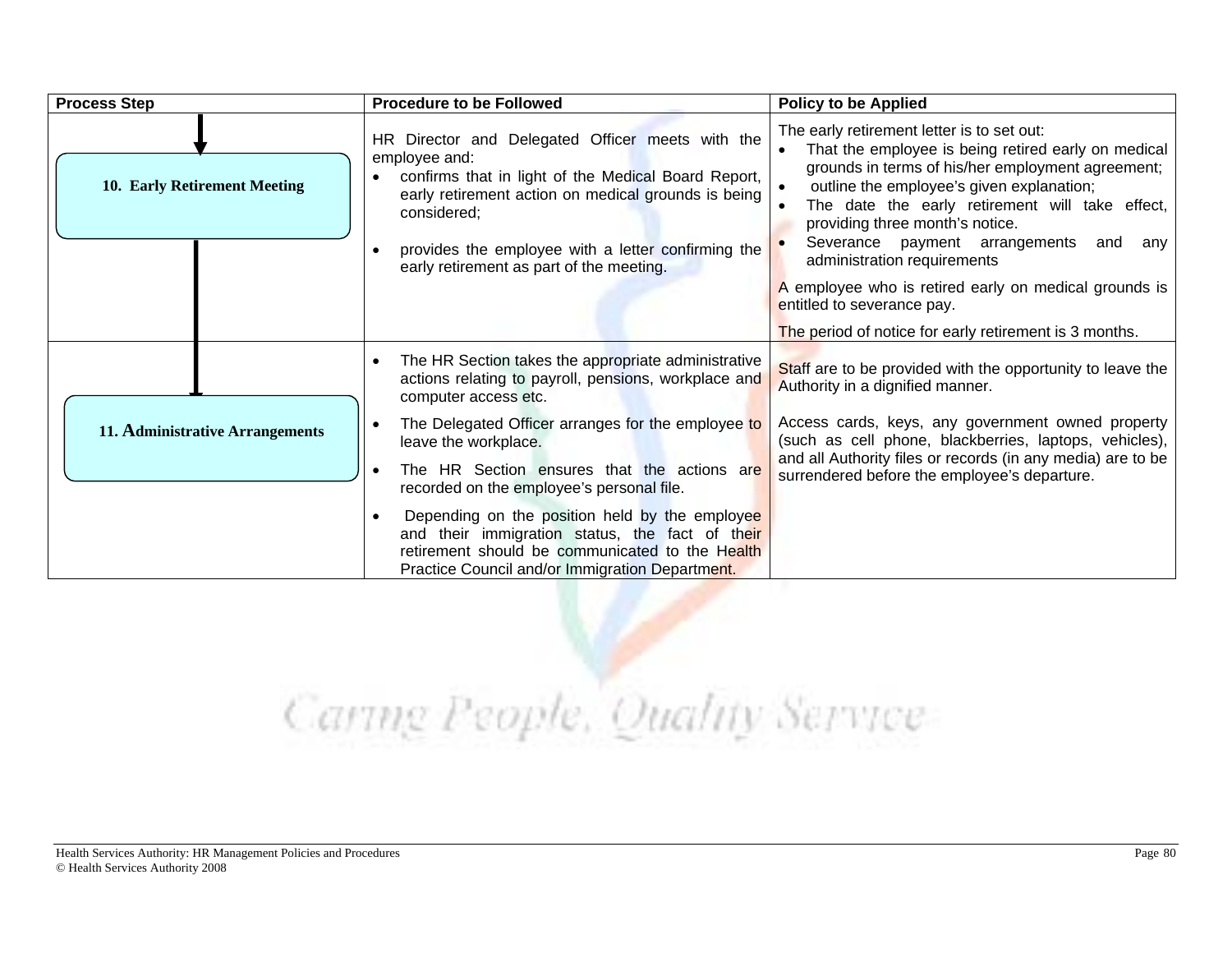#### **30. Making Staff Redundant**

This policy and procedure applies when making positions redundant. The process can be applied for the redundancy of one individual or several.

| <b>Process Step</b>                 | <b>Procedure to be Followed</b>                                                                                                                                                                                          | <b>Policy to be Applied</b>                                                                                                                                                                                                                                                           |
|-------------------------------------|--------------------------------------------------------------------------------------------------------------------------------------------------------------------------------------------------------------------------|---------------------------------------------------------------------------------------------------------------------------------------------------------------------------------------------------------------------------------------------------------------------------------------|
| 1. Establish Redundancy Requirement | Delegated Officer establishes that the duties and $\bullet$<br>functions of the position(s) are no longer required.<br>This includes:<br>gathering data on the position especially<br>$\Omega$                           | The redundancy may only take place in the<br>following circumstances:<br>if the duties and functions assigned to the<br>employee are no longer required;                                                                                                                              |
| If not<br>If approved:              | concerning workload;<br>establishing that current functions will not be<br>substantially transferred to another position;<br>and<br>considering other alternatives.                                                      | those duties and functions will not be<br>$\Omega$<br>substantively transferred to another person or<br>position in the civil service; and<br>there is no suitable vacant post in the<br>$\circ$<br>Authority to which the employee could be<br>transferred.                          |
| go to step 2<br>approved:<br>stop   | Delegated Officer prepares paper for consideration<br>by the Chief Executive Officer outlining the case for<br>redundancy and why the alternatives to redundancy<br>are not appropriate.                                 | The assessment is to be objective and fair and<br>focused on the need for the position not the<br>person filling it. Redundancy is not to be used to<br>address performance issues.<br>Other alternatives to be considered are:                                                       |
|                                     | Chief Executive Officer considers paper and either<br>approves progressing to step 2 or requires other<br>options be used. If approved the Chief Executive<br>Officer notifies the HR Sub-Committee of the HSA<br>Board. | Natural attrition<br>Restrictions on recruitment<br>Retraining & internal redeployment<br>Reduction or elimination of overtime<br>$\Omega$<br>Increasing demand (where that can be<br>$\circ$<br>influenced by the Authority).<br>Termination of temporary/contract staff.<br>$\circ$ |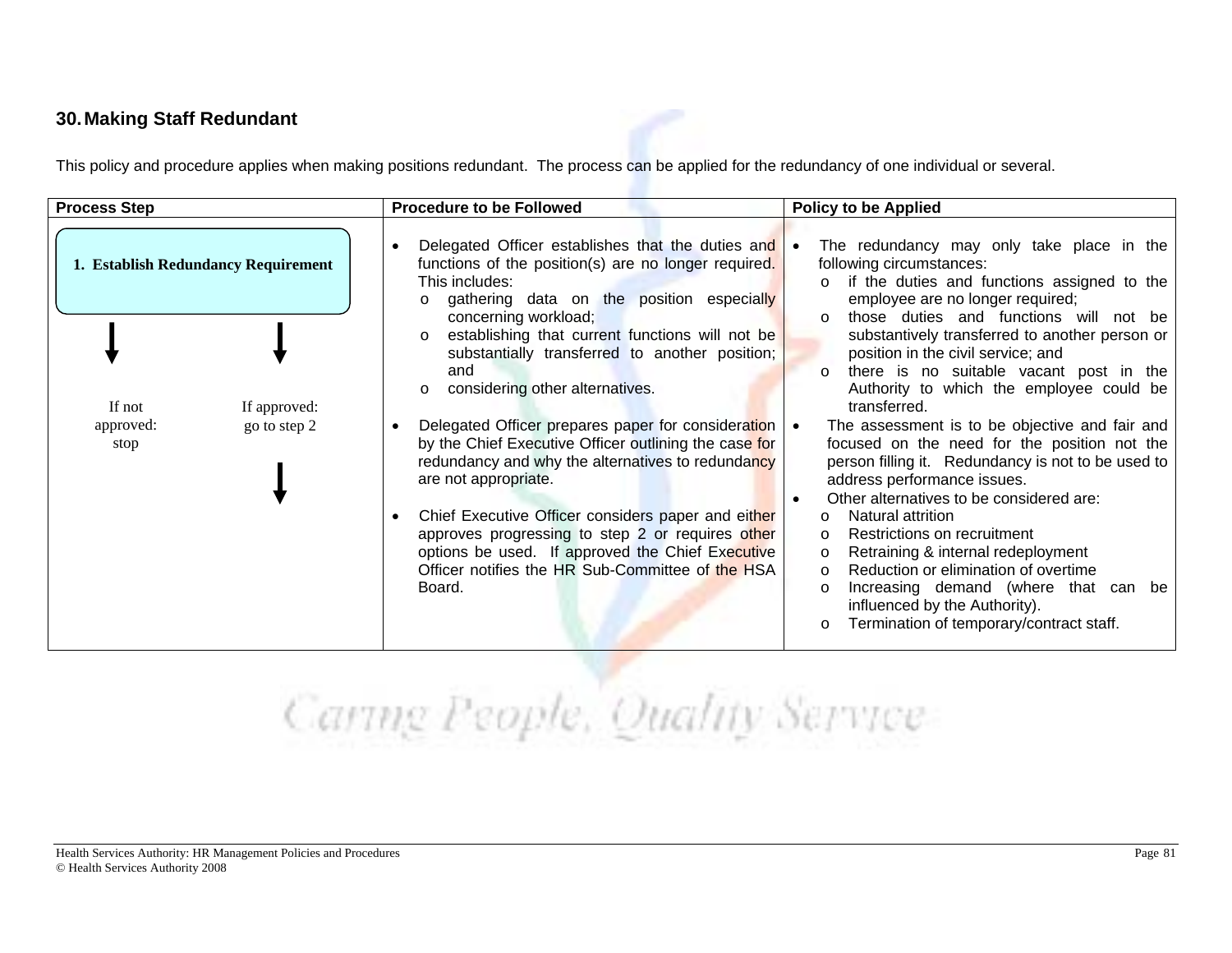| <b>Process Step</b>               | <b>Procedure to be Followed</b>                                                                                                                                                                                                                                                               | <b>Policy to be Applied</b>                                                                                                                                                                                                                                                                                                                                                                                                                                                      |
|-----------------------------------|-----------------------------------------------------------------------------------------------------------------------------------------------------------------------------------------------------------------------------------------------------------------------------------------------|----------------------------------------------------------------------------------------------------------------------------------------------------------------------------------------------------------------------------------------------------------------------------------------------------------------------------------------------------------------------------------------------------------------------------------------------------------------------------------|
| 2. Identify Specific Positions    | Where two or more staff hold similar positions, the<br>Delegated Officer (in consultation with the Senior<br>Manager) is to establish which staff should be<br>considered for redundancy.                                                                                                     | • The criteria are:<br>1: staff who have volunteered to become<br>$\circ$<br>redundant<br>2: performance rating (from the performance<br>assessment) over the last 24 months.<br>3: staff who are over retirement age.<br>O<br>4: Delegated Officer decides on employee's<br>$\circ$<br>potential to contribute to the Authority in future.<br>Where staff are rated broadly equally,<br>$\circ$<br>Caymanians are to be given preference                                        |
|                                   |                                                                                                                                                                                                                                                                                               | Where a Delegated Officer is required to decide on<br>staff potential to contribute to the organization in<br>future, he/she must ensure that the balance of skills<br>and experience in the remaining workforce is<br>appropriate to the organization's future needs.<br>Before compulsory redundancies, other options<br>should be considered including:<br>Retirement of staff past retirement age.<br>Seeking of applicants for early retirement or<br>voluntary redundancy. |
| 3. Call Meeting of Staff Involved | Delegated Officer advises affected employees in a short<br>face-to-face meeting that their positions are being<br>considered for redundancy and that a meeting is being<br>called to discuss the matter.<br>A letter confirming the meeting is provided to the<br>employees at the same time. | A second person from the management team is<br>always also to attend the meeting. Normally this<br>should be the Senior Manager, but an HR Officer<br>should also attend.<br>The letter is to set out:<br>$\bullet$<br>The broad redundancy proposal;<br>$\circ$<br>The proposed meeting location and time;<br>$\circ$<br>Alternate employment options and positions<br>$\circ$<br>available within the Authority (if any).                                                      |
|                                   |                                                                                                                                                                                                                                                                                               | As a general rule the meeting time should be set for<br>the following day to allow time for staff to arrange an<br>accompanying person.                                                                                                                                                                                                                                                                                                                                          |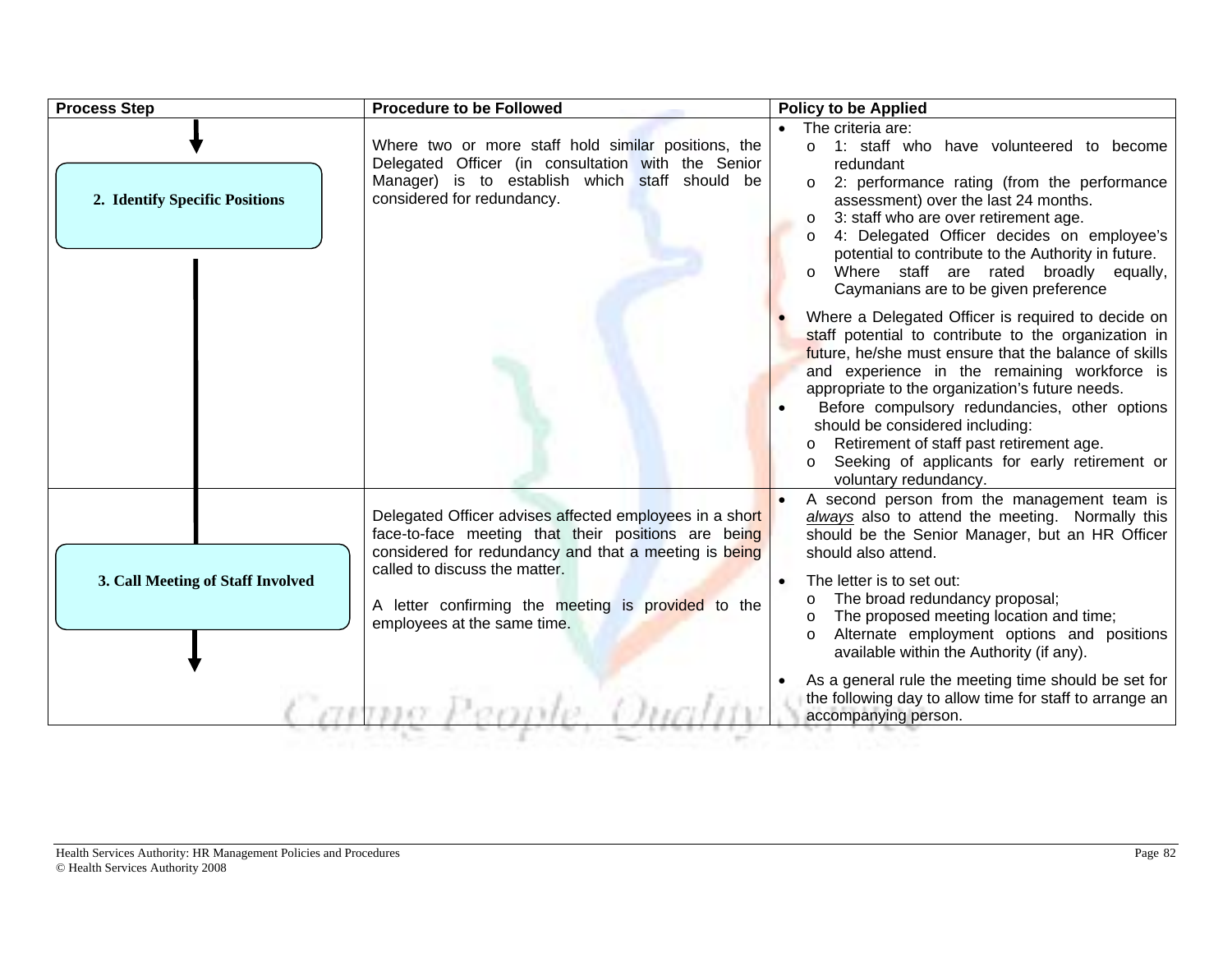| <b>Process Step</b>                          | <b>Procedure to be Followed</b>                                                                                                                                                                                                                                                                                                    | <b>Policy to be Applied</b>                                                                                                                                                                                                                                                                                                                                                                                                                                                                                                                                                                                                                                                                                                                                                                                                                                                                                 |
|----------------------------------------------|------------------------------------------------------------------------------------------------------------------------------------------------------------------------------------------------------------------------------------------------------------------------------------------------------------------------------------|-------------------------------------------------------------------------------------------------------------------------------------------------------------------------------------------------------------------------------------------------------------------------------------------------------------------------------------------------------------------------------------------------------------------------------------------------------------------------------------------------------------------------------------------------------------------------------------------------------------------------------------------------------------------------------------------------------------------------------------------------------------------------------------------------------------------------------------------------------------------------------------------------------------|
| <b>4. Initial Staff Consultation Meeting</b> | Delegated Officer undertakes initial consultation meeting<br>with the staff being considered for redundancy.<br>Staff are provided with a redundancy consultation<br>document at the meeting and asked to consider it and<br>provide comments to the Delegated Officer by a defined<br>date or at the second consultation meeting. | A second person from the management team is<br>always also to attend the meeting. This should be<br>the same person(s) who attended earlier meetings<br>(normally the Senior Manager, but an HR Officer<br>should also attend).<br>Consultation is required for all redundancy<br>situations, including voluntary redundancy.<br>The meeting and<br>redundancy<br>consultation<br>document are to cover:<br>The reasons for the redundancy proposal;<br>$\circ$<br>Specify the staff under consideration<br>$\circ$<br>The method of selection of staff<br>$\circ$<br>The process for seeking volunteers for<br>$\circ$<br>redundancy (where applicable);<br>The process for identifying other suitable<br>positions in the Authority;<br>Proposed timeframes and implementation<br>$\circ$<br>details:<br>How redundancy pay will be calculated;<br>$\circ$<br>An offer of reasonable support.<br>$\Omega$ |
| 5. Provision of Staff Support                | Delegated Officer arranges for staff to gain advice and<br>support from EAP or other support agency as<br>appropriate.                                                                                                                                                                                                             | Delegated Officer is to be proactive in organizing this<br>support rather than wait until it is asked for.                                                                                                                                                                                                                                                                                                                                                                                                                                                                                                                                                                                                                                                                                                                                                                                                  |
| <b>6. Identify Other Suitable Positions</b>  | Delegated Officer consults within the Authority to<br>establish whether there are other suitable positions<br>ANNA CI<br>available in those entities.                                                                                                                                                                              | Service                                                                                                                                                                                                                                                                                                                                                                                                                                                                                                                                                                                                                                                                                                                                                                                                                                                                                                     |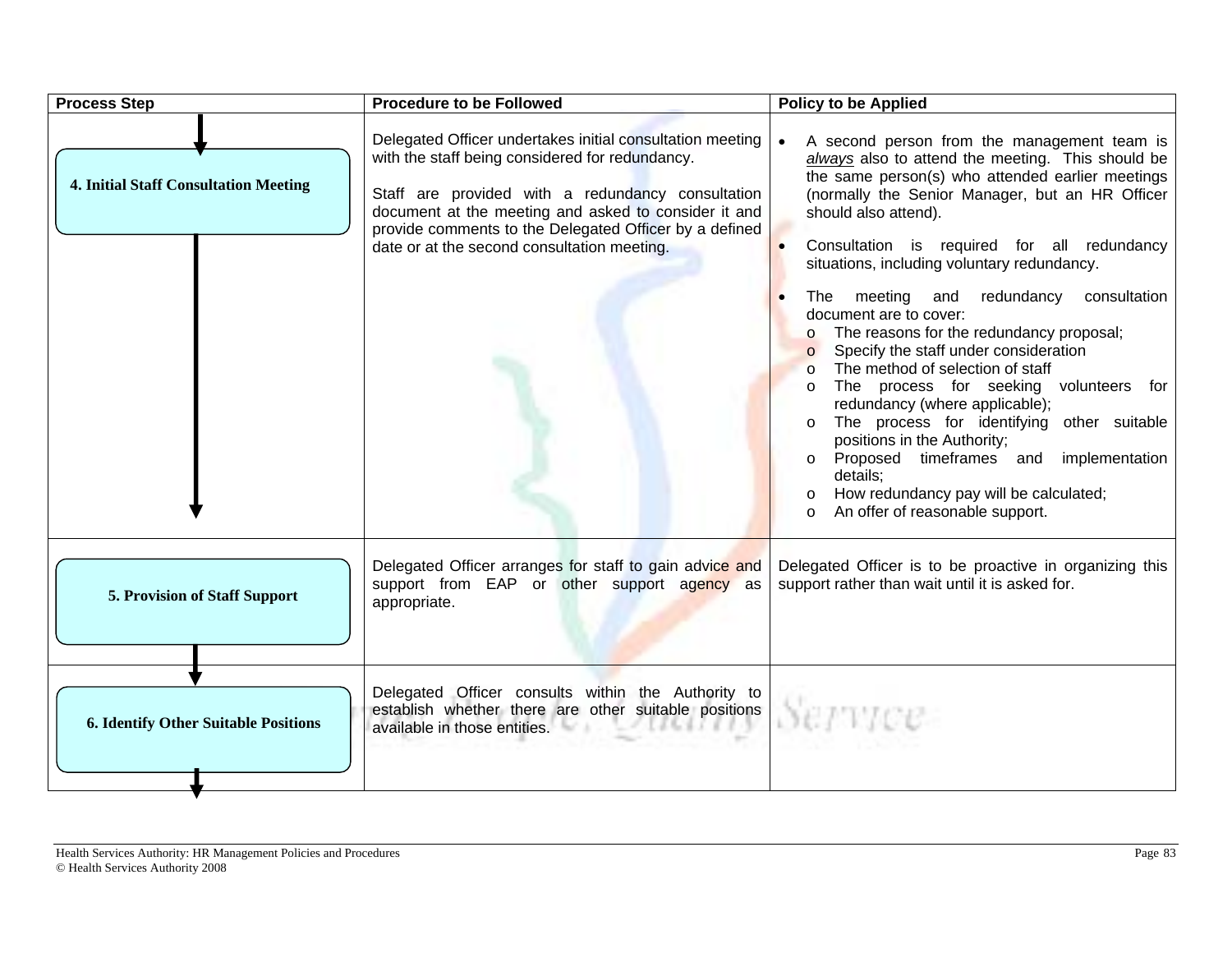| <b>Process Step</b>                   | <b>Procedure to be Followed</b>                                                                                                                                                                                     | <b>Policy to be Applied</b>                                                                                                                                                                                                                             |
|---------------------------------------|---------------------------------------------------------------------------------------------------------------------------------------------------------------------------------------------------------------------|---------------------------------------------------------------------------------------------------------------------------------------------------------------------------------------------------------------------------------------------------------|
| <b>7. Second Consultation Meeting</b> | Delegated Officer undertakes a second consultation<br>meeting with the affected staff to:<br>Obtain their feedback on the proposal and allow<br>$\circ$<br>them an adequate opportunity to state their<br>position; | A second person from the management team is<br>always also to attend the meeting. This should be<br>the same person(s) who attended earlier meetings<br>(normally the Senior Manager, but an HR Officer<br>should also attend).                         |
|                                       | Update them on any development including<br>other suitable positions identified in the<br>Authority.<br>Outline next steps                                                                                          | The purpose of the consultation meeting is to<br>ensure that all options and alternatives are properly<br>considered. Accordingly, the meeting should be as<br>open and relaxed as possible and encourage free<br>and frank discussion of the proposal. |
|                                       |                                                                                                                                                                                                                     | If necessary additional consultation meetings are to<br>be held to ensure all implications of the proposal are<br>identified and fully considered.<br>Ongoing support to staff is to be provided during this<br>consultation phase.                     |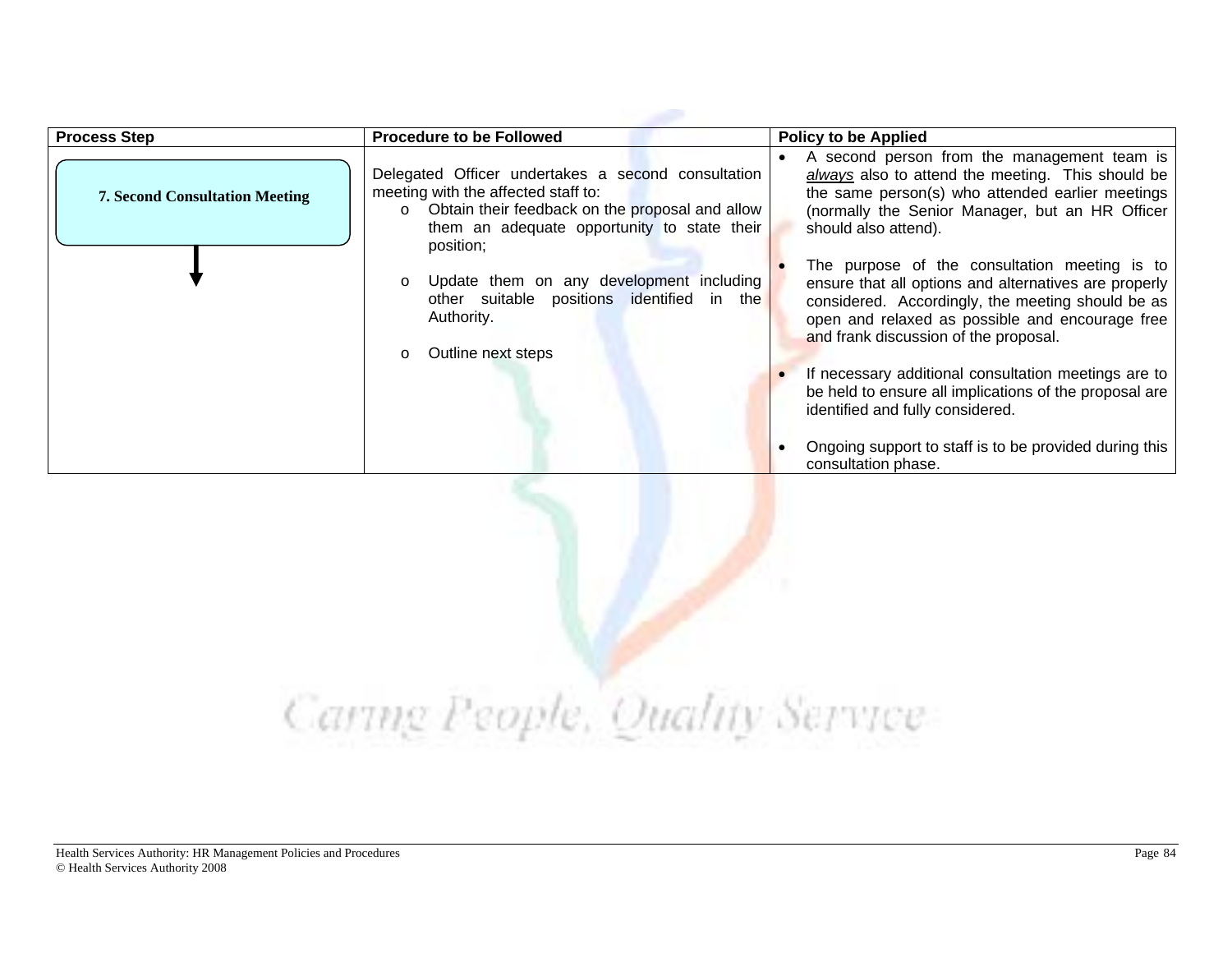| <b>Process Step</b>                                                                                                                                                       | <b>Procedure to be Followed</b>                                                                                                                                                                                                                                                                                                                                                                                                                          | <b>Policy to be Applied</b>                                                                                                                                                                                                                                                                                                                                                                                                                                                                                                       |
|---------------------------------------------------------------------------------------------------------------------------------------------------------------------------|----------------------------------------------------------------------------------------------------------------------------------------------------------------------------------------------------------------------------------------------------------------------------------------------------------------------------------------------------------------------------------------------------------------------------------------------------------|-----------------------------------------------------------------------------------------------------------------------------------------------------------------------------------------------------------------------------------------------------------------------------------------------------------------------------------------------------------------------------------------------------------------------------------------------------------------------------------------------------------------------------------|
| <b>8. Final Consultation Meeting</b><br>Other<br>Voluntary<br>Compulsory<br>redundancy:<br>redundancy:<br>positions: go<br>go to step 11<br>go to step 9.<br>to step $10$ | Delegated Officer advises staff that the position(s)<br>are to be abolished and:<br>Voluntary redundancy applications will now be<br>$\circ$<br>considered:<br>Other positions in the Authority are available<br>$\Omega$<br>and staff are requested to indicate their interest;<br>and/or<br>Compulsory redundancy will occur.<br>$\circ$<br>A letter confirming this decision is provided to each<br>$\bullet$<br>employee at the meeting.             | A second person from the management team is always<br>also to attend the meeting. This should be the same<br>person(s) who attended earlier meetings (normally the<br>Senior Manager, but an HR Officer should also attend).<br>The meeting is to be held in a constructive atmosphere.<br>The date for the final meeting should be set so that<br>sufficient time has been made available for employees<br>to consider the proposal and options, but not so long<br>that the process becomes too drawn out for the<br>employees. |
| 9. Voluntary Redundancy<br>Go to step 12.                                                                                                                                 | Delegated Officer considers applications from<br>affected employees for voluntary redundancy.<br>If accepted, Delegated Officer agrees redundancy<br>$\bullet$<br>date and exit arrangements with employee.<br>Delegated Officer in consultation with HR Section<br>$\bullet$<br>prepares letter of agreement with the employee and<br>arranges for both parties to sign the letter.<br>Delegated Officer advises HR Section of voluntary<br>redundancy. | The approval of the Chief Executive Officer is required<br>before applications for voluntary redundancy are to be<br>accepted. Not every application will be accepted.<br>The letter is to:<br>outline the basis of the redundancy,<br>outline the employee's given explanation;<br>specify the date;<br>specify the amount of the redundancy pay<br>thank the employee for his/her service.                                                                                                                                      |
| <b>10. Transfer to Other Position</b><br>Go to step 12.                                                                                                                   | Delegated Officer receives applications<br>from<br>employee(s) to transfer to a vacant post.<br>The Delegated Officer:<br>agrees the transfer with the employee and the<br>$\circ$<br>date at which it will take effect;<br>in consultation with HR Section prepares letter<br>$\circ$<br>of agreement with the employee and arranges<br>for both parties to sign the letter;<br>advises HR Section of transfer.<br>O                                    | Transfers are to be voluntary on the part of employees<br>and no employee is to be forced to transfer.<br>Compensation may need to be offered for any reduction<br>in terms and conditions.<br>Transfer arrangements are to be organised in<br>conjunction with the Authority section the employee is<br>transferring to, and should include the confirmation by<br>the employee that they are voluntarily transferring.                                                                                                          |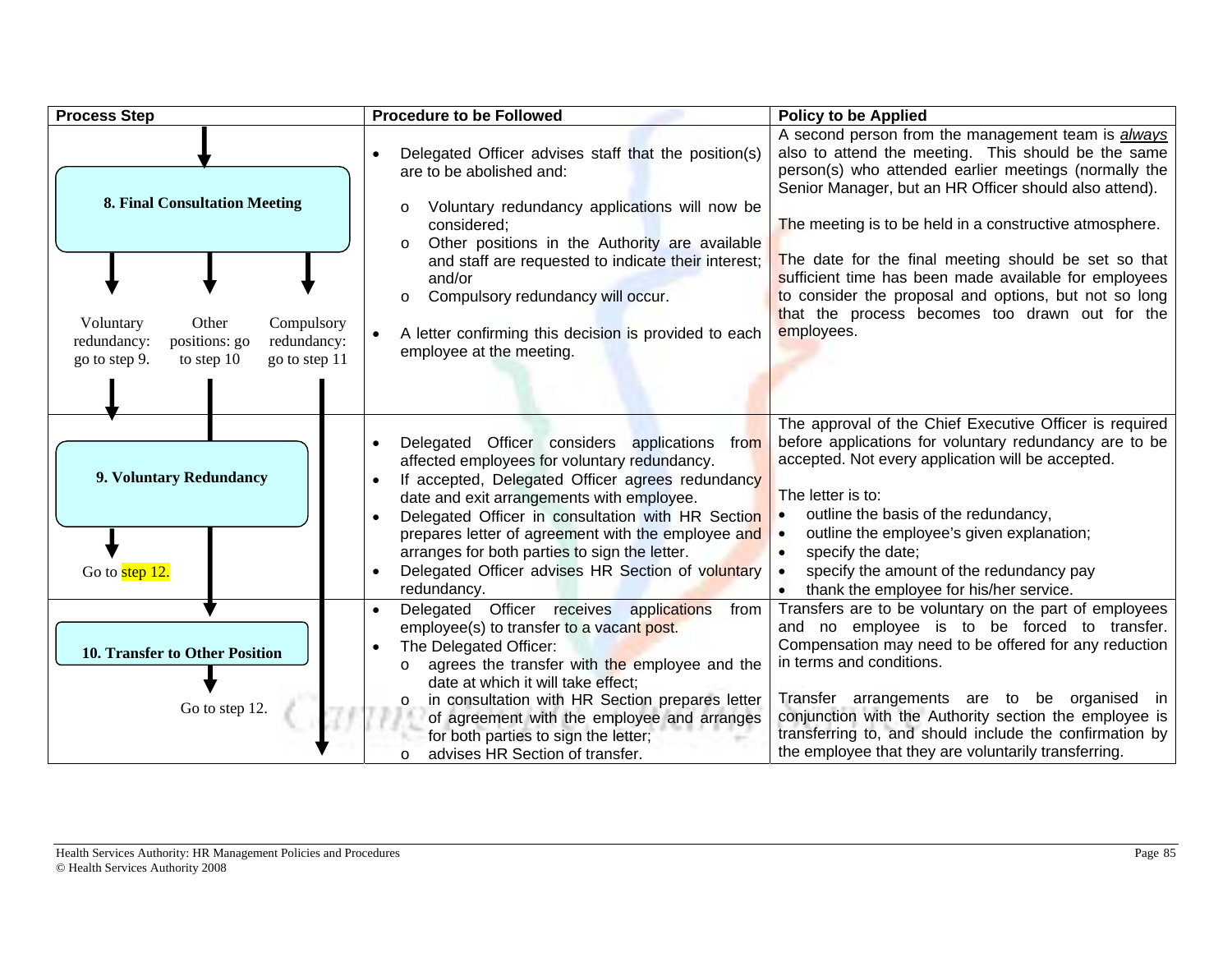| <b>Process Step</b>             | <b>Procedure to be Followed</b>                                                                                                                                                                                                                                                                          | <b>Policy to be Applied</b>                                                                                                                                                                                                                                                                                                                                                                                                       |
|---------------------------------|----------------------------------------------------------------------------------------------------------------------------------------------------------------------------------------------------------------------------------------------------------------------------------------------------------|-----------------------------------------------------------------------------------------------------------------------------------------------------------------------------------------------------------------------------------------------------------------------------------------------------------------------------------------------------------------------------------------------------------------------------------|
| 11. Compulsory Redundancy       | The Delegated Officer, in conjunction with the HR<br>Section, prepares redundancy letters.<br>The Delegated Officer and Senior Manager notifies<br>the employee in a face to face meeting that they are<br>to be made redundant.<br>The redundancy letter is provided to the employee<br>at the meeting. | Compulsory redundancy is to be applied only where<br>insufficient reduction occurs in steps 9 & 10.<br>The redundancy letter is to set out:<br>That the employee is being made redundant in<br>terms of his employment agreement;<br>Outline the employee's given explanation;<br>$\bullet$<br>The date the redundancy will take effect, providing<br>three months' notice;<br>The amount of the redundancy payment.<br>$\bullet$ |
|                                 |                                                                                                                                                                                                                                                                                                          | A second person from the management team is <i>always</i><br>also to attend the meeting. This should be the same<br>person(s) who attended earlier meetings (normally the<br>Senior Manager, but an HR Officer should also attend).                                                                                                                                                                                               |
| From steps 9,<br>& 10.          | The Delegated Officer advises the HR Section that<br>the employee has been transferred or made<br>redundant.                                                                                                                                                                                             | Staff are to be provided with the opportunity to leave the<br>Authority in a dignified manner.                                                                                                                                                                                                                                                                                                                                    |
| 12. Administrative Arrangements | The HR Section takes the appropriate administrative<br>actions relating to payroll, pensions, workplace and<br>computer access etc.<br>The Delegated Officer arranges for the employee to<br>leave the workplace.                                                                                        | Access cards, keys, any Authority owned property (such<br>as cell phone, blackberries, laptops, vehicles), and all<br>Authority files or records (in any media) are to be<br>surrendered before the employee's departure.                                                                                                                                                                                                         |
|                                 | The HR Section ensures that the actions are<br>documented and recorded on the employee's personal<br>file.                                                                                                                                                                                               |                                                                                                                                                                                                                                                                                                                                                                                                                                   |
|                                 | Depending on the position held by the employee and<br>their immigration status, the fact of their dismissal<br>should be communicated to the Health Practice Council<br>and/or Immigration Department.                                                                                                   |                                                                                                                                                                                                                                                                                                                                                                                                                                   |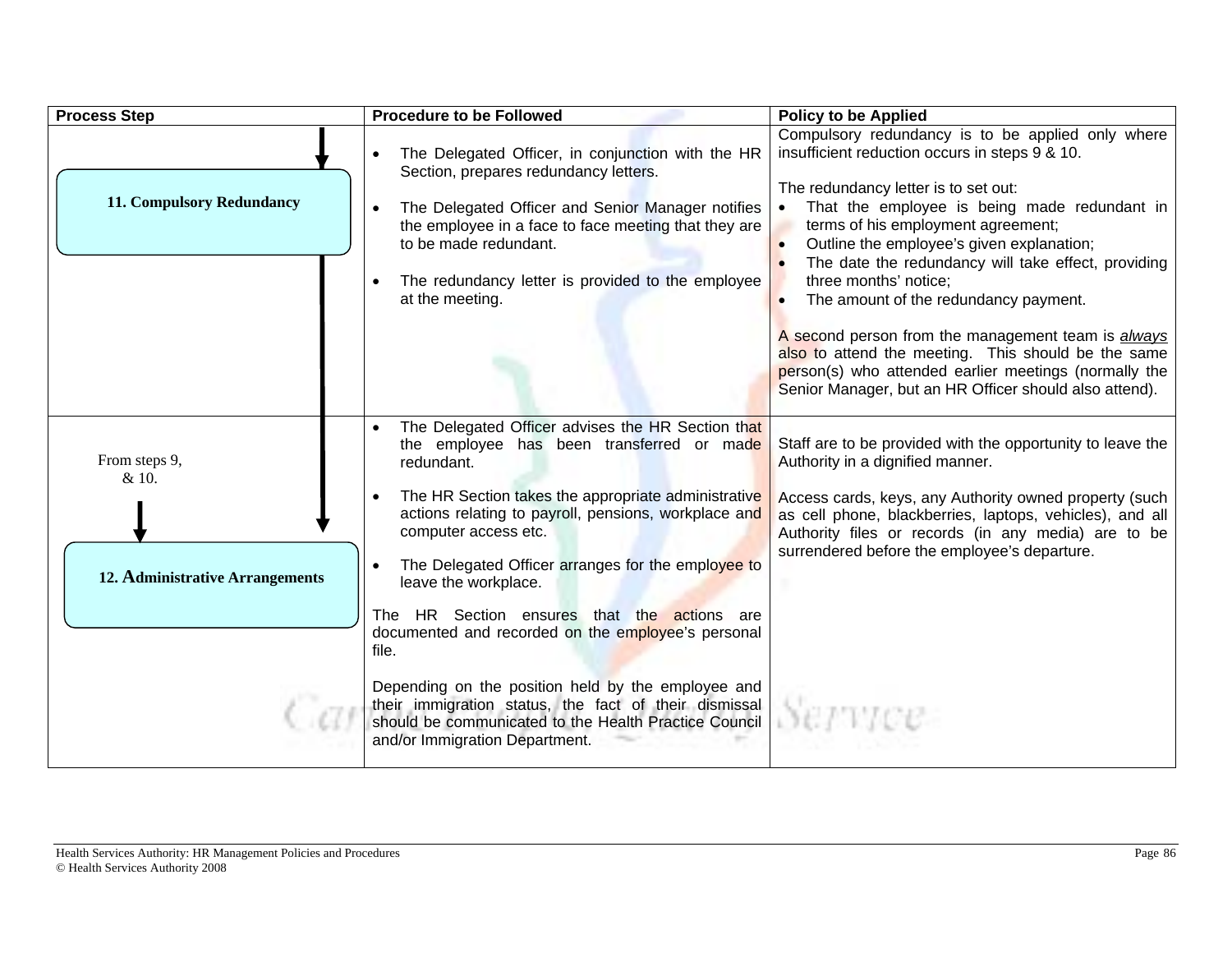## **31. Terminating Staff Who Lose their Qualification, License or Certification**

This policy and procedure applies when terminating staff where that employee was employed on the basis of a qualification, license or certificate required for his position and during the course of employment ceases to hold that license or certification

| <b>Process Step</b> | <b>Procedure to be Followed</b>                             | <b>Policy to be Applied</b>                                                                                     |
|---------------------|-------------------------------------------------------------|-----------------------------------------------------------------------------------------------------------------|
|                     |                                                             | Evidence is to show that the, license or certification was                                                      |
|                     | The Delegated Officer:                                      | a requirement of the position and that the employee is                                                          |
| 1. Collect Evidence | collects evidence to verify the employee's loss of          | no longer licensed, or certified.                                                                               |
|                     | license or certification.                                   |                                                                                                                 |
|                     | consults with the Chief Executive Officer and               | Evidence of all Health Practice Commission renewals                                                             |
|                     | obtains his approval to proceed to step 2.                  | must be provided to the HR Department by the                                                                    |
|                     |                                                             | employee by 31 <sup>st</sup> January each year.                                                                 |
|                     |                                                             |                                                                                                                 |
|                     |                                                             | Any late fee charges incurred by the HSA as a result of<br>the late submission of documents for Health Practice |
|                     |                                                             | Commission re-registration will be deducted from the                                                            |
|                     |                                                             | employee's salary.                                                                                              |
|                     |                                                             |                                                                                                                 |
|                     |                                                             | It is the employee's responsibility to make themselves                                                          |
|                     |                                                             | aware of the requirements for any type of re-registration.                                                      |
|                     |                                                             |                                                                                                                 |
|                     |                                                             | Health Practice Commission renewal must be submitted                                                            |
|                     |                                                             | to HR Department by 31 <sup>st</sup> October each year.                                                         |
|                     | Delegated Officer advises the employee of the               | The letter should:<br>Advise that the, license or certification is a condition                                  |
|                     | concerns as follows:                                        | of employment.                                                                                                  |
| 2. Inform Employee  | Delegated Officer prepares a letter outlining the           | Outline the evidence of the loss of, license or                                                                 |
|                     | concerns and advising of a meeting to discuss               | certification;                                                                                                  |
|                     | them.                                                       | Advise that this is grounds for termination of                                                                  |
|                     | Delegated Officer gives the employee the letter<br>$\Omega$ | employment.                                                                                                     |
|                     | in a short face-to-face meeting with the                    | Advise the proposed meeting details (location, date,                                                            |
|                     | employee, and advises the employee of its                   | time)                                                                                                           |
|                     | contents.                                                   | Provide copies of any documents/evidence to be                                                                  |
|                     | Caning People, Quality                                      | discussed at the meeting.                                                                                       |
|                     |                                                             | An HR representative must be present at the meeting                                                             |
|                     |                                                             |                                                                                                                 |
|                     |                                                             | The meeting date and time should be established in                                                              |
|                     |                                                             | liaison with the employee and should allow reasonable                                                           |
|                     |                                                             | preparation time for the employee                                                                               |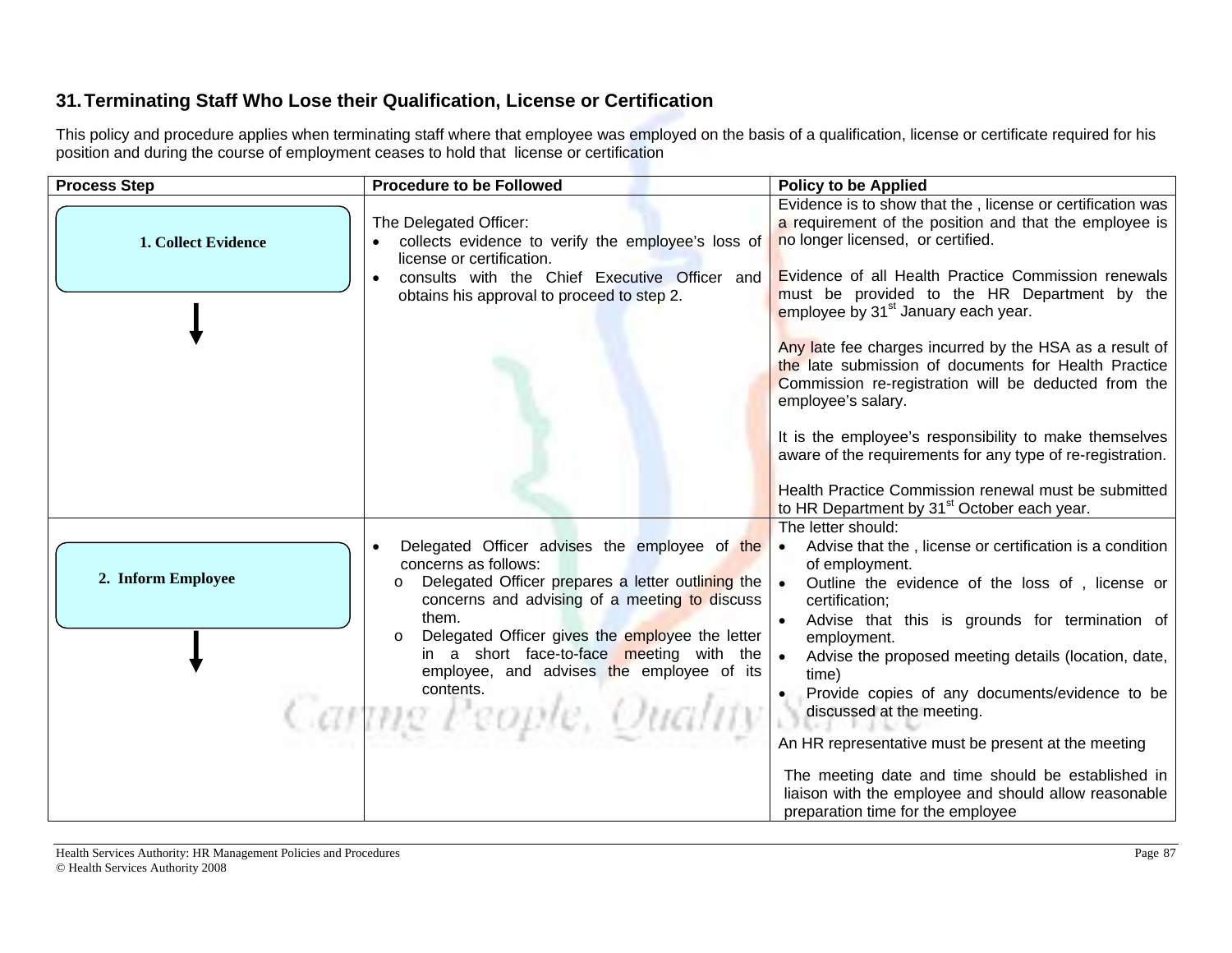| <b>Process Step</b>                                                                        | <b>Procedure to be Followed</b>                                                                                                                                                                                                                                                                                                                                                                                                                               | <b>Policy to be Applied</b>                                                                                                                                                                                                                                                                                                                                                                                                                                                               |
|--------------------------------------------------------------------------------------------|---------------------------------------------------------------------------------------------------------------------------------------------------------------------------------------------------------------------------------------------------------------------------------------------------------------------------------------------------------------------------------------------------------------------------------------------------------------|-------------------------------------------------------------------------------------------------------------------------------------------------------------------------------------------------------------------------------------------------------------------------------------------------------------------------------------------------------------------------------------------------------------------------------------------------------------------------------------------|
| <b>3. Consultation Meeting</b><br>Regain: go to<br>Not regain:<br>go to step 7<br>step $4$ | Delegated Officer holds meeting with employee to:<br>Discuss the loss of, license or certification with the<br>employee and allow him/her an adequate<br>opportunity to explain why it was lost and what (if<br>anything) he/she intends to do about it.<br>Offer the employee an opportunity to regain the<br>qualification, license or certification.<br>If employee intends to regain, go to step 4.<br>If employee does not wish to regain, go to step 7. | An HR representative must be present at the<br>meeting. Normally this should be the Senior<br>Manager, but an HR Officer should also attend.<br>Consultation meetings should be in private.<br>Discussion is to be held in as relaxed an<br>$\bullet$<br>atmosphere as possible with the employee given<br>every opportunity to express his/her views in a non-<br>threatened way.<br>The meeting format should allow for discussion of<br>the problem and for feedback from the employee |
|                                                                                            |                                                                                                                                                                                                                                                                                                                                                                                                                                                               |                                                                                                                                                                                                                                                                                                                                                                                                                                                                                           |
| 4. Regain Agreement                                                                        | Following the meeting the Delegated Officer provides<br>the employee with a letter confirming:<br>the discussion;<br>outline the employee's given explanation;<br>the period for the employee to regain the, license or<br>certification;<br>the support to be provided during that period by the<br>Authority;<br>any variation in the employee's duties during the<br>unqualified period.                                                                   | The period of time and support is to take into account<br>the nature of the, license or certification and the<br>requirements to achieve it.                                                                                                                                                                                                                                                                                                                                              |
|                                                                                            | The agreement is documented in the form of a letter<br>signed by both the Delegated Officer and the employee.                                                                                                                                                                                                                                                                                                                                                 |                                                                                                                                                                                                                                                                                                                                                                                                                                                                                           |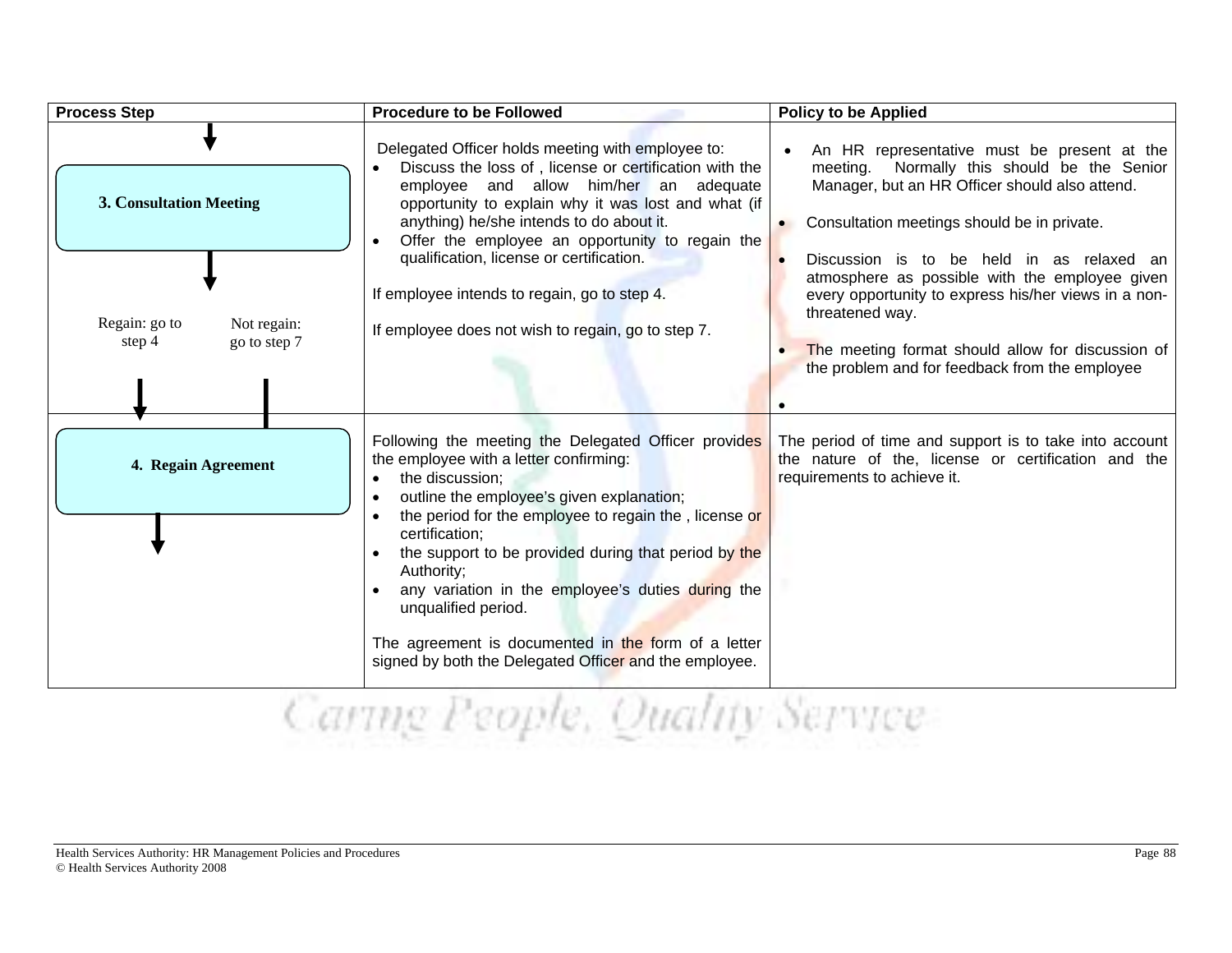| <b>Process Step</b>                                              | <b>Procedure to be Followed</b>                                                                                                                                                                                                                                                                       | <b>Policy to be Applied</b>                                                                                                                                              |
|------------------------------------------------------------------|-------------------------------------------------------------------------------------------------------------------------------------------------------------------------------------------------------------------------------------------------------------------------------------------------------|--------------------------------------------------------------------------------------------------------------------------------------------------------------------------|
| 5. Regain Review                                                 | At the end of the agreed regain period, the Delegated<br>Officer collects evidence to establish whether or not the<br>employee has regained the, license or certification                                                                                                                             |                                                                                                                                                                          |
|                                                                  | If employee has regained it, go to step 6.                                                                                                                                                                                                                                                            |                                                                                                                                                                          |
| If not regained:<br>If regained:<br>go to step 7<br>go to step 6 | If employee has not regained it, go to step 7.                                                                                                                                                                                                                                                        |                                                                                                                                                                          |
| <b>Finalisation Meeting</b><br>6.                                | Delegated Officer meets with the employee and:<br>acknowledges that, license or certification has been<br>regained and that no further action will be taken .<br>provided that, license or certification remains in<br>force; and<br>provides the employee with a letter confirming this<br>decision. | The letter to the employee is to:<br>outline the process followed;<br>outline the Delegated Officer's decision;<br>thank the employee for his/her cooperation.           |
| From step 3                                                      | If the employee does not wish to regain the, license or<br>certification, or after a reasonable period of time does<br>not do so, the Delegated Officer meets with the<br>employee, and advises him/her that this failure will result                                                                 | This step constitutes a final warning and final<br>opportunity for the employee to gain the, license or<br>certification.                                                |
| <b>7. Termination Warning</b>                                    | in his/her employment being terminated.<br>The Delegated Officer provides the employee with a<br>letter confirming the warning.                                                                                                                                                                       | A second person from the management team is <i>always</i><br>to attend the meeting. Normally this should be the<br>Senior Manager, but an HR Officer should also attend. |
|                                                                  |                                                                                                                                                                                                                                                                                                       |                                                                                                                                                                          |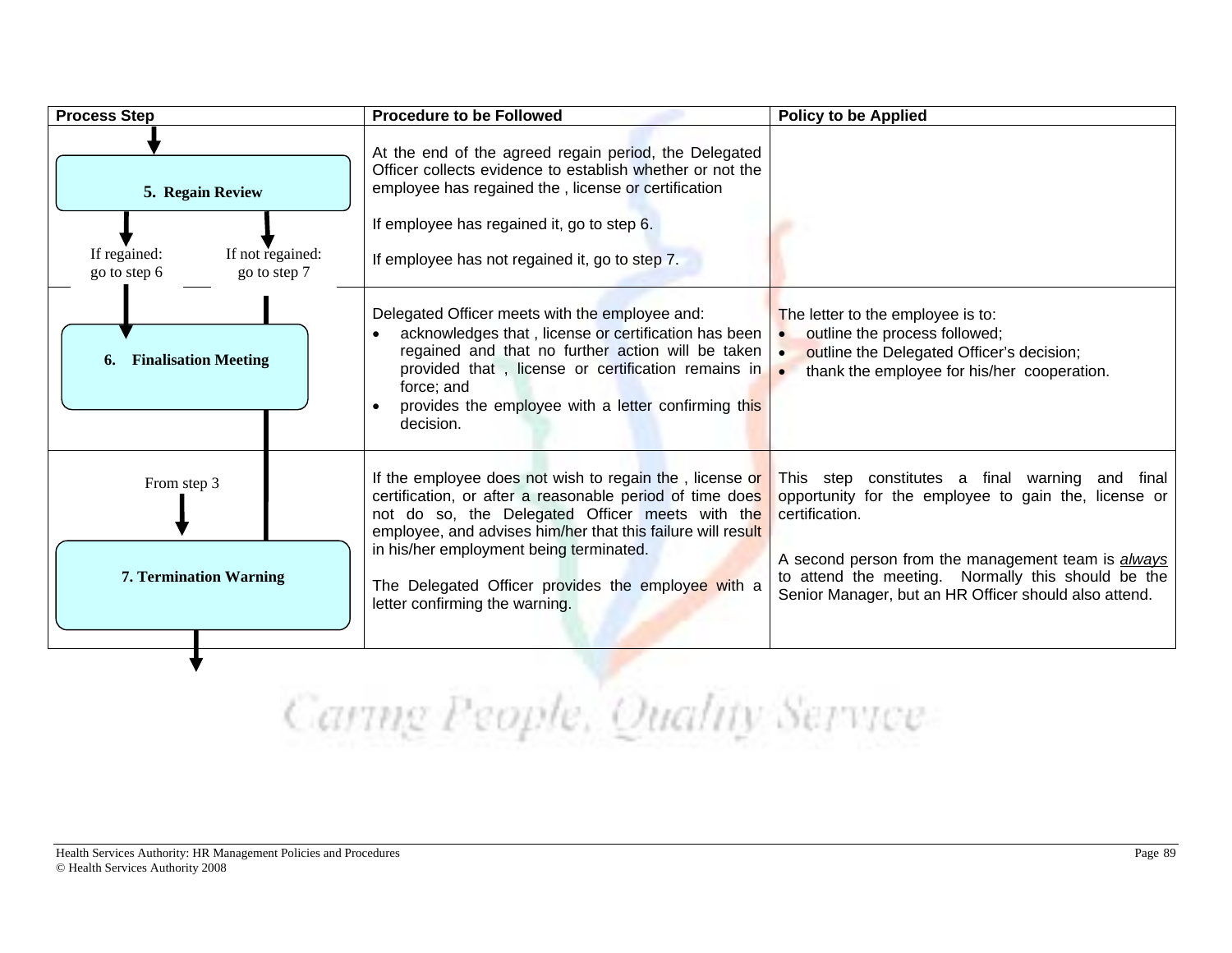| <b>Process Step</b>            | <b>Procedure to be Followed</b>                                                                                                                                                                                                                                                                                                                                                                                                                                                                                                                                                                                                                                                                                                                                                                                                                                  | <b>Policy to be Applied</b>                                                                                                                                                                                                                                                                                                                                                                                                                                                                                                                                                                                                                                                                                  |
|--------------------------------|------------------------------------------------------------------------------------------------------------------------------------------------------------------------------------------------------------------------------------------------------------------------------------------------------------------------------------------------------------------------------------------------------------------------------------------------------------------------------------------------------------------------------------------------------------------------------------------------------------------------------------------------------------------------------------------------------------------------------------------------------------------------------------------------------------------------------------------------------------------|--------------------------------------------------------------------------------------------------------------------------------------------------------------------------------------------------------------------------------------------------------------------------------------------------------------------------------------------------------------------------------------------------------------------------------------------------------------------------------------------------------------------------------------------------------------------------------------------------------------------------------------------------------------------------------------------------------------|
| <b>8. Termination Meeting</b>  | Delegated Officer meets with the employee and:<br>confirms that the employee has not regained the<br>license or certification;<br>allows the employee an opportunity to comment;<br>If there remains potential to regain the, license or<br>certification, within a reasonable timeframe, the<br>Delegated Officer may consider an extension of the<br>review period<br>if the explanation is not satisfactory, advises him/her $\vert \bullet \vert$<br>that in light of the employee's failure or lack of $\bullet$<br>intention to regain the, license or certification he is $\cdot$<br>being terminated in accordance with the terms of $\vert \bullet \vert$<br>the employee's employment agreement.<br>The Delegated Officer provides the employee with a<br>letter confirming this decision during the course of the<br>meeting.                         | A second person from the management team is <i>always</i><br>to attend the meeting. Normally this should be the<br>Senior Manager, but an HR Officer should also attend.<br>The letter is to set out:<br>that employment is being terminated in accordance<br>with the terms of the employee's employment<br>agreement;<br>outline the employee's given explanation;<br>the reason for the termination;<br>the process that has been followed;<br>the date the termination will be effective, noting that<br>there is no entitlement to a period of notice or<br>severance pay.<br>Any administrative requirements<br>Termination on these grounds does not require a period<br>of notice, or severance pay. |
| 9. Administrative Arrangements | The Delegated Officer advises the HR Section that<br>the employee is to be terminated<br>The HR Section takes the appropriate administrative<br>actions relating to payroll, pensions, workplace and<br>computer access etc.<br>The Delegated Officer arranges for the employee to<br>leave the workplace.<br>The HR Section ensures that the actions are<br>documented and recorded on the employee's<br>personal file;<br>and the contract of the contract of the contract of the contract of the contract of the contract of the contract of the contract of the contract of the contract of the contract of the contract of the contra<br>Uttalliv<br>Depending on the position held by the employee<br>and their immigration status, the fact of their<br>dismissal should be communicated to the Health<br>Practice Council and/or Immigration Department. | Staff are to be provided with the opportunity to leave the<br>Authority in a dignified manner.<br>Access cards, keys, any Authority owned property (such<br>as cell phone, blackberries, laptops, vehicles), and all<br>Authority files or records (in any media) are to be<br>surrendered before the employee's departure.                                                                                                                                                                                                                                                                                                                                                                                  |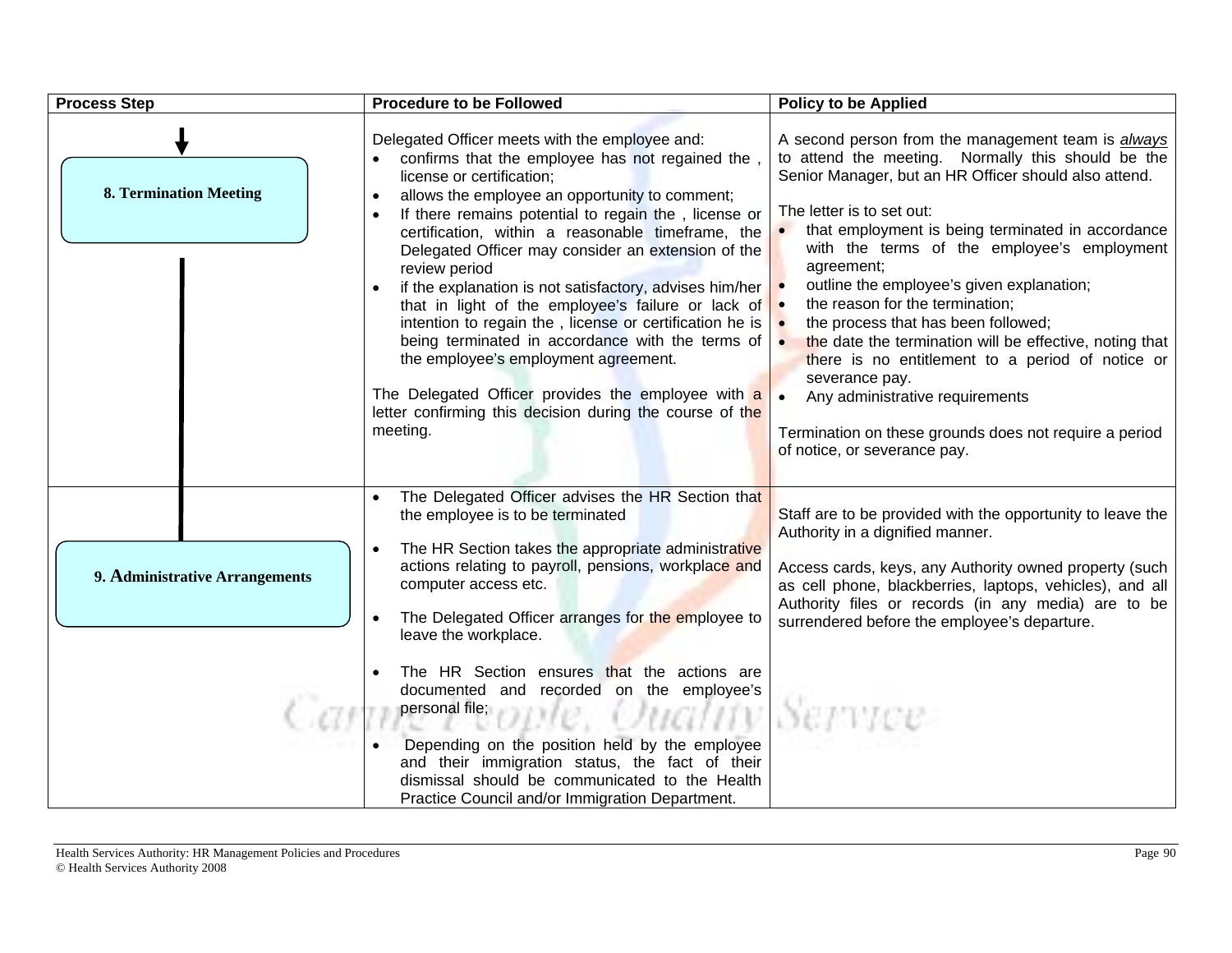## **32. Staff Resigning from the Authority**

This procedure applies when a employee resigns from the Authority or decides not to renew their fixed term employment agreement.

| <b>Process Step</b>                                                                 | <b>Procedure to be Followed</b>                                                                                                                                                                                                                                                                                                                                                                            | <b>Policy to be Applied</b>                                                                                                                                                                                                                                                                                                                                                                                                                                                                                                                |
|-------------------------------------------------------------------------------------|------------------------------------------------------------------------------------------------------------------------------------------------------------------------------------------------------------------------------------------------------------------------------------------------------------------------------------------------------------------------------------------------------------|--------------------------------------------------------------------------------------------------------------------------------------------------------------------------------------------------------------------------------------------------------------------------------------------------------------------------------------------------------------------------------------------------------------------------------------------------------------------------------------------------------------------------------------------|
| 1. Employee gives notice of<br>resignation or non-renewal of<br>fixed term contract | Employee may either communicate that they wish to<br>resign from their position with the Authority, or they may<br>choose not to renew their fixed term contract when it is<br>approaching its expiration date.                                                                                                                                                                                            | A employee who wishes to resign must do so in writing<br>with appropriate notice required, as per contract.<br>Discussions on the non-renewal of fixed term contracts<br>will have come from P&P Section 20, page 32                                                                                                                                                                                                                                                                                                                       |
| 2. Agreement of leaving date                                                        | Delegated Officer meets with the employee and agrees:<br>the date on which they will leave the employment of<br>the Authority;<br>any leave entitlements that the employee would like<br>to take before they leave;<br>discusses if they would be prepared to attend an<br>exit interview with the HR Section $-$ or if not whether<br>they would be prepared to complete an exit<br>questionnaire.        | Before meeting, Delegated Officer to discuss with the<br>HR Section (and if appropriate with the Senior Manager)<br>the desirability or otherwise of the employee leaving the<br>Authority immediately with their notice paid up due to<br>confidentiality or team moral issues.<br>If the above policy does not apply, then employee<br>should be encouraged to remain working for the<br>Authority as long as possible in order reduce disruption<br>in services and allow as much time as possible for a<br>replacement to be inducted. |
| 3. Exit interview or questionnaire                                                  | HR Section meets with the employee and either:<br>conducts an exit interview; or<br>asks them to complete a questionnaire.<br>Subjects explored should include:<br>the employee's motivation for leaving<br>which employer(if any) they are now going to;<br>views, observations and concerns held; and<br>what improvements the Authority could consider<br>(operationally, technically or managerially). | The meeting should always be conducted one-on-<br>one. Normally this should be with an HR Officer.<br>Consultation meetings should be in private.<br>in as relaxed an<br>Discussion is<br>held<br>to be<br>atmosphere as possible with the employee given<br>every opportunity to express his/her views.                                                                                                                                                                                                                                   |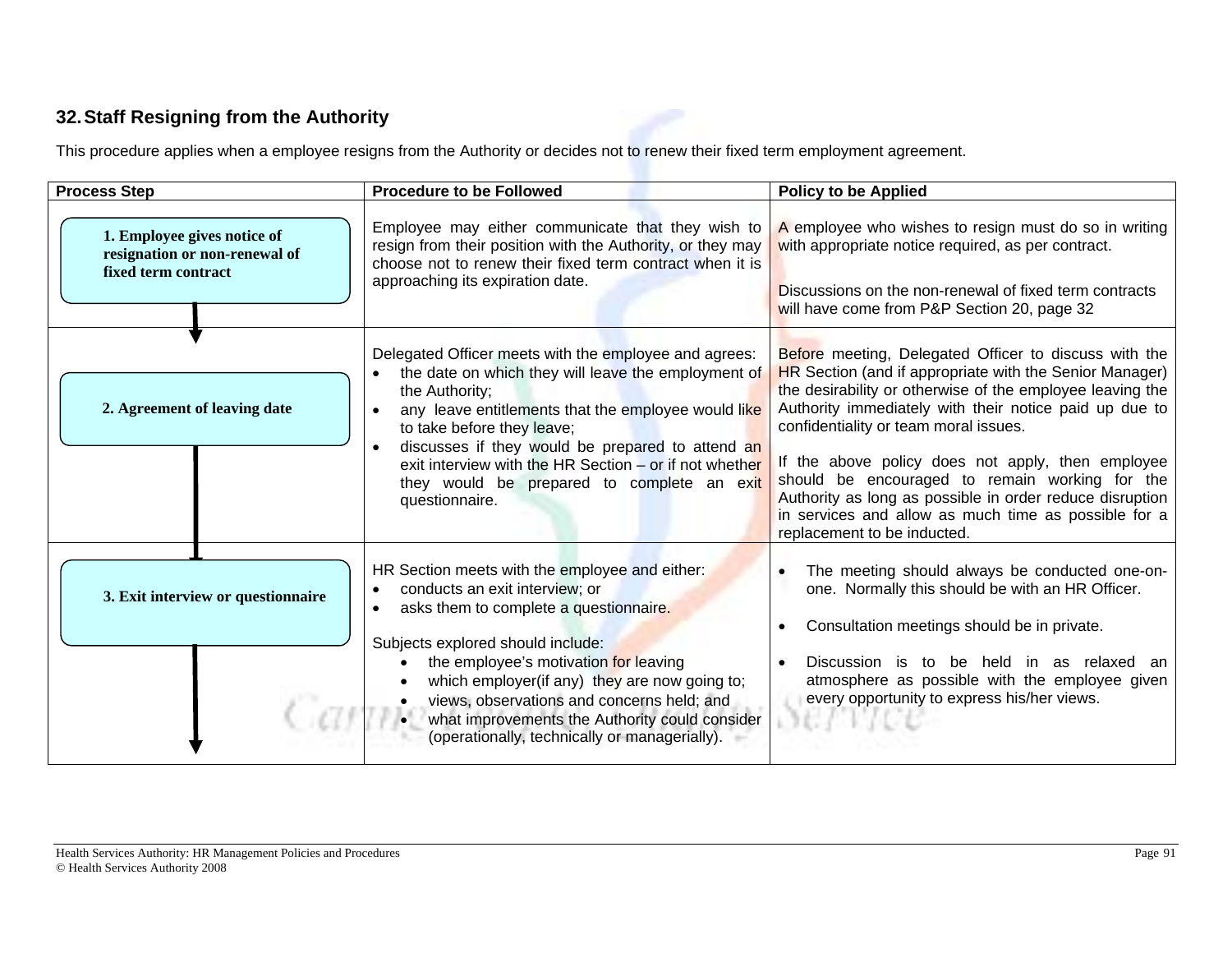| <b>Process Step</b>                   | <b>Procedure to be Followed</b>                                                                                                                                                                                                                                                                                                                                                                                                                                                                                                                                                                                               | <b>Policy to be Applied</b>                                                                                                                                                                                                                                                                                                                                                                                                                                                                                          |
|---------------------------------------|-------------------------------------------------------------------------------------------------------------------------------------------------------------------------------------------------------------------------------------------------------------------------------------------------------------------------------------------------------------------------------------------------------------------------------------------------------------------------------------------------------------------------------------------------------------------------------------------------------------------------------|----------------------------------------------------------------------------------------------------------------------------------------------------------------------------------------------------------------------------------------------------------------------------------------------------------------------------------------------------------------------------------------------------------------------------------------------------------------------------------------------------------------------|
| <b>4. Administrative Arrangements</b> | The Delegated Officer advises the HR Section that<br>the employee is resigning<br>The HR Section takes the appropriate administrative<br>actions relating to payroll, pensions, workplace and<br>computer access etc.<br>The Delegated Officer arranges for the employee to<br>leave the workplace.<br>The HR Section ensures that the actions are<br>documented and recorded on the employee's<br>personal file;<br>Depending on the position held by the employee<br>and their immigration status, the fact of their<br>resignation should be communicated to the Health<br>Practice Council and/or Immigration Department. | Staff are to be provided with the opportunity to leave the<br>Authority in a dignified manner.<br>Access cards, keys, any Authority owned property (such<br>as cell phone, blackberries, laptops, vehicles), and all<br>Authority files or records (in any media) are to be<br>returned before the employee's departure.<br>The Delegated Officer should coordinate with the Public<br>Relations Officer if a farewell function is required and<br>should be referred to the Staff Farewell Policy<br>(Apeenddix D). |
| 5. HR Advice                          | HR Section advises the Delegated Officer of any items<br>for continuous improvement that may have been<br>highlighted (either explicitly or implicitly) in the exit<br>process.<br>HR Section provides an analytical report annually (or<br>more frequently if circumstances make it necessary) to<br>the Chief Executive Officer and the HR Sub-Committee<br>on trends in the issues raised, motivation and<br>destination of employees leaving the authority.<br>arme Feople, Quality Ser                                                                                                                                   | Where possible, the advice given to Delegated Officers<br>after exit interviews should be de-personalised.<br>Annual report maybe included in an annual HR reporting<br>pack delivered by the HR section: however, if significant<br>trends emerge during the year, this report should be<br>generated sooner so as to advise the Chief Executive<br>Officer and the HR Sub-Committee of the pattern of<br>behaviour and recommend mitigating steps.                                                                 |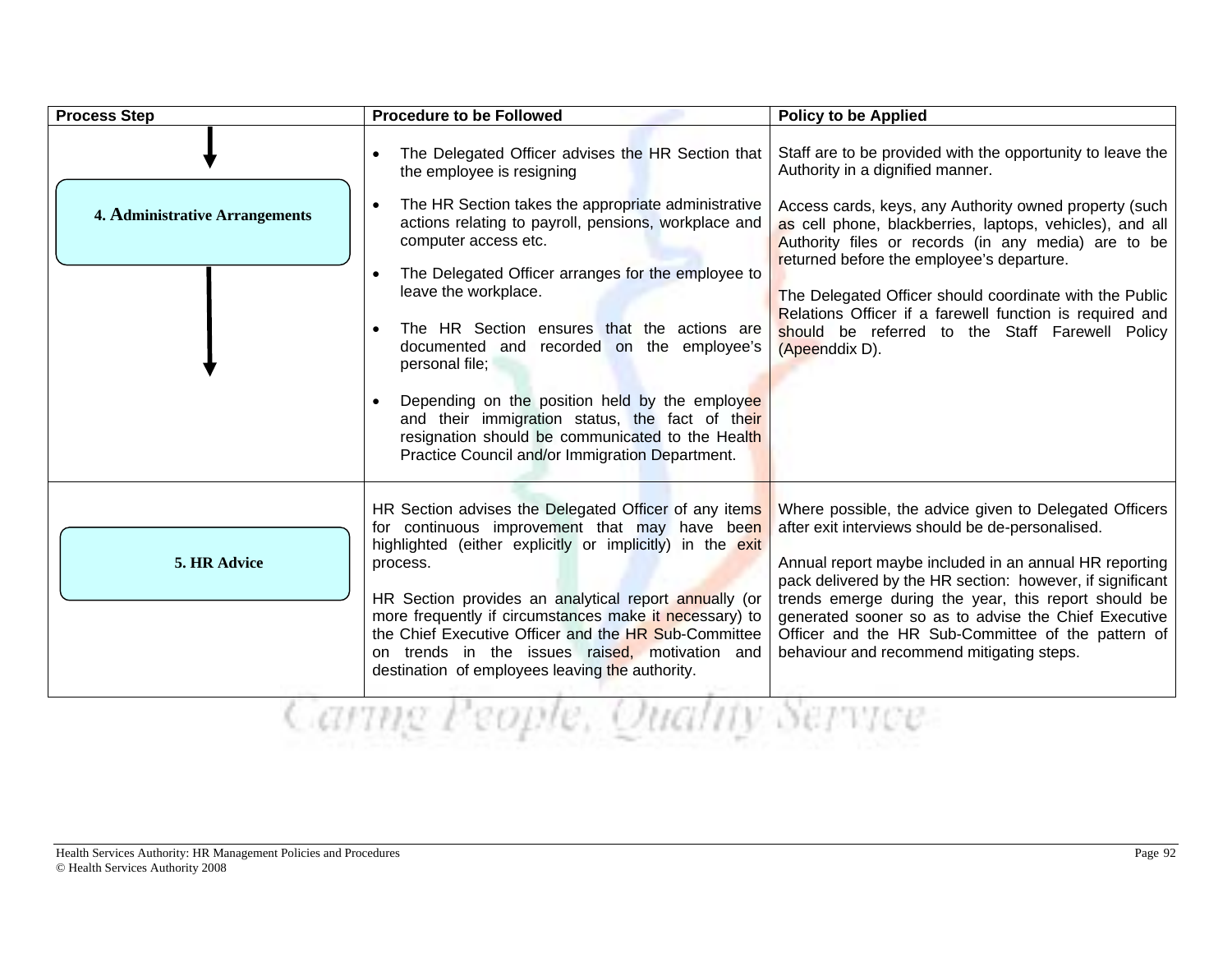### **33. Staff Training & Development Procedures**

The Authority's general policy on training and development is set out in section 9 on page 12 of this Manual. This section establishes the specific policies and procedures that are to be applied to the identification and provision of training and development for staff of the Authority.

| <b>Process Step</b>                    | <b>Procedure to be Followed</b>                                                                                                                                                                                                                                            | <b>Policy to be Applied</b>                                                                                                                                                                                                                                                                                                                                                                                                                                                                                                                                                                                                                                                                                                                                                                                                                                                                                                                                                                                           |
|----------------------------------------|----------------------------------------------------------------------------------------------------------------------------------------------------------------------------------------------------------------------------------------------------------------------------|-----------------------------------------------------------------------------------------------------------------------------------------------------------------------------------------------------------------------------------------------------------------------------------------------------------------------------------------------------------------------------------------------------------------------------------------------------------------------------------------------------------------------------------------------------------------------------------------------------------------------------------------------------------------------------------------------------------------------------------------------------------------------------------------------------------------------------------------------------------------------------------------------------------------------------------------------------------------------------------------------------------------------|
| 1. Identification of Development Needs | <b>Officer</b><br>Employee's<br>Delegated<br>identifies •<br>development needs of employee<br>Employee considers own development needs<br>Note: This step, together with step 2, should be<br>undertaken as part of the annual performance<br>agreement process each year. | The Delegated Officer's identification of the<br>employee's development needs is to take into<br>account:<br>The competencies required of the employee over<br>$\circ$<br>both the short and medium term; the current<br>competencies; and the consequential skills and<br>abilities gap that needs to be developed; and<br>The Authority's staff succession plan and its<br>$\Omega$<br>applicability to the employee concerned;<br>The future training and skills development needs<br>of the employee identified as part of the last<br>performance assessment with the employee.<br>The skills and abilities required in the future are to<br>be based on an assessment of the future<br>competency requirements<br>of<br>the<br>Section/Division/Authority.<br>Accordingly they<br>should reflect a medium term, strategic view of the<br>future outputs and production processes the<br>employee will contribute to, together with any<br>managerial attributes that might be required over<br>the medium term. |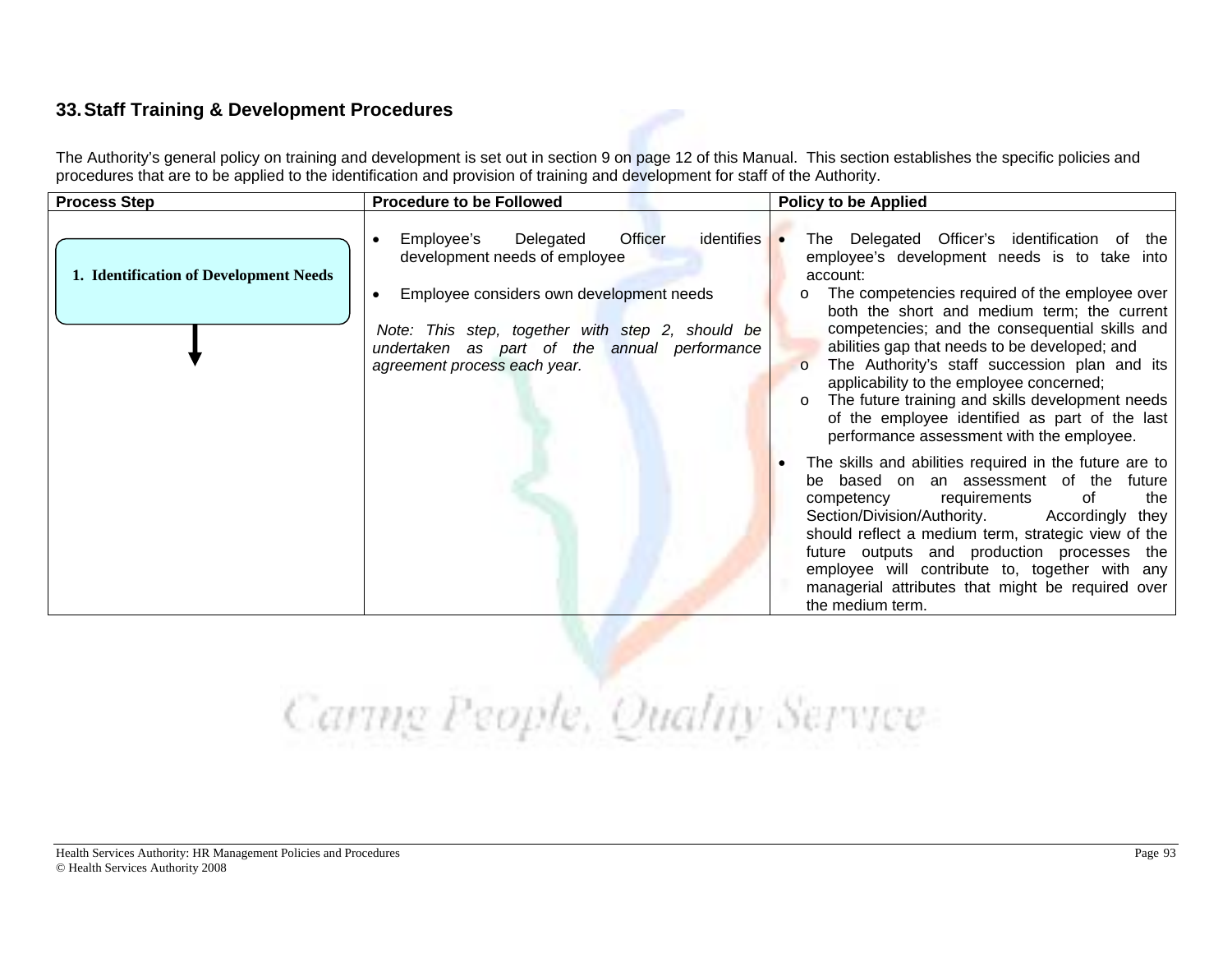| <b>Process Step</b>                                           | <b>Procedure to be Followed</b>                                                                                                                                                                                                                                      | <b>Policy to be Applied</b>                                                                                                                                                                                                                                                                                                                                                                                                                                                                                                                                                                                                                                                                                                                                                                                                                                                                                                                                                                                                                                                                                                                                                                                                                                                                                                                                                                                                  |
|---------------------------------------------------------------|----------------------------------------------------------------------------------------------------------------------------------------------------------------------------------------------------------------------------------------------------------------------|------------------------------------------------------------------------------------------------------------------------------------------------------------------------------------------------------------------------------------------------------------------------------------------------------------------------------------------------------------------------------------------------------------------------------------------------------------------------------------------------------------------------------------------------------------------------------------------------------------------------------------------------------------------------------------------------------------------------------------------------------------------------------------------------------------------------------------------------------------------------------------------------------------------------------------------------------------------------------------------------------------------------------------------------------------------------------------------------------------------------------------------------------------------------------------------------------------------------------------------------------------------------------------------------------------------------------------------------------------------------------------------------------------------------------|
| 2. Provisionally Agree Annual<br><b>Development Programme</b> | Delegated Officer & employee meet to discuss and   •<br>provisionally agree a development programme for<br>the forthcoming year.<br>Note: This step, together with step 1, should be<br>undertaken as part of the annual performance<br>agreement process each year. | The annual development programme is to be<br>documented in the performance agreement form<br>and agreed as part of the process of agreeing the<br>agreement.<br>The annual development programme is to consider<br>best ways to develop the necessary<br>the<br>competencies including both training options and<br>other means (e.g. mentoring, on-the-job support).<br>Where the development programme includes a<br>training component it is to specify the nature and<br>subject matter of the training but does not need to<br>identify the specific training course unless such a<br>course is to be specifically targeted.<br>In agreeing annual development programmes,<br>Delegated Officers are to:<br>consider the effectiveness of previous<br>$\circ$<br>development programs for that employee;<br>ensure that the programme conforms with<br>Authority's policy on training & development<br>specified in section 9 on page 12;<br>take into account their section's budget for<br>training & development and only agree<br>programmes that can be met from that budget.<br>The annual development programmes are not to be<br>confirmed/finally agreed with the employee<br>concerned until step 4 (i.e. until after step 3 has<br>been completed).<br>Note: this step is to be completed within the timeline<br>established for the development of staff<br>performance agreements - see section 23 on page |
|                                                               | Canng People, Quality                                                                                                                                                                                                                                                | 38.                                                                                                                                                                                                                                                                                                                                                                                                                                                                                                                                                                                                                                                                                                                                                                                                                                                                                                                                                                                                                                                                                                                                                                                                                                                                                                                                                                                                                          |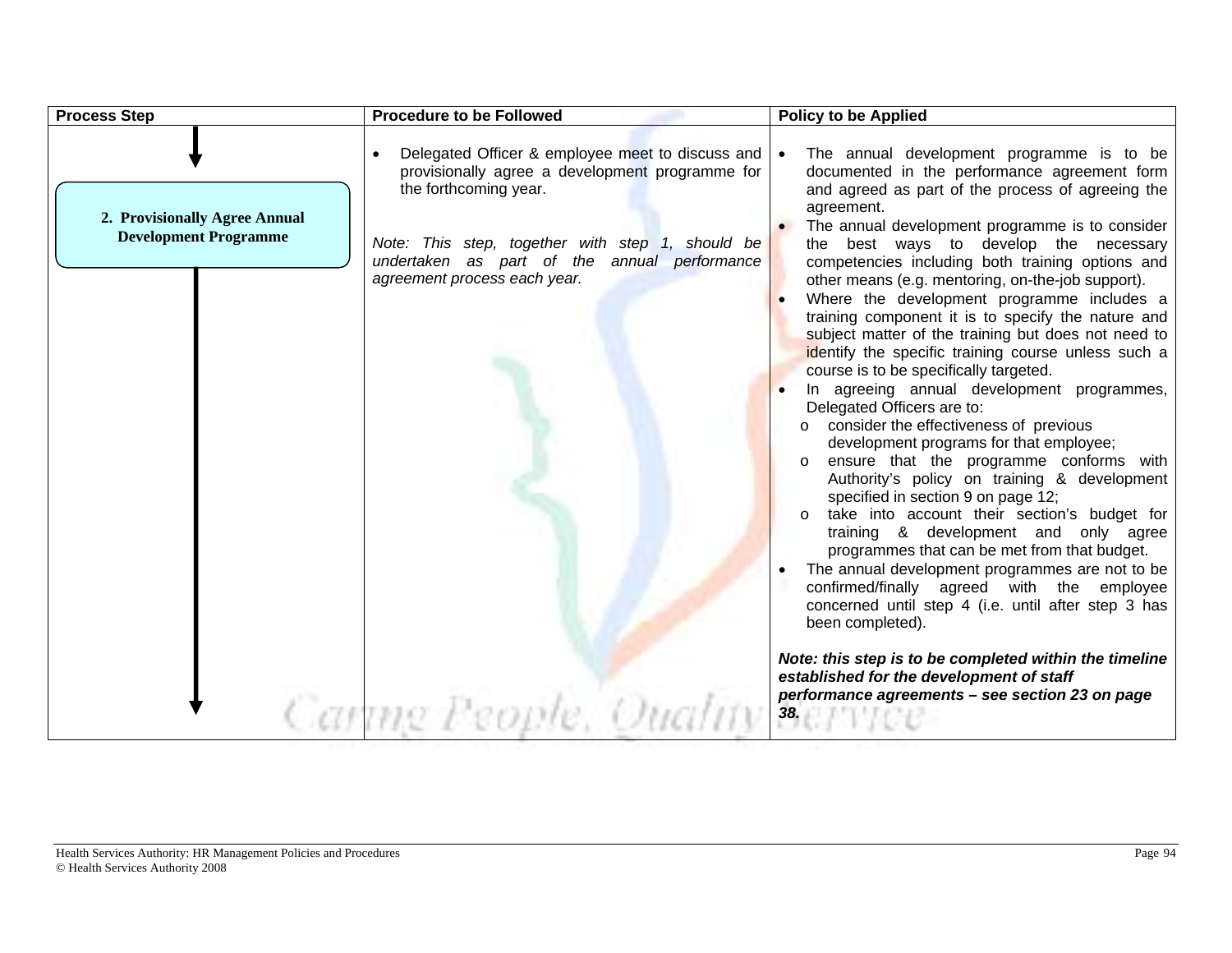| <b>Process Step</b>                                       | <b>Procedure to be Followed</b>                                                                                                                                                                                                                                                                                                                                                                                                                                                                                                                                                                                                                                                                                                                                 | <b>Policy to be Applied</b>                                                                                                                                                                                                                                                                                                                                                                                                                                                                                                                                                                                                                                                                                                                                                                                    |
|-----------------------------------------------------------|-----------------------------------------------------------------------------------------------------------------------------------------------------------------------------------------------------------------------------------------------------------------------------------------------------------------------------------------------------------------------------------------------------------------------------------------------------------------------------------------------------------------------------------------------------------------------------------------------------------------------------------------------------------------------------------------------------------------------------------------------------------------|----------------------------------------------------------------------------------------------------------------------------------------------------------------------------------------------------------------------------------------------------------------------------------------------------------------------------------------------------------------------------------------------------------------------------------------------------------------------------------------------------------------------------------------------------------------------------------------------------------------------------------------------------------------------------------------------------------------------------------------------------------------------------------------------------------------|
| 3. Aggregated Portfolio Programme<br>Developed & Approved | HR Section collects the Development Programmes<br>for all staff in the Authority (and follows up with the<br>relevant Delegated Officer if any haven't been<br>completed).<br>HR Section aggregates the individual Development<br>Programmes into an overall one for the Authority as<br>a whole.<br>Aggregate development programme is considered<br>by Training and Development Committee who:<br>Confirm the plan is consistent with the Authority's<br>$\circ$<br>training & development policy;<br>Confirm it appropriately supports the Authority's<br>$\circ$<br>staff succession plan prepared in accordance<br>with P&P 37:<br>Prioritise training where necessary;<br>$\circ$<br>Agree the specific training and development<br>$\circ$<br>solutions. | The aggregate Authority development programme is<br>to:<br>Consider the focus of the development<br>$\circ$<br>programmes in the context of the short and<br>medium term capability needs of the Authority as<br>a whole;<br>Identify common training needs across the<br>$\circ$<br>Authority;<br>Identify specific training solutions/courses to<br>$\circ$<br>address those needs;<br>Identify specific solutions to other development<br>$\circ$<br>options (like mentoring);<br>Summarise and prioritise requests for study<br>$\circ$<br>leave included in the development programmes<br>and assess their impact on short-term and<br>medium-term capability and their contribution to<br>succession plans;<br>Identify the budgetary implications of the<br>$\circ$<br>aggregate development programme; |
|                                                           | Consider, prioritise where necessary, and<br>$\circ$<br>approve in principle study leave for relevant<br>employees in accordance with the aggregate<br>programme.<br>Aggregate development plan is finalised and<br>approved by the Chief Executive Officer.<br>Cannig People, Quality                                                                                                                                                                                                                                                                                                                                                                                                                                                                          | In the case of study leave proposals, identify the<br>$\circ$<br>short-run capacity implications for the Authority<br>and how the duties of the employee(s) will be<br>covered while they are on study leave.<br>In identifying specific training solutions the following<br>$\bullet$<br>are to be considered:<br>Outsource training vs provide in-house training<br>$\circ$<br>with resident expert<br>Alternative modes of training delivery e.g.<br>$\circ$<br>online, on-the-job, one-on-one,<br>classroom.<br>group, self-directed (books, interactive CD, etc.).<br>Note: This step is to be completed no later than 31<br>July each year.                                                                                                                                                              |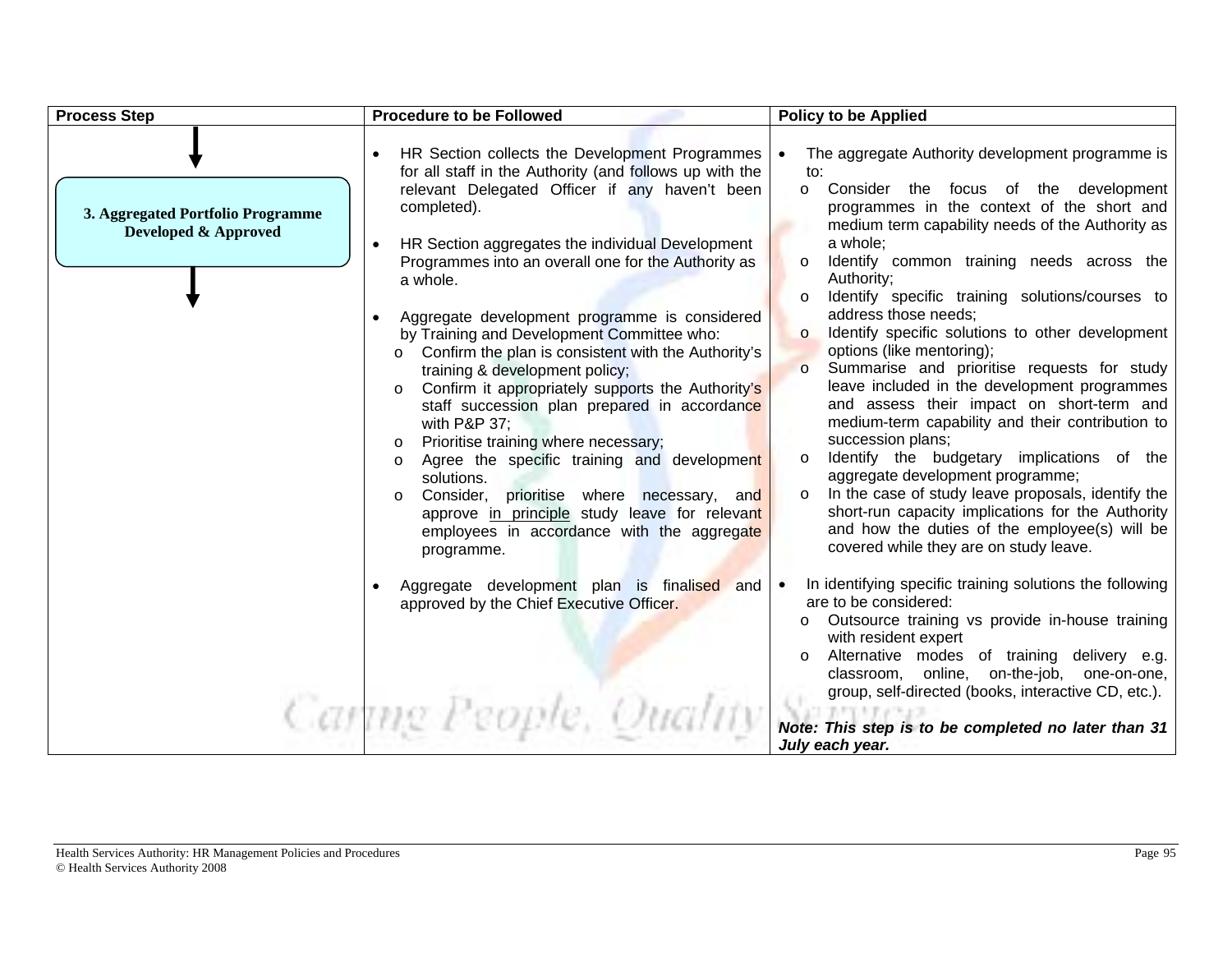| <b>Process Step</b>                                              | <b>Procedure to be Followed</b>                                                                                                                                                                                                                                                                                                                                                                                                                                                     | <b>Policy to be Applied</b>                                                                                                                                                      |
|------------------------------------------------------------------|-------------------------------------------------------------------------------------------------------------------------------------------------------------------------------------------------------------------------------------------------------------------------------------------------------------------------------------------------------------------------------------------------------------------------------------------------------------------------------------|----------------------------------------------------------------------------------------------------------------------------------------------------------------------------------|
| 4. Approved Development Plan<br><b>Communicated</b>              | HR Section advises Delegated Officers of approved<br>aggregate development plan as it affects their<br>sections.<br>Delegated Officers confirm individual development<br>plans with their employees.                                                                                                                                                                                                                                                                                | Any training involving study leave is to be dealt with in<br>accordance with P&P 34 on page 97.<br>Training should follow the prescribed template approved<br>by the HR section. |
| Study Leave: go to<br>Other: go to<br>P&P 35<br>step 5           | HR Section signs Training Support Agreements with<br>employees on expensive or long term training<br>programmes (see Section 9. on page 12)                                                                                                                                                                                                                                                                                                                                         |                                                                                                                                                                                  |
| 5. Organise & Deliver Training                                   | HR Section, in collaboration with Delegated Officer<br>organises:<br>Enrolment of staff on external training courses in<br>$\circ$<br>accordance with agreed development plan;<br>In-house training courses in accordance with<br>$\circ$<br>agreed development plan;                                                                                                                                                                                                               | <b>Employees attending training courses may be required</b><br>to make presentations to collegiate groups on their<br>return                                                     |
|                                                                  | HR Section works with Delegated Officer to ensure<br>other development actions (e.g. mentoring) are put<br>in place in accordance with agreed development<br>plan.                                                                                                                                                                                                                                                                                                                  |                                                                                                                                                                                  |
| 6. Monitoring of Training &<br><b>Development Implementation</b> | <b>HR Section:</b><br>implementation<br>&<br>monitors<br><b>of</b><br>training<br>$\circ$<br>development during the year against the agreed<br>aggregate development programme;<br>prepares quarterly report / analysis of<br>$\circ$<br>development programme implementation for<br>consideration by the Training and Development<br>Committee.<br>Training and Development Committee considers<br>implementation progress and agrees adjustments<br>as necessary and appropriate. | Quarterly reports are to be provided to the Training and<br>Development Committee for their first meeting following<br>the end of each quarter.                                  |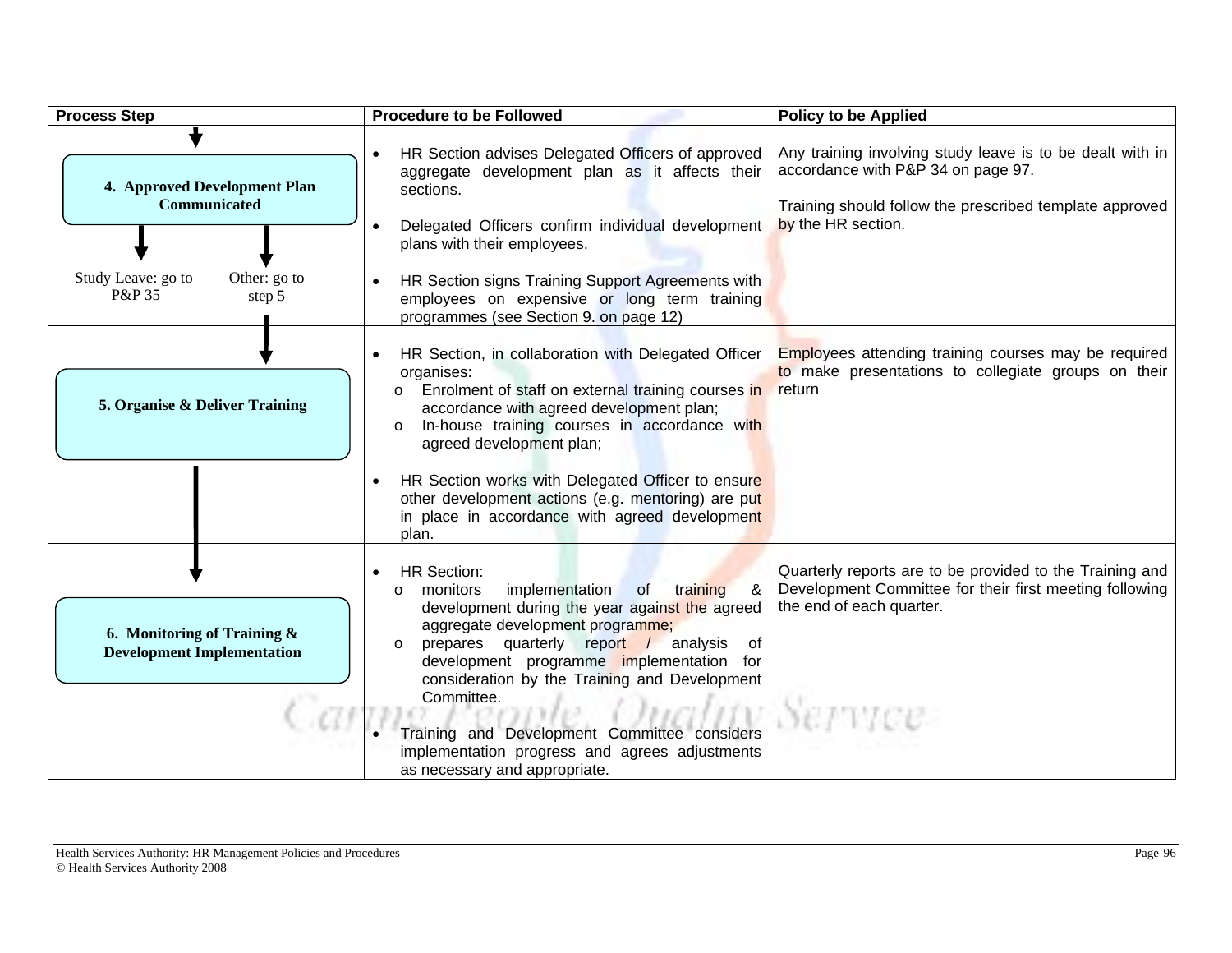## **34. Approval of Staff Training Involving Study Leave**

This section establishes the specific policies and procedures that are to be applied to the approval of training involving study leave. This section only applies to part-time or full-time leave from the workplace to undertake study for an elapsed period of 30 days or more. Training for a period less than 30 days is treated as normal duties and does not require study leave (although it does require approval of the training).

| <b>Process Step</b>                                                                                                                                            | <b>Procedure to be Followed</b>                                                                                                                                                                                                                                                                                                                                                                                                      | <b>Policy to be Applied</b>                                                                                                                                                                                                                                                                                                                                                                                                                                                                                                                                                                                                                                                                                                                                                                                                                                                                                                                                                                        |
|----------------------------------------------------------------------------------------------------------------------------------------------------------------|--------------------------------------------------------------------------------------------------------------------------------------------------------------------------------------------------------------------------------------------------------------------------------------------------------------------------------------------------------------------------------------------------------------------------------------|----------------------------------------------------------------------------------------------------------------------------------------------------------------------------------------------------------------------------------------------------------------------------------------------------------------------------------------------------------------------------------------------------------------------------------------------------------------------------------------------------------------------------------------------------------------------------------------------------------------------------------------------------------------------------------------------------------------------------------------------------------------------------------------------------------------------------------------------------------------------------------------------------------------------------------------------------------------------------------------------------|
| 1. Staff Development Options<br>involving Study Leave Identified<br><b>Prior to Training &amp; Development</b><br><b>Programme Year</b><br>To step 2 of P&P 33 | Staff development options involving part-time or full-<br>time study leave for staff identified by a employee or<br>his/her Delegated Officer.<br>The relevance and value of these training options in<br>developing the skills and abilities of the employee<br>are considered by the employee and his/her<br>Delegated Officer as part of the development an<br>Annual Development Programme for employees in<br>step 2 of P&P 33. | Staff development involving part-time or full-time<br>study leave will only be considered if they conform<br>with the Authority's policy on training and<br>development specified in section 9 on page 12.<br>Accordingly, the Authority will only consider<br>applications for study leave if it involves a course of<br>study directly related to the nature and scope of<br>business of the Authority, and for which a tangible<br>pay-back to the Authority (in terms of its overall<br>capability) is likely.<br>Although employees are encouraged to identify<br>development options for themselves at any time<br>during the year, unless exceptional circumstances<br>exist, applications for study leave will only be<br>considered once a year as part of the annual staff<br>development programme process specified in P&P<br>This is to ensure that training involving study<br>34.<br>leave is considered as part of the wider staff<br>development and succession planning process. |
|                                                                                                                                                                | Carting People, Quality Se                                                                                                                                                                                                                                                                                                                                                                                                           | The employee's request is to contain:<br>Whether the education is Full-Time or Part-Time<br>Details of the specific course and school of<br>study;<br>The exact amount of study leave requested;<br>The exact type and amount of study costs<br>requested.                                                                                                                                                                                                                                                                                                                                                                                                                                                                                                                                                                                                                                                                                                                                         |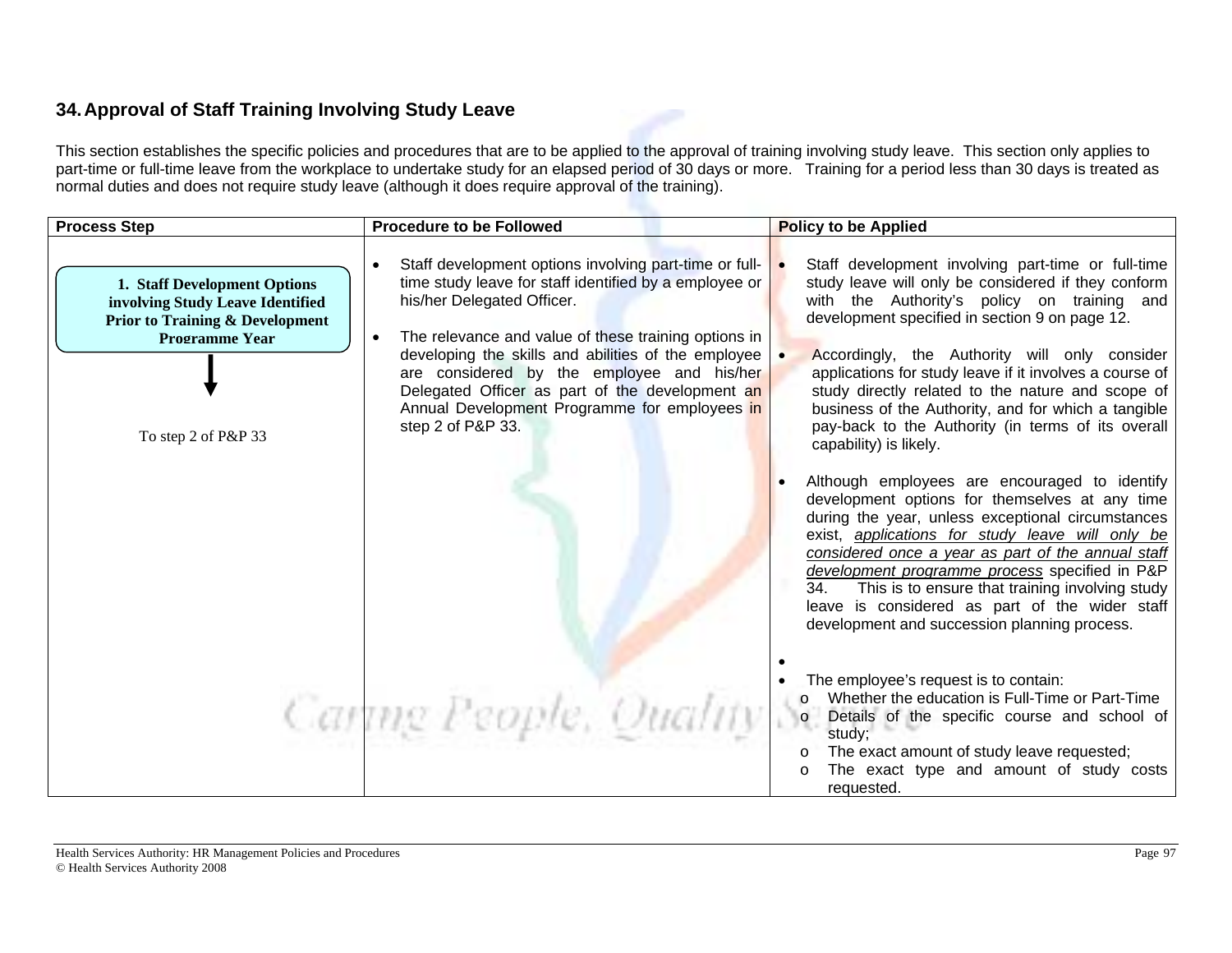| <b>Process Step</b>                  | <b>Procedure to be Followed</b>                                                                                                                                                                            | <b>Policy to be Applied</b>                                                                                                                                                                                                                                                                                                                                                                                                                                                                                                                                                                          |
|--------------------------------------|------------------------------------------------------------------------------------------------------------------------------------------------------------------------------------------------------------|------------------------------------------------------------------------------------------------------------------------------------------------------------------------------------------------------------------------------------------------------------------------------------------------------------------------------------------------------------------------------------------------------------------------------------------------------------------------------------------------------------------------------------------------------------------------------------------------------|
| From step 3 of P&P 33                | Chief Executive Officer approves the granting of study<br>leave for a defined course of study as part of the<br>process of approving the aggregate Authority<br>Development Programme in step 3 of P&P 33. | Leave may be approved for two types of study:<br>part-time study which means undertaking a<br>$\circ$<br>course by way of correspondence or distance<br>learning, or at an educational institution in the<br>Cayman Islands, on a part-time basis while also<br>undertaking normal employment duties; or                                                                                                                                                                                                                                                                                             |
| 2. Study Leave Approved in Principle |                                                                                                                                                                                                            | full-time study which means undertaking a full-<br>time course at an approved educational<br>institution either in the Cayman Islands or<br>overseas while being absent from normal<br>employment duties during the period of the<br>course.                                                                                                                                                                                                                                                                                                                                                         |
|                                      |                                                                                                                                                                                                            | Due to the cost to the Authority, a high threshold (in<br>terms of the benefit to the Authority) is to be applied to<br>granting of leave for full-time study. The Training<br>Committee shall:                                                                                                                                                                                                                                                                                                                                                                                                      |
|                                      |                                                                                                                                                                                                            | Ensure the educational institution is an approved<br>institution that delivers courses of a satisfactory<br>quality;<br>Consider and agree the amount of paid and<br>unpaid study leave to be granted;<br>consider and agree the amount of the study<br>$\circ$<br>costs to be reimbursed (in addition to the study<br>leave);<br>Consider the financial cost to the Authority (i.e.<br>the study leave, study costs, and the cost of<br>covering the employee's duties while on leave) is<br>within the budgetary allocation for this specific<br>training initiative approved as part of step 3 of |
|                                      | Carting People, Quality                                                                                                                                                                                    | P&P 33.<br>In accordance with step 3 of P&P 33, before<br>approving study leave, the Chief Executive Officer<br>will consider the budgetary and short-term capacity<br>implications of study leave proposals.                                                                                                                                                                                                                                                                                                                                                                                        |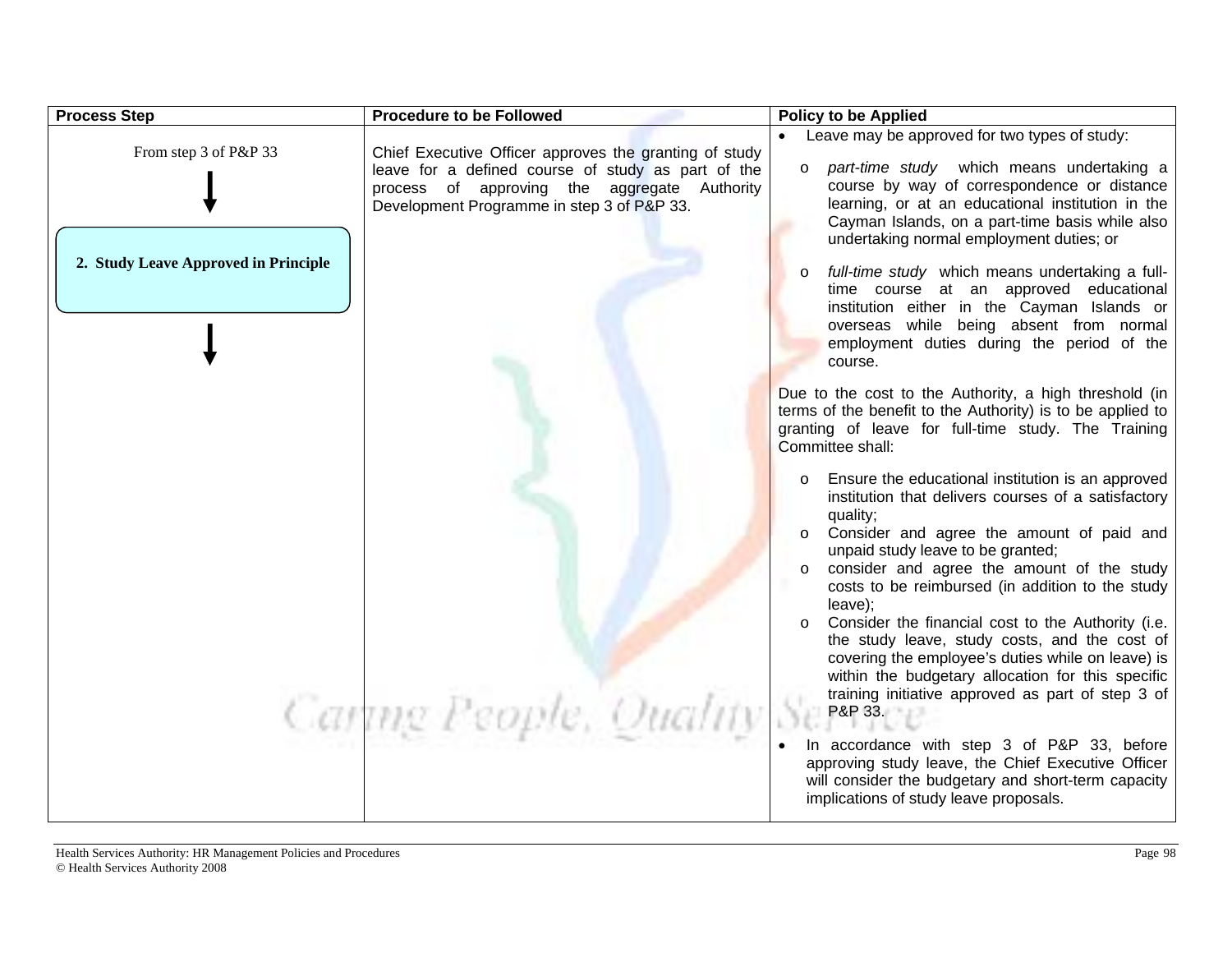• In the case of full-time study, the proportion of paid to unpaid study leave and the proportion of study costs to be met by the Authority, are to be determined by considering the transportability of the skills to be acquired, and the proportion of the benefits generated personally for the employee compared to those likely to be received by the Authority. If the Authority's contribution is to be more than 50% the specific approval of the Chief Executive Officer is to be obtained. Except in exceptional circumstances, employees are to be expected to make a contribution to study costs, as some benefit nearly always accrues to the individual.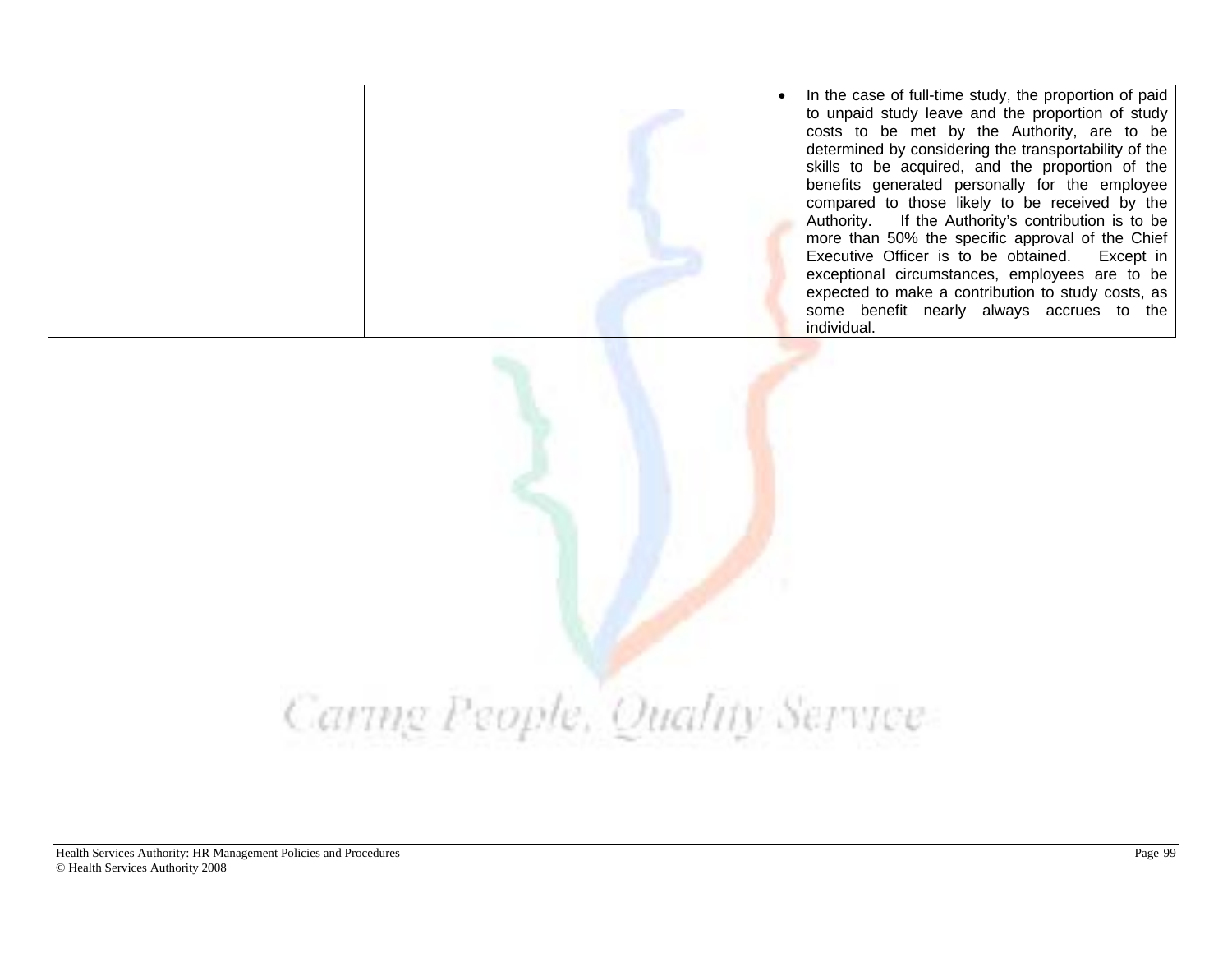| <b>Process Step</b>                                                | <b>Procedure to be Followed</b>                                                                                                                                                                                                                                                     | <b>Policy to be Applied</b>                                                                                                                                                                                                                                                             |
|--------------------------------------------------------------------|-------------------------------------------------------------------------------------------------------------------------------------------------------------------------------------------------------------------------------------------------------------------------------------|-----------------------------------------------------------------------------------------------------------------------------------------------------------------------------------------------------------------------------------------------------------------------------------------|
| 3. Application for Study Leave and<br><b>Study Costs Submitted</b> | Employee submits written request for study leave<br>and (where applicable) financial support to his/her<br>Delegated Officer.<br>NB: This step is to be completed at least 3 months<br>prior to the deadline for enrolment in the specified<br>course                               |                                                                                                                                                                                                                                                                                         |
| 4. Study Leave & Study Cost<br><b>Approved</b>                     | Delegated Officer reviews the application and forwards  <br>to HR Section<br>HR Section reviews the application and approves:<br>the amount of paid and/or unpaid study leave for the<br>employee; and<br>the amount of study cost reimbursement to be<br>provided to the employee. | Before approving the request the HR Section is to:<br>ensure the course of study complies with that<br>$\circ$<br>agreed as part of step 2;<br>ensure that the financial cost to the Authority is<br>$\circ$<br>within the budgetary allocation granted in step 2<br>of this procedure. |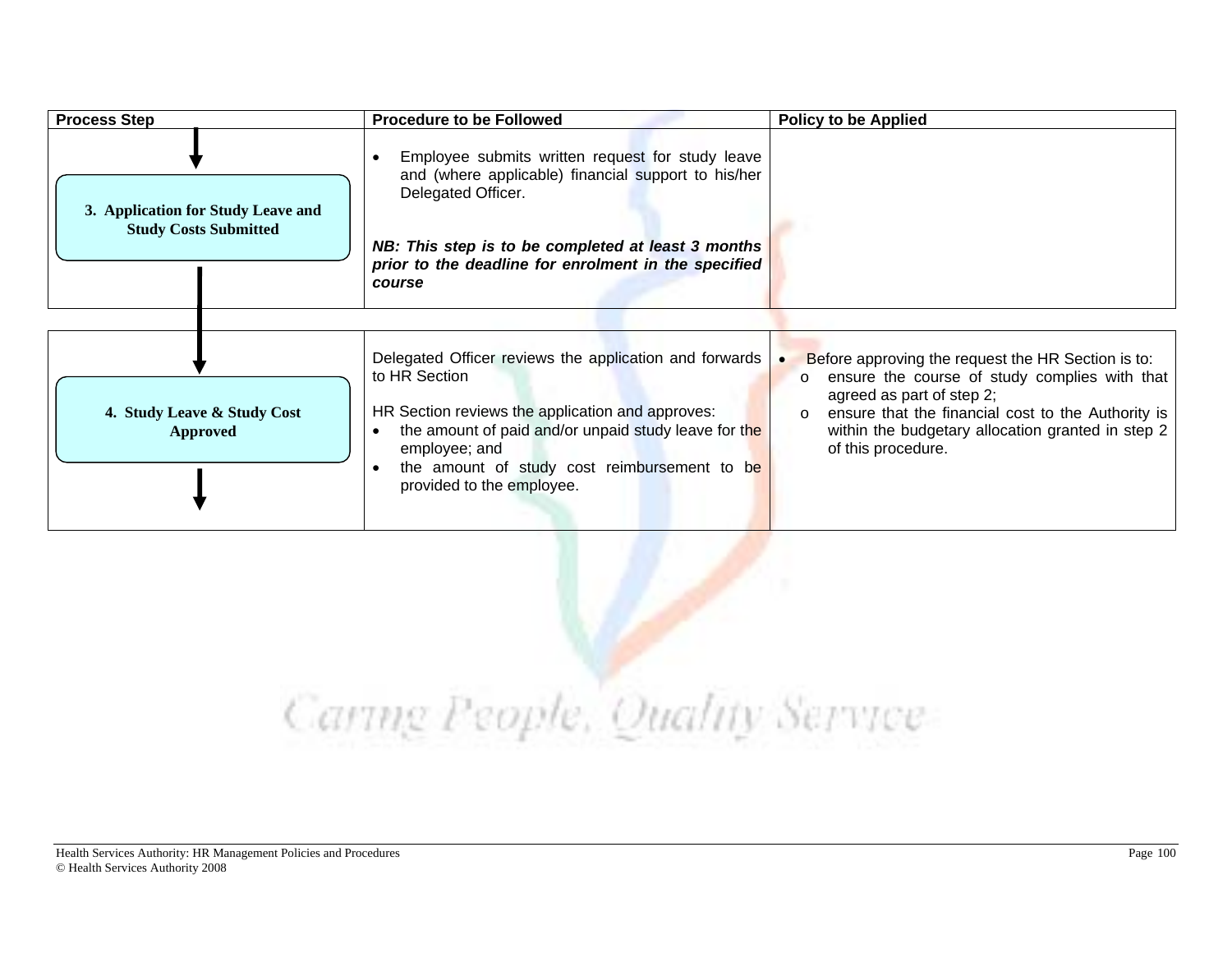| <b>Process Step</b>                              | <b>Procedure to be Followed</b>                                                                                                                                                                                                                                                                                                                                                                                                                | <b>Policy to be Applied</b>                                                                                                                                                                                                                                                                                                                                                                                                                                                                                                                                                                                      |
|--------------------------------------------------|------------------------------------------------------------------------------------------------------------------------------------------------------------------------------------------------------------------------------------------------------------------------------------------------------------------------------------------------------------------------------------------------------------------------------------------------|------------------------------------------------------------------------------------------------------------------------------------------------------------------------------------------------------------------------------------------------------------------------------------------------------------------------------------------------------------------------------------------------------------------------------------------------------------------------------------------------------------------------------------------------------------------------------------------------------------------|
| 5. Training Support Agreement<br><b>Executed</b> | HR Section prepares and executes with the employee<br>concerned a "Training Support Agreement".                                                                                                                                                                                                                                                                                                                                                | The Training Support Agreement is to be a contract<br>between the Authority and the employee and is to set<br>out the:<br>specific course of study to be undertaken, the dates<br>of that course and the educational institution<br>providing it;<br>amount and dates of any paid or unpaid study leave<br>to be provided by the Authority;<br>conditions attached to the continued provision of<br>study leave (e.g. the ongoing achievement of<br>acceptable pass marks);<br>specific study costs, and the maximum amount                                                                                      |
|                                                  |                                                                                                                                                                                                                                                                                                                                                                                                                                                | thereof, to be reimbursed by the Authority;<br>conditions attached to reimbursement of study costs<br>(e.g. passing of the course; provision of receipts);<br>any obligations on the employee to repay any<br>financial support should he/she voluntarily withdraw<br>from the course of study;<br>the amount of any bond or period of required<br>employment with Authority relating to the study<br>leave or financial support provided by the Authority;<br>any other matters relating to the study leave or<br>provision of financial support that ought to be<br>documented and agreed between the parties. |
| <b>6. Administrative Actions</b>                 | <b>HR</b><br>Section<br>undertakes necessary<br>administrative<br>actions:<br>Updates payroll HRIRIS as appropriate;<br>Ensures all documentation put on personal file;<br>Notifies CFO of likely payment profile;<br>Provides employee or educational institution with a<br>sponsorship/financial support letter as necessary;<br>In collaboration with CFO organises payment of<br>travel advances or other upfront payment as<br>necessary. |                                                                                                                                                                                                                                                                                                                                                                                                                                                                                                                                                                                                                  |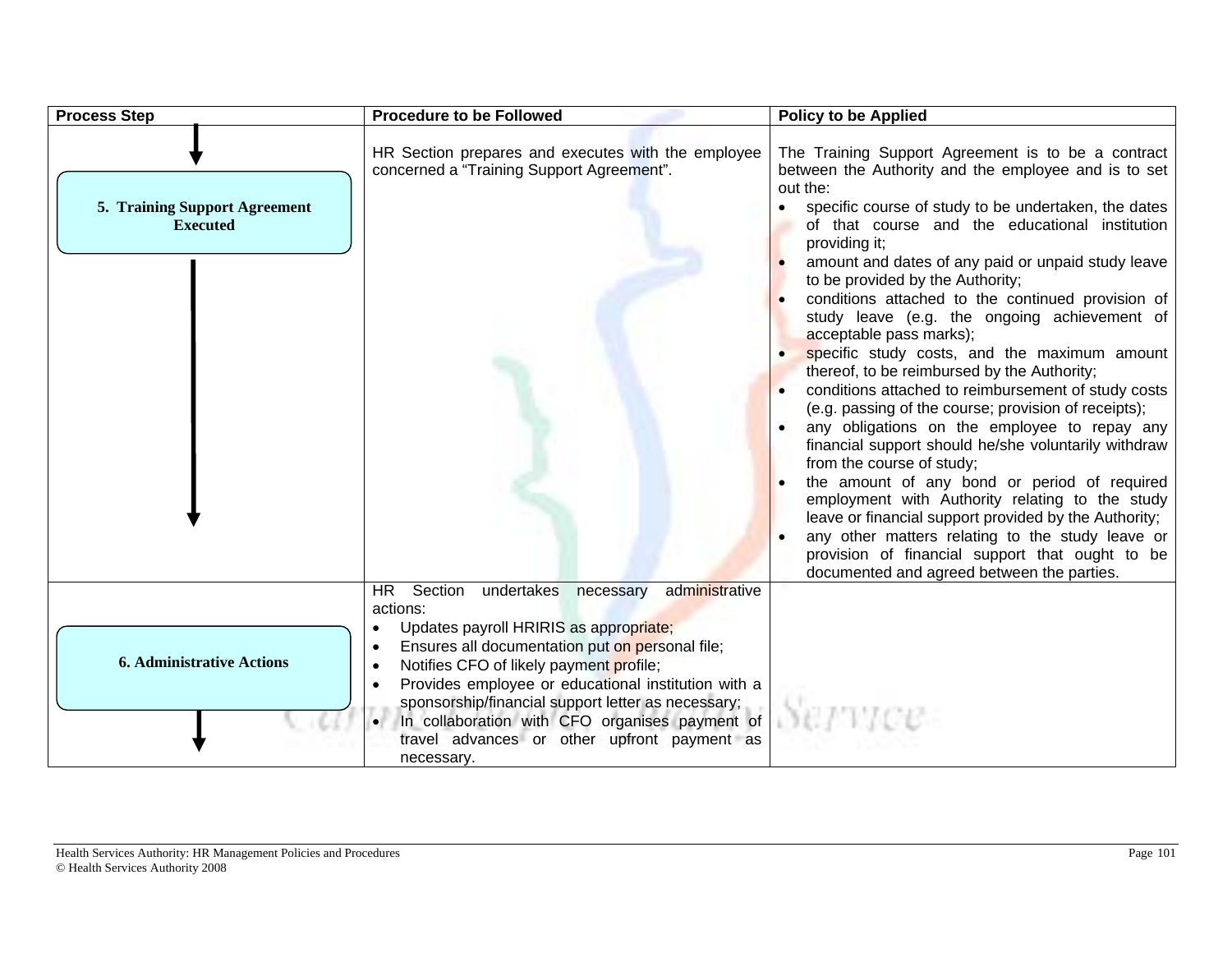| <b>Process Step</b> |                                                                                | <b>Procedure to be Followed</b>                                                                                                                                                                                                                                                                                                                                                  | <b>Policy to be Applied</b>                                                                                                                                                                                          |
|---------------------|--------------------------------------------------------------------------------|----------------------------------------------------------------------------------------------------------------------------------------------------------------------------------------------------------------------------------------------------------------------------------------------------------------------------------------------------------------------------------|----------------------------------------------------------------------------------------------------------------------------------------------------------------------------------------------------------------------|
|                     | 7. Monitoring of Study Achievement                                             | <b>HR Section:</b><br>monitors<br>compliance with Training<br>Support<br>Agreement and the study achievement of staff on<br>study leave including obtaining proof of course<br>(or progress) from<br>completion<br>employee<br>periodically, but increments no greater than every 6<br>months;                                                                                   |                                                                                                                                                                                                                      |
|                     | If not<br>If study<br>complying:<br>completed:<br>go to step 8<br>go to step 9 | provides the Training and Development Committee<br>with an update on the progress of staff on study<br>leave as part of the quarterly report on the<br>implementation of the Authority's Staff Development<br>Programme (see step 6 of P&P 33).<br>If a employee is not complying with the terms of the                                                                          |                                                                                                                                                                                                                      |
|                     |                                                                                | Training Support Agreement: go to step 8.<br>If a employee is progressing satisfactorily or completes<br>the course of study the terms of the Training Support<br>Agreement: go to step 9.                                                                                                                                                                                       |                                                                                                                                                                                                                      |
|                     |                                                                                | Training and Development Committee considers<br>study performance or other failure to comply with<br>Training Support Agreement and agrees what action<br>to take.                                                                                                                                                                                                               | Before withdrawing or amending study support<br>arrangements, the Training Committee should make<br>reasonable attempts to contact and obtain the views and<br>perspective of the employee to be taken into account. |
|                     | 8. Withdraw or Amendment to Study<br><b>Support</b>                            | HR Section advises employee that study leave and<br>study support is being amended or withdrawn and<br>arranges a return to work (or such other actions as<br>are necessary).                                                                                                                                                                                                    |                                                                                                                                                                                                                      |
|                     |                                                                                | HR Section undertakes necessary administrative<br>actions:<br>Advises the employee's manager of the return to<br>work and agrees a date;<br>Updates payroll HRIRIS as appropriate;<br>Takes action to obtain repayment of amounts<br>refundable to the Authority;<br>Advises the CFO of any debtor to be recorded;<br>Ensures all documentation put on personal file.<br>$\circ$ |                                                                                                                                                                                                                      |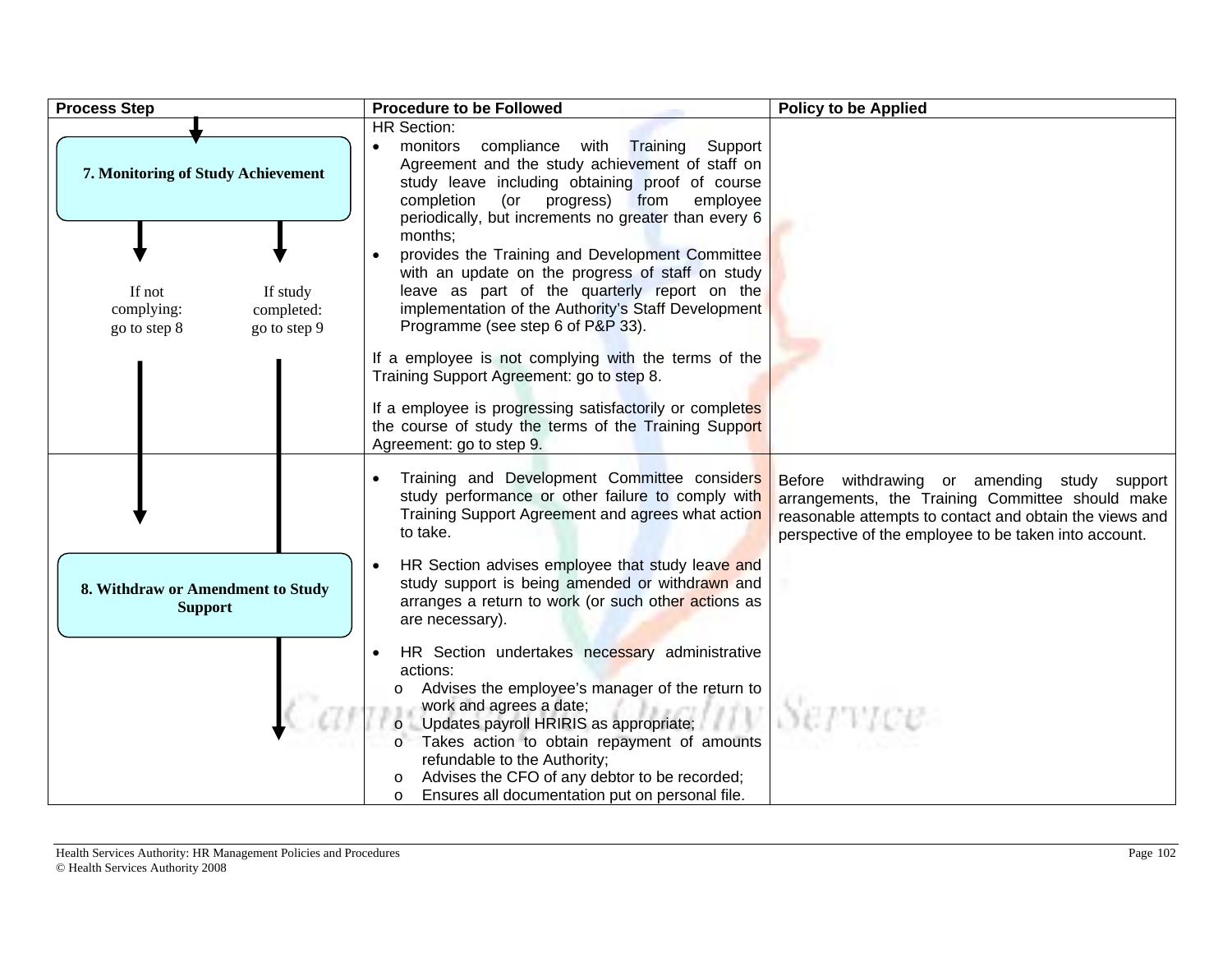| <b>Process Step</b>                      | <b>Procedure to be Followed</b>                                                                                                                                                                                                                                            | <b>Policy to be Applied</b>                                                                                                                                                  |
|------------------------------------------|----------------------------------------------------------------------------------------------------------------------------------------------------------------------------------------------------------------------------------------------------------------------------|------------------------------------------------------------------------------------------------------------------------------------------------------------------------------|
| From step 7<br>9. Process Reimbursements | Employee submits reimbursement claims, together<br>with supporting evidence;<br>HR Section reviews claims and ensures they<br>comply with the provisions of the Training Support<br>Agreement;<br>HR Section submits claims to CFO for payment.<br>$\bullet$               | Only reimbursements that comply with the<br>provisions of the Training Support Agreement are to<br>be made.<br>Evidence to support all amounts claimed is to be<br>provided. |
| <b>10. Study Completed</b>               | Employee satisfactorily completes course of study.<br>HR Section contacts employee and agrees date for<br>return to work (full-time study only) and makes<br>arrangements with the employee's Delegated<br>Officer accordingly.                                            |                                                                                                                                                                              |
|                                          | HR Section undertakes necessary administrative<br>actions:<br>Arranges for letter of congratulations from Chief<br>$\circ$<br><b>Executive Officer;</b><br>Updates payroll HRIRIS as appropriate;<br>$\circ$<br>Ensures all documentation put on personal file.<br>$\circ$ |                                                                                                                                                                              |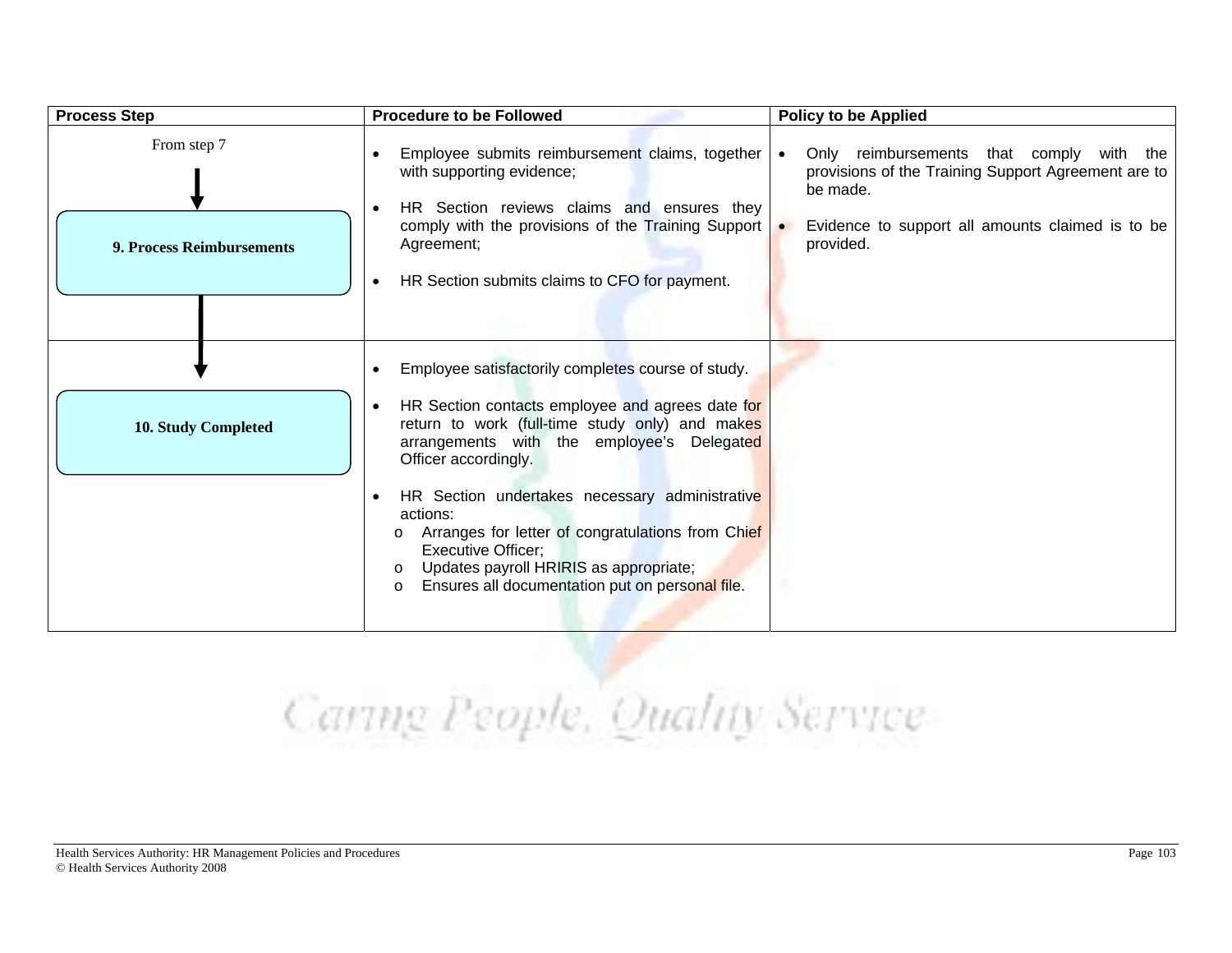### **35. Induction Training**

| <b>Process Step</b>                                                                                                           | <b>Procedure to be Followed</b>                                                                                                                                                                                                                                                                                                                                                  | <b>Policy to be Applied</b>                                                                                                                                                                                                                                                                                                                                                                                                                                                                                                                                                                                                                                                                                                                                                                                                                                                                                                                                                                                                                                                            |
|-------------------------------------------------------------------------------------------------------------------------------|----------------------------------------------------------------------------------------------------------------------------------------------------------------------------------------------------------------------------------------------------------------------------------------------------------------------------------------------------------------------------------|----------------------------------------------------------------------------------------------------------------------------------------------------------------------------------------------------------------------------------------------------------------------------------------------------------------------------------------------------------------------------------------------------------------------------------------------------------------------------------------------------------------------------------------------------------------------------------------------------------------------------------------------------------------------------------------------------------------------------------------------------------------------------------------------------------------------------------------------------------------------------------------------------------------------------------------------------------------------------------------------------------------------------------------------------------------------------------------|
| 1. Employee Appointed                                                                                                         | Employee is appointed in accordance with the policies<br>and procedures specified in P&P 19.                                                                                                                                                                                                                                                                                     |                                                                                                                                                                                                                                                                                                                                                                                                                                                                                                                                                                                                                                                                                                                                                                                                                                                                                                                                                                                                                                                                                        |
| 2. Prepare Induction Program<br>If recruited<br>If recruited<br>locally: go to<br>from<br>step 4<br>overseas: go<br>to step 3 | Delegated Officer, with assistance from the HR $\sim$<br>the employee's<br>Section, establishes<br>likely<br>induction needs.<br>Delegated Officer, with assistance from the HR<br>Section, establishes an induction programme for<br>the employee.<br>Delegated Officer identifies an existing employee<br>to act as "buddy" for the new employee.<br>Caring People, Quality Se | The assessment of induction needs is to take into<br>account whether the employee:<br>o is from Cayman or from overseas;<br>his/her work experience is from the public or<br>$\circ$<br>private sectors;<br>is an internal promotion within the Authority or is<br>$\circ$<br>transferring from another Civil Service Entity or<br>Public Authority;<br>is already in full-time employment or is returning<br>$\circ$<br>to work after a period of absence from the<br>workplace (for example – maternity leave or<br>studying leave);<br>is being employed for the first time (for example:<br>a school leaver).<br>The induction program is to include:<br>a pre-arrival assistance component (for staff<br>recruited from overseas only - see step 3);<br>an "Island orientation" component (for staff<br>recruited from overseas only - see step 6);<br>a workplace induction component (for all staff -<br>see step 8); and<br>adequate time for the employee to complete<br>settling in related personal administrative tasks<br>during business hours (for staff recruited from |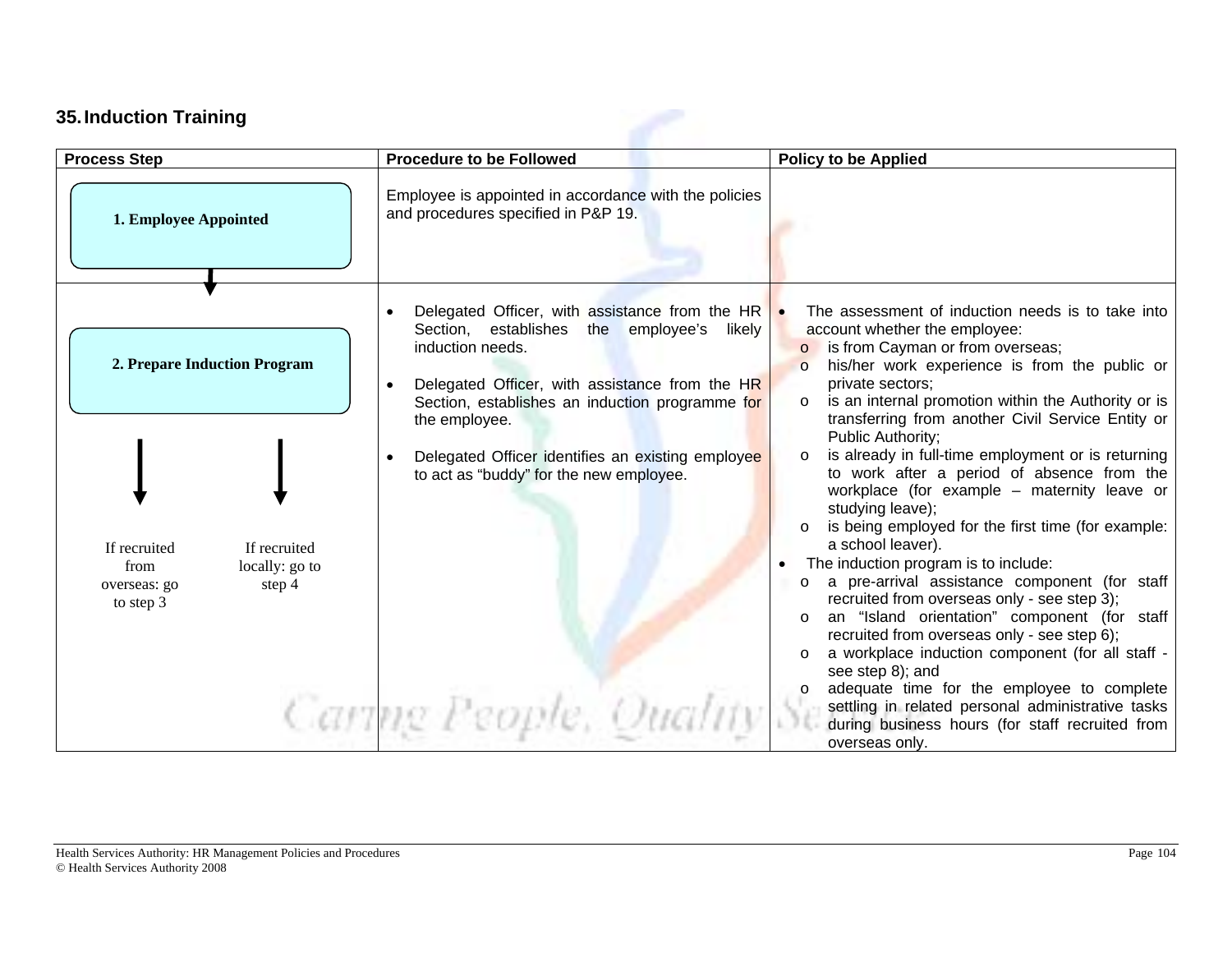| <b>Process Step</b>               | <b>Procedure to be Followed</b>                                                                                                                                                                                      | <b>Policy to be Applied</b>                                                                                                                                                                                                                                                                                                                                                                                                                                                                                                                                                                                                                                                                                                                                                                                                                                                                                                                                                                                                                                                                                                                                                                                                                                                                                                                                                        |
|-----------------------------------|----------------------------------------------------------------------------------------------------------------------------------------------------------------------------------------------------------------------|------------------------------------------------------------------------------------------------------------------------------------------------------------------------------------------------------------------------------------------------------------------------------------------------------------------------------------------------------------------------------------------------------------------------------------------------------------------------------------------------------------------------------------------------------------------------------------------------------------------------------------------------------------------------------------------------------------------------------------------------------------------------------------------------------------------------------------------------------------------------------------------------------------------------------------------------------------------------------------------------------------------------------------------------------------------------------------------------------------------------------------------------------------------------------------------------------------------------------------------------------------------------------------------------------------------------------------------------------------------------------------|
| 3. Provide Pre-Arrival Assistance | Buddy establishes email and/or phone contact with<br>the employee and provides pre-arrival information and<br>assistance.<br>HR Section confirms passage arrangements, lodging<br>accommodations and transportation. | HR Section, with copy to Buddy, provides employee with<br>information and advice to ease the relocation to the<br>Cayman Islands. This should include:<br>• Relocation information - immigration regulations,<br>customs allowances, baggage & freight allowances,<br>relocation allowance, hotel allowance;<br>Island Information - link to on-line New resident,<br>Cayman Compass, Net News, cost of living, culture,<br>weather, banking & cash, mail, transportation,<br>bringing family to Cayman, safety, accommodation,<br>social activities, schools, pets.<br>Information about the Authority & link to www.hsa.ky<br>website;<br>Information about health care coverage;<br>Information about arrival procedure and initial<br>accommodation arrangements;<br>Information about travel and hotel bookings;<br>Information about accommodation options & costs,<br>including on-line links to websites;<br>Assistance and advice on transportation/ freight of<br>possessions;<br>Advice on what documents to bring (car insurance<br>no claims bonus, bank letter of reference, birth<br>certificate, marriage certificate, driving licence),<br>cash for first few days;<br>HR Section introduces employee to Buddy assigned.<br>NB: This step only applies to employees recruited from<br>It should commence as soon as the<br>overseas.<br>appointment is confirmed. |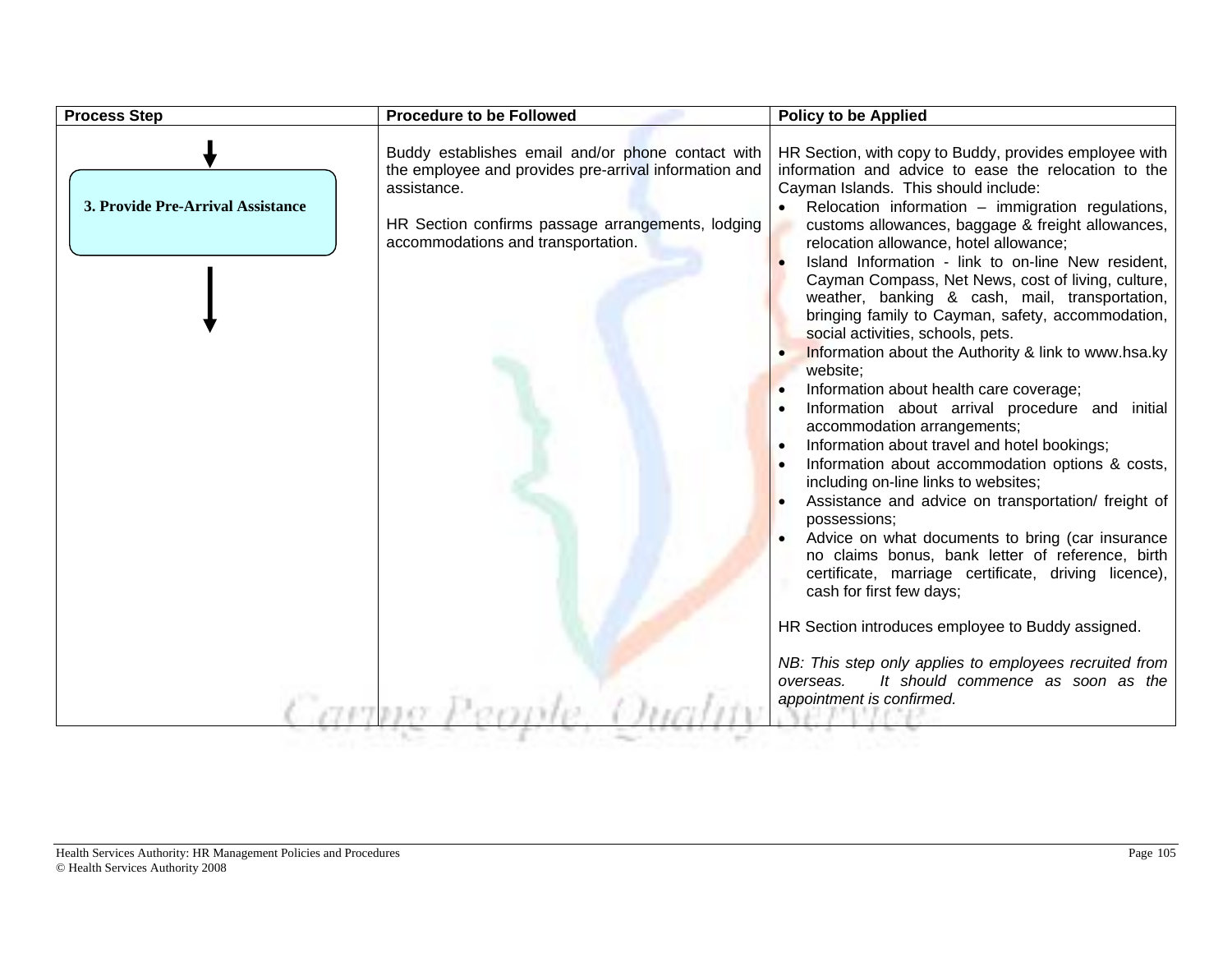| <b>Process Step</b>                                                                           | <b>Procedure to be Followed</b>                                                                                                                                                                                                                           | <b>Policy to be Applied</b>                                                                                                                                                                                                                                                                                                                                                                           |
|-----------------------------------------------------------------------------------------------|-----------------------------------------------------------------------------------------------------------------------------------------------------------------------------------------------------------------------------------------------------------|-------------------------------------------------------------------------------------------------------------------------------------------------------------------------------------------------------------------------------------------------------------------------------------------------------------------------------------------------------------------------------------------------------|
| <b>4. Arrival Preparation</b>                                                                 | The HR Section advises the pending arrival of the<br>$\bullet$<br>employee to the Delegated Officer, Senior<br>Manager and Buddy<br>Delegated Officer issues the finalised induction<br>$\bullet$<br>program.                                             |                                                                                                                                                                                                                                                                                                                                                                                                       |
| If recruited<br>If recruited<br>locally: go to<br>from<br>step 7<br>overseas: go<br>to step 5 | The HR Section confirms arrangements for the<br>$\bullet$<br>orientation training are in place (for step 8):<br>rooms and equipment booked;<br>confirms availability of all those involved;<br>ensures all documentation is available and up-<br>to-date. |                                                                                                                                                                                                                                                                                                                                                                                                       |
| 5. Employee Met on Arrival                                                                    | Buddy meets the employee and any family<br>members at the airport when they arrive in<br>Cayman<br>The HR Section advises all Authority employees<br>of the new employee's arrival                                                                        | As part of this step the buddy is to:<br>Welcome the employee and family to Cayman;<br>$\bullet$<br>Provide transport to lodgings;<br>$\bullet$<br>Confirm the duration of stay in lodgings or the hotel<br>$\bullet$<br>allowances;<br>Provide the buddy's local contact details;<br>$\bullet$<br>Confirms the content and timings of the island<br>$\bullet$<br>orientation phase of the induction. |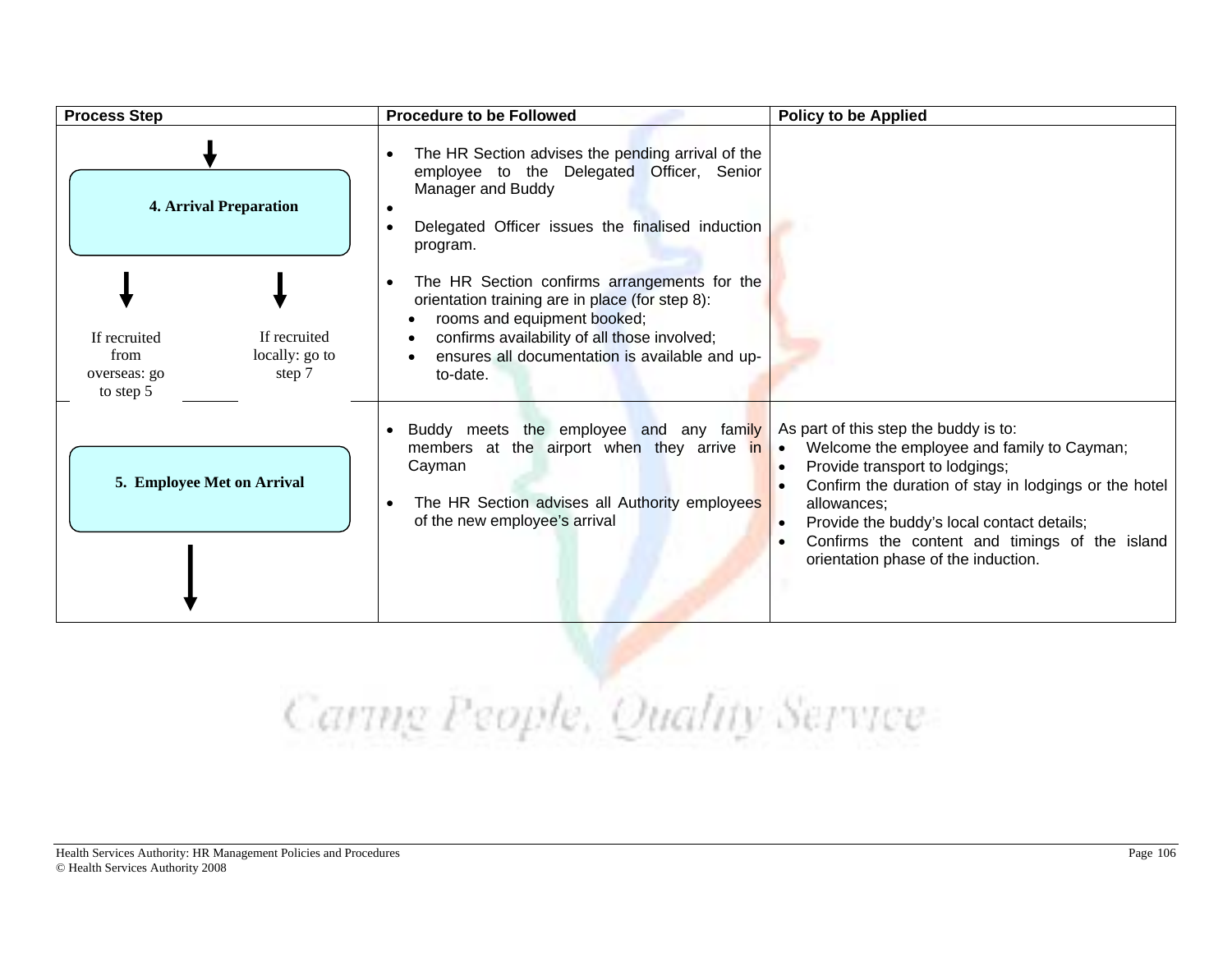| <b>Process Step</b>          | <b>Procedure to be Followed</b>                                                                                                                                                                                                                                                       | <b>Policy to be Applied</b>                                                                                                                                                                                                                                                                                                                                                                                                                                                                                                                                                                                                                                                                                                                                           |
|------------------------------|---------------------------------------------------------------------------------------------------------------------------------------------------------------------------------------------------------------------------------------------------------------------------------------|-----------------------------------------------------------------------------------------------------------------------------------------------------------------------------------------------------------------------------------------------------------------------------------------------------------------------------------------------------------------------------------------------------------------------------------------------------------------------------------------------------------------------------------------------------------------------------------------------------------------------------------------------------------------------------------------------------------------------------------------------------------------------|
| <b>6. Island Orientation</b> | Buddy:<br>• provides the employee (and family) with an island<br>orientation;<br>confirms the employees start date in the office and<br>the workplace induction program.                                                                                                              | The Island orientation is to include:<br>A tour of the Island including places of interest such<br>$\bullet$<br>schools,<br>supermarkets,<br>ATMs,<br>shops,<br>as<br>restaurants, sports locations, beach.<br>Assistance with finding accommodation;<br>$\bullet$<br>Assistance with setting-up:<br>$\bullet$<br>bank account<br>$\circ$<br>water, electric, phone, mobile phone<br>mail post box<br><b>TV</b><br>$\Omega$<br>insurance<br>$\Omega$<br>Assistance with buying a car / other transport<br>Assistance with getting a driving license, car<br>coupon, car license etc.<br>Assistance with confirming freight arrival details.<br>NB: This step only applies to employees recruited from<br>overseas. It may be executed in parallel with steps 7<br>&8. |
| 7. First Day                 | Buddy:<br>Meets the employee at the agreed location and<br>time on the start date;<br>Escorts the employee to the initial first day meeting<br>location; and<br>Introduces the employee to the Delegated Officer;<br>Delegated Officer holds an initial meeting with the<br>employee. | Delegated Officer's initial meeting with employee is to:<br>Welcome employee<br>Review the induction process<br>Discuss:<br>$\bullet$<br>Administration requirements<br>$\circ$<br>The Employment Agreement<br>$\circ$<br>Mutual expectations for the first week<br>$\circ$<br>Communication and feedback<br>$\circ$<br>Any issues or concerns the employee may have.                                                                                                                                                                                                                                                                                                                                                                                                 |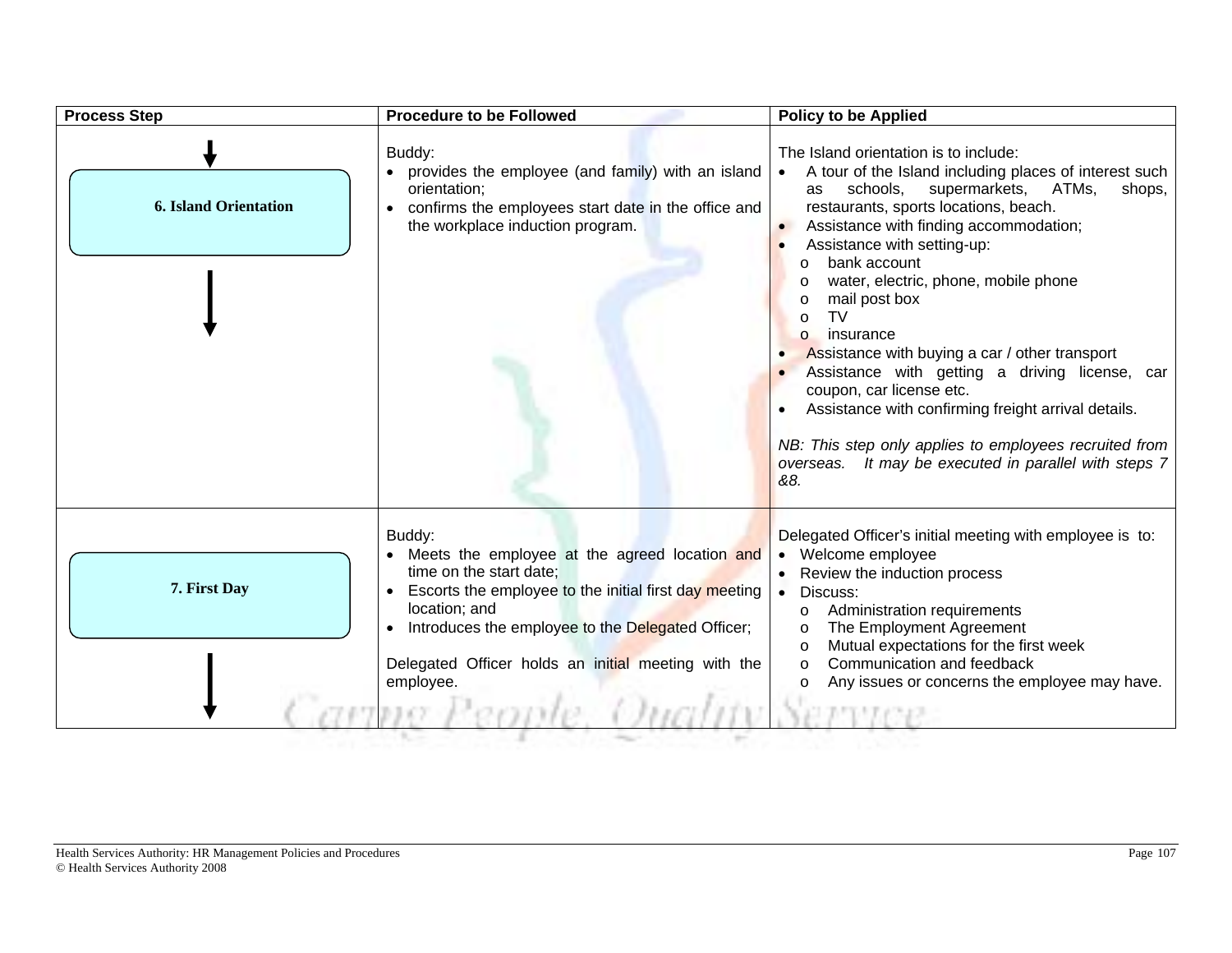| <b>Process Step</b>            | <b>Procedure to be Followed</b>                                                                                                                                                                                                                                                                                                                                                                                                                                                                                                                                                                                                                                                                                                                                                                                        | <b>Policy to be Applied</b>                                                                                                                                                                                                                                                                                                                                                                                                                                                                                                                                                                                                                                                                                                                                                                                                                                                                                                                                                                                                                                                                                                                                                                                                                                                                                                                                                               |
|--------------------------------|------------------------------------------------------------------------------------------------------------------------------------------------------------------------------------------------------------------------------------------------------------------------------------------------------------------------------------------------------------------------------------------------------------------------------------------------------------------------------------------------------------------------------------------------------------------------------------------------------------------------------------------------------------------------------------------------------------------------------------------------------------------------------------------------------------------------|-------------------------------------------------------------------------------------------------------------------------------------------------------------------------------------------------------------------------------------------------------------------------------------------------------------------------------------------------------------------------------------------------------------------------------------------------------------------------------------------------------------------------------------------------------------------------------------------------------------------------------------------------------------------------------------------------------------------------------------------------------------------------------------------------------------------------------------------------------------------------------------------------------------------------------------------------------------------------------------------------------------------------------------------------------------------------------------------------------------------------------------------------------------------------------------------------------------------------------------------------------------------------------------------------------------------------------------------------------------------------------------------|
| 8. Workplace Induction         | The Workplace Induction is provided to the employee<br>in accordance with the established induction program.<br>The Delegated Officer meets with the employee at the<br>beginning and end of the day for the first week and<br>regularly for the rest of this induction phase to review<br>information given and received, encourage and<br>reassure the employee and answer any questions<br>The Delegated Officer ensures that during the<br>induction period the employee:<br>has frequent access to the buddy<br>has company for breaks and meals<br>$\bullet$<br>is escorted between work locations;<br>$\bullet$<br>has meaningful work to be completed during this<br>phase.<br>Employee attends mandatory Orientation Training.<br>Induction program must be completed prior to end of<br>probationary period. | Workplace Induction is to include:<br>Staff introductions: Authority and other relevant<br>personnel, reception;,<br>Duties induction: own role and responsibilities(from<br>$\bullet$<br>up to date JD), initial tasks, future tasks, working<br>relationships;<br>Office induction: layout, desk /chair, stationary, door<br>key, passes, car parking, office hours, out of hours<br>working and access, toilets, breaks, lunch, health &<br>safety, equipment use, filing, housekeeping,<br>telephone extension & voicemail, e-mail address<br>and directory<br>Orientation Training is to include:<br>Government Induction: history, structure,<br>organization, roles, departments;<br>Authority Induction: Vision, Mission and Values and<br>$\bullet$<br>organizational structure of the HSA, outputs,<br>reporting lines;<br>Administration requirements: Pay, bank account,<br>holidays, health insurance, sickness, absence,<br>pension, overtime / comp. time, PC access and<br>passwords, helpdesk information, , security, risk<br>management, Credit union;<br>HR Policies & Procedures, performance<br>requirements & assessments, feedback, support &<br>advice, grievance & appeals;<br>Work ethics and behaviour: Civil Service code of<br>conduct, workplace rules, general conduct,<br>punctuality, dress, cultural considerations,<br>discipline, counselling / EAP. |
| 9. Induction Review & Feedback | Training Officer meets with employee to formally<br>review the completed induction process and to identify<br>areas:<br>requiring further clarification, information or<br>training<br>where improvements can be made<br>where information could be provided sooner.                                                                                                                                                                                                                                                                                                                                                                                                                                                                                                                                                   | This step is to be completed at the end of the induction<br>period.                                                                                                                                                                                                                                                                                                                                                                                                                                                                                                                                                                                                                                                                                                                                                                                                                                                                                                                                                                                                                                                                                                                                                                                                                                                                                                                       |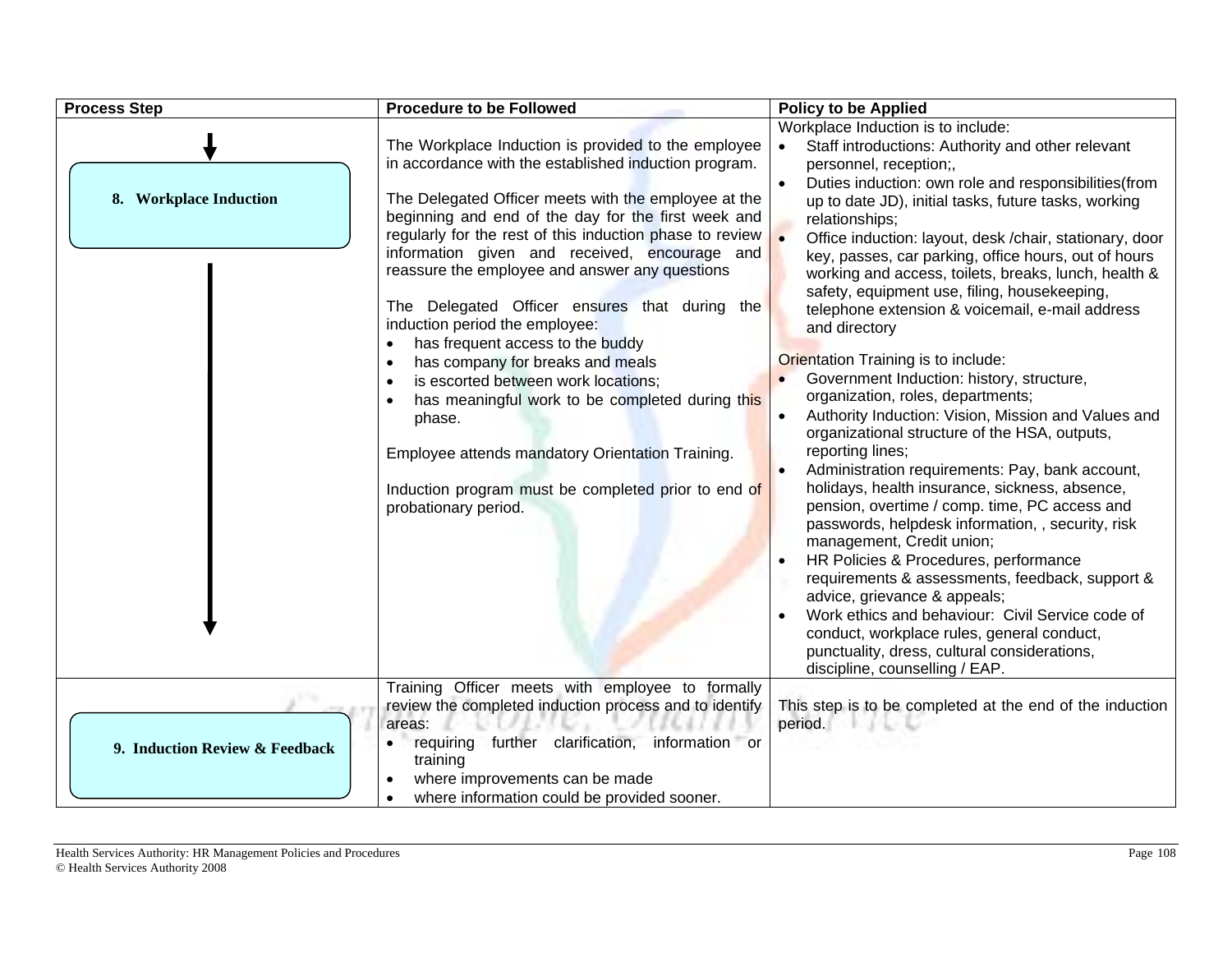#### **36. Succession Planning**

This section establishes the specific policies and procedures that are to be applied to succession planning in the Authority, and specifies the content and approach to be taken in developing the plan.

The purpose of the succession plan is to develop a pool of Caymanians within the Authority with the skills and experience that would make them realistic candidates for key managerial and technical positions in the Authority should they choose to apply for those positions when they became vacant.

| <b>Process Step</b>                                   | <b>Procedure to be Followed</b>                                                                                                                                                                                                                                                            | <b>Policy to be Applied</b>                                                                                                                                                                                                                                                                                                                                                                                                                                                                                                  |
|-------------------------------------------------------|--------------------------------------------------------------------------------------------------------------------------------------------------------------------------------------------------------------------------------------------------------------------------------------------|------------------------------------------------------------------------------------------------------------------------------------------------------------------------------------------------------------------------------------------------------------------------------------------------------------------------------------------------------------------------------------------------------------------------------------------------------------------------------------------------------------------------------|
| 1. Identify Positions for Succession<br><b>Plan</b>   | Officer, Senior Managers and Delegated Officers,<br>identifies the positions to be covered in the Authority<br><b>Staff Succession Plan.</b><br>The list of positions identified for succession planning<br>is to be signed off by the HR Sub-committee of the<br>Board before proceeding. | HR Section, in consultation with Chief Executive The positions identified are to be the key managerial<br>and technical positions in the Authority for which<br>maintaining capability is vital to the operation of the<br>Authority. This will include all Delegated Officers and<br>above, together with any other positions that meet this<br>criteria.                                                                                                                                                                   |
| 2. Identify Skills for Succession<br><b>Positions</b> | HR Section, in consultation with Delegated Officers,<br>identifies the competencies required in the positions<br>identified in step 1.                                                                                                                                                     | In identifying the competencies required, the following<br>factors are to be taken into account:<br>Likely future nature and scope of business of the<br>Authority:<br>Likely future organisational ethos and management<br>culture within the Authority;<br>Likely strategic ownership goals and objectives of<br>the Authority;<br>The consequent likely future job requirements for<br>the specific positions;<br>The consequent skills and other core competencies<br>$\bullet$<br>necessary for those job requirements. |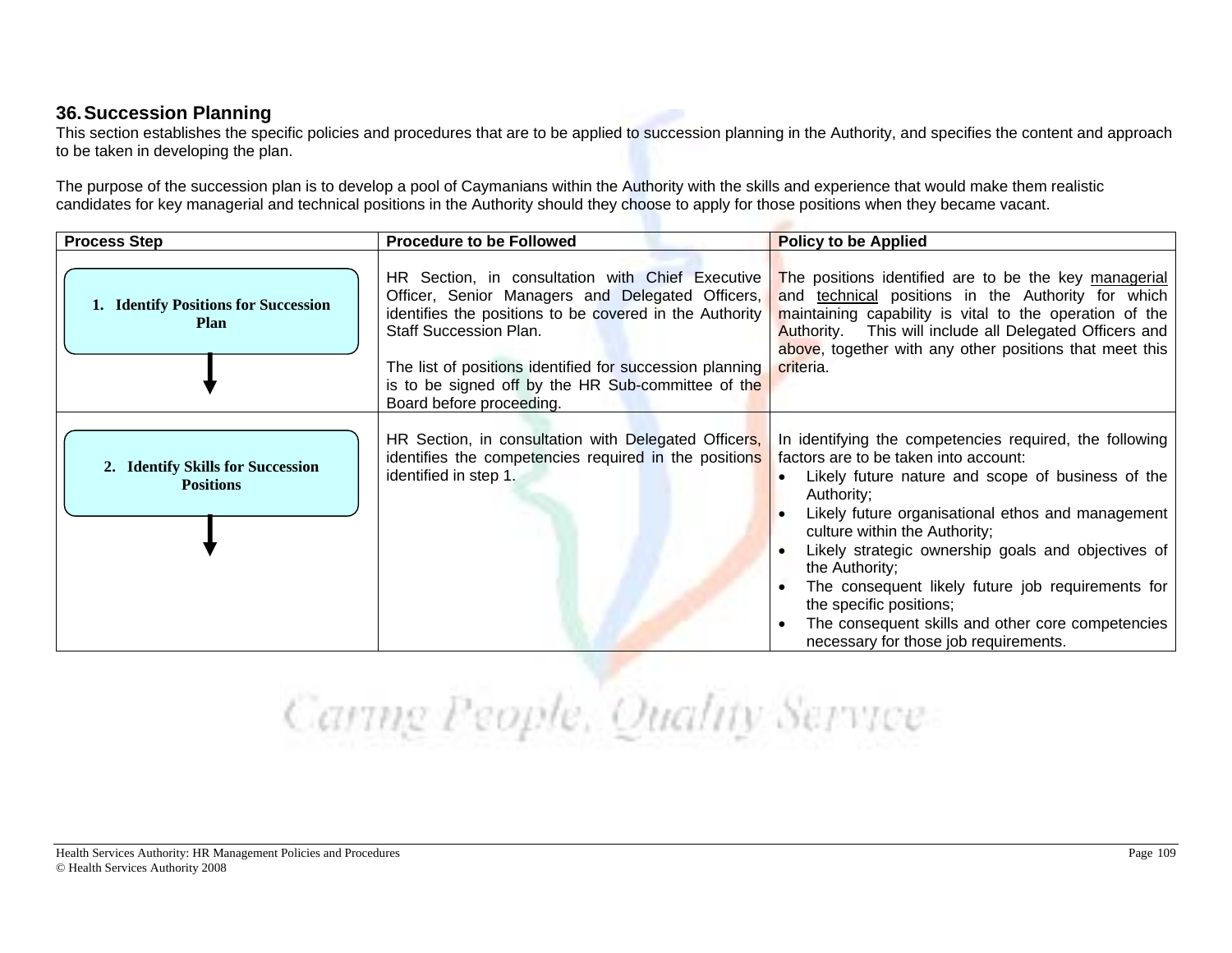| <b>Process Step</b>                                                                                                                            | <b>Procedure to be Followed</b>                                                                                                                                                                                                                                                                                                                                                                                                                                    | <b>Policy to be Applied</b>                                                                                                                                                                                                                                                                                                                                                                                                                                                                                                                                                                                                             |
|------------------------------------------------------------------------------------------------------------------------------------------------|--------------------------------------------------------------------------------------------------------------------------------------------------------------------------------------------------------------------------------------------------------------------------------------------------------------------------------------------------------------------------------------------------------------------------------------------------------------------|-----------------------------------------------------------------------------------------------------------------------------------------------------------------------------------------------------------------------------------------------------------------------------------------------------------------------------------------------------------------------------------------------------------------------------------------------------------------------------------------------------------------------------------------------------------------------------------------------------------------------------------------|
| 3. Select/Revise Pool of Caymanians to<br>be Developed<br>If not<br>If practical:<br>practical or<br>go to step 4<br>feasible: go to<br>step 5 | HR Section, in consultation with Delegated Officers,<br>identifies at least two Caymanians from within the<br>Authority to be developed for each of the positions<br>identified in step 1.<br>If, due to the technical skills required, it is not practical $\begin{array}{ c c }\n\end{array}$<br>or feasible to identify at least two Caymanians to be<br>developed for a technical position identified in step 1,<br>then go to step 5. Otherwise go to step 4. | The Caymanians selected as part of this step are to be<br>selected:<br>on the basis of their existing competancies and their<br>$\bullet$<br>potential to carry-out the duties of the managerial or<br>technical position they are to be developed for; and<br>taking into account the requirements to provide<br>opportunities for the enhancement of the abilities of<br>all individual employees and to recognise the<br>employment requirements of women and persons<br>with disabilities.<br>In making the selection, the HR Section and Delegated<br>Officer are to ensure that they act in a fair and unbiased<br>manner.        |
| 4. Identify Means of Building Skills<br>Go to step 5                                                                                           | HR Section, in consultation with Delegated Officers,<br>identifies the means to develop the necessary skills<br>and competencies in the designated pool of<br>Caymanian staff.                                                                                                                                                                                                                                                                                     | When identifying<br>the<br>means<br>develop<br>to<br>the<br>competencies, the<br>following options<br>are to<br>be<br>considered:<br>formal training courses (including qualification<br>courses);<br>on-the-job training;<br>cross-training;<br>$\bullet$<br>mentoring of the employees;<br>$\bullet$<br>involvement in tasks or projects requiring the<br>desired competencies;<br>secondments to other organisations (including those<br>$\bullet$<br>in other public sectors or the private sector);<br>opportunities to act in other/more senior positions;<br>$\bullet$<br>such other options as may be appropriate.<br>$\bullet$ |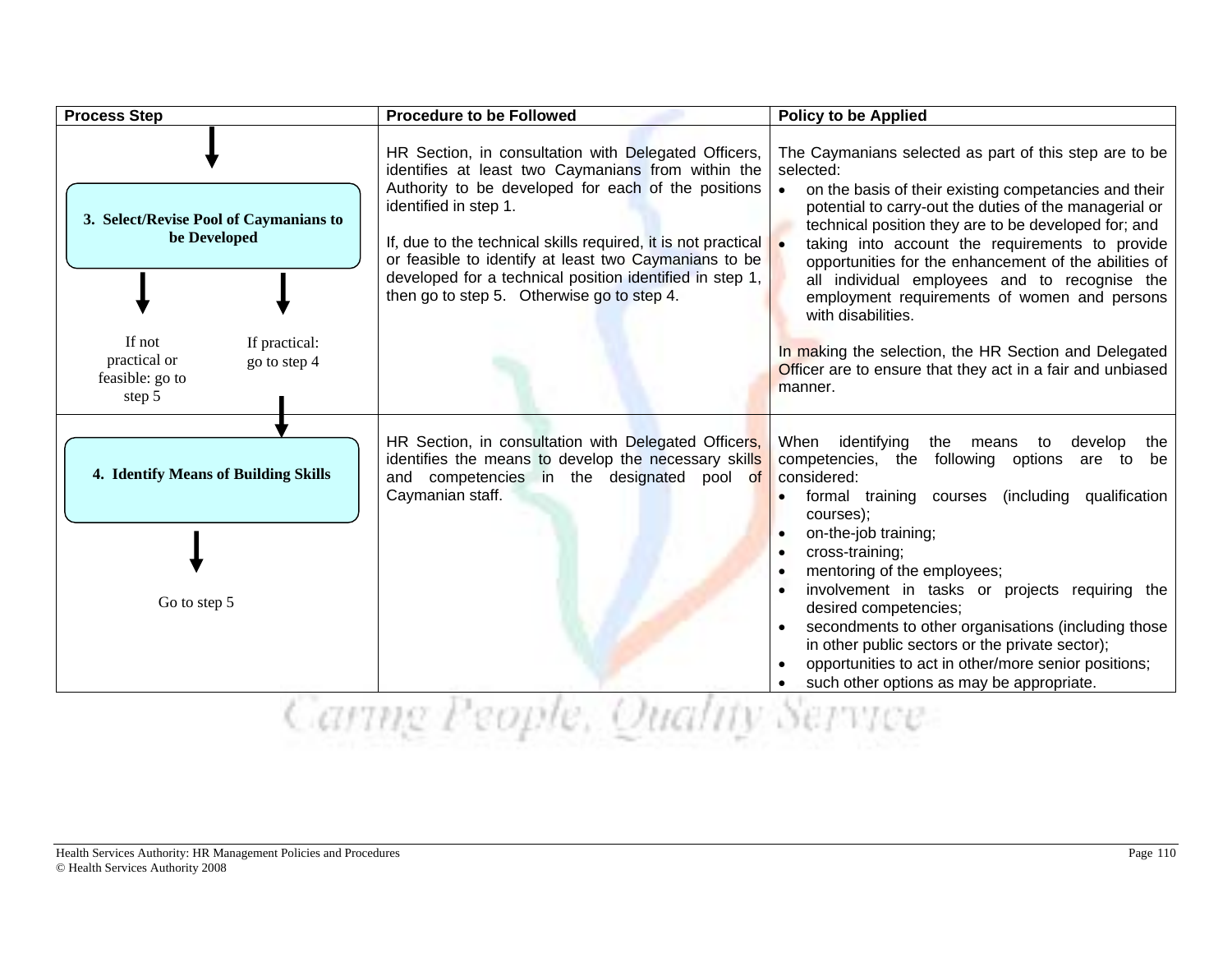| <b>Process Step</b>                                                  | <b>Procedure to be Followed</b>                                                                                                                                                                              | <b>Policy to be Applied</b>                                                                                                                                                                                                                                                                                                                                                                                                                                                                                                                                                                                                                                                                                                                                                                                                                              |
|----------------------------------------------------------------------|--------------------------------------------------------------------------------------------------------------------------------------------------------------------------------------------------------------|----------------------------------------------------------------------------------------------------------------------------------------------------------------------------------------------------------------------------------------------------------------------------------------------------------------------------------------------------------------------------------------------------------------------------------------------------------------------------------------------------------------------------------------------------------------------------------------------------------------------------------------------------------------------------------------------------------------------------------------------------------------------------------------------------------------------------------------------------------|
| From step 3<br><b>5. Identify Alternative Succession</b><br>Approach | The HR Section, in consultation with Delegated<br>Officers, identifies alternative approach to developing<br>capability for technical positions in relation to which<br>step 3 if not feasible or practical. | This step only applies to situations where, due to the<br>technical skills required, it is not practical or feasible to<br>identify at least two Caymanians to be developed for a<br>technical position identified in step 1.<br>In this situation<br>an alternative means and process for developing<br>Caymanians for those positions is to be identified.<br>Alternative succession approaches to be considered are<br>to include:<br>recruitment:<br>targeted technical training for an existing specific<br>employee;<br>developing a potential employee<br>through<br>scholarship support (and<br>educational<br>related<br>bonding);<br>head-hunting staff in other parts of the wider public<br>service with the potential to develop the necessary<br>skills and providing technical training<br>and/or<br>scholarship support for that person. |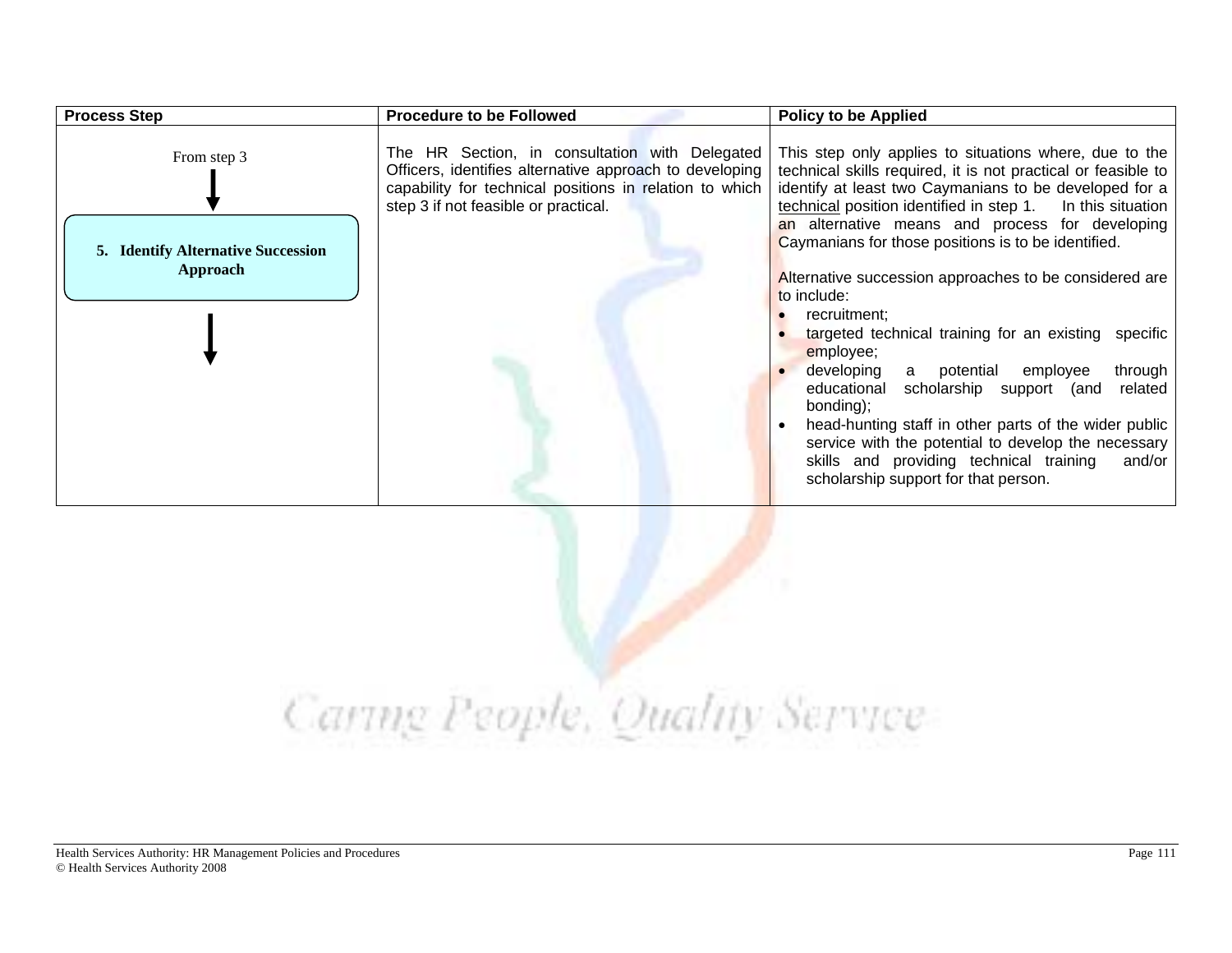| <b>Process Step</b>                                                           | <b>Procedure to be Followed</b>                                            | <b>Policy to be Applied</b>                                                                                                                                                                                                                                                                                                                                                                                                                                                                                                                                                                                                                                                                                                                                                                                                                                                                                                                                                                                                                                                                                                                                                                                                                                                 |
|-------------------------------------------------------------------------------|----------------------------------------------------------------------------|-----------------------------------------------------------------------------------------------------------------------------------------------------------------------------------------------------------------------------------------------------------------------------------------------------------------------------------------------------------------------------------------------------------------------------------------------------------------------------------------------------------------------------------------------------------------------------------------------------------------------------------------------------------------------------------------------------------------------------------------------------------------------------------------------------------------------------------------------------------------------------------------------------------------------------------------------------------------------------------------------------------------------------------------------------------------------------------------------------------------------------------------------------------------------------------------------------------------------------------------------------------------------------|
| From steps $4 & 5$<br>6. Portfolio Succession Plan<br><b>Prepared/Updated</b> | Section<br>prepares/updates<br>Authority<br>HR.<br>the<br>Succession Plan. | The Succession Plan is to specify:<br>$\bullet$<br>The positions targeted for succession (as per<br>$\circ$<br>step $1$ );<br>The skills and competencies required for each of<br>$\circ$<br>those positions (as per step 2)<br>The persons targeted for development for each<br>of those positions (as per step 3);<br>The skills/competencies of each of the persons<br>$\circ$<br>to be developed and the specific means to be<br>used to do so (as per step 4);<br>The alternative succession approach to be used<br>$\Omega$<br>where identifying a pool of Caymanians is not<br>feasible or practical (as per step 5);<br>For each targeted employee these specific<br>$\circ$<br>development actions to be taken in the next<br>financial year and which are to be reflected in the<br>employee's annual development programme<br>prepared in accordance with P&P 33.<br>This will require the HR Section to liaise with the<br>HSA Board who are responsible for executive<br>succession planning.<br>The actions specified in the Succession Plan are to<br>be costed as far as is possible, and should be<br>reviewed in an iterative process against the financial<br>constraints $-$ with the cost of implementing the final<br>Plan falling within the budget. |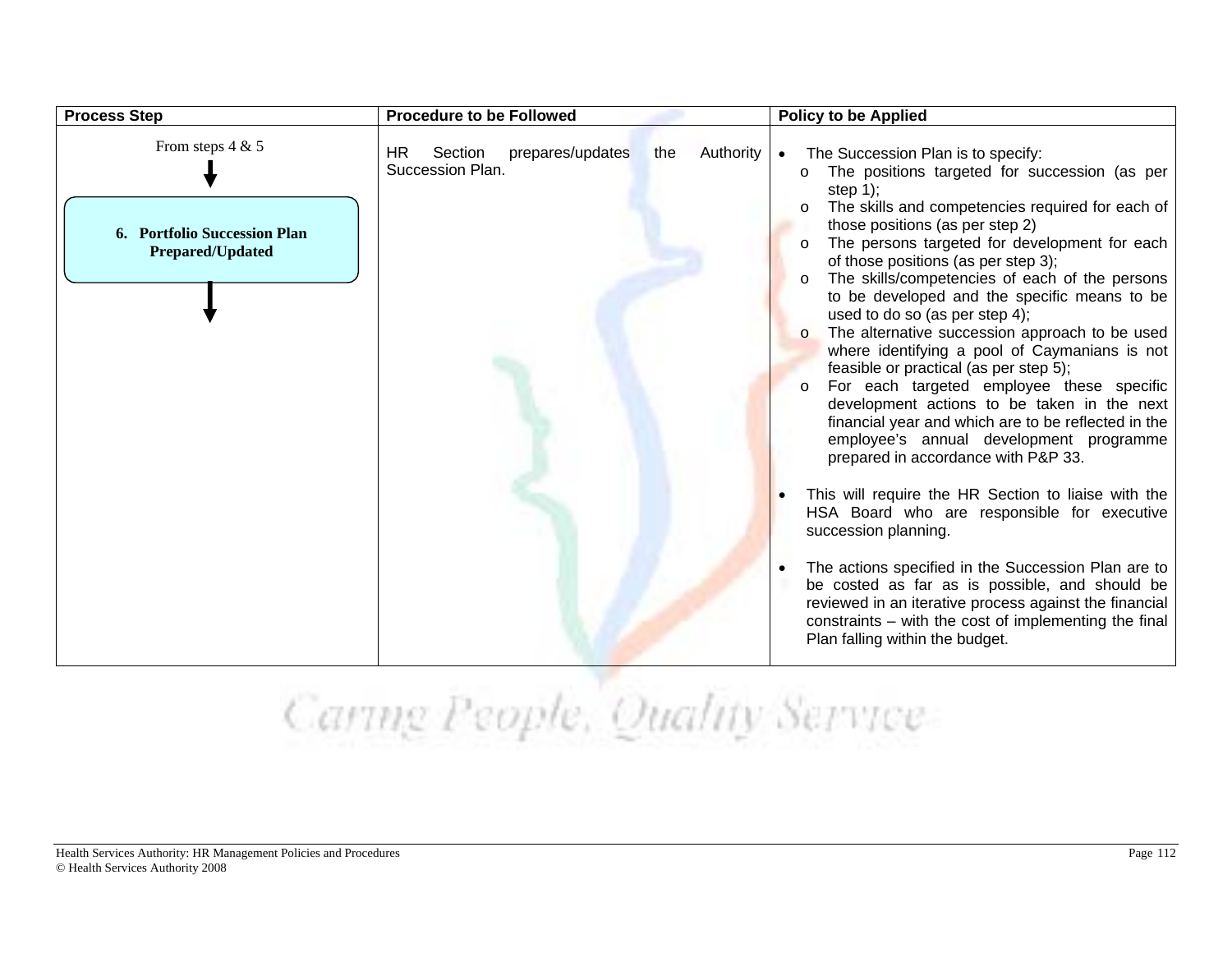| <b>Process Step</b>                                                       | <b>Procedure to be Followed</b>                                                                                                                                                                                                                                                                                                                                                     | <b>Policy to be Applied</b>                                                                                                                                                                                                                                                                                                                                                                                                                          |
|---------------------------------------------------------------------------|-------------------------------------------------------------------------------------------------------------------------------------------------------------------------------------------------------------------------------------------------------------------------------------------------------------------------------------------------------------------------------------|------------------------------------------------------------------------------------------------------------------------------------------------------------------------------------------------------------------------------------------------------------------------------------------------------------------------------------------------------------------------------------------------------------------------------------------------------|
|                                                                           | The Authority Senior Management Team reviews<br>and updates the Succession Plan.<br>The HR Sub-Committee of the HSA Board                                                                                                                                                                                                                                                           | As the Succession Plan informs the development of<br>the Aggregate Authority Staff Development<br>Programme (see P&P 33), this step is to be                                                                                                                                                                                                                                                                                                         |
| 7. Succession Plan Adopted                                                | reviews & adopts the Succession Plan.                                                                                                                                                                                                                                                                                                                                               | completed no later than 30 May each year.                                                                                                                                                                                                                                                                                                                                                                                                            |
|                                                                           | Chief Executive Officer<br>formally approves •<br>$\bullet$<br>Authority Succession Plan.                                                                                                                                                                                                                                                                                           | NB: The Succession Plan is to be reviewed,<br>updated and (re)adopted on an annual basis.                                                                                                                                                                                                                                                                                                                                                            |
|                                                                           | HR Section ensures that the contents of the<br>Succession Plan are communicated to relevant<br>Delegated Officers.                                                                                                                                                                                                                                                                  |                                                                                                                                                                                                                                                                                                                                                                                                                                                      |
| 8. Portfolio Succession Plan Reflected<br>in Staff Development Programmes | Delegated Officer incorporate the specific<br>$\bullet$<br>development actions from the Succession Plan<br>into the relevant employee's annual performance<br>agreement (P&P 23) for the following year<br>prepared and discussed with the employee in<br>accordance with P&P 23.                                                                                                   |                                                                                                                                                                                                                                                                                                                                                                                                                                                      |
|                                                                           | HR Section, in consultation with Delegated<br>Officers, implements alternative succession<br>approaches not involving the development of<br>existing staff as per step 5.                                                                                                                                                                                                           |                                                                                                                                                                                                                                                                                                                                                                                                                                                      |
| 9. Monitoring of Succession Plan<br>Implementation                        | <b>HR Section:</b><br>monitors implementation of Succession Plan<br>$\circ$<br>during the year;<br>prepares annual report / analysis of succession<br>$\circ$<br>plan implementation for consideration by the<br>Authority Senior Management Team.<br>Authority Senior Management Team considers<br>implementation progress and agrees adjustments<br>as necessary and appropriate. | The annual report of progress against the plan is to be<br>provided to the Senior Management Team no later than<br>30 April each year i.e. at least one month prior to the<br>presentation of the updated Succession Plan for the<br>year under steps 6 & 7.<br>This is to allow SMT to<br>consider progress for the previous year so that this can<br>inform the preparation and consideration of the updated<br>succession plan for the next year. |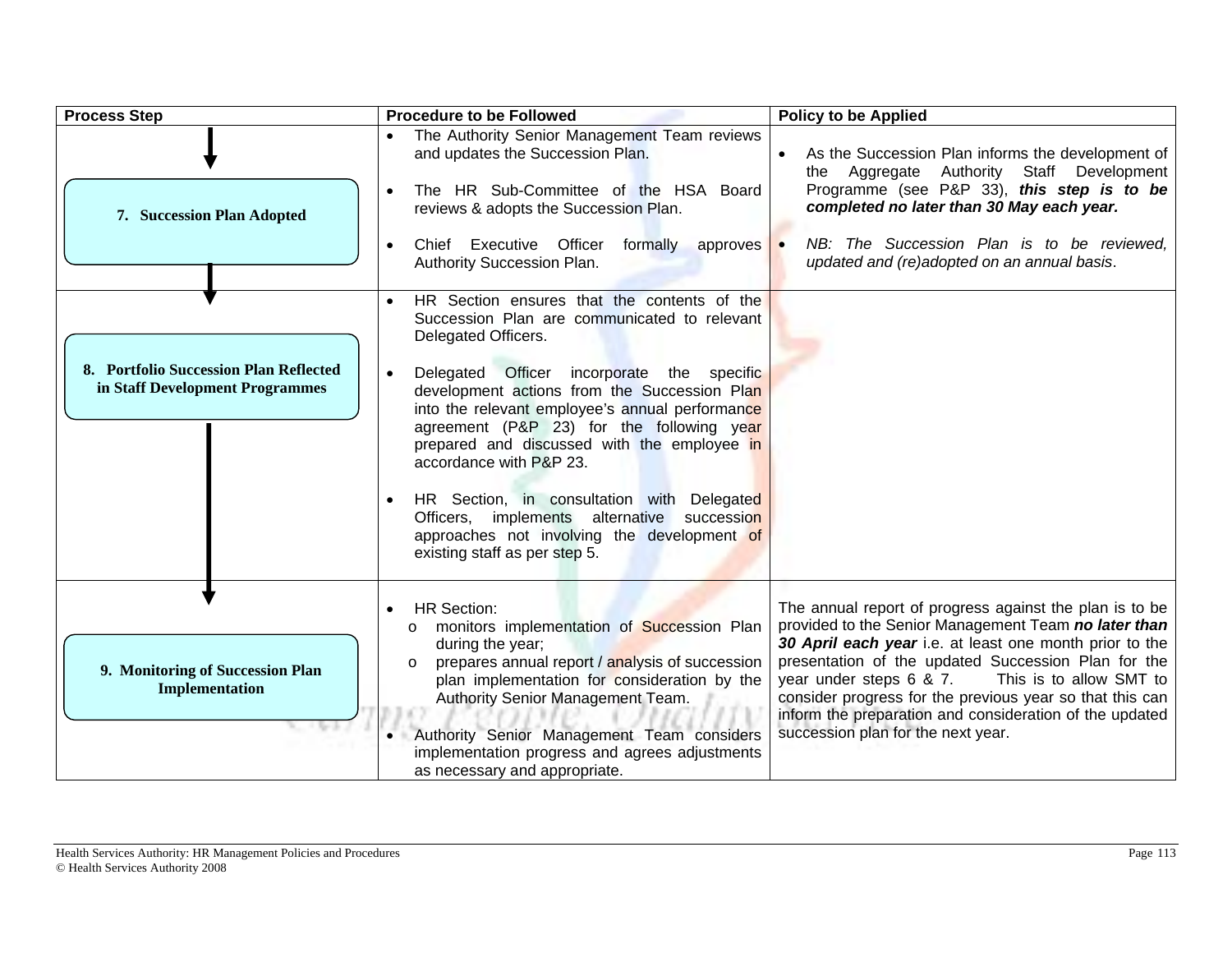#### **37. Grievance Procedure**

This policy and procedure establishes the process to be followed by Authority staff when filing a grievance and the process to be followed by Authority managers when considering the grievance.

*A grievance is a matter which relates to workplace conditions or safety, the behaviour of another employee in the workplace, or the compliance of other employees with the Public Servant's Code of Conduct and this manual; and which the employee wishes to be addressed.*

*The grievance process should not be confused with the appeal process specified covered by P&P 38.*

| <b>Process Step</b>               | <b>Procedure to be Followed</b>                                                                                                                                  | <b>Policy to be Applied</b>                                                                                                                                                                                                                               |
|-----------------------------------|------------------------------------------------------------------------------------------------------------------------------------------------------------------|-----------------------------------------------------------------------------------------------------------------------------------------------------------------------------------------------------------------------------------------------------------|
| <b>1. Informal Resolution</b>     | The employee tries to resolve a problem informally by<br>discussing it with his/her Delegated Officer.                                                           | Informal resolution is to be encouraged as a first<br>measure in all instances. Should this approach not<br>resolve the problem to the employee's satisfaction, the<br>employee is entitled to raise it formally as a grievance<br>(i.e. move to step 2). |
|                                   |                                                                                                                                                                  | Accordingly, Delegated Officers are to take seriously<br>any initial approach from a employee. It is the<br>Authority's view that early resolution of conflict and<br>difficulties will foster enhanced job satisfaction.                                 |
|                                   |                                                                                                                                                                  | The Delegated Officer must take all reasonable steps<br>to ensure that the Employee is protected from any<br>repercussions resulting from the filing of a complaint.                                                                                      |
|                                   |                                                                                                                                                                  | Employees are to keep their involvement and complaint<br>confidential (failure to do so may result in disciplinary<br>action);                                                                                                                            |
| 2. Grievance Submitted to Manager | The employee submits the grievance, in writing and<br>signed, to his/her Delegated Officer.                                                                      | The employee may seek assistance from the HR<br>Section in writing the grievance.                                                                                                                                                                         |
|                                   | The complainant should state their proposed<br>resolution.                                                                                                       | If the grievance is about the Delegated Officer, the<br>grievance is to be submitted to the next level of<br>management.                                                                                                                                  |
| 3. Arrange Grievance Meeting      | The Delegated Officer arranges a meeting with the<br>aggrieved employee, advising them they may be<br>accompanied by a colleague who must be an HSA<br>employee. | A mutually agreeable time and place for the meeting is<br>to be agreed. The location is to allow privacy.                                                                                                                                                 |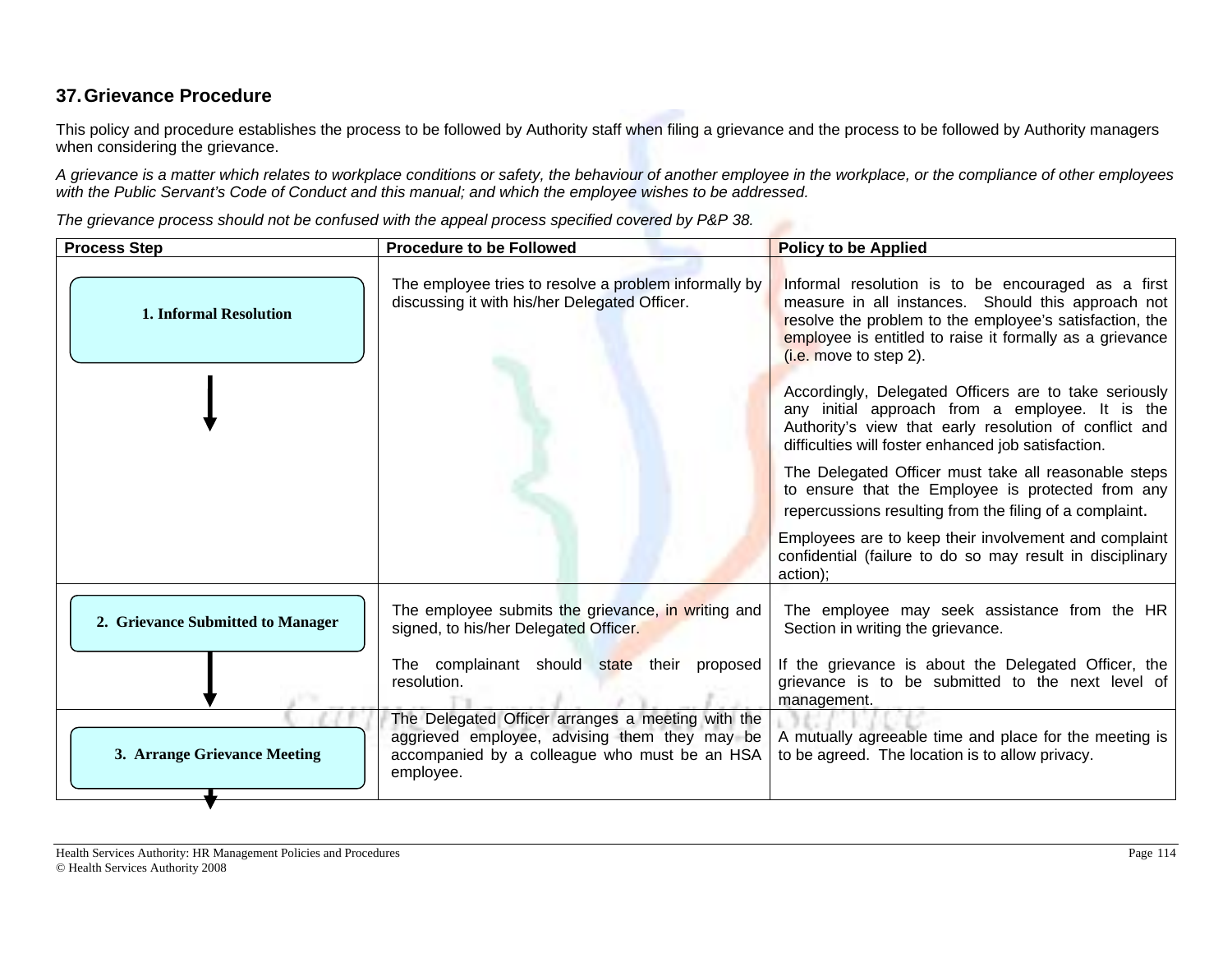| <b>Process Step</b>                                   | <b>Procedure to be Followed</b>                                                                                                                                                                                                                                                                                                     | <b>Policy to be Applied</b>                                                                                                                                                                                                                                                                                                                                                                                                                               |
|-------------------------------------------------------|-------------------------------------------------------------------------------------------------------------------------------------------------------------------------------------------------------------------------------------------------------------------------------------------------------------------------------------|-----------------------------------------------------------------------------------------------------------------------------------------------------------------------------------------------------------------------------------------------------------------------------------------------------------------------------------------------------------------------------------------------------------------------------------------------------------|
| 4. Grievance Meeting(s)                               | Delegated Officer meets with employee to discuss<br>grievance<br>Delegated Officer meets with related parties, as<br>appropriate.                                                                                                                                                                                                   | Discussion is to be held in as relaxed atmosphere as<br>possible).                                                                                                                                                                                                                                                                                                                                                                                        |
| 5. Resolution by Manager                              | The Delegated Officer gives the grievance careful<br>consideration and determines an appropriate<br>resolution.<br>The Delegated Officer meets with the employee to<br>explain the resolution decision and provides a letter<br>confirming the decision.<br>Copy of the letter should be submitted to the Senior<br>Manager and HR. | The letter is to outline:<br>the nature of the grievance;<br>the facts as the Delegated Officer sees them;<br>Officer's<br>Delegated<br>decision/proposed<br>the<br>resolution and the basis for that decision;<br>the process for taking the grievance further if the<br>employee is not satisfied with the Delegated<br>Officer's decision.<br>This step to be completed within 5 working days of<br>receipt of the grievance by the Delegated Officer. |
| 6. Grievance Re-submitted to Senior<br><b>Manager</b> | If the employee is not satisfied that the grievance has<br>been resolved, the employee re-submits the<br>grievance, in writing and signed, to his/her Senior<br>Manager.                                                                                                                                                            | If the grievance involves the Senior Manager, the<br>grievance is to be submitted to the Chief Executive<br>Officer.                                                                                                                                                                                                                                                                                                                                      |
| 7. Grievance Meeting(s)                               | The Senior Manager arranges a meeting with the<br>aggrieved employee, advising them they may be<br>accompanied by a colleague who must be an HSA<br>employee.<br>Senior Manager meets with the Delegated Officer<br>and other related parties, as appropriate.                                                                      | A mutually agreeable time and place for the meeting is<br>to be agreed. The location is to allow privacy.<br>Discussion is to be held in as relaxed atmosphere as<br>possible with the employee given every opportunity to<br>explain their complaint and say how they think it should<br>be settled in a non-threatened way. If necessary, the<br>Senior Manager may adjourn the meeting (to seek<br>advice or for further investigation, for example).  |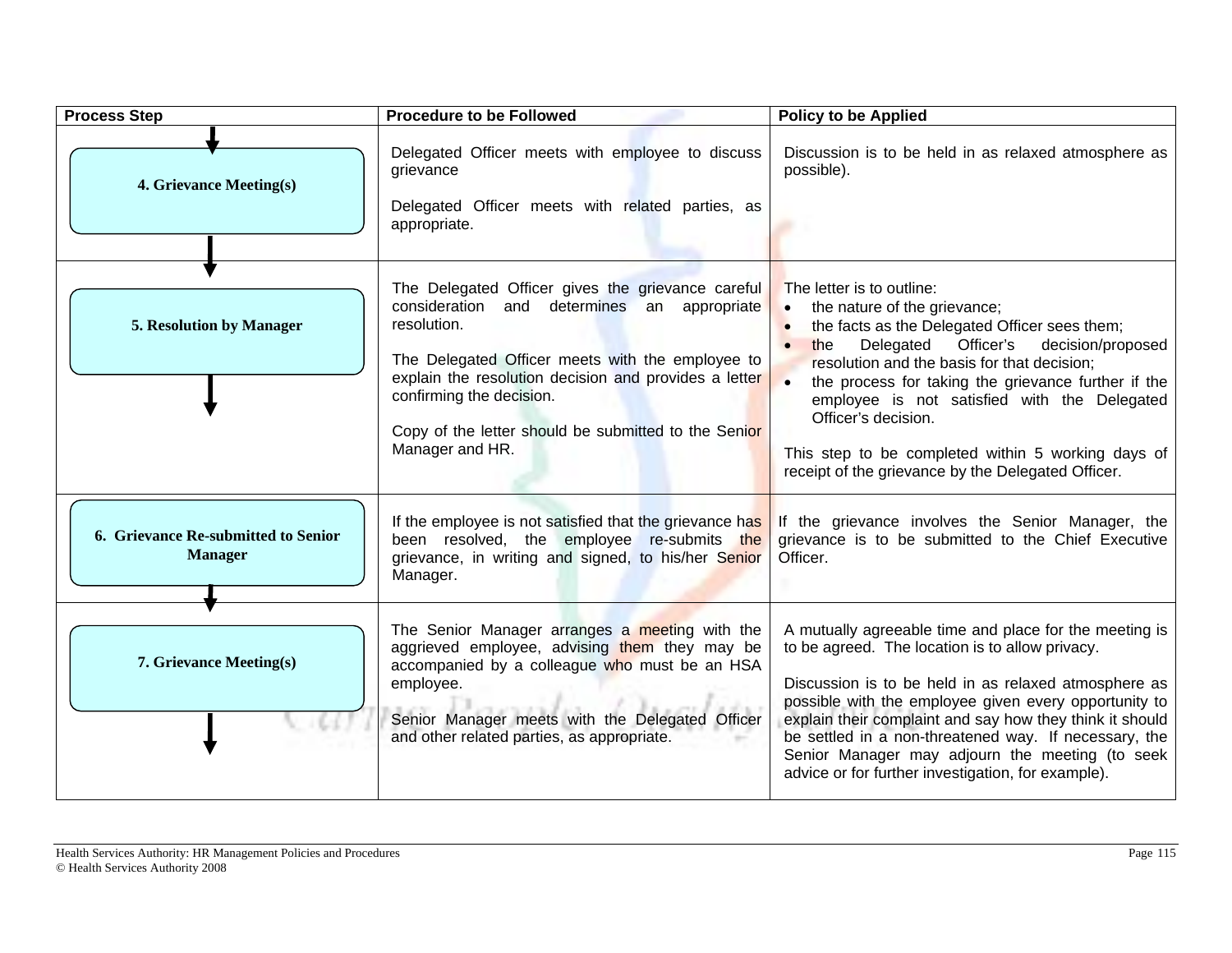| <b>Process Step</b>                                            | <b>Procedure to be Followed</b>                                                                                                                                                                                                                                                                                                                                          | <b>Policy to be Applied</b>                                                                                                                                                                                                                                                                                                                                                                                                                                                  |
|----------------------------------------------------------------|--------------------------------------------------------------------------------------------------------------------------------------------------------------------------------------------------------------------------------------------------------------------------------------------------------------------------------------------------------------------------|------------------------------------------------------------------------------------------------------------------------------------------------------------------------------------------------------------------------------------------------------------------------------------------------------------------------------------------------------------------------------------------------------------------------------------------------------------------------------|
| 8. Resolution by Senior Manager                                | The Senior Manager gives the grievance careful<br>consideration and determines an appropriate<br>resolution.<br>The Senior Manager meets with the employee to<br>explain the resolution decision and provides a letter<br>confirming the decision.<br>Copy of the letter should be submitted to the<br>Delegated Officer and HR.                                         | The letter is to outline:<br>the process to date and the nature of the<br>grievance;<br>the facts as the Senior Manager sees them;<br>the Senior Manager's decision/proposed resolution<br>and the basis for that decision;<br>the process for taking the grievance further if the<br>$\bullet$<br>employee is not satisfied with the Senior Manager's<br>decision.<br>This step to be completed within 5 working days of<br>receipt of the grievance by the Senior Manager. |
| 9. Grievance Re-submitted to Chief<br><b>Executive Officer</b> | If the employee is not satisfied that the grievance has<br>been resolved, the employee re-submits the<br>grievance, in writing and signed, to the Chief<br><b>Executive Officer.</b>                                                                                                                                                                                     | If the grievance involves the Chief Executive Officer, the<br>grievance is to be submitted to the HR Sub-Committee<br>of the HSA Board.                                                                                                                                                                                                                                                                                                                                      |
| 10. Grievance Meeting(s)                                       | The Chief Executive Officer arranges a meeting with<br>the aggrieved employee, advising them they may be<br>accompanied by a colleague who must be an HSA<br>employee.<br>Chief Executive Officer meets with the Senior<br>Manager, Delegated Officer and other related parties,<br>as appropriate.                                                                      | A mutually agreeable time and place for the meeting is<br>to be agreed. The location is to allow privacy.<br>Discussion is to be held in as relaxed atmosphere as<br>possible with the employee given every opportunity to<br>explain their complaint and say how they think it should<br>be settled in a non-threatened way. If necessary, the<br>Chief Executive Officer may adjourn the meeting (to<br>seek advice or for further investigation, for example).            |
| 11. Resolution by Chief Executive<br><b>Officer</b>            | The Chief Executive Officer gives the grievance<br>careful consideration and determines an appropriate<br>resolution.<br>The Chief Executive Officer meets with the employee<br>to explain the final resolution decision and provides a<br>letter confirming the decision.<br>Copy of the letter should be submitted to the Senior<br>Manager, Delegated Officer and HR. | The letter is to outline:<br>the process to date and the nature of the<br>$\bullet$<br>grievance;<br>the facts as the CEO sees them;<br>the CEO decision/proposed resolution and the<br>basis for that decision;<br>• the fact that no further resolution action is now<br>possible.<br>This step to be completed within 10 working days of<br>receipt of the grievance by the Chief Executive Officer.                                                                      |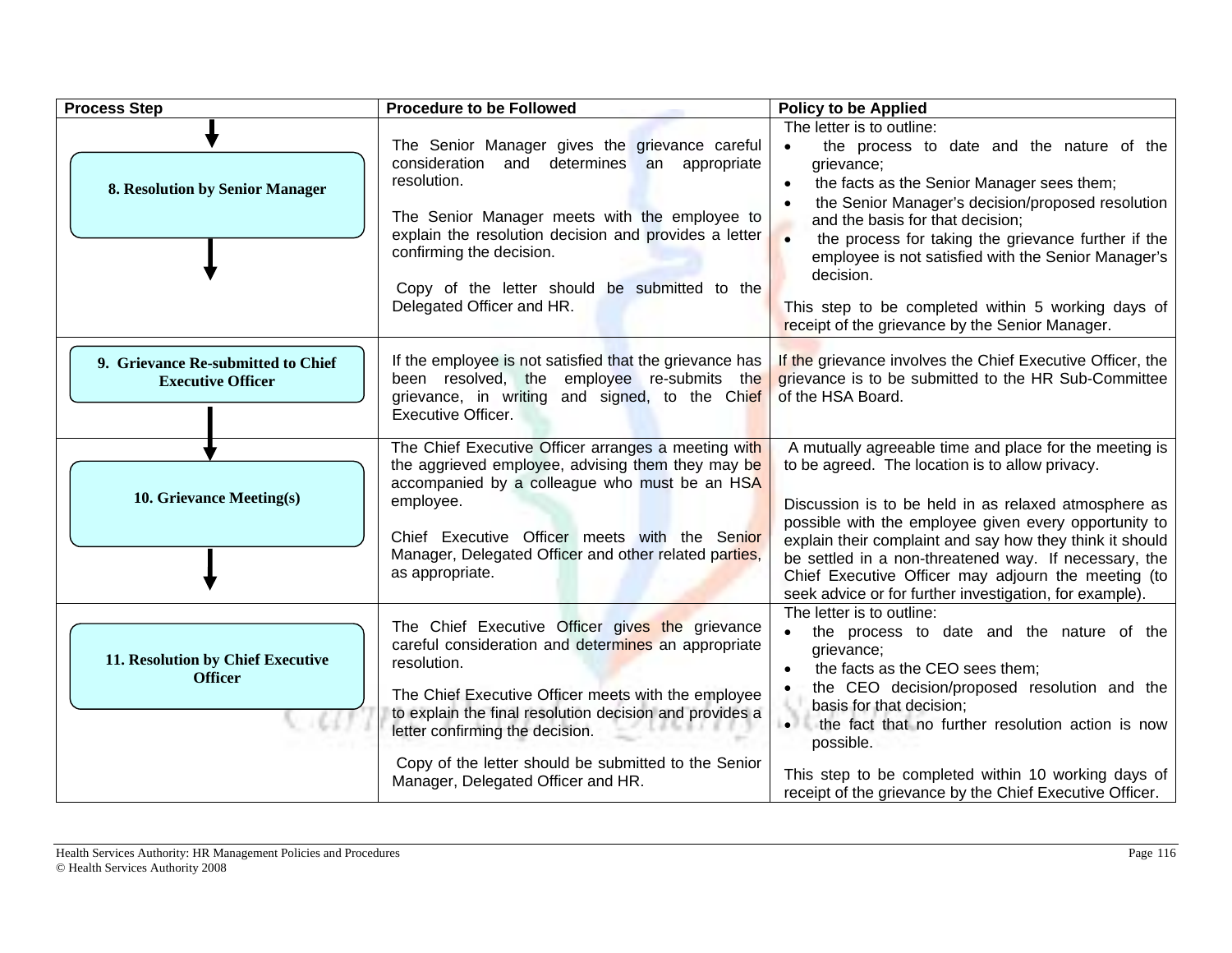#### **38. Appeals to the Chief Executive Officer**

This policy and procedure specifies how appeals to the Chief Executive Officer of the Authority against a decision of a Delegated Officer are to be managed. Employees of the Authority may make such appeals in relation to any appointment, re-appointment, promotion, transfer, findings of minor misconduct or inadequate performance, remuneration, terms and conditions, or performance assessment decision.

This process does not apply to appeals against dismissal decisions. These are dealt with in sections 22 and 28 of this policy manual.

| <b>Process Step</b>                                               | <b>Procedure to be Followed</b>                                                                                                               | <b>Policy to be Applied</b>                                                                                                                                                                                                                                                                                                                                                                                                                                                                                                                         |
|-------------------------------------------------------------------|-----------------------------------------------------------------------------------------------------------------------------------------------|-----------------------------------------------------------------------------------------------------------------------------------------------------------------------------------------------------------------------------------------------------------------------------------------------------------------------------------------------------------------------------------------------------------------------------------------------------------------------------------------------------------------------------------------------------|
| 1. Compile complaint and submit to<br>the Chief Executive Officer | The employee submits the appeal, in writing and<br>signed, to the Chief Executive Officer.                                                    | An appeal must be made within 20 working days of<br>$\Omega$<br>written notification of the decision which is being<br>appealed; and<br>The onus is on the appellant to provide the<br>$\Omega$<br>evidence to show that the Delegated Officer has<br>acted unfairly, in a biased manner or in a manner<br>that is inconsistent with the requirements of the<br>Policies and Procedures manual                                                                                                                                                      |
| 2. Meeting to Discuss Appeal                                      | The Chief Executive Officer meets with the appellant<br>and the Delegated Officer to discuss the appeal and<br>the evidence that supports it. | The meeting date and time should be established in<br>liaison with the employee and should allow reasonable<br>preparation time for the employee.<br>The meeting is to be held in an open and constructive<br>manner with the employee given every opportunity to<br>explain his/her appeal and say how they think it should<br>be settled. The Senior Manager is to be provided with a<br>similar opportunity. If necessary, the Chief Executive<br>Officer may adjourn the meeting (to seek advice or for<br>further investigation, for example). |
|                                                                   | Caring People, Quality                                                                                                                        | A comprehensive record of the discussion is to be<br>taken.<br>An HR representative must be present at the meeting<br>who is not related to the case. It should be emphasised<br>that their role is purely to record the meeting.                                                                                                                                                                                                                                                                                                                   |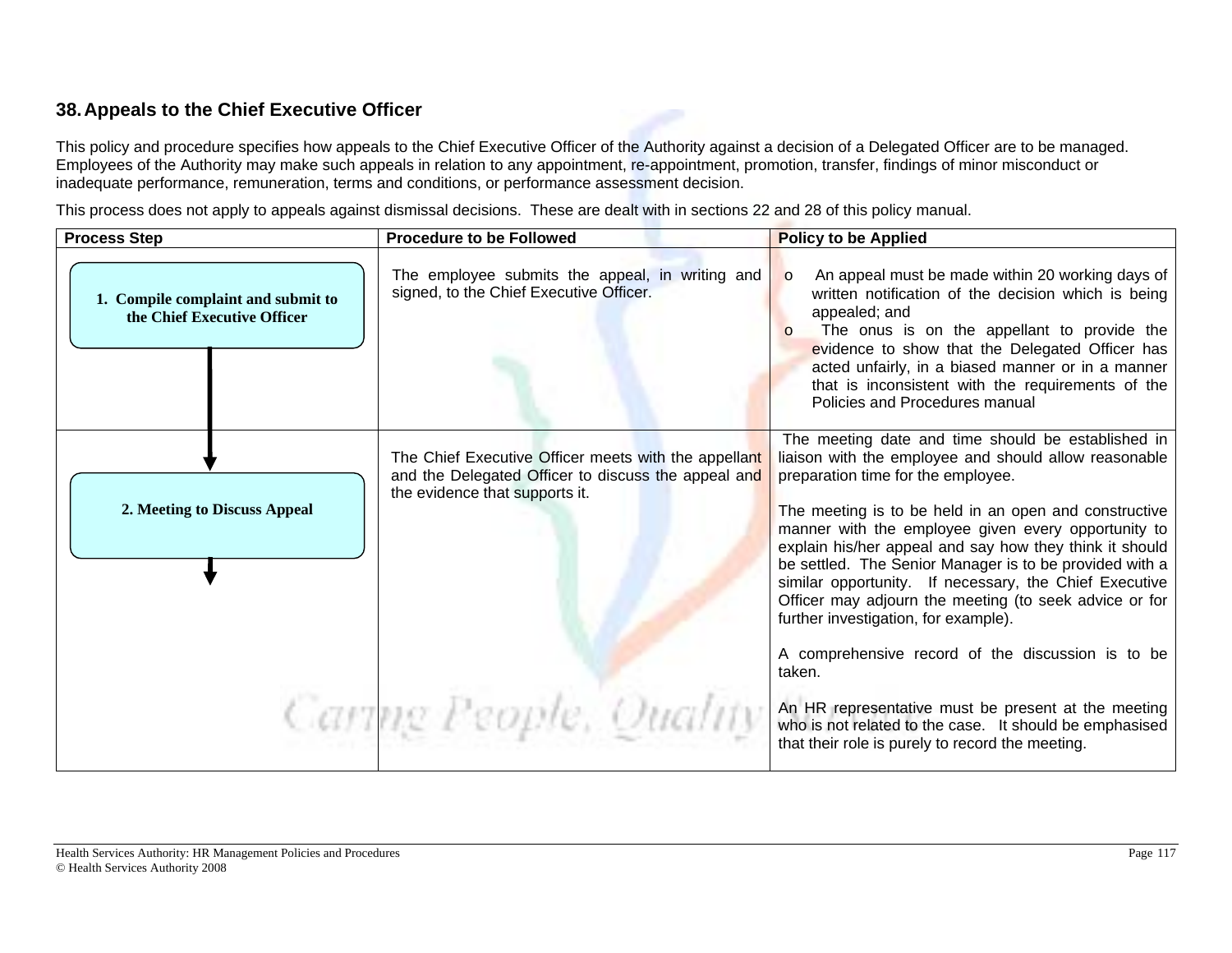| <b>Process Step</b>              | <b>Procedure to be Followed</b>                                                                                                                                                                                                                                                                                                                                                                                                                                       | <b>Policy to be Applied</b>                                                                                                                                                                                                                                                                                                                                                                                                                                                  |
|----------------------------------|-----------------------------------------------------------------------------------------------------------------------------------------------------------------------------------------------------------------------------------------------------------------------------------------------------------------------------------------------------------------------------------------------------------------------------------------------------------------------|------------------------------------------------------------------------------------------------------------------------------------------------------------------------------------------------------------------------------------------------------------------------------------------------------------------------------------------------------------------------------------------------------------------------------------------------------------------------------|
| 3. Consideration of Appeal       | The Chief Executive Officer considers the appeal and<br>the evidence and decides whether to confirm the<br>Senior Manager decision, overturn it or take some<br>other appropriate action.                                                                                                                                                                                                                                                                             | The Chief Executive Officer is to take into consideration<br>the information provided by:<br>The appellant;<br>$\circ$<br>The Delegated Officer; and<br>$\circ$<br>Any other information the Chief Executive<br>$\circ$<br>Officer considers relevant.<br>The Chief Executive Officer is to make their decision on<br>the basis of the facts presented in the appeal process.<br>The decision, and the basis for it, is to be documented.                                    |
| <b>4. Notify Appeal Decision</b> | The Chief Executive Officer, with the support of the<br>HR Section, ensures that the complete appeals<br>process is documented through an appeal report<br>signed by the Chief Executive Officer<br>Chief Executive Officer's notifies the appellant and<br>the Senior Manager of their decision in writing to the<br>appellant and the Delegated Officer A copy should<br>also be sent to the HR Director.<br>A copy of this report is to be given to the appellant. | The Chief Executive Officer is to render a decision<br>within 20 working days<br>The decision of the CEO is final as far as the Authority<br>is concerned.<br>The appeal report is to document:<br>The process;<br>$\circ$<br>Meetings held, their dates & times and<br>$\circ$<br>attendees;<br>Arguments & evidence presented<br>$\circ$<br>The decision of the Chief Executive Officer and<br>$\circ$<br>the rationale for it;<br>Communications with the appellant.<br>O |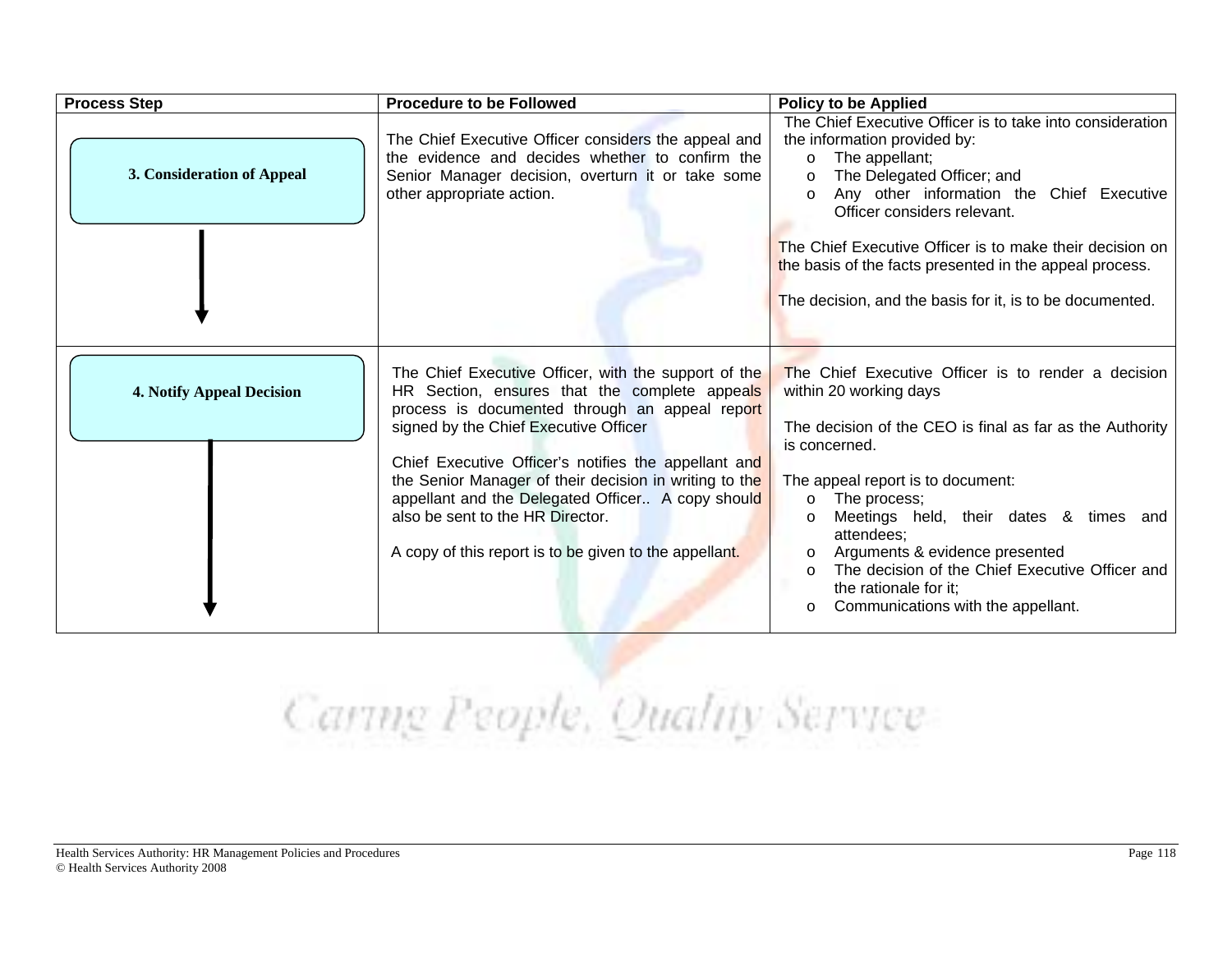#### **39. Personnel Files**

This policy and procedure specifies how personnel files and records are to be maintained by the Authority. It is the HR Director's responsibility that complete and accurate employment and performance management records are kept for the staff. The minimum content and form of these records is specified below.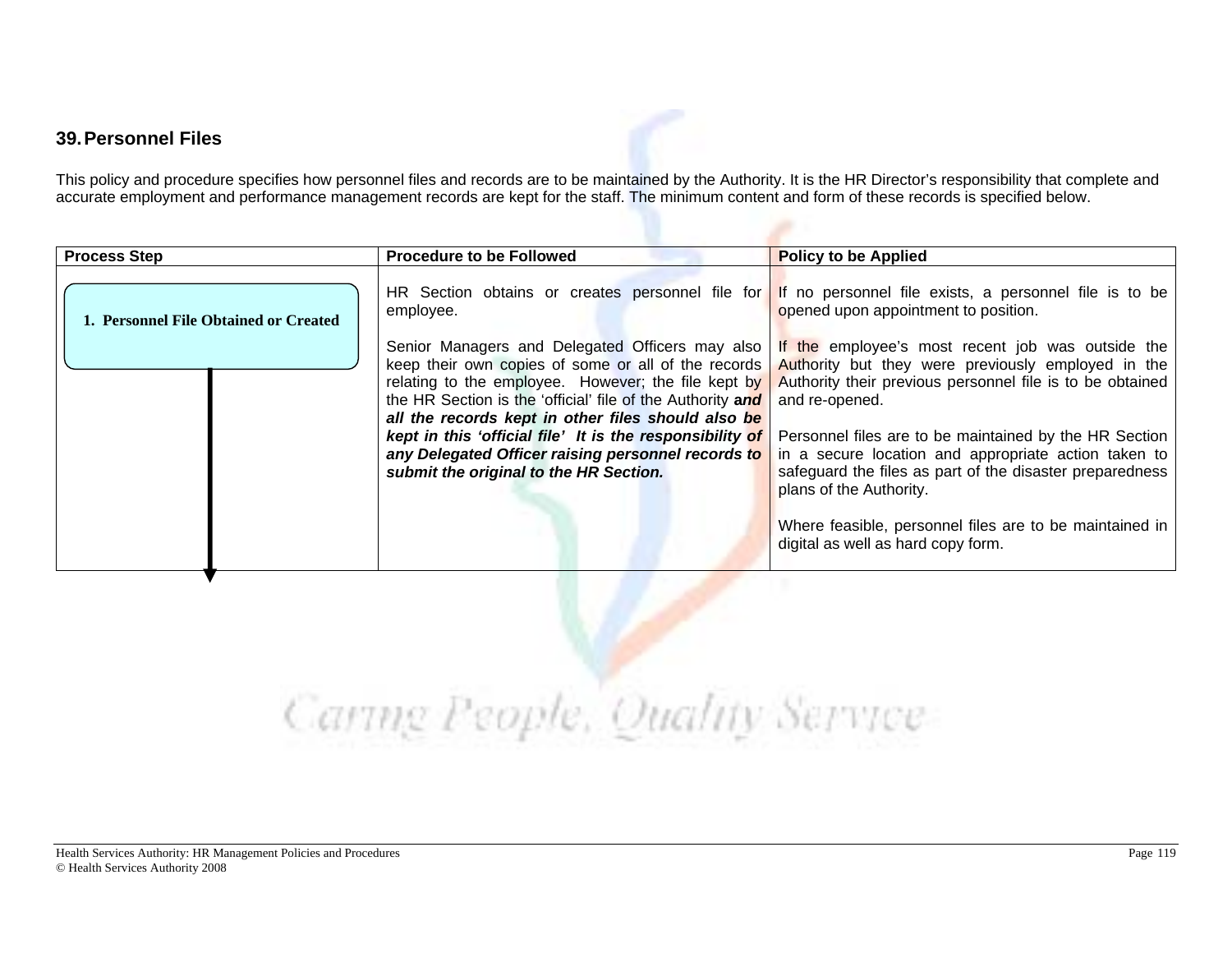| <b>Process Step</b> | <b>Procedure to be Followed</b>                                                                                                                                                                                                                                                          | <b>Policy to be Applied</b>                                                                                                                                                                                                                                                                                                                                                                                                                                                                                                                 |
|---------------------|------------------------------------------------------------------------------------------------------------------------------------------------------------------------------------------------------------------------------------------------------------------------------------------|---------------------------------------------------------------------------------------------------------------------------------------------------------------------------------------------------------------------------------------------------------------------------------------------------------------------------------------------------------------------------------------------------------------------------------------------------------------------------------------------------------------------------------------------|
| 2. Records Filed    | Delegated Officers provide HR Section with<br>of<br>documents<br>copies<br>personnel<br>and<br>correspondence.<br>HR Section ensures that all records relating to the<br>$\bullet$<br>employment or performance of employees are<br>filed on the electronic and hard copy personnel file | The following information is to maintained on the<br>personnel file:<br>Appointment information (see P&P 19):<br>Application form<br>$\circ$<br>Proof of qualifications, references & background<br>$\circ$<br>checks, medical report<br>Birth Certificate, Marriage Certificate, Spouse's<br>$\circ$                                                                                                                                                                                                                                       |
|                     | of that employee.                                                                                                                                                                                                                                                                        | Birth Certificate, Child/ Children Birth Certificate<br>(where applicable);<br>Professional licence where relevant<br>$\circ$<br>Police and Immigration clearances<br>(where<br>$\circ$<br>applicable);<br>Declaration of Secrecy;<br>$\circ$<br>Employment Agreements, renewed Employment<br>Agreements, any revisions or amendments to<br>Agreements (see P&P 19, 20, & 21);<br>Letters of appointment to acting positions (see P&P<br>22);<br>Remuneration & Payroll information:<br>Remuneration and its components, and any<br>$\circ$ |
|                     | Caring People, Qualit                                                                                                                                                                                                                                                                    | changes there to;<br>Authorisation to make deductions:<br>Salary advance agreements &<br>acknowledgement of repayment;<br><b>Pensions Information</b><br>$\circ$<br>Annual performance agreements (see P&P 23);<br>٠<br>Interim performance assessments (see P&P 24);<br>٠<br>Annual performance assessments (see P&P 25);<br>Annual staff development plan (see P&P 33);<br>Training Support Agreements (see P&P 33);<br>continued                                                                                                         |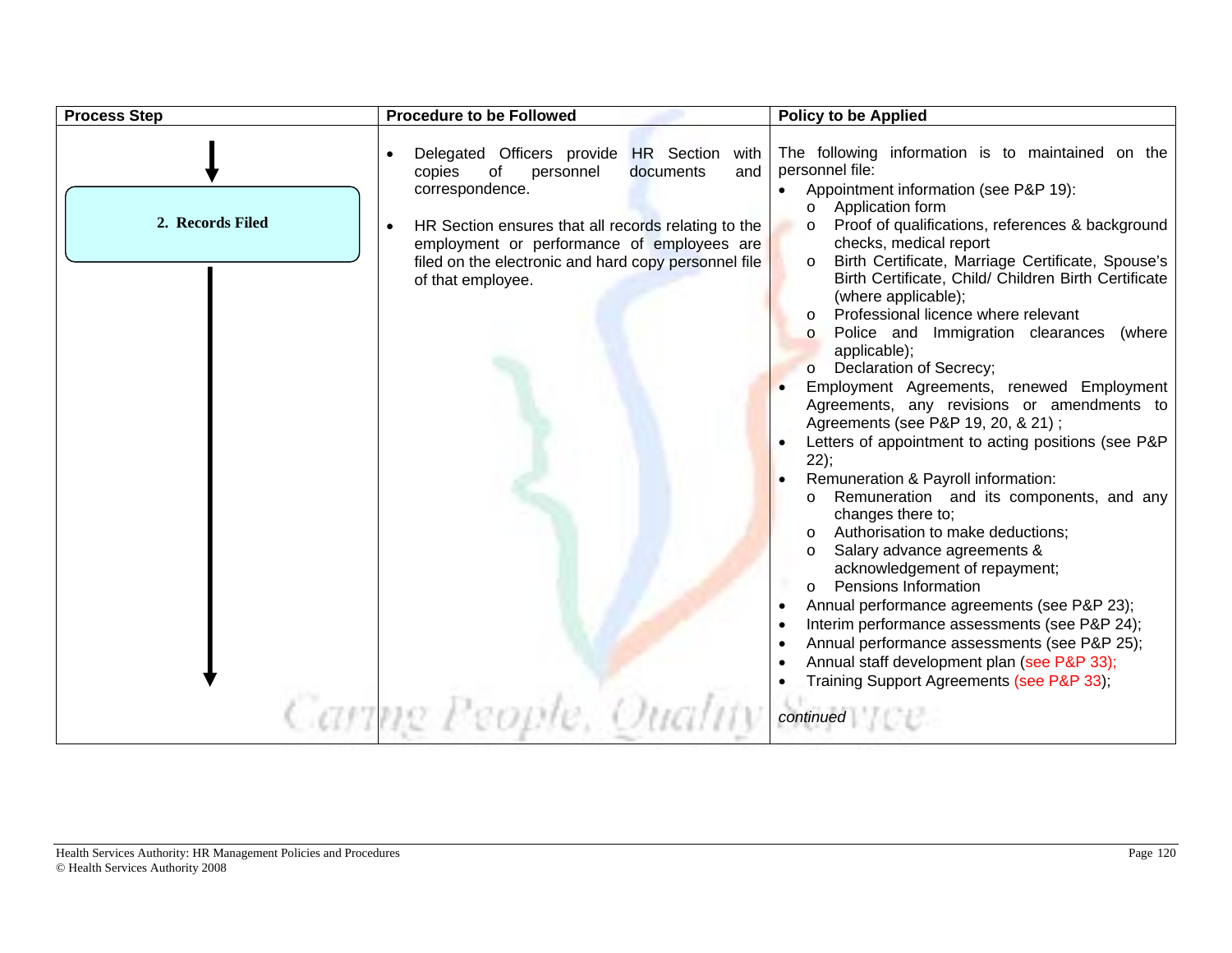| <b>Process Step</b>                | <b>Procedure to be Followed</b>                                           | <b>Policy to be Applied</b>                                                                                                                                                                                                                                                                                                                                                                                                                                                                                                                                                                                                                                                                                                                                                                         |
|------------------------------------|---------------------------------------------------------------------------|-----------------------------------------------------------------------------------------------------------------------------------------------------------------------------------------------------------------------------------------------------------------------------------------------------------------------------------------------------------------------------------------------------------------------------------------------------------------------------------------------------------------------------------------------------------------------------------------------------------------------------------------------------------------------------------------------------------------------------------------------------------------------------------------------------|
| Step 2 continued                   |                                                                           | continued from previous page<br>Letters and warnings provided as part of<br>disciplinary,<br>dismissal<br>or other<br>termination<br>processes (see P&P 26, 27 and 28);<br>Grievances filed by the employee and letters of<br>resolution (see P&P 37);<br>Appeals filed by the employee and letters of<br>resolution (see P&P 38)<br>Any correspondence to, or from, the employee<br>relating to their employment, remuneration, terms<br>and conditions, training and development, or<br>performance;<br>File notes or any other documents relating to<br>employment or performance of the employee;<br>The files are to be maintained in an up to date form and<br>the above information is to be <i>filed</i> on the relevant<br>personnel file within 5 days of the document being<br>produced. |
| <b>3. Personnel Files Accessed</b> | Delegated Officers access personnel files for their<br>staff as required. | HR Files can only be viewed under the control of the HR<br>Section<br>In accordance with Authority's general policy on<br>personnel records, employees may review their own<br>personnel file under the supervision of the HR Section.                                                                                                                                                                                                                                                                                                                                                                                                                                                                                                                                                              |
|                                    |                                                                           | Employees are entitled to copies of any document on<br>their file.                                                                                                                                                                                                                                                                                                                                                                                                                                                                                                                                                                                                                                                                                                                                  |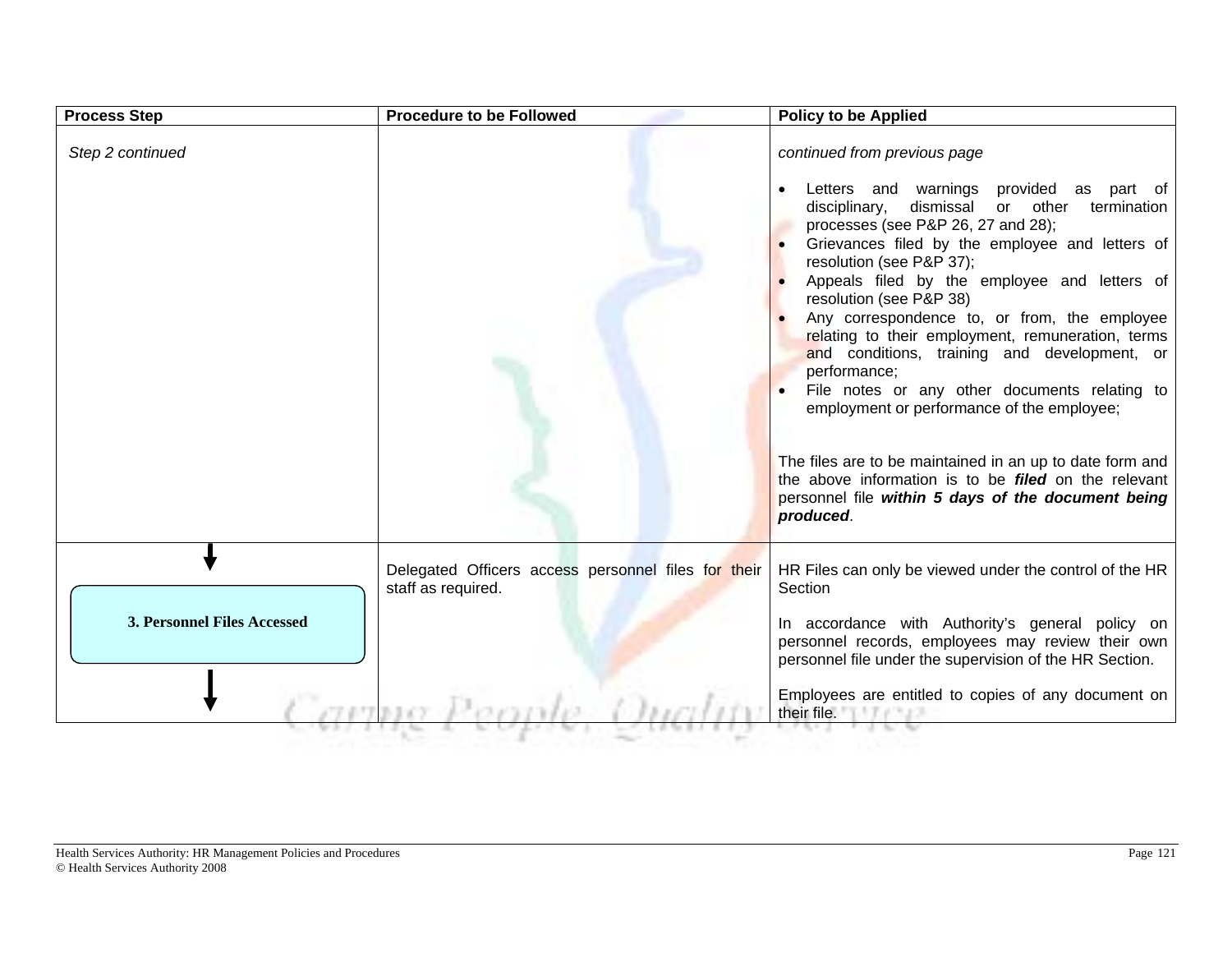| <b>Process Step</b>                                                                   | <b>Procedure to be Followed</b>                                                                                                                                                                                                                                                                   | <b>Policy to be Applied</b>                                                                                                                                                                                                                                                                                                                                                                                                                                                                                                                                                                                                                                                                                                             |
|---------------------------------------------------------------------------------------|---------------------------------------------------------------------------------------------------------------------------------------------------------------------------------------------------------------------------------------------------------------------------------------------------|-----------------------------------------------------------------------------------------------------------------------------------------------------------------------------------------------------------------------------------------------------------------------------------------------------------------------------------------------------------------------------------------------------------------------------------------------------------------------------------------------------------------------------------------------------------------------------------------------------------------------------------------------------------------------------------------------------------------------------------------|
| 4. Pension Information Sent to<br><b>Pensions Board</b><br>(Separate Policy Required) | HR Section sends pension related information to<br>Pensions Board on a monthly basis.<br>If the information is held in HR IRIS and has been<br>$\bullet$<br>updated during the month this can be provided<br>electronically.<br>If no changes occur in a month a nil return is to be<br>provided. | The following information for employees belonging<br>to the Public Service Pension Scheme is to be<br>submitted to the Pensions Board:<br>date of birth:<br>$\circ$<br>date of first employment in the Authority;<br>$\circ$<br>employment agreements and any amendments<br>$\circ$<br>thereto;<br>any breaks in employment (service);<br>any non-pensionable remuneration;<br>$\circ$<br>letters of resignation, termination or retirement;<br>$\Omega$<br>date of retirement;<br>$\circ$<br>salary or wages at the date of resignation,<br>termination or retirement;<br>The HR Section is to provide any new information or<br>changes to the above information for staff in the<br>Authority by the last working day of each month. |
| 5. Personal File Transferred or Closed                                                | HR Section closes personnel file upon resignation or<br>retirement of employee.                                                                                                                                                                                                                   | Where a employee retires or resigns from the Authority<br>the personnel file for that employee is to be closed and<br>sent for long-term storage six months after the<br>employee has left the authority.<br>Note: Before the file is closed all final documentation<br>relating to the employee is to be put on file.                                                                                                                                                                                                                                                                                                                                                                                                                  |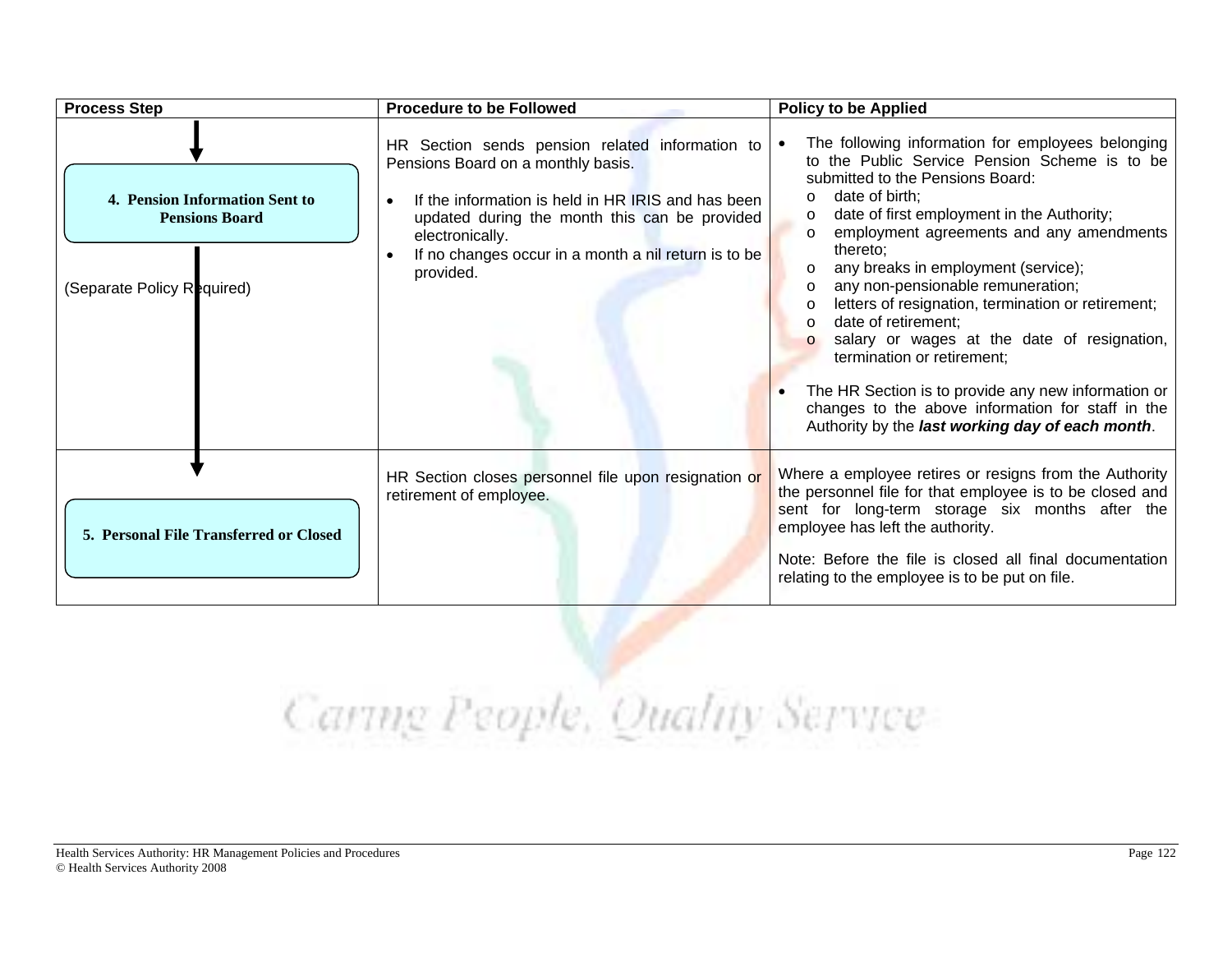#### **40. Leave Management and Recording**

This policy and procedure relates application, approval and recording of leave. The Authority's terms and conditions specify the leave entitlements of employees as follows: annual leave, sick leave, maternity/paternity leave and jury leave. In addition employees may be granted bereavement leave, compassionate leave, special leave and leave without pay at the discretion of their Delegated Officers.

| <b>Process Step</b>           | <b>Procedure to be Followed</b>                                | <b>Policy to be Applied</b>                                                                                                                                                                                                                                                                                                                       |
|-------------------------------|----------------------------------------------------------------|---------------------------------------------------------------------------------------------------------------------------------------------------------------------------------------------------------------------------------------------------------------------------------------------------------------------------------------------------|
| 1. Employee Applies for Leave | Employee applies to his/her Delegated Officer to take<br>leave | All Leave must be applied for as soon as the need is<br>known<br>Applications for annual leave and elective sick leave are<br>to be made using the standard leave form. Applications<br>for other leave are to be made via a letter. Appropriate<br>supporting documentation (e.g. Doctor Certificate) is to<br>be provided with the application. |
|                               |                                                                |                                                                                                                                                                                                                                                                                                                                                   |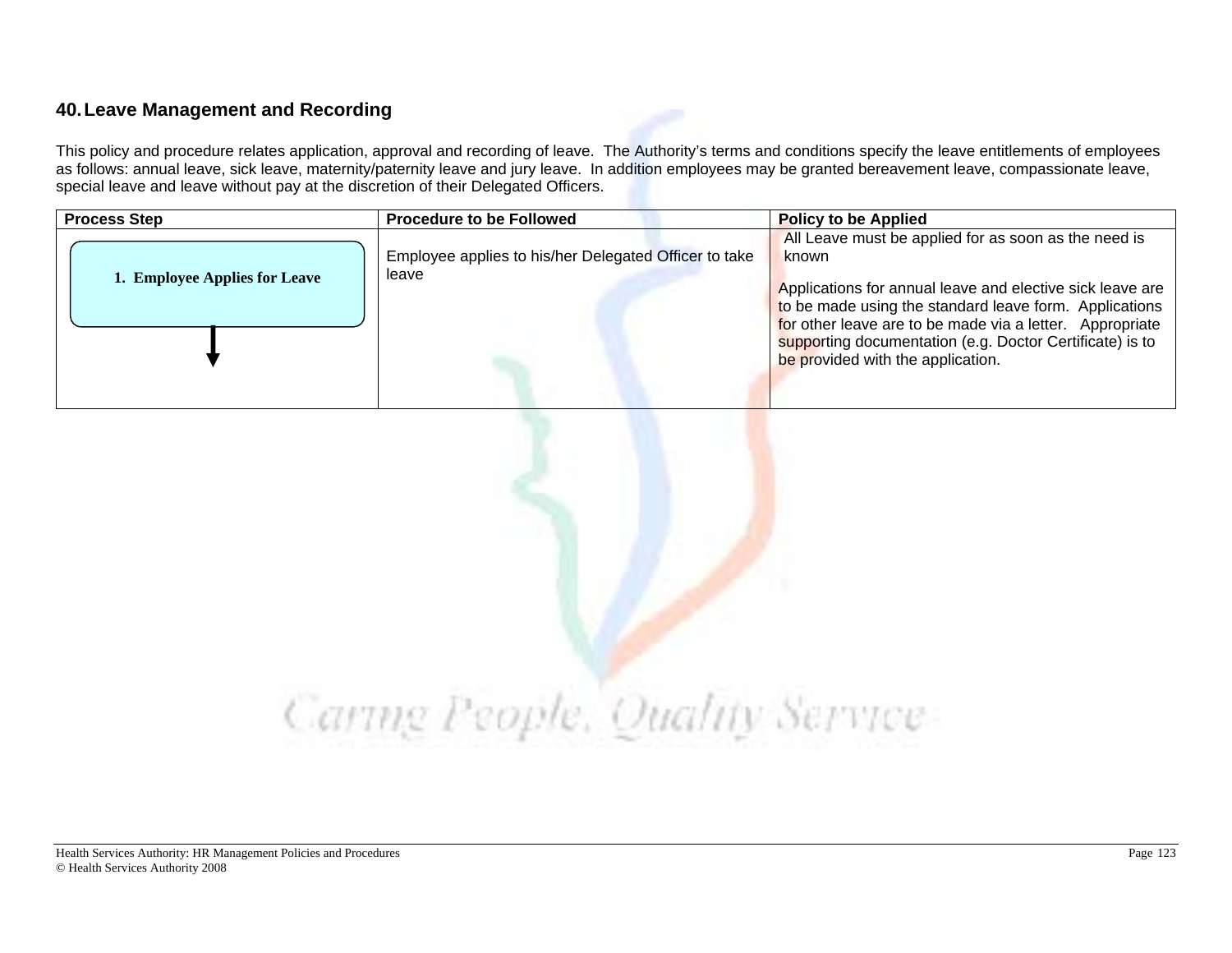| <b>Process Step</b>              | <b>Procedure to be Followed</b>                                                                                                                                                                                        | <b>Policy to be Applied</b>                                                                                                                                                                                                                                                                                                                                                                                                                        |
|----------------------------------|------------------------------------------------------------------------------------------------------------------------------------------------------------------------------------------------------------------------|----------------------------------------------------------------------------------------------------------------------------------------------------------------------------------------------------------------------------------------------------------------------------------------------------------------------------------------------------------------------------------------------------------------------------------------------------|
| 2. Leave Application Considered  | Delegated Officer considers leave application and<br>approves or declines the leave.                                                                                                                                   | As part of this step the following are to be considered:<br>The employee's eligibility for the type of leave<br>$\bullet$<br>requested;<br>The availability of the requested leave within the<br>$\bullet$<br>employee's (remaining) entitlement for the year<br>(where applicable);<br>The implications for the ability of the section to<br>$\bullet$<br>deliver its outputs and carry out any other functions<br>during the employee's absence; |
|                                  |                                                                                                                                                                                                                        | In accordance with the Authority's HR philosophy<br>outlined in P&P 3, while it is appropriate to take into<br>account the need to maintain the services of the<br>Authority, the approval of leave is to not to be<br>unnecessarily withheld.                                                                                                                                                                                                     |
|                                  | Employee is advised in writing of the decision                                                                                                                                                                         | In the case of annual or sick leave, a copy of the<br>approved leave form will suffice as written notification.                                                                                                                                                                                                                                                                                                                                    |
| 3. Decision Notified to Employee |                                                                                                                                                                                                                        | In the case of other leave a letter approving the leave,<br>together with the dates and any terms and conditions<br>applying is to be prepared and provided to the<br>employee.                                                                                                                                                                                                                                                                    |
|                                  |                                                                                                                                                                                                                        | If the leave is declined, the basis for this decision is to<br>be provided in writing to the employee and a mutually<br>suitable time to take the leave agreed with the employee<br>(if applicable).                                                                                                                                                                                                                                               |
|                                  |                                                                                                                                                                                                                        | The Chief Executive Officer is to be consulted before<br>approving extended sick leave, or leave without pay.                                                                                                                                                                                                                                                                                                                                      |
| 4. Leave Records Updated         | <b>HR Section:</b><br>Updates leave records (annual & sick leave);<br>$\bullet$<br>Files copies of letters/documents provided to the<br>employee approving or declining the leave on the<br>employee's personnel file. | Service                                                                                                                                                                                                                                                                                                                                                                                                                                            |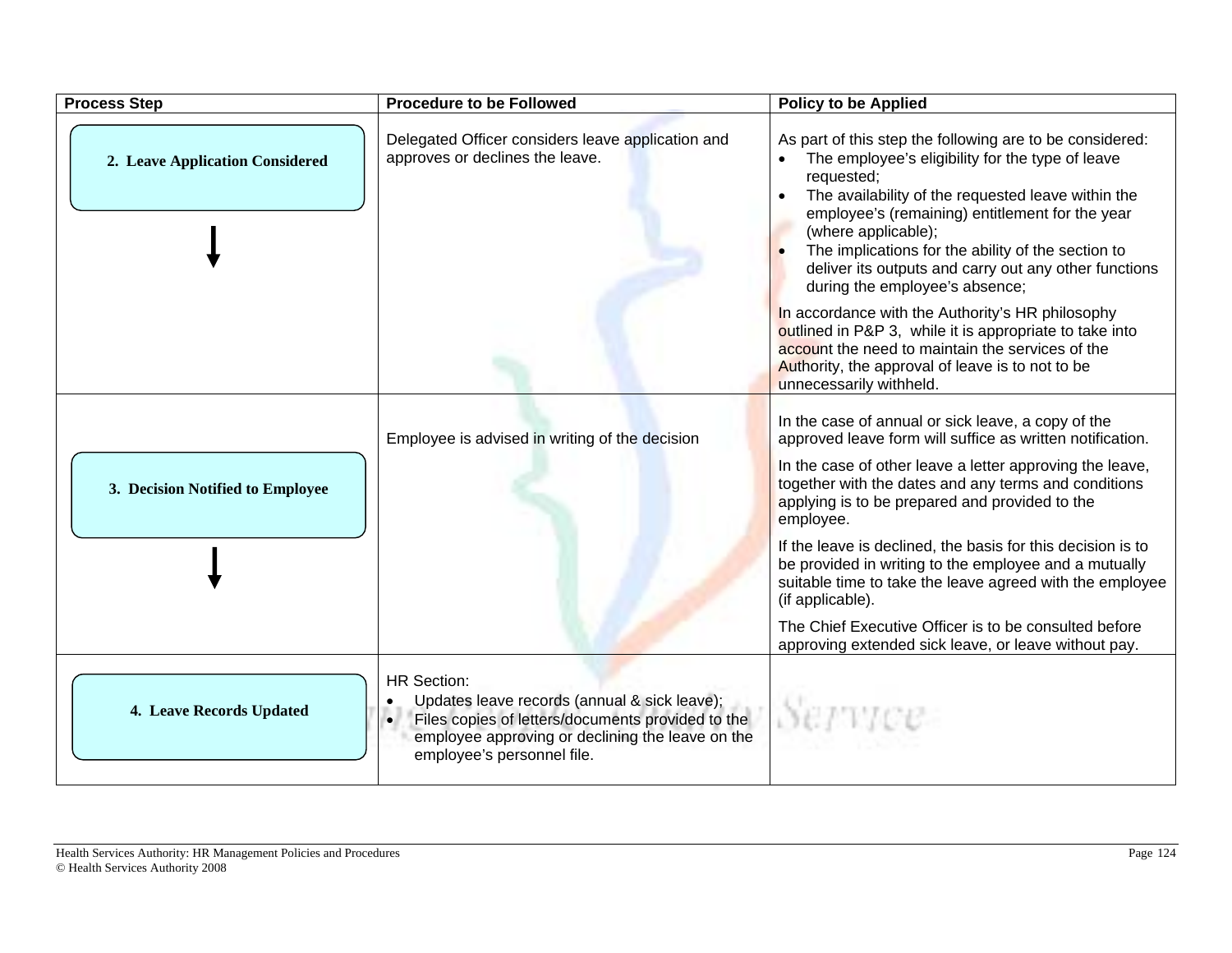#### **41. Maintenance of Employee & Payroll Data in HR IRIS**

This policy and procedure relates to maintenance of data in the HR IRIS system.

| <b>Process Step</b>                 | <b>Procedure to be Followed</b>                                                          | <b>Policy to be Applied</b>                                                                                                                                                                                                                                                                                                                                                                                       |
|-------------------------------------|------------------------------------------------------------------------------------------|-------------------------------------------------------------------------------------------------------------------------------------------------------------------------------------------------------------------------------------------------------------------------------------------------------------------------------------------------------------------------------------------------------------------|
| From P&P 19                         | Upon appointment of a new employee HR Section<br>enters employee data into HR IRIS.      | The HR Section "sets up" the position in the HR IRIS<br>system when the position is evaluated.<br>The specific employee data can be entered against that<br>position at any point after that but data entry is to be<br>completed no later than 5 working days before the                                                                                                                                         |
| 1. Enter Data upon Appointment      |                                                                                          | employee's first payroll (see P&P 19).<br>The Authority wishes to maximise the value to be gained<br>from HR IRIS. Therefore all applicable voluntary fields<br>are also to be used to record relevant data.                                                                                                                                                                                                      |
| To P&P 42 & 43                      |                                                                                          | Only the HR Section and any other persons with specific<br>delegated responsibility from the Chief Executive Officer<br>are to have data entry access to HR IRIS for the<br>Authority.                                                                                                                                                                                                                            |
| 2. Change of Personal Circumstances | Employees provide HR Section with information about<br>changes in personal circumstances | A change in personal circumstances is to be notified to<br>the HR Section using the "Change in Circumstances"<br>form.                                                                                                                                                                                                                                                                                            |
| To step 4                           |                                                                                          | A change in personal circumstances is any of the<br>following:<br>Change of name (through marriage or deed pool);<br>Change of contact address or phone numbers;<br>$\bullet$<br><b>Obtaining Caymanian Status;</b><br>$\bullet$<br>Marriage (gaining a dependent spouse);<br>Having/adopting a child or becoming a step-parent<br>(gaining a dependent child);<br>Divorce or death of spouse (losing a dependent |
|                                     | Caring People, Quality                                                                   | spouse);<br>Death of child or child under 19 commencing<br>employment (losing a dependent child).                                                                                                                                                                                                                                                                                                                 |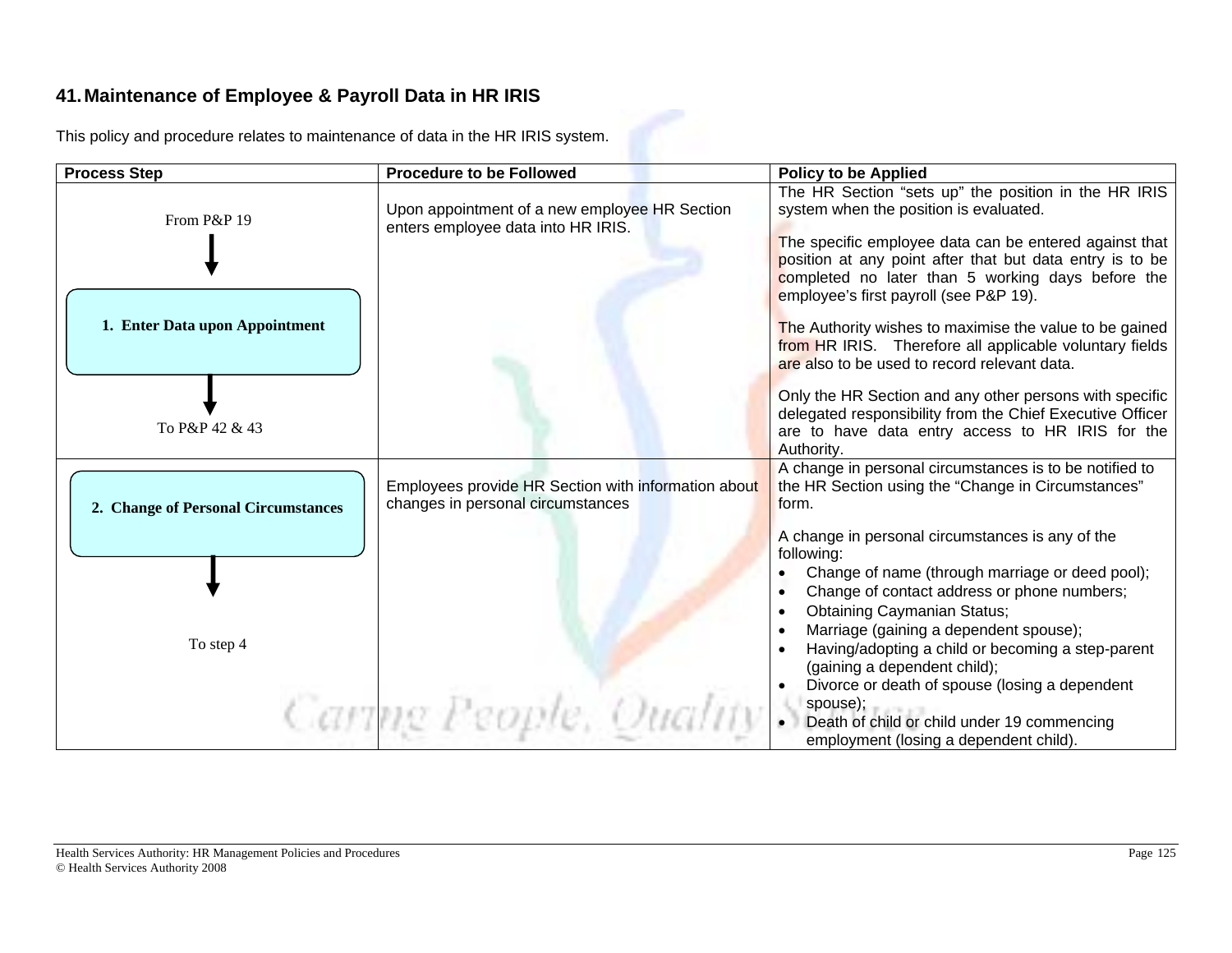| <b>Process Step</b>                                                                                                           | <b>Procedure to be Followed</b>                                                                                              | <b>Policy to be Applied</b>                                                                                                                                                                                                                                                                                                                                                                                                                                                                                                                                                                                                                                                                                                                                                                                                                                                                                                                                                                      |
|-------------------------------------------------------------------------------------------------------------------------------|------------------------------------------------------------------------------------------------------------------------------|--------------------------------------------------------------------------------------------------------------------------------------------------------------------------------------------------------------------------------------------------------------------------------------------------------------------------------------------------------------------------------------------------------------------------------------------------------------------------------------------------------------------------------------------------------------------------------------------------------------------------------------------------------------------------------------------------------------------------------------------------------------------------------------------------------------------------------------------------------------------------------------------------------------------------------------------------------------------------------------------------|
| From P&P 20, 21, 22,<br>From other<br>26, 27, 28, 29, 30, 31,<br>sources<br>32, 38 44<br>3. Change of Payroll Data Identified | HR Section identifies and accumulates data requiring<br>payroll actions                                                      | Changes to payroll data will be necessitated by:<br>Appointment to an interim or acting position;<br>Payment of an extra duties allowance;<br>$\bullet$<br>Payment of overtime;<br>$\bullet$<br>Adjustments to remuneration agreed between staff<br>$\bullet$<br>and their Delegated Officers;<br>Discipline of a employee;<br>Suspension of a employee;<br>Retirement, dismissal or other termination of a<br>employee;<br>Granting of leave without pay;<br>Cost of living adjustments;<br>Changes to deductions from wages or salary<br>authorized by the employee;<br>Appropriate documentation to support payroll changes is<br>to be provided to the HR Section.<br>The following reimbursements of expenses incurred by<br>employees are not to be paid through payroll but are to<br>be paid through accounts payable:<br>reimbursement of costs for employees recruited<br>overseas;<br>reimbursement of costs incurred in the course of<br>duties and<br>reimbursement of study costs. |
| From steps 2 & 3                                                                                                              | HR Section enters updated employee data (from step<br>2) into HR IRIS<br>HR Section enters updated payroll data into HR IRIS | Changes in personal circumstances data is to be<br>entered at least on a weekly basis and completed by<br>5pm on each Thursday.                                                                                                                                                                                                                                                                                                                                                                                                                                                                                                                                                                                                                                                                                                                                                                                                                                                                  |
| 4. Updated Data Entered into IRIS                                                                                             | ng People, Quality                                                                                                           | Changes to data affecting payroll is to entered by the<br>deadline published by Finance.<br>1. 子をいずしてしてないもの                                                                                                                                                                                                                                                                                                                                                                                                                                                                                                                                                                                                                                                                                                                                                                                                                                                                                      |
| To P&P 42<br>(Payroll)                                                                                                        |                                                                                                                              |                                                                                                                                                                                                                                                                                                                                                                                                                                                                                                                                                                                                                                                                                                                                                                                                                                                                                                                                                                                                  |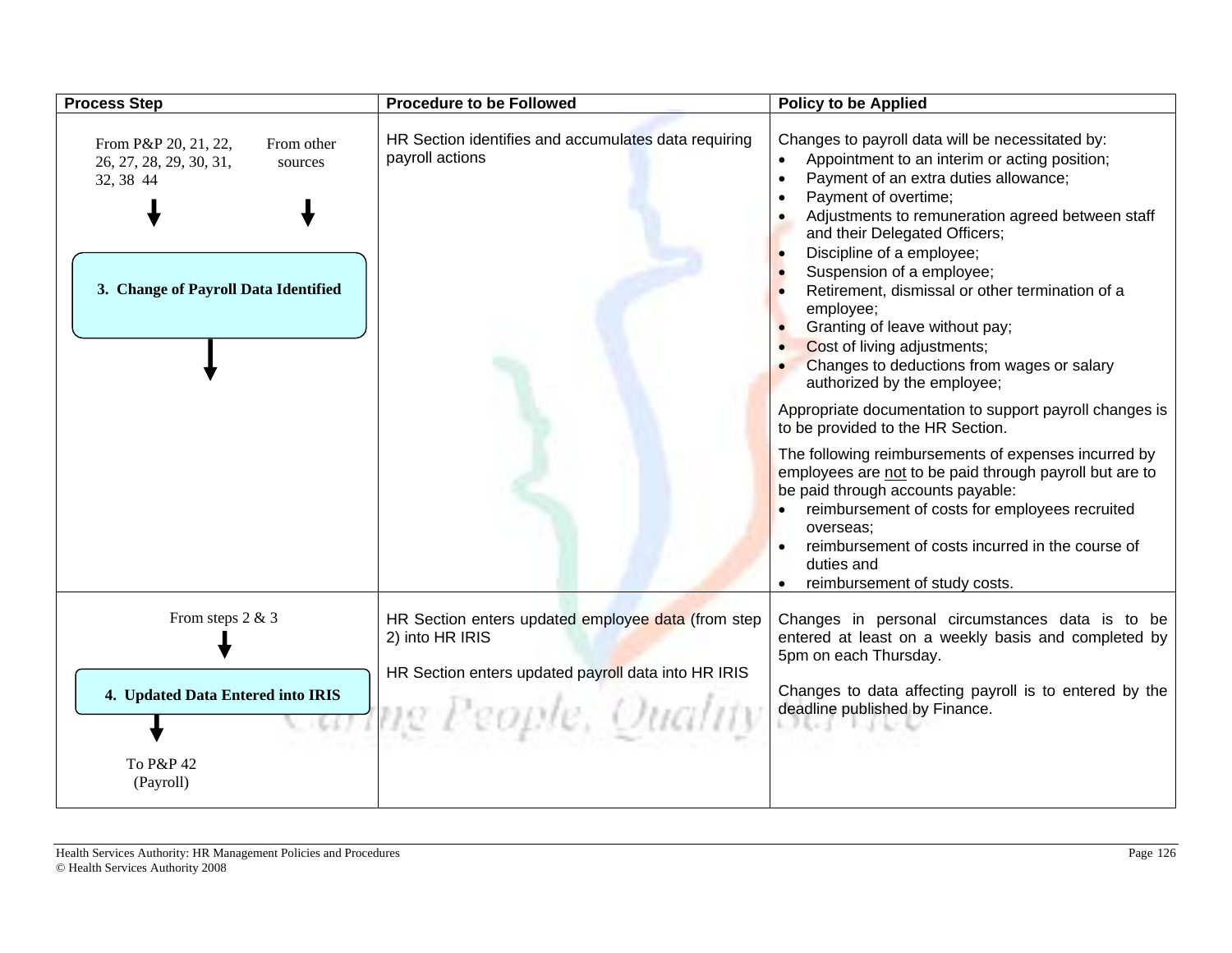#### **42. Payroll Processes**

This policy and procedure relates to processing of payroll for staff of the Authority. HR IRIS is to be used for paying all wages, salary and other dollar based remuneration components to employees.

| <b>Process Step</b>                               | <b>Procedure to be Followed</b>                                                                                                                                                                                                                                | <b>Policy to be Applied</b>                                                                                                                                                                                                                                                                                                                                                                                                                                                  |
|---------------------------------------------------|----------------------------------------------------------------------------------------------------------------------------------------------------------------------------------------------------------------------------------------------------------------|------------------------------------------------------------------------------------------------------------------------------------------------------------------------------------------------------------------------------------------------------------------------------------------------------------------------------------------------------------------------------------------------------------------------------------------------------------------------------|
| From P&P 41<br>1. Payroll Data Entered in HR IRIS | Payroll data entered into HR IRIS (see P&P 36)                                                                                                                                                                                                                 | All payroll data is to be entered by the deadline<br>published by Finance.<br>Only the HR Section, Chief Financial Officer and<br>persons with specific delegated<br>any other<br>responsibility from the Chief Executive Officer are to<br>have data entry access to HR IRIS payroll module.<br>In accordance with P&P 7 (Pay Periods and<br>Methods), all Authority staff (both salaried and wage<br>workers) are to be paid by direct deposit into their<br>bank account. |
| 2. Payroll Data Check                             | HR Section reviews & signs off payroll data by the<br>'payroll changes return date' published by Finance.<br>Chief Financial Officer ensures that the Authority's<br>payroll bank account is funded with the required<br>amount on the day of the payroll run. | These are mandatory checks that are to be completed<br>before the payroll is run by Finance.                                                                                                                                                                                                                                                                                                                                                                                 |
| 3. Payroll Run                                    | me People, Quality                                                                                                                                                                                                                                             | The responsibility for physically running payroll and<br>providing direct credit details to the Bank(s) rests with<br>Finance.<br>Payroll is run according to a schedule published by<br>Finance at the beginning of each financial year.                                                                                                                                                                                                                                    |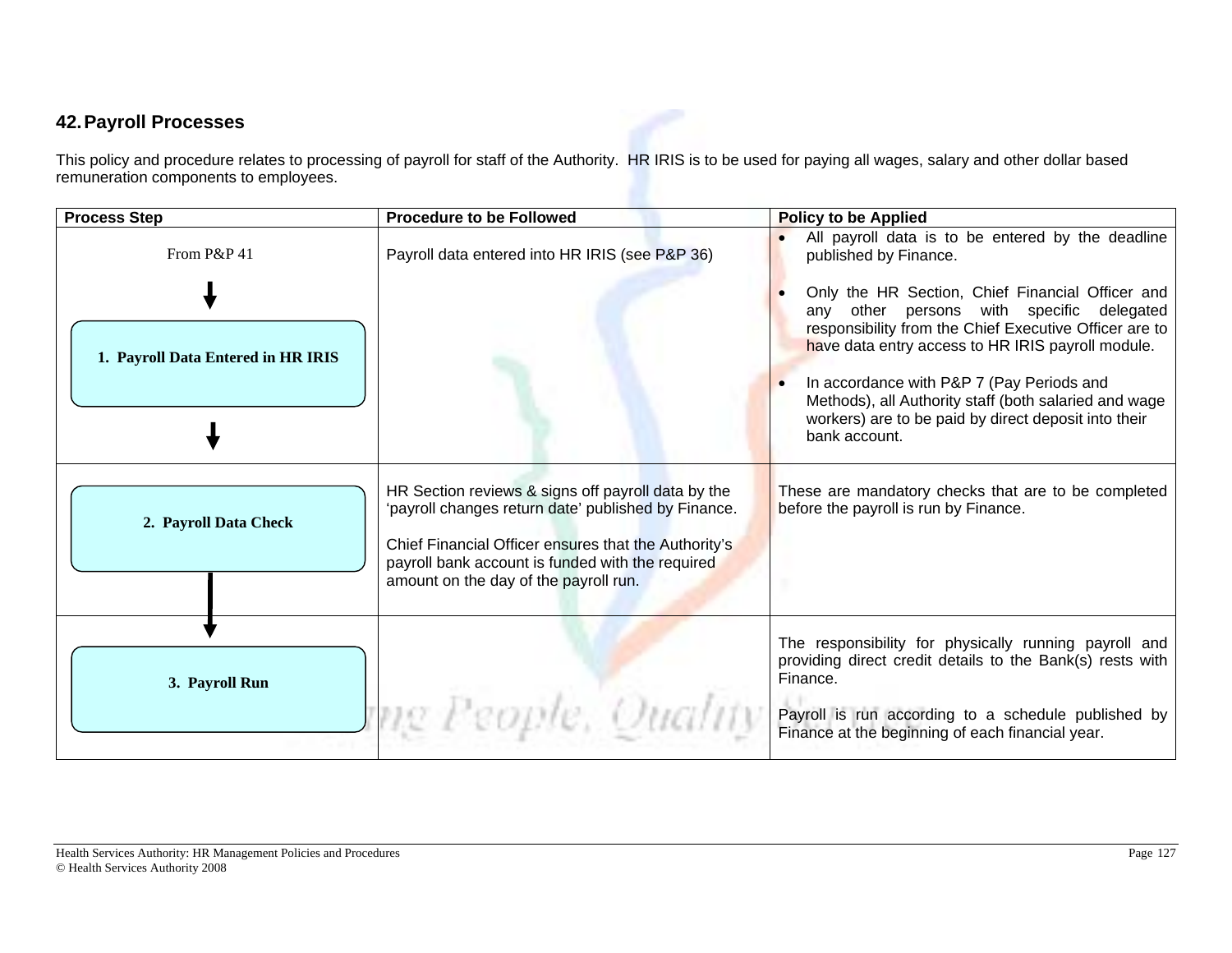#### **43. Administration of Health Benefits**

This policy and procedure relates to administration of health benefits for staff of the Authority. The terms and conditions in the standard employment agreement specify the medical, dental and optical benefit entitlements of Authority employees. These benefits are provided by way of Authority medical facilities if in the Cayman Islands, and at associated medical facilities overseas. Employees entitlements to health care coverage appear in Appendix 1.

| <b>Process Step</b>                                             | <b>Procedure to be Followed</b>                                                                                                                                                                                             | <b>Policy to be Applied</b>                                                                                                                                                                                                                                   |
|-----------------------------------------------------------------|-----------------------------------------------------------------------------------------------------------------------------------------------------------------------------------------------------------------------------|---------------------------------------------------------------------------------------------------------------------------------------------------------------------------------------------------------------------------------------------------------------|
| From P&P 41<br>1. Recipient Data Entered Into HR<br><b>IRIS</b> | HR Section ensures that data about the employee,<br>spouse and dependent children entitled to health<br>benefits is entered into HR IRIS at the time the<br>employee is appointed (see P&P 41)                              | The data required is included in the mandatory fields in<br>HR IRIS that must be completed in order to action<br>payroll.<br>The data required is:<br>Name and date of birth of employee<br>$\bullet$<br>Name and date of birth of each eligible<br>dependent |
| 2. Updated Data Entered into HR IRIS                            | Employee provides information about changes to<br>$\bullet$<br>dependents or other change of personnel<br>circumstances data.<br>HR Section inputs this data into HR IRIS (see<br>$\bullet$<br>P&P 41)                      | All changes affecting health benefits are to be entered<br>into HR IRIS as soon as possible.                                                                                                                                                                  |
| 3. Health benefits approved/declined                            | Medical Director approves/declines medical<br>$\bullet$<br>benefits applied for by employees and their<br>dependents<br>The Chief Dental Officer has responsibility for<br>approval of dental care outside the organisation | In making this decision the medical director should<br>consider the entitlement of the employee.<br>Approval must be obtained before any treatment is<br>carried out in non-HSA facilities.                                                                   |
| 4. Health treatments paid for                                   | Medical director approves invoices for medical<br>$\bullet$<br>care received by employees at external facilites.<br>あいじの エヌ ク あたましょ                                                                                         | Part time employees are entitled pro-rated benefits. For<br>example; where an employee works 40% of normal<br>working hours for that position - they would be entitled<br>to 40% of the costs incurred $-$ and would have to fund<br>60% themselves.          |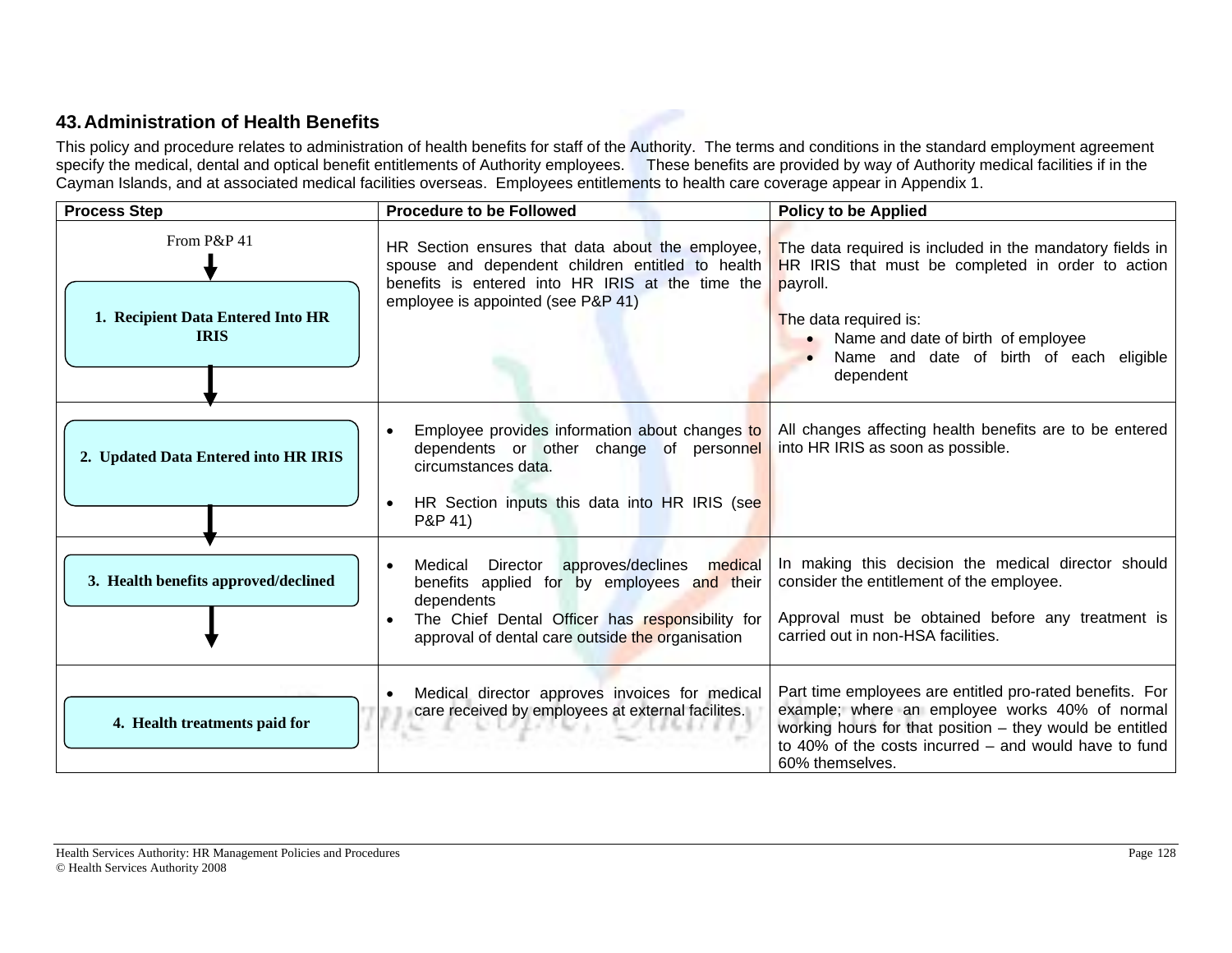#### **44. Provision of Employee-Related Information**

From time to time employees require documentation from their employer for outside organisations, for example as proof of employment, references for new jobs or remuneration to support opening of a bank account or loan appl This policy and procedure relates to provision of such employee-related information.

| <b>Process Step</b>         | <b>Procedure to be Followed</b>                                                                                                                                                                                                                                                                                                                                                                                                                                                                             | <b>Policy to be Applied</b>                                                                                                                                                                                                                                                                                                                                                                                                                                                                         |
|-----------------------------|-------------------------------------------------------------------------------------------------------------------------------------------------------------------------------------------------------------------------------------------------------------------------------------------------------------------------------------------------------------------------------------------------------------------------------------------------------------------------------------------------------------|-----------------------------------------------------------------------------------------------------------------------------------------------------------------------------------------------------------------------------------------------------------------------------------------------------------------------------------------------------------------------------------------------------------------------------------------------------------------------------------------------------|
| 1. Request for Information  | Employee requests the provision of employee-related<br>information for outside organisations.                                                                                                                                                                                                                                                                                                                                                                                                               | Requests are to be made to the HR Section by email or<br>The request is to specify the information<br>in writing.<br>required and who it is to be provided to.<br>Request should never be accepted verbally.                                                                                                                                                                                                                                                                                        |
| 2. Provision of Information | HR Section prepares & signs the letter or other<br>$\bullet$<br>document requested.<br>Section provides<br>original<br>the<br>HR.<br>The T<br>$\bullet$<br>letter/document either to the employee or directly<br>to the outside organisation if requested by the<br>employee to do so<br>The HR Section emails a copy of the document to<br>$\bullet$<br>the employee for their own records information<br>The HR Section files a copy of the document on<br>the employee's personnel file (see $P&P 41$ ). | No employment information about a employee is to be<br>provided to an outside organisation except with the<br>written approval of the employee concerned.<br>This policy does not apply to any information provided in<br>accordance with a legal requirement.<br>No information is to be provided verbally.<br>Verbal verifications of information already provided in<br>writing can be given.<br>Job references for ex-employees must only include the<br>dates of employment and the job title. |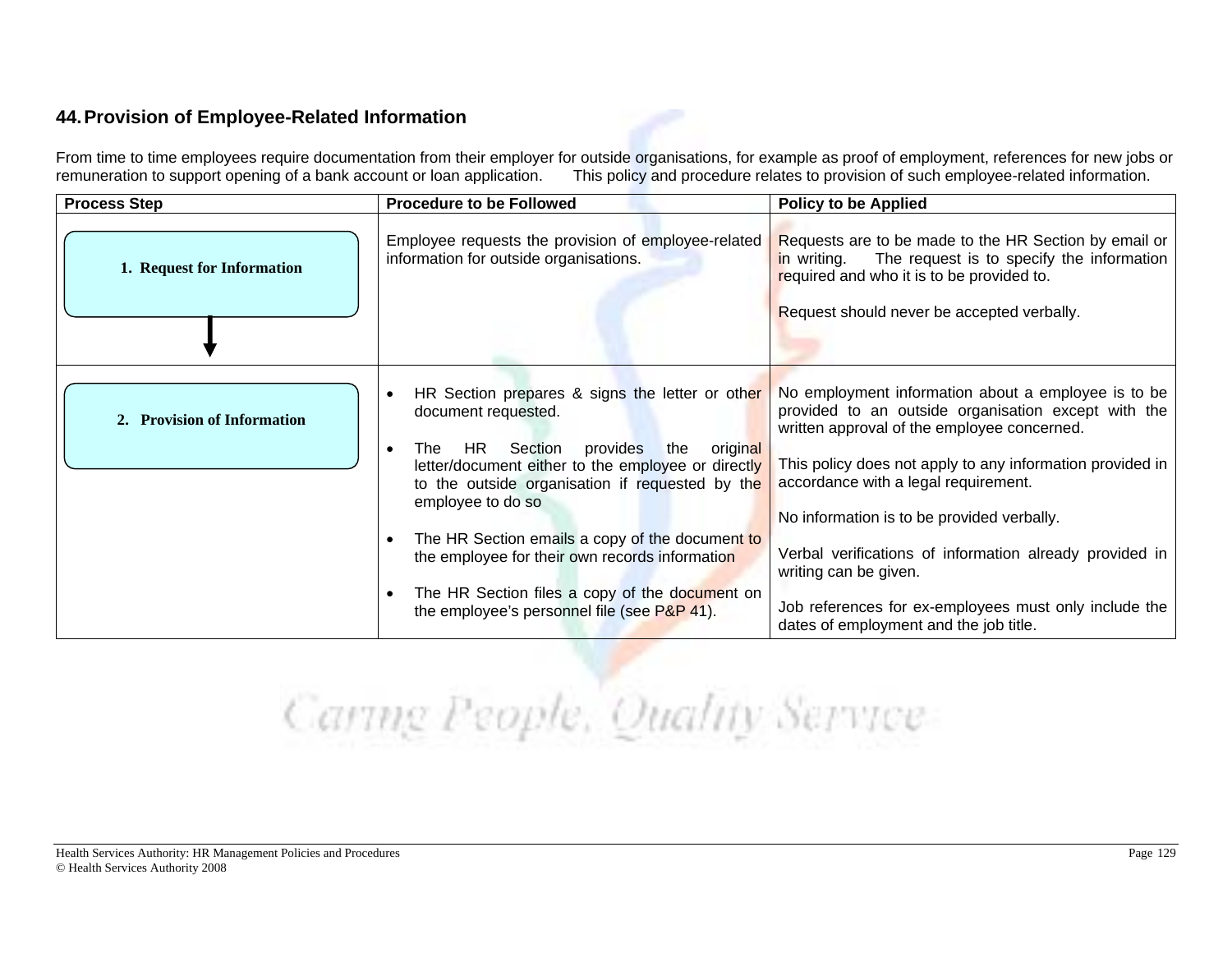#### **45. Management of Work Place Injuries**

The Health and Safety Committee is responsible for establishing work place safety procedures. The Authority's general health and safety policy is specified in section 11 on page 13. This policy and procedure relates to dealing with injuries that happen in the work-place.

#### Definitions

For the purposes of this policy and procedure:

- a "workplace" is any physical location where a employee is required to carry out his/her duties;
- an "injury" includes an illness contracted in the work place.

| <b>Process Step</b>                                                | <b>Procedure to be Followed</b>                                                                                                                                                                                                                                                                 | <b>Policy to be Applied</b>                                                                                                                                                                                                                                                                      |
|--------------------------------------------------------------------|-------------------------------------------------------------------------------------------------------------------------------------------------------------------------------------------------------------------------------------------------------------------------------------------------|--------------------------------------------------------------------------------------------------------------------------------------------------------------------------------------------------------------------------------------------------------------------------------------------------|
| 1. Injury Occurs                                                   | Employee or visitor to the Authority is injured                                                                                                                                                                                                                                                 |                                                                                                                                                                                                                                                                                                  |
| 2. Immediate Assistance Provided                                   | Delegated Officer, work colleagues or others in the<br>vicinity provide immediate assistance to the injured<br>employee/visitor/patient.                                                                                                                                                        | The nature of the assistance will depend on the nature<br>of the injury. If appropriate medical personnel should<br>be called without delay.<br>Providing assistance to an injured person is to take<br>precedence over other duties. In the clinical setting,<br>usual triage procedures apply. |
| 3. Manager Advised                                                 | Injured employee or other employees who witnessed<br>accident/injury<br>advise<br>the<br>department<br>the<br>Manager/Delegated Officer of the accident/injury and<br>the circumstances surrounding it.<br>The Manager advises the Quality Assurance<br>Coordinator of the accident/injury.     | The Manager/Delegated Officer is to be advised as soon<br>as practical after the injury occurs and immediate<br>assistance has been provided.                                                                                                                                                    |
| 4. Accident Report Prepared<br>To step 5<br>To step 6<br>To step 7 | Manager/Delegated Officer<br>an HSA<br>prepares<br>Employee "Accident Report" or Incident Form as<br>appropriate and submits to Quality Assurance<br>Coordinator.<br>QAC completes investigation<br>Director of Clinical Support reviews<br>8 <sup>8</sup><br>signs<br>Accident/Incident Report | H.S.A. Incident Reporting policy is to be followed<br>If the relevant forms are inadequate, accurate<br>documentation may be submitted as a memorandum.<br><b>DETTIL</b>                                                                                                                         |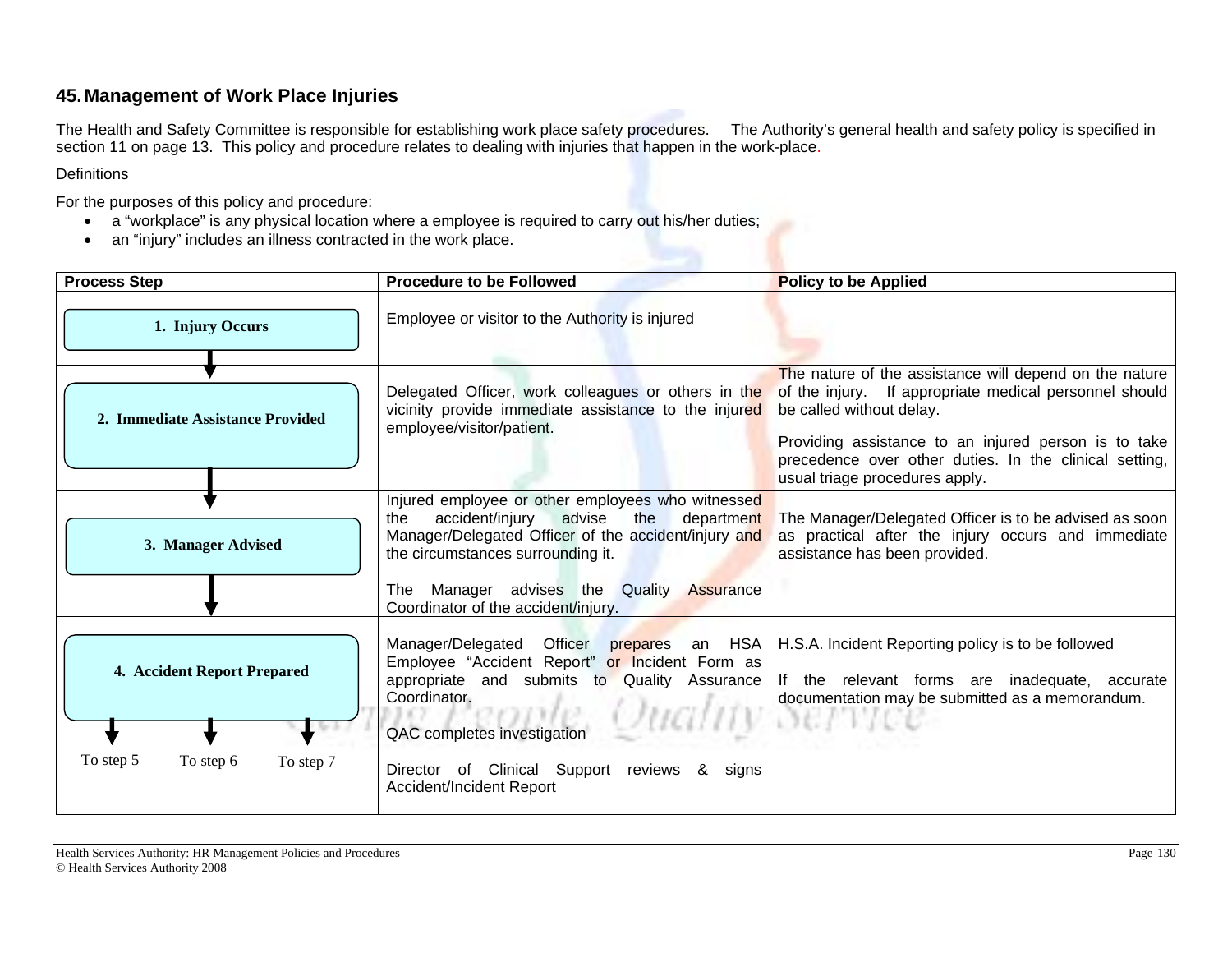| <b>Process Step</b>              | <b>Procedure to be Followed</b>                                                                      | <b>Policy to be Applied</b>                                                                                                                                                                                                                                                                                                                                                                                                                                                                       |
|----------------------------------|------------------------------------------------------------------------------------------------------|---------------------------------------------------------------------------------------------------------------------------------------------------------------------------------------------------------------------------------------------------------------------------------------------------------------------------------------------------------------------------------------------------------------------------------------------------------------------------------------------------|
| From step 4                      | QAC submits Accident Report to Risk Management<br>Section of the Portfolio of Finance and Economics. | Report is to be submitted as soon as practical after the<br>incident and in all cases no more than 2 working days.                                                                                                                                                                                                                                                                                                                                                                                |
| 5. Report to Risk Management     |                                                                                                      |                                                                                                                                                                                                                                                                                                                                                                                                                                                                                                   |
| From step 4                      | HR Section initiates any necessary administrative<br>actions:<br>Leave on pay for period of injury;  |                                                                                                                                                                                                                                                                                                                                                                                                                                                                                                   |
|                                  | File copies of Report and any subsequent                                                             |                                                                                                                                                                                                                                                                                                                                                                                                                                                                                                   |
|                                  | correspondence or documentation<br>on<br>employee's personnel file;                                  |                                                                                                                                                                                                                                                                                                                                                                                                                                                                                                   |
| <b>6. Administrative Actions</b> | Periodically checks on the welfare of the<br>employee.                                               |                                                                                                                                                                                                                                                                                                                                                                                                                                                                                                   |
| From step 4                      | QAC updates the Authority Injury Log.                                                                | The purpose of the Injury Log is to track injuries in the<br>Authority so as to establish whether a pattern exists.                                                                                                                                                                                                                                                                                                                                                                               |
| 7. Injury Log Updated            | Caring People, Quality Serv                                                                          | The Log is to be maintained electronically and record:<br>The name of the employee;<br>$\circ$<br>The employee's section;<br>$\circ$<br>The nature of the injury;<br>$\circ$<br>The physical location where the accident<br>$\circ$<br>happened;<br>The date & time of the accident;<br>The work being performed when the<br>accident happened;<br>The safety equipment being worn (or not<br>being worn) where applicable;<br>Any other important or relevant factors<br>relating to the injury. |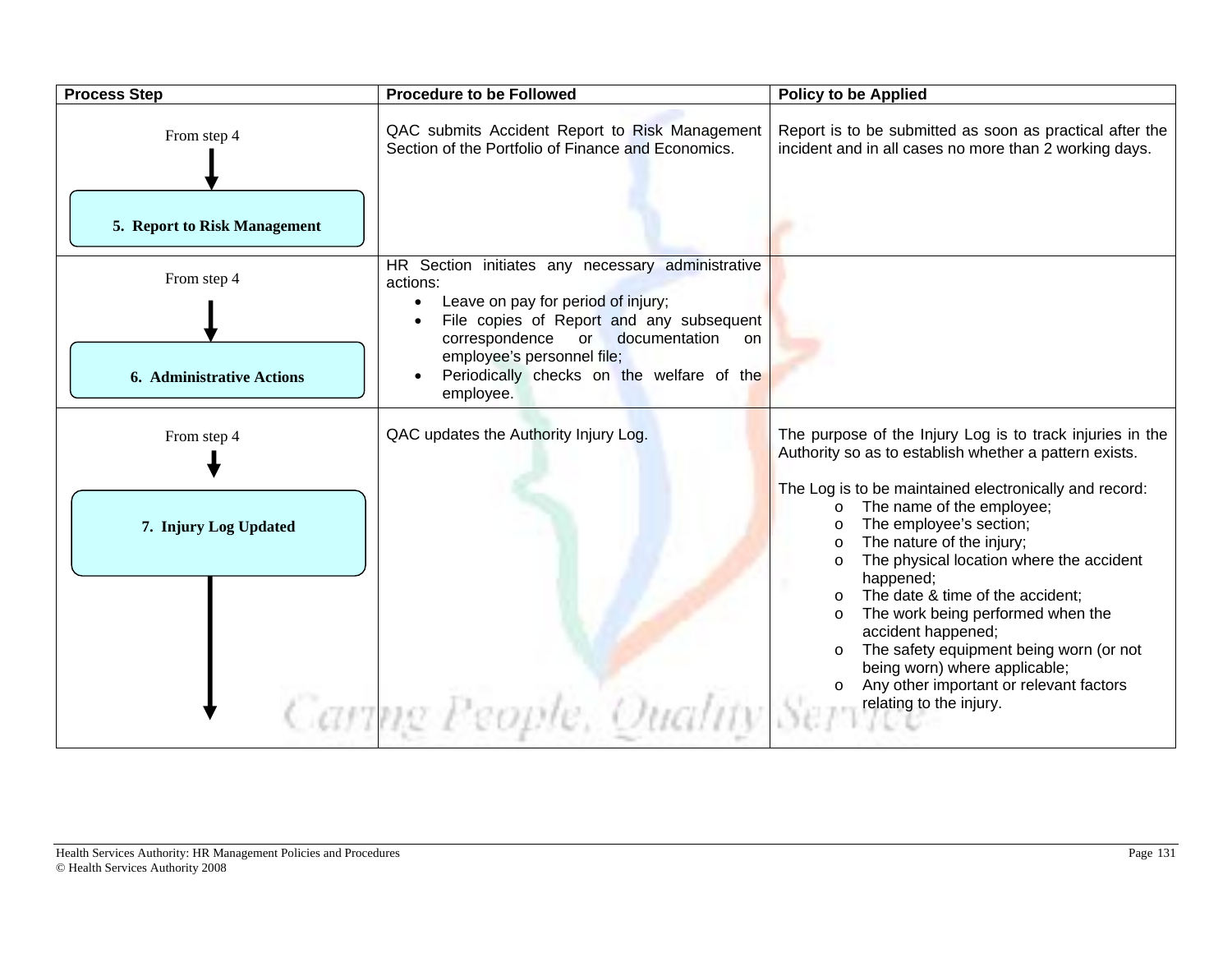| <b>Process Step</b>                                         | <b>Procedure to be Followed</b>                                                                                                                                                                                                                                                                                                                                                                                                                                                                                                                                                                                                    | <b>Policy to be Applied</b>                                                                                                                                                                                                                                                                                                                            |
|-------------------------------------------------------------|------------------------------------------------------------------------------------------------------------------------------------------------------------------------------------------------------------------------------------------------------------------------------------------------------------------------------------------------------------------------------------------------------------------------------------------------------------------------------------------------------------------------------------------------------------------------------------------------------------------------------------|--------------------------------------------------------------------------------------------------------------------------------------------------------------------------------------------------------------------------------------------------------------------------------------------------------------------------------------------------------|
| 8. Risk Management Team Review                              | QAC prepares and submits a summarised Injury<br>$\bullet$<br>Report to Chief Executive Officer for consideration<br>by the Risk Management Team.<br>Risk Management Team considers:<br>$\bullet$<br>the Injury Report prepared by the HR<br>$\circ$<br>Section;<br>what (if any) actions could have been<br>$\circ$<br>taken to prevent the injury;<br>whether there is a systemic pattern of<br>$\circ$<br>injuries;<br>what changes (if any) to the Authority's<br>$\circ$<br>health and safety policy should be made;<br>what changes (if any) to specific work<br>$\circ$<br>practices or safety procedures should be<br>made. | The Injury Report submitted to the Senior Management<br>Team is to:<br>Summarise the nature and circumstances of the<br>latest injury;<br>Identify any common features with other injuries in<br>$\bullet$<br>the Authority over the last 24 months;<br>Consider what changes (if any) could be made to<br>reduce the risk of future similar injuries. |
| 9. Updated Health & Safety<br><b>Procedures Implemented</b> | Where applicable, QAC:<br>updates & reissues the Authority's health & safety<br>policy;<br>advises and briefs all staff of:<br>$\bullet$<br>changes to the Authority's health and<br>$\circ$<br>safety policy;<br>changes to specific work practices or<br>safety procedures that are to be made.<br>provides assistance and support to Delegated<br>Officers in instituting new policies and work<br>practices as necessary.                                                                                                                                                                                                      | Updated policies and work practices are to be<br>implemented by Delegated Officers as soon as is<br>practical after the Senior Management Team decision.                                                                                                                                                                                               |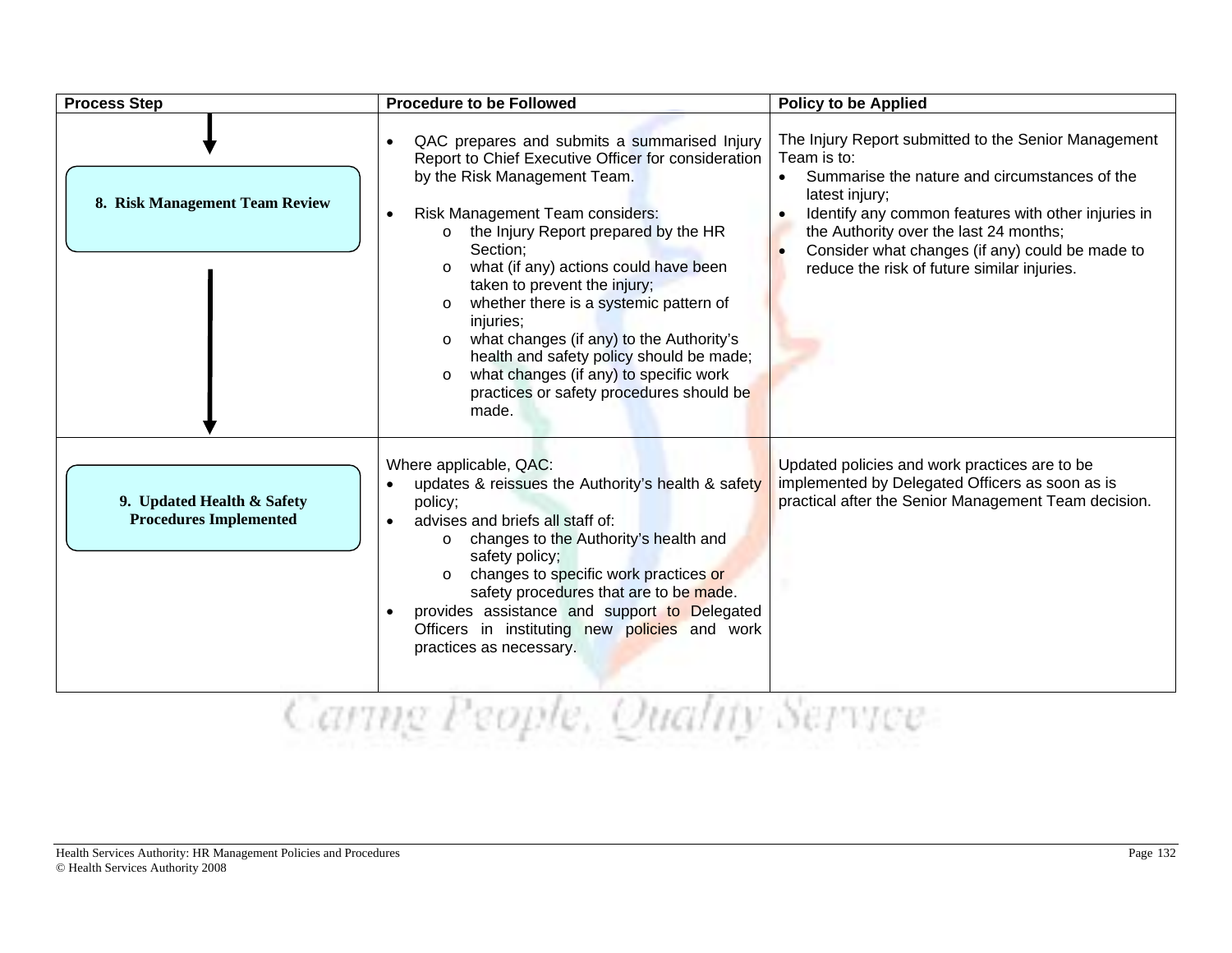#### **46. Management of Extended Sick Leave**

The Extended Sick Leave Committee is responsible for considering and granting any Extended Sick Leave at their discretion. It is part of their role to establish procedures and guidance for employees on the Extended Sick Leave arrangements. Extended sick leave is not an entitlement.

Extended Sick Leave will be considered by the committee in cases of serious illness or injury to full time employees with at least six months of continuous service who are temporarily unable to work due to a health-related circumstance and has exhausted or stands to exhaust all sick leave and for whom medical treatment is necessary over a period of 3 consecutive calendar days or more.

The employee is required to provide a sick certificate from a registered medical doctor to support any period of extended sick leave. Any remaining balance of regular sick leave will be applied to the employee's period of treatment before any Extended Sick Leave is awarded.

In determining whether an employee is eligible for extended sick leave, the Committee will consider a number of factors including:

- Length of employment with the H.S.A.
- Type or nature of the illness or disability.
- Current/past work performance.
- Past leave balances.
- Whether the employees intend to return to work.
- Whether the employee has used extended sick leave previously

Extended sick leave shall be granted according to the following schedule:

| <b>Years of Service</b> | <b>Max Eligible</b><br>Weeks |  |
|-------------------------|------------------------------|--|
| Less than 6 months      | $\Omega$                     |  |
| More than 6 months      | 12                           |  |

| <b>Process Step</b>                   | <b>Procedure to be Followed</b>                                                                                                                                  | <b>Policy to be Applied</b> |
|---------------------------------------|------------------------------------------------------------------------------------------------------------------------------------------------------------------|-----------------------------|
| 1. Injury Occurs/Illness is Diagnosed | Employee to notify their Delegated Officer as soon as  <br>possible of their illness or injury. In case of elective<br>leave a lead time of 6 weeks is required. |                             |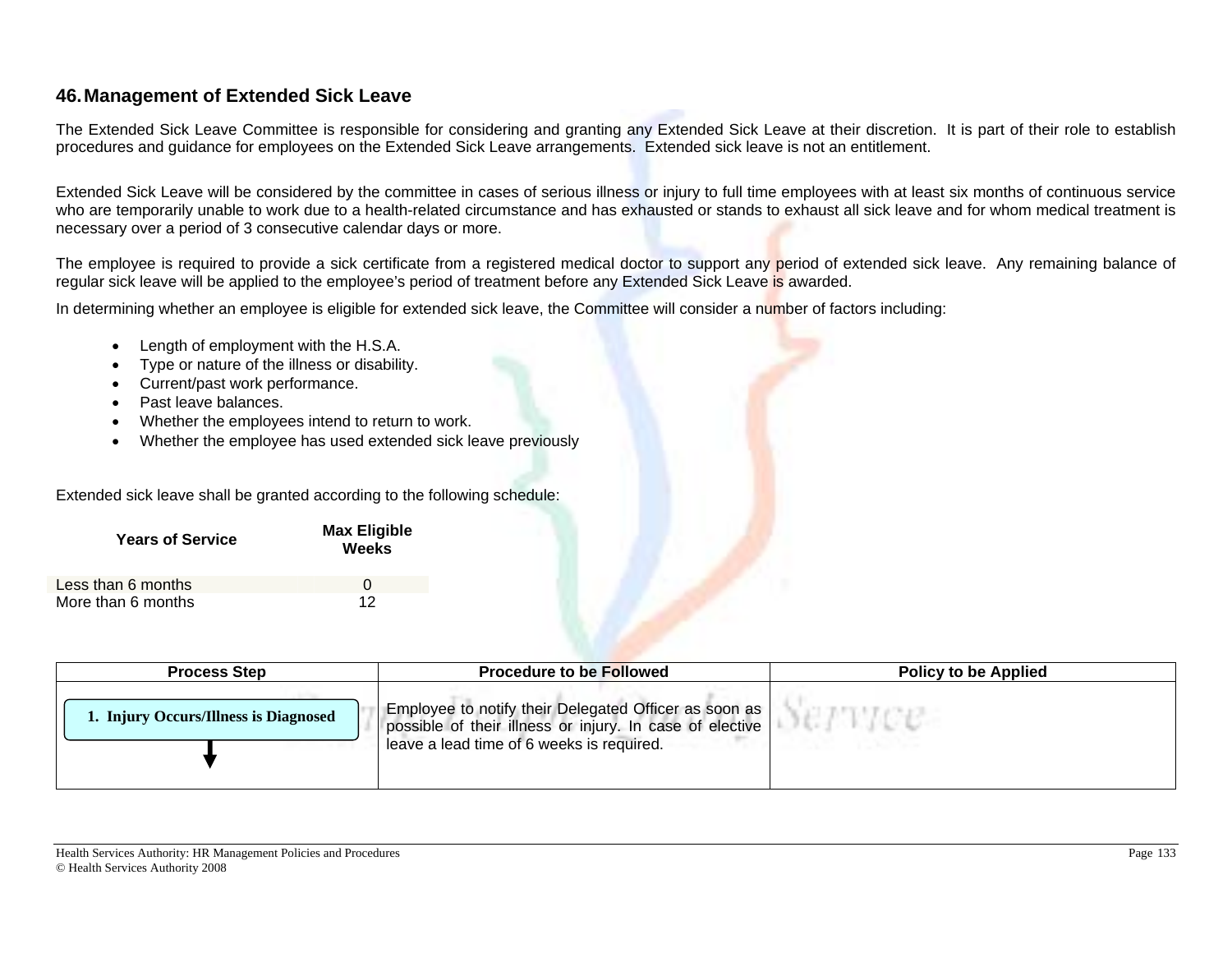| 2. Employee Applies for Extended Sick<br>Leave | Employee applies to the Extended Sick Leave<br>Committee (notifying their Delegated Officer) for<br><b>Extended Sick Leave.</b><br>The application must include a medical certificate,<br>which shall contain the following:                                                                                                                                                                                                                                                                                                                                                                                                                                                                                                                                                                                                                                                                                                                                                                                    |                                                                                                                                                                                                                                                                                                                                                                     |
|------------------------------------------------|-----------------------------------------------------------------------------------------------------------------------------------------------------------------------------------------------------------------------------------------------------------------------------------------------------------------------------------------------------------------------------------------------------------------------------------------------------------------------------------------------------------------------------------------------------------------------------------------------------------------------------------------------------------------------------------------------------------------------------------------------------------------------------------------------------------------------------------------------------------------------------------------------------------------------------------------------------------------------------------------------------------------|---------------------------------------------------------------------------------------------------------------------------------------------------------------------------------------------------------------------------------------------------------------------------------------------------------------------------------------------------------------------|
|                                                | the date when the serious health condition<br>began;<br>the probable duration of the condition;<br>the appropriate medical facts within the<br>knowledge of the health care provider<br>regarding the condition;<br>if the leave is due to the employee's serious<br>health condition, the certificate must include a<br>statement that the employee is unable to<br>perform the functions of his or her position;<br>if planned medical treatment is the reason for<br>the leave and the employee wants intermittent<br>leave or leave on a reduced time schedule,<br>the date when the treatment begins and the<br>estimated duration of the treatment; or,<br>if the leave request is necessitated by a<br>serious medical condition of the employee or<br>the employee's child, spouse, or parent, the<br>certificate shall state that there is a medical<br>necessity for the leave and include an<br>estimate of how long the leave will be needed.<br>The employee's attendance record, an Extended Sick | Extended Sick Leave must be applied for as soon as<br>the need is known                                                                                                                                                                                                                                                                                             |
|                                                | Leave request form, and any other relevant supporting<br>documentation may also be required.                                                                                                                                                                                                                                                                                                                                                                                                                                                                                                                                                                                                                                                                                                                                                                                                                                                                                                                    |                                                                                                                                                                                                                                                                                                                                                                     |
| 3. Leave Application Considered                | Extended Sick Leave Committee meets monthly to<br>consider the leave application and approves or<br>declines the leave. The maximum time allowed for<br>extended sick leave is 12 calendar weeks within a<br>rolling 12 month period. ** Time in excess of the 12<br>weeks maximum will be considered on a case by case                                                                                                                                                                                                                                                                                                                                                                                                                                                                                                                                                                                                                                                                                         | As part of this step the following are to be considered:<br>The employee's eligibility for Extended Sick Leave;<br>Any balance of the regular sick leave entitlement<br>$\bullet$<br>unused by the employee<br>Any amounts of any Extended Sick Leave already<br>granted to the employee during the year;<br>The seriousness of the illness or injury;<br>$\bullet$ |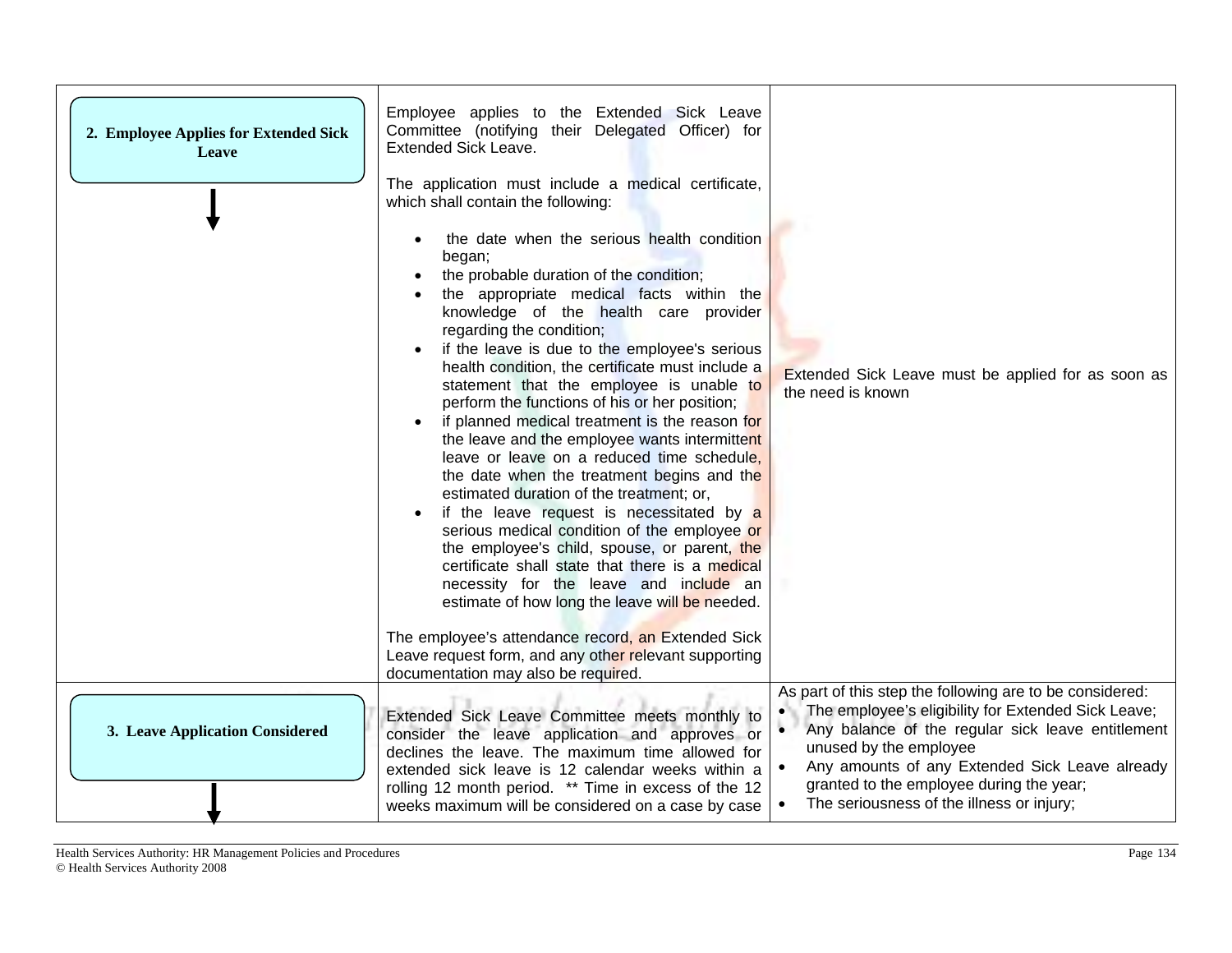|                                  | basis at the absolute discretion of the extended sick<br>leave committee.                                                                                                                |                                                                                                                                                                                                                                                        |
|----------------------------------|------------------------------------------------------------------------------------------------------------------------------------------------------------------------------------------|--------------------------------------------------------------------------------------------------------------------------------------------------------------------------------------------------------------------------------------------------------|
| 4. Decision Notified to Employee | The decision is sent to the HR section. HR is<br>responsible for informing the employee and delegated<br>officer. The delegated officer will update the<br>employee's attendance record. | A copy of the approved/declined Extended Sick Leave<br>form, including the length of leave granted, will suffice<br>as written notification.<br>If the leave is declined, the basis for this decision is to<br>be provided in writing to the employee. |

#### **GRADUATED RETURN TO WORK**

Following a period of long term sickness absence, it is important that an individual is properly supported in their return to work. In some circumstances it may be possible to put in place arrangements for the individual to return to work on a graduated basis in order to help them to acclimatise back into the workplace. Such arrangements may be made at the discretion of the line manager and will require medical certification.

The same principles will apply whether the individual is returning to their current role, or to alternative working arrangements on a temporary or permanent basis.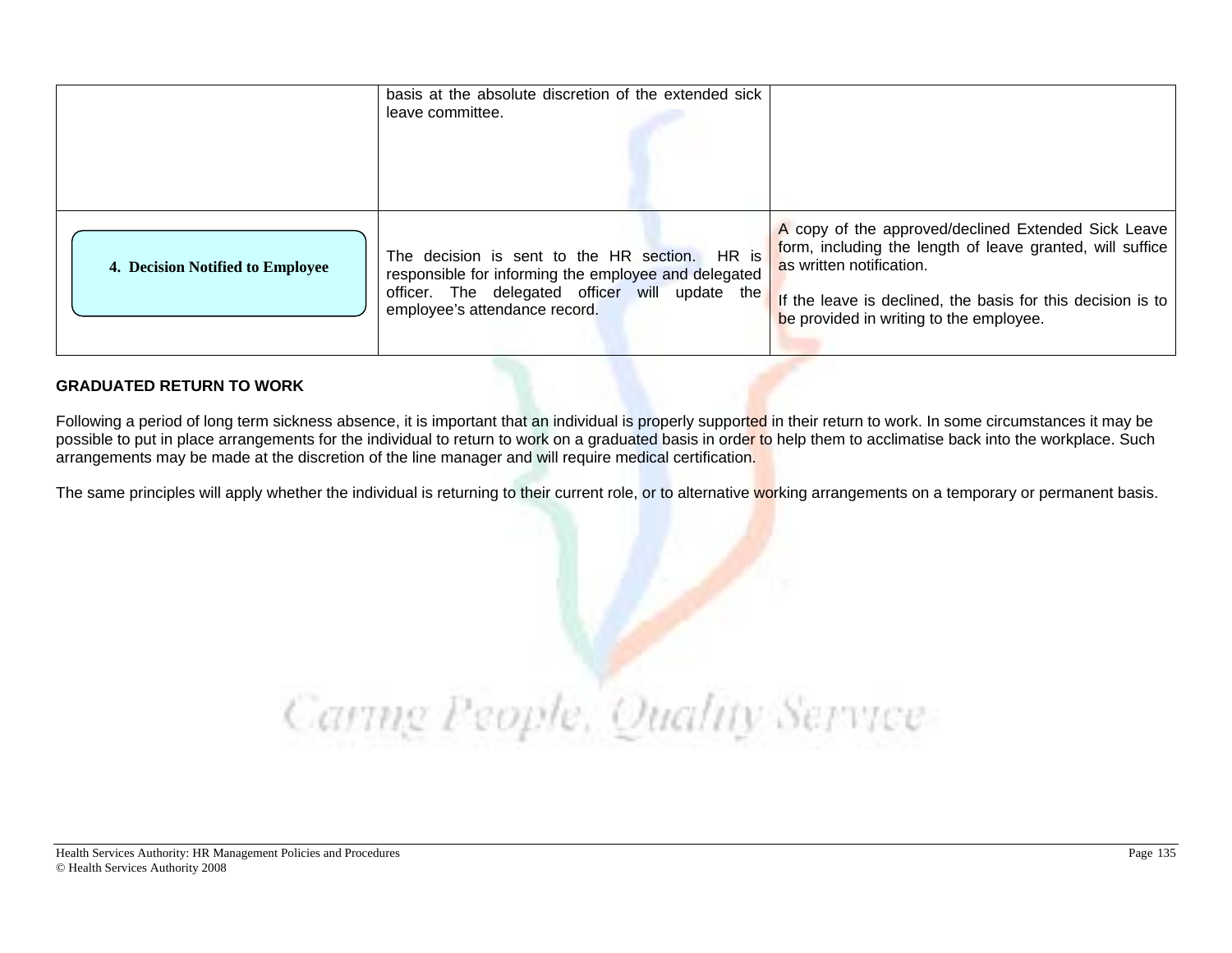#### **Annex 1: Standard Terms and Conditions**

#### **Hours of Work**

(1) The normal hours of work for employees shall be as indicated in their Employment Agreement

(2) An employee may take a reasonable amount of time for medical, optical or dental visits if these occur during normal working hours but shall provide evidence of such visits, if required by the Delegated Officer to do so, provided that prior notification is provided to the Delegated Officer and approved by the Delegated Officer.

(3) If an employee is a member of the Cayman Islands Civil Service Association, the employee may attend meetings of the Executive held during normal working hours, provided that-

- (a) prior notification is provided to the Delegated Officer; and
- (b) the normal requirement of service to the public is not adversely affected.

(4) An employee is entitled to two rest breaks of at least fifteen minutes and a meal break of at least 30 minutes in every working day of 7.5 hours or longer, provided that no remuneration is payable during a meal break.

(5) An employee who is absent from work without approval from his Delegated Officer will not receive remuneration for the period of absence and, in the case of employees of a civil service entity, may also be subject to disciplinary action.

#### **Remuneration**

(1) An employee's remuneration shall be an amount agreed between the HSA and the employee and that amount shall be made up of-

- (a) Wages or salary at a point within the remuneration band assigned by the Authority-
- (b) Such of the following standard allowances as are agreed between the Delegated Officer and the employee, at the following rates:

 (i) Standby and call-out allowance: \$10 per day if the employee is required to standby in case of emergency or is subject to call-out in normal off duty hours. Employees called in will be paid at over time rates for the time worked during that day, with a minimum of at least one hour.

(ii) Motorcar upkeep allowance if the employee regularly uses his personal motor vehicle as part of his official duties. The amount of the allowance is to be \$1,500 per year.

(iii) Shift allowance: 3% of basic hourly rate for hours worked between 7 p.m. and 7 a.m. 1563.CLL9 **Ardina Links** 

(iv) Uniform allowance: \$25 per month.

(c) for part-time employees, the pro-rated portion of the items specified in paragraphs (a) to (b) for the equivalent full-time position.

(2) An employee shall be entitled to the following items of remuneration in addition to the remuneration established in accordance with paragraph 1 –

(a) Pension contributions for employees who are members of the Public Service Pension Scheme and required to contribute to it in accordance with the provisions of the Public Service Pension Law, as follows:

Health Services Authority: HR Management Policies and Procedures Page 136 © Health Services Authority 2008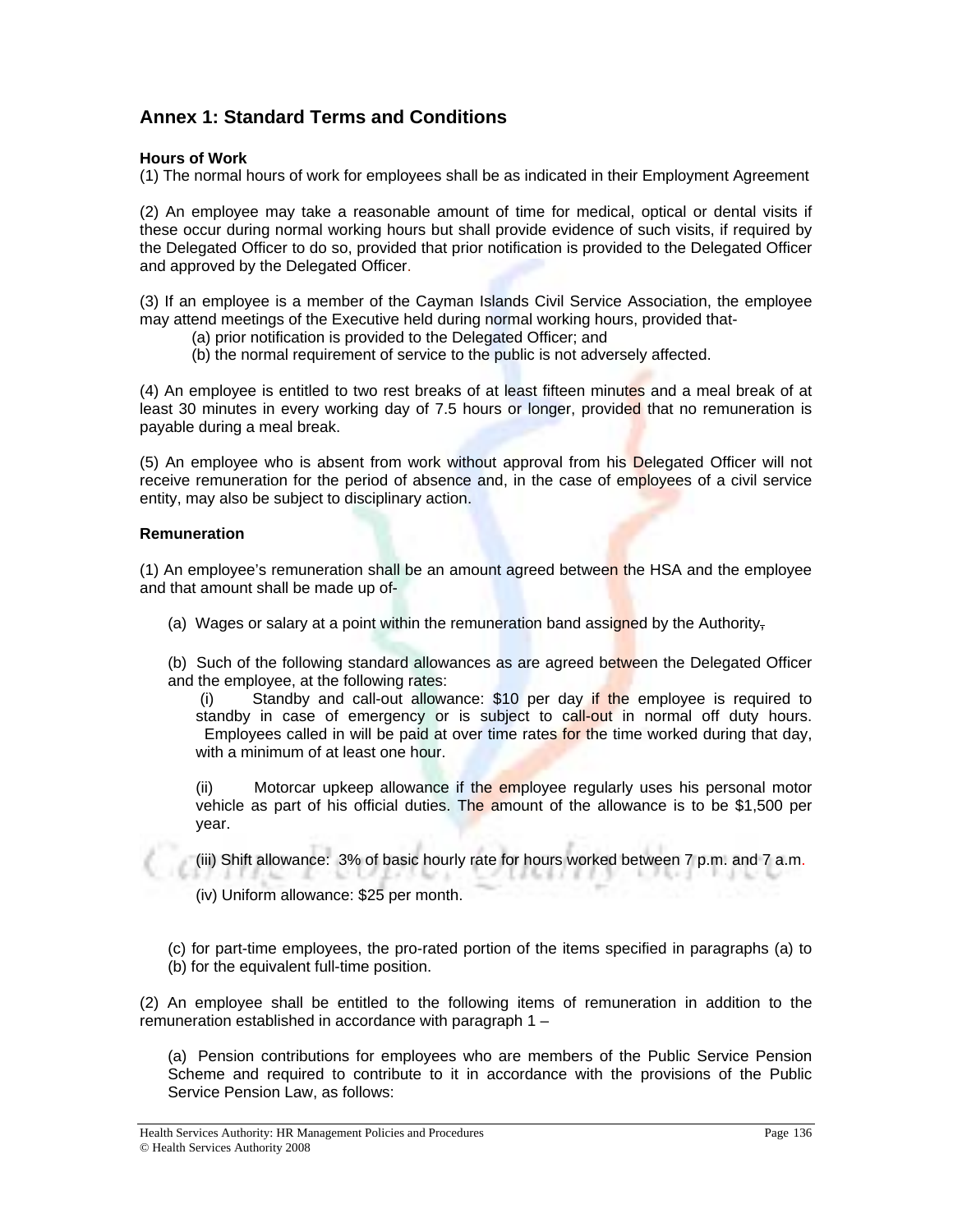(i) an employee pension contribution at the rate of 6% of wages or salary plus pensionable; and

(ii) an equivalent 6% employer contribution.

(b) medical, dental and optical benefits in accordance with paragraph 9 of this Schedule; and

(c) where the employee was already entitled to it on 30 June 2005, a five-year cash grant paid at the end of every five years of employment for an employee, his spouse and one additional person at the following rates –

| Salary Grade on 1 October 1980 | Amount of Five Year Grant |
|--------------------------------|---------------------------|
| M 11 and above                 | \$1.250                   |
| M 30 - 12                      | \$350                     |
| M 31 and below                 | \$160                     |

(d) overtime or time-in-lieu for any hours worked in a week in excess of normal working hours of work as follows -

(i) for managerial and physician level employees, no overtime or time-off-in-lieu;

(ii) for non-managerial and non-physician level employees whose normal working hours are not shift based

(I) overtime at time-and-a-half, which in the case of salaried employees shall be calculated under paragraph (3); or

(II) time-off-in-lieu on a one-to-one basis taken at the discretion of the Delegated Officer;

(iii) for non-managerial and non-physician level employees whose normal working hours are shift based, overtime at time-and-a-half for any hours worked in excess of the normal hours worked over the shift cycle, regardless of the days of the week on which those hours were worked;

(iv) time-off-in-lieu accumulated must be taken before the end of the financial year, and should not be carried over into the following year;

(v) employees who are absent due to illness or who take time off during the week are not entitled to overtime, unless the actual hours worked exceeds 40 hours in a week;

(e) public holiday overtime pay as follows (in addition to their regular pay for the day) excluding those employees paid on-call allowance-

(i) for non-managerial and non-physician level employees whose normal working hours are not shift based and who are required to work on a public holiday, that pay being -

(I) single time over time pay for any hours worked; or

(II) time-off-in-lieu on a one-to-one basis taken at the discretion of the Delegated **Officer;** 

(ii) for non-managerial and non-physician level employees whose normal working hours are shift based time-off-in-lieu on a one-to-one basis taken at the discretion of the Delegated Officer;

(f) when an employee is assigned in writing by their Delegated Officer to cover for additional duties for another employee who will be absent for a period of more than five (5) consecutive workdays, he or she may receive a duty allowance equivalent to \$500.00 per month or prorated if less than one month. These assignments are designed to cover various leaves of absence, which will usually not exceed one month.

(g) when an employee is assigned in writing by their Senior Manager to take over the full responsibilities of a higher paid vacant position or where the incumbent is absent for a period greater than one month, he or she is entitled to receive an acting allowance equivalent to \$500.00 per month.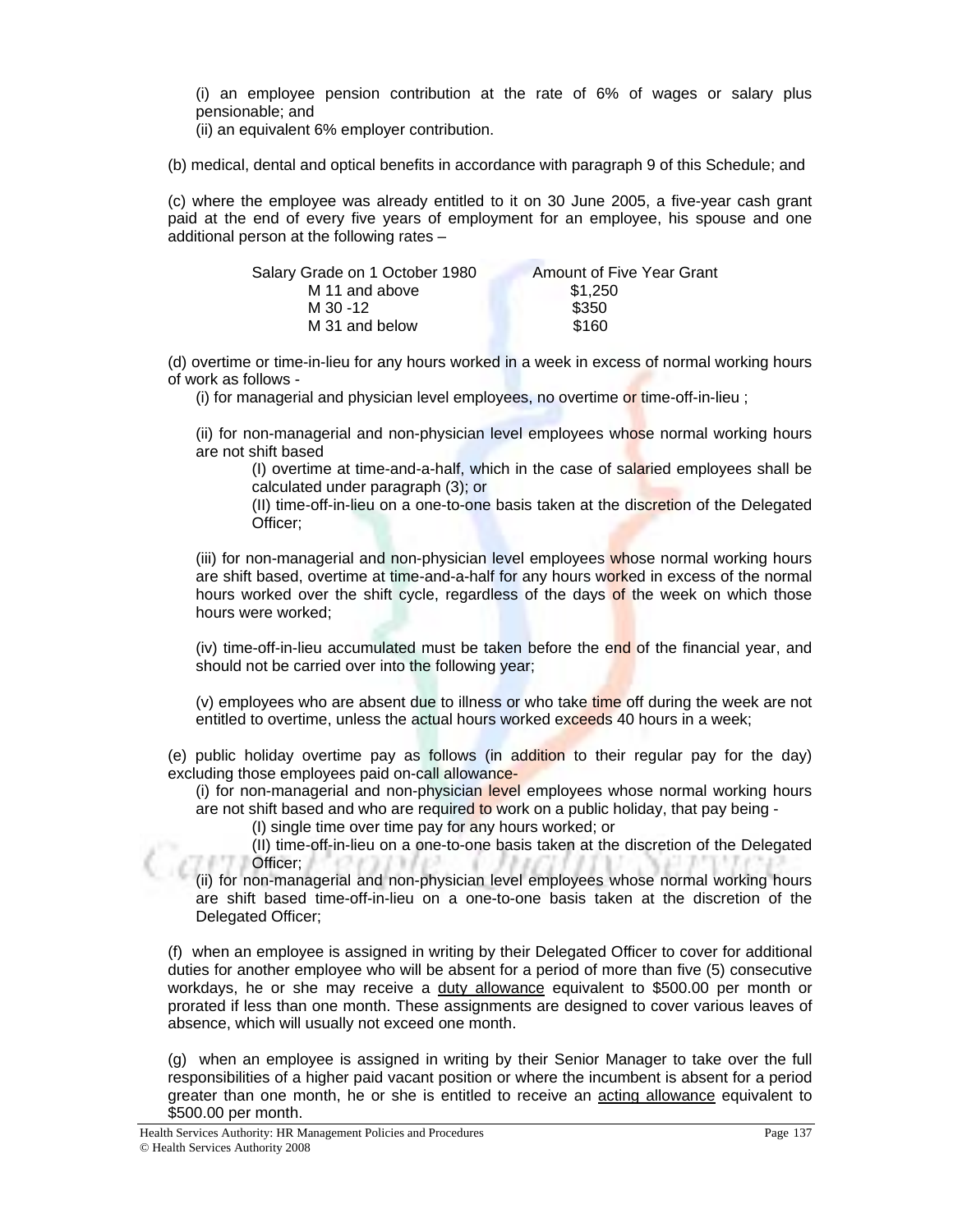Normally acting assignments should not exceed 8 months; however, there may be extenuating circumstances that require a longer term not to exceed 12 months. At the end of 12 months, the employee should be confirmed or reverted back to their original position.

If the delegated officer or employee requests to be reverted back to their original position, a notice of least 30 days must be given.

(h) any agreed performance incentive remuneration.

(3) (a) Overtime to be paid to salaried employees under paragraph (d)(ii) shall be calculated by dividing the employee's normal monthly salary by the standard hours worked per month;

(b) The standard hours worked per month shall be calculated using the formula: 21.75 (the average number of working days in a month) times Y; where Y is the number of normal work hours per day. For -

(i) employees whose normal hours of work are  $37\frac{1}{2}$  hours per week, Y is 7.5 (37 $\frac{1}{2}$ ) divided by 5), and the standard hours worked per month is therefore 163.13 (21.75 times 7.5);

(ii) other employees, Y is the normal hours of work (calculated on a daily basis) agreed with the Delegated Officer in accordance with paragraph 2 of this Schedule; for example if the agreed normal hours of work are 40 hours per week then  $Y$  is 8 (40 divided by 5), and the standard hours worked per month is therefore 174 (21.75 times 8).

(4) (a) The period and method of payment of remuneration shall, unless the nature of the remuneration component requires otherwise, be as follows -

(i) Wages, salary and other dollar-based remuneration components will be paid-

(I) in arrears on a monthly or on a fortnightly basis; and

(II) by direct deposit into the employee's bank account (with the exception of visiting and locum staff, and staff who have been appointed 30 prior to the pay date);

(ii) Pension contributions will be remitted each pay period to the Public Service Pensions Board in the name of the employees who are employed on contracts of six months or longer;

(b) Where the employee has, for whatever reason, only worked part of a pay period, the remuneration for that period will be calculated and paid on a pro-rated basis according to the number of days worked in the pay period as a proportion of the total number of working days in the pay period;

(c) Remuneration will be payable from the date on which the employee takes up the position or duties to which the remuneration relates.

### Paid holiday entitlements<sup>1</sup>CODUC, OUCLITY SCITYCE

An employee shall be entitled to public holidays observed under the Public Holidays Law on full pay (or in the case of part-time employees and wage workers, the basic wage he would have received if he had normally worked on that day).

#### **Annual leave entitlement**

(1) An employee is entitled to annual leave:

(a) As indicated in their Employment Agreement

 (b) For employee's whose hours of attendance are shift based, the number of days specified in subparagraph (a) but calculated as the number of hours and reflecting the average normal hours of work over the shift cycle;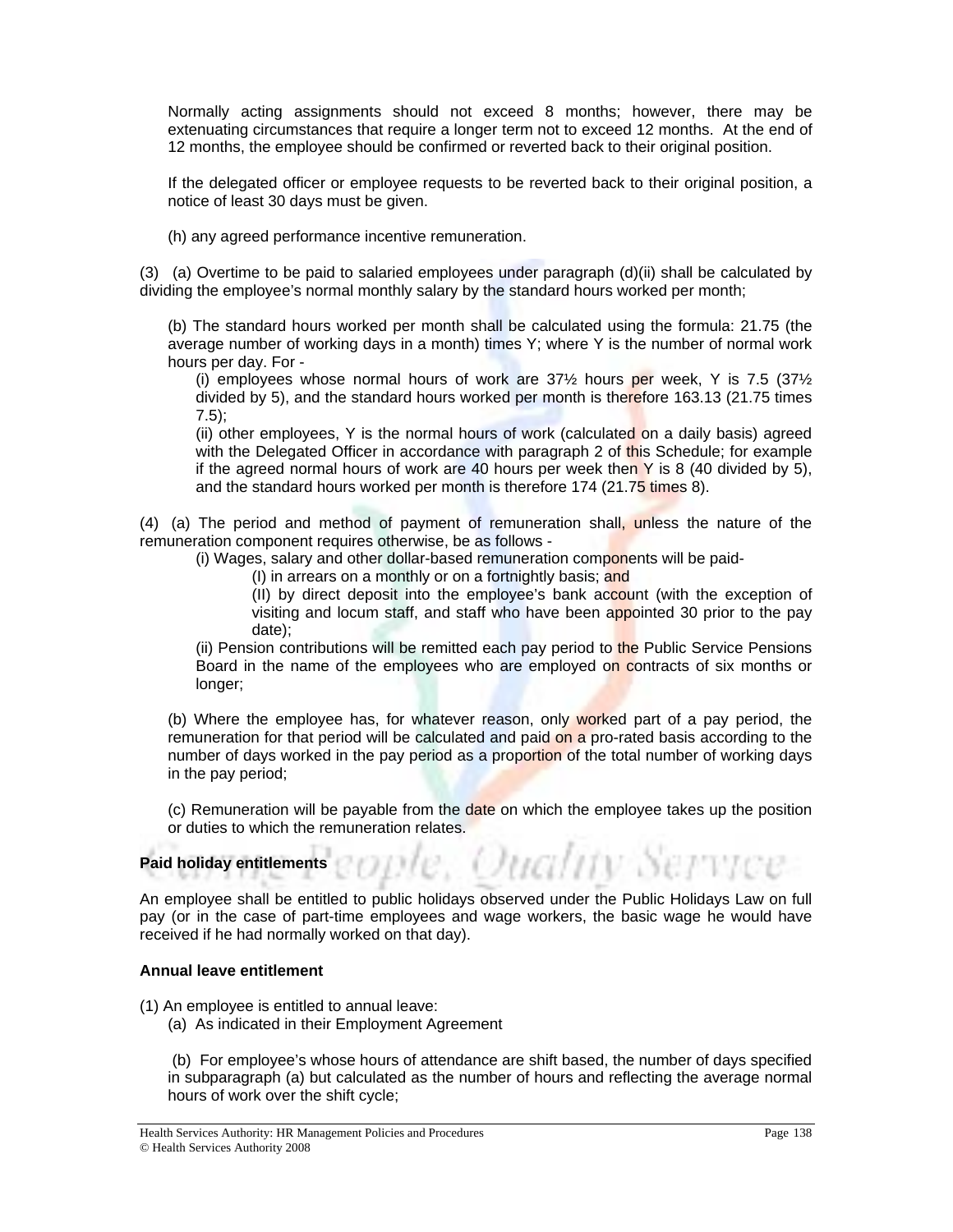(c) For part-time employees, the full-time employee entitlement prorated for the proportion of a full-time position worked; and

(d) For employees on full-time study, no annual leave entitlement but the employee may take normal school breaks while undertaking the course.

(2) The following conditions apply to annual leave entitlements

(a) The annual leave year is the financial year and the annual entitlement accrues to the employee at the beginning of the year, provided that on first appointment or on leaving the employment of the Authority, the employee's annual leave entitlement shall be pro-rated to the completed months of service;

(b) The employee may take annual leave at times agreed with his Delegated Officer;

(c) Annual leave must be taken by the end of the annual leave year, except that the Delegated Officer may approve the carrying forward of leave to the following leave period in such amount as the Delegated Officer may determine; in making such approvals an Delegated Officer will not unreasonably deny a request for a carry forward of leave if the employee has been prevented from taking leave during the year up to a maximum of five days;

(d) If the employee becomes ill during his annual leave, he will be regarded as being on sick leave during the period of illness in accordance with paragraph 6 of this Annex; and

(e) On leaving the employment of the Authority, the employee is entitled to a payment equal to the amount of any annual leave due but not taken on the date employment ceases, and if he has taken annual leave in excess of the entitlement he will refund, by deduction from final salary or wages, the excess number of days pay.

#### **Sick leave**

(1) An employee is entitled to sick leave as follows

(a) For full-time employees who have been employed for at least  $6$  months (i) In the event of illness or injury to the employee, the employee is entitled to 10 working days paid sick leave per leave year, together with sufficient additional unpaid sick days as necessary; and

(b) Employees who have not completed a probationary period or 6 months employment are not entitled to paid sick leave.

(c) Employees who suffer an injury or contract an illness as a result of their duties and provided the employee is not at fault for the injury, are entitled to sick leave on full pay for the period of the injury or illness or until their retirement on the recommendation of a Medical Board.

(d) For part-time employees, the full-time employee entitlement prorated for the proportion of a full-time position worked.

(2) Regardless of paragraph (1), if the employee suffers an injury or contracts an illness as a result of his duties, he is entitled to sick leave on normal pay for the period of the injury or illness or until they are retired on the recommendation of a medical board;

(3) If required to do so by the Delegated Officer, an employee shall provide a medical certificate from a registered medical doctor to support any period of sick leave;

#### **Extended Sick Leave**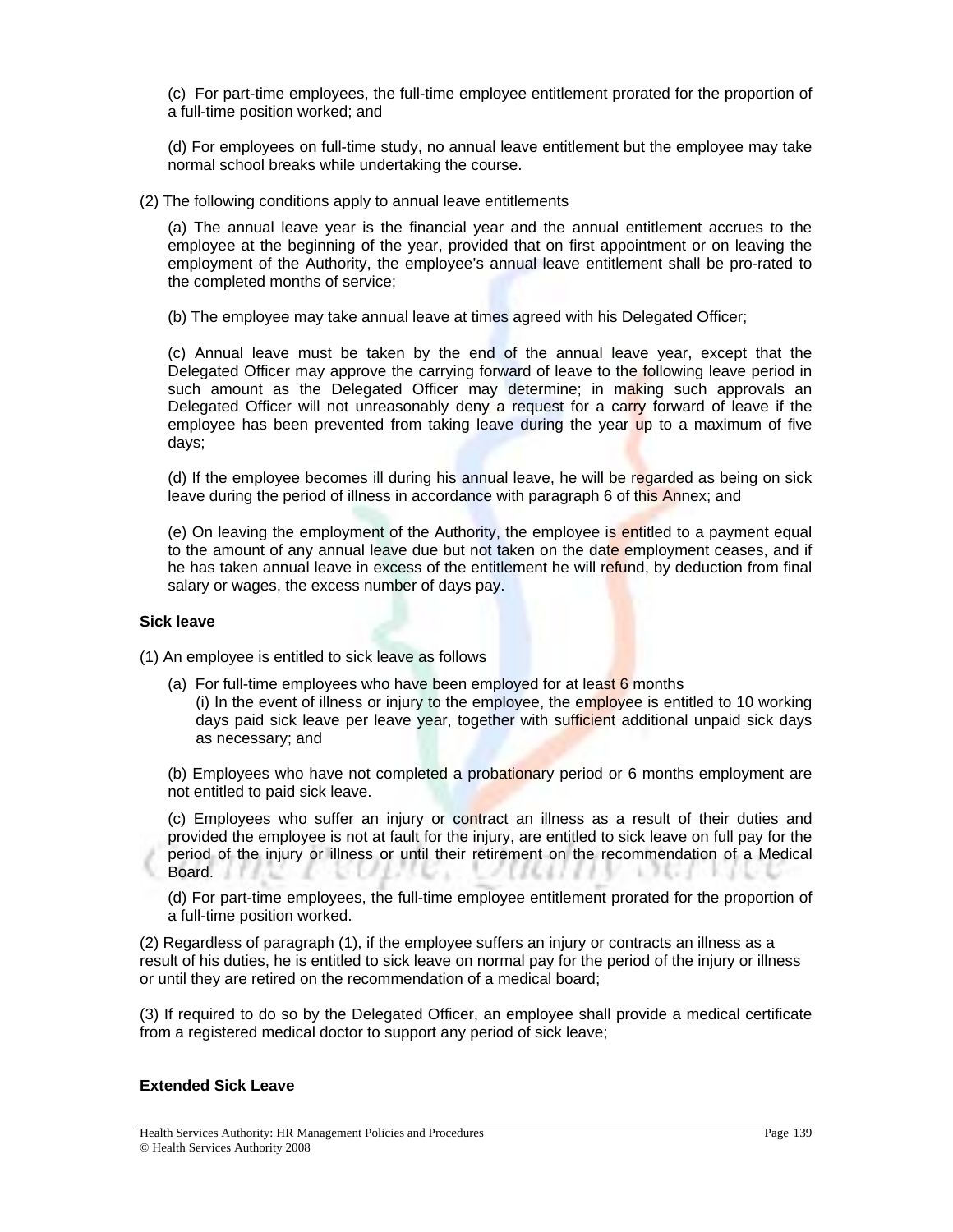(1) An employee is entitled to Extended Sick Leave at the discretion of the Extended Sick leave committee;

(2) Extended Sick Leave will be considered by the committee in cases of serious illness or injury to the employee, the treatment of which would normally occur over a period of 3 consecutive calendar days or more;

(3) The employee is required to provide a sick certificate from a registered medical doctor to support any period of extended sick leave;

(4) Any remaining balance of regular sick leave will be applied to the employee's period of treatment before any Extended Sick Leave is awarded. Extended Sick Leave may be awarded up to a maximum of 6 calendar weeks per year (in addition to any other leave entitlements under this Annex).

#### **Other leave entitlements**

An employee is entitled to other leave as follows-

(a) maternity and paternity leave calculated as follows based on a  $5$  day working week -

(i) A female employee is entitled to 12 weeks maternity leave in any 12 month period. This is to be taken surrounding the birth or adoption of a child and this shall be made up of 30 working days on normal pay, and the remainder without pay (unless covered by taking vacation entitlement).;

(ii) A male employee who has completed at least twelve months continuous service is entitled to paternity leave of 12 working days in any 12 month period. This is to be taken surrounding the birth or adoption of a child and this shall be made up of 6 working days on normal pay and 6 working days without pay; or

(iii) An employee who has completed less than twelve months continuous service shall be entitled to maternity or paternity leave calculated on a pro-rated based for the time she or he has worked;

(b) jury leave where the employee receives a summons to serve on a jury, the leave consisting of paid leave of absence for the time involved in jury selection or jury service, provided that the employee pays over to his civil service entity any juror allowance received.

#### **Discretionary leave**

(1) An employee is entitled to the following types of leave at the discretion of the Delegated Officer-

(a) part-time study Leave where the employee is undertaking a course of part-time study that is related to his employment, that leave consisting of a reasonable amount of paid leave (as determined by the Delegated Officer) to attend classes and prepare for and sit examinations;

(b) full-time study leave where the employee is undertaking a course of full-time study, that leave consisting of paid leave, leave without pay, or a combination thereof during the period of study, provided that paid study leave will only be granted if the course of study directly relates to the employee's duties and the course of study is necessary to advance the civil service career of the employee.

(c) bereavement and compassionate Leave on the following basis -

(i) upon the death of a member of the employee's immediate family, (Spouse, Child, Father, Mother, Brother, Sister ) paid bereavement leave of up to 10 working days in any 12 month period;

(ii) in the event of a life threatening illness to a member of the employee's immediate family, (Spouse, Child, Father, Mother, Brother, Sister ) compassionate leave on full pay of up to 7 working days per year;

Health Services Authority: HR Management Policies and Procedures Page 140<br>
© Health Services Authority 2008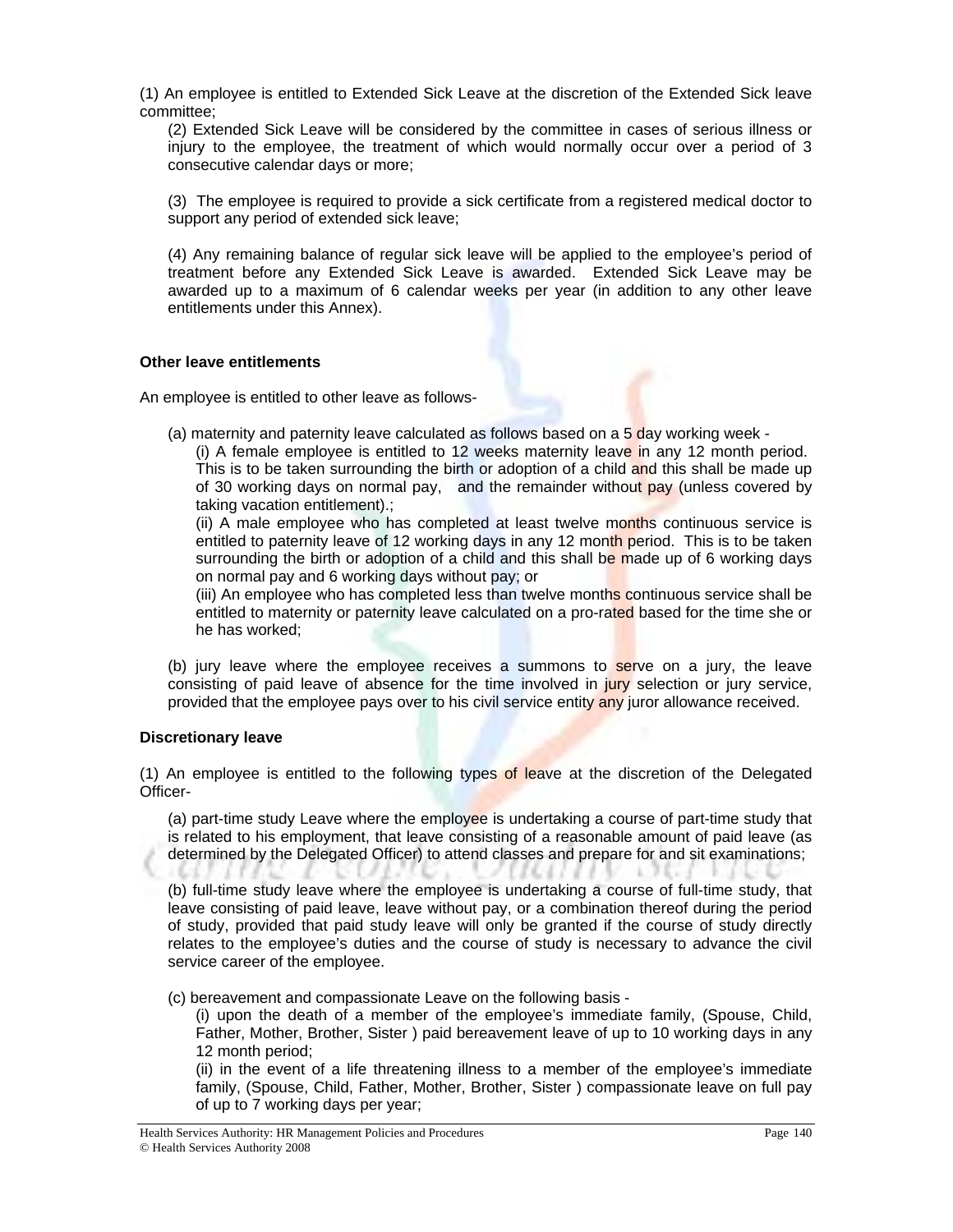(d) official leave where the employee is selected to represent the Cayman Islands as a manager or member of a sporting or cultural body at a national meet, that leave being up to 10 working days per year with pay to attend the meet, provided that only employees who have six months' continuous service are entitled to paid special leave.

(e) leave without pay up to a maximum of 12 months where the employee applies to take unpaid leave; but it will only be granted in exceptional circumstances at the discretion of the HR Director. During the leave of absence there will be no accrual of or access to sick leave, compassionate leave, public holiday credits or vacation leave benefits and the employee must agree not to take up another employment during this time;

(2) The Delegated Officer (with the approval of the Chief Executive Officer if the period of leave is to be more than 30 days) may require an employee to go on Required Leave where the Delegated Officer deems it to be in the public interest for the employee to do so, and that leave shall be leave on full pay for such period as the Delegated Officer deems necessary; and

(3) Employees on probationary appointments or temporary work contracts are not entitled to paid discretionary leave.

#### **Medical, dental and optical benefits**

Employees and eligible dependents are entitled to medical, dental and optical benefits as set out in sections 1 - 4 below with the following exceptions. Casual and locum employees are not entitled to medical benefits. Part time employees are entitled to the pro-rated medical benefits. Benefits are only to be made available to a spouse who is unemployed and therefore not covered by their existing Health Insurance Provisions.

(1) Medical Benefit Entitlement

(a) Medical benefits if the services are prescribed by a qualified HSA physician and performed on the HSA premises. There is no coverage for procedures that in the opinion of the Medical Director are cosmetic.

(b) Where in the opinion of an HSA physician and with final approval of the Medical Director an employee, his dependent spouse or dependent children requiring medical care that is not available in the Cayman Islands will be sent to a facility overseas. The Medical Director will choose the facility and approve the level of care required.

(c) Employees who are traveling and require overseas emergency medical care must call the Overseas Referral Coordinator (345-949 – 8600 ext. 2508). Employees are required to travel with the Aetna group number which is on the back of the employee ID badges.

(d) An employee or dependent family member who is referred to an overseas hospital is entitled to free transportation to and from the overseas hospital. If medically indicated the Medical Director may approve transportation costs for a family member to accompany the person referred.

(d) If the employee, or dependent family member who is normally resident in the Cayman Islands, dies while being treated overseas, the Health Services Authority will meet the transportation costs of returning the body to the Cayman Islands or, if the employee was recruited overseas, the country of residence.

- (2) Dental Benefit Entitlement
	- a) Employees and eligible dependents are entitled to the following benefits: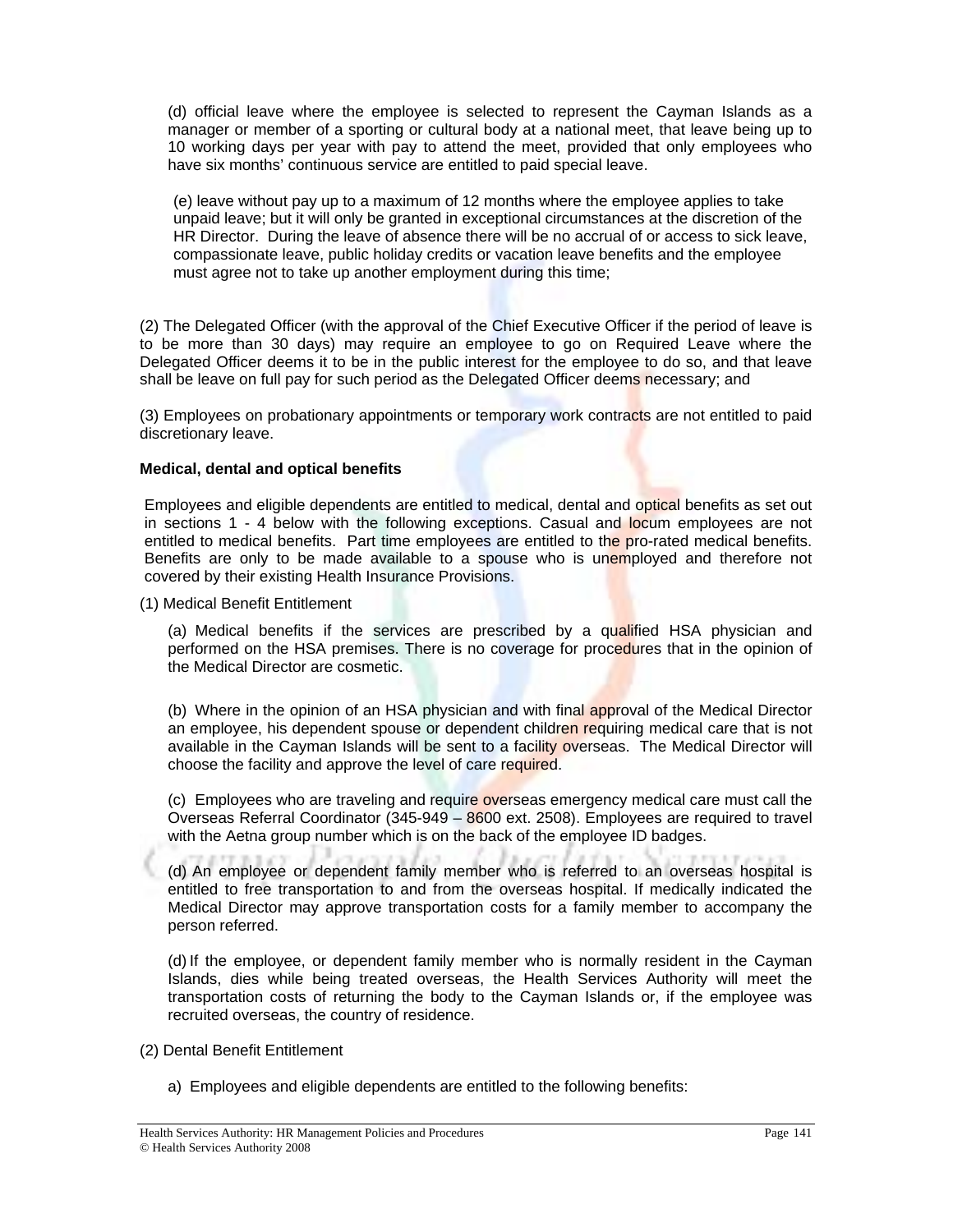b) Preventative, Basic and Major services which includes fillings (not gold) extractions, 50% the cost of denture in plastic or chrome cobalt (where in the opinion of the Chief Dental Officer plastic would not be practical) crowns but not bridges. Cosmetic dentistry is not covered;

c) Orthodontia Services – the HSA will cover 50% of the treatment plan determined by the Chief Dental Officer. HSA will cover 50% of all appliances to a maximum cost a determined by the Chief Dental Officer. The age limitation on this treatment is birth to age 18;

d) Periodontal Services – HSA will pay 50% of the treatment plan approved by the Chief Dental Officer;

e) The Chief Dental Officer must preauthorize all dental treatment for orthodontia and periodontia surgery or the employee will be responsible for the full cost.

(3) Optical Entitlement

a) Employees and eligible dependents are covered for the cost for an optical examination and for lenses up to a maximum of \$195 in each 24-month period. The coverage for lenses is limited to single vision, bi-focal or tri-focal (progressive) clear lens. Frames and extra features will be at the expense of employees and their eligible dependants. The equivalent value of regular prescription lenses can be used towards the cost of contact lenses if the employee/dependent so chooses, however, the total allowance will not be increased.

- b) The cost breakdown is as follows:
- c) CI\$45.00 for an eye examination once every 24 months;
- d) CI\$150.00 for lenses once every 24 months;

e) Employees who require specialist ophthalmology services must attend at the Eye Clinic for assessment and follow the standard HSA policy for Medical Referrals where necessary.

#### (4) Prescription Drug Entitlement

a) Employees and eligible dependents are entitled to receive free prescription drugs that are prescribed by a qualified physician employed by the HSA.

b) With the approval of the Medical Director employees and eligible dependents may be entitled to receive free prescription drugs prescribed by a qualified physician that is not employed at the HSA.

#### **Reimbursement of costs for employees recruited from overseas**

An employee domiciled overseas at the time of his recruitment is entitled to the payment or reimbursement of the following costs-

(a) expenses incurred in relocating the employee (and the employee's spouse and dependent children if they are also relocating to the Cayman Islands with the employee) to the Cayman Islands which are claimed within three months of travel as follows -

(i) the costs of air travel from the country of residence to the Cayman Islands and the return, together with 10 kilos per person of excess baggage.;

(ii) a freight allowance of up to 120 cubic feet or 1,000 pounds weight (whichever is greater) of personal effects to the Cayman Islands at the initial time of travel.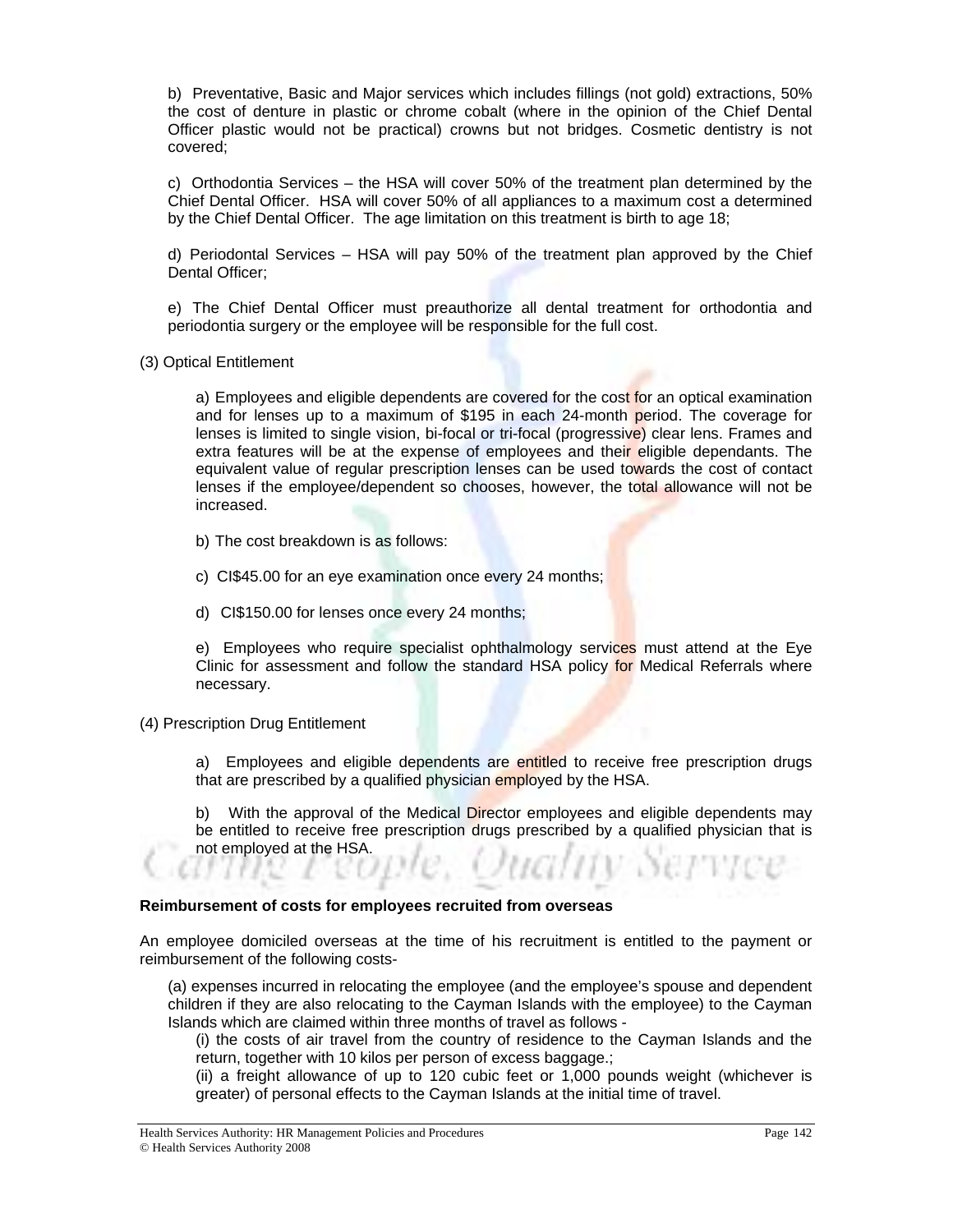(iii) up to 7 days hotel accommodation upon arrival in the Cayman Islands (all hotel arrangements will be made through the HSA) ; and

(iv) provided that should the employee terminate his employment in accordance with paragraph 19 of this Annex, no return costs will be covered by the HSA.

#### **Reimbursement of costs incurred in course of duties**

(1) An employee is entitled to the reimbursement of the following reasonable employment-related costs incurred in the course of his duties-

- (a) The following costs of travel undertaken for official business
	- (i) air travel in the least expensive economy class;
	- (ii) reasonable accommodation costs as pre-approved by the HR-Section;

(iii) a per diem of CI\$50 per day to cover meals, communication, taxi and any other miscellaneous costs The flat rate must be approved in advance and where required will be paid in advance of travel. No per diem will be paid for day trips to Grand Cayman, Little Cayman, Cayman Brac or where travel is funded by any other agency.

- (b) The following costs incurred as a result of a transfer between the Islands-
	- (i) ) air travel in the least expensive economy class for the employee and his family;
	- (ii) transportation costs for the employee and his family's personal effects and motor vehicles up to the value of CI \$1000;
	- (iii) Seven days in an accommodation approved by the HR Section;

(c) For employees not receiving any vehicle-use compensation as part of their remuneration, a mileage reimbursement for the pre-approved use of personal vehicles for official purposes, paid at a per mile rate of 50 cents. Refer to mileage reimbursement policy

(2) Claims for reimbursement shall be made to the HR Section within 30 days of returning from the official business, and must include receipts or other evidence to support the claim (apart from the per diem cost).

#### **Reimbursement of study costs**

(1) An employee undertaking part-time or full-time study with the approval of the training committee is entitled to the reimbursement of study costs or a financial advance as follows-

(a) in the case of an employee undertaking part-time study that is related to his employment, the tuition and examination fees for courses.

(b) in the case of an employee undertaking full-time study, such portion of the costs as the training committee considers to be a reasonable contribution by the employer (provided that these costs are incurred by the employee and not covered by another organization or sponsor);

(2) Claims for reimbursement shall be made to the Training Committee and include receipts or other evidence to support the claim.

#### **Vehicles provided to temporary or locum employees**

(1) Where a vehicle is provided to a temporary or locum employee under the terms of their employment agreement then if the vehicle is damaged and it is determined that the driver is at fault, the driver is required to pay for the damage; and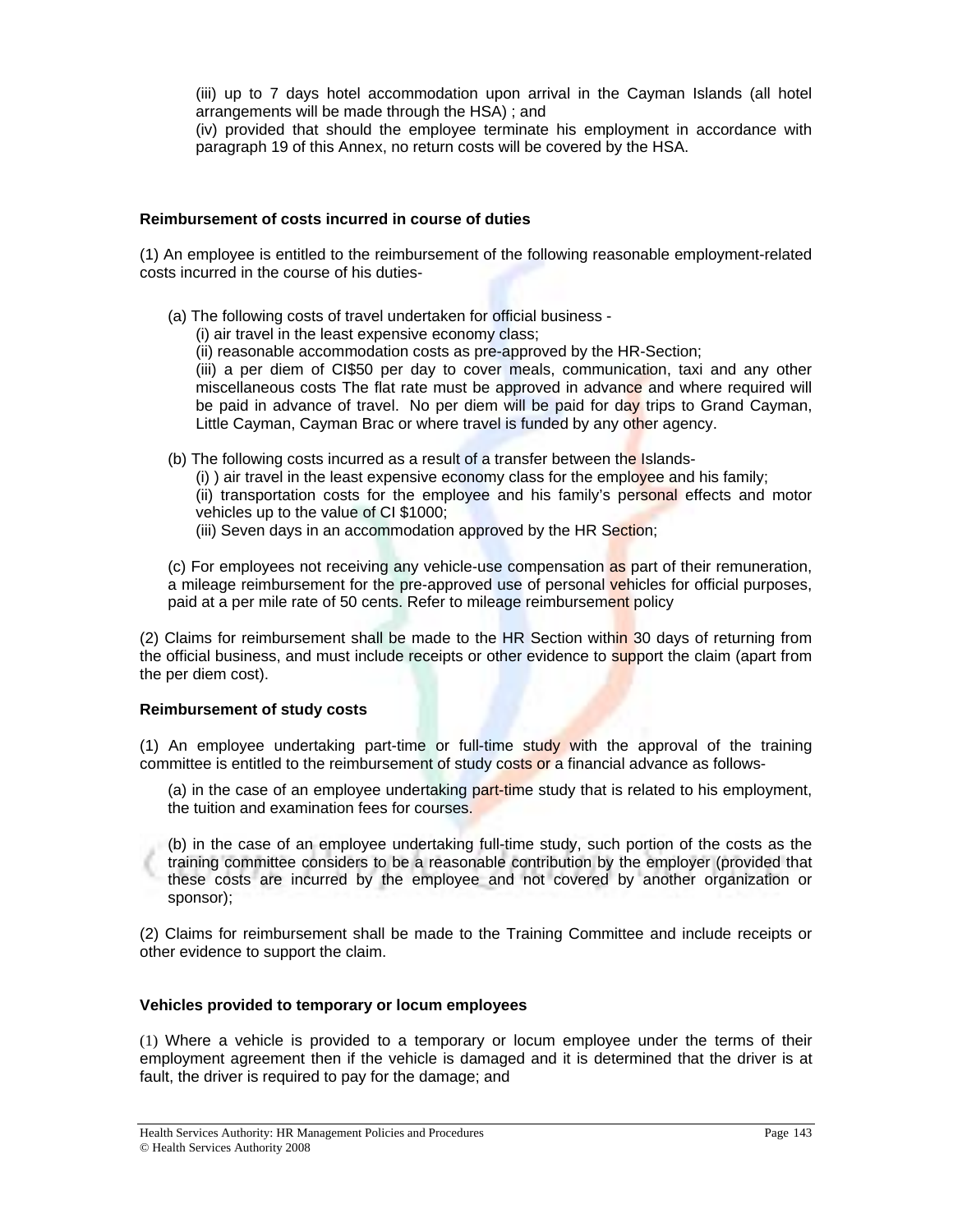(2) The keys to all such vehicles must be returned to the HR Section at the end of the period of employment.

#### **Other conditions of employment**

(1) An employee, as a condition of employment, is required to-

(a) comply with the Public Servant's Code of Conduct, any workplace rules, and any reasonable instructions issued by his Delegated Officer;

(b) provide the name and address of his next-of-kin to his Delegated Officer at the time of appointment and to update that information if it changes; and

(c) submit to a medical examination if required to do so by his Delegated Officer to establish his fitness for duty or to test for excessive blood alcohol or use of illicit drugs.

(d) inform the HR Director of any Criminal Charges that are laid against them; whether or not directly related to their employment.

(2) Failure to comply with these conditions of employment is grounds for discipline or dismissal.

#### **Re-employment for a fixed-term**

(1) Where an employee who was employed on a fixed-term employment agreement is reemployed on a fixed-term employment agreement for a further, the re-employment shall be a separate employment relationship from the initial employment and the terms and conditions of the first employment agreement shall not automatically roll-over to the second or subsequent employment agreements; except that years of service under previous open-term or fixed-term employment agreements shall be taken into account when establishing the leave entitlement of the employee.

(2) Where an employee is re-employed on a fixed-term employment agreement for a further period, entitlements to reimbursement of travel costs at the end of his tenure will apply at the end of each fixed-term employment agreement, but not before the first two years of employment has elapsed. First payment is a two year, after that each four year contract

#### **Re-employment of an employee who becomes a Caymanian**

Where a non-Caymanian employee becomes a Caymanian (by virtue of gaining Caymanian status)

(a) the employee will be re-employed in the same position but with the terms and conditions applying to a resident Caymanian; and

(b) any entitlements applying to the employee prior to becoming a Caymanian that are in excess of those applying to a resident Caymanian (including reimbursement of travel costs at the end of his period of employment) will be forfeited from the date he becomes a Caymanian.

#### **Retirement age and benefits**

(1) The compulsory retirement age is 60 years, provided that an Authority employee may be reemployed on a fixed-term employment agreement after reaching this age.

(2) Employees will cease to be members of the Public Service Pension Plan on their sixtieth birthday.

(3) An retiree, together with his spouse and dependent children, are entitled to medical, dental and optical benefits as specified in Public Service Pension Plan for the period from his retirement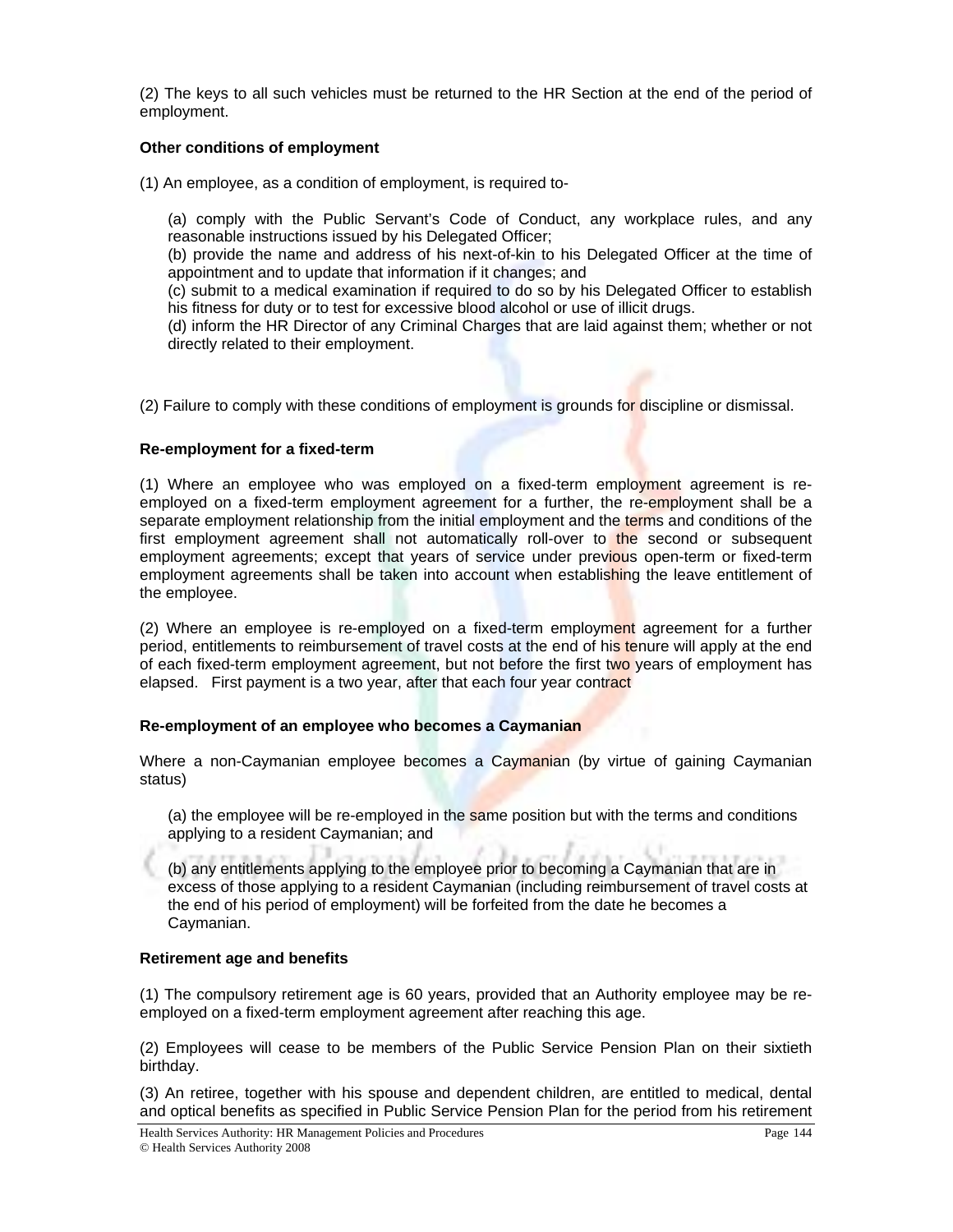to his death, or in the case of his spouse from the time of his retirement to the death of the spouse, or in the case of dependent children from the time of his retirement to the end of eligibility as a dependent child, provided that-

(a) at the time the employee retired from government employment -

(i) he was entitled to a pension under the Public Service Pensions Law (2004 Revision); or

(ii) if he was not a member of the Public Service Pension Scheme, he retired at an age where he would have been eligible for a pension under that scheme; and

(b) the Authority was the employee's principal employer for 10 consecutive years.

## **Resignation**

(1) The Chief Executive Officer must give three month's written notice of their resignation, or in the case of retirement by giving six month's written notice.

(2) Other employees on open-ended employment agreements may terminate their employment by giving one month's written notice of their resignation, or in the case of retirement by giving six month's written notice of their retirement date, to the HR Section via their Senior Manager and their Delegated Officer.

Professional or managerial 3 months (exception to 2 &3)

(3) Other employees on fixed-term employment agreements may terminate their employment by giving one month's written notice to the HR Section via their Senior Manager and their Delegated Officer.

(4) If the employee fails to give adequate notice, they shall make a payment in lieu of notice of an amount equal to the normal wage or salary for the period of short notice.

### **Termination of employment by employer**

- (2) The Authority Board may terminate the Chief Executive Officer's employment on the basis of-
	- (a) dismissal for gross misconduct;
	- (b) serious misconduct or significant inadequate performance;
	- (c) early retirement on medical grounds.

(3) A Delegated Officer may terminate a employee's employment on the basis of -

- (a) dismissal for gross misconduct;
- (b) serious misconduct or significant inadequate performance;
- (c) early retirement on medical grounds;
- (d) redundancy; or
- (e) loss of qualification, license or certification.

(4) The period of notice to be given by the Delegated Officer to the employee on termination of employment is as follows -

(a) dismissal for gross misconduct: no notice;

(b) dismissal for serious misconduct or significant inadequate performance: no notice;

- (c) early retirement on medical grounds: three months;
- (d) redundancy: three months;
- (e) loss of qualification, license or certification: no notice.
- (f) employee dismissed whilst on probation : 24 hours

(5) The Authority may terminate an employee prior to the end of the period of notice established by subclause (4) by paying the employee the sum that he would have earned had he worked up to the end of the period of notice.

(6) An employee is entitled to severance pay if his employment is terminated on the basis of:

日本医療の必ず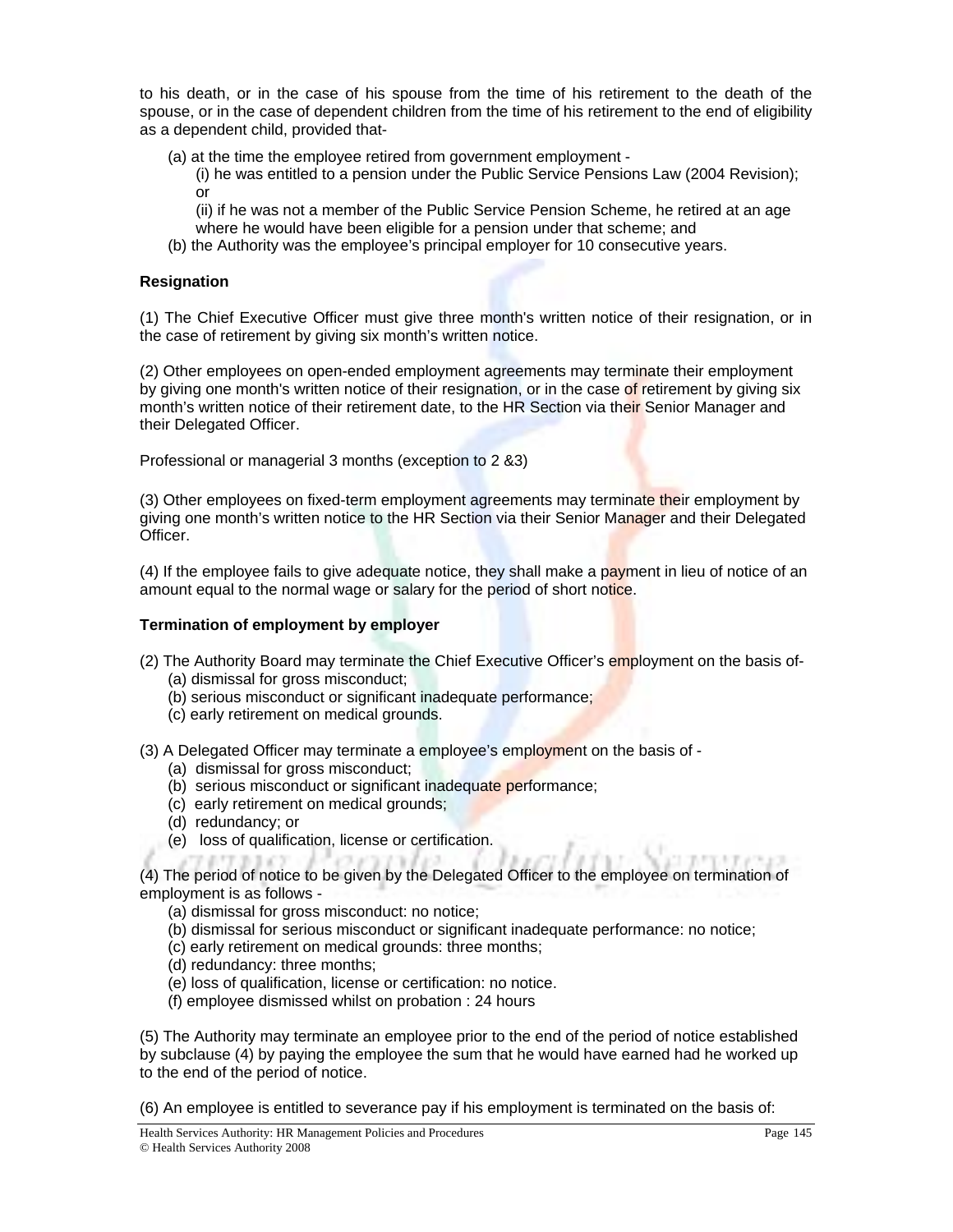- (a) early retirement on medical grounds
- (b) redundancy
- (7) Severance pay will be calculated in accordance with the following -

(a) one week's salary for each completed twelve-month period of employment with the Authority up to a maximum of 12 years; or

(b) for part-time employees: the pro-rated amount of the relevant full-time entitlement.

(c) For the avoidance of doubt an employee is not entitled to severance pay if he has been employed on a fixed-term employment agreement and that agreement comes to a natural end as the result the passage of time.



## Caring People, Quality Service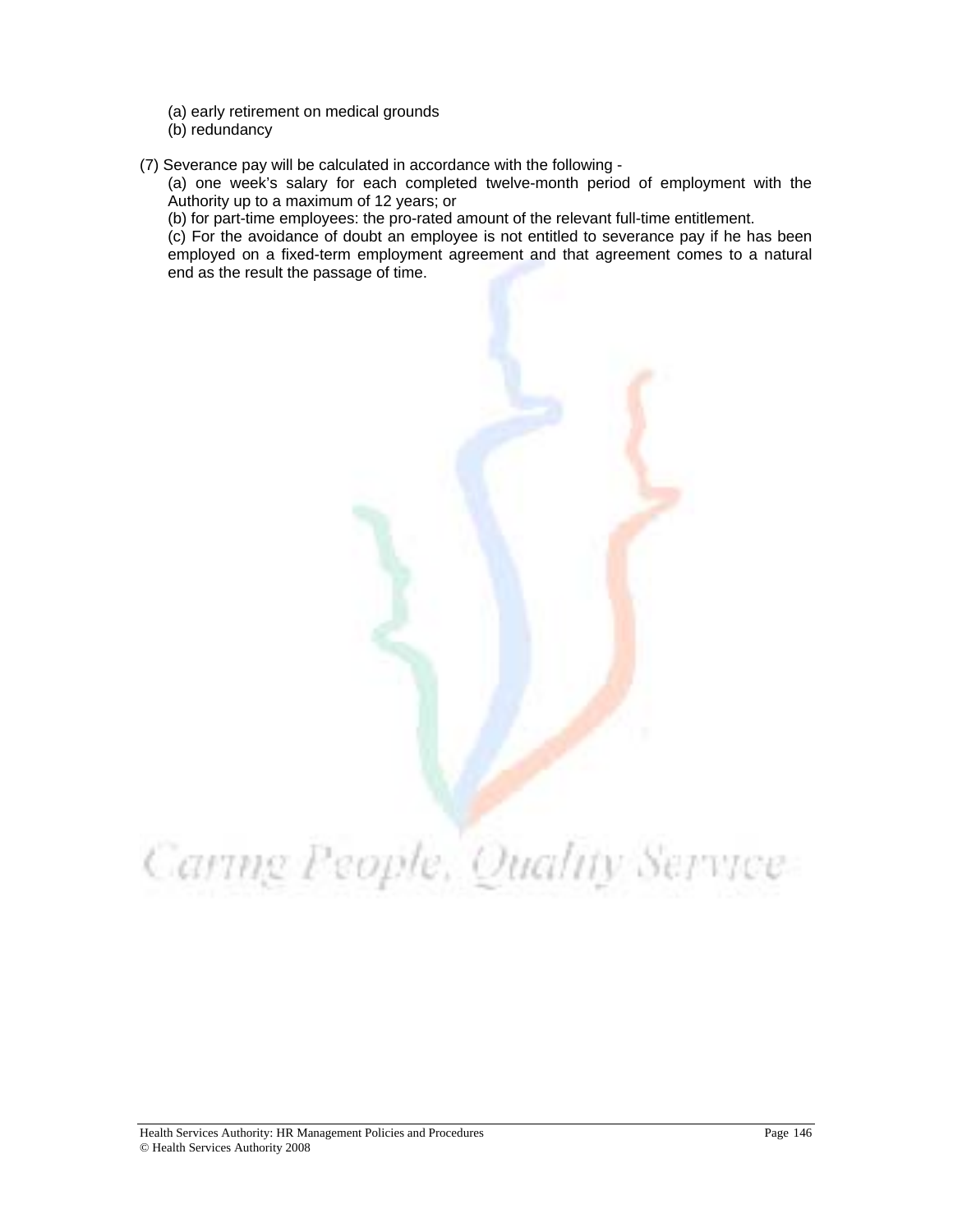## **Annex 2: Definitions used in this Manual**

**Acting Allowance** is paid when an employee is assigned to act fully in a position which is either vacant or where the incumbent is absent for a period greater than one month.

**Caymanian** has the same meaning as in section 2 of the Immigration Law, 2003;

**Chief Medical Officer** means the person appointed to the position of that title in the ministry responsible for health;

**Child means** the offspring of the employee, a step-child, a child legally adopted, or a foster child;

**Delegated Officer** employee of the Health Services Authority who has been delegated to carry out Human Resource processes as mandated in the Policies and Procedures manual

**Dependent child** means the offspring of the employee, a step-child, a child legally adopted or a foster child who is:

- under 18 years of age, unmarried and does not earn a living wage; or
- aged 18 and over but under 23 years of age, unmarried and in full time education at a university or other tertiary education institution;

**Duty Allowance** is paid when an employee is assigned to temporary cover the duties for another employee who will be absent for a period of more than five (5) consecutive workdays while still performing the duties of their own job.

**Employment agreement** means a written agreement between an employer and an employee by which a contract of service is instituted for either an open-ended or limited period;

**Extended Sick Leave** means any period of sick leave in excess of 3 continues days after exhausting their 10 days sick leave allowance.

**Extended Sick Leave Committee** The Committee is comprised of the Medical Director, HR Director, CNO and CEO.

**Financial year** means a year ending on the 30<sup>th</sup> June or, in the case of a statutory authority or government company, such other date as the Cabinet may determine;

**Fixed-term employment agreement** means an employment agreement which has a defined date of cessation;

**Foster child** means a child who is cared for, and provided with accommodation by, someone other than:

- a parent of his;  $\blacksquare$
- a person who is not a parent of his but who has de facto parental responsibility for him; or
	- a relative of his.

**Full-time study** means undertaking a full-time course at an approved educational institution either in the Cayman Islands or overseas while being absent from normal employment duties during the period of the course;

**Gross misconduct** means misconduct that is of such a serious nature or magnitude that, in the opinion of the Delegated Officer, the employee should be dismissed with immediate effect;

**Immediate family** mean a spouse, child, father, mother, brother or sister;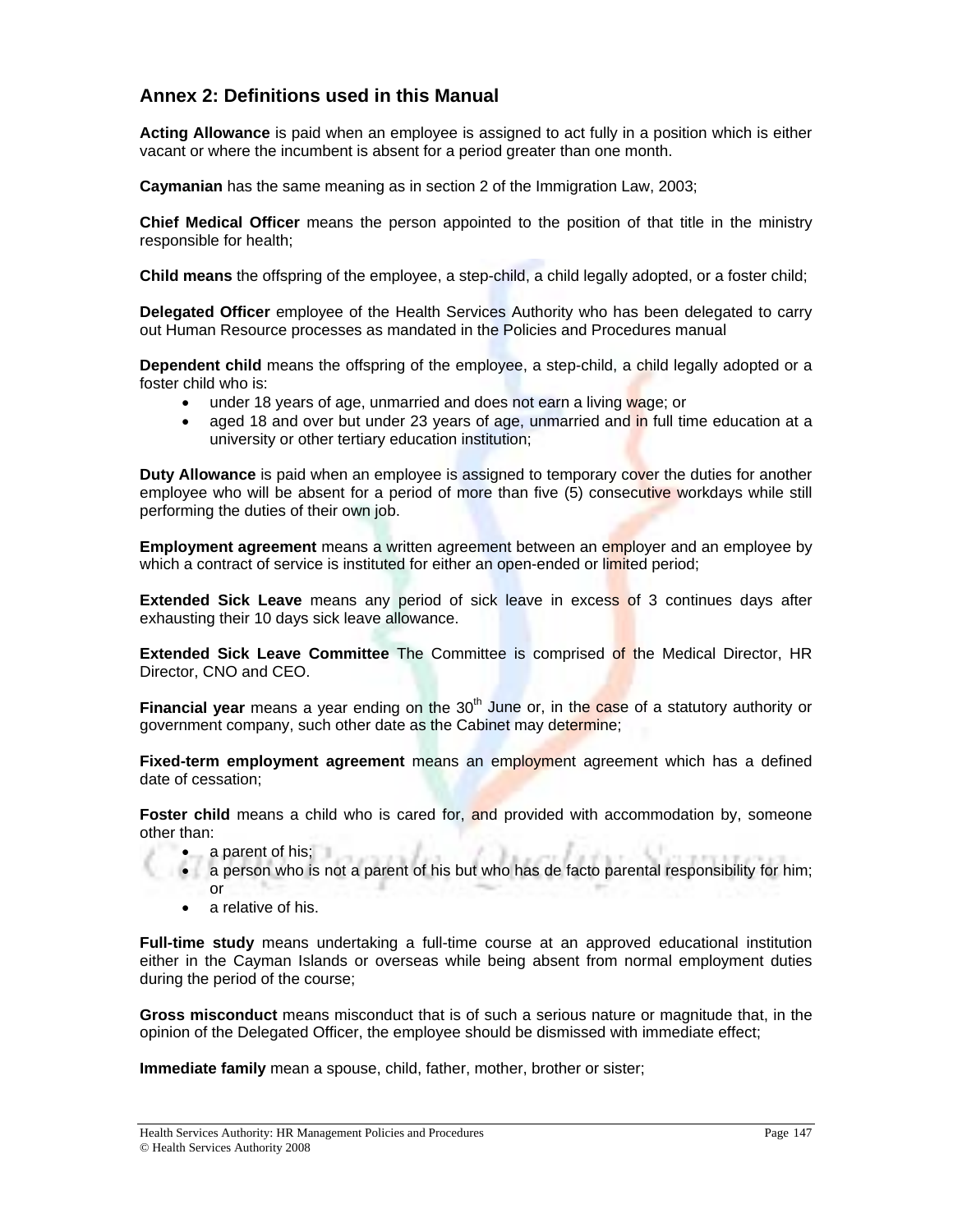**Interim position** means a position in a from which the substantive holder of the position is or is expected to be absent for a period longer than twelve months;

**Internal output** means an output produced by an individual and delivered within the entity rather than provided to persons external to the entity;

**Medical board** means a medical board appointed by the Chief Medical Officer;

**Misconduct** means acting in a dishonest or illegal manner, failing to comply with the Public Servant's Code of Conduct set out in section 5 of the Public Service Management Law (2005), failing to comply with conditions of employment, or failing to comply with workplace rules, and comprises "gross misconduct", "serious misconduct" and "minor misconduct" as defined in this section;

**Minor misconduct** means misconduct other than gross misconduct or serious misconduct;

**On Call** means being scheduled to be on standby to take up duties with the HSA if required at short notice

#### **Open and fair employment process,** -

- (a) in relation to appointment, reappointment or promotion, means a process which
	- (i) provides an opportunity for any suitably qualified person to apply for the position;
	- (ii) ensures that all persons applying are considered for appointment in an unbiased manner; and
	- (iii) ensures that the person appointed, reappointed or promoted is the person whose qualifications, skills knowledge, experience and integrity make him the most suitable for the position, taking into account any requirement to give preference to Caymanians;

(b) in relation to discipline, dismissal, retirement or termination of employment for any other reason, means a process which provides an opportunity for the **em**ployee concerned to be informed of all relevant matters and is afforded an opportunity to make representations in an environment that is neutral and unbiased towards that employee.

**Open-term employment agreement** means an agreement with no fixed date for the end of employment other than the date of retirement;

**Outputs** means the goods or services that are produced by an entity or other person;

**Part-time study** means the undertaking of a course by way of:

- (a) correspondence or distance learning; or
- (b) attendance at an educational institution in the Cayman Islands,

while also undertaking normal employment duties; **with all also undertaking normal employment duties;** 

**Performance Agreement** means the agreement between an employee and their manager as to the performance that the employee will be expected to deliver during the financial year.

**Permanent disability** means a disability which is likely to render a participant incapable by reason of infirmity of mind or body of discharging the duties of his office, which infirmity is certified by the Chief Medical Officer as likely to be permanent;

**Personnel arrangements** means the engagement, employment and management of employees;

**Principal employer** means the employer (amongst two or more) who employs a person for more than 15 hours a week, or if no employer does this, the employer who first employed the employee;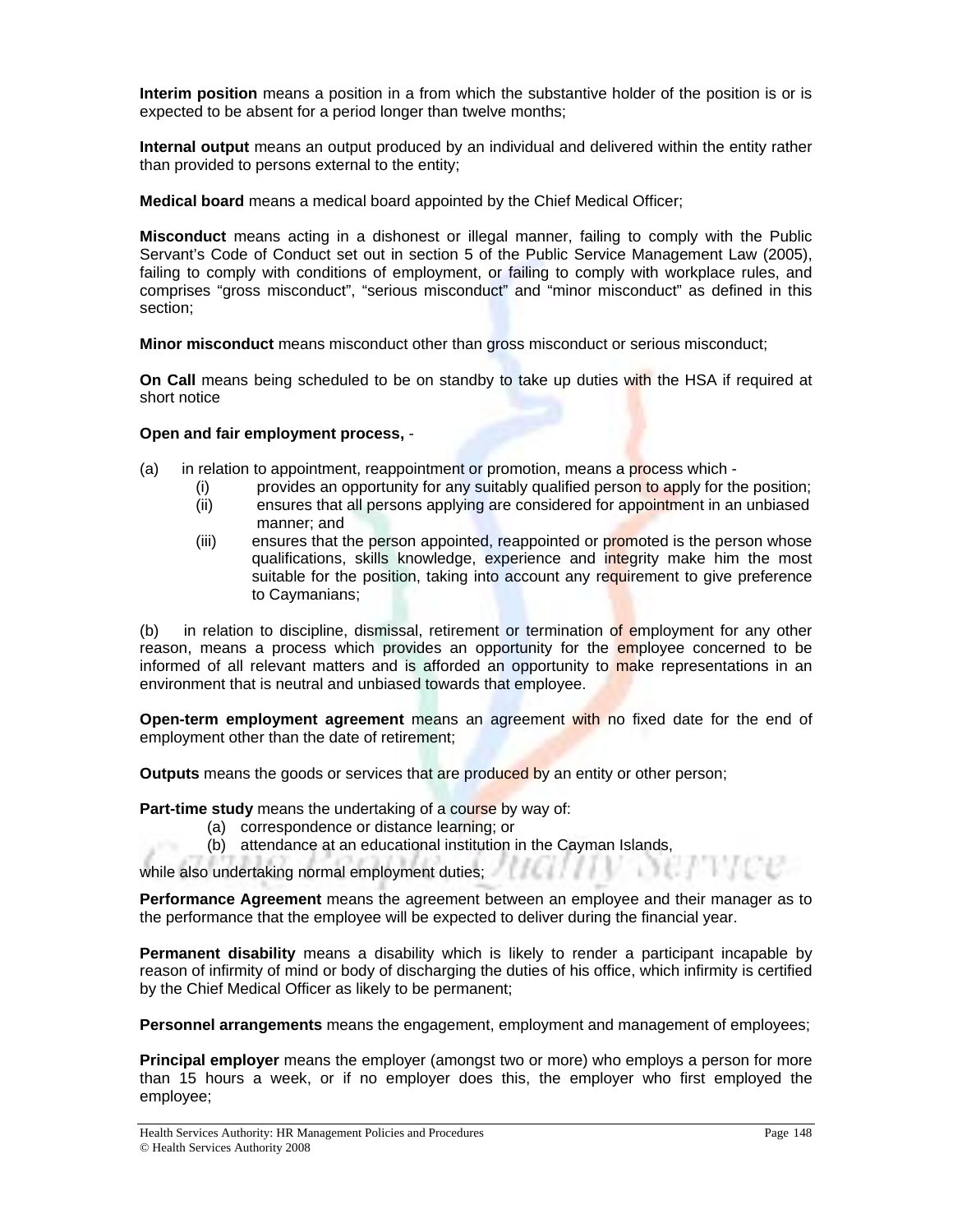**Public servant** means a person employed by a civil service entity or an employee of a statutory authority or government company;

**Public Servant's Code of Conduct** means the Code of Conduct specified in section 5 of the Public Service Management Law (2005);

**Public service** means the civil service and employees of statutory authorities and government companies;

**Public Service Values** means the values specified in section 4 of the Public Service Management Law (2005);

**Registered medical doctor** means a medical doctor who is a registered practitioner under the Health Practice Law (2005 Revision);

**Remuneration** means salary, wages, allowances and any benefits received by a Employee as a result of his employment as a Employee;

**Remuneration level** includes all elements of the Employee's remuneration;

**Retirement age** means the age referred to in paragraph 18 of Annex 1;

**Serious misconduct** means misconduct that is serious in nature or magnitude but is not so severe as to be gross misconduct;

**Employees** means persons who are working for the Health Services Authority including employees, volunteers, consultants and persons employed through agencies.

**Statutory authority** means an entity established by a law to carry out functions which are capable, under that law, of being funded, partly or entirely, by money provided by the Government, and for which the Governor, the Cabinet or the Government has the power to appoint or dismiss the majority of the Board or other governing body.

**Tenure** means the period of employment.

**Workplace** means the normal physical location(s) in which an employee carries out their duties.

Caring People, Quality Service